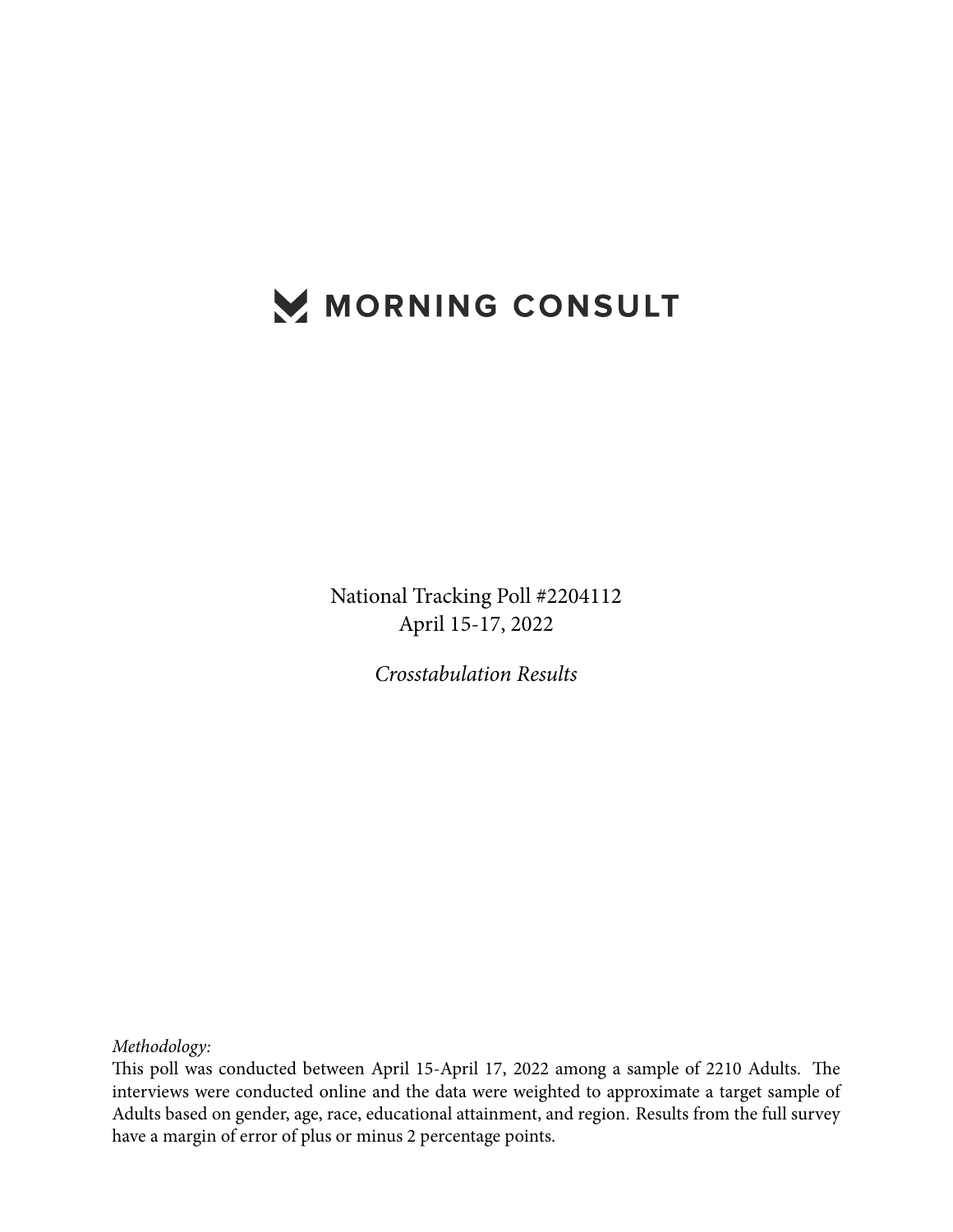## **Table Index**

| $\mathbf{1}$ | Table MCTE1_1: Do you have a favorable or unfavorable impression of the following? Elon                                                                                                 | $\overline{4}$ |
|--------------|-----------------------------------------------------------------------------------------------------------------------------------------------------------------------------------------|----------------|
| 2            | Table MCTE1_2: Do you have a favorable or unfavorable impression of the following? Jack                                                                                                 | 8              |
| 3            | Table MCTE1_3: Do you have a favorable or unfavorable impression of the following? Parag                                                                                                | 12             |
| 4            | <b>Table MCTE1_4:</b> Do you have a favorable or unfavorable impression of the following? Jeff                                                                                          | 16             |
| 5            | Table MCTE1_5: Do you have a favorable or unfavorable impression of the following? Twitter                                                                                              | 20             |
| 6            | Table MCTE1_6: Do you have a favorable or unfavorable impression of the following? Facebook 24                                                                                          |                |
| 7            | Table MCTE1_7: Do you have a favorable or unfavorable impression of the following? In-                                                                                                  | 28             |
| 8            | Table MCTE1_8: Do you have a favorable or unfavorable impression of the following? Truth                                                                                                | 32             |
| 9            | Table MCTE2_1NET: And, to the best of your knowledge, which company/companies is Elon                                                                                                   | 36             |
| 10           | Table MCTE2_2NET: And, to the best of your knowledge, which company/companies is Elon<br>Musk the current CEO of? Please select all that apply. Space $X \dots \dots \dots \dots \dots$ | 39             |
| 11           | Table MCTE2_3NET: And, to the best of your knowledge, which company/companies is Elon<br>Musk the current CEO of? Please select all that apply. Instagram                               | 42             |
| 12           | Table MCTE2_4NET: And, to the best of your knowledge, which company/companies is Elon<br>Musk the current CEO of? Please select all that apply. Facebook                                | 45             |
| 13           | Table MCTE2_5NET: And, to the best of your knowledge, which company/companies is Elon<br>Musk the current CEO of? Please select all that apply. Twitter                                 | 48             |
| 14           | Table MCTE2_6NET: And, to the best of your knowledge, which company/companies is Elon                                                                                                   | 51             |
| 15           | Table MCTE2_7NET: And, to the best of your knowledge, which company/companies is Elon<br>Musk the current CEO of? Please select all that apply. Samsung                                 | 54             |
| 16           | Table MCTE2_8NET: And, to the best of your knowledge, which company/companies is Elon<br>Musk the current CEO of? Please select all that apply. Microsoft                               | 57             |
| 17           | Table MCTE2_9NET: And, to the best of your knowledge, which company/companies is Elon                                                                                                   | 60             |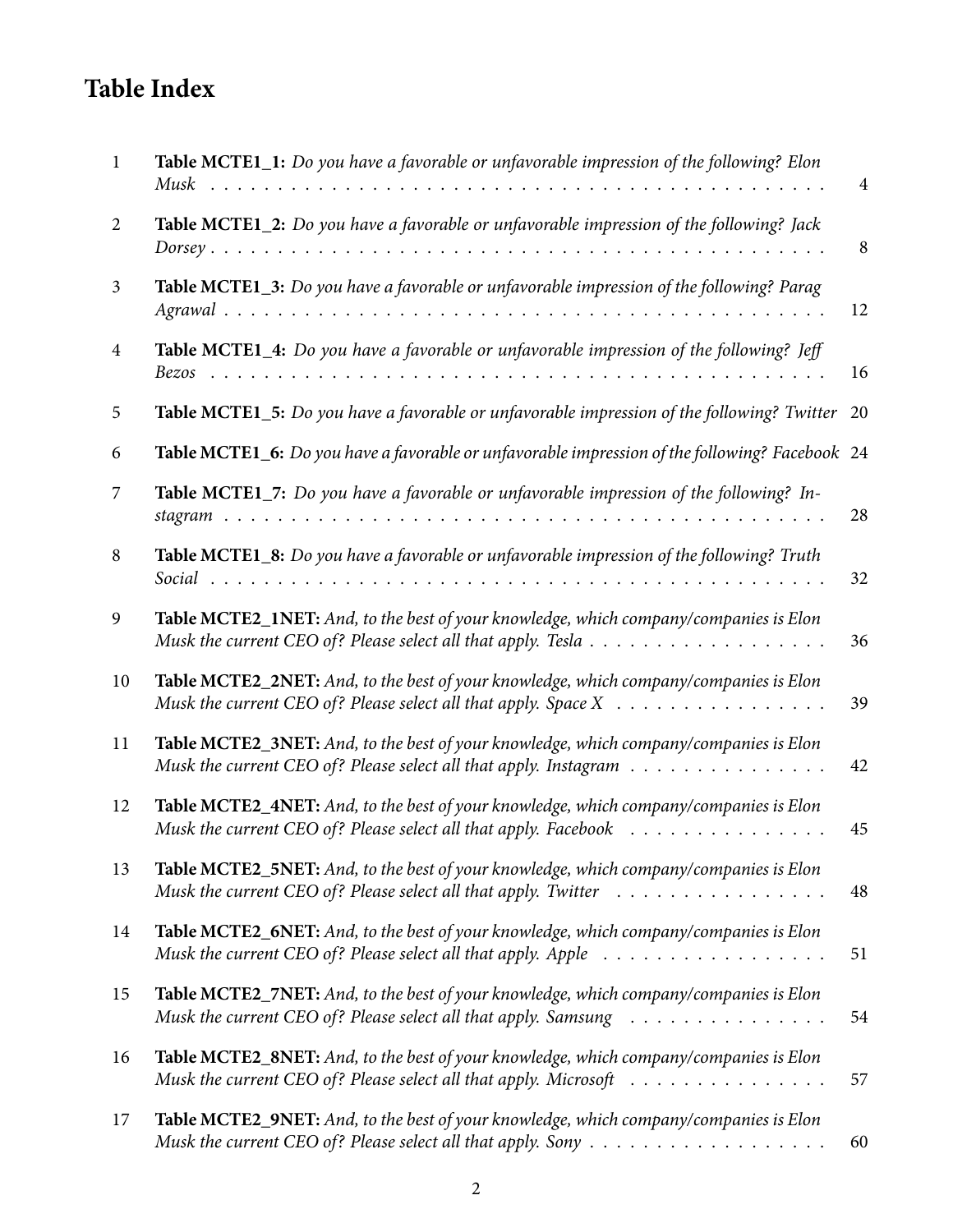| 18 | Table MCTE2_10NET: And, to the best of your knowledge, which company/companies is<br>Elon Musk the current CEO of? Please select all that apply. None of the above $\dots \dots$                                                                                                                                       | 63  |
|----|------------------------------------------------------------------------------------------------------------------------------------------------------------------------------------------------------------------------------------------------------------------------------------------------------------------------|-----|
| 19 | Table MCTE3: Thinking about free speech in the United States, do you believe that censorship<br>.                                                                                                                                                                                                                      | 66  |
| 20 | Table MCTE4: Which of the following is closest to your opinion, even if neither is exactly right?                                                                                                                                                                                                                      | 69  |
| 21 | Table MCTE5: Which of the following comes closest to your opinion, even if neither is exactly                                                                                                                                                                                                                          | 73  |
| 22 | Table MCTE6: Generally speaking, do you think social media platforms should implement<br>stricter or looser content moderation guidelines, which restrict the types of content their users                                                                                                                             | 77  |
| 23 | Table MCTE7_1: Do you support or oppose each of the following? Adding an edit button on<br>Twitter, which would allow users to edit their tweets after posting them                                                                                                                                                    | 81  |
| 24 | Table MCTE7_2: Do you support or oppose each of the following? Tech companies, who have<br>most of their employees working remotely, converting their headquarter offices into homeless<br>shelters<br>a di serie de la caractería de la caractería de la caractería de la caractería de la caractería de la caracterí | 85  |
| 25 | Table MCTE7_3: Do you support or oppose each of the following? Social media bans on                                                                                                                                                                                                                                    | 89  |
| 26 | Table MCTE7_4: Do you support or oppose each of the following? Social media companies<br>releasing their content algorithm, so users can see how content is recommended to them                                                                                                                                        | 93  |
| 27 | Table MCTE8: Would you pay a monthly fee to use Twitter if you could edit your tweets?                                                                                                                                                                                                                                 | 97  |
| 28 | Table MCTE9_1: How much have you seen, read or heard about each of the following? Tesla<br>CEO Elon Musk acquiring a 9% stake in Twitter to become its largest shareholder                                                                                                                                             | 100 |
| 29 | Table MCTE9_2: How much have you seen, read or heard about each of the following? Tesla<br>CEO Elon Musk deciding not to join Twitter's board of directors after purchasing a 9% stake<br>in the company $\dots \dots \dots \dots \dots \dots \dots \dots \dots \dots \dots \dots \dots \dots \dots$                   | 103 |
| 30 | <b>Table MCTE9_3:</b> How much have you seen, read or heard about each of the following? Tesla                                                                                                                                                                                                                         | 106 |
| 31 |                                                                                                                                                                                                                                                                                                                        | 109 |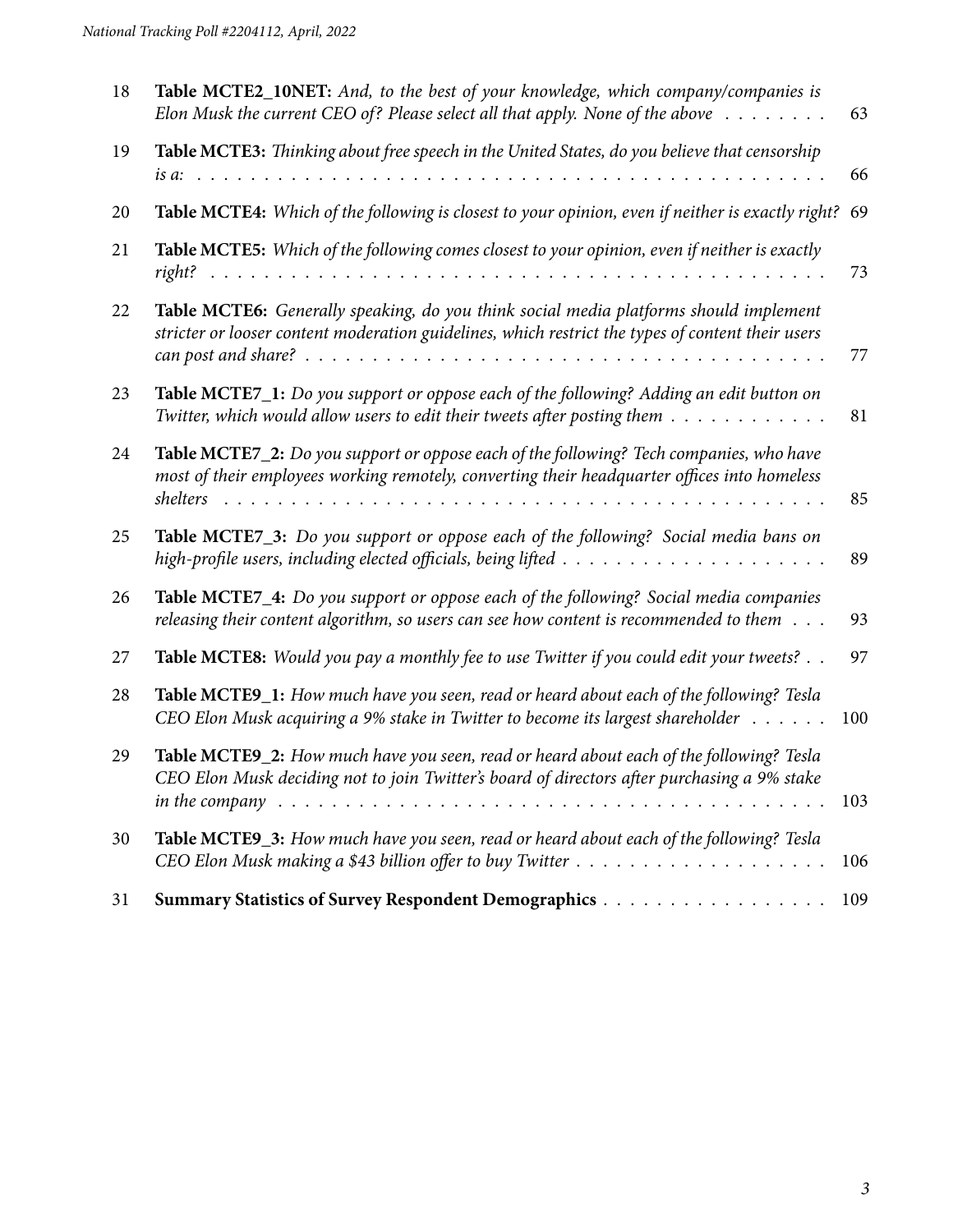## **Crosstabulation Results by Respondent Demographics**

## Table MCTE1\_1: Do you have a favorable or unfavorable impression of the following?

*Elon Musk*

<span id="page-3-0"></span>

|                          | <b>Very</b><br>favorable |       |      | Somewhat<br>favorable |        | Somewhat    |        | <b>Very</b> | Heard of, no<br>opinion |       | Never heard<br>of |       |                |
|--------------------------|--------------------------|-------|------|-----------------------|--------|-------------|--------|-------------|-------------------------|-------|-------------------|-------|----------------|
| Demographic              |                          |       |      |                       |        | unfavorable |        | unfavorable |                         |       |                   |       | <b>Total N</b> |
| Adults                   | 17%                      | (366) | 25%  | (552)                 | 15\%   | (323)       | $11\%$ | (239)       | 19%                     | (423) | 14%               | (307) | 2210           |
| Gender: Male             | 23%                      | (248) | 28\% | (298)                 | 14\%   | (150)       | 10%    | (112)       | 12%                     | (129) | 12%               | (131) | 1068           |
| Gender: Female           | 10%                      | (118) | 22%  | (254)                 | 15%    | (173)       | $11\%$ | (127)       | 26%                     | (294) | 15%               | (176) | 1142           |
| Age: 18-24               | 18%                      | (115) | 23%  | (151)                 | 15%    | (95)        | 13%    | (82)        | 18%                     | (118) | 13%               | (81)  | 642            |
| Age: 25-44               | 15%                      | (56)  | 21%  | (78)                  | 12%    | (43)        | $8\%$  | (28)        | 17%                     | (61)  | 27\%              | (99)  | 365            |
| Age: 45-64               | 14%                      | (98)  | 26%  | (184)                 | 14%    | (98)        | $11\%$ | (76)        | 23%                     | (165) | 13%               | (93)  | 714            |
| Age: 65+                 | 20%                      | (97)  | 28%  | (139)                 | 18%    | (87)        | $11\%$ | (52)        | 16%                     | (79)  | 7%                | (34)  | 489            |
| GenZers: 1997-2012       | 14%                      | (37)  | 25%  | (64)                  | 17%    | (44)        | 12%    | (32)        | 19%                     | (49)  | 13%               | (35)  | 262            |
| Millennials: 1981-1996   | 18%                      | (121) | 21%  | (140)                 | 13%    | (85)        | 11%    | (75)        | 17%                     | (110) | 20%               | (136) | 667            |
| GenXers: 1965-1980       | 13%                      | (71)  | 26%  | (135)                 | 12%    | (61)        | $11\%$ | (57)        | 23%                     | (124) | 15%               | (79)  | 526            |
| Baby Boomers: 1946-1964  | 17%                      | (118) | 28%  | (196)                 | 18%    | (127)       | 10%    | (69)        | 19%                     | (129) | $8\%$             | (54)  | 692            |
| PID: Dem (no lean)       | $8\%$                    | (65)  | 22%  | (187)                 | 20%    | (165)       | 16%    | (134)       | 16%                     | (135) | 18%               | (153) | 839            |
| PID: Ind (no lean)       | $16\%$                   | (112) | 23%  | (162)                 | 15%    | (108)       | $11\%$ | (75)        | 24%                     | (167) | 12%               | (81)  | 705            |
| PID: Rep (no lean)       | 28%                      | (189) | 30%  | (203)                 | $8\%$  | (50)        | $5\%$  | (30)        | 18%                     | (121) | $11\%$            | (73)  | 666            |
| PID/Gender: Dem Men      | 12%                      | (49)  | 25\% | (104)                 | $16\%$ | (66)        | 14%    | (56)        | 10%                     | (42)  | 23%               | (95)  | 412            |
| PID/Gender: Dem Women    | $4\%$                    | (16)  | 19%  | (83)                  | 23\%   | (99)        | 18%    | (78)        | 22%                     | (93)  | 14%               | (58)  | 427            |
| PID/Gender: Ind Men      | 24%                      | (79)  | 26%  | (84)                  | 17%    | (56)        | $13\%$ | (43)        | 15%                     | (50)  | 5%                | (17)  | 329            |
| PID/Gender: Ind Women    | 9%                       | (33)  | 21%  | (78)                  | $14\%$ | (52)        | $9\%$  | (32)        | 31%                     | (116) | 17%               | (65)  | 376            |
| PID/Gender: Rep Men      | 37%                      | (120) | 33%  | (109)                 | $9\%$  | (28)        | $4\%$  | (13)        | $11\%$                  | (36)  | $6\%$             | (19)  | 327            |
| PID/Gender: Rep Women    | 20%                      | (69)  | 28%  | (94)                  | $7\%$  | (22)        | $5\%$  | (17)        | 25%                     | (84)  | 16%               | (53)  | 339            |
| Ideo: Liberal (1-3)      | $8\%$                    | (56)  | 18%  | (122)                 | 20%    | (135)       | 22%    | (149)       | 14%                     | (93)  | 16%               | (109) | 664            |
| Ideo: Moderate (4)       | 12%                      | (68)  | 29%  | (170)                 | 17%    | (96)        | $8\%$  | (48)        | 24%                     | (138) | 10%               | (60)  | 580            |
| Ideo: Conservative (5-7) | 31%                      | (219) | 30%  | (212)                 | $9\%$  | (64)        | $4\%$  | (32)        | 17%                     | (122) | $9\%$             | (67)  | 717            |
| Educ: < College          | 15%                      | (211) | 23\% | (328)                 | 13%    | (181)       | $9\%$  | (135)       | 22%                     | (317) | 18%               | (265) | 1437           |
| Educ: Bachelors degree   | 22%                      | (107) | 31%  | (151)                 | 17%    | (84)        | 12\%   | (61)        | 14%                     | (68)  | $4\%$             | (20)  | 491            |
| Educ: Post-grad          | 17%                      | (48)  | 26%  | (73)                  | 21%    | (59)        | 15%    | (43)        | 14%                     | (38)  | $8\%$             | (22)  | 282            |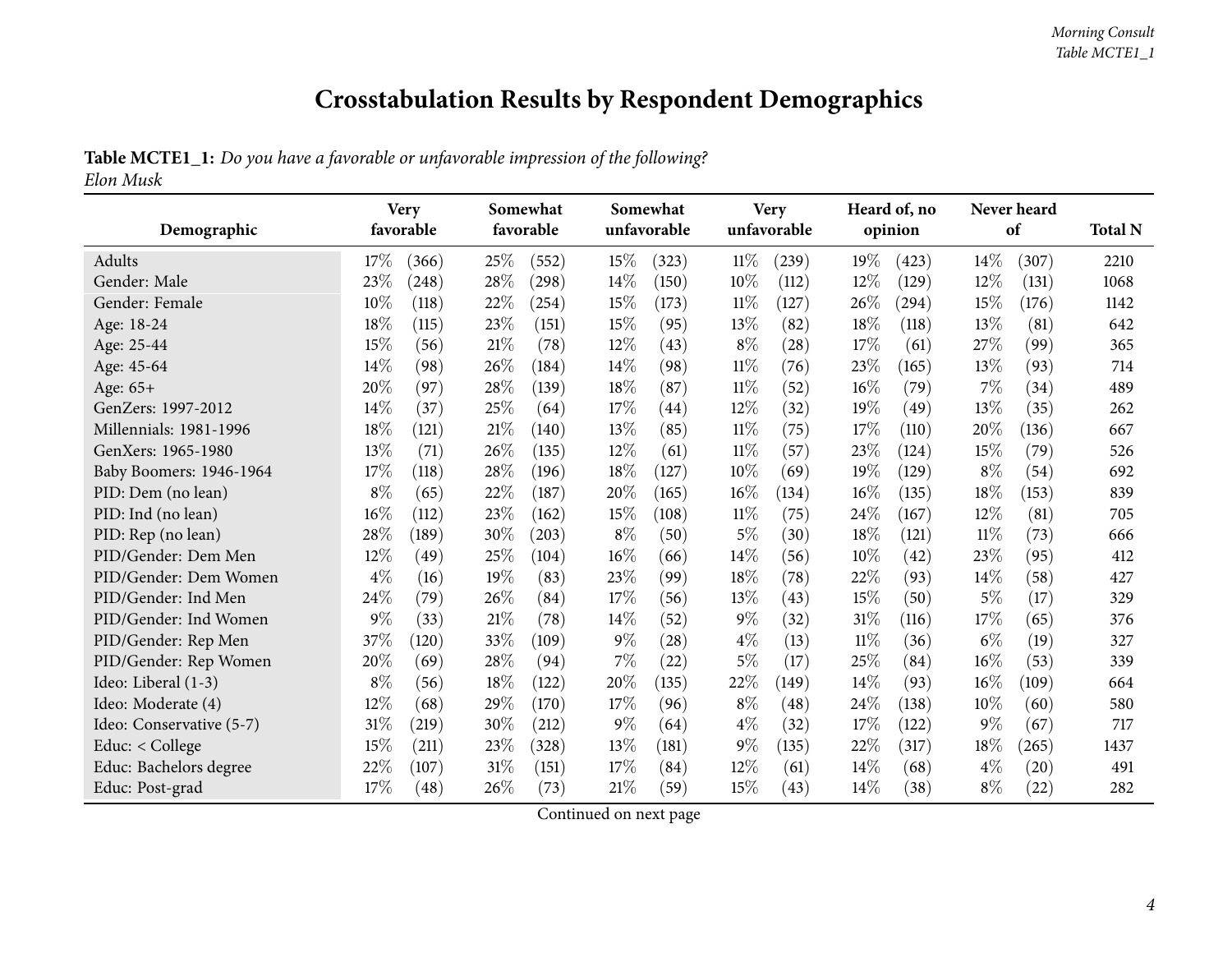Table MCTE1\_1: Do you have a favorable or unfavorable impression of the following? *Elon Musk*

| Demographic                       | <b>Very</b><br>favorable | Somewhat<br>favorable | Somewhat<br>unfavorable | <b>Very</b><br>unfavorable | Heard of, no<br>opinion | Never heard<br>of | <b>Total N</b> |
|-----------------------------------|--------------------------|-----------------------|-------------------------|----------------------------|-------------------------|-------------------|----------------|
|                                   |                          |                       |                         |                            |                         |                   |                |
| Adults                            | 17%<br>(366)             | 25%<br>(552)          | 15%<br>(323)            | $11\%$<br>(239)            | 19%<br>(423)            | 14%<br>(307)      | 2210           |
| Income: Under 50k                 | 13%<br>(153)             | 21%<br>(239)          | 13%<br>(146)            | 10%<br>(115)               | 23%<br>(265)            | 20%<br>(228)      | 1146           |
| Income: 50k-100k                  | 18%<br>(124)             | 30%<br>(212)          | 16%<br>(114)            | 12%<br>(81)                | 16%<br>(111)            | $9\%$<br>(60)     | 702            |
| Income: 100k+                     | 24%<br>(88)              | 28%<br>(101)          | 18%<br>(64)             | 12%<br>(43)                | 13%<br>(47)             | 5%<br>(18)        | 361            |
| Ethnicity: White                  | 18%<br>(310)             | 26\%<br>(451)         | 15%<br>(257)            | $11\%$<br>(193)            | 19%<br>(332)            | 10%<br>(168)      | 1711           |
| Ethnicity: Hispanic               | $11\%$<br>(41)           | 24%<br>(88)           | 12%<br>(43)             | 10%<br>(36)                | 15%<br>(58)             | 29%<br>(108)      | 374            |
| Ethnicity: Black                  | 9%<br>(26)               | 14%<br>(39)           | 13%<br>(36)             | $4\%$<br>(13)              | 19%<br>(54)             | 40%<br>(114)      | 282            |
| Ethnicity: Other                  | 14%<br>(30)              | 29%<br>(62)           | 14%<br>(30)             | 15%<br>(34)                | 17%<br>(36)             | $11\%$<br>(25)    | 217            |
| All Christian                     | 19%<br>(195)             | 28%<br>(290)          | 13%<br>(137)            | 7%<br>(76)                 | 18%<br>(182)            | 14%<br>(139)      | 1019           |
| All Non-Christian                 | 23%<br>(30)              | 27\%<br>(35)          | 13%<br>(17)             | 14%<br>(18)                | $11\%$<br>(14)          | 12%<br>(16)       | 129            |
| Atheist                           | $11\%$<br>(10)           | 21%<br>(18)           | 18%<br>(16)             | 37%<br>(31)                | $6\%$<br>(5)            | 7%<br>(6)         | 86             |
| Agnostic/Nothing in particular    | 13%<br>(76)              | 21%<br>(124)          | 17%<br>(104)            | 13%<br>(81)                | 24%<br>(144)            | 12%<br>(73)       | 603            |
| Something Else                    | 15%<br>(55)              | 23%<br>(85)           | 13%<br>(50)             | $9\%$<br>(33)              | 21%<br>(78)             | 19%<br>(72)       | 373            |
| Religious Non-Protestant/Catholic | 20%<br>(31)              | 26%<br>(40)           | 14%<br>(20)             | 15%<br>(22)                | 12%<br>(19)             | 12%<br>(19)       | 151            |
| Evangelical                       | 19%<br>(108)             | 23%<br>(132)          | 10%<br>(56)             | $4\%$<br>(22)              | 20%<br>(118)            | 24%<br>(141)      | 576            |
| Non-Evangelical                   | 18%<br>(139)             | 30%<br>(231)          | $16\%$<br>(125)         | $11\%$<br>(82)             | 17%<br>(133)            | $9\%$<br>(67)     | 777            |
| Community: Urban                  | 16%<br>(92)              | 24%<br>(139)          | 13%<br>(78)             | $9\%$<br>(56)              | 17%<br>(98)             | 22%<br>(127)      | 589            |
| Community: Suburban               | 18%<br>(188)             | 28%<br>(302)          | $16\%$<br>(165)         | 12%<br>(124)               | 18%<br>(188)            | $9\%$<br>(94)     | 1061           |
| Community: Rural                  | 15%<br>(86)              | 20%<br>(111)          | 14%<br>(80)             | $11\%$<br>(59)             | 25%<br>(137)            | 15%<br>(86)       | 560            |
| Employ: Private Sector            | 18%<br>(131)             | 30%<br>(214)          | 14%<br>(96)             | 12%<br>(87)                | 17%<br>(124)            | $8\%$<br>(58)     | 710            |
| <b>Employ: Government</b>         | 17%<br>(21)              | 20%<br>(25)           | 24%<br>(29)             | 12%<br>(15)                | 17%<br>(22)             | 9%<br>(12)        | 124            |
| Employ: Self-Employed             | 19%<br>(42)              | 26%<br>(58)           | 17%<br>(38)             | 10%<br>(23)                | 10%<br>(21)             | 17%<br>(38)       | 221            |
| Employ: Homemaker                 | $8\%$<br>(17)            | 19%<br>(39)           | 7%<br>(14)              | $6\%$<br>(13)              | 19%<br>(40)             | 41\%<br>(84)      | 207            |
| Employ: Student                   | 13%<br>(13)              | 20%<br>(20)           | 19%<br>(19)             | 16%<br>(16)                | 24%<br>(24)             | $8\%$<br>(8)      | 101            |
| Employ: Retired                   | 19%<br>(98)              | 26%<br>(132)          | 16%<br>(82)             | $12\%$<br>(59)             | 18%<br>(90)             | $8\%$<br>(41)     | 502            |
| Employ: Unemployed                | 15%<br>(31)              | 14%<br>(29)           | 15%<br>(31)             | 7%<br>(15)                 | 31%<br>(63)             | 18%<br>(38)       | 206            |
| Employ: Other                     | 10%<br>(15)              | 25%<br>(35)           | $9\%$<br>(13)           | $8\%$<br>(12)              | 27%<br>(39)             | 20%<br>(28)       | 140            |
| Military HH: Yes                  | 21%<br>(81)              | 21%<br>(84)           | $11\%$<br>(43)          | $8\%$<br>(31)              | 14%<br>(54)             | 25%<br>(98)       | 391            |
| Military HH: No                   | 16%<br>(285)             | 26%<br>(469)          | 15%<br>(280)            | $11\%$<br>(209)            | 20%<br>(369)            | $11\%$<br>(209)   | 1819           |
| RD/WT: Right Direction            | 9%<br>(68)               | 23%<br>(173)          | 18%<br>(134)            | 13%<br>(95)                | 18%<br>(131)            | 19%<br>(142)      | 742            |
| RD/WT: Wrong Track                | 20%<br>(298)             | 26%<br>(379)          | 13%<br>(189)            | 10%<br>(144)               | 20%<br>(292)            | $11\%$<br>(165)   | 1468           |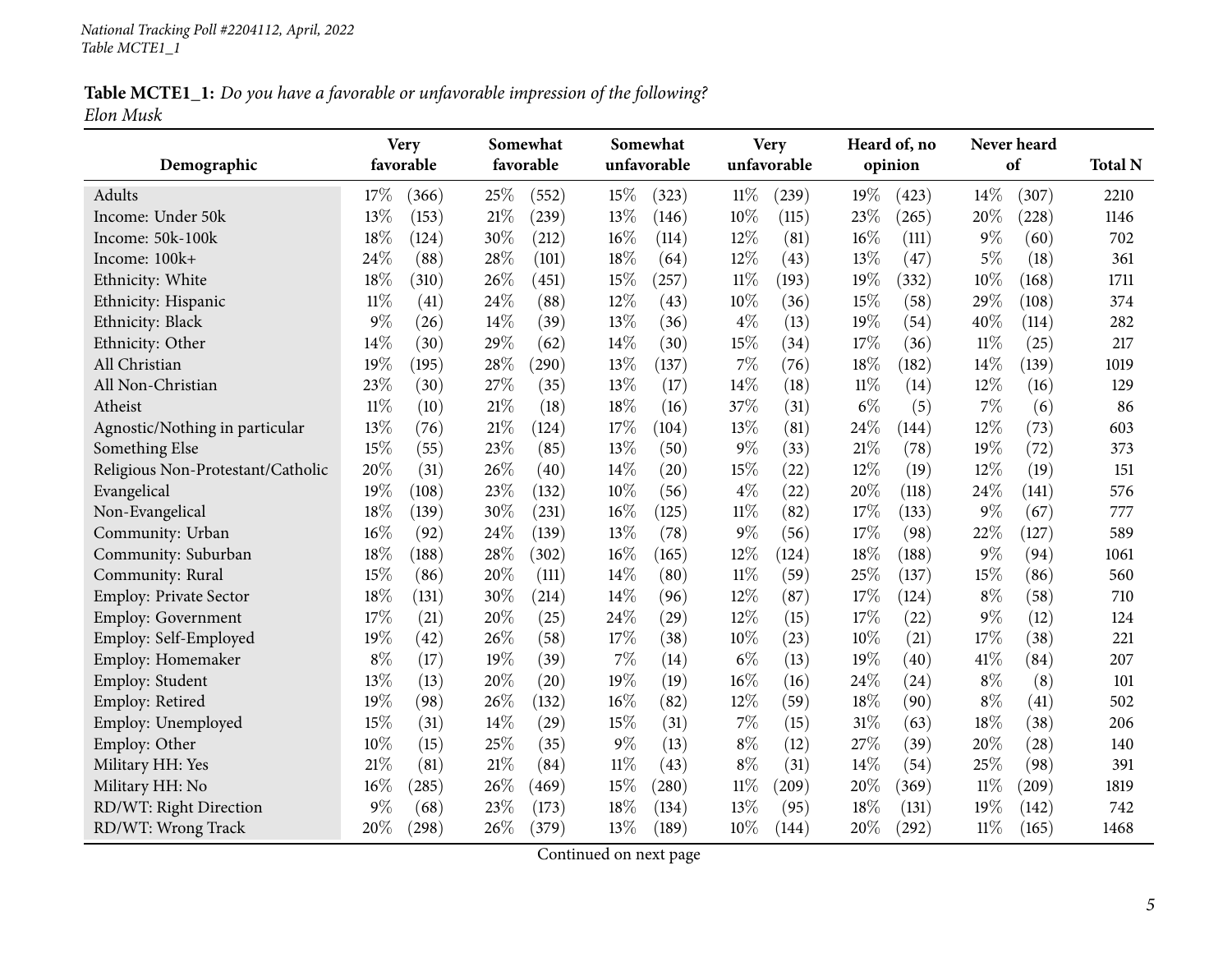Table MCTE1\_1: Do you have a favorable or unfavorable impression of the following? *Elon Musk*

|                                      | <b>Very</b>    |        | Somewhat            |        | Somewhat    |        | <b>Very</b> |      | Heard of, no |        | Never heard |                |
|--------------------------------------|----------------|--------|---------------------|--------|-------------|--------|-------------|------|--------------|--------|-------------|----------------|
| Demographic                          | favorable      |        | favorable           |        | unfavorable |        | unfavorable |      | opinion      |        | of          | <b>Total N</b> |
| Adults                               | 17%<br>(366)   | 25%    | (552)               | 15%    | (323)       | $11\%$ | (239)       | 19%  | (423)        | $14\%$ | (307)       | 2210           |
| Biden Job Approve                    | 9%<br>(89)     | 23%    | (213)               | 21%    | (196)       | 15%    | (137)       | 17%  | (161)        | 15%    | (144)       | 939            |
| Biden Job Disapprove                 | 23%<br>(270)   | 28%    | (325)               | 10%    | (119)       | $9\%$  | (99)        | 18%  | (209)        | 12%    | (137)       | 1158           |
| Biden Job Strongly Approve           | $11\%$<br>(46) | 20%    | (86)                | 17%    | (70)        | 16%    | (67)        | 12%  | (51)         | 23%    | (98)        | 418            |
| Biden Job Somewhat Approve           | $8\%$<br>(43)  | 24%    | (127)               | 24\%   | (125)       | 13%    | (69)        | 21%  | (110)        | $9\%$  | (47)        | 521            |
| Biden Job Somewhat Disapprove        | 7%<br>(24)     | 30%    | (107)               | 18%    | (64)        | 14%    | (52)        | 20%  | (73)         | $12\%$ | (42)        | 363            |
| <b>Biden Job Strongly Disapprove</b> | 31%<br>(246)   | 27\%   | (217)               | 7%     | (55)        | $6\%$  | (47)        | 17%  | (136)        | 12%    | (95)        | 795            |
| Favorable of Biden                   | $9\%$<br>(86)  | 22%    | (212)               | 21%    | (204)       | 15%    | (143)       | 18%  | (168)        | 15%    | (144)       | 957            |
| Unfavorable of Biden                 | 24%<br>(266)   | 29%    | (330)               | 10%    | (108)       | $8\%$  | (94)        | 18%  | (208)        | $11\%$ | (124)       | 1129           |
| Very Favorable of Biden              | 12%<br>(53)    | 21%    | (89)                | 17%    | (73)        | $16\%$ | (67)        | 12%  | (53)         | 21%    | (90)        | 425            |
| Somewhat Favorable of Biden          | $6\%$<br>(33)  | 23%    | (123)               | 25%    | (131)       | 14%    | (76)        | 22%  | (115)        | 10%    | (54)        | 532            |
| Somewhat Unfavorable of Biden        | $8\%$<br>(24)  | 32%    | (99)                | 15%    | (47)        | 15%    | (47)        | 22%  | (68)         | $10\%$ | (30)        | 315            |
| Very Unfavorable of Biden            | 30%<br>(242)   | 28%    | (230)               | $8\%$  | (62)        | $6\%$  | (47)        | 17%  | (140)        | 12%    | (94)        | 815            |
| #1 Issue: Economy                    | 19%<br>(169)   | 29%    | (260)               | 14%    | (125)       | $8\%$  | (70)        | 19%  | (169)        | 11%    | (96)        | 888            |
| #1 Issue: Security                   | 29%<br>(83)    | 26%    | (75)                | 7%     | (20)        | $7\%$  | (20)        | 19%  | (56)         | 12%    | (34)        | 288            |
| #1 Issue: Health Care                | $9\%$<br>(19)  | 26%    | (55)                | 22%    | (47)        | 16%    | (33)        | 17%  | (37)         | 10%    | (21)        | 212            |
| #1 Issue: Medicare / Social Security | $9\%$<br>(19)  | 27\%   | (56)                | 18%    | (39)        | 10%    | (21)        | 25%  | (53)         | 10%    | (22)        | 210            |
| #1 Issue: Women's Issues             | $8\%$<br>(10)  | 21%    | (28)                | 19%    | (25)        | 22%    | (28)        | 17%  | (22)         | 13%    | (17)        | 130            |
| #1 Issue: Education                  | $9\%$<br>(15)  | 14%    | (23)                | $6\%$  | (11)        | $6\%$  | (10)        | 15%  | (25)         | 50%    | (84)        | 168            |
| #1 Issue: Energy                     | 15%<br>(28)    | $21\%$ | (38)                | 20%    | (37)        | 17%    | (32)        | 19%  | (35)         | $8\%$  | (15)        | 186            |
| #1 Issue: Other                      | 18%<br>(23)    | 13%    | (17)                | $16\%$ | (20)        | 20%    | (25)        | 20%  | (25)         | $14\%$ | (17)        | 127            |
| 2020 Vote: Joe Biden                 | $9\%$<br>(81)  | 24%    | (217)               | 23%    | (209)       | 19%    | (171)       | 18%  | (164)        | $9\%$  | (78)        | 921            |
| 2020 Vote: Donald Trump              | 28%<br>(221)   | 30%    | (231)               | $6\%$  | (50)        | $4\%$  | (30)        | 16%  | (123)        | 16%    | (120)       | 775            |
| 2020 Vote: Other                     | 18%<br>(15)    | 23%    | (19)                | 15%    | (12)        | 15%    | (13)        | 14%  | (11)         | 15%    | (13)        | 84             |
| 2020 Vote: Didn't Vote               | $11\%$<br>(49) | 19%    | (84)                | 12%    | (52)        | $6\%$  | (25)        | 29%  | (125)        | 22%    | (95)        | 430            |
| 2018 House Vote: Democrat            | 9%<br>(66)     | 25%    | (183)               | 23%    | (167)       | 19%    | (139)       | 16%  | (121)        | 9%     | (63)        | 740            |
| 2018 House Vote: Republican          | 27%<br>(186)   | 29%    | $\left( 202\right)$ | 7%     | (50)        | $5\%$  | (33)        | 15%  | (100)        | 17%    | (113)       | 684            |
| 2018 House Vote: Someone else        | 21%<br>(13)    | 16%    | (10)                | 18%    | (11)        | $11\%$ | (6)         | 27\% | (16)         | $6\%$  | (3)         | 59             |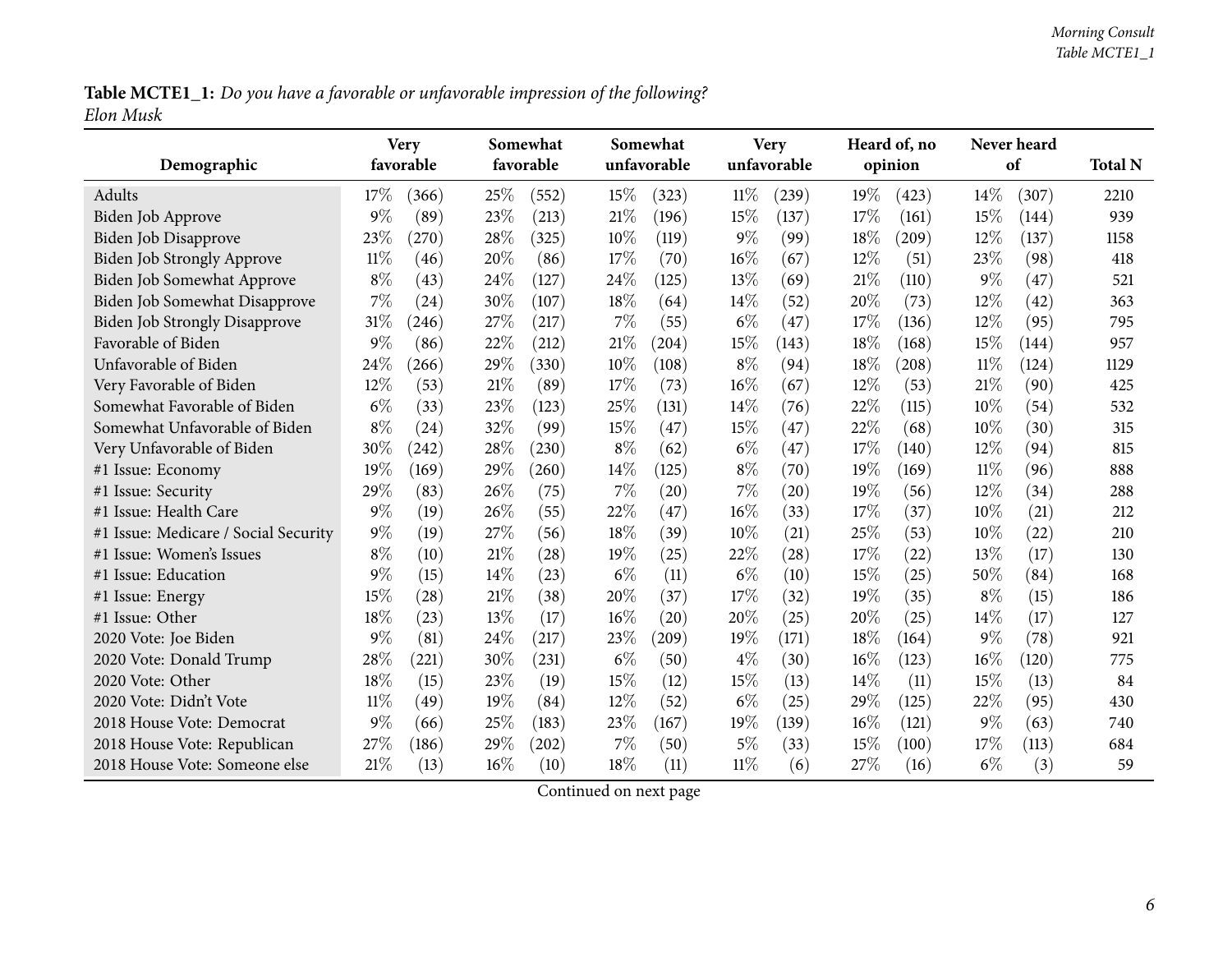Table MCTE1\_1: Do you have a favorable or unfavorable impression of the following? *Elon Musk*

| Demographic                | Verv<br>favorable | Somewhat<br>favorable | Somewhat<br>unfavorable | <b>Very</b><br>unfavorable | Heard of, no<br>opinion | Never heard<br>of | <b>Total N</b> |
|----------------------------|-------------------|-----------------------|-------------------------|----------------------------|-------------------------|-------------------|----------------|
| Adults                     | 17%<br>(366)      | 25%<br>(552)          | $15\%$<br>(323)         | $11\%$<br>$^{(239)}$       | 19%<br>(423)            | $14\%$<br>(307)   | 2210           |
| 2016 Vote: Hillary Clinton | $9\%$<br>(63)     | 25%<br>(166)          | 23%<br>(151)            | $18\%$<br>(118)            | 17%<br>(111)            | $9\%$<br>(58)     | 667            |
| 2016 Vote: Donald Trump    | 26%<br>(189)      | 30%<br>(215)          | $8\%$<br>(57)           | $4\%$<br>(28)              | $15\%$<br>(111)         | $17\%$<br>(119)   | 719            |
| 2016 Vote: Other           | $11\%$<br>(13)    | 31%<br>(37)           | $15\%$<br>(18)          | 19%<br>(23)                | 21%<br>(25)             | $3\%$<br>(3)      | 120            |
| 2016 Vote: Didn't Vote     | $14\%$<br>(101)   | 19%<br>(134)          | $13\%$<br>(95)          | $10\%$<br>(70)             | 25%<br>(176)            | $18\%$<br>(126)   | 702            |
| Voted in 2014: Yes         | 17%<br>(226)      | 27%<br>(353)          | $16\%$<br>(209)         | $12\%$<br>(152)            | 15%<br>(199)            | $12\%$<br>(161)   | 1300           |
| Voted in 2014: No          | $15\%$<br>(140)   | 22%<br>(199)          | $13\%$<br>(114)         | $10\%$<br>(88)             | 25%<br>(223)            | $16\%$<br>(146)   | 910            |
| 4-Region: Northeast        | $17\%$<br>(65)    | 20%<br>(78)           | $14\%$<br>(55)          | $15\%$<br>(56)             | 24\%<br>(90)            | $10\%$<br>(38)    | 383            |
| 4-Region: Midwest          | $14\%$<br>(66)    | 27\%<br>(123)         | $14\%$<br>(66)          | $12\%$<br>(56)             | 20%<br>(91)             | $12\%$<br>(55)    | 456            |
| 4-Region: South            | $18\%$<br>(152)   | 26\%<br>$^{'}217$     | $14\%$<br>(121)         | $9\%$<br>(75)              | 21%<br>(173)            | $13\%$<br>(106)   | 844            |
| 4-Region: West             | $16\%$<br>(82)    | $25\%$<br>(133)       | $16\%$<br>(82)          | $10\%$<br>(53)             | 13%<br>(68)             | $20\%$<br>(108)   | 527            |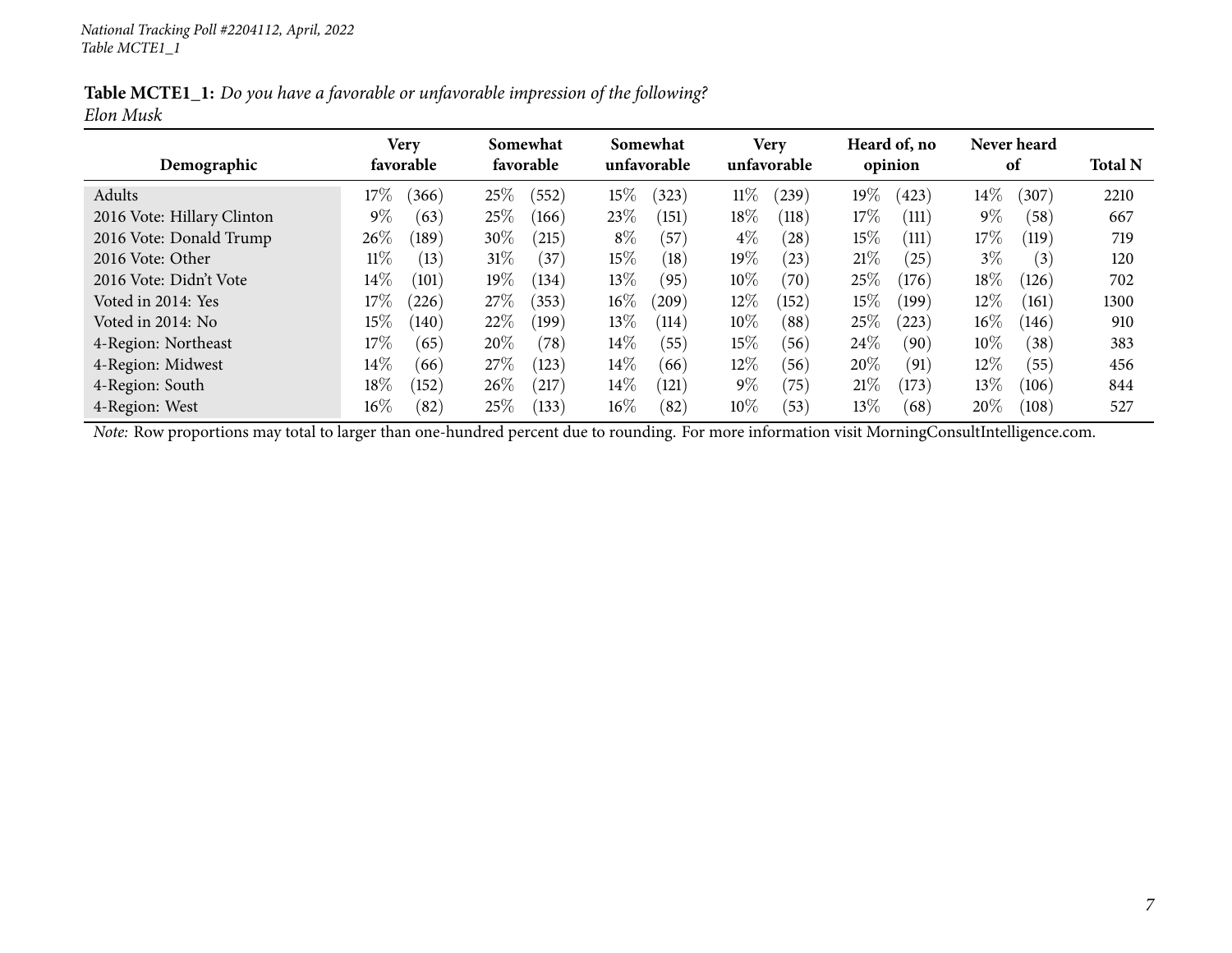Table MCTE1\_2: Do you have a favorable or unfavorable impression of the following? *Jack Dorsey*

<span id="page-7-0"></span>

| Demographic              | <b>Very</b><br>favorable |      |        | Somewhat<br>favorable |        | Somewhat<br>unfavorable |        | <b>Very</b><br>unfavorable |     | Heard of, no<br>opinion |        | Never heard<br>of | <b>Total N</b> |
|--------------------------|--------------------------|------|--------|-----------------------|--------|-------------------------|--------|----------------------------|-----|-------------------------|--------|-------------------|----------------|
| Adults                   | $2\%$                    | (41) | $8\%$  | (174)                 | $7\%$  | (156)                   | $9\%$  | (201)                      | 23% | (510)                   | $51\%$ | (1127)            | 2210           |
| Gender: Male             | $2\%$                    | (21) | $9\%$  | (100)                 | $9\%$  | (94)                    | 13%    | (134)                      | 22% | (234)                   | 45%    | (485)             | 1068           |
| Gender: Female           | $2\%$                    | (20) | 7%     | (75)                  | $5\%$  | (61)                    | $6\%$  | (68)                       | 24% | (276)                   | 56\%   | (642)             | 1142           |
| Age: 18-24               | $2\%$                    | (14) | $6\%$  | (36)                  | $8\%$  | (50)                    | $8\%$  | (50)                       | 19% | (123)                   | 57%    | (369)             | 642            |
| Age: 25-44               | $3\%$                    | (11) | $9\%$  | (31)                  | $5\%$  | (17)                    | $9\%$  | (31)                       | 19% | (69)                    | 56%    | (205)             | 365            |
| Age: 45-64               | $2\%$                    | (12) | 10%    | (68)                  | $6\%$  | (44)                    | 10%    | (69)                       | 26% | (184)                   | 47%    | (336)             | 714            |
| Age: 65+                 | $1\%$                    | (4)  | $8\%$  | (39)                  | $9\%$  | (44)                    | $11\%$ | (52)                       | 27% | (133)                   | 44%    | (217)             | 489            |
| GenZers: 1997-2012       | $2\%$                    | (6)  | $5\%$  | (14)                  | $9\%$  | (23)                    | $5\%$  | (13)                       | 18% | (47)                    | 61\%   | (160)             | 262            |
| Millennials: 1981-1996   | $3\%$                    | (19) | 7%     | (48)                  | $6\%$  | (41)                    | $9\%$  | (61)                       | 19% | (128)                   | 55%    | (370)             | 667            |
| GenXers: 1965-1980       | $2\%$                    | (10) | 10%    | (52)                  | $6\%$  | (31)                    | $9\%$  | (47)                       | 24% | (126)                   | 49%    | (260)             | 526            |
| Baby Boomers: 1946-1964  | $1\%$                    | (5)  | $8\%$  | (56)                  | $8\%$  | (53)                    | 10%    | (72)                       | 27% | (190)                   | 46%    | (316)             | 692            |
| PID: Dem (no lean)       | $2\%$                    | (18) | 10%    | (81)                  | $8\%$  | (68)                    | $5\%$  | (41)                       | 22% | (183)                   | 53%    | (448)             | 839            |
| PID: Ind (no lean)       | $2\%$                    | (12) | $7\%$  | (52)                  | $6\%$  | (42)                    | $9\%$  | (66)                       | 23% | (163)                   | 53%    | (370)             | 705            |
| PID: Rep (no lean)       | $2\%$                    | (11) | $6\%$  | (41)                  | $7\%$  | (46)                    | 14%    | (95)                       | 25% | (163)                   | 46%    | (309)             | 666            |
| PID/Gender: Dem Men      | $3\%$                    | (12) | $11\%$ | (46)                  | $9\%$  | (38)                    | $5\%$  | (21)                       | 21% | (86)                    | 51%    | (209)             | 412            |
| PID/Gender: Dem Women    | $1\%$                    | (5)  | $8\%$  | (35)                  | 7%     | (30)                    | $5\%$  | (20)                       | 23% | (97)                    | 56%    | (239)             | 427            |
| PID/Gender: Ind Men      | $2\%$                    | (6)  | 10%    | (32)                  | $8\%$  | (26)                    | 15%    | (51)                       | 24% | (78)                    | 41\%   | (136)             | 329            |
| PID/Gender: Ind Women    | $2\%$                    | (6)  | $5\%$  | (20)                  | $4\%$  | (16)                    | $4\%$  | (15)                       | 23% | (85)                    | 62%    | (235)             | 376            |
| PID/Gender: Rep Men      | $1\%$                    | (2)  | 7%     | (22)                  | $9\%$  | (31)                    | 19%    | (62)                       | 21% | (69)                    | 43%    | (140)             | 327            |
| PID/Gender: Rep Women    | $3\%$                    | (9)  | $6\%$  | (20)                  | $4\%$  | (15)                    | 10%    | (32)                       | 28% | (94)                    | 50%    | (169)             | 339            |
| Ideo: Liberal (1-3)      | $2\%$                    | (14) | 10%    | (67)                  | $9\%$  | (58)                    | $6\%$  | (37)                       | 23% | (150)                   | 51%    | (337)             | 664            |
| Ideo: Moderate (4)       | $2\%$                    | (13) | 10%    | (58)                  | $6\%$  | (37)                    | $6\%$  | (36)                       | 25% | (145)                   | 50%    | (292)             | 580            |
| Ideo: Conservative (5-7) | $2\%$                    | (12) | 7%     | (47)                  | $7\%$  | (51)                    | 17%    | (123)                      | 24% | (171)                   | 44%    | (313)             | 717            |
| Educ: < College          | $2\%$                    | (22) | $6\%$  | (81)                  | $5\%$  | (72)                    | $8\%$  | (118)                      | 23% | (335)                   | 56%    | (808)             | 1437           |
| Educ: Bachelors degree   | $2\%$                    | (11) | 14%    | (68)                  | $9\%$  | (46)                    | 13%    | (62)                       | 23% | (114)                   | 39%    | (191)             | 491            |
| Educ: Post-grad          | $3\%$                    | (8)  | $9\%$  | (25)                  | 13%    | (38)                    | $8\%$  | (22)                       | 22% | (61)                    | 46%    | (129)             | 282            |
| Income: Under 50k        | $2\%$                    | (18) | $6\%$  | (66)                  | $5\%$  | (63)                    | 7%     | (80)                       | 23% | (268)                   | 57%    | (651)             | 1146           |
| Income: 50k-100k         | $1\%$                    | (10) | 7%     | (50)                  | $7\%$  | (50)                    | 12%    | (82)                       | 24% | (168)                   | 49%    | (341)             | 702            |
| Income: 100k+            | $3\%$                    | (13) | 16%    | (58)                  | $12\%$ | (43)                    | 11%    | (40)                       | 20% | (73)                    | 37%    | (135)             | 361            |
| Ethnicity: White         | $2\%$                    | (31) | $9\%$  | (149)                 | 7%     | (124)                   | $9\%$  | (160)                      | 24% | (403)                   | 49%    | (842)             | 1711           |
| Ethnicity: Hispanic      | $2\%$                    | (8)  | 7%     | (25)                  | $4\%$  | (16)                    | $8\%$  | (30)                       | 19% | (72)                    | 60%    | (224)             | 374            |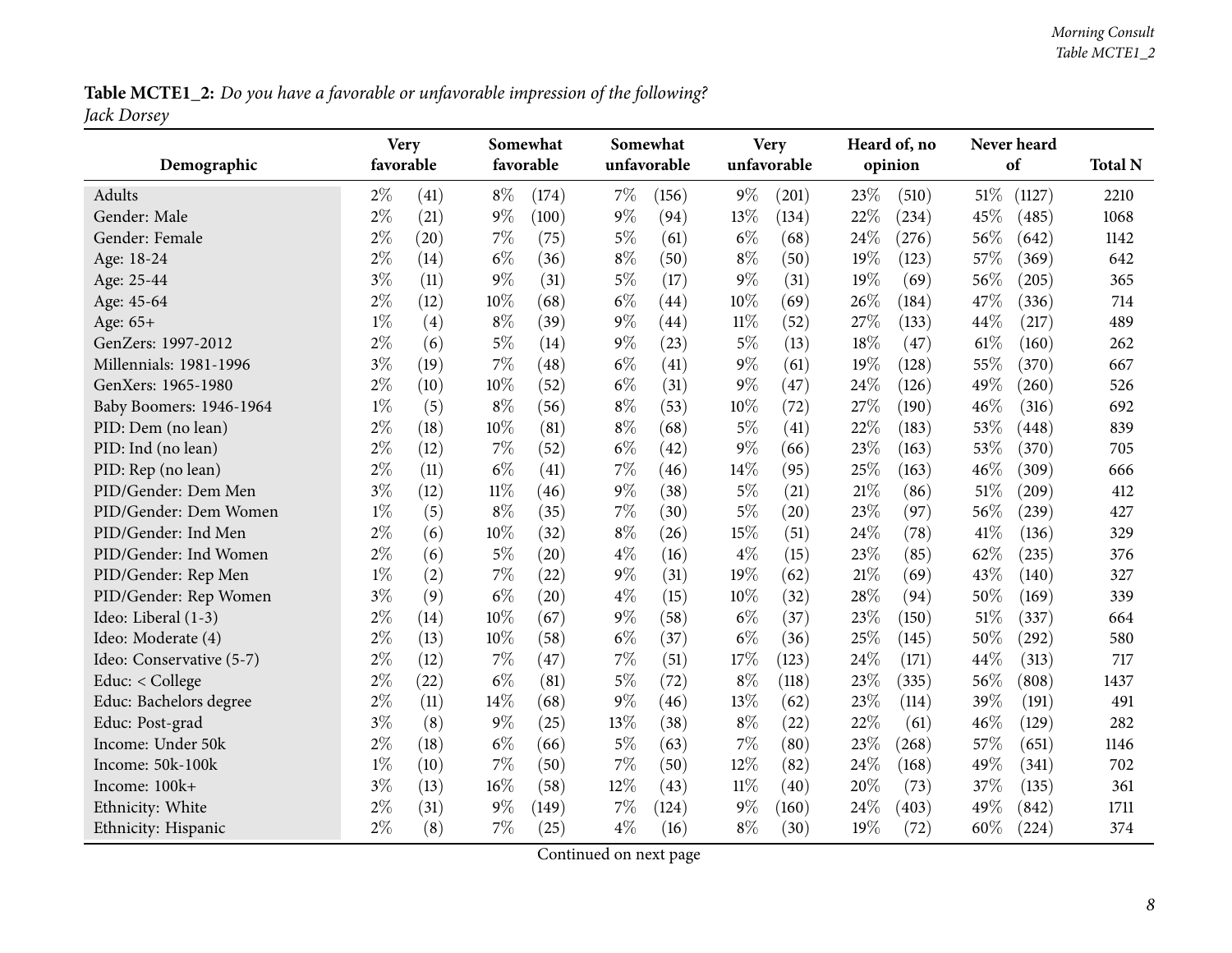Table MCTE1\_2: Do you have a favorable or unfavorable impression of the following? *Jack Dorsey*

|                                   | Somewhat<br><b>Very</b><br>favorable<br>favorable |      |        | Somewhat<br>unfavorable |        |       | <b>Very</b> | Heard of, no<br>opinion |        |       | Never heard |        |                |
|-----------------------------------|---------------------------------------------------|------|--------|-------------------------|--------|-------|-------------|-------------------------|--------|-------|-------------|--------|----------------|
| Demographic                       |                                                   |      |        |                         |        |       |             | unfavorable             |        |       |             | of     | <b>Total N</b> |
| Adults                            | $2\%$                                             | (41) | $8\%$  | (174)                   | 7%     | (156) | $9\%$       | (201)                   | 23%    | (510) | 51\%        | (1127) | 2210           |
| Ethnicity: Black                  | $2\%$                                             | (4)  | $5\%$  | (13)                    | $6\%$  | (17)  | $6\%$       | (16)                    | 20%    | (56)  | 62%         | (175)  | 282            |
| Ethnicity: Other                  | $2\%$                                             | (5)  | $5\%$  | (12)                    | 7%     | (15)  | $11\%$      | (25)                    | 23%    | (50)  | 51%         | (110)  | 217            |
| All Christian                     | $3\%$                                             | (26) | 9%     | (96)                    | $8\%$  | (78)  | $10\%$      | (100)                   | 24%    | (247) | 46%         | (471)  | 1019           |
| All Non-Christian                 | $4\%$                                             | (5)  | $12\%$ | (15)                    | 12%    | (15)  | $7\%$       | (9)                     | 16%    | (21)  | 49%         | (63)   | 129            |
| Atheist                           | $\overline{\phantom{0}}$                          | (0)  | 7%     | (6)                     | $11\%$ | (9)   | 10%         | (8)                     | 21%    | (18)  | 51%         | (44)   | 86             |
| Agnostic/Nothing in particular    | $1\%$                                             | (5)  | $7\%$  | (42)                    | $6\%$  | (37)  | 7%          | (43)                    | 24%    | (145) | 55%         | (331)  | 603            |
| Something Else                    | $1\%$                                             | (5)  | $4\%$  | (15)                    | $4\%$  | (15)  | $11\%$      | (40)                    | 21%    | (80)  | 58%         | (218)  | 373            |
| Religious Non-Protestant/Catholic | $4\%$                                             | (7)  | 12%    | (18)                    | 11%    | (17)  | $8\%$       | (12)                    | 15%    | (23)  | 50%         | (75)   | 151            |
| Evangelical                       | $2\%$                                             | (14) | 7%     | (39)                    | $6\%$  | (35)  | $9\%$       | (52)                    | 23%    | (131) | 53%         | (304)  | 576            |
| Non-Evangelical                   | $2\%$                                             | (16) | 9%     | (66)                    | 7%     | (54)  | $11\%$      | (84)                    | 24%    | (189) | 47%         | (369)  | 777            |
| Community: Urban                  | $4\%$                                             | (23) | $11\%$ | (63)                    | $6\%$  | (36)  | $6\%$       | (37)                    | 19%    | (114) | 53%         | (314)  | 589            |
| Community: Suburban               | $1\%$                                             | (13) | $8\%$  | (83)                    | $8\%$  | (89)  | $11\%$      | (122)                   | 24%    | (259) | 47%         | (497)  | 1061           |
| Community: Rural                  | $1\%$                                             | (5)  | $5\%$  | (28)                    | $5\%$  | (31)  | $8\%$       | (42)                    | 24%    | (137) | 57%         | (317)  | 560            |
| Employ: Private Sector            | $3\%$                                             | (23) | 12%    | (86)                    | $6\%$  | (46)  | 10%         | (69)                    | 22%    | (157) | 46%         | (329)  | 710            |
| <b>Employ: Government</b>         | $2\%$                                             | (3)  | $11\%$ | (13)                    | 13%    | (16)  | $8\%$       | (10)                    | 17%    | (21)  | 49%         | (60)   | 124            |
| Employ: Self-Employed             | $1\%$                                             | (2)  | $9\%$  | (20)                    | $8\%$  | (18)  | $11\%$      | (25)                    | 29\%   | (64)  | 41%         | (91)   | 221            |
| Employ: Homemaker                 |                                                   | (1)  | $2\%$  | (5)                     | 5%     | (10)  | $4\%$       | (8)                     | $11\%$ | (23)  | 77%         | (160)  | 207            |
| Employ: Student                   | $2\%$                                             | (2)  | $4\%$  | (4)                     | 12%    | (12)  | $5\%$       | (5)                     | 22%    | (22)  | 56%         | (56)   | 101            |
| Employ: Retired                   | $1\%$                                             | (5)  | 7%     | (37)                    | $8\%$  | (42)  | $10\%$      | (53)                    | 28%    | (140) | 45%         | (226)  | 502            |
| Employ: Unemployed                | $3\%$                                             | (5)  | $4\%$  | (8)                     | $4\%$  | (8)   | $8\%$       | (17)                    | 22%    | (46)  | 59%         | (121)  | 206            |
| Employ: Other                     |                                                   | (0)  | $2\%$  | (2)                     | $2\%$  | (3)   | 10%         | (15)                    | 26%    | (37)  | 60%         | (84)   | 140            |
| Military HH: Yes                  | $1\%$                                             | (5)  | $4\%$  | (17)                    | $9\%$  | (33)  | $9\%$       | (35)                    | 21%    | (80)  | 56%         | (220)  | 391            |
| Military HH: No                   | $2\%$                                             | (37) | 9%     | (157)                   | 7%     | (122) | $9\%$       | (167)                   | 24%    | (430) | 50%         | (907)  | 1819           |
| RD/WT: Right Direction            | $4\%$                                             | (27) | 12%    | (86)                    | $6\%$  | (42)  | $4\%$       | (31)                    | 23%    | (169) | 52%         | (386)  | 742            |
| RD/WT: Wrong Track                | $1\%$                                             | (14) | $6\%$  | (89)                    | $8\%$  | (114) | 12%         | (170)                   | 23%    | (341) | 50%         | (741)  | 1468           |
| <b>Biden Job Approve</b>          | $3\%$                                             | (28) | $11\%$ | (104)                   | 7%     | (66)  | $4\%$       | (40)                    | 23%    | (213) | 52%         | (488)  | 939            |
| Biden Job Disapprove              | $1\%$                                             | (13) | $6\%$  | (70)                    | 7%     | (86)  | 14\%        | (159)                   | 23%    | (266) | 49%         | (563)  | 1158           |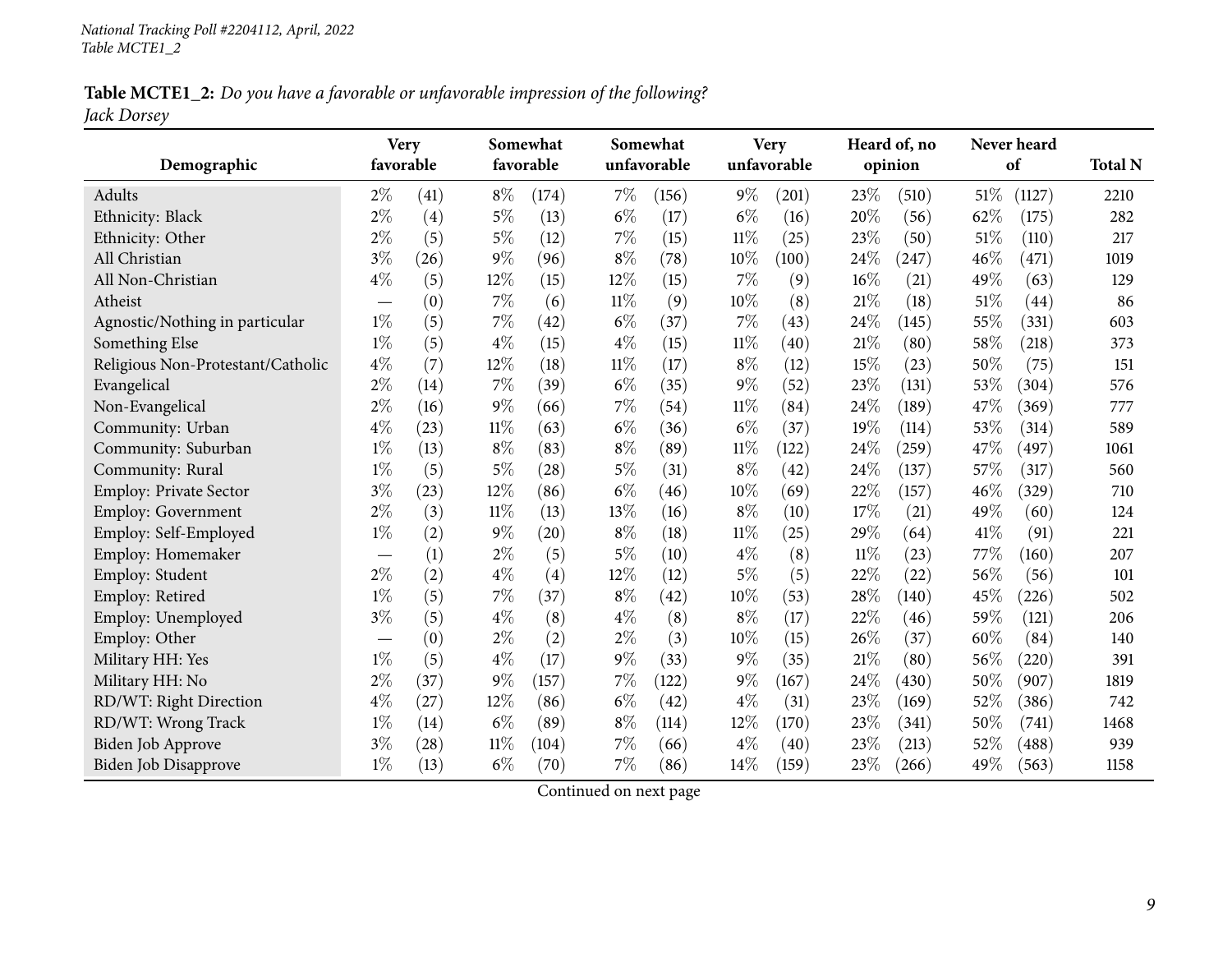Table MCTE1\_2: Do you have a favorable or unfavorable impression of the following? *Jack Dorsey*

| Demographic                          |                                  | <b>Very</b><br>Somewhat<br>favorable<br>favorable |        |       | Somewhat<br>unfavorable |                    | <b>Very</b><br>unfavorable | Heard of, no<br>opinion |        | Never heard<br>of |      | <b>Total N</b> |      |
|--------------------------------------|----------------------------------|---------------------------------------------------|--------|-------|-------------------------|--------------------|----------------------------|-------------------------|--------|-------------------|------|----------------|------|
| Adults                               | $2\%$                            | (41)                                              | $8\%$  | (174) | $7\%$                   | (156)              | $9\%$                      | (201)                   | 23%    | (510)             | 51\% | (1127)         | 2210 |
| Biden Job Strongly Approve           | $5\%$                            | (22)                                              | 13\%   | (54)  | $7\%$                   | (29)               | $4\%$                      | (19)                    | 18%    | (74)              | 52%  | (219)          | 418  |
| Biden Job Somewhat Approve           | $1\%$                            | (6)                                               | $10\%$ | (50)  | $7\%$                   | (36)               | $4\%$                      | (21)                    | 27\%   | (139)             | 52%  | (269)          | 521  |
| Biden Job Somewhat Disapprove        | $1\%$                            | (5)                                               | $8\%$  | (28)  | $8\%$                   | (28)               | $5\%$                      | (18)                    | 21%    | (75)              | 57%  | (208)          | 363  |
| <b>Biden Job Strongly Disapprove</b> | $1\%$                            | (8)                                               | $5\%$  | (42)  | 7%                      | (58)               | 18%                        | (142)                   | 24%    | (191)             | 45%  | (355)          | 795  |
| Favorable of Biden                   | $3\%$                            | (30)                                              | $11\%$ | (106) | 7%                      | (63)               | $4\%$                      | (38)                    | 23%    | (224)             | 52%  | (495)          | 957  |
| Unfavorable of Biden                 | $1\%$                            | (11)                                              | $6\%$  | (67)  | $8\%$                   | (88)               | 14\%                       | (159)                   | 23%    | (255)             | 49%  | (550)          | 1129 |
| Very Favorable of Biden              | $6\%$                            | (23)                                              | 12%    | (53)  | $8\%$                   | (33)               | $4\%$                      | (18)                    | 19%    | (80)              | 51%  | (218)          | 425  |
| Somewhat Favorable of Biden          | $1\%$                            | (7)                                               | $10\%$ | (53)  | $6\%$                   | (31)               | $4\%$                      | (20)                    | 27%    | (144)             | 52%  | (278)          | 532  |
| Somewhat Unfavorable of Biden        | $1\%$                            | (2)                                               | $7\%$  | (22)  | $8\%$                   | (26)               | $4\%$                      | (13)                    | 20%    | (62)              | 60%  | (190)          | 315  |
| Very Unfavorable of Biden            | $1\%$                            | (9)                                               | $5\%$  | (45)  | $8\%$                   | (61)               | $18\%$                     | (146)                   | 24%    | (193)             | 44%  | (360)          | 815  |
| #1 Issue: Economy                    | $2\%$                            | (22)                                              | $8\%$  | (69)  | $8\%$                   | (73)               | $9\%$                      | (83)                    | 23\%   | (207)             | 49%  | (435)          | 888  |
| #1 Issue: Security                   | $2\%$                            | (5)                                               | $6\%$  | (17)  | $7\%$                   | $\left( 20\right)$ | 16%                        | (46)                    | 26%    | (75)              | 43%  | (124)          | 288  |
| #1 Issue: Health Care                | $4\%$                            | (8)                                               | $11\%$ | (24)  | 7%                      | (16)               | 7%                         | (16)                    | 22%    | (46)              | 49%  | (104)          | 212  |
| #1 Issue: Medicare / Social Security | $1\%$                            | (2)                                               | $9\%$  | (19)  | $5\%$                   | (10)               | $5\%$                      | (11)                    | $31\%$ | (65)              | 50%  | (104)          | 210  |
| #1 Issue: Women's Issues             | $1\%$                            | (2)                                               | $9\%$  | (12)  | $7\%$                   | (9)                | $5\%$                      | (6)                     | $16\%$ | (21)              | 62%  | (80)           | 130  |
| #1 Issue: Education                  |                                  | (1)                                               | $6\%$  | (10)  | $3\%$                   | (4)                | $4\%$                      | (6)                     | 12%    | (19)              | 76%  | (128)          | 168  |
| #1 Issue: Energy                     | $1\%$                            | (2)                                               | 9%     | (18)  | $7\%$                   | (12)               | 7%                         | (13)                    | 23\%   | (43)              | 53%  | (98)           | 186  |
| #1 Issue: Other                      | $\overbrace{\phantom{12322111}}$ | (0)                                               | $5\%$  | (7)   | $9\%$                   | (12)               | 16%                        | (20)                    | 27%    | (35)              | 42%  | (54)           | 127  |
| 2020 Vote: Joe Biden                 | $3\%$                            | (26)                                              | 12%    | (114) | $8\%$                   | (77)               | $5\%$                      | (42)                    | 23\%   | (214)             | 49%  | (448)          | 921  |
| 2020 Vote: Donald Trump              | $1\%$                            | (11)                                              | $5\%$  | (39)  | $6\%$                   | (50)               | $17\%$                     | (128)                   | $22\%$ | (173)             | 48%  | (373)          | 775  |
| 2020 Vote: Other                     | $1\%$                            | (1)                                               | $6\%$  | (5)   | $9\%$                   | (7)                | 12%                        | (10)                    | 22%    | (18)              | 51%  | (42)           | 84   |
| 2020 Vote: Didn't Vote               | $1\%$                            | (3)                                               | $4\%$  | (16)  | $5\%$                   | (22)               | $5\%$                      | (21)                    | 24%    | (104)             | 61%  | (264)          | 430  |
| 2018 House Vote: Democrat            | $2\%$                            | (17)                                              | 13%    | (93)  | $8\%$                   | (63)               | $6\%$                      | (45)                    | 24\%   | (177)             | 47%  | (345)          | 740  |
| 2018 House Vote: Republican          | $1\%$                            | (10)                                              | $6\%$  | (44)  | $8\%$                   | (52)               | 16%                        | (110)                   | 21%    | (146)             | 47%  | (321)          | 684  |
| 2018 House Vote: Someone else        | $4\%$                            | (2)                                               | 7%     | (4)   | $4\%$                   | (2)                | 19%                        | (11)                    | 24%    | (14)              | 43%  | (25)           | 59   |
| 2016 Vote: Hillary Clinton           | $3\%$                            | (17)                                              | 12%    | (80)  | $9\%$                   | (61)               | $4\%$                      | (28)                    | 24%    | (158)             | 48%  | (322)          | 667  |
| 2016 Vote: Donald Trump              | $2\%$                            | (12)                                              | $6\%$  | (47)  | $6\%$                   | (46)               | 16%                        | (115)                   | 22%    | (159)             | 47%  | (341)          | 719  |
| 2016 Vote: Other                     | $2\%$                            | (2)                                               | 14%    | (16)  | $8\%$                   | (10)               | 14%                        | (17)                    | 22%    | (26)              | 40%  | (48)           | 120  |
| 2016 Vote: Didn't Vote               | $1\%$                            | (10)                                              | $4\%$  | (31)  | 5%                      | (39)               | $6\%$                      | (41)                    | 24%    | (166)             | 59%  | (415)          | 702  |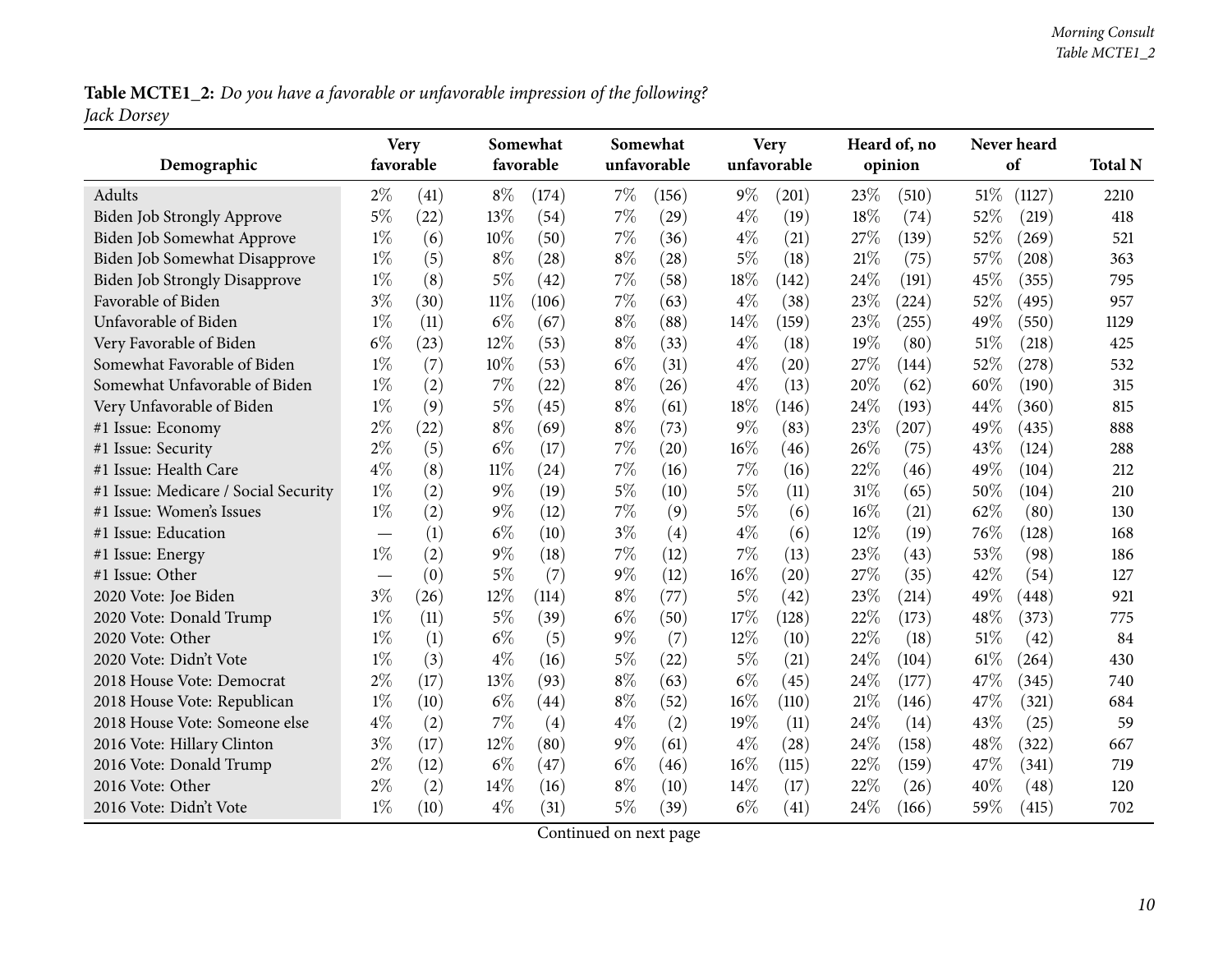|             | <b>Table MCTE1_2:</b> Do you have a favorable or unfavorable impression of the following? |  |
|-------------|-------------------------------------------------------------------------------------------|--|
| Jack Dorsey |                                                                                           |  |

|                     | Very                                 | Somewhat                 | Somewhat         | Very                        | Heard of, no                | Never heard              |                |
|---------------------|--------------------------------------|--------------------------|------------------|-----------------------------|-----------------------------|--------------------------|----------------|
| Demographic         | favorable                            | favorable                | unfavorable      | unfavorable                 | opinion                     | 0t                       | <b>Total N</b> |
| Adults              | $2\%$<br>(41)                        | $8\%$<br>$^{\prime}174)$ | 7%<br>$^{'}156)$ | $9\%$<br>$\left(201\right)$ | 23\%<br>(510)               | $51\%$<br>(1127)         | 2210           |
| Voted in 2014: Yes  | $2\%$<br>$^{'}26)$                   | $9\%$<br>(120)           | $9\%$<br>114     | $11\%$<br>(142)             | 23\%<br>(299)               | $46\%$<br>$^{\prime}599$ | 1300           |
| Voted in 2014: No   | $2\%$<br>(15)                        | $6\%$<br>(54)            | 5%<br>(41)       | 7%<br>(60)                  | 23\%<br>$\left( 211\right)$ | $58\%$<br>(528)          | 910            |
| 4-Region: Northeast | (1)<br>$\overbrace{\phantom{13333}}$ | $9\%$<br>(34)            | $8\%$<br>(32)    | 7%<br>27                    | $27\%$<br>(104)             | $48\%$<br>(183)          | 383            |
| 4-Region: Midwest   | $2\%$<br>(9)                         | $7\%$<br>(33)            | 7%<br>(32)       | $8\%$<br>(36)               | $24\%$<br>(109)             | $52\%$<br>$^{'}237)$     | 456            |
| 4-Region: South     | $3\%$<br>(22)                        | $8\%$<br>(64)            | $6\%$<br>(53)    | $10\%$<br>(84)              | $24\%$<br>206               | 49 $\%$<br>(415)         | 844            |
| 4-Region: West      | 2%<br>(9)                            | $8\%$<br>(43)            | 7%<br>(38)       | $10\%$<br>(54)              | 17%<br>$\sqrt{90}$          | $55\%$<br>$^{'}292)$     | 527            |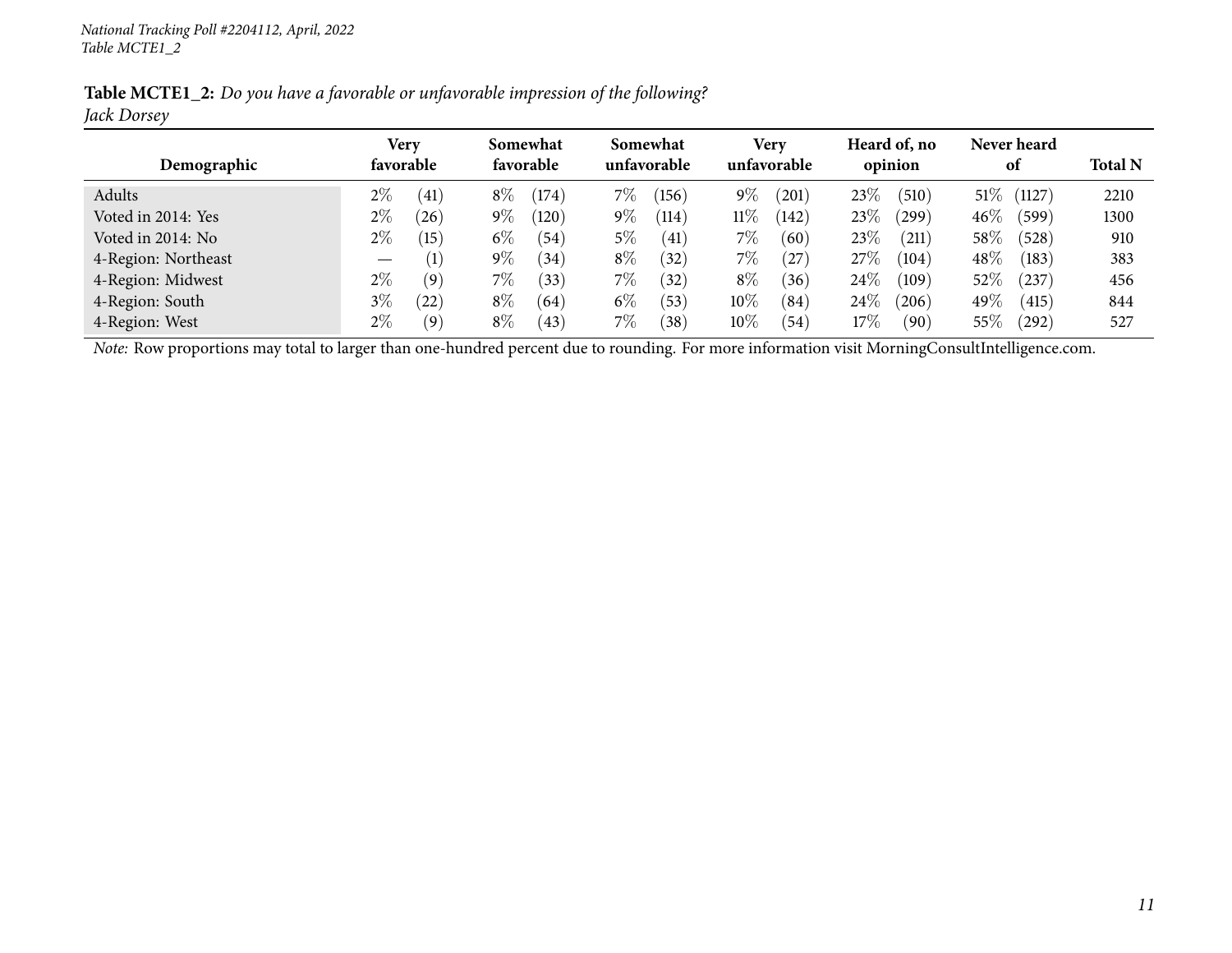Table MCTE1\_3: Do you have a favorable or unfavorable impression of the following? *Parag Agrawal*

<span id="page-11-0"></span>

|                          | <b>Very</b>              |      | Somewhat  |      |       | Somewhat    |        | <b>Very</b> |        | Heard of, no |      | Never heard |                |
|--------------------------|--------------------------|------|-----------|------|-------|-------------|--------|-------------|--------|--------------|------|-------------|----------------|
| Demographic              | favorable                |      | favorable |      |       | unfavorable |        | unfavorable |        | opinion      |      | of          | <b>Total N</b> |
| Adults                   | $1\%$                    | (22) | $3\%$     | (62) | $3\%$ | (61)        | $5\%$  | (118)       | 13%    | (279)        | 76\% | (1670)      | 2210           |
| Gender: Male             | $1\%$                    | (14) | $4\%$     | (43) | $3\%$ | (37)        | 7%     | (75)        | 14%    | (148)        | 70%  | (751)       | 1068           |
| Gender: Female           | $1\%$                    | (8)  | $2\%$     | (19) | $2\%$ | (24)        | $4\%$  | (42)        | $11\%$ | (131)        | 80%  | (919)       | 1142           |
| Age: 18-24               | $1\%$                    | (9)  | $2\%$     | (12) | $4\%$ | (28)        | $5\%$  | (33)        | 12%    | (75)         | 76%  | (485)       | 642            |
| Age: 25-44               | $2\%$                    | (6)  | $4\%$     | (13) | $2\%$ | (8)         | $5\%$  | (18)        | 12%    | (44)         | 76%  | (276)       | 365            |
| Age: 45-64               | $1\%$                    | (6)  | $4\%$     | (25) | $2\%$ | (16)        | $4\%$  | (31)        | 14%    | (98)         | 75%  | (537)       | 714            |
| Age: 65+                 |                          | (1)  | $2\%$     | (12) | $2\%$ | (8)         | $7\%$  | (36)        | 12%    | (60)         | 76%  | (371)       | 489            |
| GenZers: 1997-2012       | $1\%$                    | (3)  | $1\%$     | (4)  | $5\%$ | (13)        | $6\%$  | (15)        | $8\%$  | (21)         | 79%  | (207)       | 262            |
| Millennials: 1981-1996   | $2\%$                    | (11) | $3\%$     | (20) | $3\%$ | (21)        | $5\%$  | (32)        | 13%    | (90)         | 74%  | (493)       | 667            |
| GenXers: 1965-1980       | $1\%$                    | (6)  | $3\%$     | (17) | $3\%$ | (14)        | $4\%$  | (20)        | 14%    | (75)         | 75%  | (394)       | 526            |
| Baby Boomers: 1946-1964  |                          | (1)  | $3\%$     | (20) | $2\%$ | (11)        | 7%     | (46)        | 12%    | (84)         | 77%  | (530)       | 692            |
| PID: Dem (no lean)       | $2\%$                    | (14) | $4\%$     | (32) | $3\%$ | (21)        | $3\%$  | (26)        | 12%    | (98)         | 77%  | (648)       | 839            |
| PID: Ind (no lean)       |                          | (2)  | $2\%$     | (14) | $3\%$ | (23)        | $6\%$  | (43)        | 13%    | (89)         | 76%  | (534)       | 705            |
| PID: Rep (no lean)       | $1\%$                    | (6)  | $2\%$     | (16) | $2\%$ | (16)        | $7\%$  | (49)        | 14%    | (92)         | 73%  | (487)       | 666            |
| PID/Gender: Dem Men      | $3\%$                    | (11) | $5\%$     | (22) | $3\%$ | (13)        | $2\%$  | (10)        | 13%    | (52)         | 74%  | (303)       | 412            |
| PID/Gender: Dem Women    | $1\%$                    | (3)  | $2\%$     | (9)  | $2\%$ | (8)         | $4\%$  | (16)        | $11\%$ | (46)         | 81%  | (345)       | 427            |
| PID/Gender: Ind Men      | $1\%$                    | (2)  | $3\%$     | (9)  | $4\%$ | (13)        | $9\%$  | (30)        | 14%    | (46)         | 70%  | (229)       | 329            |
| PID/Gender: Ind Women    |                          | (0)  | $1\%$     | (5)  | $3\%$ | (11)        | $3\%$  | (12)        | $11\%$ | (43)         | 81%  | (305)       | 376            |
| PID/Gender: Rep Men      |                          | (1)  | $3\%$     | (11) | $3\%$ | (11)        | $11\%$ | (35)        | 15%    | (50)         | 67%  | (219)       | 327            |
| PID/Gender: Rep Women    | $1\%$                    | (5)  | $1\%$     | (5)  | $2\%$ | (5)         | $4\%$  | (14)        | 12%    | (42)         | 79%  | (269)       | 339            |
| Ideo: Liberal (1-3)      | $2\%$                    | (12) | $4\%$     | (29) | $2\%$ | (14)        | $3\%$  | (20)        | 13%    | (84)         | 76%  | (504)       | 664            |
| Ideo: Moderate (4)       | $1\%$                    | (4)  | $2\%$     | (13) | $4\%$ | (23)        | $6\%$  | (34)        | 13%    | (75)         | 74%  | (430)       | 580            |
| Ideo: Conservative (5-7) | $1\%$                    | (6)  | $3\%$     | (19) | $3\%$ | (19)        | $8\%$  | (58)        | 13%    | (93)         | 73%  | (522)       | 717            |
| Educ: < College          | $1\%$                    | (7)  | $1\%$     | (20) | $2\%$ | (31)        | $4\%$  | (61)        | 12%    | (180)        | 79%  | (1137)      | 1437           |
| Educ: Bachelors degree   | $2\%$                    | (9)  | $5\%$     | (25) | $4\%$ | (19)        | $8\%$  | (37)        | 13%    | (63)         | 69%  | (337)       | 491            |
| Educ: Post-grad          | $2\%$                    | (6)  | $6\%$     | (16) | $4\%$ | (11)        | $7\%$  | (19)        | 13%    | (36)         | 69%  | (195)       | 282            |
| Income: Under 50k        | $\overline{\phantom{0}}$ | (5)  | $1\%$     | (17) | $2\%$ | (21)        | $4\%$  | (48)        | 13%    | (149)        | 79%  | (907)       | 1146           |
| Income: 50k-100k         | $1\%$                    | (8)  | $3\%$     | (23) | $3\%$ | (22)        | 7%     | (48)        | 12%    | (82)         | 74%  | (519)       | 702            |
| Income: 100k+            | $2\%$                    | (9)  | $6\%$     | (22) | $5\%$ | (18)        | $6\%$  | (22)        | 13%    | (48)         | 67\% | (243)       | 361            |
| Ethnicity: White         | $1\%$                    | (13) | $3\%$     | (51) | $3\%$ | (44)        | $5\%$  | (83)        | 13%    | (222)        | 76%  | (1298)      | 1711           |
| Ethnicity: Hispanic      | $1\%$                    | (5)  | $2\%$     | (7)  | $3\%$ | (10)        | $6\%$  | (23)        | 13%    | (47)         | 75%  | (282)       | 374            |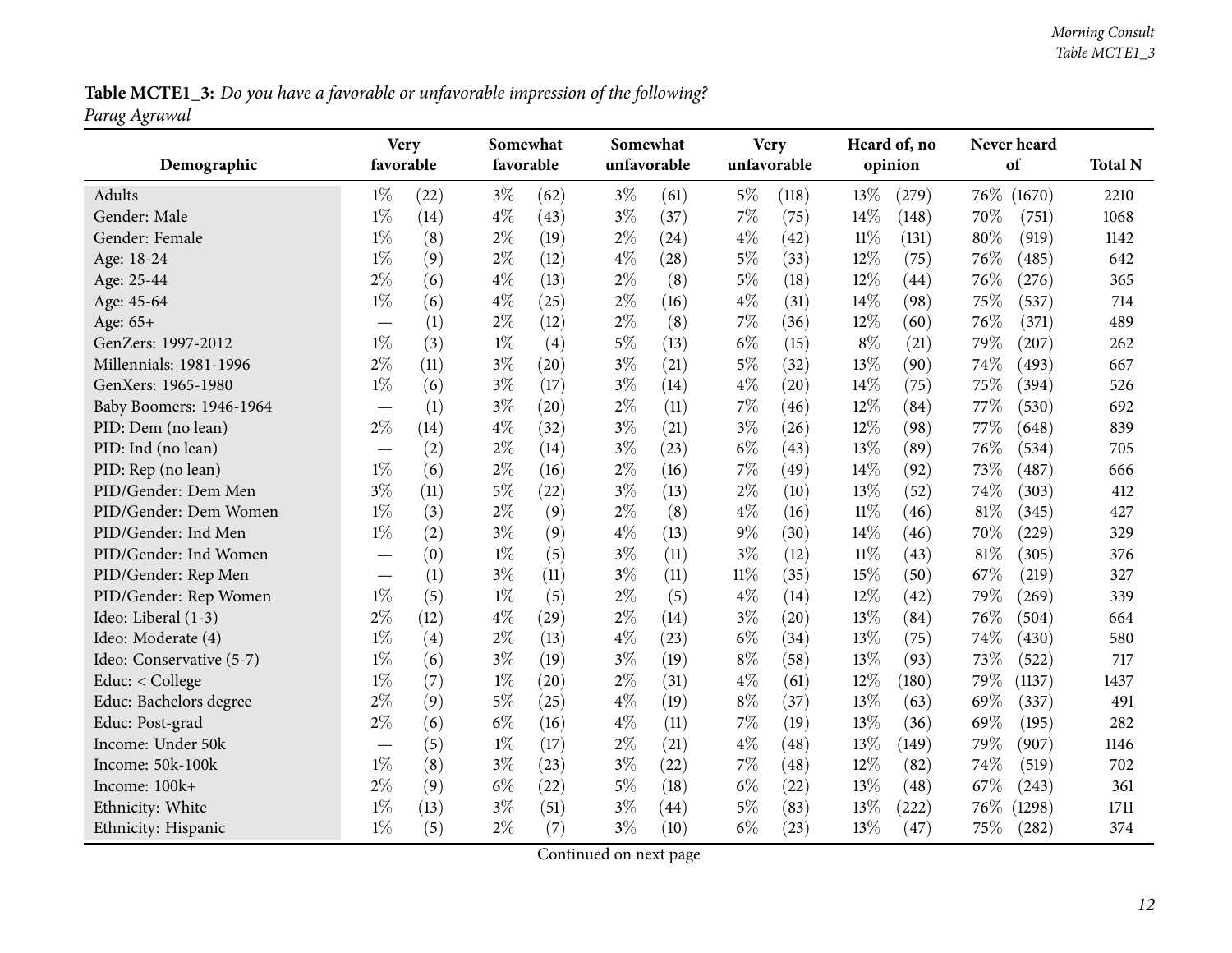Table MCTE1\_3: Do you have a favorable or unfavorable impression of the following? *Parag Agrawal*

|                                   | <b>Very</b>              |      |       | Somewhat  |       | Somewhat    |       | <b>Very</b> |        | Heard of, no |      | Never heard |                |
|-----------------------------------|--------------------------|------|-------|-----------|-------|-------------|-------|-------------|--------|--------------|------|-------------|----------------|
| Demographic                       | favorable                |      |       | favorable |       | unfavorable |       | unfavorable |        | opinion      |      | of          | <b>Total N</b> |
| Adults                            | $1\%$                    | (22) | $3\%$ | (62)      | $3\%$ | (61)        | $5\%$ | (118)       | 13%    | (279)        |      | 76\% (1670) | 2210           |
| Ethnicity: Black                  | $3\%$                    | (7)  | $2\%$ | (5)       | $3\%$ | (7)         | $5\%$ | (15)        | $9\%$  | (24)         | 79\% | (224)       | 282            |
| Ethnicity: Other                  | $1\%$                    | (1)  | $3\%$ | (6)       | $5\%$ | (10)        | $9\%$ | (20)        | 15%    | (33)         | 68%  | (148)       | 217            |
| All Christian                     | $1\%$                    | (13) | $3\%$ | (35)      | $3\%$ | (30)        | $6\%$ | (63)        | 12%    | (126)        | 74%  | (751)       | 1019           |
| All Non-Christian                 | $4\%$                    | (5)  | $7\%$ | (10)      | $1\%$ | (2)         | $6\%$ | (8)         | $8\%$  | (11)         | 73%  | (94)        | 129            |
| Atheist                           | $3\%$                    | (3)  | $1\%$ | (1)       | $4\%$ | (3)         | $5\%$ | (4)         | $11\%$ | (9)          | 76%  | (66)        | 86             |
| Agnostic/Nothing in particular    |                          | (1)  | $2\%$ | (12)      | $3\%$ | (19)        | $4\%$ | (23)        | 14%    | (83)         | 77%  | (464)       | 603            |
| Something Else                    |                          | (0)  | $1\%$ | (4)       | $2\%$ | (6)         | $5\%$ | (19)        | 13%    | (50)         | 79%  | (294)       | 373            |
| Religious Non-Protestant/Catholic | 3%                       | (5)  | 7%    | (11)      | $1\%$ | (2)         | $6\%$ | (9)         | $9\%$  | (13)         | 74%  | (112)       | 151            |
| Evangelical                       | $1\%$                    | (7)  | $3\%$ | (15)      | $3\%$ | (18)        | $4\%$ | (25)        | 12%    | (67)         | 77%  | (444)       | 576            |
| Non-Evangelical                   | $1\%$                    | (6)  | $3\%$ | (22)      | $2\%$ | (17)        | $7\%$ | (54)        | 14%    | (105)        | 74%  | (573)       | 777            |
| Community: Urban                  | $2\%$                    | (11) | $5\%$ | (30)      | $3\%$ | (18)        | $4\%$ | (25)        | 12%    | (71)         | 74\% | (434)       | 589            |
| Community: Suburban               | $1\%$                    | (11) | $2\%$ | (21)      | $3\%$ | (32)        | 7%    | (73)        | 12%    | (128)        | 75%  | (797)       | 1061           |
| Community: Rural                  | $\overline{\phantom{0}}$ | (0)  | $2\%$ | (11)      | $2\%$ | (11)        | $4\%$ | (20)        | 14%    | (80)         | 78%  | (438)       | 560            |
| <b>Employ: Private Sector</b>     | $2\%$                    | (17) | $5\%$ | (36)      | $4\%$ | (26)        | $5\%$ | (34)        | 14\%   | (100)        | 70%  | (497)       | 710            |
| Employ: Government                | $1\%$                    | (2)  | $2\%$ | (3)       | $3\%$ | (4)         | 10%   | (12)        | $9\%$  | (12)         | 74%  | (92)        | 124            |
| Employ: Self-Employed             | $1\%$                    | (3)  | $2\%$ | (5)       | $4\%$ | (9)         | $7\%$ | (15)        | 16%    | (36)         | 69%  | (153)       | 221            |
| Employ: Homemaker                 |                          | (0)  | $1\%$ | (2)       | $2\%$ | (3)         |       | (1)         | 7%     | (15)         | 90%  | (187)       | 207            |
| Employ: Student                   | $1\%$                    | (1)  | $2\%$ | (2)       | $5\%$ | (5)         | $8\%$ | (8)         | $11\%$ | (12)         | 73%  | (74)        | 101            |
| Employ: Retired                   |                          | (0)  | $2\%$ | (11)      | $1\%$ | (7)         | $7\%$ | (36)        | 12%    | (61)         | 77%  | (386)       | 502            |
| Employ: Unemployed                |                          | (0)  | $1\%$ | (2)       | $3\%$ | (6)         | $2\%$ | (5)         | 13%    | (27)         | 80%  | (165)       | 206            |
| Employ: Other                     |                          | (0)  | $1\%$ | (1)       | $1\%$ | (1)         | $4\%$ | (6)         | 12%    | (17)         | 82%  | (116)       | 140            |
| Military HH: Yes                  | $1\%$                    | (4)  | $2\%$ | (8)       | $2\%$ | (7)         | $7\%$ | (28)        | $11\%$ | (42)         | 77\% | (302)       | 391            |
| Military HH: No                   | $1\%$                    | (18) | $3\%$ | (54)      | $3\%$ | (54)        | $5\%$ | (89)        | 13%    | (236)        | 75\% | (1368)      | 1819           |
| RD/WT: Right Direction            | $2\%$                    | (18) | $5\%$ | (36)      | $2\%$ | (14)        | $3\%$ | (22)        | 13%    | (98)         | 75%  | (554)       | 742            |
| RD/WT: Wrong Track                |                          | (4)  | $2\%$ | (25)      | $3\%$ | (46)        | $7\%$ | (96)        | 12%    | (181)        | 76%  | (1116)      | 1468           |
| Biden Job Approve                 | $1\%$                    | (14) | $4\%$ | (41)      | $2\%$ | (22)        | $3\%$ | (25)        | 13%    | (122)        | 76%  | (716)       | 939            |
| Biden Job Disapprove              | $1\%$                    | (8)  | $2\%$ | (20)      | $3\%$ | (39)        | $8\%$ | (91)        | 12%    | (140)        | 74%  | (860)       | 1158           |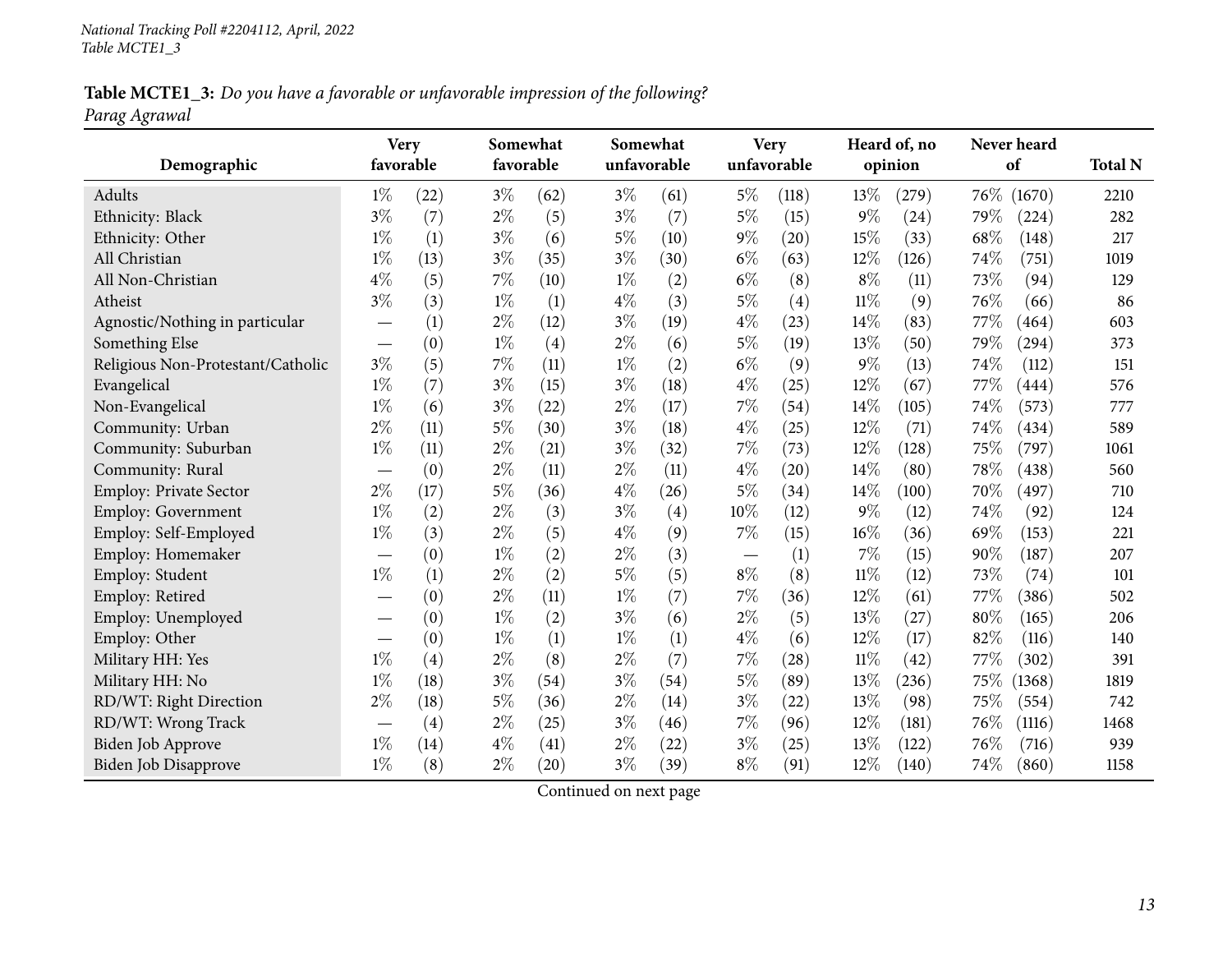Table MCTE1\_3: Do you have a favorable or unfavorable impression of the following? *Parag Agrawal*

| Demographic                          | <b>Very</b><br>favorable         |      | favorable | Somewhat | Somewhat | unfavorable |       | <b>Very</b><br>unfavorable |        | Heard of, no<br>opinion |      | Never heard<br>of | <b>Total N</b> |
|--------------------------------------|----------------------------------|------|-----------|----------|----------|-------------|-------|----------------------------|--------|-------------------------|------|-------------------|----------------|
| Adults                               | $1\%$                            | (22) | $3\%$     | (62)     | $3\%$    | (61)        | 5%    | (118)                      | 13%    | (279)                   | 76\% | (1670)            | 2210           |
| Biden Job Strongly Approve           | $3\%$                            | (13) | $6\%$     | (26)     | $3\%$    | (11)        | $2\%$ | (9)                        | $11\%$ | (45)                    | 75%  | (313)             | 418            |
| Biden Job Somewhat Approve           |                                  | (1)  | $3\%$     | (15)     | $2\%$    | (11)        | $3\%$ | (16)                       | 15%    | (76)                    | 77%  | (402)             | 521            |
| <b>Biden Job Somewhat Disapprove</b> | $1\%$                            | (3)  | $2\%$     | (6)      | $5\%$    | (17)        | $5\%$ | (18)                       | 10%    | (38)                    | 77%  | (281)             | 363            |
| <b>Biden Job Strongly Disapprove</b> | $1\%$                            | (5)  | $2\%$     | (15)     | $3\%$    | (22)        | $9\%$ | (72)                       | 13%    | (102)                   | 73%  | (579)             | 795            |
| Favorable of Biden                   | $2\%$                            | (15) | $4\%$     | (40)     | $2\%$    | (21)        | $3\%$ | (24)                       | 13%    | (121)                   | 77%  | (737)             | 957            |
| Unfavorable of Biden                 |                                  | (3)  | $2\%$     | (21)     | $4\%$    | (40)        | $8\%$ | (87)                       | 12%    | (140)                   | 74%  | (838)             | 1129           |
| Very Favorable of Biden              | $3\%$                            | (12) | $6\%$     | (26)     | $3\%$    | (11)        | $2\%$ | (10)                       | 12%    | (50)                    | 74%  | (316)             | 425            |
| Somewhat Favorable of Biden          | $\overbrace{\phantom{12322111}}$ | (2)  | $3\%$     | (14)     | $2\%$    | (10)        | $3\%$ | (14)                       | 13%    | (71)                    | 79%  | (421)             | 532            |
| Somewhat Unfavorable of Biden        | $\overbrace{\phantom{12322111}}$ | (1)  | $2\%$     | (7)      | $3\%$    | (9)         | $4\%$ | (14)                       | 10%    | (32)                    | 80%  | (253)             | 315            |
| Very Unfavorable of Biden            | $\overline{\phantom{0}}$         | (2)  | $2\%$     | (14)     | $4\%$    | (31)        | $9\%$ | (74)                       | 13%    | (109)                   | 72%  | (585)             | 815            |
| #1 Issue: Economy                    | $1\%$                            | (10) | $3\%$     | (30)     | $3\%$    | (26)        | $6\%$ | (51)                       | 12%    | (109)                   | 75%  | (663)             | 888            |
| #1 Issue: Security                   | $\overline{\phantom{0}}$         | (1)  | $1\%$     | (2)      | $3\%$    | (9)         | $9\%$ | (26)                       | 15%    | (44)                    | 72%  | (206)             | 288            |
| #1 Issue: Health Care                | $3\%$                            | (6)  | $6\%$     | (12)     | $2\%$    | (4)         | 5%    | (11)                       | $14\%$ | (29)                    | 71%  | (150)             | 212            |
| #1 Issue: Medicare / Social Security | $1\%$                            | (2)  | $3\%$     | (6)      | $1\%$    | (2)         | $3\%$ | (6)                        | 14%    | (29)                    | 78%  | (164)             | 210            |
| #1 Issue: Women's Issues             | $\overline{\phantom{0}}$         | (0)  | $3\%$     | (3)      | $3\%$    | (4)         | $3\%$ | (4)                        | $8\%$  | (10)                    | 83%  | (108)             | 130            |
| #1 Issue: Education                  | $1\%$                            | (1)  | $2\%$     | (3)      | $2\%$    | (4)         | $4\%$ | (7)                        | $7\%$  | (12)                    | 84%  | (142)             | 168            |
| #1 Issue: Energy                     | $1\%$                            | (2)  | $3\%$     | (6)      | $4\%$    | (7)         | $2\%$ | (3)                        | 16%    | (30)                    | 74%  | (138)             | 186            |
| #1 Issue: Other                      |                                  | (0)  |           | (0)      | $3\%$    | (4)         | 7%    | (9)                        | 12%    | (16)                    | 78%  | (98)              | 127            |
| 2020 Vote: Joe Biden                 | $2\%$                            | (17) | $4\%$     | (41)     | $3\%$    | (26)        | $3\%$ | (32)                       | $12\%$ | (112)                   | 75%  | (693)             | 921            |
| 2020 Vote: Donald Trump              |                                  | (3)  | $2\%$     | (17)     | $3\%$    | (22)        | $8\%$ | (65)                       | 12%    | (92)                    | 74%  | (576)             | 775            |
| 2020 Vote: Other                     | $1\%$                            | (1)  |           | (0)      | $2\%$    | (2)         | $4\%$ | (3)                        | 13%    | (11)                    | 80%  | (67)              | 84             |
| 2020 Vote: Didn't Vote               |                                  | (1)  | $1\%$     | (3)      | $3\%$    | (11)        | $4\%$ | (18)                       | 15%    | (63)                    | 78%  | (334)             | 430            |
| 2018 House Vote: Democrat            | $1\%$                            | (10) | $5\%$     | (36)     | $3\%$    | (20)        | $3\%$ | (26)                       | $14\%$ | (100)                   | 74%  | (547)             | 740            |
| 2018 House Vote: Republican          | $1\%$                            | (4)  | $2\%$     | (15)     | $2\%$    | (17)        | $9\%$ | (62)                       | $12\%$ | (81)                    | 74%  | (504)             | 684            |
| 2018 House Vote: Someone else        |                                  | (0)  | $3\%$     | (2)      | $4\%$    | (3)         | 7%    | (4)                        | 17%    | (10)                    | 69%  | (41)              | 59             |
| 2016 Vote: Hillary Clinton           | $1\%$                            | (10) | $5\%$     | (34)     | $3\%$    | (20)        | $3\%$ | (23)                       | 14%    | (90)                    | 74%  | (490)             | 667            |
| 2016 Vote: Donald Trump              | $1\%$                            | (5)  | $3\%$     | (18)     | $2\%$    | (17)        | $9\%$ | (63)                       | 12%    | (85)                    | 74%  | (531)             | 719            |
| 2016 Vote: Other                     | $2\%$                            | (2)  | $1\%$     | (1)      | $1\%$    | (1)         | 5%    | (6)                        | $13\%$ | (16)                    | 79%  | (95)              | 120            |
| 2016 Vote: Didn't Vote               | $1\%$                            | (6)  | $1\%$     | (9)      | $3\%$    | (23)        | $4\%$ | (26)                       | 12%    | (87)                    | 79%  | (552)             | 702            |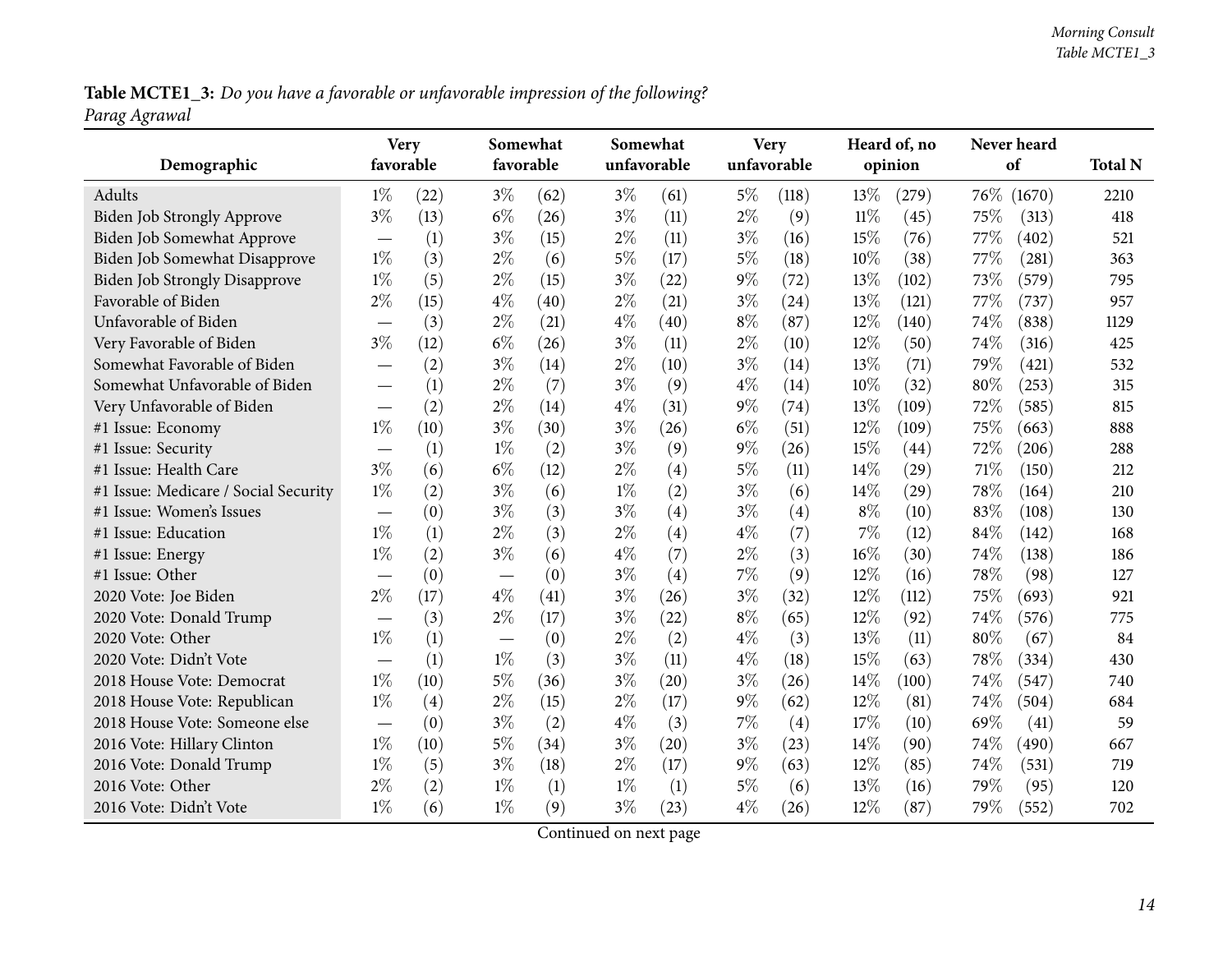|               | Table MCTE1_3: Do you have a favorable or unfavorable impression of the following? |  |
|---------------|------------------------------------------------------------------------------------|--|
| Parag Agrawal |                                                                                    |  |

|                     |                                 | Very             |       | Somewhat  |       | Somewhat    |       | <b>Very</b> |        | Heard of, no     |         | Never heard     |                |
|---------------------|---------------------------------|------------------|-------|-----------|-------|-------------|-------|-------------|--------|------------------|---------|-----------------|----------------|
| Demographic         |                                 | favorable        |       | favorable |       | unfavorable |       | unfavorable |        | opinion          |         | 0t              | <b>Total N</b> |
| Adults              | $1\%$                           | 22)              | $3\%$ | (62)      | $3\%$ | (61)        | $5\%$ | (118)       | $13\%$ | 279              |         | 76\% (1670)     | 2210           |
| Voted in 2014: Yes  | $1\%$                           | (15)             | $3\%$ | (44)      | $3\%$ | (35)        | $6\%$ | (82)        | $13\%$ | (164)            | $74\%$  | (962)           | 1300           |
| Voted in 2014: No   | $1\%$                           | (7)              | $2\%$ | (18)      | $3\%$ | $^{'}26$    | $4\%$ | (36)        | 13%    | $\overline{115}$ | 78\%    | $^{\prime}708)$ | 910            |
| 4-Region: Northeast | $\hspace{0.1mm}-\hspace{0.1mm}$ | $\left(1\right)$ | $3\%$ | (11)      | $4\%$ | (14)        | $4\%$ | (17)        | $13\%$ | 50 <sup>2</sup>  | $76\%$  | (290)           | 383            |
| 4-Region: Midwest   | $1\%$                           | (3)              | $3\%$ | (12)      | $3\%$ | (13)        | $4\%$ | (17)        | 13%    | (60              | 77 $\%$ | (352)           | 456            |
| 4-Region: South     | $1\%$                           | (10)             | $3\%$ | (24)      | $3\%$ | 22          | $7\%$ | (56)        | $13\%$ | (112)            | 73\%    | (620)           | 844            |
| 4-Region: West      | $1\%$                           | (7)              | $3\%$ | (15)      | $2\%$ | (12)        | $5\%$ | $^{'}28$    | $11\%$ | 57               | 77%     | (408)           | 527            |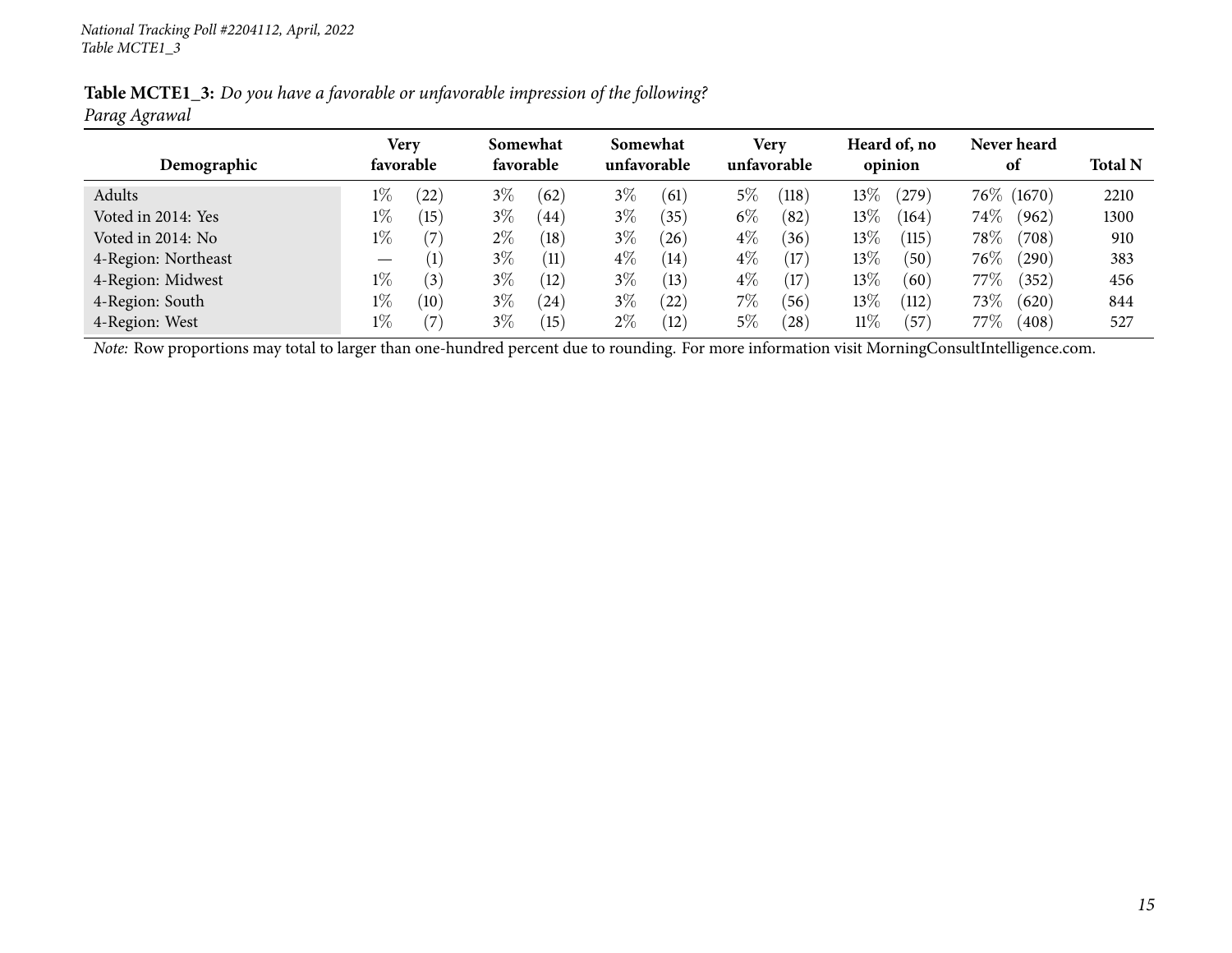Table MCTE1\_4: Do you have a favorable or unfavorable impression of the following? *Jeff Bezos*

<span id="page-15-0"></span>

| Demographic              | <b>Very</b><br>favorable | Somewhat<br>favorable | Somewhat<br>unfavorable | <b>Very</b><br>unfavorable | Heard of, no<br>opinion | Never heard<br>of | <b>Total N</b> |
|--------------------------|--------------------------|-----------------------|-------------------------|----------------------------|-------------------------|-------------------|----------------|
| Adults                   | $5\%$<br>(106)           | 20%<br>(445)          | 20%<br>(438)            | 17%<br>(365)               | 19%<br>(423)            | 20%<br>(432)      | 2210           |
| Gender: Male             | $6\%$<br>(66)            | 23%<br>(247)          | 20%<br>(216)            | 18%<br>(196)               | $16\%$<br>(176)         | 16%<br>(167)      | 1068           |
| Gender: Female           | $4\%$<br>(40)            | 17%<br>(199)          | 19%<br>(223)            | 15%<br>(169)               | 22%<br>(247)            | 23\%<br>(265)     | 1142           |
| Age: 18-24               | $6\%$<br>(41)            | $16\%$<br>(101)       | 18%<br>(114)            | 20%<br>(130)               | 19%<br>(122)            | 21%<br>(134)      | 642            |
| Age: 25-44               | $6\%$<br>(22)            | 17%<br>(64)           | 14%<br>(53)             | 15%<br>(54)                | 14\%<br>(53)            | 33%<br>(121)      | 365            |
| Age: 45-64               | $4\%$<br>(26)            | 23%<br>(163)          | 20%<br>(139)            | 14%<br>(103)               | 21%<br>(149)            | 19%<br>(134)      | 714            |
| Age: 65+                 | $4\%$<br>(18)            | 24%<br>(118)          | 27%<br>(132)            | 16%<br>(79)                | 20%<br>(99)             | 9%<br>(42)        | 489            |
| GenZers: 1997-2012       | $5\%$<br>(13)            | 13\%<br>(34)          | 24%<br>(62)             | 20%<br>(53)                | 18%<br>(48)             | 20%<br>(52)       | 262            |
| Millennials: 1981-1996   | 7%<br>(48)               | 16%<br>(107)          | 13%<br>(90)             | 18%<br>(123)               | 16%<br>(110)            | 28%<br>(190)      | 667            |
| GenXers: 1965-1980       | $2\%$<br>(13)            | 22%<br>(118)          | 18%<br>(97)             | 15%<br>(80)                | 20%<br>(106)            | 21%<br>(112)      | 526            |
| Baby Boomers: 1946-1964  | $4\%$<br>(30)            | 25%<br>(175)          | 25%<br>(175)            | 14%<br>(98)                | 20%<br>(141)            | 11%<br>(73)       | 692            |
| PID: Dem (no lean)       | $5\%$<br>(42)            | 22%<br>(181)          | 22%<br>(182)            | 15%<br>(124)               | 16%<br>(136)            | 21%<br>(174)      | 839            |
| PID: Ind (no lean)       | $4\%$<br>(31)            | 16%<br>(115)          | 19%<br>(133)            | 18%<br>(130)               | 21%<br>(148)            | $21\%$<br>(148)   | 705            |
| PID: Rep (no lean)       | $5\%$<br>(33)            | 22%<br>(149)          | 19%<br>(124)            | 17%<br>(112)               | 21%<br>(139)            | $16\%$<br>(109)   | 666            |
| PID/Gender: Dem Men      | 7%<br>(28)               | 24%<br>(98)           | 20%<br>(84)             | 12%<br>(49)                | 13%<br>(55)             | 24%<br>(97)       | 412            |
| PID/Gender: Dem Women    | $3\%$<br>(14)            | 19%<br>(83)           | 23%<br>(98)             | 17%<br>(75)                | 19%<br>(81)             | 18%<br>(77)       | 427            |
| PID/Gender: Ind Men      | $6\%$<br>(18)            | 18%<br>(61)           | 21\%<br>(68)            | 23%<br>(74)                | 21%<br>(68)             | 12%<br>(40)       | 329            |
| PID/Gender: Ind Women    | $3\%$<br>(13)            | 14%<br>(54)           | 17%<br>(64)             | 15%<br>(56)                | 21%<br>(81)             | 29%<br>(109)      | 376            |
| PID/Gender: Rep Men      | $6\%$<br>(20)            | 27%<br>(88)           | 19%<br>(63)             | 22%<br>(73)                | 16%<br>(53)             | $9\%$<br>(30)     | 327            |
| PID/Gender: Rep Women    | $4\%$<br>(14)            | 18%<br>(62)           | 18%<br>(60)             | 11%<br>(39)                | 25%<br>(86)             | 23%<br>(79)       | 339            |
| Ideo: Liberal (1-3)      | $4\%$<br>(28)            | 20%<br>(135)          | 23%<br>(151)            | 22%<br>(143)               | 12%<br>(81)             | 19%<br>(124)      | 664            |
| Ideo: Moderate (4)       | 5%<br>(32)               | 23%<br>(136)          | 20%<br>(119)            | $11\%$<br>(65)             | 22%<br>(129)            | 17%<br>(99)       | 580            |
| Ideo: Conservative (5-7) | $5\%$<br>(36)            | 21%<br>(152)          | 20%<br>(147)            | 19%<br>(139)               | 20%<br>(144)            | 14\%<br>(99)      | 717            |
| Educ: < College          | $4\%$<br>(60)            | 17%<br>(248)          | $16\%$<br>(233)         | 14%<br>(206)               | 22%<br>(316)            | 26%<br>(374)      | 1437           |
| Educ: Bachelors degree   | $6\%$<br>(29)            | 24%<br>(119)          | 27%<br>(134)            | 23%<br>(112)               | 14%<br>(66)             | $6\%$<br>(31)     | 491            |
| Educ: Post-grad          | $6\%$<br>(17)            | 28%<br>(78)           | 26%<br>(72)             | 17%<br>(48)                | 14\%<br>(40)            | 10%<br>(27)       | 282            |
| Income: Under 50k        | $4\%$<br>(47)            | 17%<br>(193)          | 15%<br>(174)            | 14%<br>(166)               | 21%<br>(242)            | 28\%<br>(324)     | 1146           |
| Income: 50k-100k         | $3\%$<br>(22)            | 23%<br>(159)          | 24%<br>(167)            | 20%<br>(141)               | 18%<br>(127)            | 12%<br>(86)       | 702            |
| Income: 100k+            | 10%<br>(37)              | 26%<br>(93)           | 27\%<br>(98)            | 16%<br>(59)                | 15%<br>(54)             | $6\%$<br>(21)     | 361            |
| Ethnicity: White         | $5\%$<br>(86)            | $21\%$<br>(352)       | $21\%$<br>(367)         | 18%<br>(303)               | 20%<br>(340)            | 15%<br>(263)      | 1711           |
| Ethnicity: Hispanic      | $5\%$<br>(18)            | 17%<br>(63)           | 15%<br>(56)             | 14%<br>(52)                | 13%<br>(50)             | 36%<br>(135)      | 374            |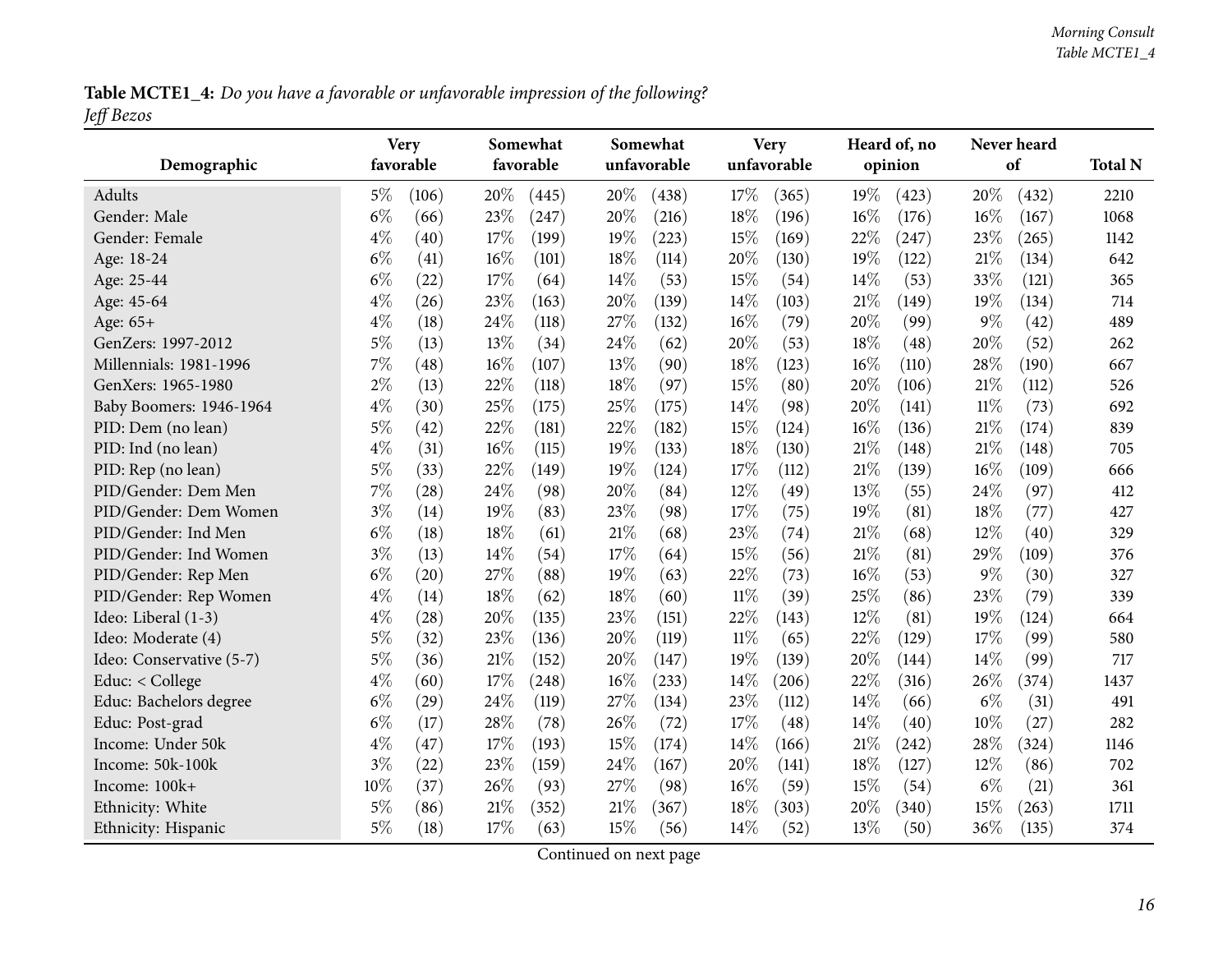Table MCTE1\_4: Do you have a favorable or unfavorable impression of the following? *Jeff Bezos*

|                                   | <b>Very</b> |       |      | Somewhat  |        | Somewhat    |      | <b>Very</b> |        | Heard of, no |       | Never heard |                |
|-----------------------------------|-------------|-------|------|-----------|--------|-------------|------|-------------|--------|--------------|-------|-------------|----------------|
| Demographic                       | favorable   |       |      | favorable |        | unfavorable |      | unfavorable |        | opinion      |       | of          | <b>Total N</b> |
| Adults                            | $5\%$       | (106) | 20%  | (445)     | $20\%$ | (438)       | 17%  | (365)       | 19%    | (423)        | 20%   | (432)       | 2210           |
| Ethnicity: Black                  | 5%          | (14)  | 13%  | (37)      | 12%    | (33)        | 7%   | (20)        | 19%    | (53)         | 44\%  | (125)       | 282            |
| Ethnicity: Other                  | $3\%$       | (7)   | 26%  | (56)      | 18%    | (39)        | 20%  | (42)        | 14%    | (30)         | 20%   | (44)        | 217            |
| All Christian                     | $6\%$       | (57)  | 24%  | (247)     | 21%    | (214)       | 14%  | (147)       | 17%    | (176)        | 17%   | (178)       | 1019           |
| All Non-Christian                 | $5\%$       | (7)   | 21%  | (27)      | 20%    | (26)        | 20%  | (26)        | 16%    | (21)         | 18%   | (23)        | 129            |
| Atheist                           | $4\%$       | (3)   | 10%  | (9)       | 26%    | (22)        | 48%  | (41)        | $6\%$  | (5)          | $6\%$ | (5)         | 86             |
| Agnostic/Nothing in particular    | $4\%$       | (24)  | 18%  | (111)     | 20%    | (118)       | 15%  | (93)        | 24%    | (142)        | 19%   | (115)       | 603            |
| Something Else                    | $4\%$       | (16)  | 14%  | (52)      | 15%    | (57)        | 16%  | (58)        | $21\%$ | (79)         | 30%   | (111)       | 373            |
| Religious Non-Protestant/Catholic | $5\%$       | (7)   | 20%  | (30)      | 19%    | (29)        | 22%  | (34)        | 14\%   | (21)         | 20%   | (30)        | 151            |
| Evangelical                       | $5\%$       | (29)  | 16%  | (93)      | 16%    | (89)        | 14%  | (83)        | 18%    | (102)        | 31%   | (181)       | 576            |
| Non-Evangelical                   | $6\%$       | (43)  | 25%  | (196)     | 23%    | (176)       | 15%  | (114)       | 19%    | (151)        | 13%   | (98)        | 777            |
| Community: Urban                  | $6\%$       | (35)  | 20%  | (117)     | 18%    | (104)       | 15%  | (89)        | 16%    | (93)         | 26\%  | (151)       | 589            |
| Community: Suburban               | $5\%$       | (54)  | 22%  | (237)     | 22%    | (236)       | 19%  | (205)       | 18%    | (186)        | 14%   | (144)       | 1061           |
| Community: Rural                  | $3\%$       | (18)  | 16%  | (92)      | 18%    | (99)        | 13%  | (71)        | 26%    | (144)        | 24%   | (137)       | 560            |
| Employ: Private Sector            | $6\%$       | (42)  | 25%  | (175)     | 21%    | (151)       | 18%  | (130)       | 16%    | (114)        | 14%   | (98)        | 710            |
| Employ: Government                | $5\%$       | (6)   | 15%  | (18)      | 25%    | (31)        | 19%  | (24)        | 17%    | (21)         | 19%   | (23)        | 124            |
| Employ: Self-Employed             | 7%          | (15)  | 22%  | (49)      | 17%    | (38)        | 21%  | (46)        | 16%    | (35)         | 17%   | (38)        | 221            |
| Employ: Homemaker                 | $2\%$       | (4)   | 7%   | (15)      | 10%    | (20)        | 10%  | (21)        | 21%    | (44)         | 50%   | (103)       | 207            |
| Employ: Student                   | $8\%$       | (8)   | 13%  | (13)      | 21%    | (21)        | 23%  | (23)        | 23%    | (23)         | 13%   | (13)        | 101            |
| Employ: Retired                   | $4\%$       | (20)  | 24%  | (120)     | 26%    | (132)       | 15%  | (77)        | 20%    | (101)        | 10%   | (52)        | 502            |
| Employ: Unemployed                | $4\%$       | (9)   | 16%  | (33)      | 15%    | (31)        | 13%  | (26)        | 23%    | (47)         | 29%   | (59)        | 206            |
| Employ: Other                     | $1\%$       | (2)   | 16%  | (22)      | 10%    | (14)        | 14%  | (20)        | 26%    | (37)         | 32%   | (46)        | 140            |
| Military HH: Yes                  | $6\%$       | (23)  | 16%  | (62)      | 17%    | (68)        | 15%  | (60)        | 16%    | (63)         | 30%   | (116)       | 391            |
| Military HH: No                   | $5\%$       | (84)  | 21\% | (384)     | 20%    | (371)       | 17\% | (306)       | 20%    | (360)        | 17%   | (315)       | 1819           |
| RD/WT: Right Direction            | $7\%$       | (49)  | 24%  | (179)     | 20%    | (152)       | 10%  | (71)        | 17%    | (128)        | 22%   | (164)       | 742            |
| RD/WT: Wrong Track                | $4\%$       | (58)  | 18%  | (267)     | 20%    | (286)       | 20%  | (295)       | 20%    | (295)        | 18%   | (267)       | 1468           |
| <b>Biden Job Approve</b>          | $6\%$       | (58)  | 23%  | (215)     | 22%    | (210)       | 13%  | (119)       | 17%    | (162)        | 19%   | (174)       | 939            |
| Biden Job Disapprove              | $4\%$       | (44)  | 19%  | (225)     | 19%    | (216)       | 21\% | (244)       | 19%    | (221)        | 18%   | (209)       | 1158           |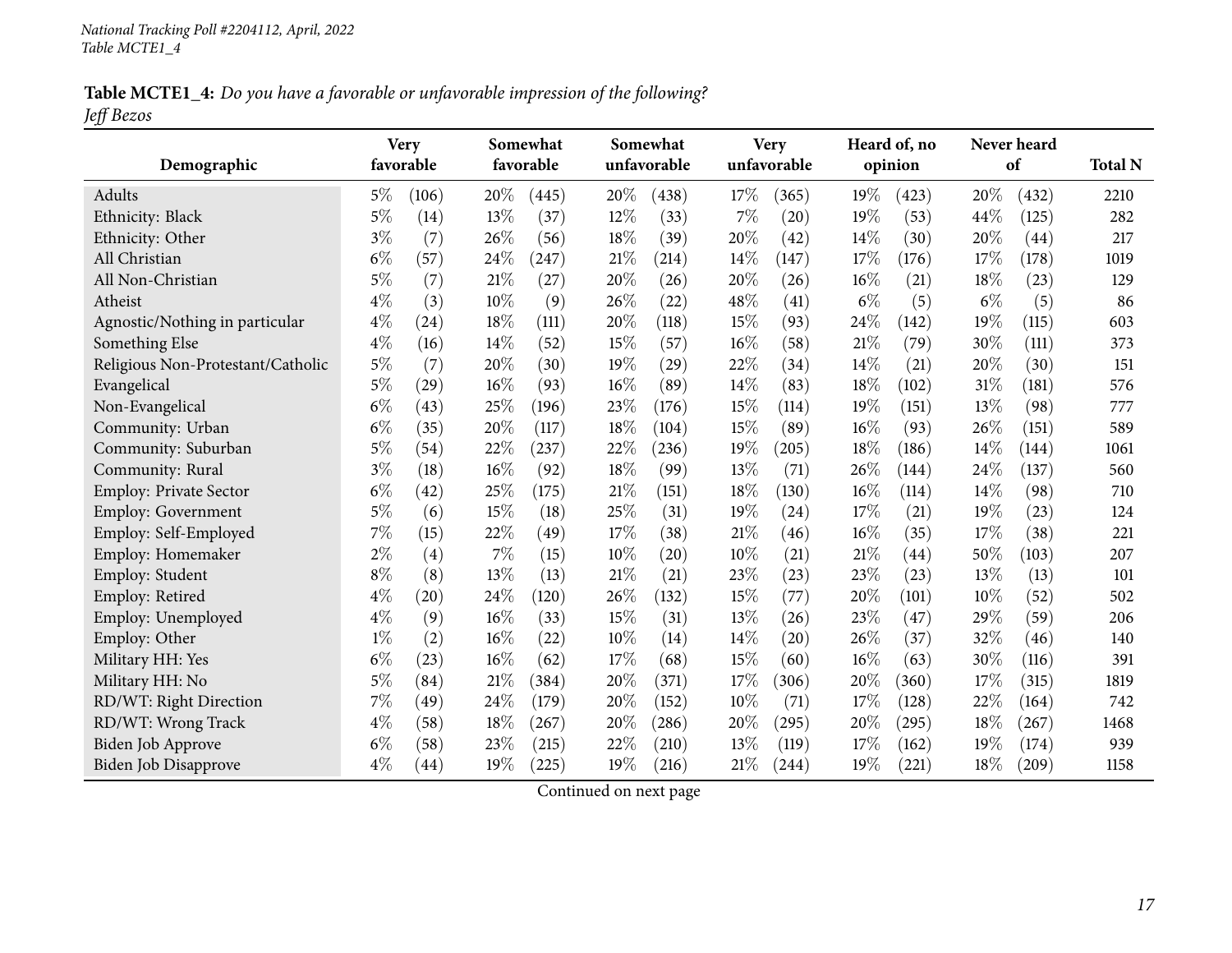Table MCTE1\_4: Do you have a favorable or unfavorable impression of the following? *Jeff Bezos*

| Demographic                          | <b>Very</b><br>favorable |       |        | Somewhat<br>favorable |        | Somewhat<br>unfavorable |        | <b>Very</b><br>unfavorable |        | Heard of, no<br>opinion |        | Never heard<br>of | <b>Total N</b> |
|--------------------------------------|--------------------------|-------|--------|-----------------------|--------|-------------------------|--------|----------------------------|--------|-------------------------|--------|-------------------|----------------|
| Adults                               | $5\%$                    | (106) | 20%    | (445)                 | 20%    | (438)                   | 17%    | (365)                      | 19%    | (423)                   | 20%    | (432)             | 2210           |
| <b>Biden Job Strongly Approve</b>    | $9\%$                    | (39)  | 23%    | (97)                  | 19%    | (78)                    | $9\%$  | (40)                       | 15%    | (64)                    | 24\%   | (101)             | 418            |
| Biden Job Somewhat Approve           | $4\%$                    | (20)  | 23%    | (118)                 | 25%    | (133)                   | 15%    | (79)                       | 19%    | (98)                    | 14\%   | (73)              | 521            |
| Biden Job Somewhat Disapprove        | $3\%$                    | (13)  | 22%    | (80)                  | 19%    | (67)                    | 19%    | (70)                       | 19%    | (68)                    | 18%    | (66)              | 363            |
| <b>Biden Job Strongly Disapprove</b> | $4\%$                    | (32)  | 18%    | (145)                 | 19%    | (149)                   | 22%    | (174)                      | 19%    | (153)                   | 18%    | (143)             | 795            |
| Favorable of Biden                   | 7%                       | (62)  | 22%    | (214)                 | 22%    | (214)                   | 13%    | (126)                      | 17%    | (162)                   | 19%    | (180)             | 957            |
| Unfavorable of Biden                 | $4\%$                    | (41)  | 20%    | (229)                 | 19%    | (216)                   | 21%    | (234)                      | 19%    | (219)                   | 17%    | (191)             | 1129           |
| Very Favorable of Biden              | 10%                      | (44)  | 23%    | (97)                  | 19%    | (83)                    | $9\%$  | (38)                       | 15%    | (65)                    | 23%    | (99)              | 425            |
| Somewhat Favorable of Biden          | $3\%$                    | (18)  | 22%    | (117)                 | 25%    | (131)                   | 16%    | (87)                       | 18%    | (97)                    | 15%    | (82)              | 532            |
| Somewhat Unfavorable of Biden        | $3\%$                    | (10)  | 26\%   | (81)                  | 18%    | (58)                    | 18%    | (56)                       | 18%    | (57)                    | 17%    | (53)              | 315            |
| Very Unfavorable of Biden            | $4\%$                    | (30)  | 18%    | (148)                 | 19%    | (157)                   | 22%    | (178)                      | 20%    | (163)                   | 17%    | (138)             | 815            |
| #1 Issue: Economy                    | $5\%$                    | (44)  | 23%    | (205)                 | 21%    | (183)                   | 15%    | (134)                      | 20%    | (174)                   | 17%    | (149)             | 888            |
| #1 Issue: Security                   | $5\%$                    | (13)  | 19%    | (56)                  | 18%    | (52)                    | 23%    | (65)                       | 19%    | (55)                    | 16%    | (47)              | 288            |
| #1 Issue: Health Care                | $4\%$                    | (9)   | 22%    | (48)                  | 15%    | (32)                    | 20%    | (42)                       | 16%    | (34)                    | 22%    | (47)              | 212            |
| #1 Issue: Medicare / Social Security | $5\%$                    | (10)  | 22%    | (45)                  | 20%    | (41)                    | 7%     | (15)                       | 30%    | (62)                    | 18%    | (37)              | 210            |
| #1 Issue: Women's Issues             | 7%                       | (10)  | 13%    | (16)                  | 27%    | (36)                    | 20%    | (26)                       | 16%    | (20)                    | 17%    | (22)              | 130            |
| #1 Issue: Education                  | $4\%$                    | (6)   | 14%    | (23)                  | $11\%$ | (19)                    | $6\%$  | (10)                       | 13%    | (22)                    | 53%    | (89)              | 168            |
| #1 Issue: Energy                     | $6\%$                    | (12)  | $21\%$ | (39)                  | 23%    | (42)                    | 21%    | (39)                       | 17%    | (32)                    | 12%    | (23)              | 186            |
| #1 Issue: Other                      | $1\%$                    | (2)   | $11\%$ | (14)                  | 26%    | (33)                    | 27%    | (35)                       | 20%    | (25)                    | 15%    | (18)              | 127            |
| 2020 Vote: Joe Biden                 | $6\%$                    | (52)  | 24%    | (220)                 | 24%    | (224)                   | 17%    | (157)                      | 18%    | (164)                   | $11\%$ | (103)             | 921            |
| 2020 Vote: Donald Trump              | $4\%$                    | (33)  | 20%    | (152)                 | 19%    | (146)                   | 19%    | (144)                      | 18%    | (143)                   | 20%    | (157)             | 775            |
| 2020 Vote: Other                     | $3\%$                    | (2)   | 18%    | (15)                  | 18%    | (15)                    | 20%    | (17)                       | $11\%$ | (9)                     | 29%    | (25)              | 84             |
| 2020 Vote: Didn't Vote               | 5%                       | (19)  | 14%    | (59)                  | 12%    | (53)                    | $11\%$ | (47)                       | 25%    | (106)                   | 34%    | (146)             | 430            |
| 2018 House Vote: Democrat            | $6\%$                    | (41)  | 25%    | (187)                 | 24%    | (179)                   | 17%    | (124)                      | 17%    | (125)                   | $11\%$ | (84)              | 740            |
| 2018 House Vote: Republican          | $4\%$                    | (31)  | 20%    | (136)                 | 19%    | (127)                   | 20%    | (134)                      | 17%    | (117)                   | 20%    | (139)             | 684            |
| 2018 House Vote: Someone else        | $9\%$                    | (5)   | 12%    | (7)                   | 21%    | (12)                    | 19%    | (12)                       | 28%    | (17)                    | $11\%$ | (7)               | 59             |
| 2016 Vote: Hillary Clinton           | $6\%$                    | (38)  | 27%    | (179)                 | 26%    | (173)                   | 14%    | (92)                       | $16\%$ | (105)                   | 12%    | (80)              | 667            |
| 2016 Vote: Donald Trump              | $4\%$                    | (29)  | 21%    | (148)                 | 18%    | (131)                   | 19%    | (135)                      | 18%    | (131)                   | 20%    | (144)             | 719            |
| 2016 Vote: Other                     | $5\%$                    | (6)   | 16%    | (19)                  | 25%    | (30)                    | 30%    | (36)                       | 17%    | (21)                    | $6\%$  | (8)               | 120            |
| 2016 Vote: Didn't Vote               | $5\%$                    | (33)  | 14\%   | (99)                  | 15%    | (103)                   | 15%    | (102)                      | 24\%   | (166)                   | 28\%   | (200)             | 702            |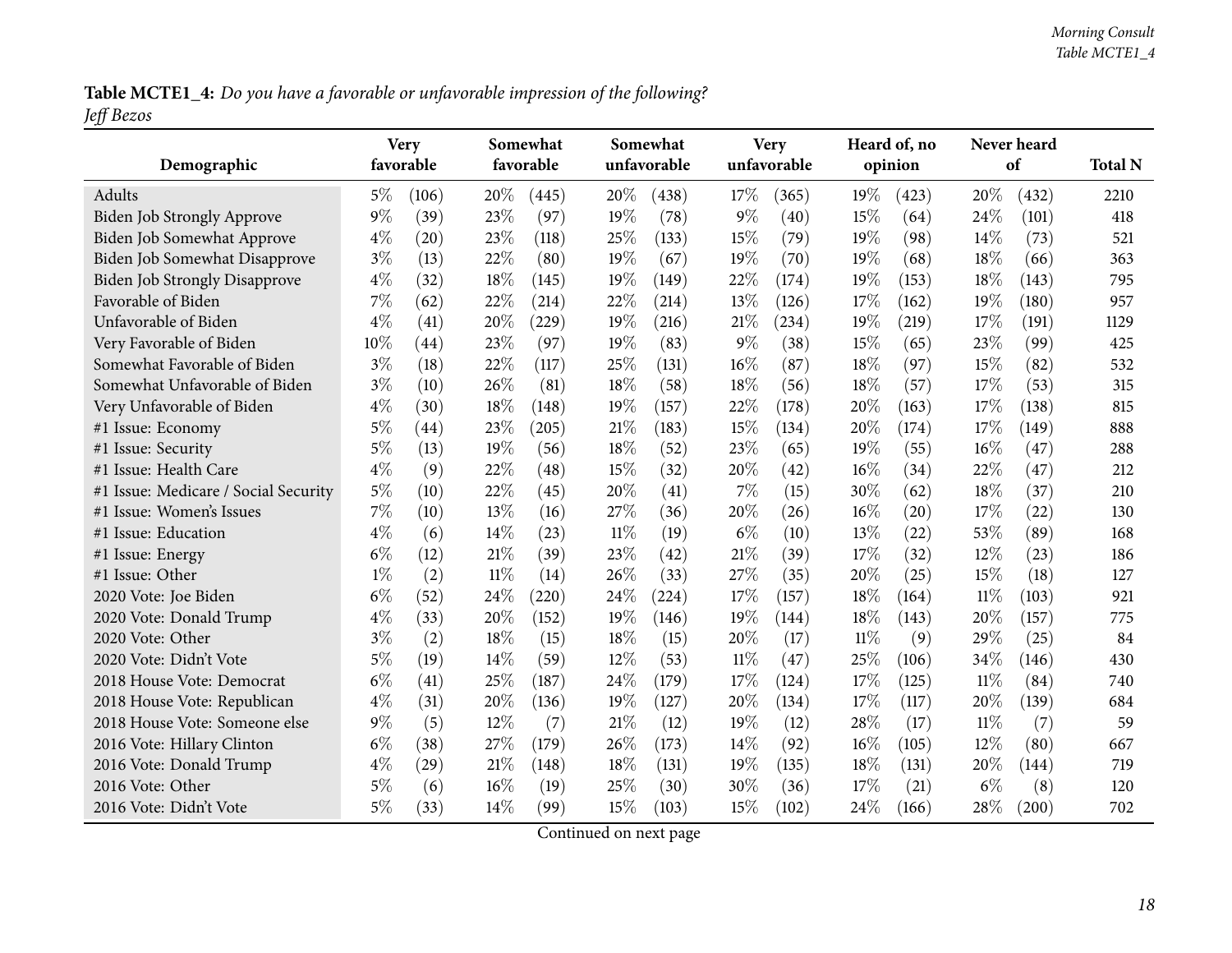Table MCTE1\_4: Do you have a favorable or unfavorable impression of the following? *Jeff Bezos*

|                     | Very           | Somewhat                  | Somewhat        | <b>Very</b>                  | Heard of, no          | Never heard              |                |
|---------------------|----------------|---------------------------|-----------------|------------------------------|-----------------------|--------------------------|----------------|
| Demographic         | favorable      | favorable                 | unfavorable     | unfavorable                  | opinion               | 0t                       | <b>Total N</b> |
| Adults              | $5\%$<br>(106) | 20%<br>445                | $20\%$<br>(438) | $17\%$<br>(365)              | $19\%$<br>(423)       | $20\%$<br>(432)          | 2210           |
| Voted in 2014: Yes  | $4\%$<br>(57)  | 23%<br>298                | $23\%$<br>(302) | 17%<br>$^{(224)}$            | 17%<br>(219)          | $15\%$<br>$^{\prime}200$ | 1300           |
| Voted in 2014: No   | $5\%$<br>(49)  | $16\%$<br>[148]           | $15\%$<br>(136) | $15\%$<br>$\left(141\right)$ | 22\%<br>204           | $25\%$<br>(232)          | 910            |
| 4-Region: Northeast | $4\%$<br>(16)  | 23\%<br>(86)              | 22\%<br>(83)    | $16\%$<br>(60)               | 20%<br>$^{\prime}78)$ | $15\%$<br>(59`           | 383            |
| 4-Region: Midwest   | $4\%$<br>(16)  | 18%<br>(82)               | $22\%$<br>(102) | 17%<br>(79)                  | 21%<br>(94            | $18\%$<br>(82)           | 456            |
| 4-Region: South     | $6\%$<br>(50)  | $19\%$<br>(161)           | $18\%$<br>(148) | 17%<br>(142)                 | 22%<br>(185)          | $19\%$<br>(158)          | 844            |
| 4-Region: West      | $5\%$<br>(25)  | 22%<br>$\left(115\right)$ | $20\%$<br>(104) | $16\%$<br>(84)               | $12\%$<br>65          | $25\%$<br>(133)          | 527            |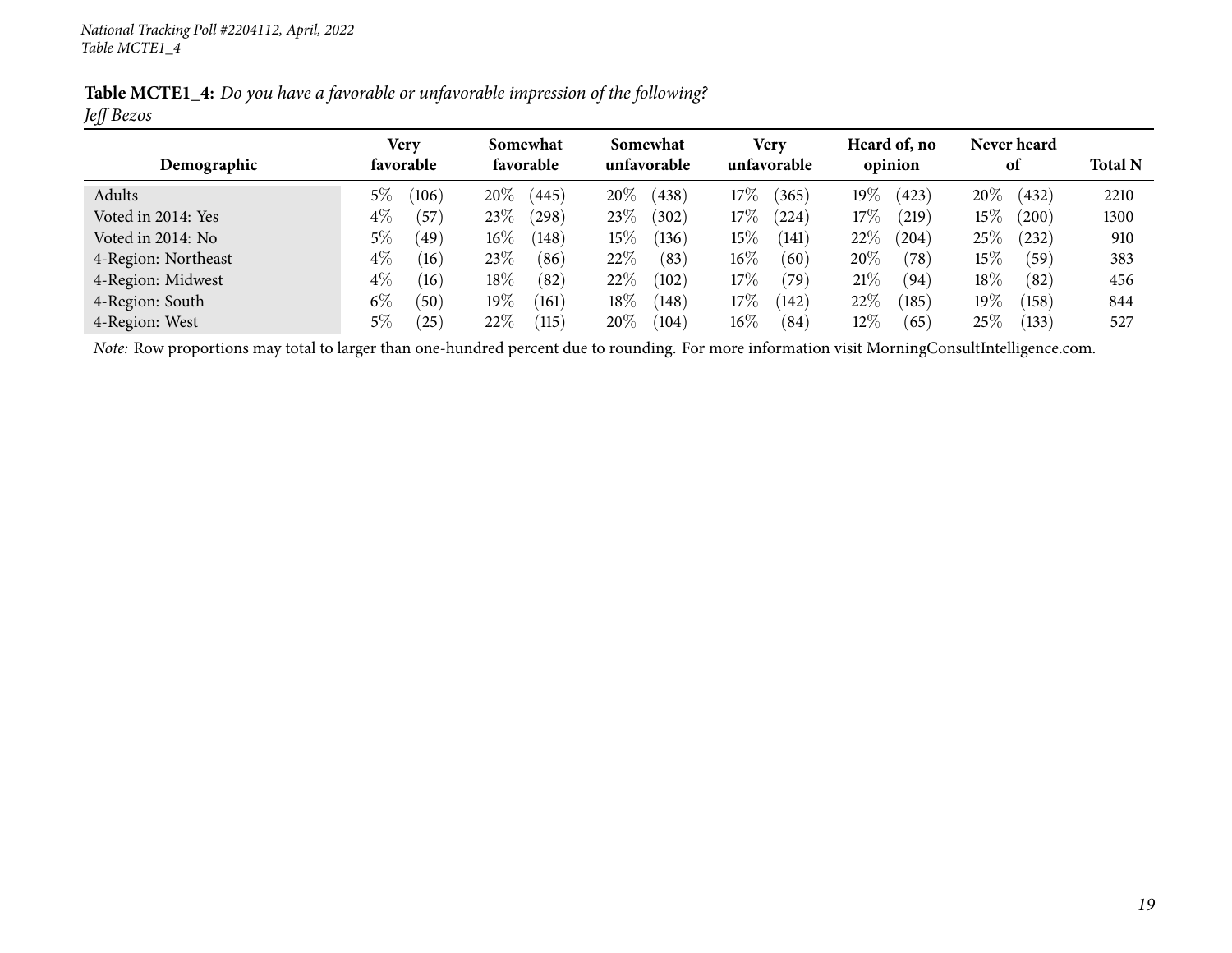Table MCTE1\_5: Do you have a favorable or unfavorable impression of the following? *Twitter*

<span id="page-19-0"></span>

| Demographic              | <b>Very</b><br>favorable | Somewhat<br>favorable | Somewhat<br>unfavorable | <b>Very</b><br>unfavorable | Heard of, no<br>opinion | Never heard<br>of | <b>Total N</b> |
|--------------------------|--------------------------|-----------------------|-------------------------|----------------------------|-------------------------|-------------------|----------------|
|                          |                          |                       |                         |                            |                         |                   |                |
| Adults                   | 10%<br>(216)             | 25%<br>(544)          | 19%<br>(418)            | 19%<br>(418)               | 22%<br>(490)            | $6\%$<br>(124)    | 2210           |
| Gender: Male             | 10%<br>(102)             | 25%<br>(265)          | $19\%$<br>(202)         | 22%<br>(237)               | $16\%$<br>(167)         | 9%<br>(94)        | 1068           |
| Gender: Female           | 10%<br>(114)             | 24%<br>(279)          | 19%<br>(216)            | 16%<br>(181)               | 28%<br>(322)            | $3\%$<br>(30)     | 1142           |
| Age: 18-24               | 16%<br>(104)             | 28\%<br>(180)         | 20%<br>(128)            | 12%<br>(79)                | 20%<br>(129)            | $3\%$<br>(21)     | 642            |
| Age: 25-44               | 13%<br>(46)              | 24\%<br>(88)          | 14%<br>(50)             | 14%<br>(52)                | 16%<br>(59)             | 19%<br>(70)       | 365            |
| Age: 45-64               | 7%<br>(48)               | 25%<br>(176)          | 20%<br>(140)            | 19%<br>(136)               | 26%<br>(186)            | $4\%$<br>(27)     | 714            |
| Age: 65+                 | $4\%$<br>(18)            | 21%<br>(100)          | 20%<br>(100)            | 31%<br>(150)               | 24%<br>(115)            | $1\%$<br>(6)      | 489            |
| GenZers: 1997-2012       | 17%<br>(44)              | 33%<br>(86)           | 18%<br>(47)             | 14%<br>(36)                | 15%<br>(38)             | $4\%$<br>(11)     | 262            |
| Millennials: 1981-1996   | 15%<br>(99)              | 23%<br>(155)          | 18%<br>(121)            | 12%<br>(82)                | 20%<br>(131)            | 12%<br>(79)       | 667            |
| GenXers: 1965-1980       | $8\%$<br>(43)            | 28%<br>(148)          | 17%<br>(90)             | 17%<br>(88)                | 26%<br>(135)            | $4\%$<br>(23)     | 526            |
| Baby Boomers: 1946-1964  | $4\%$<br>(30)            | 21%<br>(147)          | $21\%$<br>(148)         | 27%<br>(187)               | 25%<br>(170)            | $2\%$<br>(11)     | 692            |
| PID: Dem (no lean)       | 12%<br>(104)             | 27%<br>(230)          | 18%<br>(151)            | $11\%$<br>(95)             | 21%<br>(175)            | 10%<br>(84)       | 839            |
| PID: Ind (no lean)       | $9\%$<br>(63)            | 27\%<br>(193)         | 18%<br>(127)            | 20%<br>(141)               | 23%<br>(161)            | $3\%$<br>(19)     | 705            |
| PID: Rep (no lean)       | 7%<br>(49)               | 18%<br>(121)          | $21\%$<br>(140)         | 27%<br>(181)               | 23%<br>(154)            | $3\%$<br>(21)     | 666            |
| PID/Gender: Dem Men      | 13%<br>(53)              | 26%<br>(108)          | 14\%<br>(58)            | 12%<br>(48)                | 17%<br>(70)             | 19%<br>(76)       | 412            |
| PID/Gender: Dem Women    | 12%<br>(52)              | 28%<br>(122)          | 22%<br>(93)             | $11\%$<br>(48)             | 25%<br>(106)            | $2\%$<br>(7)      | 427            |
| PID/Gender: Ind Men      | $9\%$<br>(31)            | 27%<br>(90)           | 20%<br>(65)             | 25%<br>(84)                | 16%<br>(52)             | $2\%$<br>(7)      | 329            |
| PID/Gender: Ind Women    | $9\%$<br>(32)            | 27%<br>(103)          | 17%<br>(62)             | 15%<br>(57)                | 29%<br>(109)            | $3\%$<br>(13)     | 376            |
| PID/Gender: Rep Men      | $6\%$<br>(19)            | 20%<br>(66)           | 24\%<br>(79)            | 32%<br>(105)               | 14%<br>(46)             | $3\%$<br>(11)     | 327            |
| PID/Gender: Rep Women    | $9\%$<br>(30)            | 16%<br>(55)           | 18%<br>(60)             | 22%<br>(76)                | 32%<br>(108)            | $3\%$<br>(10)     | 339            |
| Ideo: Liberal (1-3)      | $11\%$<br>(75)           | 28%<br>(189)          | 19%<br>(128)            | 12%<br>(78)                | 18%<br>(121)            | 11%<br>(73)       | 664            |
| Ideo: Moderate (4)       | 10%<br>(57)              | 29%<br>(167)          | $21\%$<br>(124)         | 16%<br>(91)                | 22%<br>(126)            | $3\%$<br>(16)     | 580            |
| Ideo: Conservative (5-7) | 7%<br>(52)               | 19%<br>(136)          | 19%<br>(140)            | 31%<br>(223)               | 21%<br>(153)            | $2\%$<br>(13)     | 717            |
| Educ: $<$ College        | 10%<br>(149)             | 23%<br>(335)          | $18\%$<br>(263)         | 16%<br>(223)               | 26\%<br>(368)           | 7%<br>(100)       | 1437           |
| Educ: Bachelors degree   | $8\%$<br>(40)            | 28%<br>(139)          | 19%<br>(95)             | 27%<br>(131)               | 15%<br>(75)             | $2\%$<br>(11)     | 491            |
| Educ: Post-grad          | 10%<br>(28)              | 25%<br>(71)           | 21%<br>(60)             | 23%<br>(64)                | 17%<br>(47)             | $5\%$<br>(13)     | 282            |
| Income: Under 50k        | 10%<br>(116)             | 24%<br>(274)          | 17%<br>(194)            | 15%<br>(167)               | 26%<br>(301)            | $8\%$<br>(94)     | 1146           |
| Income: 50k-100k         | $9\%$<br>(60)            | 26%<br>(183)          | 20%<br>(141)            | 23%<br>(162)               | 19%<br>(136)            | $3\%$<br>(19)     | 702            |
| Income: 100k+            | $11\%$<br>(40)           | 24%<br>(87)           | 23%<br>(82)             | 25%<br>(89)                | 14%<br>(52)             | $3\%$<br>(10)     | 361            |
| Ethnicity: White         | $9\%$<br>(150)           | 24%<br>(412)          | $21\%$<br>(353)         | 21%<br>(360)               | 23%<br>(397)            | $2\%$<br>(40)     | 1711           |
| Ethnicity: Hispanic      | $9\%$<br>(34)            | 23%<br>(87)           | 17%<br>(65)             | 12%<br>(45)                | 17%<br>(63)             | 21%<br>(80)       | 374            |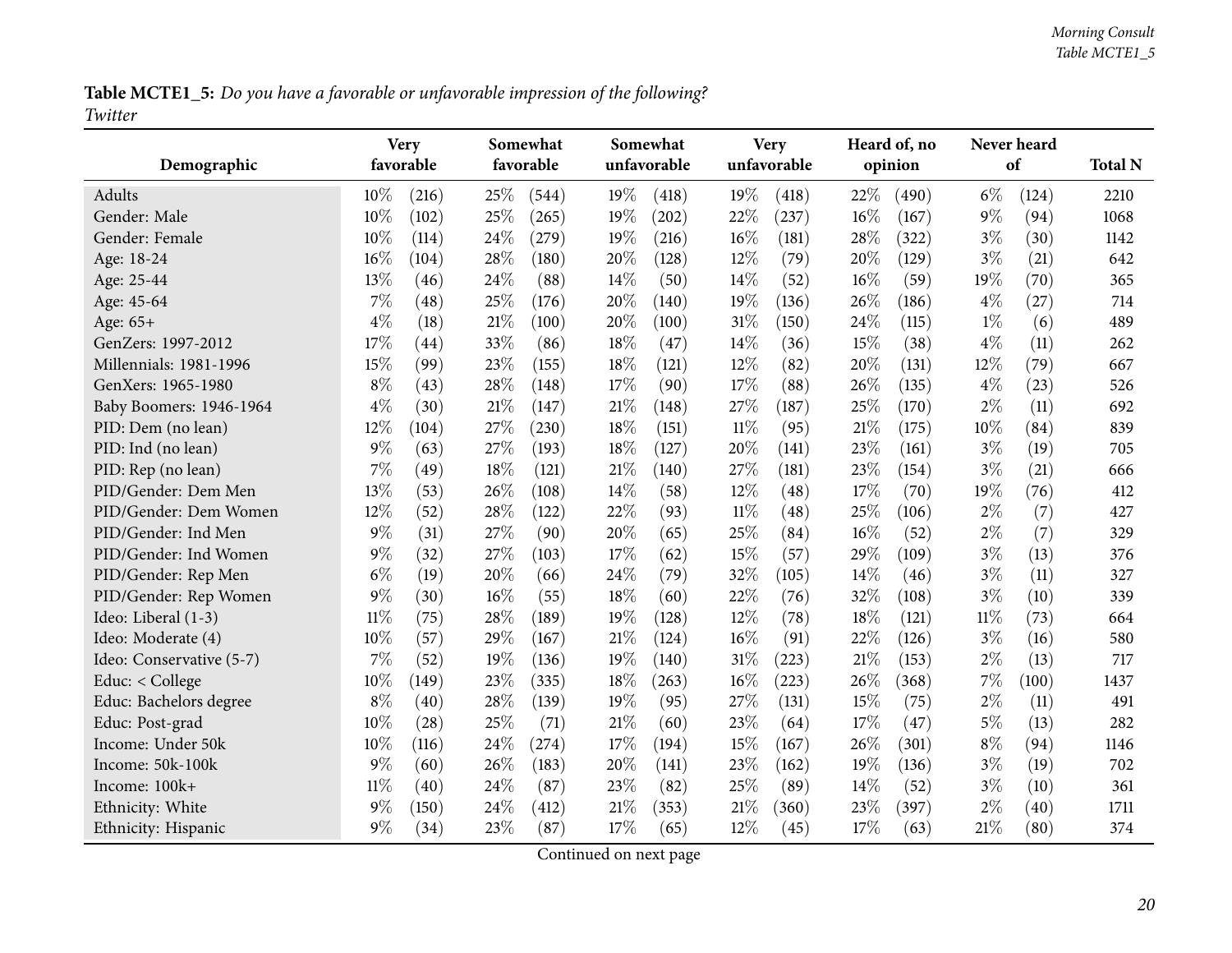Table MCTE1\_5: Do you have a favorable or unfavorable impression of the following? *Twitter*

|                                   |        | <b>Very</b>        |      | Somewhat  |        | Somewhat    |        | <b>Very</b> |     | Heard of, no |       | Never heard |                |
|-----------------------------------|--------|--------------------|------|-----------|--------|-------------|--------|-------------|-----|--------------|-------|-------------|----------------|
| Demographic                       |        | favorable          |      | favorable |        | unfavorable |        | unfavorable |     | opinion      |       | of          | <b>Total N</b> |
| Adults                            | $10\%$ | (216)              | 25\% | (544)     | $19\%$ | (418)       | 19%    | (418)       | 22% | (490)        | $6\%$ | (124)       | 2210           |
| Ethnicity: Black                  | 16%    | $\left( 44\right)$ | 23%  | (66)      | 9%     | (26)        | $7\%$  | (18)        | 18% | (50)         | 27%   | (77)        | 282            |
| Ethnicity: Other                  | 10%    | (22)               | 31%  | (66)      | 18%    | (39)        | 18%    | (39)        | 20% | (43)         | $3\%$ | (7)         | 217            |
| All Christian                     | $8\%$  | (81)               | 24%  | (240)     | 17%    | (178)       | 21%    | (219)       | 22% | (223)        | $8\%$ | (79)        | 1019           |
| All Non-Christian                 | $11\%$ | (14)               | 30%  | (39)      | 19%    | (25)        | 15%    | (19)        | 16% | (21)         | $9\%$ | (11)        | 129            |
| Atheist                           | $9\%$  | (7)                | 24%  | (21)      | 28%    | (24)        | 20%    | (17)        | 13% | (11)         | $6\%$ | (5)         | 86             |
| Agnostic/Nothing in particular    | 10%    | (58)               | 26%  | (156)     | $21\%$ | (124)       | $17\%$ | (102)       | 24% | (147)        | $3\%$ | (16)        | 603            |
| Something Else                    | 15%    | (56)               | 24\% | (89)      | 18%    | (66)        | 16%    | (61)        | 24% | (88)         | $3\%$ | (13)        | 373            |
| Religious Non-Protestant/Catholic | 10%    | (15)               | 30%  | (44)      | 20%    | (30)        | 18%    | (28)        | 14% | (21)         | $8\%$ | (12)        | 151            |
| Evangelical                       | 12%    | (68)               | 20%  | (117)     | 15%    | (85)        | 17%    | (96)        | 24% | (136)        | 13%   | (73)        | 576            |
| Non-Evangelical                   | $9\%$  | (66)               | 26%  | (201)     | 19%    | (149)       | 22%    | (174)       | 22% | (171)        | $2\%$ | (17)        | 777            |
| Community: Urban                  | 15%    | (88)               | 24%  | (144)     | 16%    | (97)        | 13%    | (79)        | 19% | (111)        | 12%   | (70)        | 589            |
| Community: Suburban               | $8\%$  | (84)               | 25%  | (262)     | 22%    | (230)       | 22%    | (233)       | 21% | (223)        | $3\%$ | (29)        | 1061           |
| Community: Rural                  | $8\%$  | (44)               | 25%  | (138)     | 16%    | (91)        | 19%    | (106)       | 28% | (156)        | $4\%$ | (24)        | 560            |
| Employ: Private Sector            | 12%    | (83)               | 28%  | (202)     | 22%    | (154)       | 18%    | (126)       | 18% | (125)        | $3\%$ | (20)        | 710            |
| <b>Employ: Government</b>         | 10%    | (12)               | 24%  | (30)      | 18%    | (23)        | 23%    | (29)        | 20% | (24)         | $5\%$ | (6)         | 124            |
| Employ: Self-Employed             | 12%    | (25)               | 29%  | (64)      | 16%    | (36)        | 18%    | (40)        | 19% | (41)         | $6\%$ | (14)        | 221            |
| Employ: Homemaker                 | $6\%$  | (13)               | 19%  | (39)      | 13%    | (28)        | $8\%$  | (17)        | 22% | (46)         | 32%   | (65)        | 207            |
| Employ: Student                   | 19%    | (19)               | 23%  | (24)      | 22%    | (23)        | 21\%   | (21)        | 15% | (15)         |       | (0)         | 101            |
| Employ: Retired                   | $4\%$  | (18)               | 22%  | (108)     | 20%    | (100)       | 28\%   | (139)       | 26% | (129)        | $1\%$ | (7)         | 502            |
| Employ: Unemployed                | 14%    | (29)               | 26%  | (53)      | 16%    | (33)        | $9\%$  | (19)        | 33% | (68)         | $2\%$ | (5)         | 206            |
| Employ: Other                     | 12%    | (18)               | 18%  | (25)      | 16%    | (22)        | 19%    | (27)        | 31% | (43)         | $4\%$ | (6)         | 140            |
| Military HH: Yes                  | $6\%$  | (24)               | 19%  | (75)      | 17%    | (67)        | 22%    | (85)        | 16% | (61)         | 20%   | (78)        | 391            |
| Military HH: No                   | $11\%$ | (192)              | 26%  | 469)      | 19%    | (351)       | 18%    | (332)       | 24% | (429)        | $3\%$ | (46)        | 1819           |
| RD/WT: Right Direction            | 13%    | (96)               | 28%  | (210)     | 17%    | (123)       | $10\%$ | (75)        | 20% | (151)        | 12%   | (87)        | 742            |
| RD/WT: Wrong Track                | $8\%$  | (120)              | 23%  | (334)     | 20%    | (295)       | 23%    | (343)       | 23% | (339)        | $3\%$ | (37)        | 1468           |
| <b>Biden Job Approve</b>          | 12%    | (117)              | 27%  | (258)     | 18%    | (166)       | 12%    | (110)       | 21% | (201)        | $9\%$ | (87)        | 939            |
| <b>Biden Job Disapprove</b>       | 7%     | (86)               | 22%  | (255)     | $21\%$ | (243)       | 26%    | (299)       | 21% | (245)        | $3\%$ | (31)        | 1158           |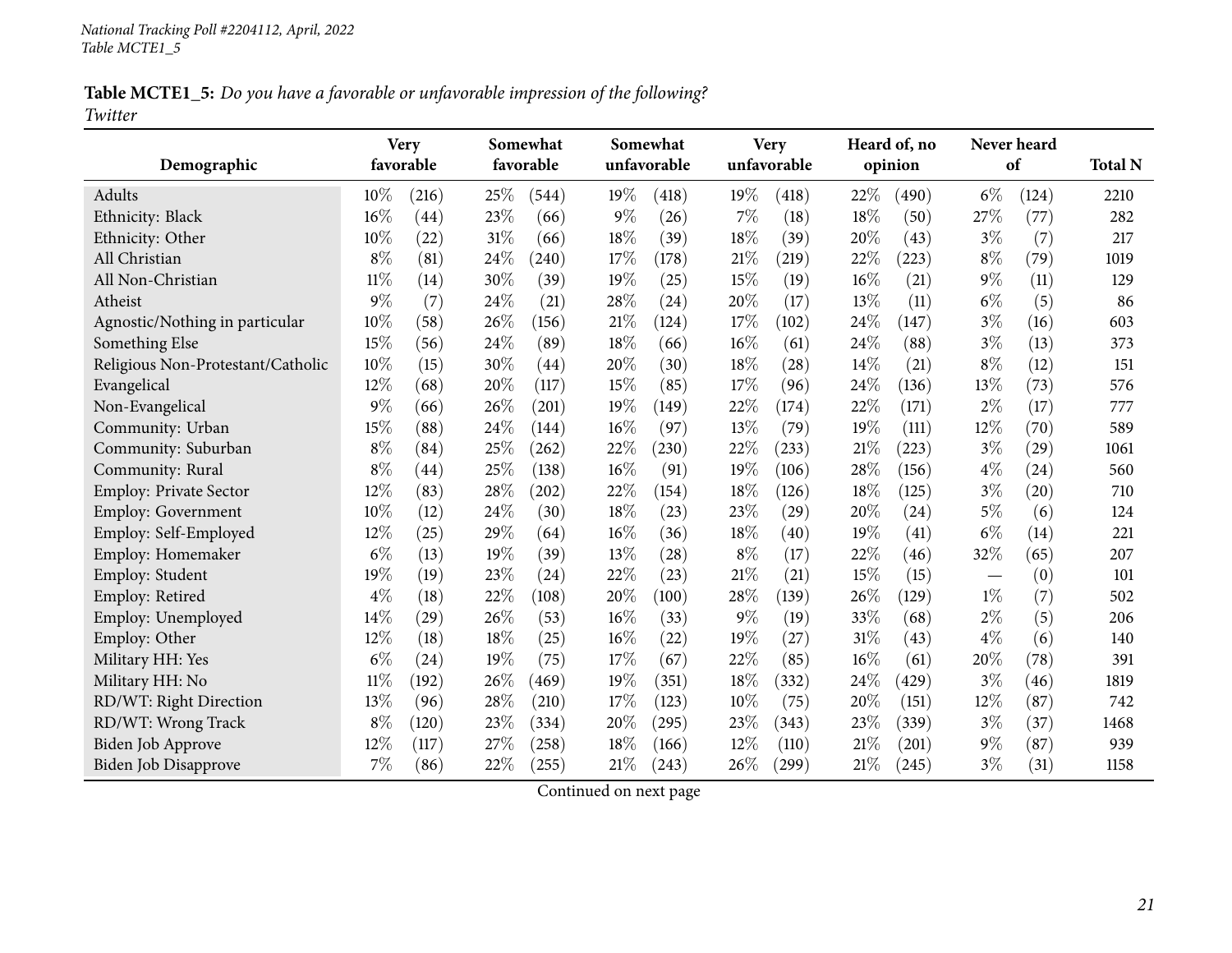Table MCTE1\_5: Do you have a favorable or unfavorable impression of the following? *Twitter*

| Demographic                          | <b>Very</b><br>favorable |       |      | Somewhat<br>favorable |       | Somewhat<br>unfavorable |        | <b>Very</b><br>unfavorable |     | Heard of, no<br>opinion |        | Never heard<br>of | <b>Total N</b> |
|--------------------------------------|--------------------------|-------|------|-----------------------|-------|-------------------------|--------|----------------------------|-----|-------------------------|--------|-------------------|----------------|
|                                      |                          |       |      |                       |       |                         |        |                            |     |                         |        |                   |                |
| Adults                               | 10%                      | (216) | 25\% | (544)                 | 19%   | (418)                   | 19%    | (418)                      | 22% | (490)                   | $6\%$  | (124)             | 2210           |
| Biden Job Strongly Approve           | 16%                      | (69)  | 22%  | (92)                  | 14%   | (58)                    | 13%    | (56)                       | 17% | (70)                    | 18%    | (74)              | 418            |
| Biden Job Somewhat Approve           | $9\%$                    | (48)  | 32%  | (166)                 | 21%   | (109)                   | 10%    | (54)                       | 25% | (131)                   | $3\%$  | (13)              | 521            |
| Biden Job Somewhat Disapprove        | $8\%$                    | (28)  | 29%  | (104)                 | 27%   | (97)                    | 14%    | (51)                       | 22% | (81)                    | $1\%$  | (2)               | 363            |
| <b>Biden Job Strongly Disapprove</b> | 7%                       | (57)  | 19%  | (151)                 | 18%   | (146)                   | 31%    | (249)                      | 21% | (164)                   | $4\%$  | (29)              | 795            |
| Favorable of Biden                   | 12%                      | (118) | 28%  | (273)                 | 18%   | (173)                   | $11\%$ | (110)                      | 21% | (205)                   | $8\%$  | (79)              | 957            |
| Unfavorable of Biden                 | $8\%$                    | (87)  | 22%  | (248)                 | 21%   | (236)                   | 26%    | (297)                      | 21% | (234)                   | $2\%$  | (27)              | 1129           |
| Very Favorable of Biden              | 17%                      | (72)  | 23%  | (96)                  | 14%   | (58)                    | 14%    | (58)                       | 18% | (74)                    | 16%    | (66)              | 425            |
| Somewhat Favorable of Biden          | $9\%$                    | (46)  | 33%  | (177)                 | 22%   | (115)                   | 10%    | (52)                       | 24% | (130)                   | $2\%$  | (12)              | 532            |
| Somewhat Unfavorable of Biden        | $8\%$                    | (24)  | 30%  | (95)                  | 28%   | (87)                    | 13%    | (40)                       | 21% | (67)                    | $1\%$  | (2)               | 315            |
| Very Unfavorable of Biden            | $8\%$                    | (63)  | 19%  | (153)                 | 18%   | (149)                   | 32%    | (257)                      | 21% | (167)                   | $3\%$  | (24)              | 815            |
| #1 Issue: Economy                    | 10%                      | (93)  | 26%  | (229)                 | 20%   | (177)                   | 19%    | (168)                      | 23% | (201)                   | $2\%$  | (20)              | 888            |
| #1 Issue: Security                   | 5%                       | (16)  | 16%  | (47)                  | 16%   | (45)                    | 35%    | (102)                      | 24% | (70)                    | $3\%$  | (9)               | 288            |
| #1 Issue: Health Care                | 12%                      | (26)  | 23%  | (50)                  | 24\%  | (51)                    | 12%    | (25)                       | 27% | (56)                    | $2\%$  | (4)               | 212            |
| #1 Issue: Medicare / Social Security | 7%                       | (14)  | 28%  | (60)                  | 18%   | (37)                    | 18%    | (38)                       | 28% | (58)                    | $2\%$  | (4)               | 210            |
| #1 Issue: Women's Issues             | $11\%$                   | (14)  | 38%  | (49)                  | 21%   | (27)                    | $11\%$ | (15)                       | 13% | (16)                    | $7\%$  | (8)               | 130            |
| #1 Issue: Education                  | 13%                      | (21)  | 19%  | (32)                  | $9\%$ | (15)                    | $8\%$  | (13)                       | 12% | (19)                    | 40%    | (68)              | 168            |
| #1 Issue: Energy                     | 13%                      | (24)  | 29%  | (54)                  | 24%   | (44)                    | 14%    | (25)                       | 17% | (32)                    | $4\%$  | (7)               | 186            |
| #1 Issue: Other                      | $6\%$                    | (8)   | 19%  | (24)                  | 17%   | (22)                    | 25%    | (32)                       | 29% | (37)                    | $3\%$  | (4)               | 127            |
| 2020 Vote: Joe Biden                 | 13%                      | (116) | 30%  | (275)                 | 22%   | (200)                   | 13%    | (122)                      | 20% | (185)                   | $3\%$  | (23)              | 921            |
| 2020 Vote: Donald Trump              | $6\%$                    | (43)  | 18%  | (138)                 | 18%   | (139)                   | 29%    | (225)                      | 20% | (158)                   | $9\%$  | (73)              | 775            |
| 2020 Vote: Other                     | 7%                       | (6)   | 24%  | (20)                  | 15%   | (13)                    | 22%    | (18)                       | 22% | (18)                    | $11\%$ | (9)               | 84             |
| 2020 Vote: Didn't Vote               | 12%                      | (51)  | 26%  | (112)                 | 15%   | (67)                    | 12%    | (53)                       | 30% | (129)                   | $4\%$  | (19)              | 430            |
| 2018 House Vote: Democrat            | $11\%$                   | (79)  | 30%  | (219)                 | 23%   | (170)                   | 14%    | (103)                      | 21% | (154)                   | $2\%$  | (16)              | 740            |
| 2018 House Vote: Republican          | $6\%$                    | (40)  | 17%  | (117)                 | 18%   | (122)                   | 30%    | (204)                      | 19% | (127)                   | $11\%$ | (73)              | 684            |
| 2018 House Vote: Someone else        | 12%                      | (7)   | 20%  | (12)                  | 10%   | (6)                     | 35%    | (21)                       | 21% | (12)                    | $3\%$  | (2)               | 59             |
| 2016 Vote: Hillary Clinton           | 12%                      | (83)  | 29%  | (194)                 | 21%   | (143)                   | 13%    | (85)                       | 21% | (143)                   | $3\%$  | (18)              | 667            |
| 2016 Vote: Donald Trump              | $5\%$                    | (39)  | 18%  | (129)                 | 18%   | (127)                   | 29%    | (210)                      | 20% | (143)                   | 10%    | (72)              | 719            |
| 2016 Vote: Other                     | $2\%$                    | (3)   | 22%  | (27)                  | 26\%  | (32)                    | 30%    | (36)                       | 18% | (21)                    | $1\%$  | (1)               | 120            |
| 2016 Vote: Didn't Vote               | 13%                      | (91)  | 28%  | (194)                 | 16%   | (114)                   | 12%    | (86)                       | 26% | (183)                   | 5%     | (34)              | 702            |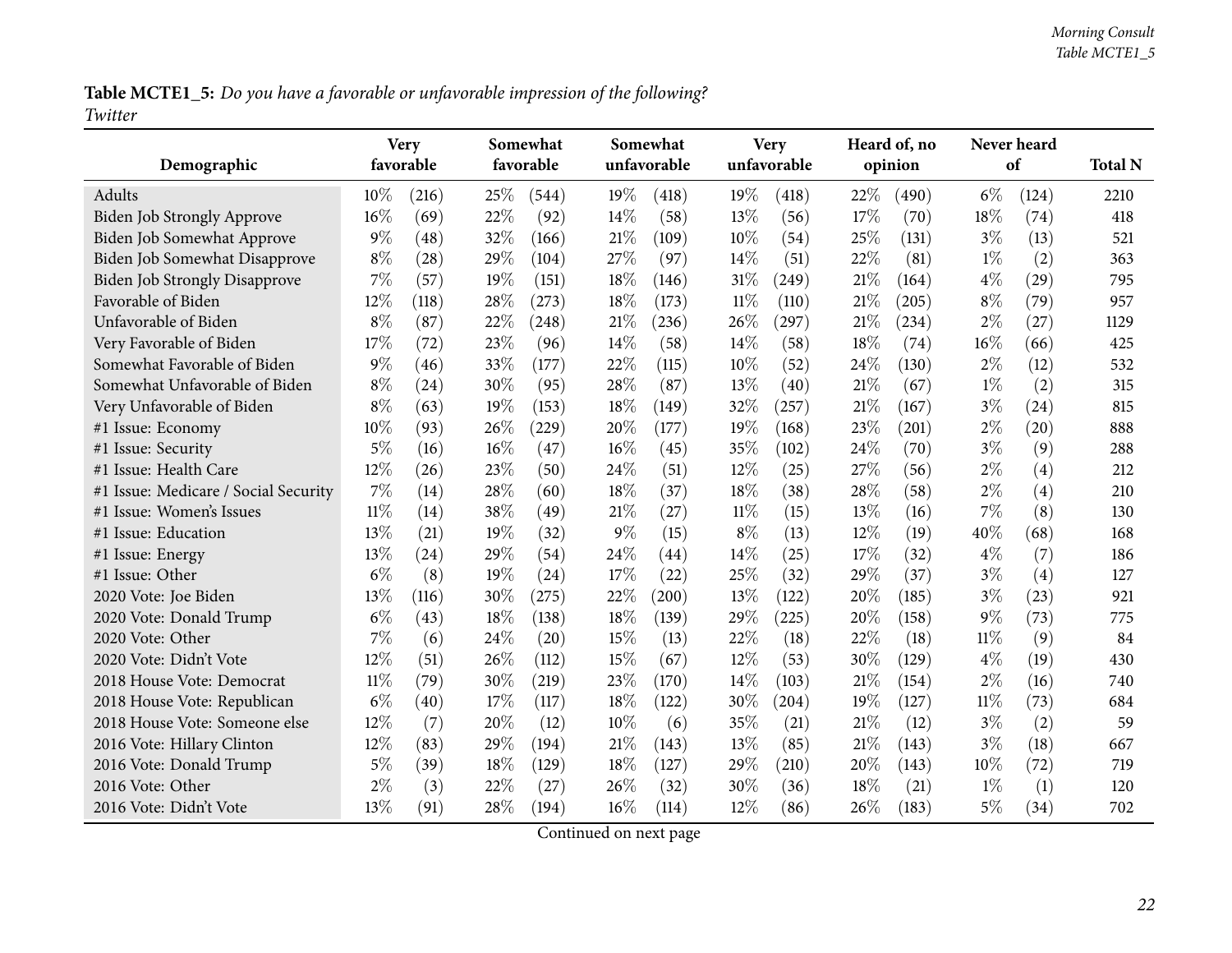Table MCTE1\_5: Do you have a favorable or unfavorable impression of the following? *Twitter*

|                     | Very            | Somewhat                | Somewhat               | <b>Very</b>      | Heard of, no    | Never heard         |                |
|---------------------|-----------------|-------------------------|------------------------|------------------|-----------------|---------------------|----------------|
| Demographic         | favorable       | favorable               | unfavorable            | unfavorable      | opinion         | 0t                  | <b>Total N</b> |
| Adults              | $10\%$<br>(216) | (544)<br>25%            | 19 $\%$<br>(418)       | 19 $\%$<br>(418) | $22\%$<br>(490) | $6\%$<br>(124)      | 2210           |
| Voted in 2014: Yes  | $8\%$<br>(102)  | 23\%<br>299             | $20\%$<br>(259)        | 22%<br>(290)     | 20%<br>261      | 7%<br>$^{\prime}89$ | 1300           |
| Voted in 2014: No   | $13\%$<br>(114) | 27\%<br>245             | $17\%$<br>159          | $14\%$<br>(128)  | $25\%$<br>229   | $4\%$<br>(34)       | 910            |
| 4-Region: Northeast | $9\%$<br>(33)   | 25%<br>(97)             | 22\%<br>$\sqrt{86}$    | $16\%$<br>(61)   | 25%<br>(94`     | $3\%$<br>(10)       | 383            |
| 4-Region: Midwest   | $8\%$<br>(38)   | 25%<br>(113)            | 19 $\%$<br>(87)        | 20%<br>(90)      | 25%<br>(113)    | $3\%$<br>$^{'}15)$  | 456            |
| 4-Region: South     | $12\%$<br>(102) | 26%<br>222              | $17\%$<br>$\sqrt{144}$ | $20\%$<br>(165)  | 23\%<br>(197)   | $2\%$<br>(15)       | 844            |
| 4-Region: West      | $8\%$<br>(43)   | 21%<br>$\overline{112}$ | 19 $\%$<br>(100)       | 19 $\%$<br>(102) | $16\%$<br>(86   | $16\%$<br>(83)      | 527            |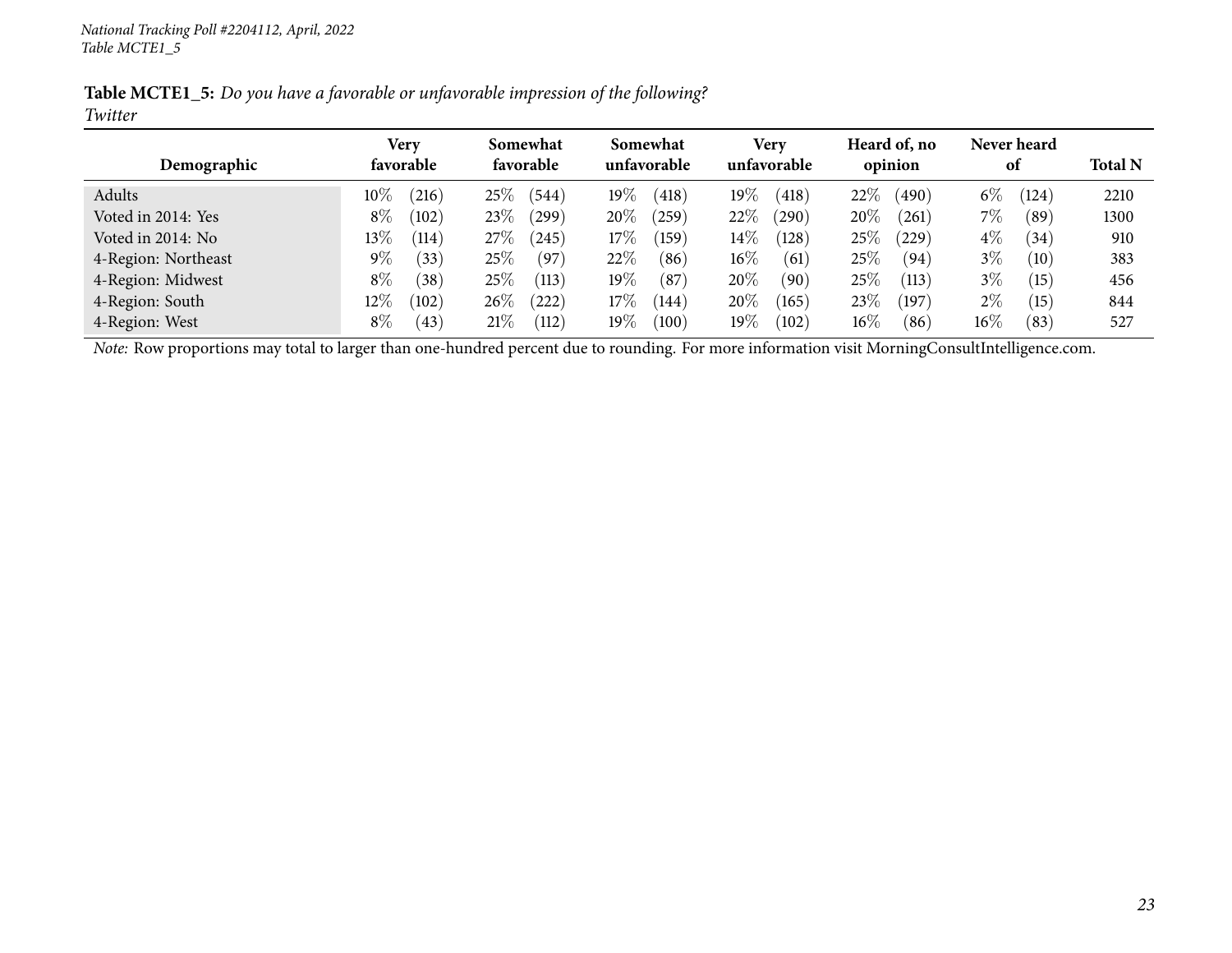Table MCTE1\_6: Do you have a favorable or unfavorable impression of the following? *Facebook*

<span id="page-23-0"></span>

| Demographic              | <b>Very</b><br>favorable | Somewhat<br>favorable | Somewhat<br>unfavorable | <b>Very</b><br>unfavorable | Heard of, no<br>opinion | Never heard<br>of               | <b>Total N</b> |
|--------------------------|--------------------------|-----------------------|-------------------------|----------------------------|-------------------------|---------------------------------|----------------|
| Adults                   | 20%<br>(434)             | $31\%$<br>(674)       | $21\%$<br>(466)         | 19%<br>(411)               | $6\%$<br>(139)          | 4%<br>(85)                      | 2210           |
| Gender: Male             | 16%<br>(170)             | 24%<br>(258)          | 24%<br>(257)            | 23%<br>(244)               | $6\%$<br>(65)           | 7%<br>(74)                      | 1068           |
| Gender: Female           | 23%<br>(265)             | 36%<br>(416)          | $18\%$<br>(209)         | 15%<br>(167)               | 7%<br>(75)              | $1\%$<br>(11)                   | 1142           |
| Age: 18-24               | 26%<br>(167)             | 23%<br>(150)          | 22%<br>(143)            | 17%<br>(111)               | $9\%$<br>(57)           | $2\%$<br>(13)                   | 642            |
| Age: 25-44               | 24%<br>(89)              | 25%<br>(90)           | 16%<br>(57)             | 14%<br>(50)                | $4\%$<br>(16)           | 17%<br>(63)                     | 365            |
| Age: 45-64               | 17%<br>(123)             | 35%<br>(253)          | 22%<br>(158)            | 19%<br>(132)               | $5\%$<br>(39)           | $1\%$<br>(8)                    | 714            |
| Age: 65+                 | $11\%$<br>(55)           | 37%<br>(181)          | 22%<br>(108)            | 24%<br>(117)               | $6\%$<br>(27)           | (1)                             | 489            |
| GenZers: 1997-2012       | 23%<br>(61)              | 24\%<br>(64)          | 23%<br>(61)             | 19%<br>(49)                | $9\%$<br>(23)           | $2\%$<br>(5)                    | 262            |
| Millennials: 1981-1996   | 26%<br>(171)             | 23%<br>(152)          | 19%<br>(127)            | 15%<br>(103)               | 7%<br>(43)              | $11\%$<br>(71)                  | 667            |
| GenXers: 1965-1980       | 21%<br>(111)             | 34%<br>(178)          | 21%<br>(110)            | 16%<br>(85)                | $6\%$<br>(34)           | $1\%$<br>(7)                    | 526            |
| Baby Boomers: 1946-1964  | 12%<br>(82)              | 38%<br>(265)          | 22%<br>(152)            | 22%<br>(156)               | $5\%$<br>(35)           | (2)<br>$\overline{\phantom{m}}$ | 692            |
| PID: Dem (no lean)       | 21%<br>(172)             | 32%<br>(268)          | 18%<br>(147)            | 14%<br>(119)               | 7%<br>(61)              | $9\%$<br>(72)                   | 839            |
| PID: Ind (no lean)       | 19%<br>(134)             | 30%<br>(211)          | 22%<br>(155)            | 22%<br>(158)               | $6\%$<br>(39)           | $1\%$<br>(8)                    | 705            |
| PID: Rep (no lean)       | 19%<br>(128)             | 29%<br>(195)          | 25%<br>(164)            | 20%<br>(133)               | $6\%$<br>(40)           | $1\%$<br>(5)                    | 666            |
| PID/Gender: Dem Men      | 20%<br>(83)              | 26%<br>(107)          | 16%<br>(66)             | 14%<br>(56)                | $8\%$<br>(33)           | 16%<br>(67)                     | 412            |
| PID/Gender: Dem Women    | 21%<br>(89)              | 38%<br>(162)          | 19%<br>(82)             | 15%<br>(63)                | $6\%$<br>(28)           | $1\%$<br>(5)                    | 427            |
| PID/Gender: Ind Men      | 14%<br>(45)              | 23%<br>(77)           | 28%<br>(91)             | $31\%$<br>(101)            | $4\%$<br>(12)           | $1\%$<br>(2)                    | 329            |
| PID/Gender: Ind Women    | 24%<br>(89)              | 36\%<br>(134)         | 17%<br>(64)             | 15%<br>(57)                | 7%<br>(27)              | $2\%$<br>(6)                    | 376            |
| PID/Gender: Rep Men      | 13%<br>(41)              | 23%<br>(75)           | $31\%$<br>(100)         | 26%<br>(86)                | $6\%$<br>(19)           | $2\%$<br>(5)                    | 327            |
| PID/Gender: Rep Women    | 26%<br>(87)              | 35%<br>(120)          | 19%<br>(64)             | 14\%<br>(47)               | $6\%$<br>(20)           | (1)                             | 339            |
| Ideo: Liberal (1-3)      | 16%<br>(105)             | 30%<br>(200)          | 21%<br>(140)            | 18%<br>(118)               | 5%<br>(36)              | $10\%$<br>(64)                  | 664            |
| Ideo: Moderate (4)       | 22%<br>(130)             | 36%<br>(206)          | 20%<br>(113)            | 16%<br>(91)                | $6\%$<br>(35)           | $1\%$<br>(5)                    | 580            |
| Ideo: Conservative (5-7) | 17%<br>(120)             | 29%<br>(205)          | 25%<br>(179)            | 24%<br>(171)               | $5\%$<br>(38)           | (3)                             | 717            |
| Educ: $<$ College        | 24\%<br>(340)            | 31%<br>(447)          | 18%<br>(258)            | 15%<br>(216)               | 7%<br>(101)             | $5\%$<br>(76)                   | 1437           |
| Educ: Bachelors degree   | $11\%$<br>(52)           | 29%<br>(143)          | 28%<br>(137)            | 26%<br>(126)               | $5\%$<br>(25)           | $1\%$<br>(7)                    | 491            |
| Educ: Post-grad          | 15%<br>(42)              | 30%<br>(84)           | 25%<br>(71)             | 24\%<br>(68)               | $5\%$<br>(14)           | $1\%$<br>(3)                    | 282            |
| Income: Under 50k        | 24%<br>(276)             | 32%<br>(361)          | 17%<br>(193)            | 14%<br>(161)               | 7%<br>(81)              | $7\%$<br>(75)                   | 1146           |
| Income: 50k-100k         | 16%<br>(113)             | 31%<br>(216)          | 25%<br>(174)            | 21%<br>(147)               | 7%<br>(47)              | $1\%$<br>(5)                    | 702            |
| Income: 100k+            | 13%<br>(45)              | 27%<br>(97)           | 28%<br>(100)            | 28%<br>(103)               | $3\%$<br>(12)           | $1\%$<br>(5)                    | 361            |
| Ethnicity: White         | 19%<br>(328)             | 32%<br>(550)          | 23%<br>(389)            | 20%<br>(337)               | $6\%$<br>(95)           | $1\%$<br>(12)                   | 1711           |
| Ethnicity: Hispanic      | 20%<br>(73)              | 23%<br>(87)           | 17%<br>(64)             | 12%<br>(45)                | $9\%$<br>(34)           | 19%<br>(70)                     | 374            |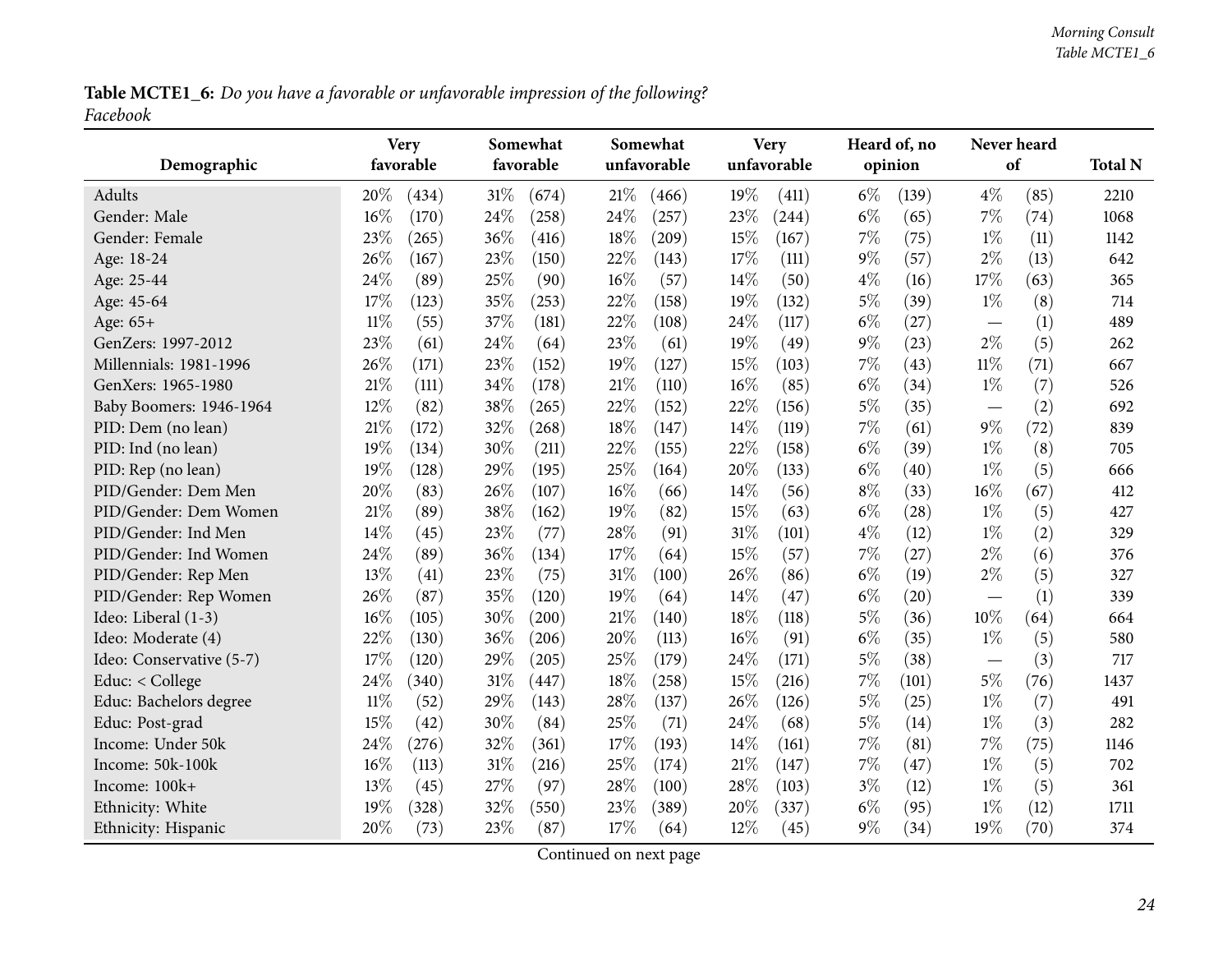Table MCTE1\_6: Do you have a favorable or unfavorable impression of the following? *Facebook*

| Demographic                       | <b>Very</b> | favorable |     | Somewhat<br>favorable |        | Somewhat<br>unfavorable |        | <b>Very</b><br>unfavorable |       | Heard of, no<br>opinion |                                 | Never heard<br>of | <b>Total N</b> |
|-----------------------------------|-------------|-----------|-----|-----------------------|--------|-------------------------|--------|----------------------------|-------|-------------------------|---------------------------------|-------------------|----------------|
| Adults                            | 20\%        | (434)     | 31% | (674)                 | 21%    | (466)                   | $19\%$ | (411)                      | $6\%$ | (139)                   | $4\%$                           | (85)              | 2210           |
| Ethnicity: Black                  | 25%         | (70)      | 23% | (64)                  | $11\%$ | (30)                    | $8\%$  | (24)                       | 10%   | (28)                    | 24%                             | (67)              | 282            |
| Ethnicity: Other                  | 16%         | (36)      | 28% | (60)                  | 22%    | (48)                    | 23%    | (50)                       | $8\%$ | (17)                    | $3\%$                           | (7)               | 217            |
| All Christian                     | 16%         | (160)     | 33% | (337)                 | 20%    | (209)                   | 19%    | (191)                      | $6\%$ | (59)                    | $6\%$                           | (64)              | 1019           |
| All Non-Christian                 | 23%         | (30)      | 26% | (34)                  | 23%    | (30)                    | 22%    | (29)                       | $5\%$ | (7)                     |                                 | (0)               | 129            |
| Atheist                           | $9\%$       | (8)       | 13% | (11)                  | 43%    | (37)                    | 28%    | (24)                       | $2\%$ | (2)                     | $5\%$                           | (4)               | 86             |
| Agnostic/Nothing in particular    | 20%         | (122)     | 29% | (177)                 | 21%    | (125)                   | 18%    | (110)                      | 10%   | (59)                    | $2\%$                           | (9)               | 603            |
| Something Else                    | 31%         | (115)     | 31% | (115)                 | 18%    | (66)                    | 15%    | (57)                       | $3\%$ | (12)                    | $2\%$                           | (8)               | 373            |
| Religious Non-Protestant/Catholic | 24%         | (36)      | 26% | (39)                  | 23%    | (35)                    | 23%    | (34)                       | $4\%$ | (7)                     |                                 | (0)               | 151            |
| Evangelical                       | 22%         | (129)     | 31% | (177)                 | 18%    | (104)                   | 13%    | (75)                       | $4\%$ | (24)                    | 12%                             | (67)              | 576            |
| Non-Evangelical                   | 18%         | (137)     | 34% | (268)                 | $21\%$ | (162)                   | 21%    | (162)                      | $6\%$ | (44)                    | $1\%$                           | (5)               | 777            |
| Community: Urban                  | 24\%        | (143)     | 25% | (147)                 | 19%    | (110)                   | 17%    | (102)                      | 5%    | (28)                    | 10%                             | (60)              | 589            |
| Community: Suburban               | 15%         | (161)     | 31% | (328)                 | 24%    | (257)                   | 21%    | (226)                      | 7%    | (75)                    | $1\%$                           | (15)              | 1061           |
| Community: Rural                  | 23%         | (130)     | 36% | (200)                 | 18%    | (100)                   | 15%    | (83)                       | 7%    | (37)                    | $2\%$                           | (10)              | 560            |
| Employ: Private Sector            | 20%         | (140)     | 30% | (211)                 | 25%    | (176)                   | 20%    | (138)                      | $5\%$ | (35)                    | $1\%$                           | (9)               | 710            |
| <b>Employ: Government</b>         | 17%         | (21)      | 27% | (33)                  | 25%    | (31)                    | 24%    | (30)                       | $5\%$ | (6)                     | $2\%$                           | (3)               | 124            |
| Employ: Self-Employed             | 24%         | (53)      | 25% | (55)                  | 23%    | (51)                    | 22%    | (48)                       | $6\%$ | (13)                    | $\hspace{0.1mm}-\hspace{0.1mm}$ | (1)               | 221            |
| Employ: Homemaker                 | 19%         | (39)      | 27% | (55)                  | 10%    | (21)                    | 10%    | (21)                       | $4\%$ | (9)                     | 30\%                            | (61)              | 207            |
| Employ: Student                   | 20%         | (20)      | 19% | (19)                  | 20%    | (20)                    | 26%    | (26)                       | 12%   | (12)                    | $3\%$                           | (3)               | 101            |
| Employ: Retired                   | 12%         | (63)      | 39% | (194)                 | 22%    | (109)                   | $21\%$ | (104)                      | $6\%$ | (28)                    | $1\%$                           | (4)               | 502            |
| Employ: Unemployed                | 27%         | (56)      | 31% | (64)                  | 21%    | (42)                    | 10%    | (21)                       | $9\%$ | (19)                    | $2\%$                           | (3)               | 206            |
| Employ: Other                     | 30%         | (42)      | 31% | (43)                  | $11\%$ | (15)                    | 16%    | (23)                       | 12%   | (16)                    | $1\%$                           | (2)               | 140            |
| Military HH: Yes                  | 13%         | (49)      | 27% | (104)                 | 19%    | (76)                    | 20%    | (78)                       | $5\%$ | (18)                    | 16%                             | (64)              | 391            |
| Military HH: No                   | 21\%        | (385)     | 31% | (570)                 | 21%    | (390)                   | 18%    | (332)                      | 7%    | (121)                   | $1\%$                           | (21)              | 1819           |
| RD/WT: Right Direction            | 21%         | (156)     | 32% | (238)                 | 17%    | (123)                   | 12%    | (91)                       | $8\%$ | (56)                    | $11\%$                          | (78)              | 742            |
| RD/WT: Wrong Track                | 19%         | (278)     | 30% | (436)                 | 23%    | (343)                   | 22%    | (320)                      | $6\%$ | (83)                    | $\hspace{0.1mm}-\hspace{0.1mm}$ | (7)               | 1468           |
| <b>Biden Job Approve</b>          | 18%         | (173)     | 33% | (314)                 | 18%    | (173)                   | 16%    | (147)                      | 7%    | (61)                    | $8\%$                           | (71)              | 939            |
| Biden Job Disapprove              | 20%         | (228)     | 28% | (325)                 | 24\%   | (282)                   | 22%    | (257)                      | $5\%$ | (59)                    | $1\%$                           | (7)               | 1158           |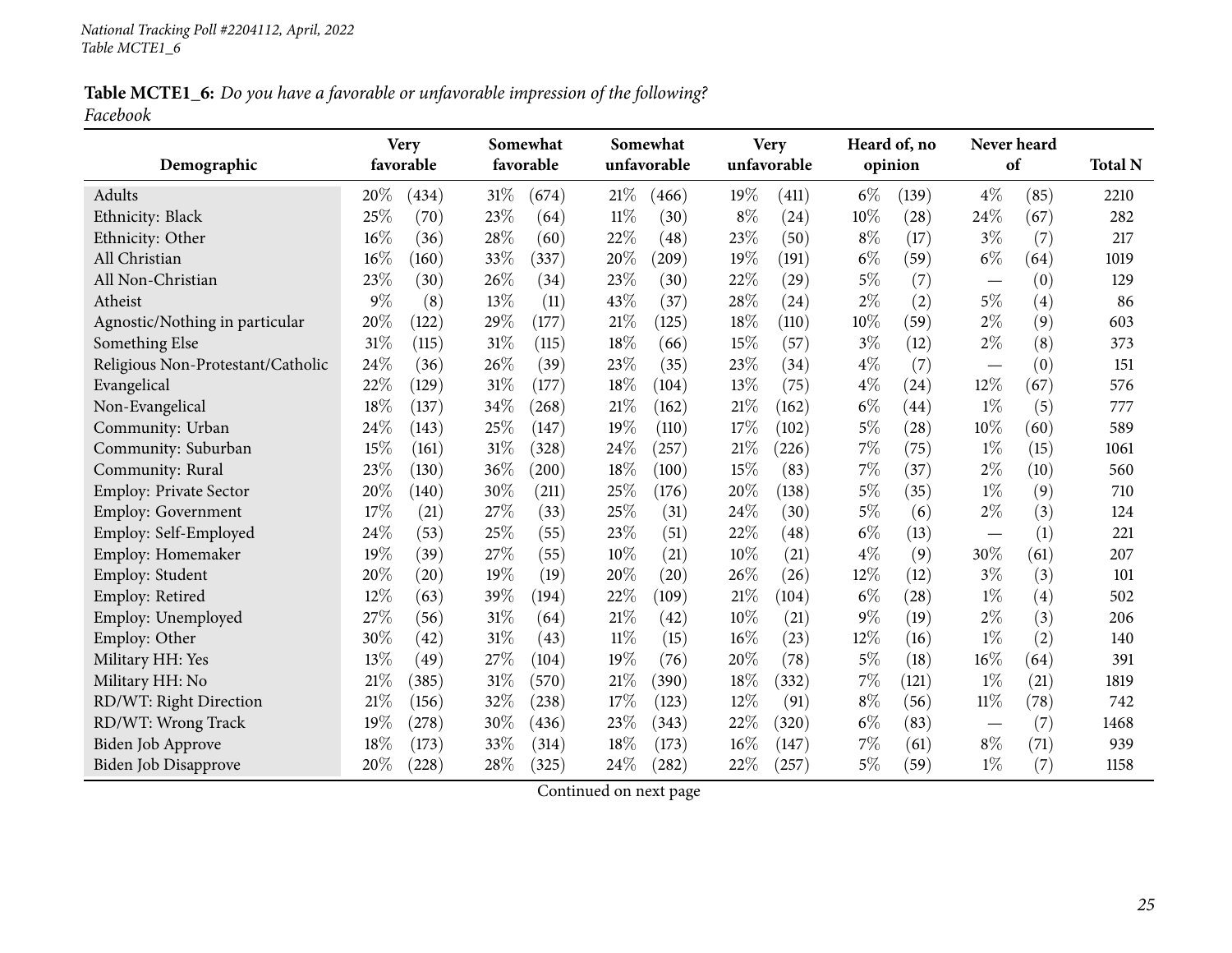Table MCTE1\_6: Do you have a favorable or unfavorable impression of the following? *Facebook*

|                                      | <b>Very</b><br>favorable  | Somewhat<br>favorable | Somewhat<br>unfavorable | <b>Very</b><br>unfavorable | Heard of, no   | Never heard<br>of               | <b>Total N</b> |
|--------------------------------------|---------------------------|-----------------------|-------------------------|----------------------------|----------------|---------------------------------|----------------|
| Demographic                          |                           |                       |                         |                            | opinion        |                                 |                |
| Adults                               | 20%<br>(434)              | 31%<br>(674)          | 21%<br>(466)            | 19%<br>(411)               | $6\%$<br>(139) | $4\%$<br>(85)                   | 2210           |
| Biden Job Strongly Approve           | 22%<br>(90)               | 30%<br>(124)          | 15%<br>(61)             | 13%<br>(53)                | $6\%$<br>(24)  | $16\%$<br>(65)                  | 418            |
| Biden Job Somewhat Approve           | 16%<br>(83)               | 37%<br>(190)          | 21%<br>(112)            | 18%<br>(93)                | 7%<br>(37)     | $1\%$<br>(6)                    | 521            |
| Biden Job Somewhat Disapprove        | 20%<br>(71)               | 34%<br>(122)          | 24%<br>(88)             | 17%<br>(62)                | $5\%$<br>(19)  | (1)<br>$\overline{\phantom{0}}$ | 363            |
| <b>Biden Job Strongly Disapprove</b> | 20%<br>(157)              | 26%<br>(203)          | 24%<br>(194)            | 25%<br>(195)               | $5\%$<br>(41)  | $1\%$<br>(5)                    | 795            |
| Favorable of Biden                   | 19%<br>(179)              | 34%<br>(325)          | 19%<br>(183)            | 15%<br>(145)               | $6\%$<br>(58)  | $7\%$<br>(68)                   | 957            |
| Unfavorable of Biden                 | 20%<br>(225)              | 28\%<br>(317)         | 24\%<br>(273)           | 23%<br>(257)               | 5%<br>(52)     | (4)                             | 1129           |
| Very Favorable of Biden              | 21%<br>(90)               | 29%<br>(123)          | 14%<br>(61)             | 14%<br>(60)                | $6\%$<br>(27)  | 15%<br>(62)                     | 425            |
| Somewhat Favorable of Biden          | 17%<br>(89)               | 38%<br>(202)          | 23%<br>(121)            | 16%<br>(84)                | $6\%$<br>(31)  | $1\%$<br>(5)                    | 532            |
| Somewhat Unfavorable of Biden        | 18%<br>(56)               | 35%<br>(111)          | 24\%<br>(75)            | 18%<br>(57)                | $4\%$<br>(14)  | $1\%$<br>(2)                    | 315            |
| Very Unfavorable of Biden            | 21%<br>(169)              | 25%<br>(207)          | 24%<br>(198)            | 25%<br>(200)               | $5\%$<br>(38)  | (2)                             | 815            |
| #1 Issue: Economy                    | 20%<br>(178)              | 33%<br>(292)          | 23%<br>(203)            | 18%<br>(160)               | $6\%$<br>(50)  | $1\%$<br>(6)                    | 888            |
| #1 Issue: Security                   | 19%<br>(56)               | 26%<br>(74)           | 24%<br>(69)             | 25%<br>(73)                | 5%<br>(14)     | $1\%$<br>(2)                    | 288            |
| #1 Issue: Health Care                | 19%<br>(41)               | 35%<br>(74)           | 18%<br>(39)             | 18%<br>(38)                | $8\%$<br>(17)  | $1\%$<br>(3)                    | 212            |
| #1 Issue: Medicare / Social Security | 19%<br>(40)               | 43%<br>(90)           | 19%<br>(39)             | 12%<br>(24)                | 7%<br>(15)     | $1\%$<br>(1)                    | 210            |
| #1 Issue: Women's Issues             | 20%<br>(26)               | 32%<br>(42)           | 24\%<br>(32)            | 12%<br>(16)                | $6\%$<br>(8)   | $4\%$<br>(5)                    | 130            |
| #1 Issue: Education                  | 21%<br>(35)               | 13\%<br>(21)          | $12\%$<br>(20)          | $9\%$<br>(15)              | $5\%$<br>(9)   | 40%<br>(67)                     | 168            |
| #1 Issue: Energy                     | 24%<br>$\left( 44\right)$ | 26%<br>(49)           | 20%<br>(38)             | 22%<br>(41)                | 7%<br>(14)     | $1\%$<br>(1)                    | 186            |
| #1 Issue: Other                      | $11\%$<br>(14)            | 25%<br>(31)           | 21%<br>(26)             | 34%<br>(43)                | 10%<br>(12)    | (0)                             | 127            |
| 2020 Vote: Joe Biden                 | 18%<br>(168)              | 34%<br>(311)          | 23%<br>(213)            | 17%<br>(160)               | $6\%$<br>(58)  | $1\%$<br>(11)                   | 921            |
| 2020 Vote: Donald Trump              | 16%<br>(127)              | 27\%<br>(209)         | 23%<br>(178)            | 23%<br>(175)               | $4\%$<br>(34)  | 7%<br>(51)                      | 775            |
| 2020 Vote: Other                     | 26%<br>(22)               | 22%<br>(18)           | 18%<br>(15)             | 25%<br>(21)                | $2\%$<br>(2)   | 7%<br>(6)                       | 84             |
| 2020 Vote: Didn't Vote               | 27%<br>(117)              | 32%<br>(136)          | 14\%<br>(61)            | 13%<br>(55)                | 10%<br>(45)    | $4\%$<br>(17)                   | 430            |
| 2018 House Vote: Democrat            | 18%<br>(133)              | 35%<br>(259)          | 22%<br>(162)            | 18%<br>(133)               | $6\%$<br>(43)  | $1\%$<br>(10)                   | 740            |
| 2018 House Vote: Republican          | 16%<br>(113)              | 26\%<br>(174)         | 22%<br>(153)            | 23%<br>(158)               | $4\%$<br>(31)  | $8\%$<br>(55)                   | 684            |
| 2018 House Vote: Someone else        | $22\%$<br>(13)            | 30%<br>(18)           | 18%<br>(11)             | 25%<br>(15)                | $4\%$<br>(2)   | (0)<br>$\overline{\phantom{0}}$ | 59             |
| 2016 Vote: Hillary Clinton           | 20%<br>(131)              | 35%<br>(236)          | 22%<br>(145)            | 16%<br>(104)               | $6\%$<br>(41)  | $1\%$<br>(10)                   | 667            |
| 2016 Vote: Donald Trump              | 16%<br>(115)              | 28%<br>(198)          | 22%<br>(160)            | 23%<br>(163)               | $4\%$<br>(30)  | 7%<br>(54)                      | 719            |
| 2016 Vote: Other                     | 10%<br>(12)               | 25%<br>(30)           | 28%<br>(33)             | 35%<br>(42)                | $2\%$<br>(3)   | (0)<br>$\overline{\phantom{0}}$ | 120            |
| 2016 Vote: Didn't Vote               | 25%<br>(175)              | 30%<br>(210)          | 18%<br>(128)            | 14%<br>(101)               | $9\%$<br>(66)  | $3\%$<br>(22)                   | 702            |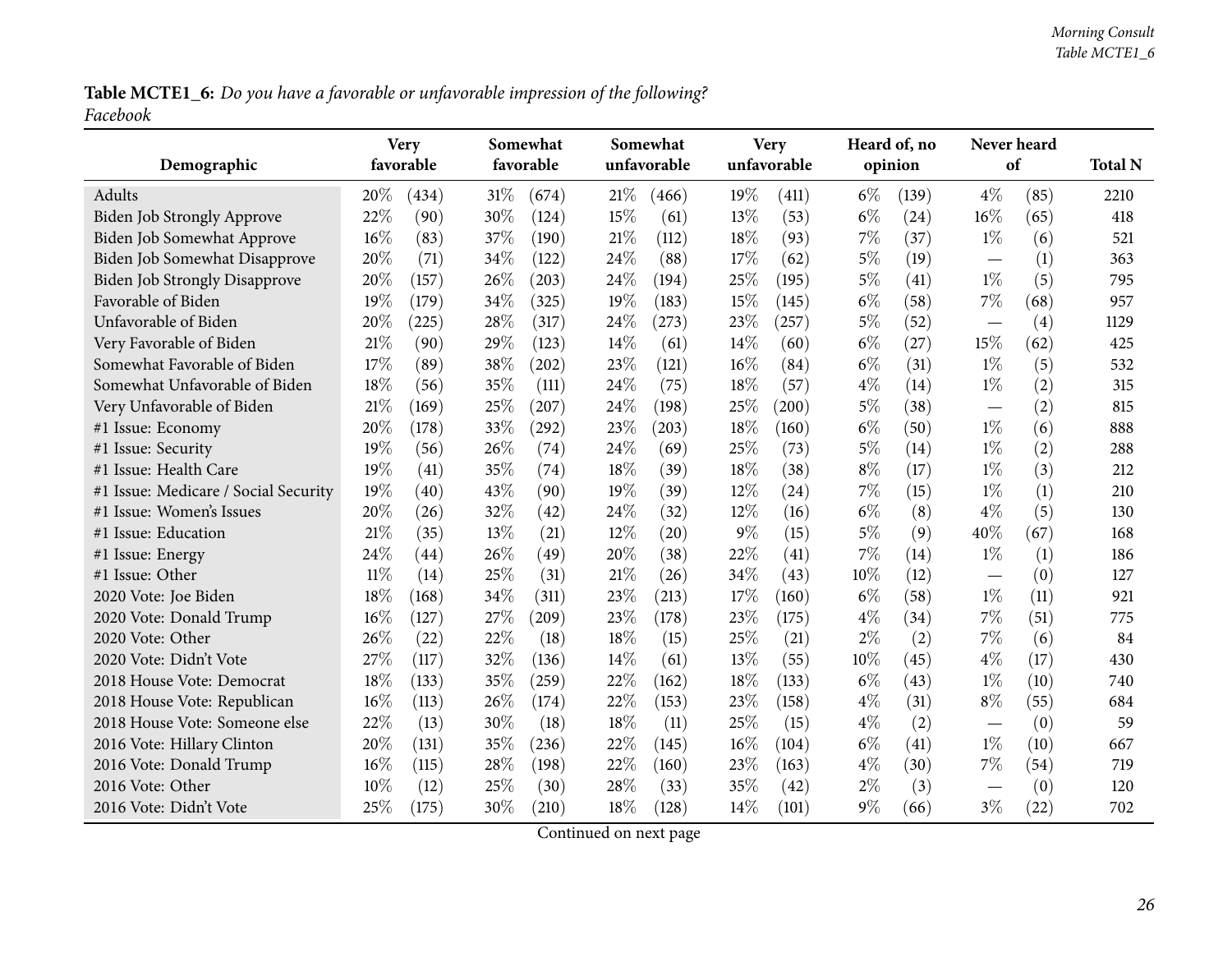|          | Table MCTE1_6: Do you have a favorable or unfavorable impression of the following? |  |  |
|----------|------------------------------------------------------------------------------------|--|--|
| Facebook |                                                                                    |  |  |

|                     | Very            | Somewhat<br>favorable | Somewhat<br>unfavorable | <b>Very</b><br>unfavorable    | Heard of, no      | Never heard                |                |
|---------------------|-----------------|-----------------------|-------------------------|-------------------------------|-------------------|----------------------------|----------------|
| Demographic         | favorable       |                       |                         |                               | opinion           | 0t                         | <b>Total N</b> |
| Adults              | 20%<br>(434)    | $31\%$<br>(674)       | $21\%$<br>466           | $19\%$<br>$\left(411\right)$  | $6\%$<br>139)     | $4\%$<br>(85)              | 2210           |
| Voted in 2014: Yes  | $16\%$<br>(212) | $31\%$<br>397         | 22\%<br>291             | 21%<br>(270)                  | 5%<br>(66)        | $5\%$<br>(65)              | 1300           |
| Voted in 2014: No   | 24\%<br>(222)   | $30\%$<br>$^{'}277$   | 19 $\%$<br>(176)        | $15\%$<br>$\left(141\right)$  | $8\%$<br>(73)     | $2\%$<br>(21)              | 910            |
| 4-Region: Northeast | $17\%$<br>(66)  | $34\%$<br>$130^\circ$ | 22\%<br>(83             | $19\%$<br>(71)                | $8\%$<br>$^{'}30$ | $1\%$<br>(3)               | 383            |
| 4-Region: Midwest   | 20%<br>(90)     | $35\%$<br>(162)       | $20\%$<br>(90)          | 19 $\%$<br>(85)               | $6\%$<br>(26)     | $1\%$<br>(4)               | 456            |
| 4-Region: South     | 22%<br>(186)    | 32%<br>266            | 21%<br>179              | $18\%$<br>(153)               | $6\%$<br>$^{'}50$ | $1\%$<br>$\left( 9\right)$ | 844            |
| 4-Region: West      | 17%<br>(92)     | 22%<br>(116)          | 22%<br>114              | 19 $\%$<br>$\left(101\right)$ | $6\%$<br>33       | 13 $\%$<br>(70)            | 527            |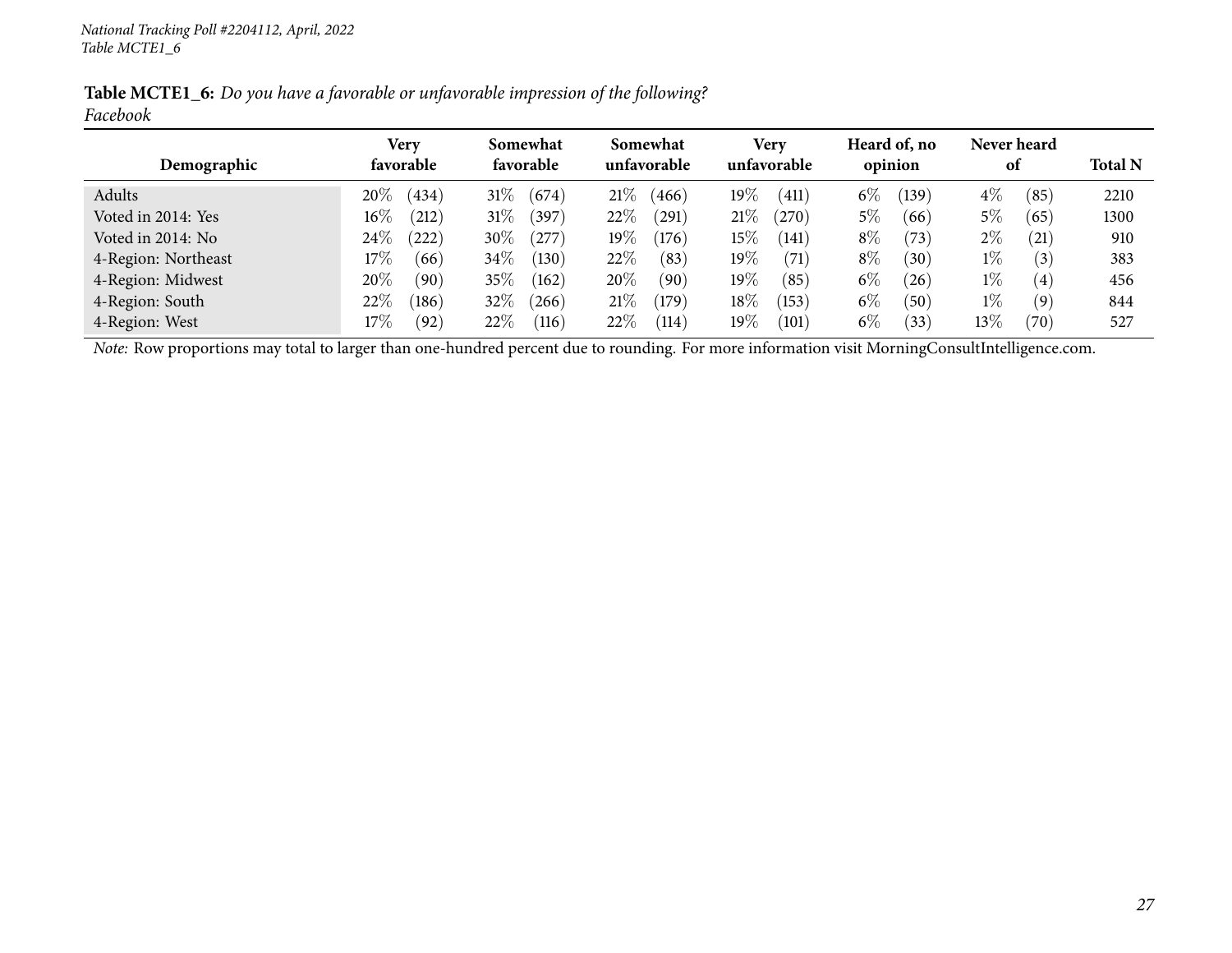Table MCTE1\_7: Do you have a favorable or unfavorable impression of the following? *Instagram*

<span id="page-27-0"></span>

| Demographic              | <b>Very</b><br>favorable |       |        | Somewhat<br>favorable |        | Somewhat<br>unfavorable |        | <b>Very</b><br>unfavorable |       | Heard of, no<br>opinion |       | Never heard<br>of | <b>Total N</b> |
|--------------------------|--------------------------|-------|--------|-----------------------|--------|-------------------------|--------|----------------------------|-------|-------------------------|-------|-------------------|----------------|
|                          |                          |       |        |                       |        |                         |        |                            |       |                         |       |                   |                |
| Adults                   | 16%                      | (358) | 30%    | (670)                 | 15%    | (325)                   | $10\%$ | (222)                      | 23%   | (504)                   | $6\%$ | (131)             | 2210           |
| Gender: Male             | 13%                      | (141) | 27%    | (286)                 | $16\%$ | (173)                   | 13%    | (136)                      | 21\%  | (229)                   | 10%   | (103)             | 1068           |
| Gender: Female           | 19%                      | (217) | 34%    | (383)                 | 13%    | (152)                   | $8\%$  | (86)                       | 24%   | (275)                   | $2\%$ | (28)              | 1142           |
| Age: 18-24               | 30%                      | (192) | 32%    | (205)                 | $16\%$ | (100)                   | $7\%$  | (43)                       | 12%   | (79)                    | $4\%$ | (23)              | 642            |
| Age: 25-44               | 18%                      | (65)  | 29%    | (107)                 | $11\%$ | (39)                    | $8\%$  | (30)                       | 15%   | (54)                    | 19%   | (71)              | 365            |
| Age: 45-64               | $11\%$                   | (79)  | 32%    | (229)                 | 16%    | (113)                   | $10\%$ | (70)                       | 28%   | (198)                   | $3\%$ | (25)              | 714            |
| Age: 65+                 | $4\%$                    | (21)  | 26%    | (129)                 | 15%    | (72)                    | 16%    | (80)                       | 35%   | (173)                   | $3\%$ | (13)              | 489            |
| GenZers: 1997-2012       | 35%                      | (90)  | $31\%$ | (80)                  | 18%    | (47)                    | $6\%$  | (15)                       | $6\%$ | (17)                    | $5\%$ | (13)              | 262            |
| Millennials: 1981-1996   | 23%                      | (152) | 31%    | (207)                 | 12%    | (82)                    | $7\%$  | (48)                       | 15%   | (99)                    | 12%   | (78)              | 667            |
| GenXers: 1965-1980       | 13%                      | (69)  | 34%    | (178)                 | 14%    | (74)                    | 10%    | (53)                       | 24%   | (128)                   | $5\%$ | (25)              | 526            |
| Baby Boomers: 1946-1964  | 7%                       | (45)  | 28%    | (194)                 | 17%    | (118)                   | 13%    | (92)                       | 33%   | (231)                   | $2\%$ | (13)              | 692            |
| PID: Dem (no lean)       | 18%                      | (151) | 29%    | (241)                 | 14%    | (120)                   | $7\%$  | (60)                       | 21%   | (180)                   | 10%   | (86)              | 839            |
| PID: Ind (no lean)       | 16%                      | (116) | 34%    | (238)                 | 16%    | (112)                   | $10\%$ | (71)                       | 21%   | (146)                   | $3\%$ | (21)              | 705            |
| PID: Rep (no lean)       | 14%                      | (91)  | 29%    | (190)                 | 14\%   | (92)                    | 14%    | (91)                       | 27%   | (177)                   | $4\%$ | (24)              | 666            |
| PID/Gender: Dem Men      | 17%                      | (68)  | 24%    | (99)                  | 14%    | (60)                    | $7\%$  | (27)                       | 19%   | (80)                    | 19%   | (79)              | 412            |
| PID/Gender: Dem Women    | 20%                      | (83)  | 33%    | (142)                 | 14\%   | (60)                    | $8\%$  | (33)                       | 24%   | (101)                   | $2\%$ | (8)               | 427            |
| PID/Gender: Ind Men      | 14%                      | (46)  | 29%    | (96)                  | 18%    | (60)                    | 15%    | (51)                       | 20%   | (67)                    | $3\%$ | (10)              | 329            |
| PID/Gender: Ind Women    | 18%                      | (69)  | 38%    | (142)                 | 14\%   | (53)                    | $6\%$  | (21)                       | 21%   | (80)                    | $3\%$ | (12)              | 376            |
| PID/Gender: Rep Men      | $8\%$                    | (26)  | 28%    | (91)                  | 16%    | (54)                    | $18\%$ | (58)                       | 25%   | (83)                    | $5\%$ | (15)              | 327            |
| PID/Gender: Rep Women    | 19%                      | (65)  | 29%    | (99)                  | $11\%$ | (39)                    | 10%    | (33)                       | 28\%  | (95)                    | $3\%$ | (9)               | 339            |
| Ideo: Liberal (1-3)      | 13%                      | (83)  | 32%    | (214)                 | 17%    | (114)                   | $9\%$  | (58)                       | 18%   | (120)                   | 11%   | (75)              | 664            |
| Ideo: Moderate (4)       | 18%                      | (106) | 33%    | (194)                 | 14%    | (79)                    | $7\%$  | (43)                       | 24%   | (140)                   | $3\%$ | (18)              | 580            |
| Ideo: Conservative (5-7) | 14%                      | (97)  | 27%    | (195)                 | 15%    | (110)                   | 15%    | (109)                      | 26%   | (188)                   | $2\%$ | (17)              | 717            |
| Educ: < College          | 19%                      | (272) | 27\%   | (393)                 | 13%    | (194)                   | $9\%$  | (126)                      | 24%   | (343)                   | $8\%$ | (109)             | 1437           |
| Educ: Bachelors degree   | 12%                      | (58)  | 36%    | (177)                 | 19%    | (93)                    | 12%    | (57)                       | 20%   | (98)                    | $2\%$ | (8)               | 491            |
| Educ: Post-grad          | 10%                      | (29)  | 35%    | (100)                 | 13%    | (38)                    | 14%    | (39)                       | 22%   | (63)                    | $5\%$ | (14)              | 282            |
| Income: Under 50k        | 19%                      | (218) | 27%    | (306)                 | 14\%   | (156)                   | $8\%$  | (97)                       | 24%   | (272)                   | $8\%$ | (97)              | 1146           |
| Income: 50k-100k         | 14%                      | (96)  | 33%    | (228)                 | $16\%$ | (111)                   | $10\%$ | (73)                       | 24%   | (166)                   | $4\%$ | (27)              | 702            |
| Income: 100k+            | 12%                      | (44)  | 37%    | (135)                 | 16%    | (58)                    | 15%    | (53)                       | 18%   | (65)                    | $2\%$ | (7)               | 361            |
| Ethnicity: White         | 14%                      | (232) | 33%    | (563)                 | 15%    | (260)                   | $11\%$ | (184)                      | 25%   | (425)                   | $3\%$ | (48)              | 1711           |
| Ethnicity: Hispanic      | 20%                      | (73)  | 29%    | (108)                 | 10%    | (36)                    | $8\%$  | (30)                       | 12%   | (47)                    | 22%   | (81)              | 374            |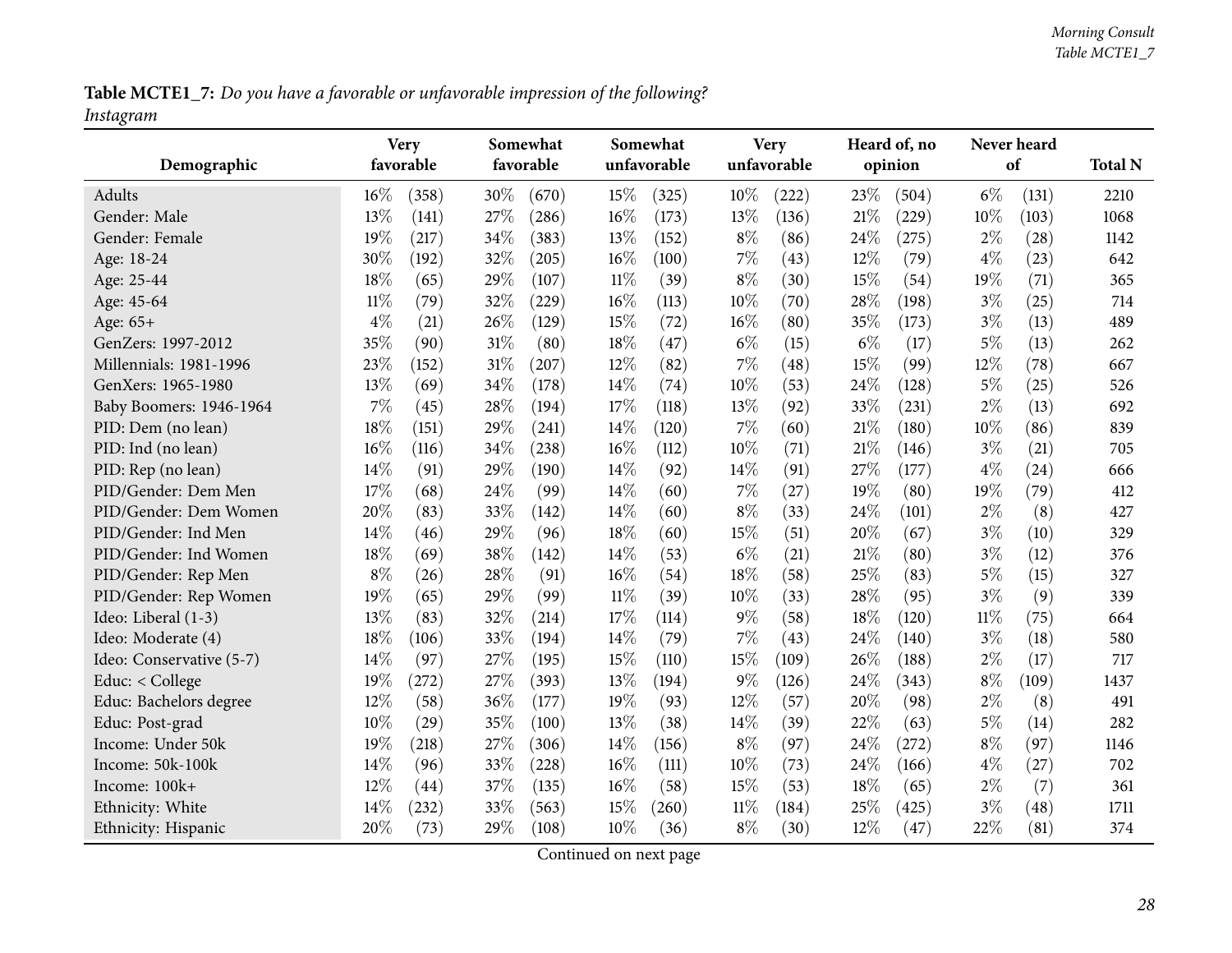Table MCTE1\_7: Do you have a favorable or unfavorable impression of the following? *Instagram*

|                                   | <b>Very</b> |       |     | Somewhat  |        | Somewhat           |        | <b>Very</b> |        | Heard of, no |       | Never heard        |                |
|-----------------------------------|-------------|-------|-----|-----------|--------|--------------------|--------|-------------|--------|--------------|-------|--------------------|----------------|
| Demographic                       | favorable   |       |     | favorable |        | unfavorable        |        | unfavorable |        | opinion      |       | of                 | <b>Total N</b> |
| Adults                            | $16\%$      | (358) | 30% | (670)     | 15\%   | (325)              | $10\%$ | (222)       | 23%    | (504)        | $6\%$ | (131)              | 2210           |
| Ethnicity: Black                  | 26%         | (74)  | 16% | (44)      | 13%    | (37)               | $5\%$  | (14)        | 13%    | (36)         | 27%   | (77)               | 282            |
| Ethnicity: Other                  | 24%         | (53)  | 29% | (62)      | 13%    | (28)               | $11\%$ | (24)        | 20%    | (43)         | $3\%$ | (6)                | 217            |
| All Christian                     | 12%         | (125) | 30% | (304)     | 13%    | (131)              | $11\%$ | (114)       | 26%    | (263)        | $8\%$ | (81)               | 1019           |
| All Non-Christian                 | 21\%        | (27)  | 32% | (41)      | 14\%   | (18)               | $11\%$ | (14)        | 17%    | (21)         | $6\%$ | (7)                | 129            |
| Atheist                           | 7%          | (6)   | 25% | (21)      | 28%    | (24)               | 16%    | (14)        | 17%    | (15)         | 7%    | (6)                | 86             |
| Agnostic/Nothing in particular    | 18%         | (108) | 34% | (202)     | 16%    | (99)               | $7\%$  | (44)        | $21\%$ | (127)        | $4\%$ | (21)               | 603            |
| Something Else                    | 25%         | (92)  | 27% | (100)     | 14\%   | (53)               | 10%    | (35)        | 21%    | (77)         | $4\%$ | (15)               | 373            |
| Religious Non-Protestant/Catholic | 19%         | (29)  | 32% | (48)      | 16%    | (25)               | 14\%   | (20)        | 14%    | (21)         | $5\%$ | (7)                | 151            |
| Evangelical                       | 17%         | (99)  | 25% | (142)     | $11\%$ | (65)               | 10%    | (56)        | 24%    | (139)        | 13%   | (75)               | 576            |
| Non-Evangelical                   | 15%         | (114) | 32% | (248)     | 14%    | (109)              | $11\%$ | (85)        | 26%    | (200)        | $3\%$ | (21)               | 777            |
| Community: Urban                  | 24%         | (140) | 27% | (158)     | 15%    | (90)               | $6\%$  | (38)        | 16%    | (94)         | 12%   | (69)               | 589            |
| Community: Suburban               | 13%         | (143) | 32% | (344)     | 15%    | (161)              | 13%    | (134)       | 23%    | (247)        | $3\%$ | (32)               | 1061           |
| Community: Rural                  | 14%         | (76)  | 30% | (168)     | 13%    | (74)               | $9\%$  | (50)        | 29%    | (162)        | $5\%$ | (30)               | 560            |
| <b>Employ: Private Sector</b>     | 18%         | (127) | 37% | (261)     | 15%    | (108)              | $9\%$  | (62)        | 18%    | (131)        | $3\%$ | $\left( 20\right)$ | 710            |
| Employ: Government                | 14%         | (17)  | 34% | (42)      | 19%    | (23)               | $11\%$ | (14)        | 19%    | (24)         | $3\%$ | (4)                | 124            |
| Employ: Self-Employed             | 17%         | (37)  | 32% | (70)      | 14\%   | (31)               | 14%    | (31)        | 17%    | (38)         | $6\%$ | (14)               | 221            |
| Employ: Homemaker                 | 15%         | (32)  | 24% | (50)      | $9\%$  | (19)               | $3\%$  | (7)         | 16%    | (34)         | 32%   | (66)               | 207            |
| Employ: Student                   | 33%         | (33)  | 17% | (17)      | 23%    | $\left( 24\right)$ | 16%    | (16)        | $9\%$  | (9)          | $2\%$ | (2)                | 101            |
| Employ: Retired                   | $5\%$       | (27)  | 27% | (135)     | 16%    | (78)               | 14\%   | (68)        | 35%    | (178)        | $3\%$ | (15)               | 502            |
| Employ: Unemployed                | 30%         | (61)  | 27% | (55)      | 14%    | (29)               | $4\%$  | (8)         | 23%    | (47)         | $3\%$ | (6)                | 206            |
| Employ: Other                     | 17%         | (24)  | 29% | (40)      | $9\%$  | (13)               | 12%    | (17)        | 30%    | (43)         | $3\%$ | (4)                | 140            |
| Military HH: Yes                  | $9\%$       | (35)  | 25% | (99)      | 12%    | (48)               | $11\%$ | (42)        | 21%    | (84)         | 21%   | (83)               | 391            |
| Military HH: No                   | 18%         | (323) | 31% | (571)     | 15%    | (277)              | 10%    | (180)       | 23%    | (420)        | $3\%$ | (48)               | 1819           |
| RD/WT: Right Direction            | 18%         | (133) | 31% | (229)     | 13%    | (94)               | $5\%$  | (40)        | $21\%$ | (152)        | 13%   | (93)               | 742            |
| RD/WT: Wrong Track                | 15%         | (225) | 30% | (440)     | 16%    | (231)              | 12%    | (182)       | 24\%   | (351)        | $3\%$ | (38)               | 1468           |
| <b>Biden Job Approve</b>          | 17%         | (161) | 30% | (284)     | 14\%   | (135)              | 7%     | (64)        | 22%    | (207)        | $9\%$ | (89)               | 939            |
| Biden Job Disapprove              | 15%         | (173) | 30% | (347)     | 16%    | (183)              | 13%    | (154)       | 23%    | (266)        | $3\%$ | (35)               | 1158           |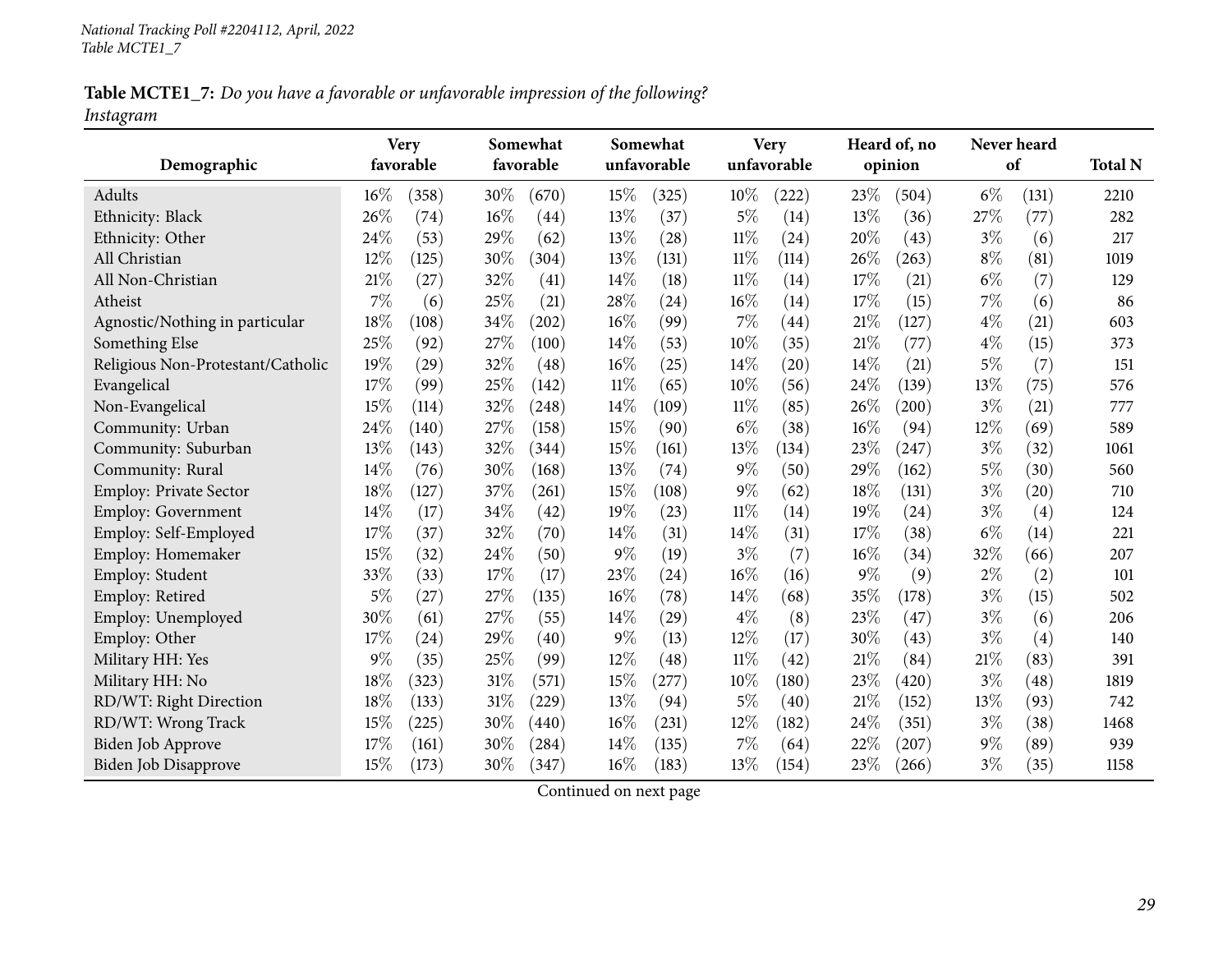Table MCTE1\_7: Do you have a favorable or unfavorable impression of the following? *Instagram*

| Demographic                          |        | <b>Very</b><br>favorable |      | Somewhat<br>favorable |        | Somewhat<br>unfavorable |        | <b>Very</b><br>unfavorable |        | Heard of, no<br>opinion | Never heard<br>of |       | <b>Total N</b> |
|--------------------------------------|--------|--------------------------|------|-----------------------|--------|-------------------------|--------|----------------------------|--------|-------------------------|-------------------|-------|----------------|
|                                      |        |                          |      |                       |        |                         |        |                            |        |                         |                   |       |                |
| Adults                               | $16\%$ | (358)                    | 30%  | (670)                 | 15%    | (325)                   | 10%    | (222)                      | 23\%   | (504)                   | $6\%$             | (131) | 2210           |
| <b>Biden Job Strongly Approve</b>    | 20%    | (84)                     | 23%  | (98)                  | $11\%$ | (45)                    | $7\%$  | (30)                       | 20%    | (85)                    | 18%               | (75)  | 418            |
| Biden Job Somewhat Approve           | 15%    | (77)                     | 36%  | (186)                 | 17%    | (90)                    | $6\%$  | (33)                       | 23\%   | (122)                   | $3\%$             | (13)  | 521            |
| <b>Biden Job Somewhat Disapprove</b> | 18%    | (67)                     | 37%  | (136)                 | 18%    | (66)                    | $5\%$  | (19)                       | 19%    | (70)                    | $2\%$             | (6)   | 363            |
| <b>Biden Job Strongly Disapprove</b> | 13%    | (106)                    | 27%  | (211)                 | 15%    | (118)                   | 17%    | (134)                      | 25%    | (197)                   | $4\%$             | (29)  | 795            |
| Favorable of Biden                   | 17%    | (164)                    | 32%  | (309)                 | 14\%   | (133)                   | $6\%$  | (59)                       | 22%    | (210)                   | $9\%$             | (82)  | 957            |
| Unfavorable of Biden                 | 15%    | (172)                    | 29%  | (330)                 | 17%    | (186)                   | 14\%   | (157)                      | 22%    | (253)                   | $3\%$             | (31)  | 1129           |
| Very Favorable of Biden              | 20%    | (86)                     | 25%  | (104)                 | 10%    | (44)                    | $8\%$  | (33)                       | 21%    | (90)                    | 16%               | (68)  | 425            |
| Somewhat Favorable of Biden          | 15%    | (78)                     | 39%  | (205)                 | 17%    | (88)                    | $5\%$  | (26)                       | 23\%   | (121)                   | $3\%$             | (14)  | 532            |
| Somewhat Unfavorable of Biden        | 18%    | (56)                     | 34%  | (107)                 | 22%    | (69)                    | $8\%$  | (25)                       | $16\%$ | (50)                    | $2\%$             | (7)   | 315            |
| Very Unfavorable of Biden            | 14%    | (116)                    | 27\% | (223)                 | 14%    | (117)                   | 16%    | (132)                      | 25%    | (202)                   | $3\%$             | (24)  | 815            |
| #1 Issue: Economy                    | 20%    | (181)                    | 34%  | (300)                 | 15%    | (130)                   | 9%     | (77)                       | 21%    | (185)                   | $2\%$             | (14)  | 888            |
| #1 Issue: Security                   | 12%    | (35)                     | 23%  | (67)                  | 14%    | (40)                    | 17%    | (50)                       | 29%    | (83)                    | $5\%$             | (14)  | 288            |
| #1 Issue: Health Care                | 15%    | (32)                     | 32%  | (68)                  | 18%    | (39)                    | 9%     | (20)                       | 22%    | (47)                    | $3\%$             | (7)   | 212            |
| #1 Issue: Medicare / Social Security | 9%     | (18)                     | 27%  | (56)                  | 13%    | (27)                    | $11\%$ | (22)                       | 40%    | (84)                    | $1\%$             | (2)   | 210            |
| #1 Issue: Women's Issues             | 16%    | (20)                     | 40%  | (52)                  | 18%    | (23)                    | $6\%$  | (8)                        | $10\%$ | (13)                    | 10%               | (13)  | 130            |
| #1 Issue: Education                  | 17%    | $\left( 29\right)$       | 21%  | (35)                  | $3\%$  | (6)                     | $7\%$  | (12)                       | $10\%$ | (17)                    | 42%               | (70)  | 168            |
| #1 Issue: Energy                     | 17%    | (32)                     | 32%  | (60)                  | 21%    | (38)                    | $6\%$  | (12)                       | 19%    | (35)                    | 5%                | (9)   | 186            |
| #1 Issue: Other                      | $8\%$  | (11)                     | 25%  | (32)                  | 17%    | (22)                    | 16%    | (21)                       | 31%    | (40)                    | $2\%$             | (2)   | 127            |
| 2020 Vote: Joe Biden                 | 17%    | (153)                    | 33%  | (307)                 | 17%    | (155)                   | $8\%$  | (71)                       | 23%    | (210)                   | $3\%$             | (25)  | 921            |
| 2020 Vote: Donald Trump              | 10%    | (80)                     | 27%  | (206)                 | 14\%   | (105)                   | $14\%$ | (110)                      | 25%    | (195)                   | 10%               | (80)  | 775            |
| 2020 Vote: Other                     | 15%    | (13)                     | 30%  | (25)                  | 14%    | (12)                    | 16%    | (14)                       | $16\%$ | (14)                    | $8\%$             | (7)   | 84             |
| 2020 Vote: Didn't Vote               | 26%    | (113)                    | 31%  | (132)                 | 12%    | (53)                    | $6\%$  | (28)                       | 20%    | (86)                    | $4\%$             | (19)  | 430            |
| 2018 House Vote: Democrat            | 15%    | (108)                    | 34%  | (249)                 | 17%    | (129)                   | $8\%$  | (60)                       | 24\%   | (176)                   | $2\%$             | (18)  | 740            |
| 2018 House Vote: Republican          | 9%     | (65)                     | 26%  | (177)                 | 13%    | (90)                    | 15%    | (105)                      | 25%    | (169)                   | $11\%$            | (78)  | 684            |
| 2018 House Vote: Someone else        | 20%    | (12)                     | 35%  | (21)                  | 13%    | (7)                     | 17%    | (10)                       | 15%    | (9)                     |                   | (0)   | 59             |
| 2016 Vote: Hillary Clinton           | 17%    | (115)                    | 34%  | (224)                 | 17%    | (111)                   | 7%     | (44)                       | 23%    | (154)                   | $3\%$             | (19)  | 667            |
| 2016 Vote: Donald Trump              | $9\%$  | (64)                     | 27\% | (193)                 | 13%    | (96)                    | 15%    | (107)                      | 26%    | (185)                   | 10%               | (75)  | 719            |
| 2016 Vote: Other                     | $5\%$  | (6)                      | 33%  | (40)                  | 21%    | (25)                    | 17%    | (21)                       | 22%    | (27)                    | $1\%$             | (1)   | 120            |
| 2016 Vote: Didn't Vote               | 25%    | (173)                    | 30%  | (212)                 | 13%    | (94)                    | 7%     | (49)                       | 20%    | (137)                   | 5%                | (36)  | 702            |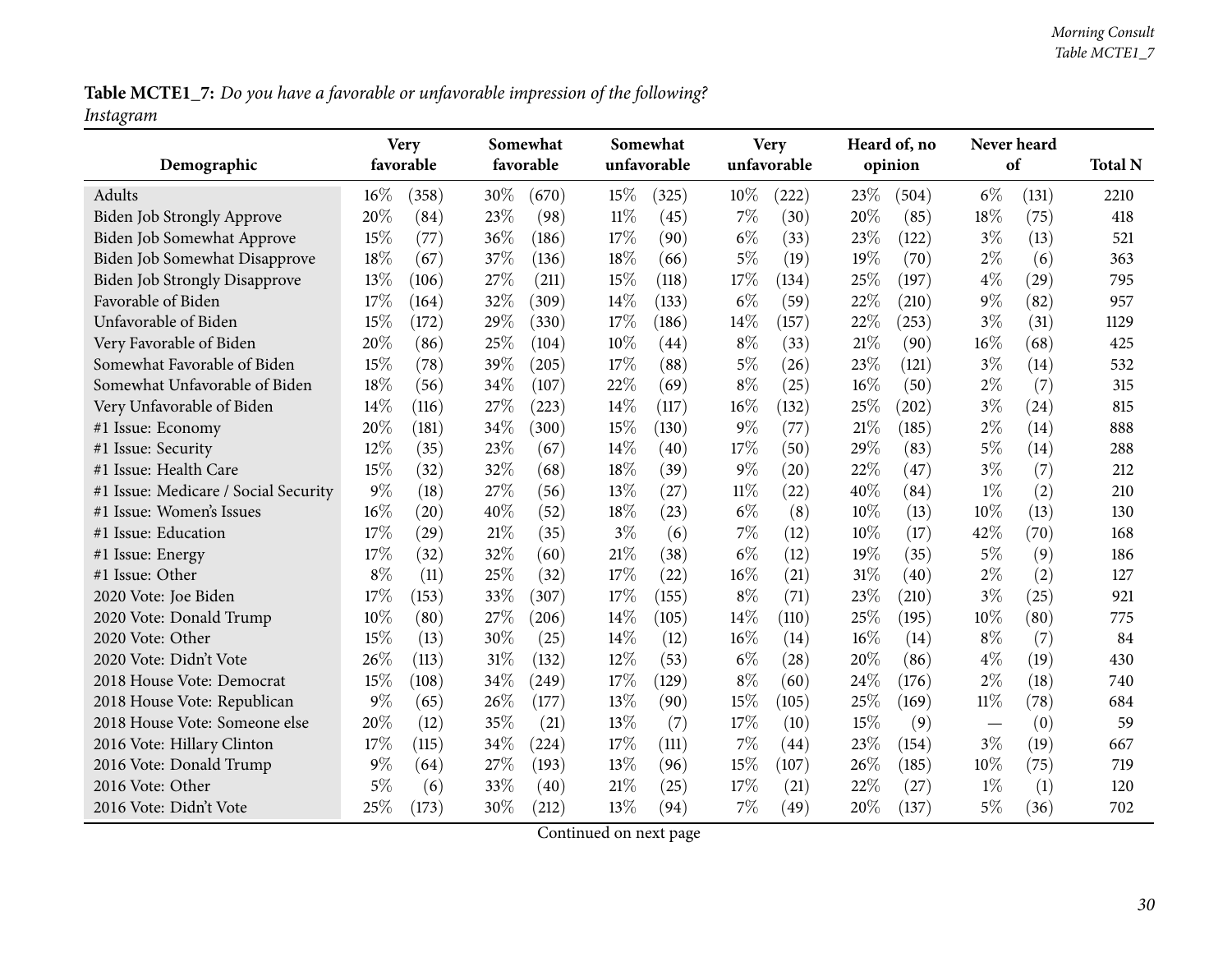Table MCTE1\_7: Do you have a favorable or unfavorable impression of the following? *Instagram*

| Demographic         | Very<br>favorable | Somewhat<br>favorable | Somewhat<br>unfavorable      | Very<br>unfavorable     | Heard of, no<br>opinion        | Never heard<br>0t       | <b>Total N</b> |
|---------------------|-------------------|-----------------------|------------------------------|-------------------------|--------------------------------|-------------------------|----------------|
|                     |                   |                       |                              |                         |                                |                         |                |
| Adults              | $16\%$<br>(358)   | 30\%<br>(670)         | $15\%$<br>(325)              | $10\%$<br>(222)         | $23\%$<br>(504)                | $6\%$<br>(131)          | 2210           |
| Voted in 2014: Yes  | 11%<br>(142)      | 30\%<br>385           | $16\%$<br>(205)              | $12\%$<br>(153)         | $25\%$<br>325                  | 7%<br>$\left(90\right)$ | 1300           |
| Voted in 2014: No   | 24\%<br>(216)     | $31\%$<br>285         | $13\%$<br>(120)              | $8\%$<br>(69)           | $20\%$<br>$^{\prime}179$       | $5\%$<br>(42)           | 910            |
| 4-Region: Northeast | $16\%$<br>(60)    | 33\%<br>(125)         | $14\%$<br>(55)               | $9\%$<br>$^{\prime}35)$ | $26\%$<br>(99                  | $2\%$<br>(8)            | 383            |
| 4-Region: Midwest   | $13\%$<br>(58)    | 32%<br>(148)          | $16\%$<br>(73)               | $11\%$<br>(49)          | $25\%$<br>(114)                | $3\%$<br>(15)           | 456            |
| 4-Region: South     | $18\%$<br>(155)   | $31\%$<br>262         | $14\%$<br>$\left(118\right)$ | $11\%$<br>(91)          | $24\%$<br>$^{\prime}$ 199 $\,$ | $2\%$<br>$^{'}20$       | 844            |
| 4-Region: West      | $16\%$<br>(85)    | 26\%<br>(135)         | $15\%$<br>79`                | $9\%$<br>$^{'}48$       | 17%<br>(92)                    | 17%<br>$^{(89)}$        | 527            |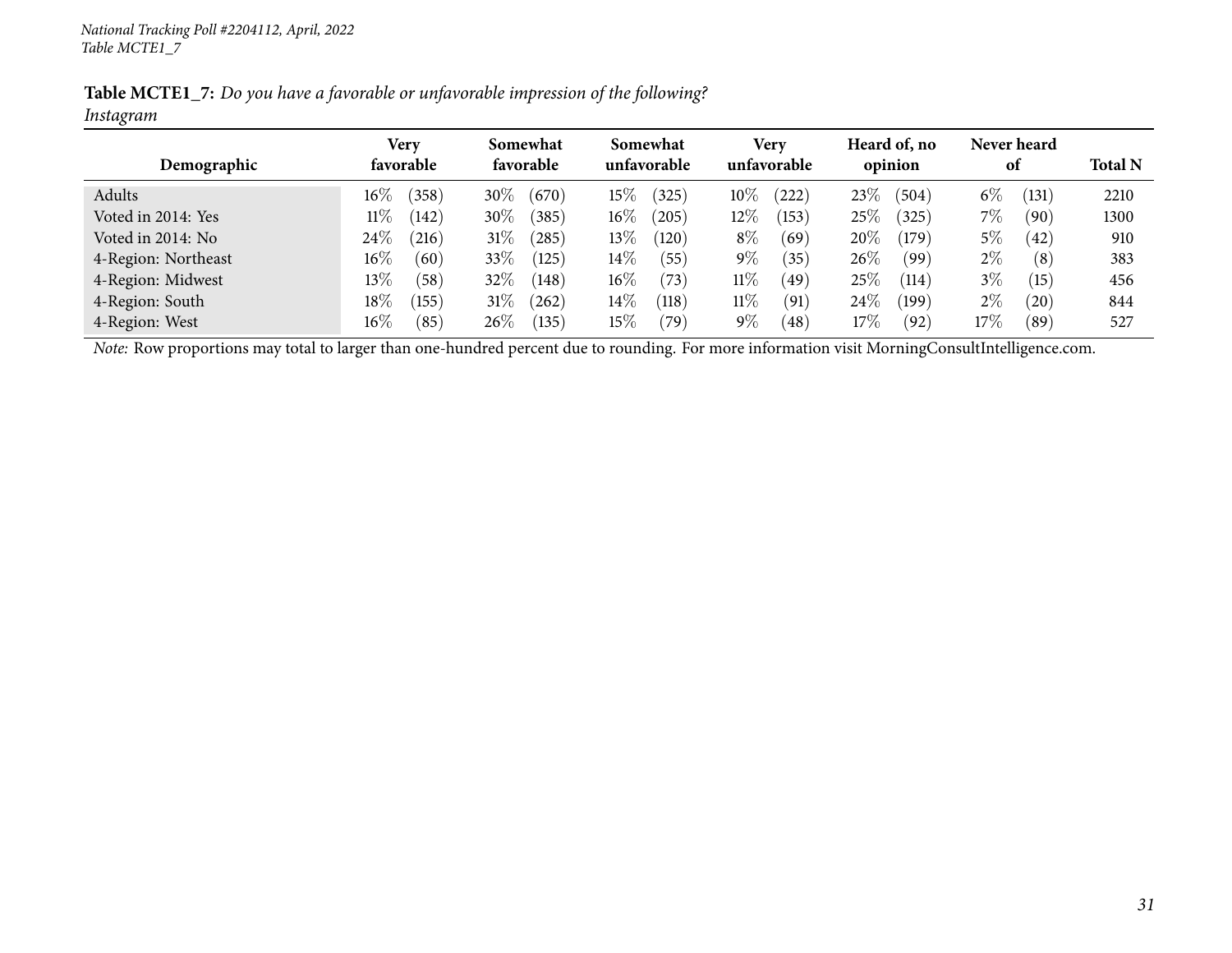Table MCTE1\_8: Do you have a favorable or unfavorable impression of the following? *Truth Social*

<span id="page-31-0"></span>

|                          | <b>Very</b> |      |       | Somewhat  |       | Somewhat    |        | <b>Very</b> |        | Heard of, no |        | Never heard |                |
|--------------------------|-------------|------|-------|-----------|-------|-------------|--------|-------------|--------|--------------|--------|-------------|----------------|
| Demographic              | favorable   |      |       | favorable |       | unfavorable |        | unfavorable |        | opinion      |        | of          | <b>Total N</b> |
| <b>Adults</b>            | $4\%$       | (96) | $5\%$ | (111)     | $3\%$ | (61)        | $11\%$ | (253)       | 13%    | (278)        | 64\%   | (1411)      | 2210           |
| Gender: Male             | $4\%$       | (46) | $6\%$ | (59)      | $4\%$ | (38)        | 14%    | (149)       | 13%    | (144)        | 59%    | (633)       | 1068           |
| Gender: Female           | $4\%$       | (51) | $5\%$ | (52)      | $2\%$ | (23)        | $9\%$  | (104)       | 12%    | (134)        | 68%    | (778)       | 1142           |
| Age: 18-24               | $5\%$       | (34) | $5\%$ | (32)      | $4\%$ | (26)        | 7%     | (45)        | 14%    | (89)         | 65%    | (414)       | 642            |
| Age: 25-44               | $4\%$       | (15) | 7%    | (27)      | $3\%$ | (11)        | $8\%$  | (30)        | 12%    | (45)         | 65%    | (237)       | 365            |
| Age: 45-64               | $4\%$       | (26) | $5\%$ | (37)      | $2\%$ | (18)        | 13%    | (92)        | 12%    | (84)         | 64%    | (457)       | 714            |
| Age: 65+                 | $4\%$       | (20) | $3\%$ | (15)      | $1\%$ | (6)         | 17%    | (85)        | 12%    | (60)         | 62%    | (303)       | 489            |
| GenZers: 1997-2012       | $3\%$       | (7)  | $4\%$ | (10)      | $4\%$ | (12)        | $6\%$  | (17)        | 13%    | (35)         | 69%    | (181)       | 262            |
| Millennials: 1981-1996   | $6\%$       | (40) | $6\%$ | (43)      | $4\%$ | (24)        | $8\%$  | (53)        | 13%    | (88)         | 63\%   | (420)       | 667            |
| GenXers: 1965-1980       | $3\%$       | (18) | 7%    | (34)      | $3\%$ | (16)        | 10%    | (53)        | 13%    | (66)         | 64%    | (338)       | 526            |
| Baby Boomers: 1946-1964  | $4\%$       | (29) | $3\%$ | (23)      | $1\%$ | (8)         | 18%    | (125)       | $11\%$ | (79)         | 62%    | (427)       | 692            |
| PID: Dem (no lean)       | $2\%$       | (16) | $5\%$ | (43)      | $3\%$ | (24)        | 18%    | (152)       | 10%    | (84)         | 62%    | (521)       | 839            |
| PID: Ind (no lean)       | $3\%$       | (24) | $4\%$ | (27)      | $2\%$ | (13)        | $9\%$  | (65)        | 15%    | (105)        | 67%    | (472)       | 705            |
| PID: Rep (no lean)       | $8\%$       | (56) | $6\%$ | (42)      | $4\%$ | (24)        | $5\%$  | (36)        | 13%    | (89)         | 63%    | (418)       | 666            |
| PID/Gender: Dem Men      | $2\%$       | (9)  | $6\%$ | (23)      | $2\%$ | (10)        | 21%    | (88)        | $11\%$ | (46)         | 57%    | (236)       | 412            |
| PID/Gender: Dem Women    | $2\%$       | (7)  | $5\%$ | (20)      | $3\%$ | (14)        | 15%    | (63)        | 9%     | (37)         | 67%    | (285)       | 427            |
| PID/Gender: Ind Men      | $4\%$       | (13) | $3\%$ | (11)      | $2\%$ | (8)         | $11\%$ | (37)        | 16%    | (51)         | 63%    | (209)       | 329            |
| PID/Gender: Ind Women    | $3\%$       | (11) | $4\%$ | (16)      | $1\%$ | (5)         | 7%     | (28)        | 14%    | (53)         | 70%    | (263)       | 376            |
| PID/Gender: Rep Men      | 7%          | (24) | $8\%$ | (25)      | $6\%$ | (20)        | 7%     | (23)        | 14%    | (46)         | 58%    | (188)       | 327            |
| PID/Gender: Rep Women    | 10%         | (32) | $5\%$ | (16)      | $1\%$ | (4)         | $4\%$  | (13)        | 13%    | (43)         | 68%    | (230)       | 339            |
| Ideo: Liberal (1-3)      | $3\%$       | (17) | $5\%$ | (36)      | $2\%$ | (14)        | 20%    | (136)       | 9%     | (58)         | 61\%   | (402)       | 664            |
| Ideo: Moderate (4)       | $2\%$       | (10) | $4\%$ | (21)      | $5\%$ | (30)        | 13%    | (75)        | 15%    | (88)         | $61\%$ | (356)       | 580            |
| Ideo: Conservative (5-7) | $8\%$       | (59) | 7%    | (50)      | $2\%$ | (15)        | $5\%$  | (33)        | 14%    | (102)        | 64%    | (457)       | 717            |
| Educ: < College          | $4\%$       | (58) | $5\%$ | (66)      | $3\%$ | (40)        | $8\%$  | (121)       | 13%    | (188)        | 67\%   | (964)       | 1437           |
| Educ: Bachelors degree   | $5\%$       | (24) | $7\%$ | (33)      | $2\%$ | (11)        | 16%    | (77)        | 13%    | (63)         | 58%    | (283)       | 491            |
| Educ: Post-grad          | $5\%$       | (15) | $4\%$ | (12)      | $3\%$ | (10)        | 20%    | (55)        | 10%    | (27)         | 58%    | (164)       | 282            |
| Income: Under 50k        | $4\%$       | (49) | $4\%$ | (49)      | $2\%$ | (28)        | $8\%$  | (97)        | 13%    | (153)        | 67%    | (771)       | 1146           |
| Income: 50k-100k         | $4\%$       | (27) | 7%    | (46)      | $3\%$ | (22)        | 14%    | (97)        | 13%    | (89)         | 60%    | (422)       | 702            |
| Income: 100k+            | $6\%$       | (21) | $5\%$ | (17)      | $3\%$ | (11)        | 16%    | (59)        | 10%    | (36)         | 60%    | (218)       | 361            |
| Ethnicity: White         | $4\%$       | (75) | $5\%$ | (87)      | $2\%$ | (43)        | 12%    | (211)       | 12%    | (213)        | 63\%   | (1083)      | 1711           |
| Ethnicity: Hispanic      | $5\%$       | (17) | $5\%$ | (19)      | $3\%$ | (11)        | 10%    | (37)        | $11\%$ | (40)         | 67%    | (250)       | 374            |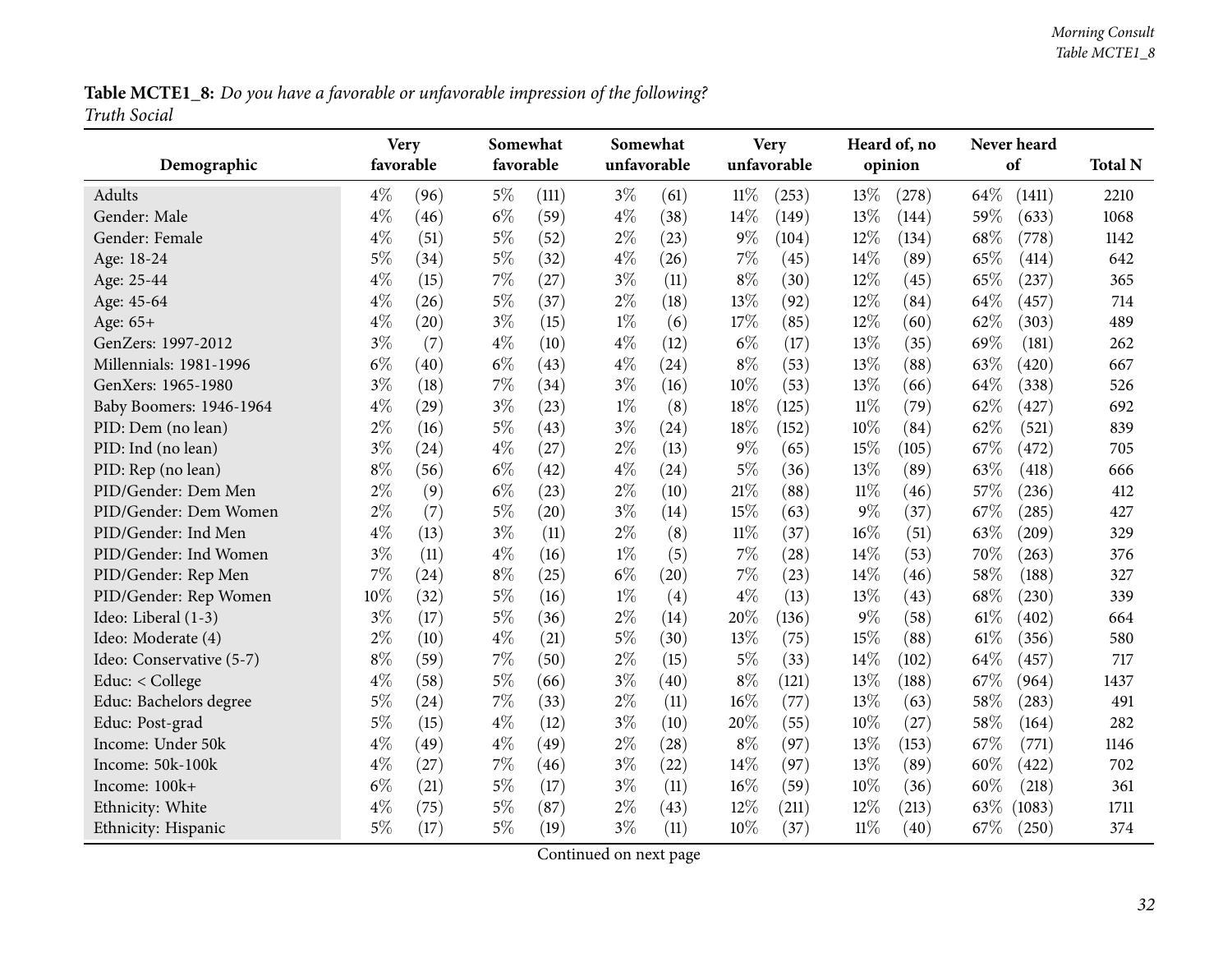Table MCTE1\_8: Do you have a favorable or unfavorable impression of the following? *Truth Social*

|                                   | <b>Very</b> |           |       | Somewhat           |       | Somewhat    |        | <b>Very</b> |        | Heard of, no      |      | Never heard |                |
|-----------------------------------|-------------|-----------|-------|--------------------|-------|-------------|--------|-------------|--------|-------------------|------|-------------|----------------|
| Demographic                       |             | favorable |       | favorable          |       | unfavorable |        | unfavorable |        | opinion           |      | of          | <b>Total N</b> |
| Adults                            | $4\%$       | (96)      | $5\%$ | (111)              | $3\%$ | (61)        | 11%    | (253)       | 13%    | (278)             | 64\% | (1411)      | 2210           |
| Ethnicity: Black                  | $3\%$       | (10)      | $4\%$ | (11)               | $3\%$ | (9)         | $5\%$  | (15)        | $11\%$ | (31)              | 73%  | (206)       | 282            |
| Ethnicity: Other                  | $5\%$       | (11)      | $6\%$ | (13)               | $4\%$ | (9)         | 12%    | (27)        | 16%    | (35)              | 56%  | (122)       | 217            |
| All Christian                     | $6\%$       | (58)      | $5\%$ | (48)               | $3\%$ | (32)        | $11\%$ | (114)       | 12%    | (125)             | 63%  | (641)       | 1019           |
| All Non-Christian                 | $5\%$       | (7)       | 7%    | (8)                | $1\%$ | (1)         | 17%    | (22)        | 7%     | (9)               | 63%  | (81)        | 129            |
| Atheist                           | $2\%$       | (2)       | $4\%$ | (3)                | $3\%$ | (3)         | 24\%   | (21)        | $5\%$  | $\left( 4\right)$ | 62%  | (53)        | 86             |
| Agnostic/Nothing in particular    | $2\%$       | (11)      | $5\%$ | (31)               | $3\%$ | (16)        | 12%    | (73)        | 14%    | (83)              | 65%  | (389)       | 603            |
| Something Else                    | $5\%$       | (19)      | $6\%$ | (21)               | $2\%$ | (8)         | $6\%$  | (23)        | 15%    | (56)              | 66%  | (246)       | 373            |
| Religious Non-Protestant/Catholic | $4\%$       | (7)       | $6\%$ | (8)                | $2\%$ | (3)         | 17%    | (26)        | $8\%$  | (12)              | 63%  | (95)        | 151            |
| Evangelical                       | 7%          | (40)      | $5\%$ | (29)               | $2\%$ | (14)        | $4\%$  | (23)        | 14%    | (79)              | 68%  | (391)       | 576            |
| Non-Evangelical                   | $4\%$       | (35)      | $5\%$ | (39)               | $3\%$ | (23)        | 14%    | (110)       | 13%    | (98)              | 61%  | (472)       | 777            |
| Community: Urban                  | $5\%$       | (31)      | $7\%$ | $\left( 44\right)$ | $3\%$ | (16)        | 13%    | (74)        | 13%    | (74)              | 59%  | (349)       | 589            |
| Community: Suburban               | $4\%$       | (44)      | $4\%$ | (46)               | $3\%$ | (29)        | 13%    | (136)       | 12%    | (128)             | 64%  | (678)       | 1061           |
| Community: Rural                  | $4\%$       | (21)      | $4\%$ | (21)               | $3\%$ | (16)        | $8\%$  | (42)        | 14%    | (76)              | 69%  | (384)       | 560            |
| <b>Employ: Private Sector</b>     | $5\%$       | (34)      | $8\%$ | (56)               | $3\%$ | (20)        | $11\%$ | (77)        | 14%    | (97)              | 60%  | (428)       | 710            |
| Employ: Government                | $9\%$       | (11)      | $3\%$ | (4)                | $4\%$ | (4)         | 17%    | (21)        | 14%    | (17)              | 54%  | (67)        | 124            |
| Employ: Self-Employed             | $4\%$       | (10)      | $5\%$ | (11)               | $5\%$ | (11)        | 12%    | (26)        | 16%    | (36)              | 57%  | (127)       | 221            |
| Employ: Homemaker                 | $2\%$       | (4)       | $3\%$ | (7)                | $2\%$ | (5)         | $4\%$  | (8)         | 7%     | (14)              | 82%  | (169)       | 207            |
| Employ: Student                   | $1\%$       | (1)       | $2\%$ | (2)                | $4\%$ | (4)         | 12%    | (12)        | 15%    | (15)              | 66%  | (66)        | 101            |
| Employ: Retired                   | $4\%$       | (18)      | $3\%$ | (17)               | $1\%$ | (6)         | 17%    | (86)        | 12%    | (58)              | 63%  | (316)       | 502            |
| Employ: Unemployed                | $6\%$       | (12)      | $5\%$ | (10)               | $2\%$ | (4)         | $6\%$  | (13)        | 9%     | (19)              | 72%  | (148)       | 206            |
| Employ: Other                     | $4\%$       | (6)       | $3\%$ | (5)                | $5\%$ | (7)         | $7\%$  | (10)        | 16%    | (22)              | 64%  | (90)        | 140            |
| Military HH: Yes                  | $2\%$       | (6)       | $5\%$ | (19)               | $2\%$ | (6)         | $8\%$  | (31)        | $11\%$ | (44)              | 73%  | (284)       | 391            |
| Military HH: No                   | $5\%$       | (90)      | $5\%$ | (92)               | $3\%$ | (55)        | 12%    | (222)       | 13%    | (234)             | 62%  | (1127)      | 1819           |
| RD/WT: Right Direction            | $4\%$       | (26)      | $5\%$ | (40)               | $1\%$ | (9)         | 18%    | (137)       | 12%    | (86)              | 60%  | (444)       | 742            |
| RD/WT: Wrong Track                | $5\%$       | (70)      | $5\%$ | (71)               | $4\%$ | (52)        | $8\%$  | (116)       | 13%    | (192)             | 66%  | (967)       | 1468           |
| <b>Biden Job Approve</b>          | $3\%$       | (27)      | $4\%$ | (39)               | $2\%$ | (18)        | 19%    | (183)       | 10%    | (94)              | 62%  | (578)       | 939            |
| Biden Job Disapprove              | $6\%$       | (66)      | $6\%$ | (65)               | $4\%$ | (43)        | $6\%$  | (66)        | 14%    | (165)             | 65%  | (753)       | 1158           |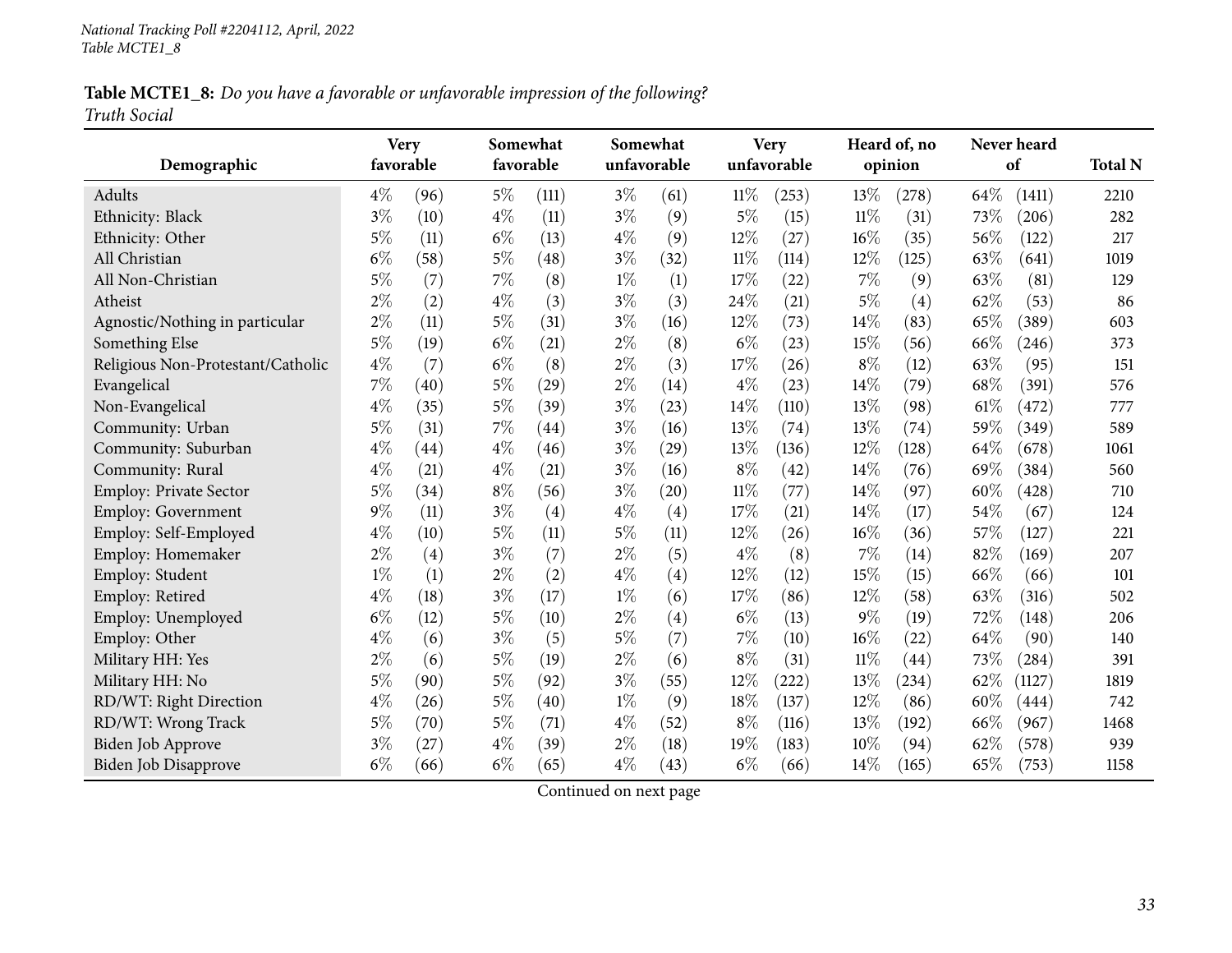Table MCTE1\_8: Do you have a favorable or unfavorable impression of the following? *Truth Social*

| Demographic                          | <b>Very</b><br>favorable |      | Somewhat<br>favorable |                    | Somewhat<br>unfavorable |      |        | <b>Very</b><br>unfavorable |        | Heard of, no<br>opinion |      | Never heard<br>of | <b>Total N</b> |
|--------------------------------------|--------------------------|------|-----------------------|--------------------|-------------------------|------|--------|----------------------------|--------|-------------------------|------|-------------------|----------------|
| Adults                               | $4\%$                    | (96) | $5\%$                 | (111)              | $3\%$                   | (61) | 11%    | (253)                      | 13%    | (278)                   | 64\% | (1411)            | 2210           |
| <b>Biden Job Strongly Approve</b>    | $5\%$                    | (20) | $4\%$                 | (18)               | $1\%$                   | (6)  | 20%    | (85)                       | $9\%$  | (36)                    | 60%  | (253)             | 418            |
| Biden Job Somewhat Approve           | $1\%$                    | (7)  | $4\%$                 | (21)               | $2\%$                   | (12) | 19%    | (98)                       | $11\%$ | (58)                    | 62%  | (326)             | 521            |
| Biden Job Somewhat Disapprove        | $1\%$                    | (5)  | $4\%$                 | (16)               | $5\%$                   | (20) | $8\%$  | (30)                       | 12%    | (44)                    | 69%  | (249)             | 363            |
| <b>Biden Job Strongly Disapprove</b> | $8\%$                    | (62) | $6\%$                 | (49)               | $3\%$                   | (23) | $5\%$  | (36)                       | 15%    | (120)                   | 63%  | (504)             | 795            |
| Favorable of Biden                   | $3\%$                    | (25) | $4\%$                 | (41)               | $2\%$                   | (19) | 19%    | (183)                      | 10%    | (97)                    | 62%  | (594)             | 957            |
| Unfavorable of Biden                 | $6\%$                    | (64) | $6\%$                 | (64)               | $4\%$                   | (40) | $6\%$  | (65)                       | 15%    | (166)                   | 65%  | (730)             | 1129           |
| Very Favorable of Biden              | 5%                       | (20) | $5\%$                 | (21)               | $1\%$                   | (6)  | 21%    | (89)                       | $9\%$  | (37)                    | 60%  | (253)             | 425            |
| Somewhat Favorable of Biden          | $1\%$                    | (5)  | $4\%$                 | $\left( 20\right)$ | $2\%$                   | (13) | 18%    | (94)                       | $11\%$ | (60)                    | 64%  | (340)             | 532            |
| Somewhat Unfavorable of Biden        | $2\%$                    | (6)  | $3\%$                 | (11)               | $4\%$                   | (13) | $8\%$  | (26)                       | 14\%   | (43)                    | 69%  | (217)             | 315            |
| Very Unfavorable of Biden            | 7%                       | (58) | 7%                    | (54)               | $3\%$                   | (28) | 5%     | (39)                       | 15%    | (123)                   | 63%  | (513)             | 815            |
| #1 Issue: Economy                    | $4\%$                    | (35) | $6\%$                 | (49)               | $3\%$                   | (22) | $11\%$ | (94)                       | 15%    | (136)                   | 62%  | (552)             | 888            |
| #1 Issue: Security                   | 9%                       | (27) | $7\%$                 | (21)               | $2\%$                   | (5)  | $8\%$  | (24)                       | 12%    | (34)                    | 61%  | (177)             | 288            |
| #1 Issue: Health Care                | $5\%$                    | (10) | $7\%$                 | (14)               | 7%                      | (14) | 13%    | (28)                       | 10%    | (21)                    | 59%  | (125)             | 212            |
| #1 Issue: Medicare / Social Security | $3\%$                    | (5)  | $3\%$                 | (6)                | $1\%$                   | (2)  | 18%    | (38)                       | $13\%$ | (26)                    | 63%  | (132)             | 210            |
| #1 Issue: Women's Issues             | $1\%$                    | (1)  | $3\%$                 | (4)                | $2\%$                   | (2)  | $11\%$ | (15)                       | 7%     | (9)                     | 76%  | (99)              | 130            |
| #1 Issue: Education                  | $3\%$                    | (5)  | $1\%$                 | (1)                | $3\%$                   | (6)  | $4\%$  | (7)                        | $11\%$ | (18)                    | 78%  | (131)             | 168            |
| #1 Issue: Energy                     | $4\%$                    | (7)  | $6\%$                 | (11)               | $3\%$                   | (6)  | 14%    | (25)                       | 10%    | (18)                    | 64\% | (119)             | 186            |
| #1 Issue: Other                      | 5%                       | (6)  | $3\%$                 | (4)                | $2\%$                   | (3)  | 17%    | (21)                       | 12%    | (15)                    | 61%  | (77)              | 127            |
| 2020 Vote: Joe Biden                 | $3\%$                    | (25) | $5\%$                 | $\left( 44\right)$ | $3\%$                   | (26) | 21%    | (198)                      | $11\%$ | (97)                    | 58%  | (531)             | 921            |
| 2020 Vote: Donald Trump              | $8\%$                    | (59) | $6\%$                 | (43)               | $3\%$                   | (24) | $4\%$  | (28)                       | 14%    | (108)                   | 66%  | (513)             | 775            |
| 2020 Vote: Other                     | $2\%$                    | (2)  | $4\%$                 | (3)                | $1\%$                   | (1)  | $4\%$  | (3)                        | 17%    | (14)                    | 73%  | (61)              | 84             |
| 2020 Vote: Didn't Vote               | 2%                       | (11) | $5\%$                 | (21)               | $2\%$                   | (10) | $6\%$  | (24)                       | 14%    | (59)                    | 71%  | (306)             | 430            |
| 2018 House Vote: Democrat            | $2\%$                    | (12) | $5\%$                 | (34)               | $2\%$                   | (18) | 24%    | (175)                      | $11\%$ | (78)                    | 57%  | (424)             | 740            |
| 2018 House Vote: Republican          | $8\%$                    | (57) | $6\%$                 | (39)               | $4\%$                   | (25) | $5\%$  | (32)                       | 13%    | (88)                    | 65%  | (442)             | 684            |
| 2018 House Vote: Someone else        | 5%                       | (3)  | $1\%$                 | (1)                | $2\%$                   | (1)  | $3\%$  | (2)                        | 14%    | (8)                     | 74%  | (44)              | 59             |
| 2016 Vote: Hillary Clinton           | $3\%$                    | (17) | $4\%$                 | (25)               | $3\%$                   | (19) | 23%    | (155)                      | 10%    | (70)                    | 57%  | (380)             | 667            |
| 2016 Vote: Donald Trump              | $8\%$                    | (57) | $6\%$                 | $\left( 44\right)$ | $3\%$                   | (20) | $5\%$  | (34)                       | 13%    | (96)                    | 65%  | (469)             | 719            |
| 2016 Vote: Other                     | $3\%$                    | (3)  | $2\%$                 | (2)                | $1\%$                   | (1)  | 16%    | (19)                       | $11\%$ | (13)                    | 68%  | (82)              | 120            |
| 2016 Vote: Didn't Vote               | $3\%$                    | (19) | $6\%$                 | (41)               | $3\%$                   | (21) | $6\%$  | (45)                       | 14\%   | (99)                    | 68%  | (478)             | 702            |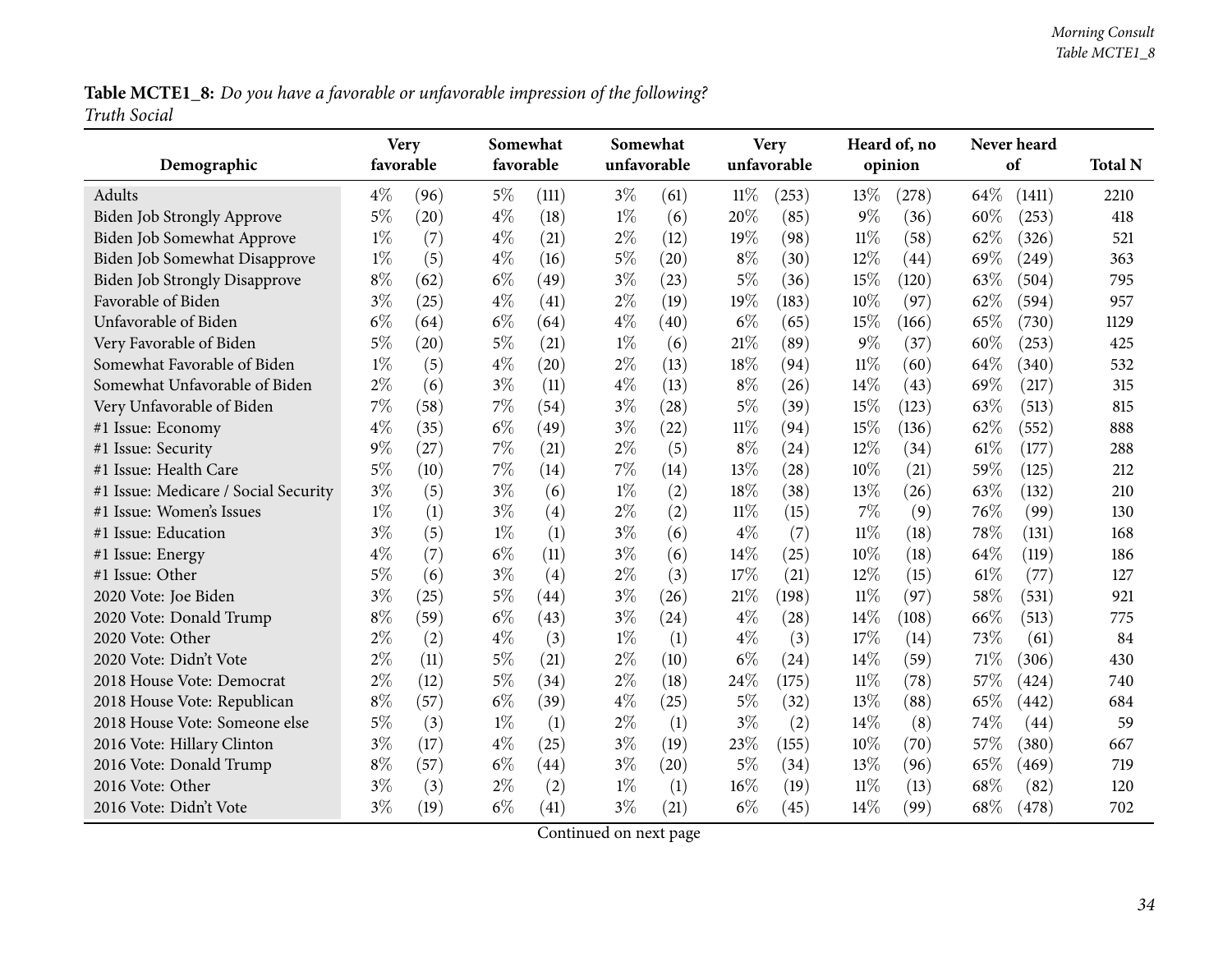|                     | Table MCTE1_8: Do you have a favorable or unfavorable impression of the following? |  |
|---------------------|------------------------------------------------------------------------------------|--|
| <b>Truth Social</b> |                                                                                    |  |

|                     | Very          | Somewhat       | Somewhat          | Very                   | Heard of, no             | Never heard               |                |
|---------------------|---------------|----------------|-------------------|------------------------|--------------------------|---------------------------|----------------|
| Demographic         | favorable     | favorable      | unfavorable       | unfavorable            | opinion                  | 0t                        | <b>Total N</b> |
| Adults              | $4\%$<br>(96) | $5\%$<br>(111) | $3\%$<br>(61)     | 11%<br>(253)           | $13\%$<br>278            | $64\%$<br>(1411)          | 2210           |
| Voted in 2014: Yes  | $5\%$<br>(66) | $5\%$<br>(61)  | $3\%$<br>37       | $15\%$<br>(192)        | $11\%$<br>147            | $61\%$<br>$^{\prime}798)$ | 1300           |
| Voted in 2014: No   | $3\%$<br>(30) | $6\%$<br>(50)  | $3\%$<br>24       | 7%<br>(61)             | $14\%$<br>(131)          | $67\%$<br>(613)           | 910            |
| 4-Region: Northeast | $4\%$<br>(16) | $4\%$<br>(14)  | $3\%$<br>(11)     | $13\%$<br>(51)         | 12%<br>$\frac{47}{ }$    | $64\%$<br>(243)           | 383            |
| 4-Region: Midwest   | $4\%$<br>(18) | $4\%$<br>(17)  | $2\%$<br>(10)     | $9\%$<br>(41)          | 13%<br>(61)              | $68\%$<br>(309)           | 456            |
| 4-Region: South     | $5\%$<br>(45) | $7\%$<br>(57   | $3\%$<br>$^{'}26$ | $9\%$<br>$^{\prime}75$ | $14\%$<br>$^{\prime}122$ | $61\%$<br>(519)           | 844            |
| 4-Region: West      | $3\%$<br>17   | $5\%$<br>(24)  | $3\%$<br>(13)     | $16\%$<br>(85)         | 9 $\%$<br>(47            | $64\%$<br>$340^\circ$     | 527            |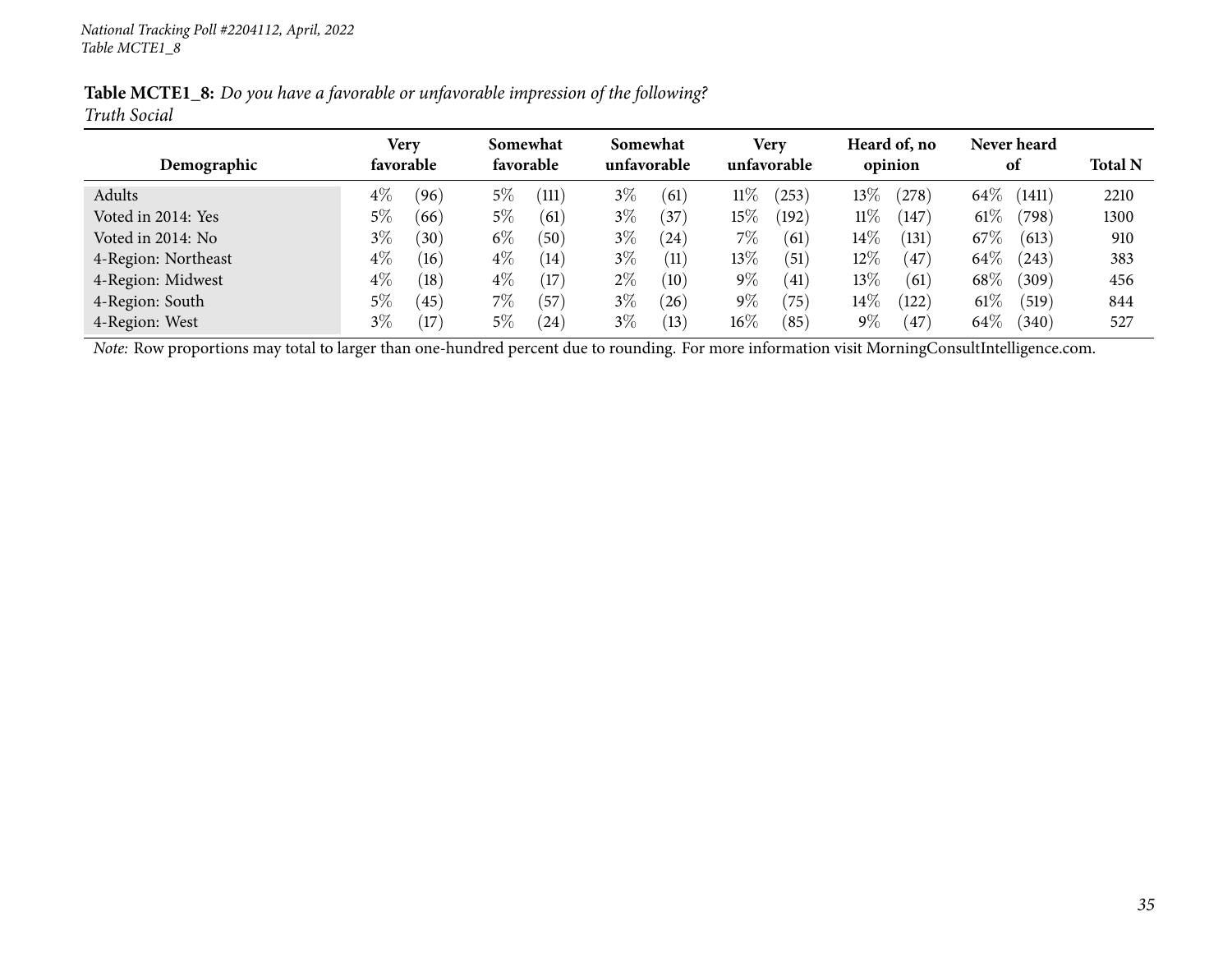Table MCTE2\_1NET: And, to the best of your knowledge, which company/companies is Elon Musk the current CEO of? Please select all that apply. *Tesla* $\overline{\phantom{0}}$ 

<span id="page-35-0"></span>

| Demographic              |        | Selected |     | Not Selected | <b>Total N</b> |
|--------------------------|--------|----------|-----|--------------|----------------|
| Adults                   | 75\%   | (1649)   | 25% | (561)        | 2210           |
| Gender: Male             | 79%    | (843)    | 21% | (224)        | 1068           |
| Gender: Female           | $71\%$ | (806)    | 29% | (337)        | 1142           |
| Age: 18-24               | 78%    | (498)    | 22% | (144)        | 642            |
| Age: 25-44               | 64%    | (233)    | 36% | (133)        | 365            |
| Age: 45-64               | 75%    | (535)    | 25% | (179)        | 714            |
| Age: 65+                 | 79%    | (384)    | 21% | (105)        | 489            |
| GenZers: 1997-2012       | 79%    | (206)    | 21% | (56)         | 262            |
| Millennials: 1981-1996   | 70%    | (467)    | 30% | (200)        | 667            |
| GenXers: 1965-1980       | 72%    | (379)    | 28% | (147)        | 526            |
| Baby Boomers: 1946-1964  | $80\%$ | (552)    | 20% | (141)        | 692            |
| PID: Dem (no lean)       | 73%    | (609)    | 27% | (230)        | 839            |
| PID: Ind (no lean)       | 76%    | (535)    | 24% | (170)        | 705            |
| PID: Rep (no lean)       | 76%    | (505)    | 24% | (160)        | 666            |
| PID/Gender: Dem Men      | $71\%$ | (294)    | 29% | (118)        | 412            |
| PID/Gender: Dem Women    | 74%    | (315)    | 26% | (112)        | 427            |
| PID/Gender: Ind Men      | 87%    | (285)    | 13% | (44)         | 329            |
| PID/Gender: Ind Women    | 66\%   | (250)    | 34% | (126)        | 376            |
| PID/Gender: Rep Men      | $81\%$ | (265)    | 19% | (62)         | 327            |
| PID/Gender: Rep Women    | $71\%$ | (241)    | 29% | (98)         | 339            |
| Ideo: Liberal (1-3)      | 75%    | (496)    | 25% | (167)        | 664            |
| Ideo: Moderate (4)       | 77%    | (448)    | 23% | (133)        | 580            |
| Ideo: Conservative (5-7) | 78\%   | (558)    | 22% | (159)        | 717            |
| Educ: < College          | 69%    | (987)    | 31% | (450)        | 1437           |
| Educ: Bachelors degree   | 87%    | (429)    | 13% | (62)         | 491            |
| Educ: Post-grad          | 82%    | (233)    | 18% | (50)         | 282            |
| Income: Under 50k        | 66%    | (760)    | 34% | (386)        | 1146           |
| Income: 50k-100k         | 82%    | (573)    | 18% | (129)        | 702            |
| Income: 100k+            | 87%    | (316)    | 13% | (45)         | 361            |
| Ethnicity: White         | 78%    | (1332)   | 22% | (378)        | 1711           |
| Ethnicity: Hispanic      | 64%    | (238)    | 36% | (135)        | 374            |
| Ethnicity: Black         | 52%    | (148)    | 48% | (135)        | 282            |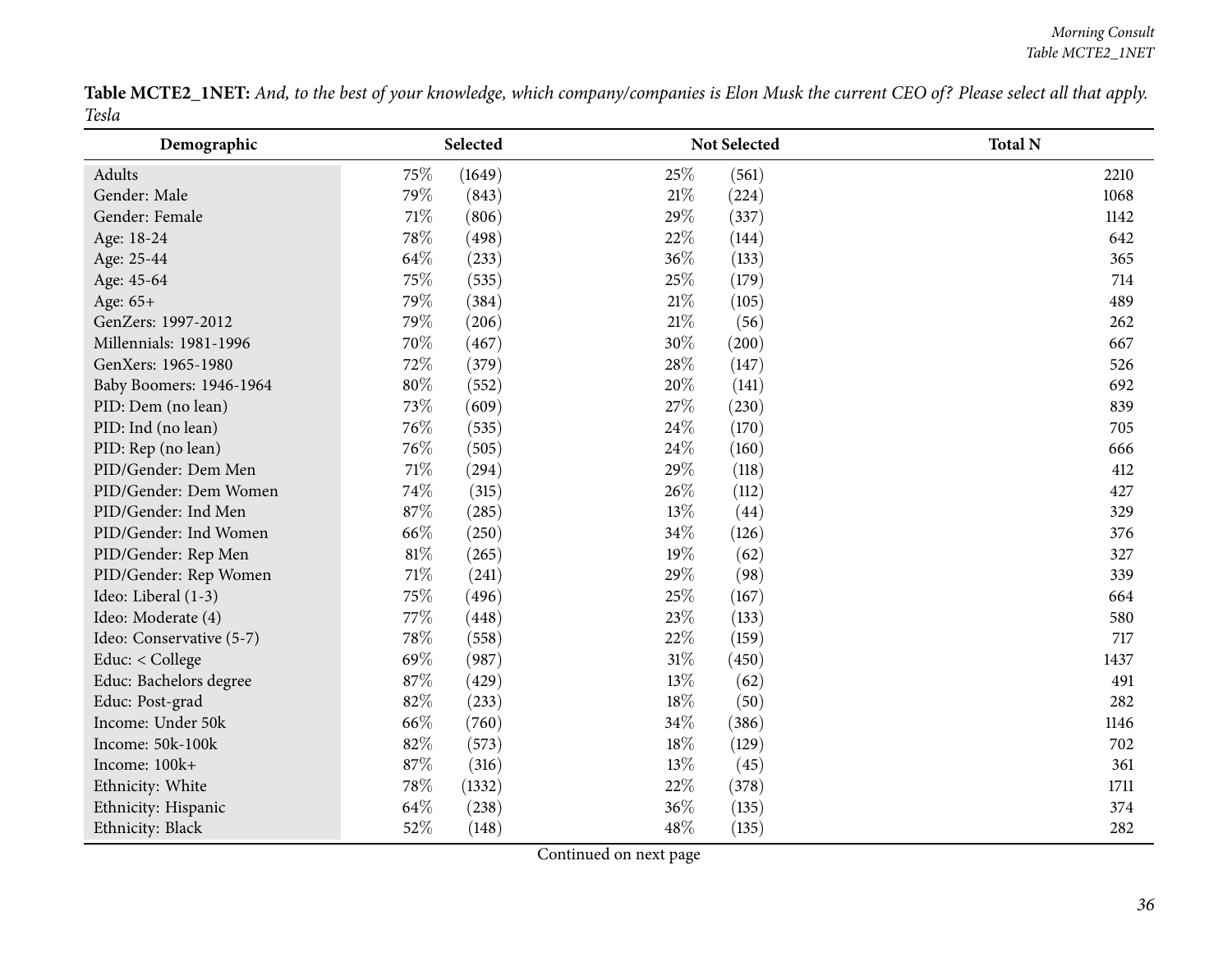|       | Table MCTE2_1NET: And, to the best of your knowledge, which company/companies is Elon Musk the current CEO of? Please select all that apply. |  |  |
|-------|----------------------------------------------------------------------------------------------------------------------------------------------|--|--|
| Tesla |                                                                                                                                              |  |  |

| Demographic                       |        | Selected |        | Not Selected | <b>Total N</b> |
|-----------------------------------|--------|----------|--------|--------------|----------------|
| Adults                            | 75%    | (1649)   | 25%    | (561)        | 2210           |
| Ethnicity: Other                  | 78%    | (169)    | $22\%$ | (48)         | 217            |
| All Christian                     | 74%    | (754)    | 26%    | (265)        | 1019           |
| All Non-Christian                 | 74%    | (96)     | 26%    | (33)         | 129            |
| Atheist                           | 90%    | (77)     | 10%    | (9)          | 86             |
| Agnostic/Nothing in particular    | 76%    | (461)    | 24%    | (142)        | 603            |
| Something Else                    | 70%    | (261)    | 30%    | (112)        | 373            |
| Religious Non-Protestant/Catholic | 74%    | (111)    | 26%    | (40)         | 151            |
| Evangelical                       | 64%    | (371)    | 36%    | (205)        | 576            |
| Non-Evangelical                   | 79%    | (615)    | $21\%$ | (163)        | 777            |
| Community: Urban                  | 67%    | (394)    | 33%    | (195)        | 589            |
| Community: Suburban               | $81\%$ | (860)    | 19%    | (201)        | 1061           |
| Community: Rural                  | 71%    | (395)    | 29%    | (165)        | 560            |
| Employ: Private Sector            | 82%    | (584)    | 18%    | (126)        | 710            |
| Employ: Government                | 81%    | (101)    | 19%    | (23)         | 124            |
| Employ: Self-Employed             | 79%    | (175)    | $21\%$ | (46)         | 221            |
| Employ: Homemaker                 | 48%    | (100)    | 52%    | (107)        | 207            |
| Employ: Student                   | 73%    | (74)     | 27%    | (27)         | 101            |
| Employ: Retired                   | 78%    | (390)    | 22%    | (112)        | 502            |
| Employ: Unemployed                | 66%    | (135)    | 34%    | (71)         | 206            |
| Employ: Other                     | 64\%   | (91)     | 36%    | (50)         | 140            |
| Military HH: Yes                  | 66%    | (257)    | 34%    | (134)        | 391            |
| Military HH: No                   | 77%    | (1392)   | 23%    | (427)        | 1819           |
| RD/WT: Right Direction            | 70%    | (518)    | 30%    | (224)        | 742            |
| RD/WT: Wrong Track                | 77%    | (1131)   | 23%    | (337)        | 1468           |
| Biden Job Approve                 | 73%    | (689)    | 27%    | (250)        | 939            |
| Biden Job Disapprove              | 77%    | (888)    | 23%    | (270)        | 1158           |
| Biden Job Strongly Approve        | 66%    | (275)    | 34%    | (143)        | 418            |
| Biden Job Somewhat Approve        | 79%    | (414)    | $21\%$ | (108)        | 521            |
| Biden Job Somewhat Disapprove     | 76%    | (277)    | 24\%   | (86)         | 363            |
| Biden Job Strongly Disapprove     | 77%    | (611)    | 23%    | (185)        | 795            |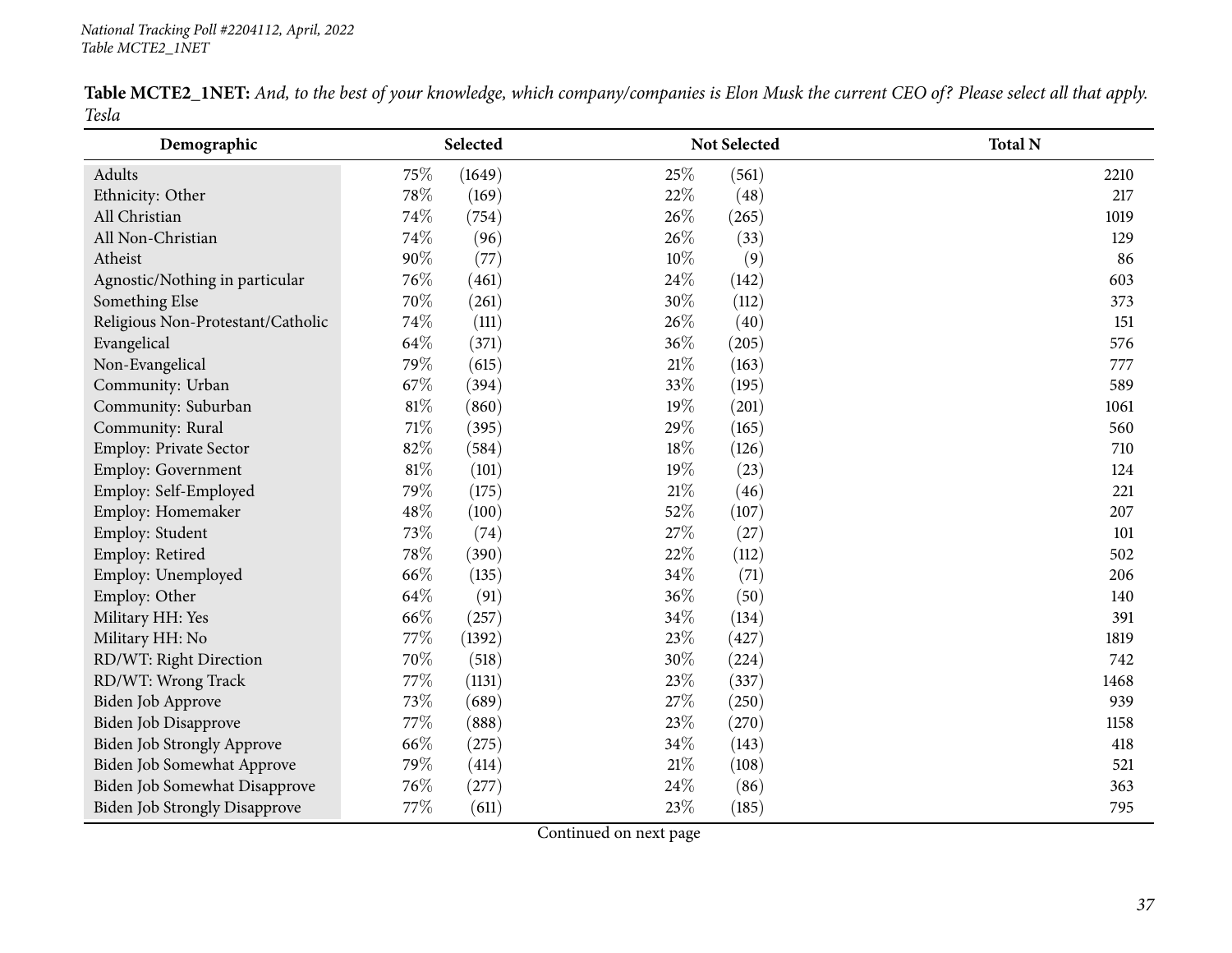|       | Table MCTE2_1NET: And, to the best of your knowledge, which company/companies is Elon Musk the current CEO of? Please select all that apply. |  |  |
|-------|----------------------------------------------------------------------------------------------------------------------------------------------|--|--|
| Tesla |                                                                                                                                              |  |  |

| Demographic                          |        | Selected |        | Not Selected | <b>Total N</b> |
|--------------------------------------|--------|----------|--------|--------------|----------------|
| Adults                               | 75%    | (1649)   | 25\%   | (561)        | 2210           |
| Favorable of Biden                   | 74%    | (710)    | 26%    | (247)        | 957            |
| Unfavorable of Biden                 | 77%    | (873)    | 23\%   | (257)        | 1129           |
| Very Favorable of Biden              | 70%    | (297)    | 30%    | (128)        | 425            |
| Somewhat Favorable of Biden          | 78%    | (413)    | 22%    | (119)        | 532            |
| Somewhat Unfavorable of Biden        | 79%    | (247)    | $21\%$ | (67)         | 315            |
| Very Unfavorable of Biden            | 77%    | (625)    | 23%    | (189)        | 815            |
| #1 Issue: Economy                    | $80\%$ | (712)    | 20%    | (176)        | 888            |
| #1 Issue: Security                   | 75%    | (216)    | 25%    | (72)         | 288            |
| #1 Issue: Health Care                | 75%    | (159)    | 25%    | (54)         | 212            |
| #1 Issue: Medicare / Social Security | 73%    | (153)    | 27%    | (57)         | 210            |
| #1 Issue: Women's Issues             | 75%    | (97)     | 25%    | (33)         | 130            |
| #1 Issue: Education                  | 39%    | (66)     | $61\%$ | (102)        | 168            |
| #1 Issue: Energy                     | 80%    | (150)    | 20%    | (36)         | 186            |
| #1 Issue: Other                      | 76%    | (96)     | 24\%   | (31)         | 127            |
| 2020 Vote: Joe Biden                 | $81\%$ | (746)    | 19%    | (175)        | 921            |
| 2020 Vote: Donald Trump              | 72%    | (557)    | 28%    | (218)        | 775            |
| 2020 Vote: Other                     | 79%    | (66)     | $21\%$ | (17)         | 84             |
| 2020 Vote: Didn't Vote               | 65%    | (279)    | 35%    | (151)        | 430            |
| 2018 House Vote: Democrat            | $81\%$ | (599)    | 19%    | (141)        | 740            |
| 2018 House Vote: Republican          | 72%    | (489)    | 28%    | (195)        | 684            |
| 2018 House Vote: Someone else        | 77%    | (45)     | 23%    | (14)         | 59             |
| 2016 Vote: Hillary Clinton           | $80\%$ | (537)    | 20%    | (130)        | 667            |
| 2016 Vote: Donald Trump              | 72%    | (515)    | 28\%   | (204)        | 719            |
| 2016 Vote: Other                     | 83%    | (100)    | 17%    | (20)         | 120            |
| 2016 Vote: Didn't Vote               | $71\%$ | (496)    | 29%    | (206)        | 702            |
| Voted in 2014: Yes                   | 76%    | (983)    | 24\%   | (318)        | 1300           |
| Voted in 2014: No                    | 73%    | (666)    | 27%    | (243)        | 910            |
| 4-Region: Northeast                  | $80\%$ | (308)    | 20%    | (75)         | 383            |
| 4-Region: Midwest                    | 73%    | (332)    | 27\%   | (124)        | 456            |
| 4-Region: South                      | 73%    | (614)    | 27%    | (230)        | 844            |
| 4-Region: West                       | 75%    | (394)    | 25%    | (132)        | 527            |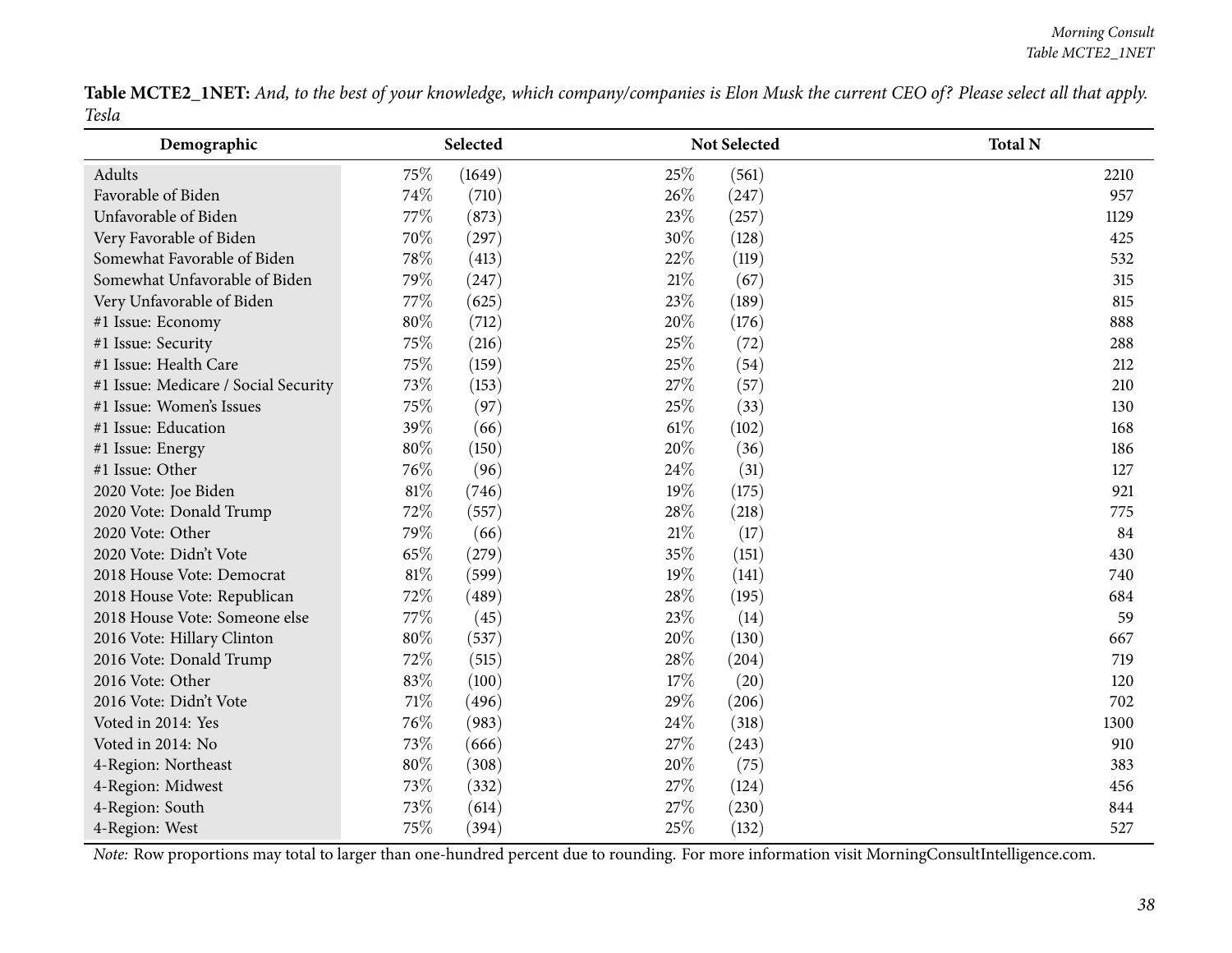|         | <b>Table MCTE2_2NET:</b> And, to the best of your knowledge, which company/companies is Elon Musk the current CEO of? Please select all that apply. |  |  |
|---------|-----------------------------------------------------------------------------------------------------------------------------------------------------|--|--|
| Space X |                                                                                                                                                     |  |  |

| Demographic              | Selected        |        | <b>Not Selected</b> | <b>Total N</b> |
|--------------------------|-----------------|--------|---------------------|----------------|
| Adults                   | 44%<br>(976)    | 56%    | (1234)              | 2210           |
| Gender: Male             | 52%<br>(555)    | 48%    | (513)               | 1068           |
| Gender: Female           | 37%<br>(422)    | 63%    | (721)               | 1142           |
| Age: 18-24               | 45%<br>(292)    | 55%    | (350)               | 642            |
| Age: 25-44               | 38%<br>(138)    | 62%    | (227)               | 365            |
| Age: 45-64               | 43%<br>(306)    | 57%    | (407)               | 714            |
| Age: 65+                 | 49%<br>(240)    | $51\%$ | (249)               | 489            |
| GenZers: 1997-2012       | 46%<br>(119)    | 54%    | (143)               | 262            |
| Millennials: 1981-1996   | 41\%<br>(276)   | 59%    | (391)               | 667            |
| GenXers: 1965-1980       | $41\%$<br>(218) | 59%    | (308)               | 526            |
| Baby Boomers: 1946-1964  | 49%<br>(336)    | 51\%   | (357)               | 692            |
| PID: Dem (no lean)       | 41%<br>(341)    | 59%    | (498)               | 839            |
| PID: Ind (no lean)       | 48%<br>(337)    | 52%    | (368)               | 705            |
| PID: Rep (no lean)       | 45%<br>(298)    | 55%    | (367)               | 666            |
| PID/Gender: Dem Men      | 43%<br>(177)    | 57%    | (235)               | 412            |
| PID/Gender: Dem Women    | 38%<br>(164)    | 62%    | (263)               | 427            |
| PID/Gender: Ind Men      | $58\%$<br>(192) | 42%    | (137)               | 329            |
| PID/Gender: Ind Women    | 39%<br>(145)    | 61%    | (231)               | 376            |
| PID/Gender: Rep Men      | 57%<br>(186)    | 43%    | (141)               | 327            |
| PID/Gender: Rep Women    | 33%<br>(113)    | 67%    | (227)               | 339            |
| Ideo: Liberal (1-3)      | 48%<br>(318)    | 52%    | (345)               | 664            |
| Ideo: Moderate (4)       | 43%<br>(248)    | 57%    | (333)               | 580            |
| Ideo: Conservative (5-7) | 48%<br>(344)    | 52%    | (373)               | 717            |
| Educ: < College          | 39%<br>(554)    | 61%    | (883)               | 1437           |
| Educ: Bachelors degree   | 57%<br>(282)    | 43%    | (209)               | 491            |
| Educ: Post-grad          | 50%<br>(140)    | 50%    | (142)               | 282            |
| Income: Under 50k        | 37%<br>(426)    | 63%    | (720)               | 1146           |
| Income: 50k-100k         | 49%<br>(343)    | 51%    | (359)               | 702            |
| Income: 100k+            | 57%<br>(207)    | 43\%   | (154)               | 361            |
| Ethnicity: White         | 48%<br>(814)    | 52%    | (896)               | 1711           |
| Ethnicity: Hispanic      | 34%<br>(126)    | 66%    | (248)               | 374            |
| Ethnicity: Black         | 19%<br>(54)     | 81%    | (228)               | 282            |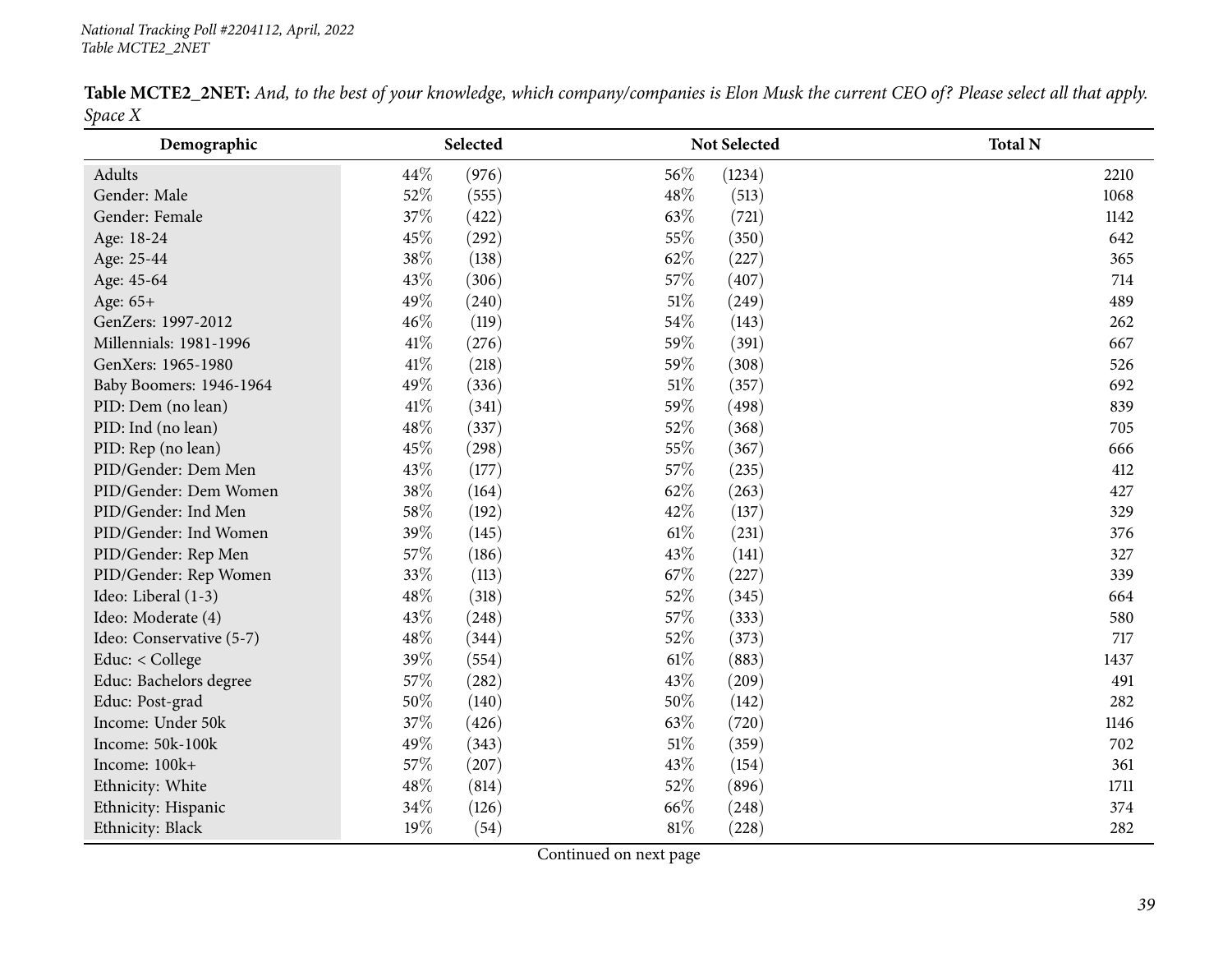|         | Table MCTE2_2NET: And, to the best of your knowledge, which company/companies is Elon Musk the current CEO of? Please select all that apply. |  |
|---------|----------------------------------------------------------------------------------------------------------------------------------------------|--|
| Space X |                                                                                                                                              |  |

| Demographic                       |      | Selected |        | Not Selected | <b>Total N</b> |
|-----------------------------------|------|----------|--------|--------------|----------------|
| Adults                            | 44%  | (976)    | 56%    | (1234)       | 2210           |
| Ethnicity: Other                  | 50%  | (108)    | 50%    | (109)        | 217            |
| All Christian                     | 44%  | (450)    | 56%    | (569)        | 1019           |
| All Non-Christian                 | 43%  | (55)     | 57%    | (74)         | 129            |
| Atheist                           | 58\% | (50)     | 42\%   | (36)         | 86             |
| Agnostic/Nothing in particular    | 46%  | (275)    | 54%    | (328)        | 603            |
| Something Else                    | 39%  | (147)    | 61%    | (227)        | 373            |
| Religious Non-Protestant/Catholic | 42%  | (63)     | 58%    | (88)         | 151            |
| Evangelical                       | 35%  | (201)    | 65%    | (374)        | 576            |
| Non-Evangelical                   | 49%  | (381)    | $51\%$ | (396)        | 777            |
| Community: Urban                  | 39%  | (230)    | 61%    | (359)        | 589            |
| Community: Suburban               | 50%  | (532)    | 50%    | (529)        | 1061           |
| Community: Rural                  | 38%  | (215)    | 62%    | (345)        | 560            |
| Employ: Private Sector            | 48%  | (343)    | 52%    | (367)        | 710            |
| Employ: Government                | 41\% | (51)     | 59%    | (73)         | 124            |
| Employ: Self-Employed             | 50%  | (109)    | 50%    | (111)        | 221            |
| Employ: Homemaker                 | 29%  | (59)     | 71%    | (148)        | 207            |
| Employ: Student                   | 53%  | (53)     | 47%    | (48)         | 101            |
| Employ: Retired                   | 47%  | (234)    | 53%    | (268)        | 502            |
| Employ: Unemployed                | 38%  | (77)     | 62%    | (128)        | 206            |
| Employ: Other                     | 35%  | (50)     | $65\%$ | (91)         | 140            |
| Military HH: Yes                  | 44%  | (170)    | 56%    | (221)        | 391            |
| Military HH: No                   | 44%  | (806)    | 56%    | (1013)       | 1819           |
| RD/WT: Right Direction            | 43%  | (315)    | 57%    | (427)        | 742            |
| RD/WT: Wrong Track                | 45%  | (661)    | 55%    | (807)        | 1468           |
| Biden Job Approve                 | 43%  | (399)    | 57%    | (540)        | 939            |
| Biden Job Disapprove              | 47%  | (540)    | 53%    | (618)        | 1158           |
| <b>Biden Job Strongly Approve</b> | 38%  | (160)    | 62%    | (258)        | 418            |
| Biden Job Somewhat Approve        | 46%  | (239)    | 54%    | (282)        | 521            |
| Biden Job Somewhat Disapprove     | 47%  | (171)    | 53%    | (192)        | 363            |
| Biden Job Strongly Disapprove     | 46%  | (369)    | 54%    | (426)        | 795            |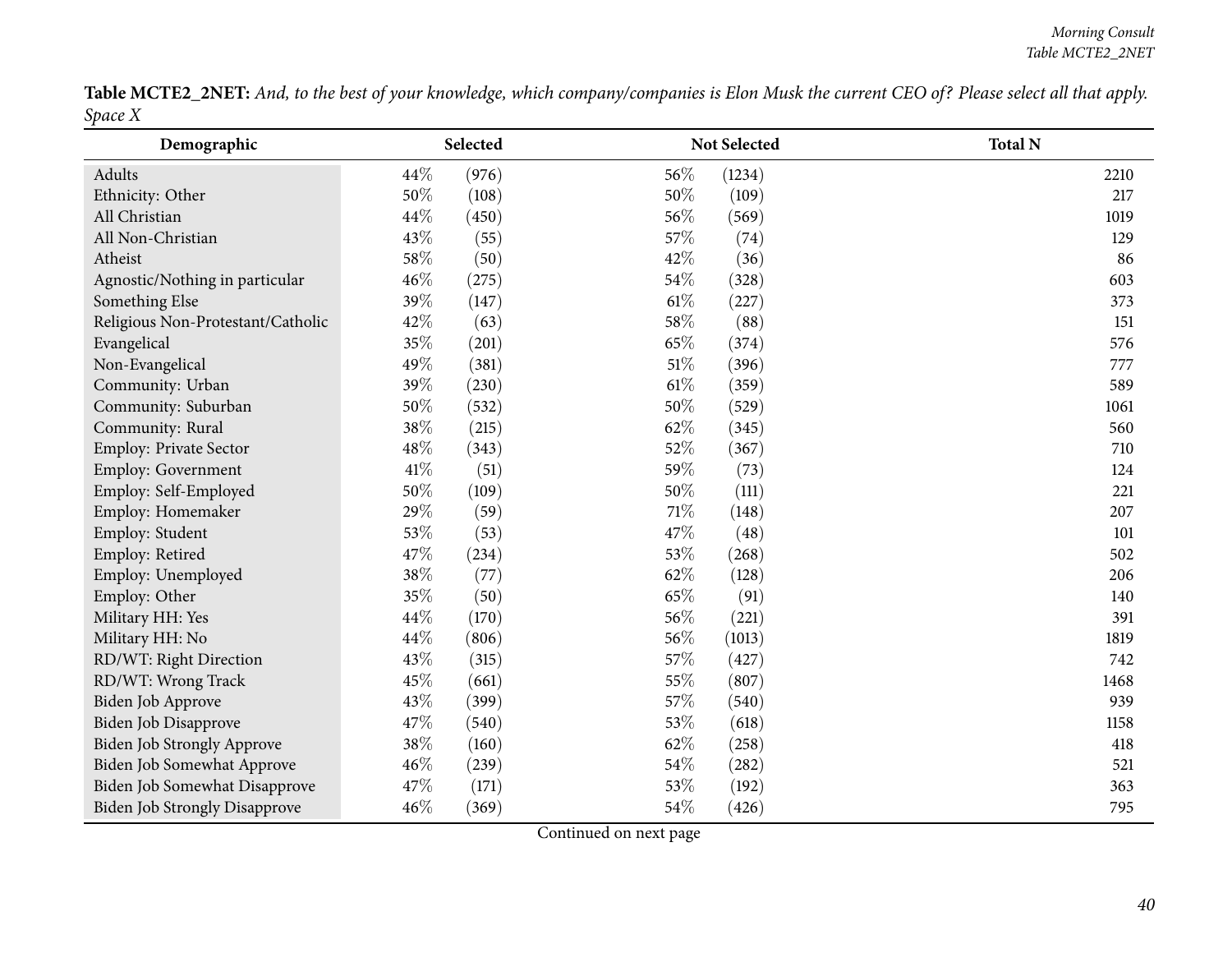|         | <b>Table MCTE2_2NET:</b> And, to the best of your knowledge, which company/companies is Elon Musk the current CEO of? Please select all that apply. |  |  |
|---------|-----------------------------------------------------------------------------------------------------------------------------------------------------|--|--|
| Space X |                                                                                                                                                     |  |  |

| Demographic                          | Selected |               | Not Selected | <b>Total N</b> |
|--------------------------------------|----------|---------------|--------------|----------------|
| Adults                               | 44%      | 56%<br>(976)  | (1234)       | 2210           |
| Favorable of Biden                   | 43%      | 57%<br>(412)  | (545)        | 957            |
| Unfavorable of Biden                 | 47%      | 53%<br>(529)  | (600)        | 1129           |
| Very Favorable of Biden              | 39%      | 61\%<br>(165) | (260)        | 425            |
| Somewhat Favorable of Biden          | 46%      | 54%<br>(247)  | (285)        | 532            |
| Somewhat Unfavorable of Biden        | 47%      | 53%<br>(149)  | (166)        | 315            |
| Very Unfavorable of Biden            | 47%      | 53%<br>(381)  | (434)        | 815            |
| #1 Issue: Economy                    | 49%      | 51%<br>(431)  | (457)        | 888            |
| #1 Issue: Security                   | 42%      | 58%<br>(120)  | (168)        | 288            |
| #1 Issue: Health Care                | 40%      | 60%<br>(84)   | (128)        | 212            |
| #1 Issue: Medicare / Social Security | $38\%$   | (79)<br>62%   | (131)        | 210            |
| #1 Issue: Women's Issues             | 48%      | 52%<br>(62)   | (68)         | 130            |
| #1 Issue: Education                  | 26%      | 74%<br>(44)   | (124)        | 168            |
| #1 Issue: Energy                     | 49%      | 51\%<br>(92)  | (94)         | 186            |
| #1 Issue: Other                      | 50%      | (64)<br>50%   | (63)         | 127            |
| 2020 Vote: Joe Biden                 | 48%      | 52%<br>(443)  | (478)        | 921            |
| 2020 Vote: Donald Trump              | 43%      | 57%<br>(337)  | (438)        | 775            |
| 2020 Vote: Other                     | 56%      | (47)<br>44%   | (36)         | 84             |
| 2020 Vote: Didn't Vote               | 35%      | 65%<br>(149)  | (281)        | 430            |
| 2018 House Vote: Democrat            | 49%      | 51\%<br>(361) | (379)        | 740            |
| 2018 House Vote: Republican          | 45%      | 55%<br>(307)  | (376)        | 684            |
| 2018 House Vote: Someone else        | $51\%$   | 49%<br>(30)   | (29)         | 59             |
| 2016 Vote: Hillary Clinton           | 47%      | 53%<br>(313)  | (353)        | 667            |
| 2016 Vote: Donald Trump              | 44%      | 56%<br>(314)  | (405)        | 719            |
| 2016 Vote: Other                     | 56%      | 44%<br>(68)   | (52)         | 120            |
| 2016 Vote: Didn't Vote               | 40%      | 60%<br>(280)  | (422)        | 702            |
| Voted in 2014: Yes                   | 47%      | 53%<br>(613)  | (687)        | 1300           |
| Voted in 2014: No                    | 40%      | 60%<br>(364)  | (546)        | 910            |
| 4-Region: Northeast                  | 45%      | 55%<br>(171)  | (212)        | 383            |
| 4-Region: Midwest                    | 44%      | 56%<br>(199)  | (257)        | 456            |
| 4-Region: South                      | 44%      | 56%<br>(367)  | (477)        | 844            |
| 4-Region: West                       | 45%      | 55%<br>(239)  | (288)        | 527            |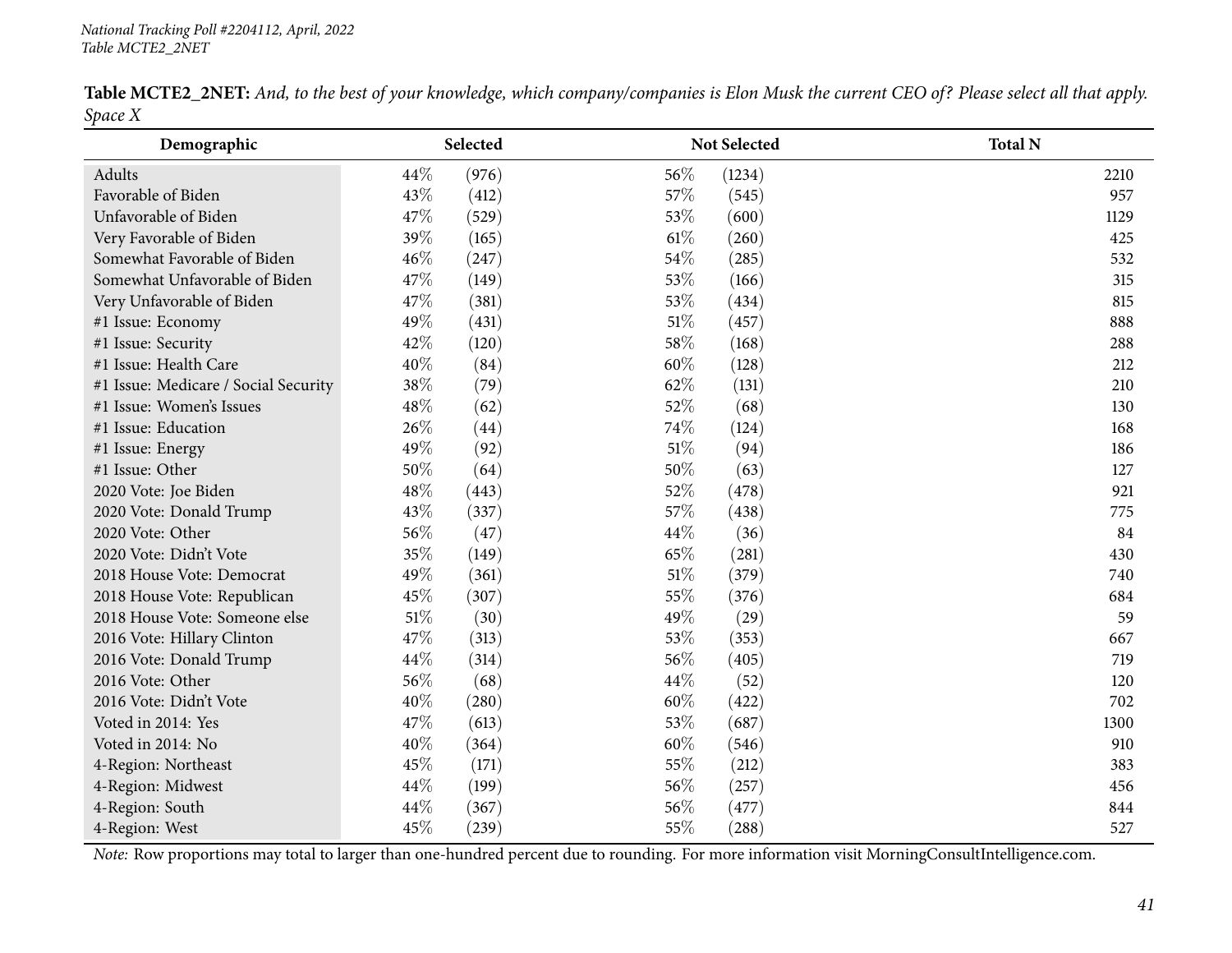|           | Table MCTE2_3NET: And, to the best of your knowledge, which company/companies is Elon Musk the current CEO of? Please select all that apply. |  |
|-----------|----------------------------------------------------------------------------------------------------------------------------------------------|--|
| Instagram |                                                                                                                                              |  |

| Demographic              |       | Selected |     | Not Selected | <b>Total N</b> |
|--------------------------|-------|----------|-----|--------------|----------------|
| Adults                   | $3\%$ | (62)     | 97% | (2148)       | 2210           |
| Gender: Male             | $1\%$ | (16)     | 99% | (1052)       | 1068           |
| Gender: Female           | $4\%$ | (46)     | 96% | (1096)       | 1142           |
| Age: 18-24               | $5\%$ | (31)     | 95% | (611)        | 642            |
| Age: 25-44               | $4\%$ | (14)     | 96% | (351)        | 365            |
| Age: 45-64               | $2\%$ | (13)     | 98% | (701)        | 714            |
| Age: 65+                 | $1\%$ | (3)      | 99% | (486)        | 489            |
| GenZers: 1997-2012       | $6\%$ | (16)     | 94% | (246)        | 262            |
| Millennials: 1981-1996   | $4\%$ | (27)     | 96% | (640)        | 667            |
| GenXers: 1965-1980       | $2\%$ | (10)     | 98% | (517)        | 526            |
| Baby Boomers: 1946-1964  | $1\%$ | (7)      | 99% | (685)        | 692            |
| PID: Dem (no lean)       | $3\%$ | (23)     | 97% | (816)        | 839            |
| PID: Ind (no lean)       | $3\%$ | (20)     | 97% | (686)        | 705            |
| PID: Rep (no lean)       | $3\%$ | (19)     | 97% | (646)        | 666            |
| PID/Gender: Dem Men      | $2\%$ | (9)      | 98% | (403)        | 412            |
| PID/Gender: Dem Women    | $3\%$ | (14)     | 97% | (414)        | 427            |
| PID/Gender: Ind Men      | $1\%$ | (3)      | 99% | (326)        | 329            |
| PID/Gender: Ind Women    | $4\%$ | (17)     | 96% | (360)        | 376            |
| PID/Gender: Rep Men      | $1\%$ | (4)      | 99% | (323)        | 327            |
| PID/Gender: Rep Women    | $5\%$ | (16)     | 95% | (323)        | 339            |
| Ideo: Liberal (1-3)      | $2\%$ | (13)     | 98% | (651)        | 664            |
| Ideo: Moderate (4)       | $2\%$ | (13)     | 98% | (567)        | 580            |
| Ideo: Conservative (5-7) | $2\%$ | (16)     | 98% | (701)        | 717            |
| Educ: < College          | $3\%$ | (47)     | 97% | (1390)       | 1437           |
| Educ: Bachelors degree   | $1\%$ | (6)      | 99% | (485)        | 491            |
| Educ: Post-grad          | $3\%$ | (9)      | 97% | (273)        | 282            |
| Income: Under 50k        | $4\%$ | (42)     | 96% | (1105)       | 1146           |
| Income: 50k-100k         | $2\%$ | (13)     | 98% | (690)        | 702            |
| Income: 100k+            | $2\%$ | (7)      | 98% | (354)        | 361            |
| Ethnicity: White         | $2\%$ | (42)     | 98% | (1668)       | 1711           |
| Ethnicity: Hispanic      | $5\%$ | (18)     | 95% | (356)        | 374            |
| Ethnicity: Black         | $5\%$ | (14)     | 95% | (268)        | 282            |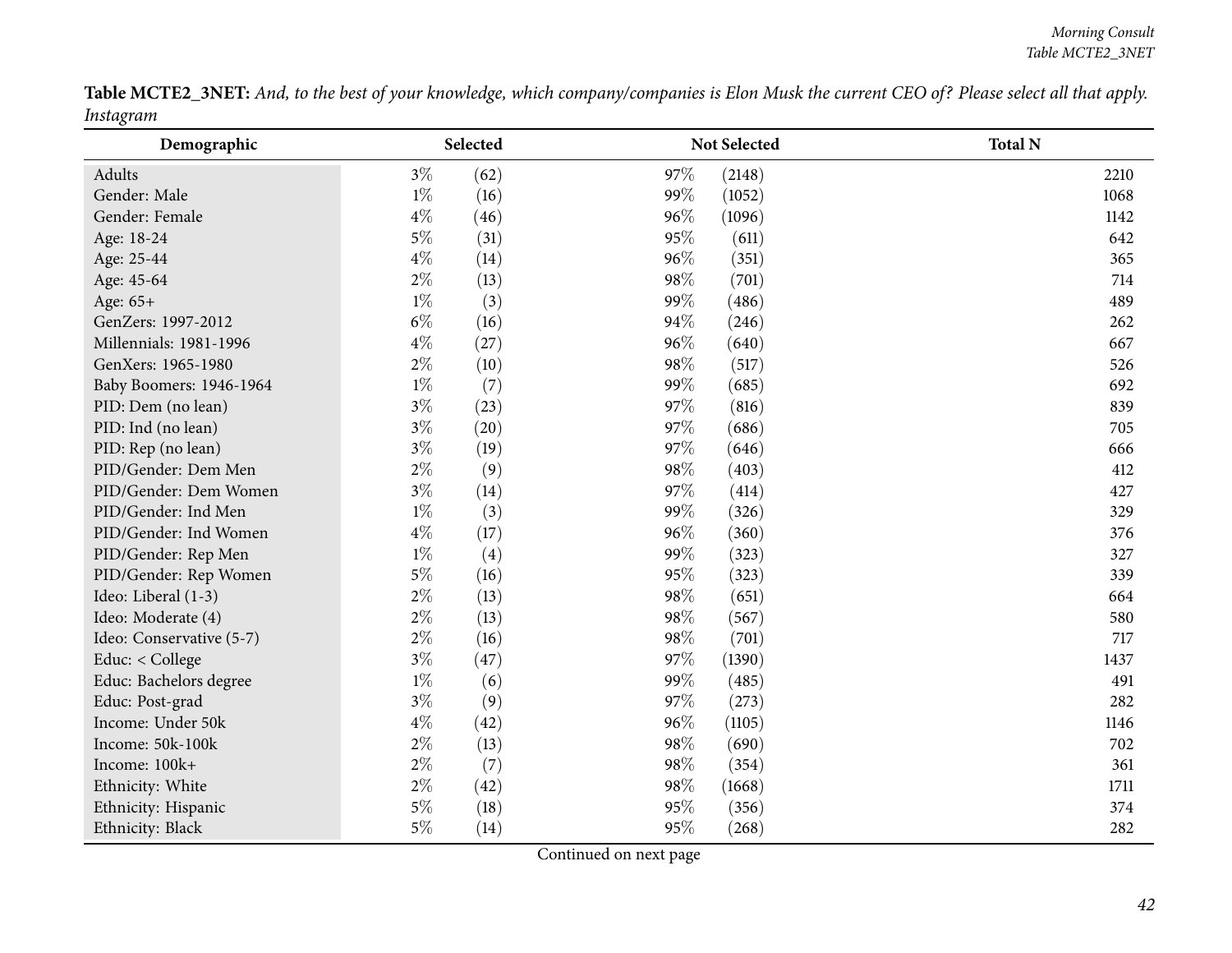|           |  |  | <b>Table MCTE2_3NET:</b> And, to the best of your knowledge, which company/companies is Elon Musk the current CEO of? Please select all that apply. |  |  |
|-----------|--|--|-----------------------------------------------------------------------------------------------------------------------------------------------------|--|--|
| Instagram |  |  |                                                                                                                                                     |  |  |

| $\circ$<br>Demographic               |       | Selected |      | Not Selected | <b>Total N</b> |
|--------------------------------------|-------|----------|------|--------------|----------------|
| Adults                               | $3\%$ | (62)     | 97%  | (2148)       | 2210           |
| Ethnicity: Other                     | $2\%$ | (5)      | 98%  | (212)        | 217            |
| All Christian                        | $2\%$ | (18)     | 98%  | (1001)       | 1019           |
| All Non-Christian                    | $3\%$ | (4)      | 97%  | (125)        | 129            |
| Atheist                              |       | (0)      | 100% | (86)         | 86             |
| Agnostic/Nothing in particular       | $4\%$ | (25)     | 96%  | (578)        | 603            |
| Something Else                       | $4\%$ | (15)     | 96%  | (358)        | 373            |
| Religious Non-Protestant/Catholic    | $4\%$ | (6)      | 96%  | (145)        | 151            |
| Evangelical                          | $3\%$ | (18)     | 97%  | (558)        | 576            |
| Non-Evangelical                      | $2\%$ | (13)     | 98%  | (764)        | 777            |
| Community: Urban                     | $3\%$ | (15)     | 97%  | (574)        | 589            |
| Community: Suburban                  | $2\%$ | (21)     | 98%  | (1040)       | 1061           |
| Community: Rural                     | $4\%$ | (25)     | 96%  | (535)        | 560            |
| Employ: Private Sector               | $2\%$ | (17)     | 98%  | (693)        | 710            |
| Employ: Government                   | $2\%$ | (3)      | 98%  | (121)        | 124            |
| Employ: Self-Employed                | $3\%$ | (7)      | 97%  | (213)        | 221            |
| Employ: Homemaker                    | $3\%$ | (7)      | 97%  | (200)        | 207            |
| Employ: Student                      | 13%   | (13)     | 87%  | (88)         | 101            |
| Employ: Retired                      | $1\%$ | (3)      | 99%  | (499)        | 502            |
| Employ: Unemployed                   | $2\%$ | (4)      | 98%  | (202)        | 206            |
| Employ: Other                        | $6\%$ | (8)      | 94%  | (132)        | 140            |
| Military HH: Yes                     | $2\%$ | (8)      | 98%  | (383)        | 391            |
| Military HH: No                      | $3\%$ | (54)     | 97%  | (1766)       | 1819           |
| RD/WT: Right Direction               | $4\%$ | (28)     | 96%  | (714)        | 742            |
| RD/WT: Wrong Track                   | $2\%$ | (34)     | 98%  | (1434)       | 1468           |
| Biden Job Approve                    | $2\%$ | (22)     | 98%  | (917)        | 939            |
| Biden Job Disapprove                 | $3\%$ | (33)     | 97%  | (1125)       | 1158           |
| Biden Job Strongly Approve           | $4\%$ | (17)     | 96%  | (401)        | 418            |
| Biden Job Somewhat Approve           | $1\%$ | (6)      | 99%  | (516)        | 521            |
| Biden Job Somewhat Disapprove        | $3\%$ | (12)     | 97%  | (351)        | 363            |
| <b>Biden Job Strongly Disapprove</b> | $3\%$ | (21)     | 97%  | (774)        | 795            |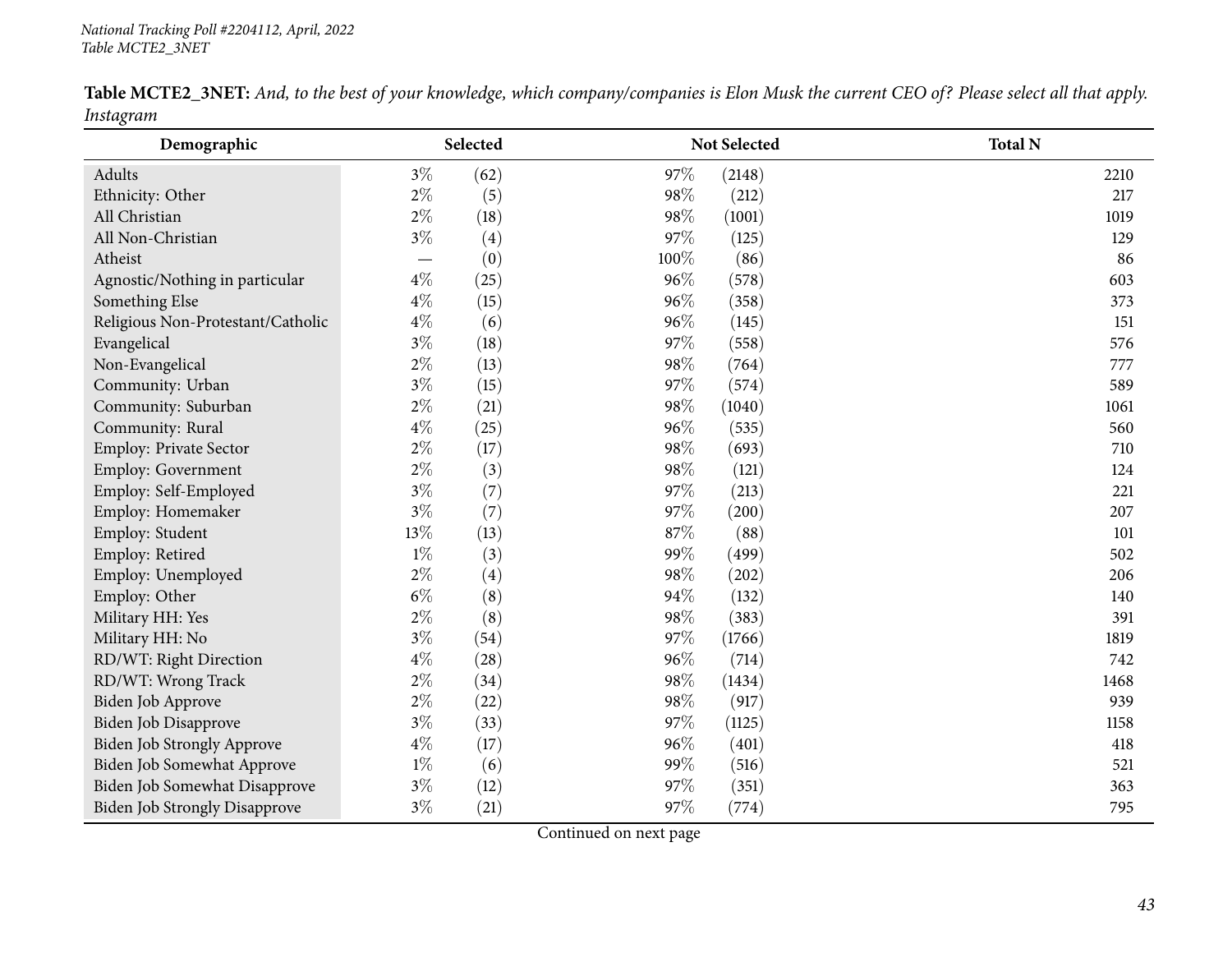|           |  | Table MCTE2_3NET: And, to the best of your knowledge, which company/companies is Elon Musk the current CEO of? Please select all that apply. |  |
|-----------|--|----------------------------------------------------------------------------------------------------------------------------------------------|--|
| Instagram |  |                                                                                                                                              |  |

| Demographic                          |                          | Selected |      | Not Selected | <b>Total N</b> |
|--------------------------------------|--------------------------|----------|------|--------------|----------------|
| Adults                               | $3\%$                    | (62)     | 97%  | (2148)       | 2210           |
| Favorable of Biden                   | $2\%$                    | (19)     | 98%  | (938)        | 957            |
| Unfavorable of Biden                 | $3\%$                    | (36)     | 97%  | (1093)       | 1129           |
| Very Favorable of Biden              | $2\%$                    | (9)      | 98%  | (416)        | 425            |
| Somewhat Favorable of Biden          | $2\%$                    | (10)     | 98%  | (522)        | 532            |
| Somewhat Unfavorable of Biden        | $4\%$                    | (12)     | 96%  | (303)        | 315            |
| Very Unfavorable of Biden            | $3\%$                    | (25)     | 97%  | (790)        | 815            |
| #1 Issue: Economy                    | $3\%$                    | (30)     | 97%  | (858)        | 888            |
| #1 Issue: Security                   | $2\%$                    | (6)      | 98%  | (282)        | 288            |
| #1 Issue: Health Care                | $4\%$                    | (9)      | 96%  | (204)        | 212            |
| #1 Issue: Medicare / Social Security | $2\%$                    | (4)      | 98%  | (207)        | 210            |
| #1 Issue: Women's Issues             | $4\%$                    | (6)      | 96%  | (124)        | 130            |
| #1 Issue: Education                  | $3\%$                    | (5)      | 97%  | (164)        | 168            |
| #1 Issue: Energy                     |                          | (0)      | 100% | (186)        | 186            |
| #1 Issue: Other                      | $2\%$                    | (3)      | 98%  | (124)        | 127            |
| 2020 Vote: Joe Biden                 | $1\%$                    | (12)     | 99%  | (909)        | 921            |
| 2020 Vote: Donald Trump              | $2\%$                    | (14)     | 98%  | (761)        | 775            |
| 2020 Vote: Other                     | $3\%$                    | (3)      | 97%  | (81)         | 84             |
| 2020 Vote: Didn't Vote               | $8\%$                    | (32)     | 92%  | (398)        | 430            |
| 2018 House Vote: Democrat            | $1\%$                    | (7)      | 99%  | (733)        | 740            |
| 2018 House Vote: Republican          | $2\%$                    | (12)     | 98%  | (672)        | 684            |
| 2018 House Vote: Someone else        | $1\%$                    | (1)      | 99%  | (59)         | 59             |
| 2016 Vote: Hillary Clinton           | $1\%$                    | (5)      | 99%  | (661)        | 667            |
| 2016 Vote: Donald Trump              | $2\%$                    | (12)     | 98%  | (707)        | 719            |
| 2016 Vote: Other                     | $\overline{\phantom{0}}$ | (0)      | 100% | (120)        | 120            |
| 2016 Vote: Didn't Vote               | $6\%$                    | (44)     | 94%  | (658)        | 702            |
| Voted in 2014: Yes                   | $1\%$                    | (12)     | 99%  | (1288)       | 1300           |
| Voted in 2014: No                    | $5\%$                    | (49)     | 95%  | (860)        | 910            |
| 4-Region: Northeast                  | $2\%$                    | (7)      | 98%  | (375)        | 383            |
| 4-Region: Midwest                    | $3\%$                    | (11)     | 97%  | (445)        | 456            |
| 4-Region: South                      | $4\%$                    | (30)     | 96%  | (814)        | 844            |
| 4-Region: West                       | $2\%$                    | (13)     | 98%  | (514)        | 527            |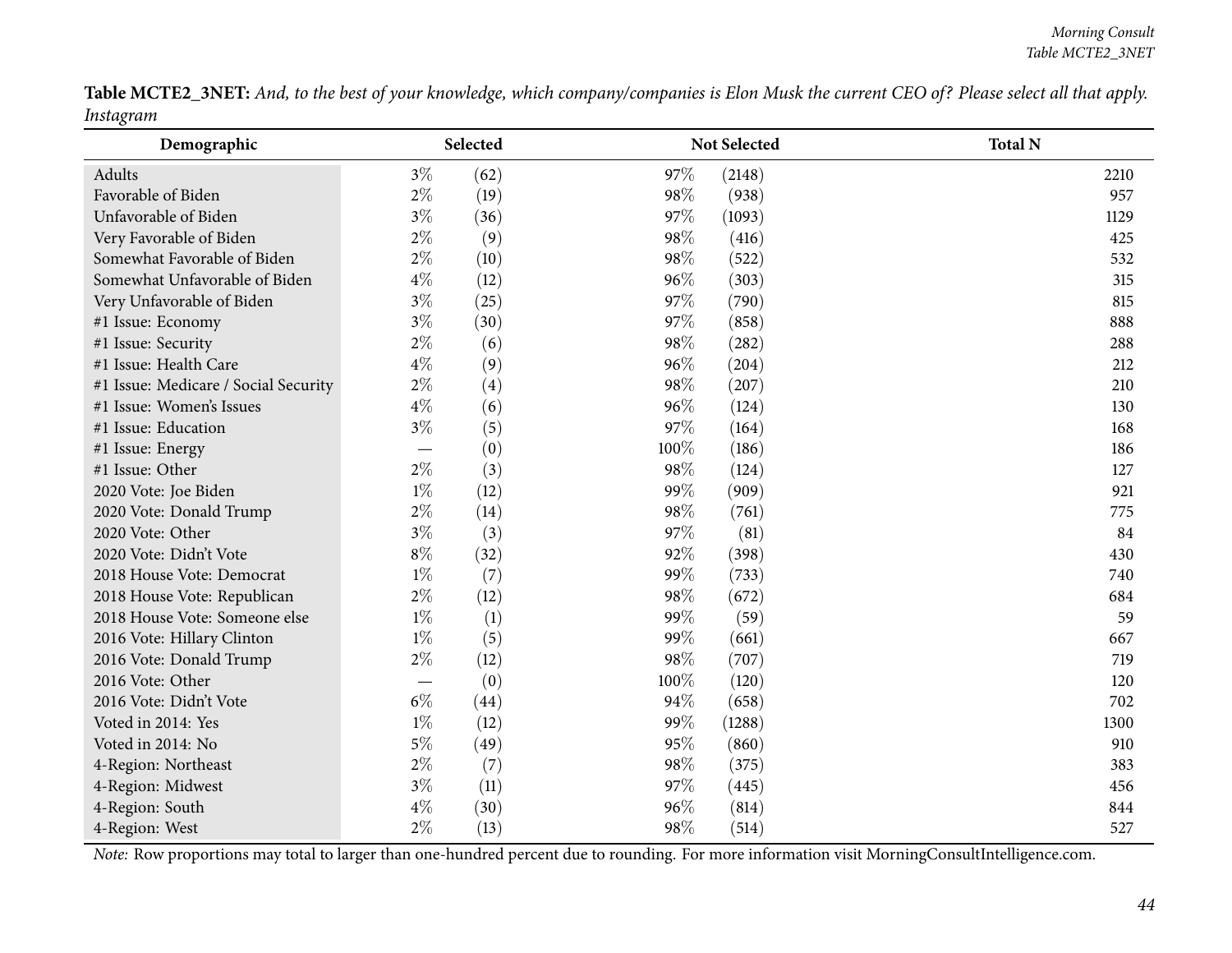|          | <b>Table MCTE2_4NET:</b> And, to the best of your knowledge, which company/companies is Elon Musk the current CEO of? Please select all that apply. |  |  |  |  |
|----------|-----------------------------------------------------------------------------------------------------------------------------------------------------|--|--|--|--|
| Facebook |                                                                                                                                                     |  |  |  |  |

| Demographic              | Selected |      |     | <b>Not Selected</b> | <b>Total N</b> |
|--------------------------|----------|------|-----|---------------------|----------------|
| Adults                   | $4\%$    | (79) | 96% | (2131)              | 2210           |
| Gender: Male             | $3\%$    | (31) | 97% | (1036)              | 1068           |
| Gender: Female           | $4\%$    | (48) | 96% | (1094)              | 1142           |
| Age: 18-24               | $5\%$    | (29) | 95% | (613)               | 642            |
| Age: 25-44               | $5\%$    | (18) | 95% | (347)               | 365            |
| Age: 45-64               | $4\%$    | (27) | 96% | (687)               | 714            |
| Age: 65+                 | $1\%$    | (5)  | 99% | (484)               | 489            |
| GenZers: 1997-2012       | $7\%$    | (19) | 93% | (243)               | 262            |
| Millennials: 1981-1996   | $4\%$    | (24) | 96% | (644)               | 667            |
| GenXers: 1965-1980       | $5\%$    | (27) | 95% | (499)               | 526            |
| Baby Boomers: 1946-1964  | $1\%$    | (9)  | 99% | (684)               | 692            |
| PID: Dem (no lean)       | $4\%$    | (31) | 96% | (808)               | 839            |
| PID: Ind (no lean)       | $3\%$    | (23) | 97% | (682)               | 705            |
| PID: Rep (no lean)       | $4\%$    | (25) | 96% | (640)               | 666            |
| PID/Gender: Dem Men      | $3\%$    | (14) | 97% | (398)               | 412            |
| PID/Gender: Dem Women    | $4\%$    | (16) | 96% | (411)               | 427            |
| PID/Gender: Ind Men      | $1\%$    | (3)  | 99% | (326)               | 329            |
| PID/Gender: Ind Women    | $5\%$    | (20) | 95% | (356)               | 376            |
| PID/Gender: Rep Men      | $4\%$    | (14) | 96% | (313)               | 327            |
| PID/Gender: Rep Women    | $3\%$    | (11) | 97% | (328)               | 339            |
| Ideo: Liberal (1-3)      | $3\%$    | (21) | 97% | (642)               | 664            |
| Ideo: Moderate (4)       | $3\%$    | (15) | 97% | (565)               | 580            |
| Ideo: Conservative (5-7) | $3\%$    | (20) | 97% | (697)               | 717            |
| Educ: < College          | $4\%$    | (58) | 96% | (1379)              | 1437           |
| Educ: Bachelors degree   | $1\%$    | (7)  | 99% | (484)               | 491            |
| Educ: Post-grad          | $5\%$    | (15) | 95% | (268)               | 282            |
| Income: Under 50k        | $4\%$    | (48) | 96% | (1098)              | 1146           |
| Income: 50k-100k         | $3\%$    | (21) | 97% | (681)               | 702            |
| Income: 100k+            | $3\%$    | (10) | 97% | (352)               | 361            |
| Ethnicity: White         | $3\%$    | (54) | 97% | (1656)              | 1711           |
| Ethnicity: Hispanic      | 7%       | (25) | 93% | (348)               | 374            |
| Ethnicity: Black         | $6\%$    | (18) | 94% | (264)               | 282            |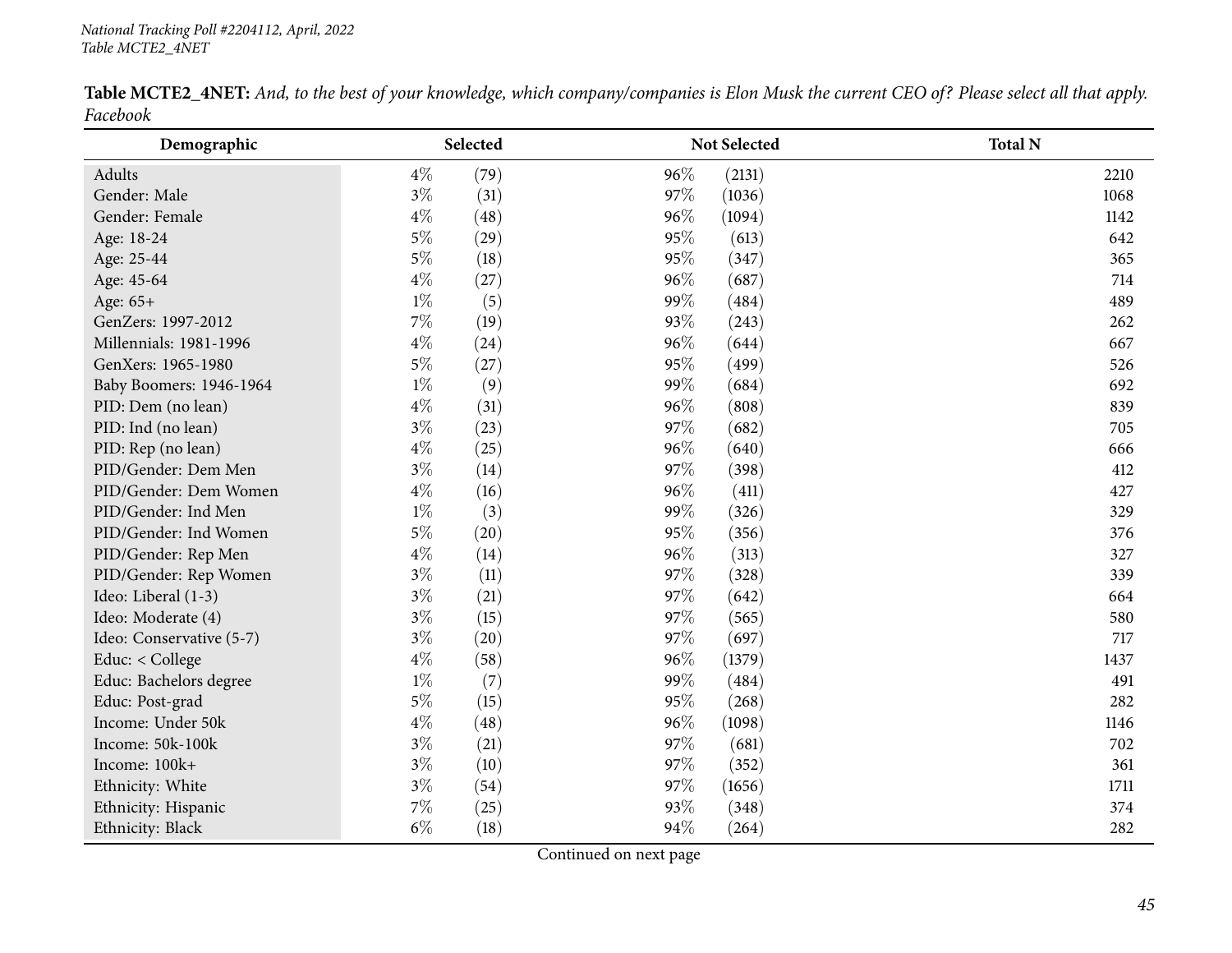Table MCTE2\_4NET: And, to the best of your knowledge, which company/companies is Elon Musk the current CEO of? Please select all that apply. *Facebook*

| Demographic                          |       | Selected |        | Not Selected | <b>Total N</b> |
|--------------------------------------|-------|----------|--------|--------------|----------------|
| Adults                               | $4\%$ | (79)     | 96%    | (2131)       | 2210           |
| Ethnicity: Other                     | $3\%$ | (7)      | 97%    | (210)        | 217            |
| All Christian                        | $2\%$ | (22)     | $98\%$ | (997)        | 1019           |
| All Non-Christian                    | $7\%$ | (9)      | 93%    | (120)        | 129            |
| Atheist                              | $2\%$ | (1)      | 98%    | (85)         | 86             |
| Agnostic/Nothing in particular       | $5\%$ | (27)     | 95%    | (575)        | 603            |
| Something Else                       | $5\%$ | (19)     | 95%    | (354)        | 373            |
| Religious Non-Protestant/Catholic    | $6\%$ | (9)      | 94%    | (142)        | 151            |
| Evangelical                          | $4\%$ | (24)     | 96%    | (552)        | 576            |
| Non-Evangelical                      | $2\%$ | (17)     | 98%    | (760)        | 777            |
| Community: Urban                     | $4\%$ | (25)     | 96%    | (564)        | 589            |
| Community: Suburban                  | $2\%$ | (25)     | 98%    | (1036)       | 1061           |
| Community: Rural                     | $5\%$ | (29)     | 95%    | (531)        | 560            |
| Employ: Private Sector               | $3\%$ | (21)     | 97%    | (689)        | 710            |
| Employ: Government                   | $4\%$ | (5)      | 96%    | (119)        | 124            |
| Employ: Self-Employed                | $6\%$ | (12)     | 94%    | (208)        | 221            |
| Employ: Homemaker                    | $3\%$ | (5)      | 97%    | (202)        | 207            |
| Employ: Student                      | 14%   | (14)     | 86%    | (86)         | 101            |
| Employ: Retired                      | $2\%$ | (8)      | 98%    | (494)        | 502            |
| Employ: Unemployed                   | $3\%$ | (7)      | 97%    | (198)        | 206            |
| Employ: Other                        | $4\%$ | (6)      | 96%    | (135)        | 140            |
| Military HH: Yes                     | $4\%$ | (15)     | 96%    | (376)        | 391            |
| Military HH: No                      | $4\%$ | (64)     | 96%    | (1755)       | 1819           |
| RD/WT: Right Direction               | $5\%$ | (35)     | 95%    | (707)        | 742            |
| RD/WT: Wrong Track                   | $3\%$ | (45)     | 97%    | (1423)       | 1468           |
| Biden Job Approve                    | $3\%$ | (30)     | 97%    | (909)        | 939            |
| Biden Job Disapprove                 | $4\%$ | (44)     | 96%    | (1114)       | 1158           |
| <b>Biden Job Strongly Approve</b>    | $5\%$ | (20)     | 95%    | (398)        | 418            |
| Biden Job Somewhat Approve           | $2\%$ | (10)     | 98%    | (511)        | 521            |
| Biden Job Somewhat Disapprove        | $3\%$ | (12)     | 97%    | (351)        | 363            |
| <b>Biden Job Strongly Disapprove</b> | $4\%$ | (32)     | 96%    | (763)        | 795            |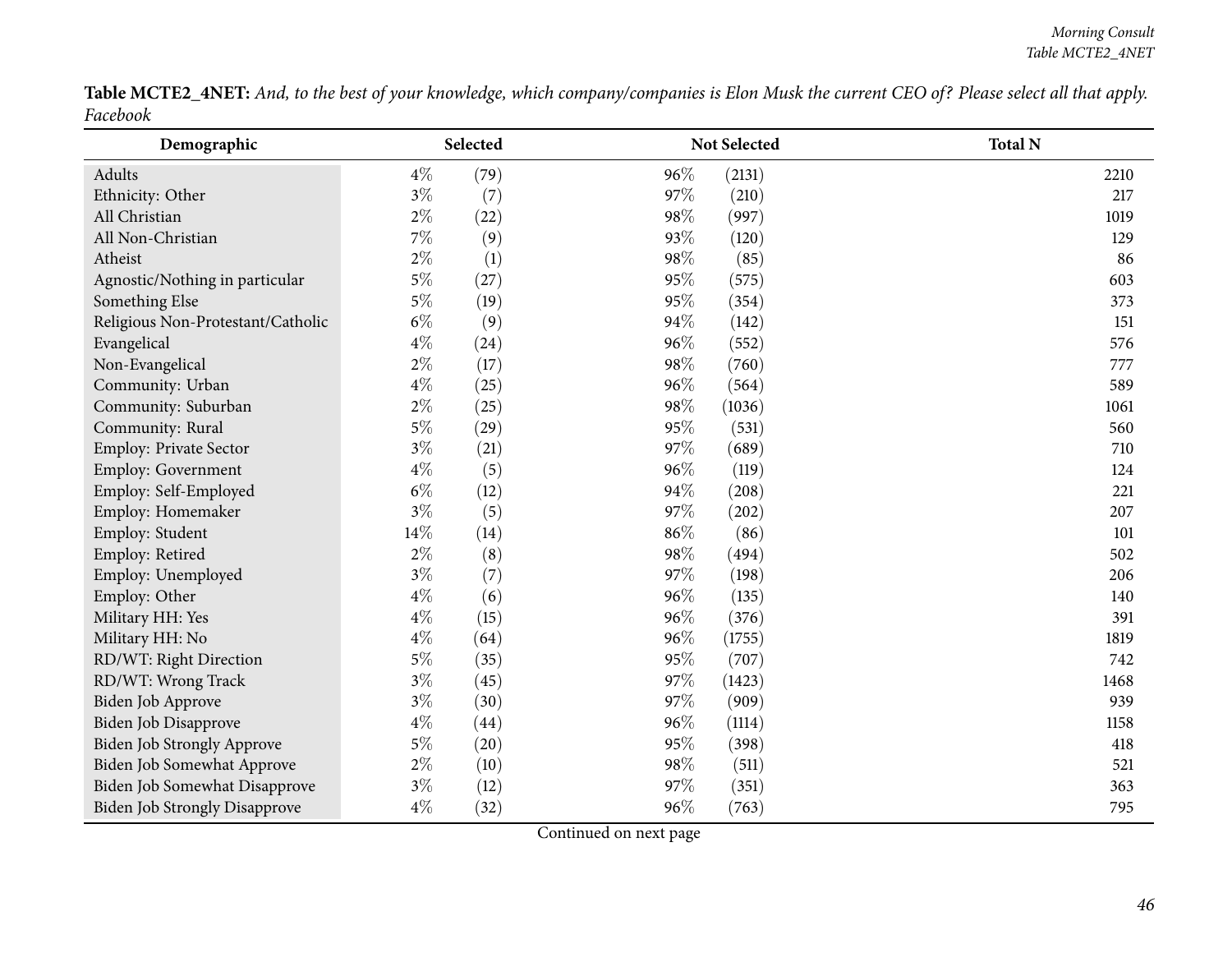|          |  |  | <b>Table MCTE2_4NET:</b> And, to the best of your knowledge, which company/companies is Elon Musk the current CEO of? Please select all that apply. |  |  |
|----------|--|--|-----------------------------------------------------------------------------------------------------------------------------------------------------|--|--|
| Facebook |  |  |                                                                                                                                                     |  |  |

| Demographic                          | Selected      | Not Selected  | <b>Total N</b> |
|--------------------------------------|---------------|---------------|----------------|
| Adults                               | $4\%$<br>(79) | 96%<br>(2131) | 2210           |
| Favorable of Biden                   | $3\%$<br>(25) | 97%<br>(932)  | 957            |
| Unfavorable of Biden                 | $4\%$<br>(44) | 96%<br>(1085) | 1129           |
| Very Favorable of Biden              | $3\%$<br>(11) | 97%<br>(414)  | 425            |
| Somewhat Favorable of Biden          | $3\%$<br>(14) | 97%<br>(518)  | 532            |
| Somewhat Unfavorable of Biden        | $4\%$<br>(11) | 96%<br>(304)  | 315            |
| Very Unfavorable of Biden            | $4\%$<br>(33) | 96%<br>(781)  | 815            |
| #1 Issue: Economy                    | $4\%$<br>(32) | 96%<br>(856)  | 888            |
| #1 Issue: Security                   | $5\%$<br>(13) | 95%<br>(275)  | 288            |
| #1 Issue: Health Care                | $4\%$<br>(9)  | 96%<br>(204)  | 212            |
| #1 Issue: Medicare / Social Security | $2\%$<br>(4)  | 98%<br>(206)  | 210            |
| #1 Issue: Women's Issues             | $7\%$<br>(9)  | 93%<br>(121)  | 130            |
| #1 Issue: Education                  | $3\%$<br>(5)  | 97%<br>(164)  | 168            |
| #1 Issue: Energy                     | $2\%$<br>(5)  | 98%<br>(182)  | 186            |
| #1 Issue: Other                      | $2\%$<br>(3)  | 98%<br>(124)  | 127            |
| 2020 Vote: Joe Biden                 | $2\%$<br>(21) | 98%<br>(899)  | 921            |
| 2020 Vote: Donald Trump              | $2\%$<br>(18) | 98%<br>(757)  | 775            |
| 2020 Vote: Other                     | $3\%$<br>(3)  | 97%<br>(81)   | 84             |
| 2020 Vote: Didn't Vote               | $8\%$<br>(37) | 92%<br>(394)  | 430            |
| 2018 House Vote: Democrat            | $2\%$<br>(12) | 98%<br>(728)  | 740            |
| 2018 House Vote: Republican          | $3\%$<br>(23) | 97%<br>(661)  | 684            |
| 2018 House Vote: Someone else        | $1\%$<br>(1)  | 99%<br>(59)   | 59             |
| 2016 Vote: Hillary Clinton           | $2\%$<br>(11) | 98%<br>(656)  | 667            |
| 2016 Vote: Donald Trump              | $3\%$<br>(18) | 97%<br>(701)  | 719            |
| 2016 Vote: Other                     | $1\%$<br>(1)  | 99%<br>(119)  | 120            |
| 2016 Vote: Didn't Vote               | $7\%$<br>(50) | 93%<br>(652)  | 702            |
| Voted in 2014: Yes                   | $2\%$<br>(29) | 98%<br>(1271) | 1300           |
| Voted in 2014: No                    | $5\%$<br>(50) | 95%<br>(860)  | 910            |
| 4-Region: Northeast                  | $2\%$<br>(9)  | 98%<br>(374)  | 383            |
| 4-Region: Midwest                    | $4\%$<br>(19) | 96%<br>(437)  | 456            |
| 4-Region: South                      | $3\%$<br>(29) | 97%<br>(815)  | 844            |
| 4-Region: West                       | $4\%$<br>(22) | 96%<br>(505)  | 527            |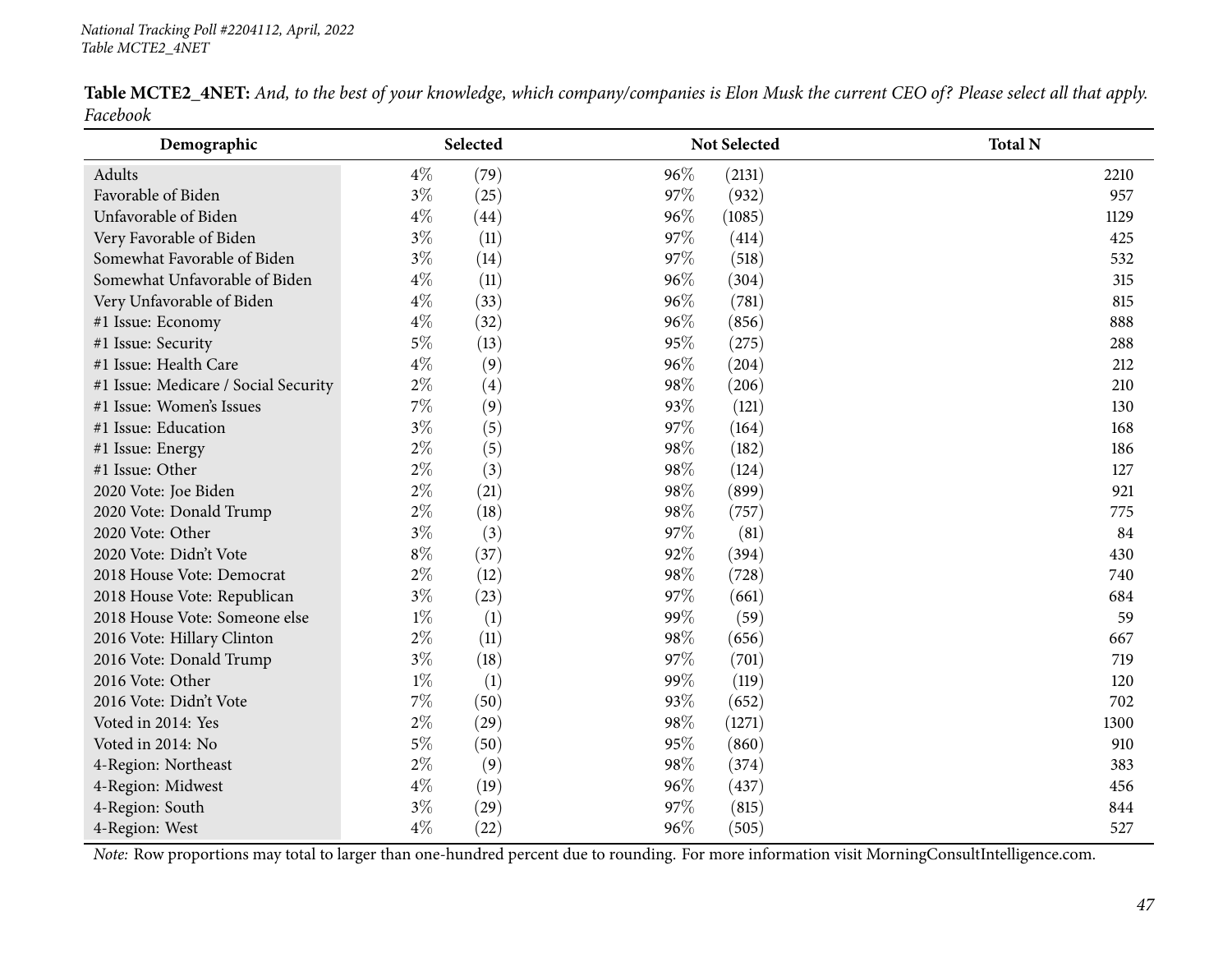Table MCTE2\_5NET: And, to the best of your knowledge, which company/companies is Elon Musk the current CEO of? Please select all that apply. *Twitter* $\overline{\phantom{0}}$ 

| Demographic              |        | Selected |      | Not Selected | <b>Total N</b> |
|--------------------------|--------|----------|------|--------------|----------------|
| Adults                   | $7\%$  | (148)    | 93\% | (2062)       | 2210           |
| Gender: Male             | $5\%$  | (57)     | 95%  | (1010)       | 1068           |
| Gender: Female           | $8\%$  | (91)     | 92%  | (1052)       | 1142           |
| Age: 18-24               | $8\%$  | (50)     | 92%  | (592)        | 642            |
| Age: 25-44               | $7\%$  | (26)     | 93%  | (339)        | 365            |
| Age: 45-64               | $6\%$  | (41)     | 94%  | (673)        | 714            |
| Age: 65+                 | $6\%$  | (31)     | 94%  | (458)        | 489            |
| GenZers: 1997-2012       | $7\%$  | (18)     | 93%  | (244)        | 262            |
| Millennials: 1981-1996   | $8\%$  | (52)     | 92%  | (615)        | 667            |
| GenXers: 1965-1980       | 7%     | (35)     | 93%  | (492)        | 526            |
| Baby Boomers: 1946-1964  | $6\%$  | (41)     | 94%  | (651)        | 692            |
| PID: Dem (no lean)       | $6\%$  | (51)     | 94%  | (788)        | 839            |
| PID: Ind (no lean)       | 7%     | (46)     | 93%  | (659)        | 705            |
| PID: Rep (no lean)       | $8\%$  | (51)     | 92%  | (614)        | 666            |
| PID/Gender: Dem Men      | $5\%$  | (19)     | 95%  | (393)        | 412            |
| PID/Gender: Dem Women    | 7%     | (32)     | 93%  | (396)        | 427            |
| PID/Gender: Ind Men      | $6\%$  | (21)     | 94%  | (308)        | 329            |
| PID/Gender: Ind Women    | 7%     | (25)     | 93%  | (351)        | 376            |
| PID/Gender: Rep Men      | $5\%$  | (17)     | 95%  | (309)        | 327            |
| PID/Gender: Rep Women    | $10\%$ | (34)     | 90%  | (305)        | 339            |
| Ideo: Liberal (1-3)      | $5\%$  | (31)     | 95%  | (632)        | 664            |
| Ideo: Moderate (4)       | $8\%$  | (44)     | 92%  | (536)        | 580            |
| Ideo: Conservative (5-7) | 7%     | (52)     | 93%  | (665)        | 717            |
| Educ: < College          | $8\%$  | (111)    | 92%  | (1326)       | 1437           |
| Educ: Bachelors degree   | $4\%$  | (22)     | 96%  | (469)        | 491            |
| Educ: Post-grad          | $5\%$  | (15)     | 95%  | (267)        | 282            |
| Income: Under 50k        | $7\%$  | (83)     | 93%  | (1063)       | 1146           |
| Income: 50k-100k         | 7%     | (47)     | 93%  | (655)        | 702            |
| Income: 100k+            | $5\%$  | (17)     | 95%  | (344)        | 361            |
| Ethnicity: White         | $6\%$  | (108)    | 94%  | (1603)       | 1711           |
| Ethnicity: Hispanic      | $6\%$  | (24)     | 94%  | (350)        | 374            |
| Ethnicity: Black         | $7\%$  | (21)     | 93%  | (261)        | 282            |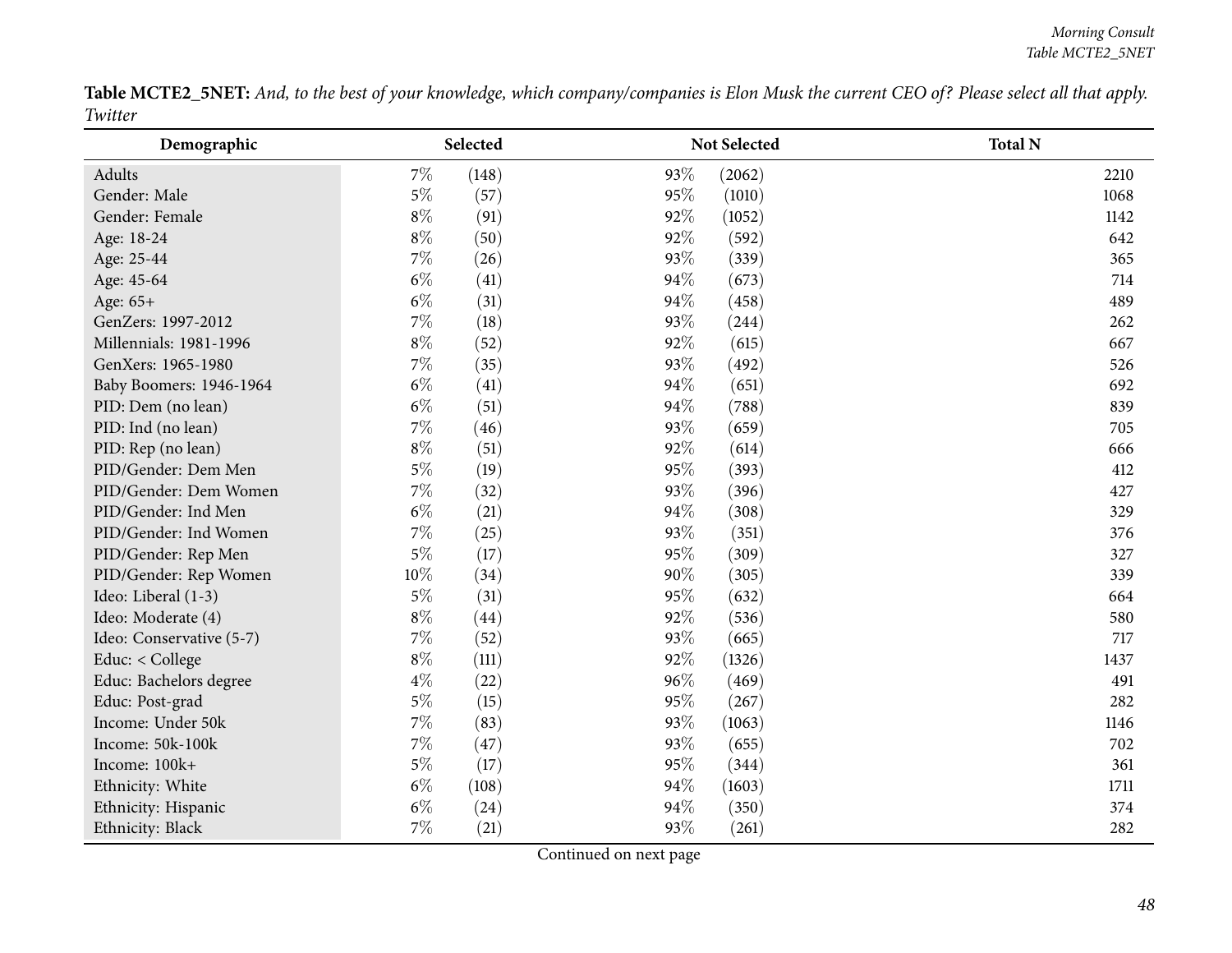|         |  |  | Table MCTE2_5NET: And, to the best of your knowledge, which company/companies is Elon Musk the current CEO of? Please select all that apply. |  |  |
|---------|--|--|----------------------------------------------------------------------------------------------------------------------------------------------|--|--|
| Twitter |  |  |                                                                                                                                              |  |  |

| Demographic                          |        | Selected |     | Not Selected | <b>Total N</b> |
|--------------------------------------|--------|----------|-----|--------------|----------------|
| Adults                               | 7%     | (148)    | 93% | (2062)       | 2210           |
| Ethnicity: Other                     | $9\%$  | (19)     | 91% | (198)        | 217            |
| All Christian                        | $7\%$  | (70)     | 93% | (949)        | 1019           |
| All Non-Christian                    | $5\%$  | (6)      | 95% | (123)        | 129            |
| Atheist                              | $6\%$  | (5)      | 94% | (81)         | 86             |
| Agnostic/Nothing in particular       | $5\%$  | (31)     | 95% | (572)        | 603            |
| Something Else                       | 10%    | (36)     | 90% | (337)        | 373            |
| Religious Non-Protestant/Catholic    | $6\%$  | (9)      | 94% | (141)        | 151            |
| Evangelical                          | $8\%$  | (46)     | 92% | (530)        | 576            |
| Non-Evangelical                      | 7%     | (56)     | 93% | (721)        | 777            |
| Community: Urban                     | $9\%$  | (51)     | 91% | (538)        | 589            |
| Community: Suburban                  | $5\%$  | (55)     | 95% | (1006)       | 1061           |
| Community: Rural                     | $7\%$  | (42)     | 93% | (518)        | 560            |
| Employ: Private Sector               | 7%     | (48)     | 93% | (662)        | 710            |
| Employ: Government                   | $3\%$  | (4)      | 97% | (119)        | 124            |
| Employ: Self-Employed                | $4\%$  | (9)      | 96% | (211)        | 221            |
| Employ: Homemaker                    | $5\%$  | (11)     | 95% | (196)        | 207            |
| Employ: Student                      | $11\%$ | (11)     | 89% | (89)         | 101            |
| Employ: Retired                      | $7\%$  | (36)     | 93% | (466)        | 502            |
| Employ: Unemployed                   | $8\%$  | (17)     | 92% | (188)        | 206            |
| Employ: Other                        | $8\%$  | (11)     | 92% | (130)        | 140            |
| Military HH: Yes                     | $5\%$  | (20)     | 95% | (371)        | 391            |
| Military HH: No                      | $7\%$  | (128)    | 93% | (1691)       | 1819           |
| RD/WT: Right Direction               | $6\%$  | (42)     | 94% | (700)        | 742            |
| RD/WT: Wrong Track                   | $7\%$  | (106)    | 93% | (1362)       | 1468           |
| Biden Job Approve                    | $6\%$  | (52)     | 94% | (887)        | 939            |
| Biden Job Disapprove                 | $8\%$  | (87)     | 92% | (1071)       | 1158           |
| Biden Job Strongly Approve           | $5\%$  | (20)     | 95% | (398)        | 418            |
| Biden Job Somewhat Approve           | $6\%$  | (32)     | 94% | (489)        | 521            |
| Biden Job Somewhat Disapprove        | $8\%$  | (27)     | 92% | (336)        | 363            |
| <b>Biden Job Strongly Disapprove</b> | $7\%$  | (60)     | 93% | (736)        | 795            |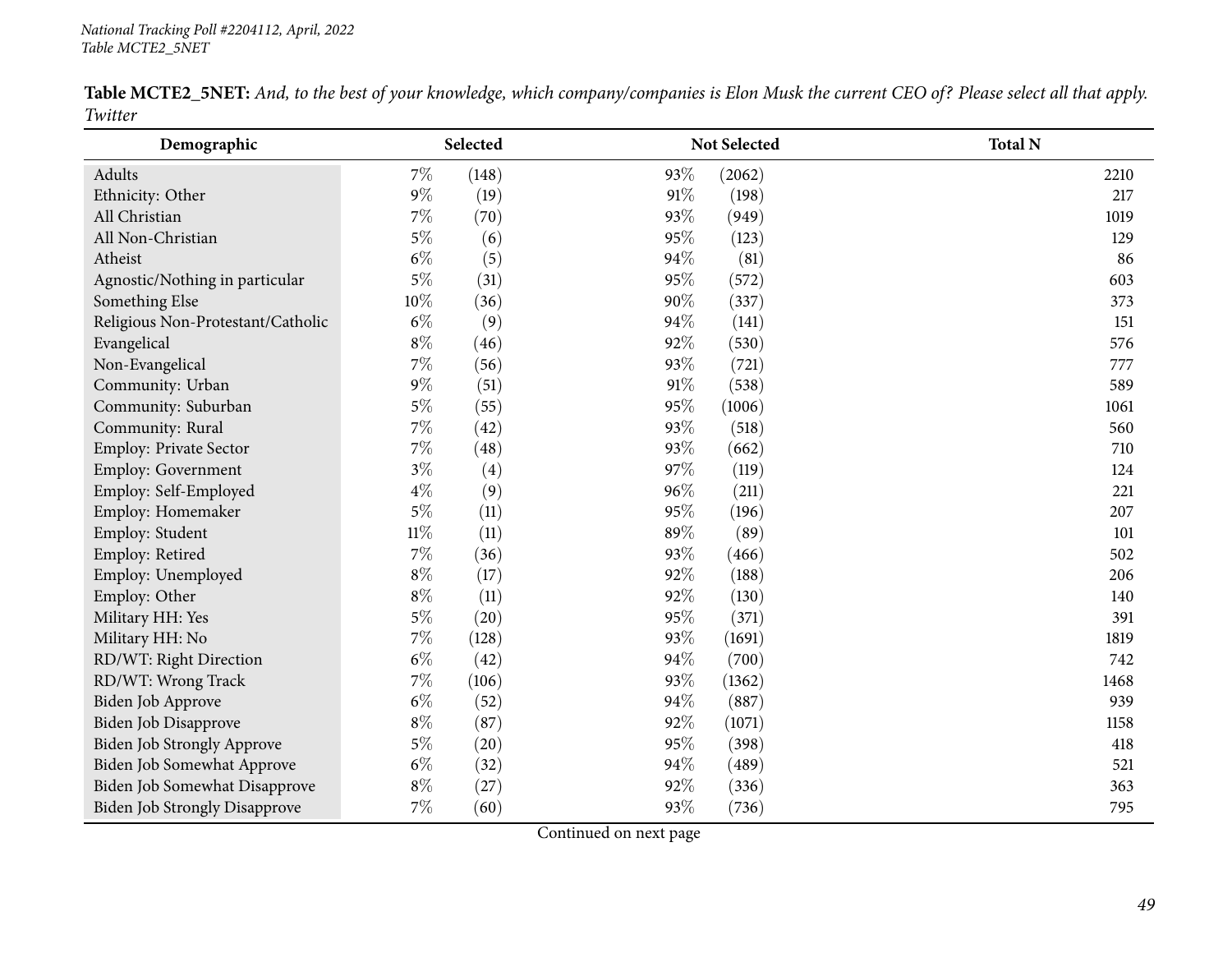Table MCTE2\_5NET: And, to the best of your knowledge, which company/companies is Elon Musk the current CEO of? Please select all that apply. *Twitter* $\overline{\phantom{0}}$ 

| Demographic                          | Selected       | Not Selected  | <b>Total N</b> |
|--------------------------------------|----------------|---------------|----------------|
| Adults                               | $7\%$<br>(148) | 93%<br>(2062) | 2210           |
| Favorable of Biden                   | $6\%$<br>(57)  | 94%<br>(900)  | 957            |
| Unfavorable of Biden                 | $7\%$<br>(81)  | 93%<br>(1048) | 1129           |
| Very Favorable of Biden              | $4\%$<br>(16)  | 96%<br>(409)  | 425            |
| Somewhat Favorable of Biden          | $8\%$<br>(41)  | 92%<br>(491)  | 532            |
| Somewhat Unfavorable of Biden        | $4\%$<br>(13)  | 96%<br>(301)  | 315            |
| Very Unfavorable of Biden            | $8\%$<br>(68)  | 92%<br>(746)  | 815            |
| #1 Issue: Economy                    | $7\%$<br>(65)  | 93%<br>(823)  | 888            |
| #1 Issue: Security                   | 7%<br>(22)     | 93%<br>(266)  | 288            |
| #1 Issue: Health Care                | 7%<br>(15)     | 93%<br>(198)  | 212            |
| #1 Issue: Medicare / Social Security | $7\%$<br>(14)  | 93%<br>(196)  | 210            |
| #1 Issue: Women's Issues             | $5\%$<br>(6)   | 95%<br>(123)  | 130            |
| #1 Issue: Education                  | $1\%$<br>(2)   | 99%<br>(166)  | 168            |
| #1 Issue: Energy                     | $7\%$<br>(12)  | 93%<br>(174)  | 186            |
| #1 Issue: Other                      | $9\%$<br>(12)  | 91%<br>(116)  | 127            |
| 2020 Vote: Joe Biden                 | $6\%$<br>(56)  | 94%<br>(865)  | 921            |
| 2020 Vote: Donald Trump              | $7\%$<br>(58)  | 93%<br>(717)  | 775            |
| 2020 Vote: Other                     | $11\%$<br>(9)  | 89%<br>(74)   | 84             |
| 2020 Vote: Didn't Vote               | $6\%$<br>(25)  | 94%<br>(405)  | 430            |
| 2018 House Vote: Democrat            | $6\%$<br>(45)  | 94%<br>(695)  | 740            |
| 2018 House Vote: Republican          | $6\%$<br>(44)  | 94%<br>(639)  | 684            |
| 2018 House Vote: Someone else        | $3\%$<br>(2)   | 97\%<br>(58)  | 59             |
| 2016 Vote: Hillary Clinton           | $6\%$<br>(41)  | 94%<br>(625)  | 667            |
| 2016 Vote: Donald Trump              | $6\%$<br>(45)  | 94%<br>(675)  | 719            |
| 2016 Vote: Other                     | $4\%$<br>(5)   | 96%<br>(115)  | 120            |
| 2016 Vote: Didn't Vote               | $8\%$<br>(57)  | 92%<br>(645)  | 702            |
| Voted in 2014: Yes                   | $6\%$<br>(83)  | 94%<br>(1217) | 1300           |
| Voted in 2014: No                    | $7\%$<br>(65)  | 93%<br>(845)  | 910            |
| 4-Region: Northeast                  | $7\%$<br>(27)  | 93%<br>(355)  | 383            |
| 4-Region: Midwest                    | $6\%$<br>(29)  | 94%<br>(428)  | 456            |
| 4-Region: South                      | $7\%$<br>(55)  | 93%<br>(789)  | 844            |
| 4-Region: West                       | $7\%$<br>(36)  | 93%<br>(490)  | 527            |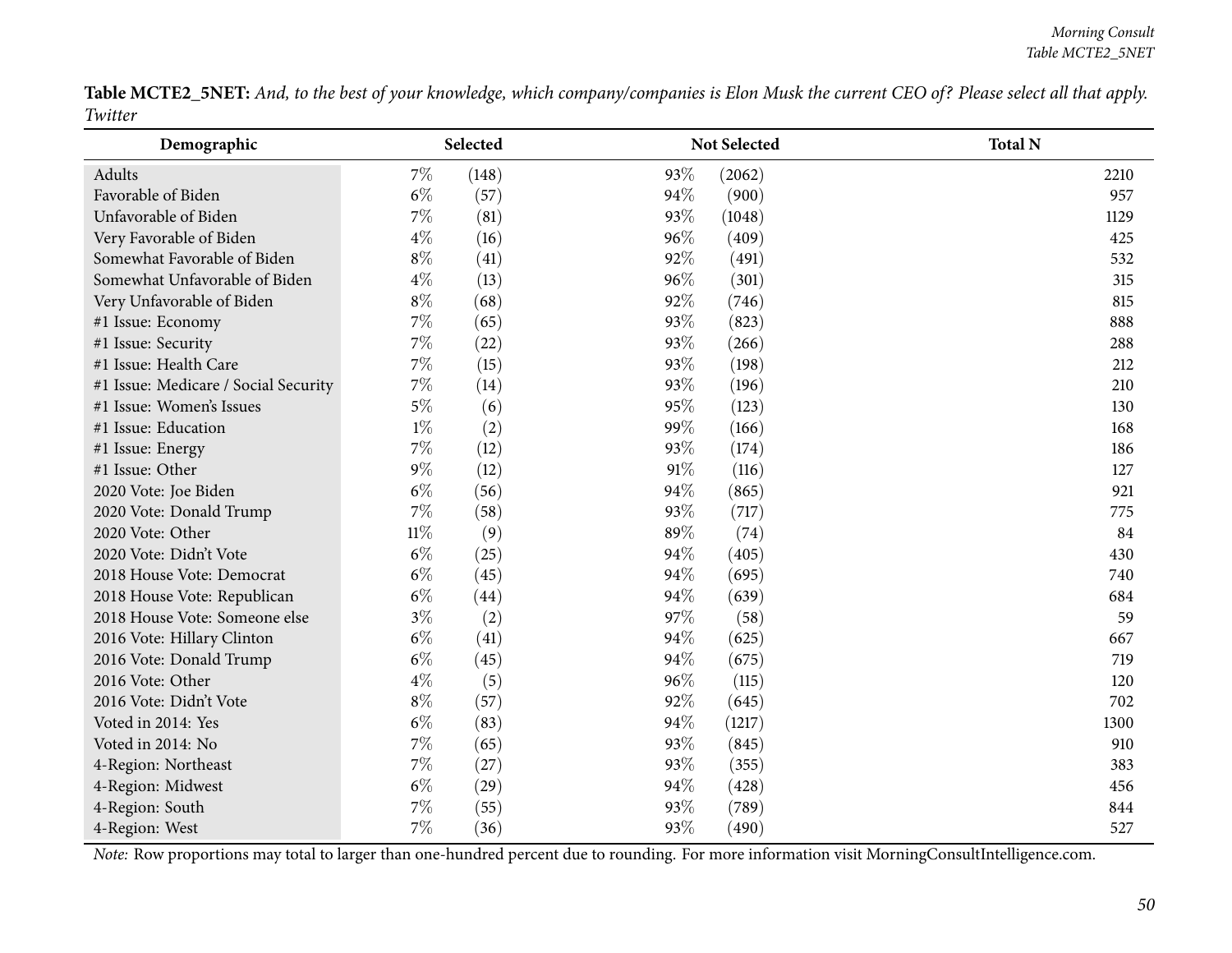|       |  | Table MCTE2_6NET: And, to the best of your knowledge, which company/companies is Elon Musk the current CEO of? Please select all that apply. |  |  |  |
|-------|--|----------------------------------------------------------------------------------------------------------------------------------------------|--|--|--|
| Apple |  |                                                                                                                                              |  |  |  |

| IΙ<br>Demographic        |       | Selected |     | <b>Not Selected</b> | <b>Total N</b> |
|--------------------------|-------|----------|-----|---------------------|----------------|
| Adults                   | $3\%$ | (58)     | 97% | (2152)              | 2210           |
| Gender: Male             | $1\%$ | (16)     | 99% | (1052)              | 1068           |
| Gender: Female           | $4\%$ | (42)     | 96% | (1101)              | 1142           |
| Age: 18-24               | $4\%$ | (28)     | 96% | (614)               | 642            |
| Age: 25-44               | $1\%$ | (5)      | 99% | (360)               | 365            |
| Age: 45-64               | $2\%$ | (17)     | 98% | (697)               | 714            |
| Age: 65+                 | $2\%$ | (8)      | 98% | (481)               | 489            |
| GenZers: 1997-2012       | $6\%$ | (17)     | 94% | (245)               | 262            |
| Millennials: 1981-1996   | $2\%$ | (15)     | 98% | (652)               | 667            |
| GenXers: 1965-1980       | $2\%$ | (13)     | 98% | (514)               | 526            |
| Baby Boomers: 1946-1964  | $2\%$ | (11)     | 98% | (681)               | 692            |
| PID: Dem (no lean)       | $3\%$ | (26)     | 97% | (813)               | 839            |
| PID: Ind (no lean)       | $3\%$ | (18)     | 97% | (687)               | 705            |
| PID: Rep (no lean)       | $2\%$ | (14)     | 98% | (652)               | 666            |
| PID/Gender: Dem Men      | $2\%$ | (7)      | 98% | (405)               | 412            |
| PID/Gender: Dem Women    | 5%    | (19)     | 95% | (408)               | 427            |
| PID/Gender: Ind Men      | $2\%$ | (7)      | 98% | (323)               | 329            |
| PID/Gender: Ind Women    | $3\%$ | (12)     | 97% | (365)               | 376            |
| PID/Gender: Rep Men      | $1\%$ | (3)      | 99% | (324)               | 327            |
| PID/Gender: Rep Women    | $3\%$ | (11)     | 97% | (328)               | 339            |
| Ideo: Liberal (1-3)      | $3\%$ | (20)     | 97% | (644)               | 664            |
| Ideo: Moderate (4)       | $2\%$ | (12)     | 98% | (568)               | 580            |
| Ideo: Conservative (5-7) | $2\%$ | (13)     | 98% | (704)               | 717            |
| Educ: < College          | $3\%$ | (40)     | 97% | (1397)              | 1437           |
| Educ: Bachelors degree   | $2\%$ | (9)      | 98% | (482)               | 491            |
| Educ: Post-grad          | $3\%$ | (9)      | 97% | (273)               | 282            |
| Income: Under 50k        | $3\%$ | (36)     | 97% | (1110)              | 1146           |
| Income: 50k-100k         | $2\%$ | (15)     | 98% | (687)               | 702            |
| Income: 100k+            | $2\%$ | (6)      | 98% | (355)               | 361            |
| Ethnicity: White         | $2\%$ | (32)     | 98% | (1679)              | 1711           |
| Ethnicity: Hispanic      | $5\%$ | (19)     | 95% | (355)               | 374            |
| Ethnicity: Black         | $8\%$ | (23)     | 92% | (259)               | 282            |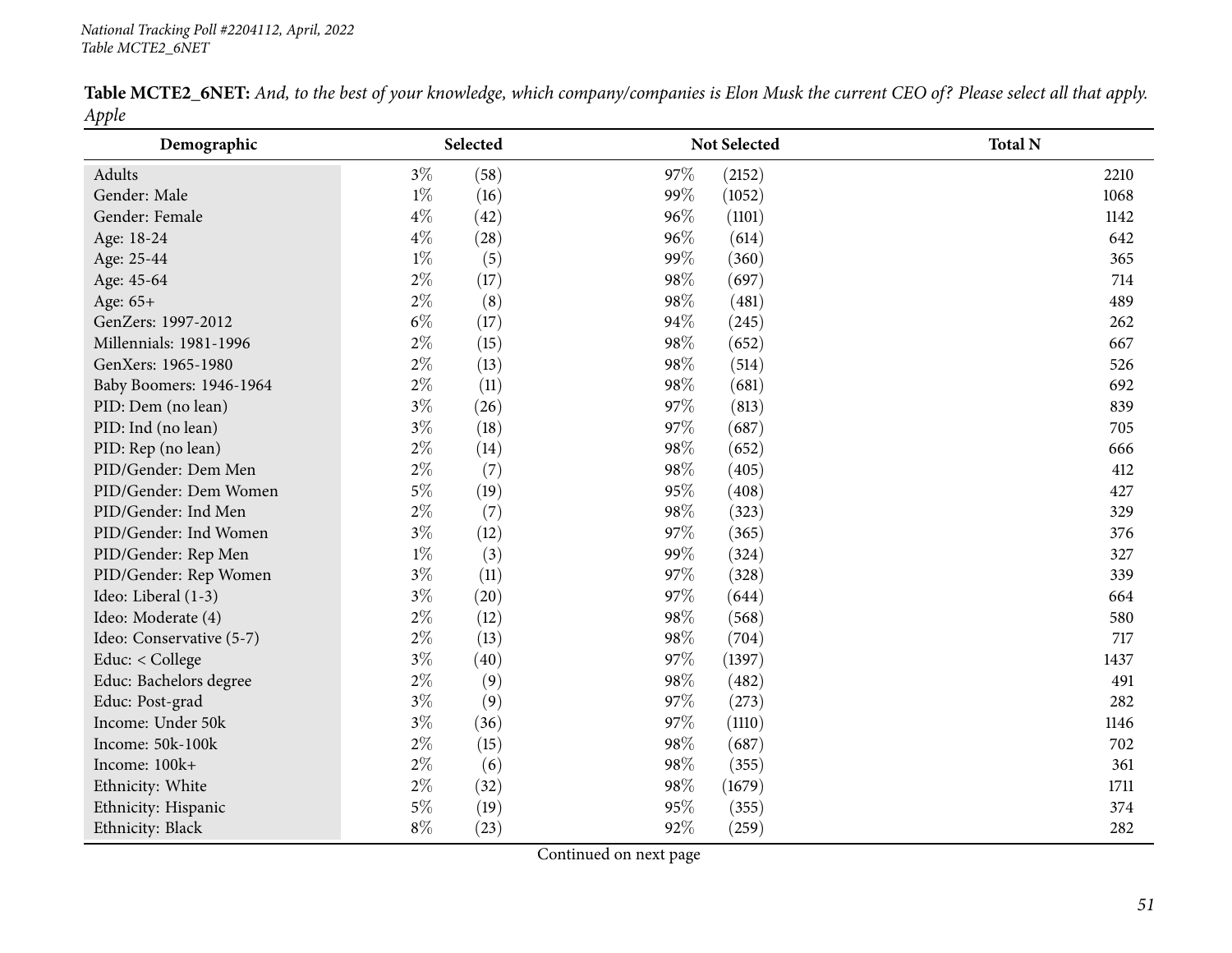Table MCTE2\_6NET: And, to the best of your knowledge, which company/companies is Elon Musk the current CEO of? Please select all that apply. *Apple*

| Tr<br>Demographic                    |       | Selected |      | Not Selected | <b>Total N</b> |
|--------------------------------------|-------|----------|------|--------------|----------------|
| Adults                               | $3\%$ | (58)     | 97%  | (2152)       | 2210           |
| Ethnicity: Other                     | $1\%$ | (3)      | 99%  | (214)        | 217            |
| All Christian                        | $1\%$ | (12)     | 99%  | (1007)       | 1019           |
| All Non-Christian                    | $6\%$ | (8)      | 94%  | (121)        | 129            |
| Atheist                              |       | (0)      | 100% | (86)         | 86             |
| Agnostic/Nothing in particular       | $3\%$ | (20)     | 97%  | (583)        | 603            |
| Something Else                       | $5\%$ | (18)     | 95%  | (355)        | 373            |
| Religious Non-Protestant/Catholic    | $6\%$ | (9)      | 94%  | (141)        | 151            |
| Evangelical                          | $3\%$ | (16)     | 97%  | (559)        | 576            |
| Non-Evangelical                      | $1\%$ | (11)     | 99%  | (766)        | 777            |
| Community: Urban                     | $2\%$ | (14)     | 98%  | (575)        | 589            |
| Community: Suburban                  | $2\%$ | (25)     | 98%  | (1036)       | 1061           |
| Community: Rural                     | $3\%$ | (19)     | 97%  | (541)        | 560            |
| Employ: Private Sector               | $1\%$ | (10)     | 99%  | (700)        | 710            |
| Employ: Government                   | $2\%$ | (3)      | 98%  | (121)        | 124            |
| Employ: Self-Employed                | $4\%$ | (9)      | 96%  | (212)        | 221            |
| Employ: Homemaker                    | $3\%$ | (6)      | 97%  | (201)        | 207            |
| Employ: Student                      | 10%   | (10)     | 90%  | (91)         | 101            |
| Employ: Retired                      | $2\%$ | (9)      | 98%  | (493)        | 502            |
| Employ: Unemployed                   | $3\%$ | (6)      | 97%  | (200)        | 206            |
| Employ: Other                        | $4\%$ | (6)      | 96%  | (135)        | 140            |
| Military HH: Yes                     | $3\%$ | (11)     | 97%  | (380)        | 391            |
| Military HH: No                      | $3\%$ | (47)     | 97%  | (1772)       | 1819           |
| RD/WT: Right Direction               | $4\%$ | (28)     | 96%  | (714)        | 742            |
| RD/WT: Wrong Track                   | $2\%$ | (29)     | 98%  | (1439)       | 1468           |
| Biden Job Approve                    | $3\%$ | (26)     | 97%  | (913)        | 939            |
| Biden Job Disapprove                 | $2\%$ | (25)     | 98%  | (1133)       | 1158           |
| Biden Job Strongly Approve           | $3\%$ | (15)     | 97%  | (403)        | 418            |
| Biden Job Somewhat Approve           | $2\%$ | (11)     | 98%  | (510)        | 521            |
| Biden Job Somewhat Disapprove        | $3\%$ | (11)     | 97%  | (352)        | 363            |
| <b>Biden Job Strongly Disapprove</b> | $2\%$ | (14)     | 98%  | (781)        | 795            |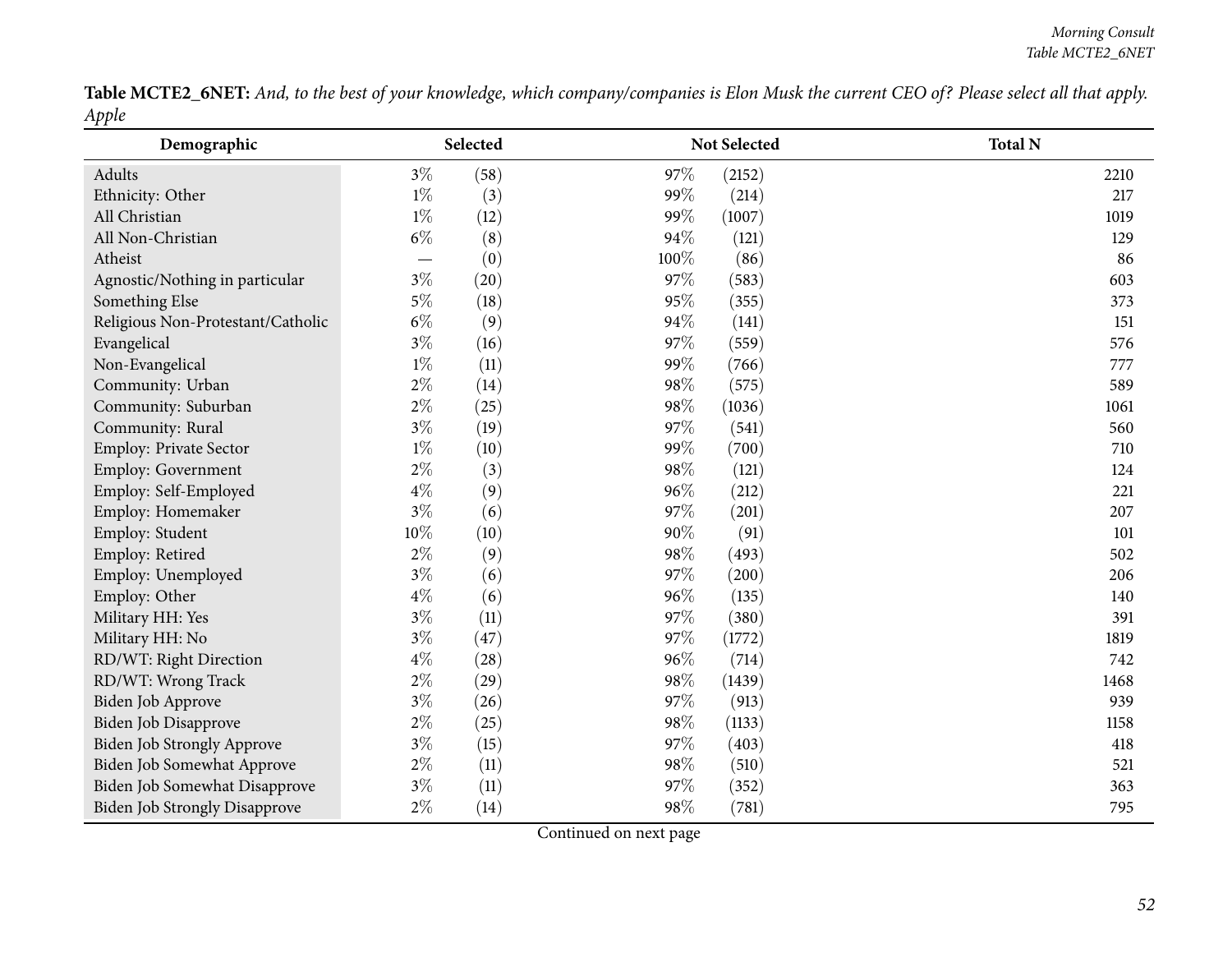|       |  | Table MCTE2_6NET: And, to the best of your knowledge, which company/companies is Elon Musk the current CEO of? Please select all that apply. |  |  |  |
|-------|--|----------------------------------------------------------------------------------------------------------------------------------------------|--|--|--|
| Apple |  |                                                                                                                                              |  |  |  |

| Demographic                          |                          | Selected |      | Not Selected | <b>Total N</b> |
|--------------------------------------|--------------------------|----------|------|--------------|----------------|
| Adults                               | $3\%$                    | (58)     | 97%  | (2152)       | 2210           |
| Favorable of Biden                   | $3\%$                    | (25)     | 97%  | (932)        | 957            |
| Unfavorable of Biden                 | $2\%$                    | (25)     | 98%  | (1104)       | 1129           |
| Very Favorable of Biden              | $2\%$                    | (8)      | 98%  | (417)        | 425            |
| Somewhat Favorable of Biden          | $3\%$                    | (17)     | 97%  | (515)        | 532            |
| Somewhat Unfavorable of Biden        | $4\%$                    | (11)     | 96%  | (304)        | 315            |
| Very Unfavorable of Biden            | $2\%$                    | (14)     | 98%  | (800)        | 815            |
| #1 Issue: Economy                    | $2\%$                    | (20)     | 98%  | (868)        | 888            |
| #1 Issue: Security                   | $2\%$                    | (5)      | 98%  | (283)        | 288            |
| #1 Issue: Health Care                | $5\%$                    | (11)     | 95%  | (202)        | 212            |
| #1 Issue: Medicare / Social Security | $3\%$                    | (6)      | 97%  | (204)        | 210            |
| #1 Issue: Women's Issues             | $5\%$                    | (6)      | 95%  | (123)        | 130            |
| #1 Issue: Education                  |                          | (0)      | 100% | (168)        | 168            |
| #1 Issue: Energy                     | $3\%$                    | (6)      | 97%  | (180)        | 186            |
| #1 Issue: Other                      | $3\%$                    | (3)      | 97%  | (124)        | 127            |
| 2020 Vote: Joe Biden                 | $2\%$                    | (22)     | 98%  | (899)        | 921            |
| 2020 Vote: Donald Trump              | $1\%$                    | (10)     | 99%  | (765)        | 775            |
| 2020 Vote: Other                     | $\overline{\phantom{m}}$ | (0)      | 100% | (84)         | 84             |
| 2020 Vote: Didn't Vote               | $6\%$                    | (26)     | 94%  | (404)        | 430            |
| 2018 House Vote: Democrat            | $1\%$                    | (10)     | 99%  | (730)        | 740            |
| 2018 House Vote: Republican          | $3\%$                    | (18)     | 97%  | (666)        | 684            |
| 2018 House Vote: Someone else        | $1\%$                    | (1)      | 99%  | (59)         | 59             |
| 2016 Vote: Hillary Clinton           | $1\%$                    | (8)      | 99%  | (658)        | 667            |
| 2016 Vote: Donald Trump              | $2\%$                    | (14)     | 98%  | (706)        | 719            |
| 2016 Vote: Other                     | $2\%$                    | (2)      | 98%  | (118)        | 120            |
| 2016 Vote: Didn't Vote               | $5\%$                    | (34)     | 95%  | (668)        | 702            |
| Voted in 2014: Yes                   | $1\%$                    | (17)     | 99%  | (1283)       | 1300           |
| Voted in 2014: No                    | $4\%$                    | (40)     | 96%  | (870)        | 910            |
| 4-Region: Northeast                  | $2\%$                    | (6)      | 98%  | (376)        | 383            |
| 4-Region: Midwest                    | $2\%$                    | (11)     | 98%  | (445)        | 456            |
| 4-Region: South                      | $3\%$                    | (27)     | 97%  | (817)        | 844            |
| 4-Region: West                       | $2\%$                    | (13)     | 98%  | (514)        | 527            |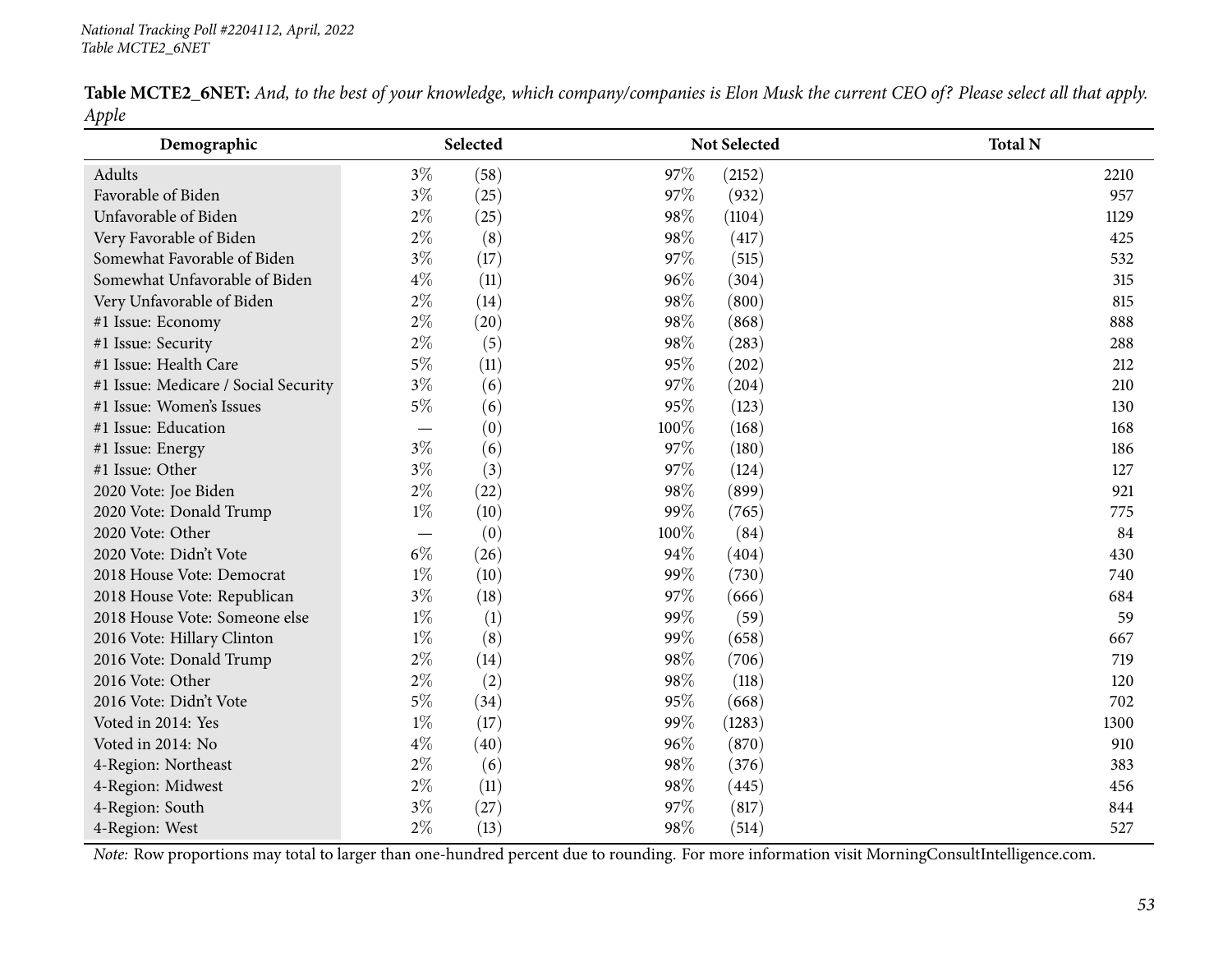Table MCTE2\_7NET: And, to the best of your knowledge, which company/companies is Elon Musk the current CEO of? Please select all that apply. *Samsung*

| $\circ$<br>Demographic   |                                 | Selected |      | Not Selected | <b>Total N</b> |
|--------------------------|---------------------------------|----------|------|--------------|----------------|
| Adults                   | $1\%$                           | (31)     | 99%  | (2179)       | 2210           |
| Gender: Male             | $1\%$                           | (11)     | 99%  | (1057)       | 1068           |
| Gender: Female           | $2\%$                           | (20)     | 98%  | (1123)       | 1142           |
| Age: 18-24               | $2\%$                           | (15)     | 98%  | (627)        | 642            |
| Age: 25-44               | $3\%$                           | (10)     | 97%  | (355)        | 365            |
| Age: 45-64               | $1\%$                           | (6)      | 99%  | (708)        | 714            |
| Age: 65+                 | $\hspace{0.1mm}-\hspace{0.1mm}$ | (0)      | 100% | (489)        | 489            |
| GenZers: 1997-2012       | $4\%$                           | (10)     | 96%  | (252)        | 262            |
| Millennials: 1981-1996   | $2\%$                           | (14)     | 98%  | (653)        | 667            |
| GenXers: 1965-1980       | $1\%$                           | (6)      | 99%  | (521)        | 526            |
| Baby Boomers: 1946-1964  | $\overline{\phantom{m}}$        | (1)      | 100% | (691)        | 692            |
| PID: Dem (no lean)       | $1\%$                           | (12)     | 99%  | (827)        | 839            |
| PID: Ind (no lean)       | $2\%$                           | (16)     | 98%  | (689)        | 705            |
| PID: Rep (no lean)       | $\overline{\phantom{m}}$        | (3)      | 100% | (663)        | 666            |
| PID/Gender: Dem Men      | $1\%$                           | (4)      | 99%  | (408)        | 412            |
| PID/Gender: Dem Women    | $2\%$                           | (8)      | 98%  | (419)        | 427            |
| PID/Gender: Ind Men      | $2\%$                           | (7)      | 98%  | (322)        | 329            |
| PID/Gender: Ind Women    | $2\%$                           | (9)      | 98%  | (367)        | 376            |
| PID/Gender: Rep Men      |                                 | (0)      | 100% | (327)        | 327            |
| PID/Gender: Rep Women    | $1\%$                           | (3)      | 99%  | (336)        | 339            |
| Ideo: Liberal (1-3)      | $1\%$                           | (8)      | 99%  | (656)        | 664            |
| Ideo: Moderate (4)       | $1\%$                           | (6)      | 99%  | (575)        | 580            |
| Ideo: Conservative (5-7) | $1\%$                           | (5)      | 99%  | (712)        | 717            |
| Educ: < College          | $2\%$                           | (26)     | 98%  | (1411)       | 1437           |
| Educ: Bachelors degree   | $1\%$                           | (3)      | 99%  | (488)        | 491            |
| Educ: Post-grad          | $1\%$                           | (3)      | 99%  | (280)        | 282            |
| Income: Under 50k        | $2\%$                           | (24)     | 98%  | (1122)       | 1146           |
| Income: 50k-100k         | $1\%$                           | (4)      | 99%  | (698)        | 702            |
| Income: 100k+            | $1\%$                           | (3)      | 99%  | (359)        | 361            |
| Ethnicity: White         | $1\%$                           | (18)     | 99%  | (1693)       | 1711           |
| Ethnicity: Hispanic      | $3\%$                           | (12)     | 97%  | (362)        | 374            |
| Ethnicity: Black         | $4\%$                           | (10)     | 96%  | (272)        | 282            |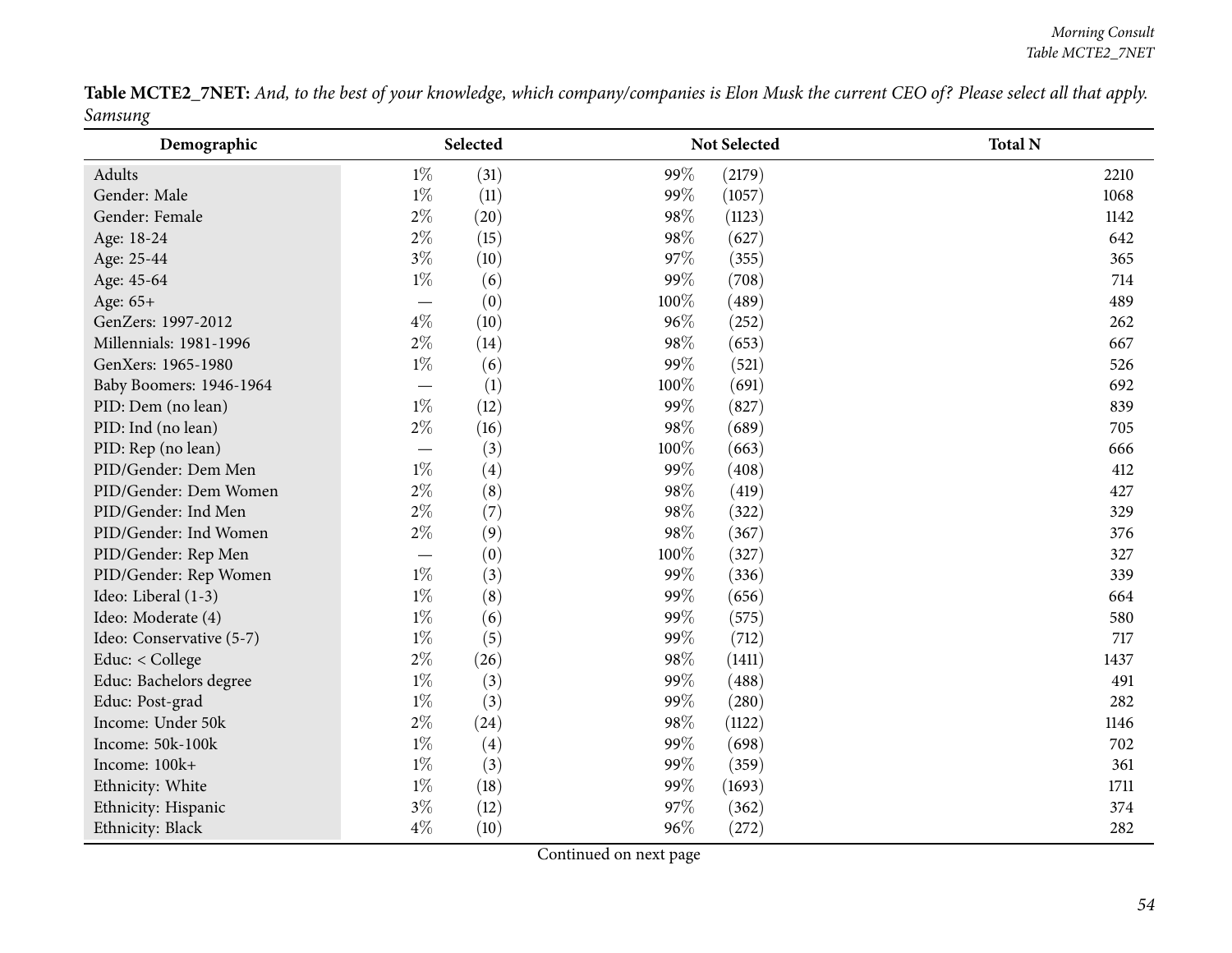|         |  | Table MCTE2_7NET: And, to the best of your knowledge, which company/companies is Elon Musk the current CEO of? Please select all that apply. |  |  |  |
|---------|--|----------------------------------------------------------------------------------------------------------------------------------------------|--|--|--|
| Samsung |  |                                                                                                                                              |  |  |  |

| 0<br>Demographic                     |       | Selected |      | Not Selected | <b>Total N</b> |
|--------------------------------------|-------|----------|------|--------------|----------------|
| Adults                               | $1\%$ | (31)     | 99%  | (2179)       | 2210           |
| Ethnicity: Other                     | $1\%$ | (2)      | 99%  | (215)        | 217            |
| All Christian                        | $1\%$ | (7)      | 99%  | (1012)       | 1019           |
| All Non-Christian                    | $1\%$ | (2)      | 99%  | (128)        | 129            |
| Atheist                              |       | (0)      | 100% | (86)         | 86             |
| Agnostic/Nothing in particular       | $2\%$ | (14)     | 98%  | (588)        | 603            |
| Something Else                       | $2\%$ | (8)      | 98%  | (365)        | 373            |
| Religious Non-Protestant/Catholic    | $2\%$ | (3)      | 98%  | (148)        | 151            |
| Evangelical                          | $1\%$ | (8)      | 99%  | (568)        | 576            |
| Non-Evangelical                      | $1\%$ | (6)      | 99%  | (772)        | 777            |
| Community: Urban                     | $2\%$ | (12)     | 98%  | (578)        | 589            |
| Community: Suburban                  | $1\%$ | (7)      | 99%  | (1054)       | 1061           |
| Community: Rural                     | $2\%$ | (13)     | 98%  | (547)        | 560            |
| Employ: Private Sector               | $1\%$ | (6)      | 99%  | (705)        | 710            |
| Employ: Government                   | $1\%$ | (2)      | 99%  | (122)        | 124            |
| Employ: Self-Employed                | $1\%$ | (2)      | 99%  | (219)        | 221            |
| Employ: Homemaker                    | $1\%$ | (2)      | 99%  | (205)        | 207            |
| Employ: Student                      | $9\%$ | (9)      | 91%  | (92)         | 101            |
| Employ: Retired                      | $1\%$ | (5)      | 99%  | (497)        | 502            |
| Employ: Unemployed                   | $1\%$ | (1)      | 99%  | (204)        | 206            |
| Employ: Other                        | $4\%$ | (5)      | 96%  | (136)        | 140            |
| Military HH: Yes                     | $1\%$ | (5)      | 99%  | (386)        | 391            |
| Military HH: No                      | $1\%$ | (25)     | 99%  | (1794)       | 1819           |
| RD/WT: Right Direction               | $2\%$ | (13)     | 98%  | (729)        | 742            |
| RD/WT: Wrong Track                   | $1\%$ | (17)     | 99%  | (1451)       | 1468           |
| Biden Job Approve                    | $1\%$ | (9)      | 99%  | (930)        | 939            |
| Biden Job Disapprove                 | $1\%$ | (17)     | 99%  | (1141)       | 1158           |
| <b>Biden Job Strongly Approve</b>    | $1\%$ | (4)      | 99%  | (414)        | 418            |
| Biden Job Somewhat Approve           | $1\%$ | (6)      | 99%  | (516)        | 521            |
| Biden Job Somewhat Disapprove        | $2\%$ | (9)      | 98%  | (354)        | 363            |
| <b>Biden Job Strongly Disapprove</b> | $1\%$ | (8)      | 99%  | (787)        | 795            |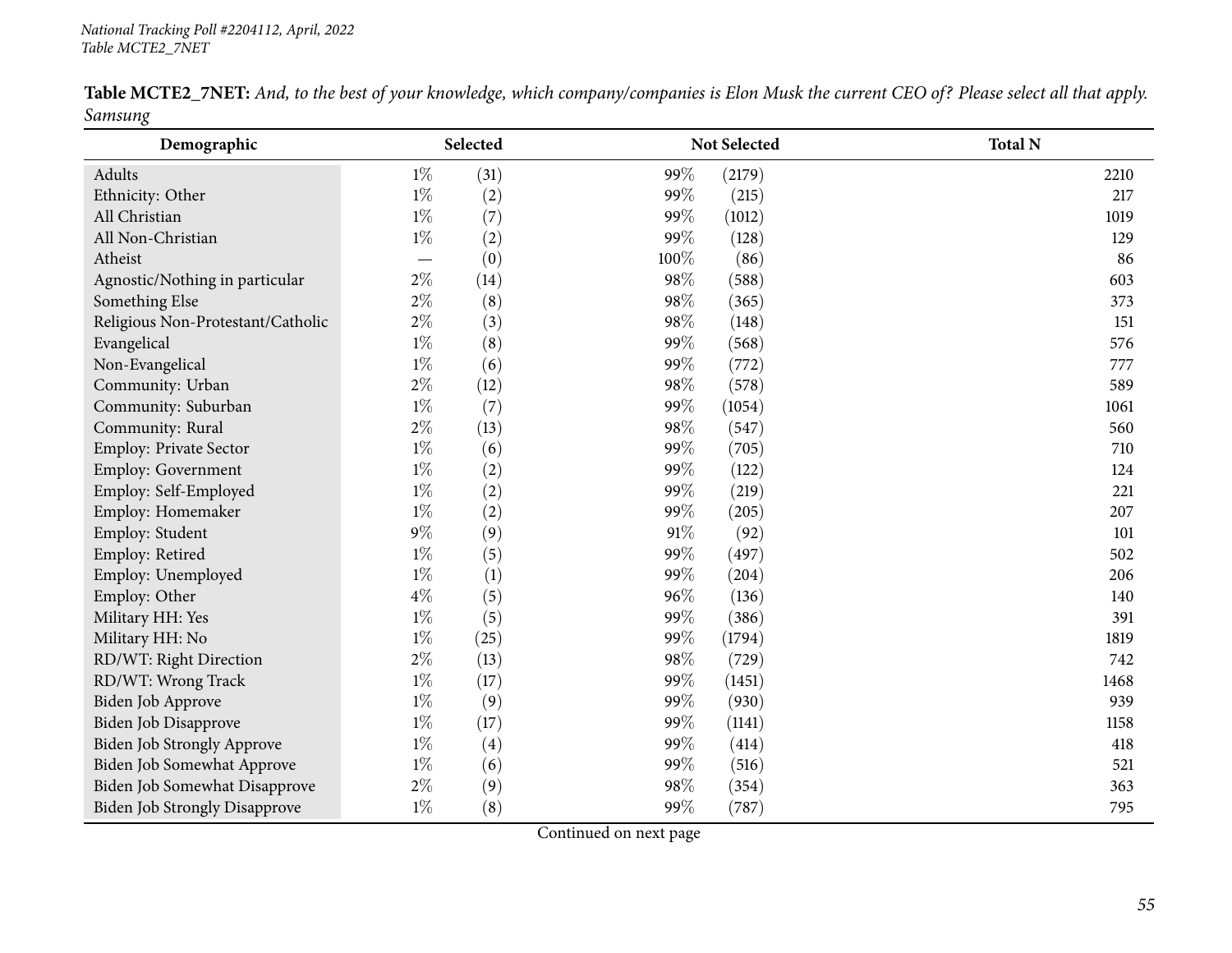Table MCTE2\_7NET: And, to the best of your knowledge, which company/companies is Elon Musk the current CEO of? Please select all that apply. *Samsung* $\overline{\phantom{0}}$ 

| Demographic                          |       | Selected |      | Not Selected | <b>Total N</b> |
|--------------------------------------|-------|----------|------|--------------|----------------|
| Adults                               | $1\%$ | (31)     | 99%  | (2179)       | 2210           |
| Favorable of Biden                   | $1\%$ | (8)      | 99%  | (949)        | 957            |
| Unfavorable of Biden                 | $2\%$ | (17)     | 98%  | (1112)       | 1129           |
| Very Favorable of Biden              | $1\%$ | (3)      | 99%  | (422)        | 425            |
| Somewhat Favorable of Biden          | $1\%$ | (5)      | 99%  | (527)        | 532            |
| Somewhat Unfavorable of Biden        | $3\%$ | (8)      | 97%  | (306)        | 315            |
| Very Unfavorable of Biden            | $1\%$ | (9)      | 99%  | (806)        | 815            |
| #1 Issue: Economy                    | $2\%$ | (14)     | 98%  | (874)        | 888            |
| #1 Issue: Security                   | $1\%$ | (2)      | 99%  | (286)        | 288            |
| #1 Issue: Health Care                | $2\%$ | (4)      | 98%  | (208)        | 212            |
| #1 Issue: Medicare / Social Security |       | (0)      | 100% | (210)        | 210            |
| #1 Issue: Women's Issues             | $2\%$ | (2)      | 98%  | (128)        | 130            |
| #1 Issue: Education                  | $1\%$ | (2)      | 99%  | (166)        | 168            |
| #1 Issue: Energy                     | $2\%$ | (3)      | 98%  | (183)        | 186            |
| #1 Issue: Other                      | $2\%$ | (2)      | 98%  | (125)        | 127            |
| 2020 Vote: Joe Biden                 | $1\%$ | (7)      | 99%  | (914)        | 921            |
| 2020 Vote: Donald Trump              |       | (4)      | 100% | (771)        | 775            |
| 2020 Vote: Other                     | $1\%$ | (1)      | 99%  | (83)         | 84             |
| 2020 Vote: Didn't Vote               | $5\%$ | (20)     | 95%  | (411)        | 430            |
| 2018 House Vote: Democrat            | $1\%$ | (7)      | 99%  | (733)        | 740            |
| 2018 House Vote: Republican          |       | (2)      | 100% | (682)        | 684            |
| 2018 House Vote: Someone else        | $1\%$ | (1)      | 99%  | (59)         | 59             |
| 2016 Vote: Hillary Clinton           |       | (2)      | 100% | (664)        | 667            |
| 2016 Vote: Donald Trump              |       | (3)      | 100% | (717)        | 719            |
| 2016 Vote: Other                     |       | (0)      | 100% | (120)        | 120            |
| 2016 Vote: Didn't Vote               | $4\%$ | (26)     | 96%  | (676)        | 702            |
| Voted in 2014: Yes                   | $1\%$ | (7)      | 99%  | (1293)       | 1300           |
| Voted in 2014: No                    | $3\%$ | (24)     | 97%  | (886)        | 910            |
| 4-Region: Northeast                  | $1\%$ | (4)      | 99%  | (379)        | 383            |
| 4-Region: Midwest                    | $2\%$ | (7)      | 98%  | (450)        | 456            |
| 4-Region: South                      | $2\%$ | (15)     | 98%  | (829)        | 844            |
| 4-Region: West                       | $1\%$ | (5)      | 99%  | (522)        | 527            |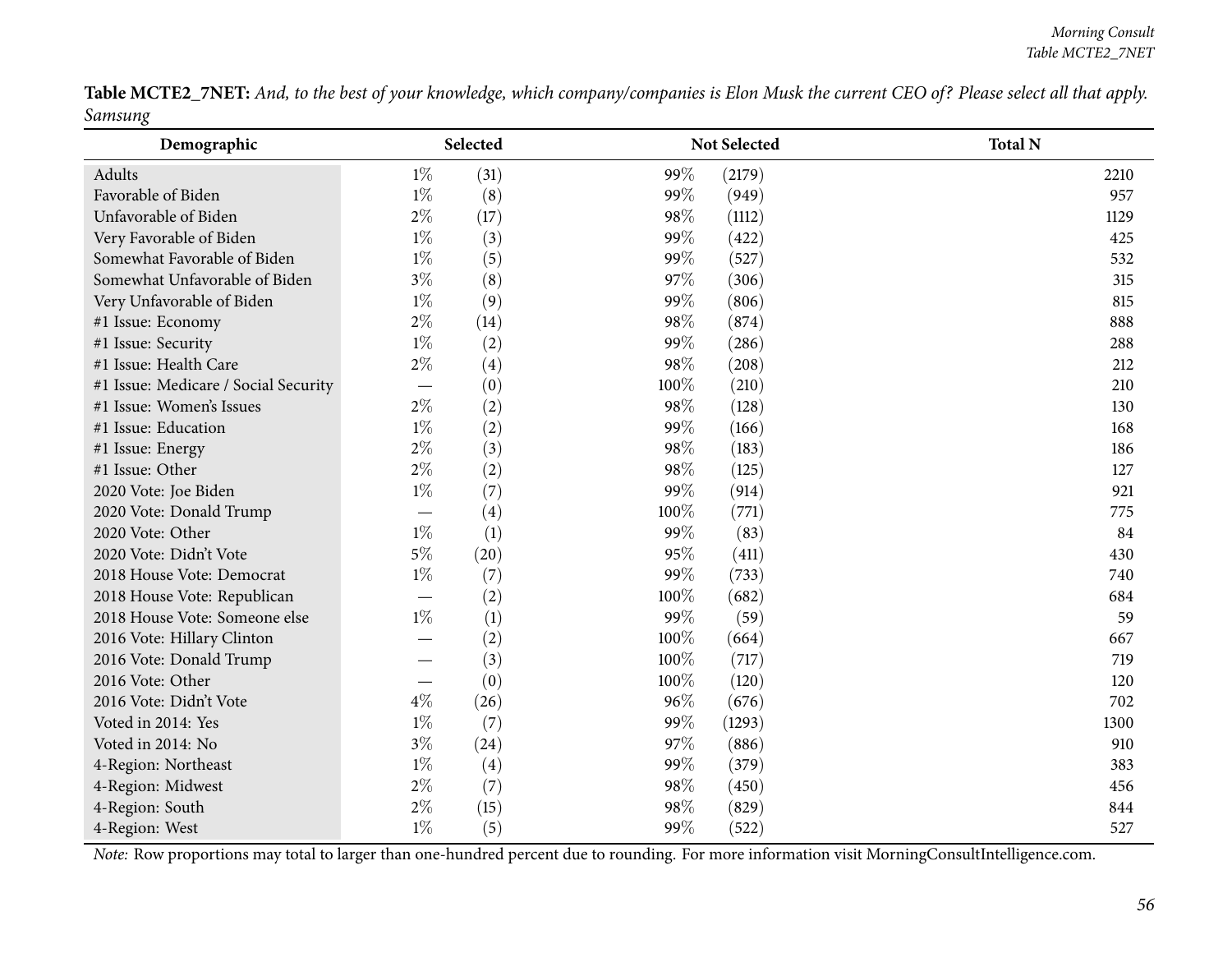|           |  |  | <b>Table MCTE2_8NET:</b> And, to the best of your knowledge, which company/companies is Elon Musk the current CEO of? Please select all that apply. |  |  |
|-----------|--|--|-----------------------------------------------------------------------------------------------------------------------------------------------------|--|--|
| Microsoft |  |  |                                                                                                                                                     |  |  |

| Demographic              | Selected      | <b>Not Selected</b> | <b>Total N</b> |
|--------------------------|---------------|---------------------|----------------|
| Adults                   | $2\%$<br>(52) | 98%<br>(2158)       | 2210           |
| Gender: Male             | $2\%$<br>(18) | 98%<br>(1050)       | 1068           |
| Gender: Female           | $3\%$<br>(34) | 97%<br>(1108)       | 1142           |
| Age: 18-24               | $4\%$<br>(23) | 96%<br>(619)        | 642            |
| Age: 25-44               | $4\%$<br>(14) | 96%<br>(352)        | 365            |
| Age: 45-64               | $2\%$<br>(12) | 98%<br>(702)        | 714            |
| Age: 65+                 | $1\%$<br>(4)  | 99%<br>(485)        | 489            |
| GenZers: 1997-2012       | $4\%$<br>(9)  | 96%<br>(253)        | 262            |
| Millennials: 1981-1996   | $4\%$<br>(24) | 96%<br>(643)        | 667            |
| GenXers: 1965-1980       | $2\%$<br>(10) | 98%<br>(516)        | 526            |
| Baby Boomers: 1946-1964  | $1\%$<br>(6)  | 99%<br>(687)        | 692            |
| PID: Dem (no lean)       | $3\%$<br>(23) | 97%<br>(816)        | 839            |
| PID: Ind (no lean)       | $3\%$<br>(22) | 97%<br>(684)        | 705            |
| PID: Rep (no lean)       | $1\%$<br>(7)  | 99%<br>(658)        | 666            |
| PID/Gender: Dem Men      | $2\%$<br>(8)  | 98%<br>(404)        | 412            |
| PID/Gender: Dem Women    | $4\%$<br>(15) | 96%<br>(412)        | 427            |
| PID/Gender: Ind Men      | $2\%$<br>(6)  | 98%<br>(323)        | 329            |
| PID/Gender: Ind Women    | $4\%$<br>(15) | 96%<br>(361)        | 376            |
| PID/Gender: Rep Men      | $1\%$<br>(4)  | 99%<br>(323)        | 327            |
| PID/Gender: Rep Women    | $1\%$<br>(4)  | 99%<br>(336)        | 339            |
| Ideo: Liberal (1-3)      | $2\%$<br>(14) | 98%<br>(650)        | 664            |
| Ideo: Moderate (4)       | $2\%$<br>(13) | 98%<br>(568)        | 580            |
| Ideo: Conservative (5-7) | $1\%$<br>(9)  | 99%<br>(708)        | 717            |
| Educ: < College          | $3\%$<br>(45) | 97%<br>(1392)       | 1437           |
| Educ: Bachelors degree   | $1\%$<br>(5)  | 99%<br>(486)        | 491            |
| Educ: Post-grad          | $1\%$<br>(2)  | 99%<br>(281)        | 282            |
| Income: Under 50k        | $3\%$<br>(39) | 97%<br>(1107)       | 1146           |
| Income: 50k-100k         | $1\%$<br>(6)  | 99%<br>(696)        | 702            |
| Income: 100k+            | $2\%$<br>(6)  | 98%<br>(355)        | 361            |
| Ethnicity: White         | $2\%$<br>(32) | 98%<br>(1679)       | 1711           |
| Ethnicity: Hispanic      | $5\%$<br>(17) | 95%<br>(356)        | 374            |
| Ethnicity: Black         | $4\%$<br>(13) | 96%<br>(270)        | 282            |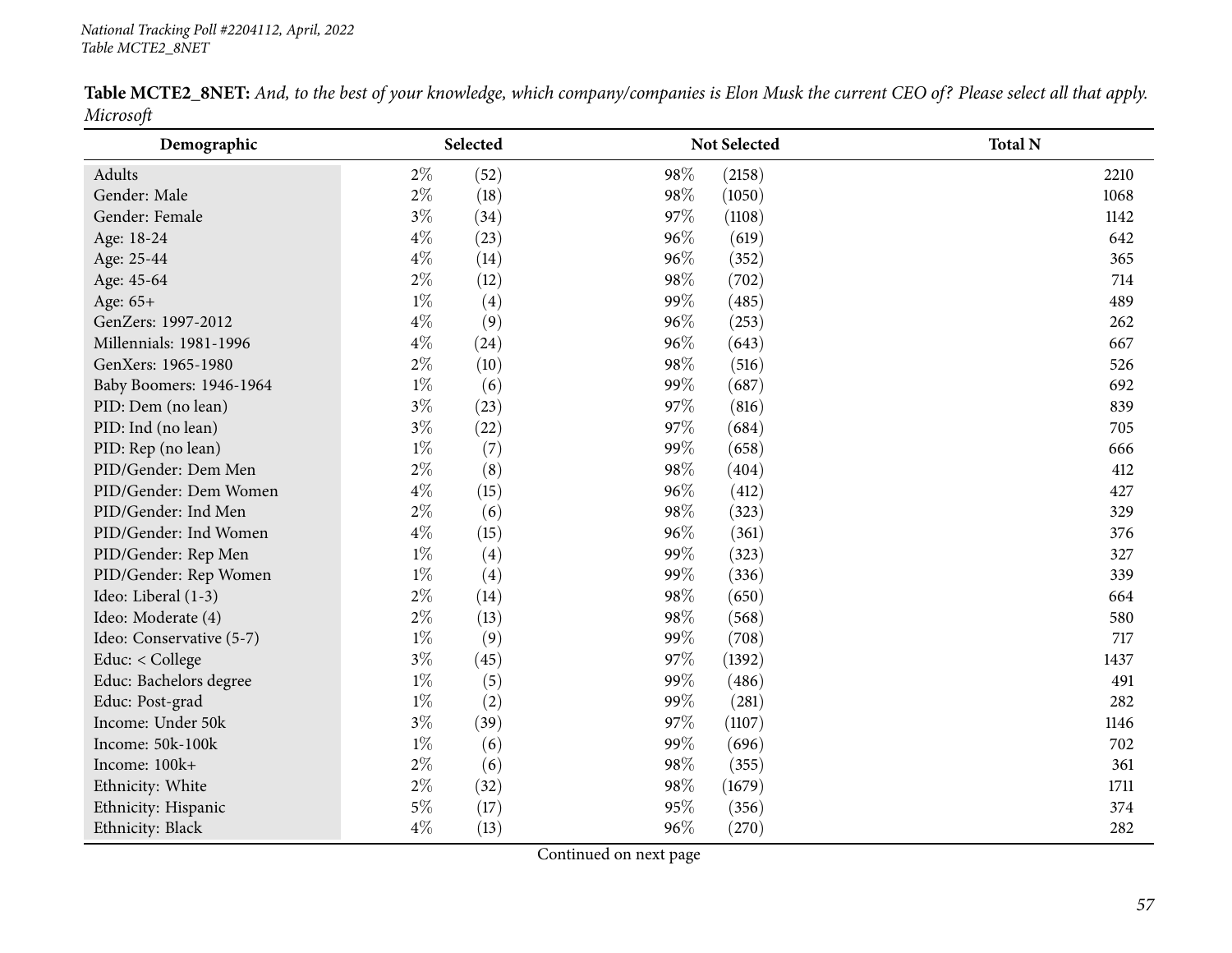Table MCTE2\_8NET: And, to the best of your knowledge, which company/companies is Elon Musk the current CEO of? Please select all that apply. *Microsoft*

| Demographic                          |       | Selected |      | Not Selected | <b>Total N</b> |
|--------------------------------------|-------|----------|------|--------------|----------------|
| Adults                               | $2\%$ | (52)     | 98%  | (2158)       | 2210           |
| Ethnicity: Other                     | $3\%$ | (7)      | 97%  | (210)        | 217            |
| All Christian                        | $2\%$ | (17)     | 98%  | (1002)       | 1019           |
| All Non-Christian                    | $2\%$ | (3)      | 98%  | (126)        | 129            |
| Atheist                              |       | (0)      | 100% | (86)         | 86             |
| Agnostic/Nothing in particular       | $3\%$ | (19)     | 97%  | (583)        | 603            |
| Something Else                       | $3\%$ | (12)     | 97%  | (361)        | 373            |
| Religious Non-Protestant/Catholic    | $2\%$ | (3)      | 98%  | (148)        | 151            |
| Evangelical                          | $3\%$ | (17)     | 97%  | (559)        | 576            |
| Non-Evangelical                      | $1\%$ | (11)     | 99%  | (766)        | 777            |
| Community: Urban                     | $2\%$ | (14)     | 98%  | (575)        | 589            |
| Community: Suburban                  | $2\%$ | (24)     | 98%  | (1037)       | 1061           |
| Community: Rural                     | $3\%$ | (14)     | 97%  | (545)        | 560            |
| Employ: Private Sector               | $2\%$ | (12)     | 98%  | (698)        | 710            |
| Employ: Government                   | $6\%$ | (8)      | 94%  | (116)        | 124            |
| Employ: Self-Employed                | $1\%$ | (3)      | 99%  | (218)        | 221            |
| Employ: Homemaker                    | $3\%$ | (6)      | 97%  | (201)        | 207            |
| Employ: Student                      | $8\%$ | (8)      | 92%  | (92)         | 101            |
| Employ: Retired                      | $2\%$ | (8)      | 98%  | (494)        | 502            |
| Employ: Unemployed                   | $1\%$ | (3)      | 99%  | (203)        | 206            |
| Employ: Other                        | $3\%$ | (4)      | 97%  | (137)        | 140            |
| Military HH: Yes                     | $2\%$ | (8)      | 98%  | (383)        | 391            |
| Military HH: No                      | $2\%$ | (44)     | 98%  | (1775)       | 1819           |
| RD/WT: Right Direction               | $2\%$ | (17)     | 98%  | (725)        | 742            |
| RD/WT: Wrong Track                   | $2\%$ | (35)     | 98%  | (1433)       | 1468           |
| Biden Job Approve                    | $2\%$ | (21)     | 98%  | (918)        | 939            |
| Biden Job Disapprove                 | $2\%$ | (24)     | 98%  | (1134)       | 1158           |
| Biden Job Strongly Approve           | $3\%$ | (13)     | 97%  | (405)        | 418            |
| Biden Job Somewhat Approve           | $2\%$ | (8)      | 98%  | (513)        | 521            |
| Biden Job Somewhat Disapprove        | $3\%$ | (11)     | 97%  | (352)        | 363            |
| <b>Biden Job Strongly Disapprove</b> | $2\%$ | (14)     | 98%  | (782)        | 795            |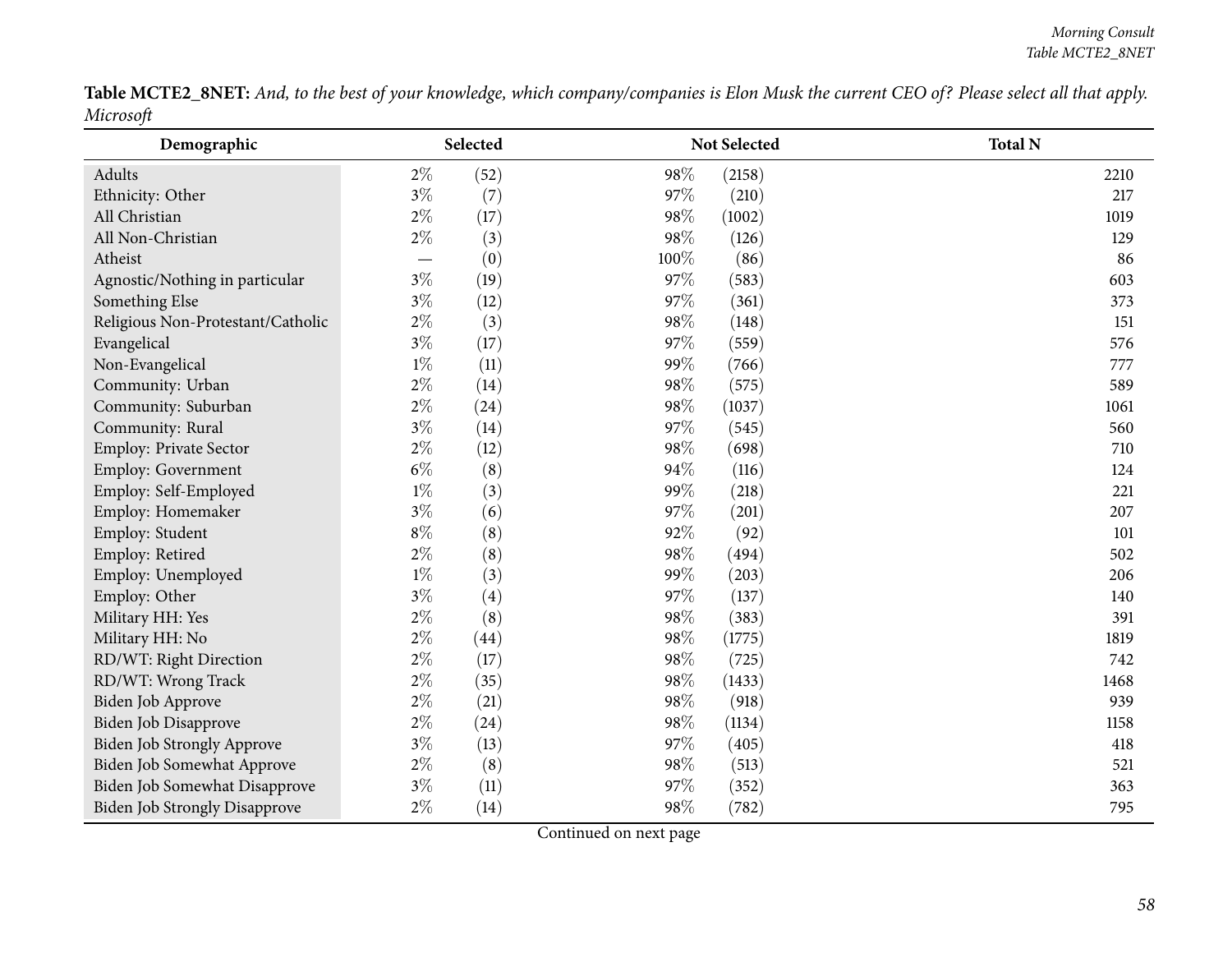|           |  |  | <b>Table MCTE2_8NET:</b> And, to the best of your knowledge, which company/companies is Elon Musk the current CEO of? Please select all that apply. |  |  |
|-----------|--|--|-----------------------------------------------------------------------------------------------------------------------------------------------------|--|--|
| Microsoft |  |  |                                                                                                                                                     |  |  |

| Demographic                          |       | Selected |      | Not Selected | <b>Total N</b> |
|--------------------------------------|-------|----------|------|--------------|----------------|
| Adults                               | $2\%$ | (52)     | 98%  | (2158)       | 2210           |
| Favorable of Biden                   | $2\%$ | (17)     | 98%  | (941)        | 957            |
| Unfavorable of Biden                 | $2\%$ | (20)     | 98%  | (1110)       | 1129           |
| Very Favorable of Biden              | $2\%$ | (11)     | 98%  | (414)        | 425            |
| Somewhat Favorable of Biden          | $1\%$ | (6)      | 99%  | (526)        | 532            |
| Somewhat Unfavorable of Biden        | $1\%$ | (4)      | 99%  | (310)        | 315            |
| Very Unfavorable of Biden            | $2\%$ | (15)     | 98%  | (799)        | 815            |
| #1 Issue: Economy                    | $2\%$ | (19)     | 98%  | (869)        | 888            |
| #1 Issue: Security                   | $2\%$ | (5)      | 98%  | (283)        | 288            |
| #1 Issue: Health Care                | $4\%$ | (9)      | 96%  | (204)        | 212            |
| #1 Issue: Medicare / Social Security | $3\%$ | (5)      | 97%  | (205)        | 210            |
| #1 Issue: Women's Issues             | $4\%$ | (5)      | 96%  | (125)        | 130            |
| #1 Issue: Education                  | $2\%$ | (3)      | 98%  | (165)        | 168            |
| #1 Issue: Energy                     | $3\%$ | (6)      | 97%  | (181)        | 186            |
| #1 Issue: Other                      |       | (0)      | 100% | (127)        | 127            |
| 2020 Vote: Joe Biden                 | $2\%$ | (15)     | 98%  | (906)        | 921            |
| 2020 Vote: Donald Trump              | $1\%$ | (9)      | 99%  | (766)        | 775            |
| 2020 Vote: Other                     | $4\%$ | (3)      | 96%  | (80)         | 84             |
| 2020 Vote: Didn't Vote               | $6\%$ | (25)     | 94%  | (406)        | 430            |
| 2018 House Vote: Democrat            | $2\%$ | (15)     | 98%  | (725)        | 740            |
| 2018 House Vote: Republican          | $1\%$ | (10)     | 99%  | (673)        | 684            |
| 2018 House Vote: Someone else        | $1\%$ | (1)      | 99%  | (59)         | 59             |
| 2016 Vote: Hillary Clinton           | $1\%$ | (8)      | 99%  | (659)        | 667            |
| 2016 Vote: Donald Trump              | $2\%$ | (11)     | 98%  | (708)        | 719            |
| 2016 Vote: Other                     |       | (0)      | 100% | (120)        | 120            |
| 2016 Vote: Didn't Vote               | $5\%$ | (33)     | 95%  | (669)        | 702            |
| Voted in 2014: Yes                   | $1\%$ | (17)     | 99%  | (1283)       | 1300           |
| Voted in 2014: No                    | $4\%$ | (35)     | 96%  | (875)        | 910            |
| 4-Region: Northeast                  | $1\%$ | (5)      | 99%  | (377)        | 383            |
| 4-Region: Midwest                    | $3\%$ | (12)     | 97%  | (445)        | 456            |
| 4-Region: South                      | $3\%$ | (24)     | 97%  | (820)        | 844            |
| 4-Region: West                       | $2\%$ | (10)     | 98%  | (516)        | 527            |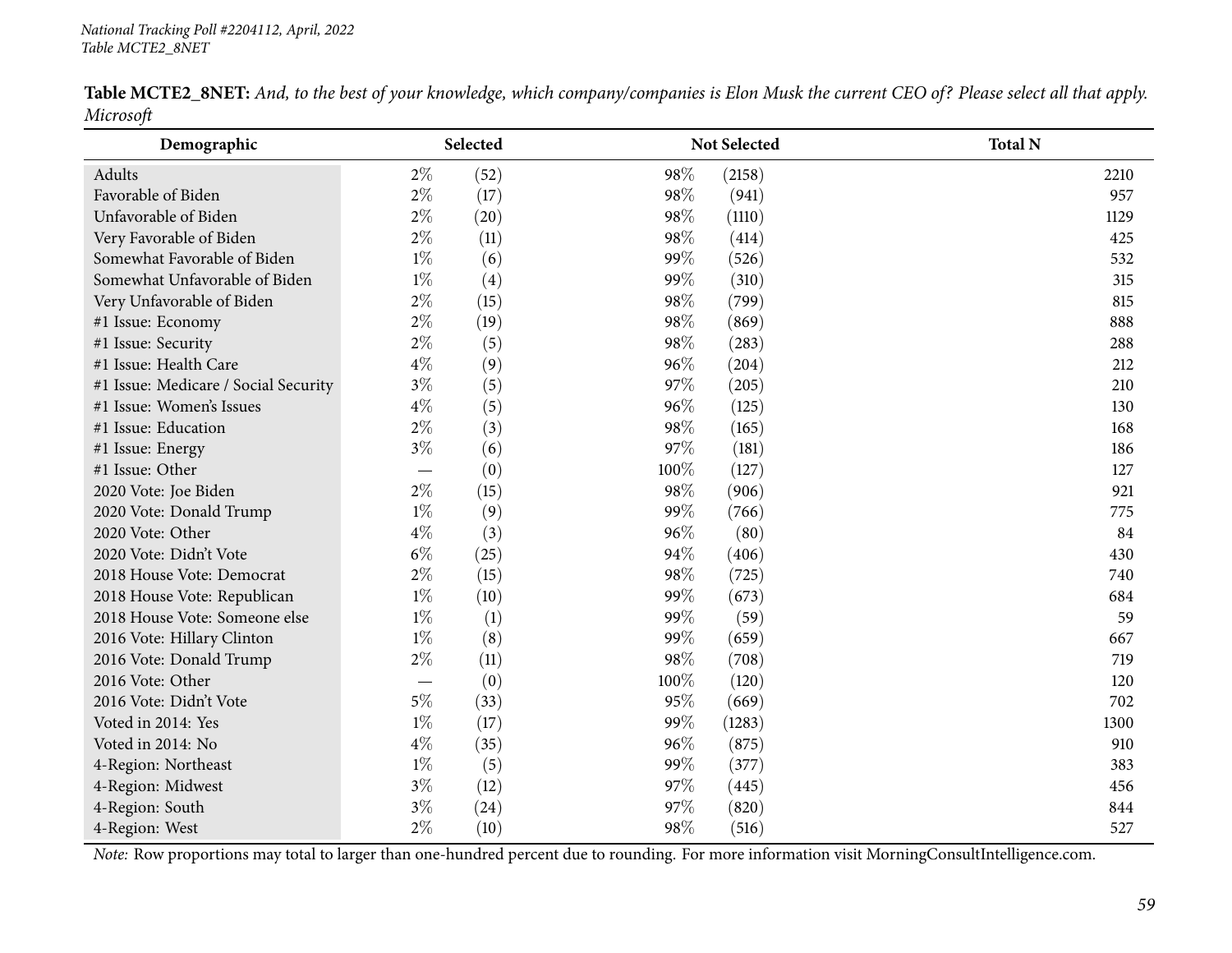Table MCTE2\_9NET: And, to the best of your knowledge, which company/companies is Elon Musk the current CEO of? Please select all that apply. *Sony* $\overline{\phantom{0}}$ 

| Demographic              |                                 | Selected |      | Not Selected | <b>Total N</b> |
|--------------------------|---------------------------------|----------|------|--------------|----------------|
| Adults                   | $1\%$                           | (18)     | 99%  | (2192)       | 2210           |
| Gender: Male             | $1\%$                           | (6)      | 99%  | (1061)       | 1068           |
| Gender: Female           | $1\%$                           | (11)     | 99%  | (1131)       | 1142           |
| Age: 18-24               | $1\%$                           | (8)      | 99%  | (634)        | 642            |
| Age: 25-44               | $1\%$                           | (5)      | 99%  | (361)        | 365            |
| Age: 45-64               | $1\%$                           | (5)      | 99%  | (709)        | 714            |
| Age: 65+                 |                                 | (0)      | 100% | (489)        | 489            |
| GenZers: 1997-2012       | $2\%$                           | (4)      | 98%  | (258)        | 262            |
| Millennials: 1981-1996   | $1\%$                           | (7)      | 99%  | (660)        | 667            |
| GenXers: 1965-1980       | $1\%$                           | (4)      | 99%  | (523)        | 526            |
| Baby Boomers: 1946-1964  |                                 | (3)      | 100% | (690)        | 692            |
| PID: Dem (no lean)       | $1\%$                           | (5)      | 99%  | (834)        | 839            |
| PID: Ind (no lean)       | $1\%$                           | (9)      | 99%  | (696)        | 705            |
| PID: Rep (no lean)       |                                 | (3)      | 100% | (662)        | 666            |
| PID/Gender: Dem Men      | $\overline{\phantom{0}}$        | (2)      | 100% | (410)        | 412            |
| PID/Gender: Dem Women    | $1\%$                           | (3)      | 99%  | (424)        | 427            |
| PID/Gender: Ind Men      | $1\%$                           | (2)      | 99%  | (327)        | 329            |
| PID/Gender: Ind Women    | $2\%$                           | (7)      | 98%  | (369)        | 376            |
| PID/Gender: Rep Men      | $1\%$                           | (2)      | 99%  | (325)        | 327            |
| PID/Gender: Rep Women    |                                 | (1)      | 100% | (338)        | 339            |
| Ideo: Liberal (1-3)      | $1\%$                           | (6)      | 99%  | (658)        | 664            |
| Ideo: Moderate (4)       |                                 | (3)      | 100% | (578)        | 580            |
| Ideo: Conservative (5-7) | $1\%$                           | (4)      | 99%  | (713)        | 717            |
| Educ: < College          | $1\%$                           | (17)     | 99%  | (1420)       | 1437           |
| Educ: Bachelors degree   |                                 | (0)      | 100% | (491)        | 491            |
| Educ: Post-grad          | $\overline{\phantom{0}}$        | (1)      | 100% | (282)        | 282            |
| Income: Under 50k        | $1\%$                           | (16)     | 99%  | (1131)       | 1146           |
| Income: 50k-100k         |                                 | (1)      | 100% | (702)        | 702            |
| Income: 100k+            | $\hspace{0.1mm}-\hspace{0.1mm}$ | (1)      | 100% | (360)        | 361            |
| Ethnicity: White         | $1\%$                           | (13)     | 99%  | (1698)       | 1711           |
| Ethnicity: Hispanic      | $1\%$                           | (5)      | 99%  | (369)        | 374            |
| Ethnicity: Black         | $1\%$                           | (4)      | 99%  | (278)        | 282            |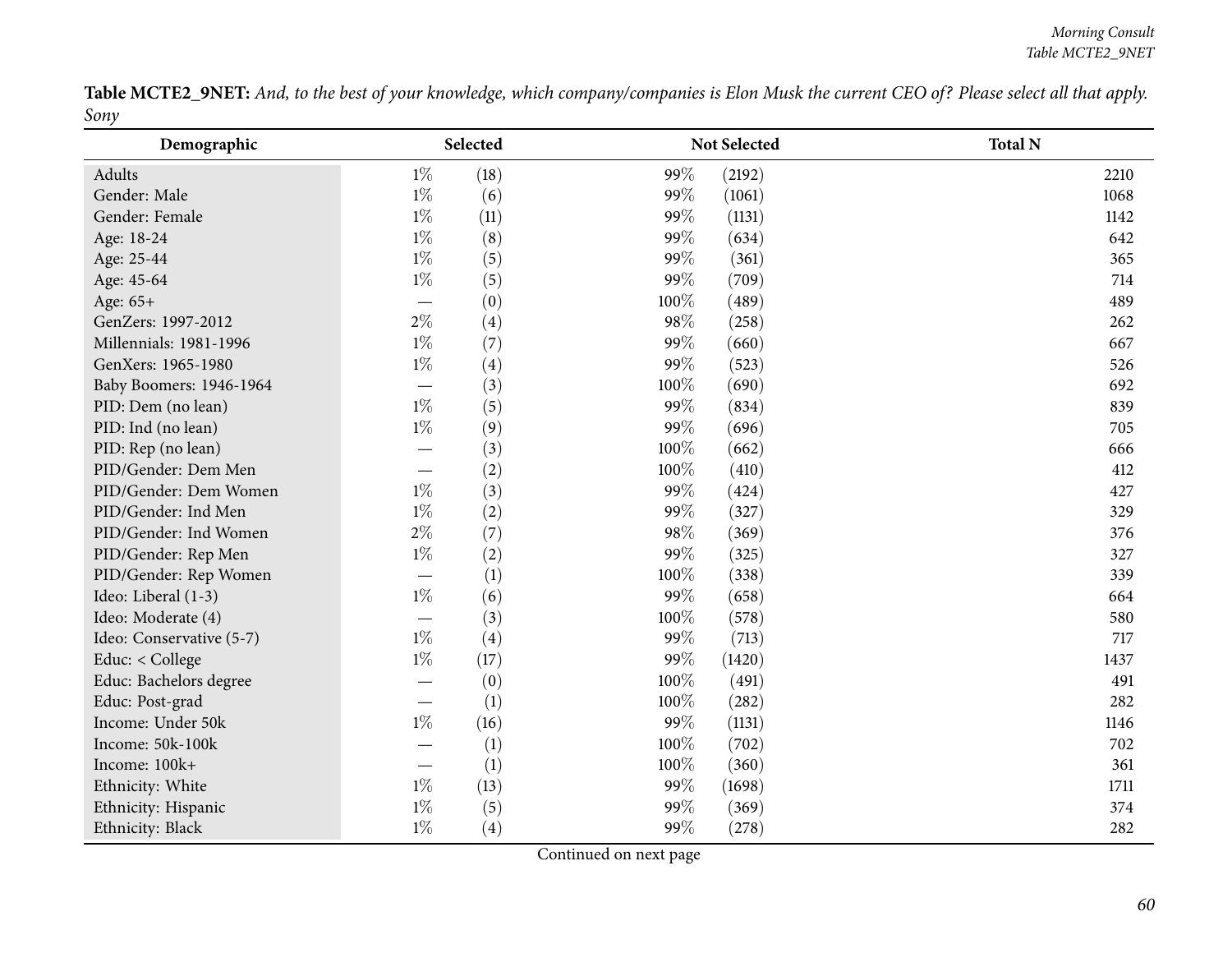| Table MCTE2_9NET: And, to the best of your knowledge, which company/companies is Elon Musk the current CEO of? Please select all that apply. |  |  |  |  |  |  |
|----------------------------------------------------------------------------------------------------------------------------------------------|--|--|--|--|--|--|
| Sony                                                                                                                                         |  |  |  |  |  |  |

| Demographic                          |       | Selected |      | Not Selected | <b>Total N</b> |
|--------------------------------------|-------|----------|------|--------------|----------------|
| Adults                               | $1\%$ | (18)     | 99%  | (2192)       | 2210           |
| Ethnicity: Other                     |       | (1)      | 100% | (216)        | 217            |
| All Christian                        |       | (3)      | 100% | (1016)       | 1019           |
| All Non-Christian                    | $1\%$ | (1)      | 99%  | (129)        | 129            |
| Atheist                              |       | (0)      | 100% | (86)         | 86             |
| Agnostic/Nothing in particular       | $2\%$ | (9)      | 98%  | (593)        | 603            |
| Something Else                       | $1\%$ | (5)      | 99%  | (368)        | 373            |
| Religious Non-Protestant/Catholic    | $1\%$ | (2)      | 99%  | (149)        | 151            |
| Evangelical                          | $1\%$ | (3)      | 99%  | (573)        | 576            |
| Non-Evangelical                      |       | (3)      | 100% | (774)        | 777            |
| Community: Urban                     | $1\%$ | (7)      | 99%  | (582)        | 589            |
| Community: Suburban                  | $1\%$ | (6)      | 99%  | (1055)       | 1061           |
| Community: Rural                     | $1\%$ | (4)      | 99%  | (555)        | 560            |
| Employ: Private Sector               |       | (2)      | 100% | (708)        | 710            |
| Employ: Government                   |       | (0)      | 100% | (124)        | 124            |
| Employ: Self-Employed                |       | (0)      | 100% | (221)        | 221            |
| Employ: Homemaker                    | $1\%$ | (3)      | 99%  | (204)        | 207            |
| Employ: Student                      | $5\%$ | (5)      | 95%  | (96)         | 101            |
| Employ: Retired                      |       | (2)      | 100% | (500)        | 502            |
| Employ: Unemployed                   | $1\%$ | (3)      | 99%  | (203)        | 206            |
| Employ: Other                        | $3\%$ | (4)      | 97%  | (137)        | 140            |
| Military HH: Yes                     | $1\%$ | (2)      | 99%  | (389)        | 391            |
| Military HH: No                      | $1\%$ | (16)     | 99%  | (1803)       | 1819           |
| RD/WT: Right Direction               | $1\%$ | (5)      | 99%  | (737)        | 742            |
| RD/WT: Wrong Track                   | $1\%$ | (13)     | 99%  | (1455)       | 1468           |
| Biden Job Approve                    | $1\%$ | (5)      | 99%  | (934)        | 939            |
| Biden Job Disapprove                 | $1\%$ | (11)     | 99%  | (1147)       | 1158           |
| <b>Biden Job Strongly Approve</b>    |       | (2)      | 100% | (416)        | 418            |
| Biden Job Somewhat Approve           | $1\%$ | (3)      | 99%  | (518)        | 521            |
| Biden Job Somewhat Disapprove        | $1\%$ | (5)      | 99%  | (358)        | 363            |
| <b>Biden Job Strongly Disapprove</b> | $1\%$ | (6)      | 99%  | (789)        | 795            |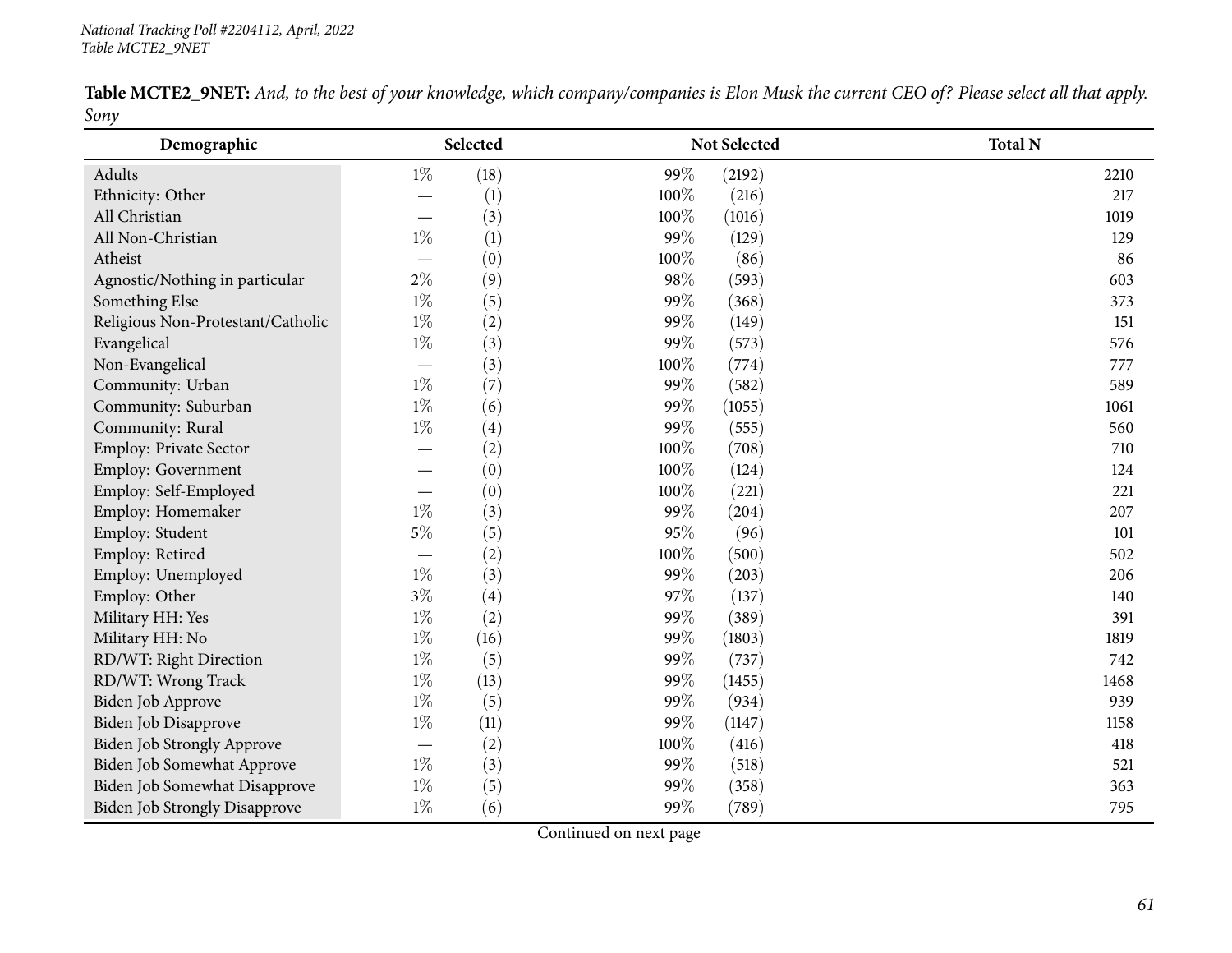Table MCTE2\_9NET: And, to the best of your knowledge, which company/companies is Elon Musk the current CEO of? Please select all that apply. *Sony*

| Demographic                          |                               | Selected |      | Not Selected | <b>Total N</b> |
|--------------------------------------|-------------------------------|----------|------|--------------|----------------|
| Adults                               | $1\%$                         | (18)     | 99%  | (2192)       | 2210           |
| Favorable of Biden                   | $1\%$                         | (5)      | 99%  | (952)        | 957            |
| Unfavorable of Biden                 | $1\%$                         | (13)     | 99%  | (1117)       | 1129           |
| Very Favorable of Biden              |                               | (1)      | 100% | (424)        | 425            |
| Somewhat Favorable of Biden          | $1\%$                         | (4)      | 99%  | (529)        | 532            |
| Somewhat Unfavorable of Biden        | $1\%$                         | (2)      | 99%  | (313)        | 315            |
| Very Unfavorable of Biden            | $1\%$                         | (11)     | 99%  | (804)        | 815            |
| #1 Issue: Economy                    | $1\%$                         | (7)      | 99%  | (881)        | 888            |
| #1 Issue: Security                   | $1\%$                         | (2)      | 99%  | (286)        | 288            |
| #1 Issue: Health Care                |                               | (1)      | 100% | (212)        | 212            |
| #1 Issue: Medicare / Social Security |                               | (1)      | 100% | (210)        | 210            |
| #1 Issue: Women's Issues             | $2\%$                         | (2)      | 98%  | (128)        | 130            |
| #1 Issue: Education                  | $2\%$                         | (3)      | 98%  | (165)        | 168            |
| #1 Issue: Energy                     | $2\%$                         | (3)      | 98%  | (183)        | 186            |
| #1 Issue: Other                      |                               | (0)      | 100% | (127)        | 127            |
| 2020 Vote: Joe Biden                 |                               | (3)      | 100% | (918)        | 921            |
| 2020 Vote: Donald Trump              | $\overbrace{\phantom{13333}}$ | (2)      | 100% | (773)        | 775            |
| 2020 Vote: Other                     | $1\%$                         | (1)      | 99%  | (83)         | 84             |
| 2020 Vote: Didn't Vote               | $3\%$                         | (12)     | 97%  | (418)        | 430            |
| 2018 House Vote: Democrat            |                               | (3)      | 100% | (737)        | 740            |
| 2018 House Vote: Republican          |                               | (3)      | 100% | (680)        | 684            |
| 2018 House Vote: Someone else        | $1\%$                         | (1)      | 99%  | (59)         | 59             |
| 2016 Vote: Hillary Clinton           |                               | (1)      | 100% | (665)        | 667            |
| 2016 Vote: Donald Trump              |                               | (2)      | 100% | (717)        | 719            |
| 2016 Vote: Other                     |                               | (0)      | 100% | (120)        | 120            |
| 2016 Vote: Didn't Vote               | $2\%$                         | (14)     | 98%  | (688)        | 702            |
| Voted in 2014: Yes                   |                               | (3)      | 100% | (1297)       | 1300           |
| Voted in 2014: No                    | $2\%$                         | (15)     | 98%  | (895)        | 910            |
| 4-Region: Northeast                  | $1\%$                         | (4)      | 99%  | (379)        | 383            |
| 4-Region: Midwest                    | $1\%$                         | (4)      | 99%  | (452)        | 456            |
| 4-Region: South                      |                               | (3)      | 100% | (841)        | 844            |
| 4-Region: West                       | $1\%$                         | (6)      | 99%  | (520)        | 527            |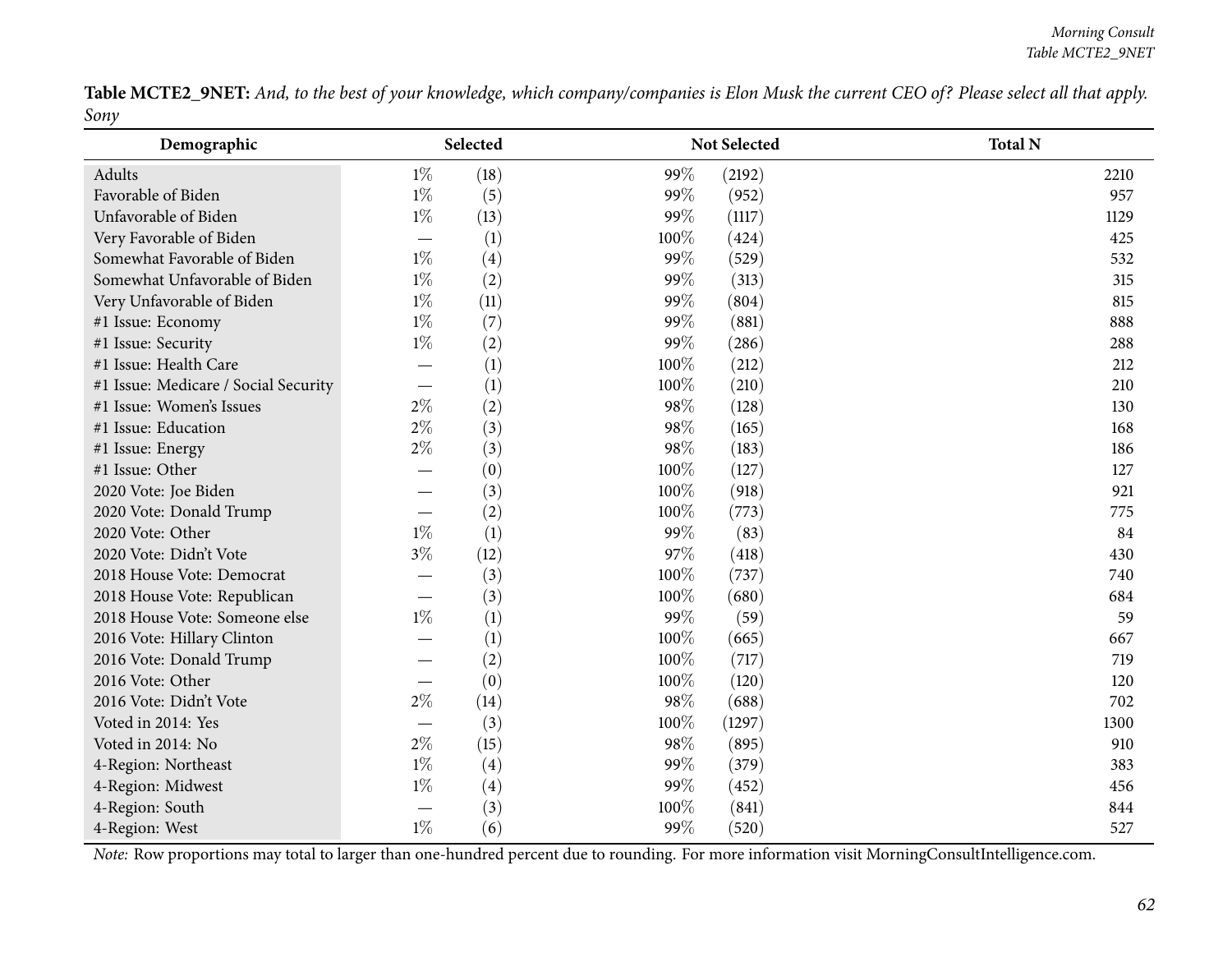|                   |  | <b>Table MCTE2_10NET:</b> And, to the best of your knowledge, which company/companies is Elon Musk the current CEO of? Please select all that apply. |  |
|-------------------|--|------------------------------------------------------------------------------------------------------------------------------------------------------|--|
| None of the above |  |                                                                                                                                                      |  |

| Demographic              |        | Selected |        | Not Selected | <b>Total N</b> |
|--------------------------|--------|----------|--------|--------------|----------------|
| Adults                   | 12%    | (261)    | 88%    | (1949)       | 2210           |
| Gender: Male             | 10%    | (112)    | 90%    | (956)        | 1068           |
| Gender: Female           | 13%    | (149)    | 87\%   | (993)        | 1142           |
| Age: 18-24               | $9\%$  | (55)     | 91%    | (587)        | 642            |
| Age: 25-44               | 24%    | (88)     | 76%    | (278)        | 365            |
| Age: 45-64               | $11\%$ | (77)     | 89%    | (637)        | 714            |
| Age: 65+                 | $8\%$  | (41)     | 92%    | (448)        | 489            |
| GenZers: 1997-2012       | $7\%$  | (18)     | 93%    | (244)        | 262            |
| Millennials: 1981-1996   | 18%    | (119)    | $82\%$ | (548)        | 667            |
| GenXers: 1965-1980       | 12%    | (62)     | 88%    | (465)        | 526            |
| Baby Boomers: 1946-1964  | $8\%$  | (53)     | 92%    | (640)        | 692            |
| PID: Dem (no lean)       | 15%    | (127)    | 85%    | (712)        | 839            |
| PID: Ind (no lean)       | $11\%$ | (78)     | 89%    | (627)        | 705            |
| PID: Rep (no lean)       | $8\%$  | (55)     | 92%    | (610)        | 666            |
| PID/Gender: Dem Men      | 19%    | (80)     | 81%    | (332)        | 412            |
| PID/Gender: Dem Women    | $11\%$ | (48)     | 89%    | (379)        | 427            |
| PID/Gender: Ind Men      | $4\%$  | (13)     | 96%    | (317)        | 329            |
| PID/Gender: Ind Women    | 17%    | (65)     | 83%    | (311)        | 376            |
| PID/Gender: Rep Men      | $6\%$  | (19)     | 94%    | (307)        | 327            |
| PID/Gender: Rep Women    | $11\%$ | (36)     | 89%    | (303)        | 339            |
| Ideo: Liberal (1-3)      | 15%    | (97)     | 85%    | (567)        | 664            |
| Ideo: Moderate (4)       | $8\%$  | (47)     | 92%    | (533)        | 580            |
| Ideo: Conservative (5-7) | $8\%$  | (60)     | 92%    | (657)        | 717            |
| Educ: < College          | 16%    | (231)    | 84\%   | (1206)       | 1437           |
| Educ: Bachelors degree   | $4\%$  | (17)     | 96%    | (473)        | 491            |
| Educ: Post-grad          | $5\%$  | (13)     | 95%    | (269)        | 282            |
| Income: Under 50k        | 19%    | (213)    | 81%    | (933)        | 1146           |
| Income: 50k-100k         | $5\%$  | (34)     | 95%    | (668)        | 702            |
| Income: 100k+            | $4\%$  | (13)     | 96%    | (348)        | 361            |
| Ethnicity: White         | $9\%$  | (159)    | 91%    | (1552)       | 1711           |
| Ethnicity: Hispanic      | 23%    | (85)     | 77%    | (289)        | 374            |
| Ethnicity: Black         | 29%    | (83)     | 71%    | (199)        | 282            |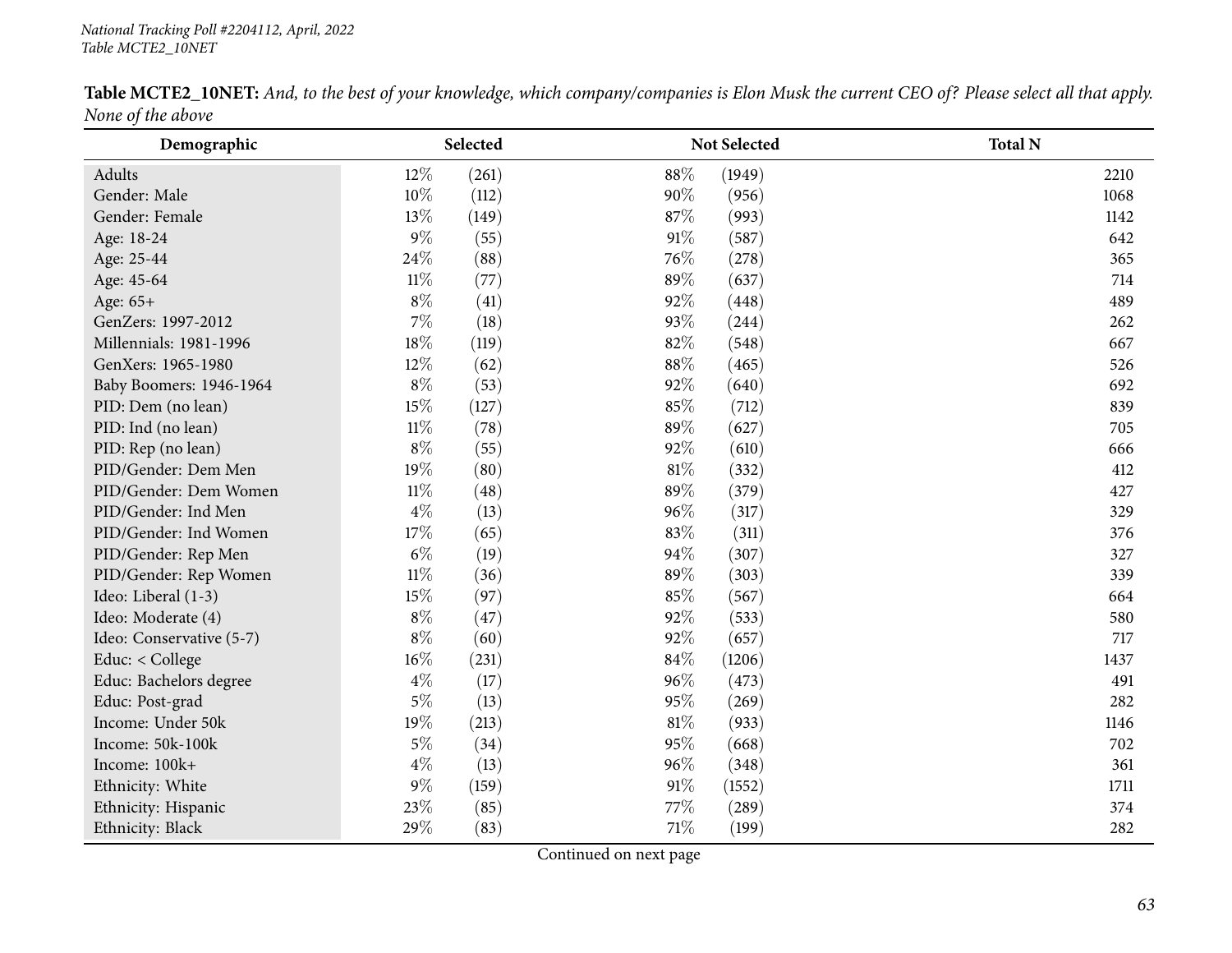Table MCTE2\_10NET: And, to the best of your knowledge, which company/companies is Elon Musk the current CEO of? Please select all that apply. *None of the above*  $\overline{\phantom{a}}$ 

| Demographic                          |        | Selected |      | Not Selected | <b>Total N</b> |
|--------------------------------------|--------|----------|------|--------------|----------------|
| Adults                               | 12%    | (261)    | 88%  | (1949)       | 2210           |
| Ethnicity: Other                     | $9\%$  | (19)     | 91%  | (198)        | 217            |
| All Christian                        | 13%    | (127)    | 87%  | (892)        | 1019           |
| All Non-Christian                    | $6\%$  | (8)      | 94%  | (121)        | 129            |
| Atheist                              | $6\%$  | (5)      | 94%  | (81)         | 86             |
| Agnostic/Nothing in particular       | $11\%$ | (67)     | 89%  | (535)        | 603            |
| Something Else                       | 14%    | (53)     | 86%  | (320)        | 373            |
| Religious Non-Protestant/Catholic    | $8\%$  | (12)     | 92%  | (139)        | 151            |
| Evangelical                          | $21\%$ | (121)    | 79%  | (454)        | 576            |
| Non-Evangelical                      | $7\%$  | (55)     | 93%  | (722)        | 777            |
| Community: Urban                     | $21\%$ | (122)    | 79%  | (468)        | 589            |
| Community: Suburban                  | $6\%$  | (64)     | 94%  | (997)        | 1061           |
| Community: Rural                     | 13%    | (75)     | 87%  | (485)        | 560            |
| Employ: Private Sector               | $6\%$  | (44)     | 94%  | (667)        | 710            |
| Employ: Government                   | $4\%$  | (5)      | 96%  | (119)        | 124            |
| Employ: Self-Employed                | $6\%$  | (13)     | 94%  | (208)        | 221            |
| Employ: Homemaker                    | 39%    | (81)     | 61\% | (126)        | 207            |
| Employ: Student                      | $5\%$  | (5)      | 95%  | (96)         | 101            |
| Employ: Retired                      | $10\%$ | (48)     | 90%  | (454)        | 502            |
| Employ: Unemployed                   | 20%    | (40)     | 80%  | (165)        | 206            |
| Employ: Other                        | 18%    | (25)     | 82%  | (116)        | 140            |
| Military HH: Yes                     | 22%    | (85)     | 78%  | (306)        | 391            |
| Military HH: No                      | 10%    | (176)    | 90%  | (1643)       | 1819           |
| RD/WT: Right Direction               | 15%    | (113)    | 85%  | (630)        | 742            |
| RD/WT: Wrong Track                   | 10%    | (148)    | 90%  | (1320)       | 1468           |
| Biden Job Approve                    | 13%    | (124)    | 87%  | (815)        | 939            |
| Biden Job Disapprove                 | $9\%$  | (108)    | 91%  | (1050)       | 1158           |
| Biden Job Strongly Approve           | 19%    | (81)     | 81%  | (337)        | 418            |
| Biden Job Somewhat Approve           | $8\%$  | (44)     | 92%  | (478)        | 521            |
| Biden Job Somewhat Disapprove        | $9\%$  | (33)     | 91%  | (330)        | 363            |
| <b>Biden Job Strongly Disapprove</b> | $9\%$  | (75)     | 91%  | (721)        | 795            |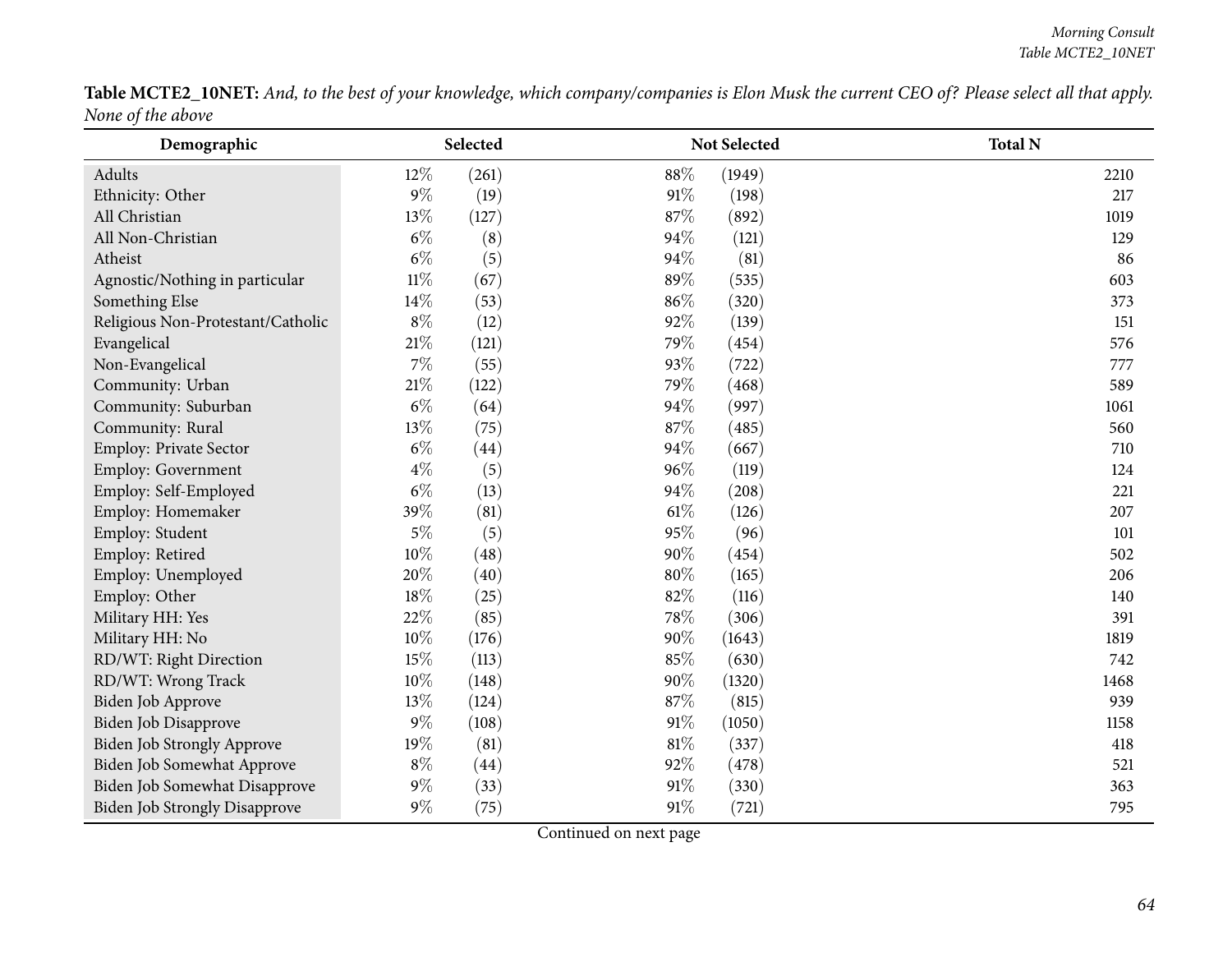|                   | <b>Table MCTE2_10NET:</b> And, to the best of your knowledge, which company/companies is Elon Musk the current CEO of? Please select all that apply. |  |
|-------------------|------------------------------------------------------------------------------------------------------------------------------------------------------|--|
| None of the above |                                                                                                                                                      |  |

| Demographic                          | Selected        |              | Not Selected | <b>Total N</b> |
|--------------------------------------|-----------------|--------------|--------------|----------------|
| Adults                               | $12\%$          | 88%<br>(261) | (1949)       | 2210           |
| Favorable of Biden                   | 14%             | 86%<br>(133) | (825)        | 957            |
| Unfavorable of Biden                 | $9\%$           | 91%<br>(100) | (1029)       | 1129           |
| Very Favorable of Biden              | 19%             | 81%<br>(83)  | (342)        | 425            |
| Somewhat Favorable of Biden          | $9\%$           | 91%<br>(50)  | (482)        | 532            |
| Somewhat Unfavorable of Biden        | $9\%$           | 91%<br>(28)  | (287)        | 315            |
| Very Unfavorable of Biden            | $9\%$           | (72)<br>91%  | (742)        | 815            |
| #1 Issue: Economy                    | $8\%$           | 92%<br>(70)  | (819)        | 888            |
| #1 Issue: Security                   | 12%             | 88%<br>(35)  | (253)        | 288            |
| #1 Issue: Health Care                | $9\%$           | 91%<br>(18)  | (194)        | 212            |
| #1 Issue: Medicare / Social Security | $11\%$          | 89%<br>(23)  | (187)        | 210            |
| #1 Issue: Women's Issues             | $5\%$           | (7)<br>95%   | (122)        | 130            |
| #1 Issue: Education                  | 48%             | 52%<br>(81)  | (88)         | 168            |
| #1 Issue: Energy                     | $8\%$           | 92%<br>(14)  | (172)        | 186            |
| #1 Issue: Other                      | 10%             | 90%<br>(13)  | (114)        | 127            |
| 2020 Vote: Joe Biden                 | $7\%$           | (66)<br>93%  | (855)        | 921            |
| 2020 Vote: Donald Trump              | 15%             | 85%<br>(116) | (659)        | 775            |
| 2020 Vote: Other                     | 14%             | 86%<br>(11)  | (72)         | 84             |
| 2020 Vote: Didn't Vote               | 16%             | (68)<br>84%  | (363)        | 430            |
| 2018 House Vote: Democrat            | $7\%$           | (54)<br>93%  | (686)        | 740            |
| 2018 House Vote: Republican          | 15%<br>(100)    | 85%          | (584)        | 684            |
| 2018 House Vote: Someone else        | 14%             | (9)<br>86%   | (51)         | 59             |
| 2016 Vote: Hillary Clinton           | $8\%$           | (53)<br>92%  | (614)        | 667            |
| 2016 Vote: Donald Trump              | $14\%$<br>(100) | 86%          | (619)        | 719            |
| 2016 Vote: Other                     | $8\%$           | 92%<br>(10)  | (110)        | 120            |
| 2016 Vote: Didn't Vote               | 14\%            | (98)<br>86%  | (604)        | 702            |
| Voted in 2014: Yes                   | $12\%$          | 88%<br>(152) | (1148)       | 1300           |
| Voted in 2014: No                    | 12%<br>(109)    | 88%          | (801)        | 910            |
| 4-Region: Northeast                  | $8\%$           | (31)<br>92%  | (351)        | 383            |
| 4-Region: Midwest                    | $11\%$          | 89%<br>(50)  | (406)        | 456            |
| 4-Region: South                      | $11\%$          | 89%<br>(97)  | (747)        | 844            |
| 4-Region: West                       | $16\%$          | 84%<br>(82)  | (444)        | 527            |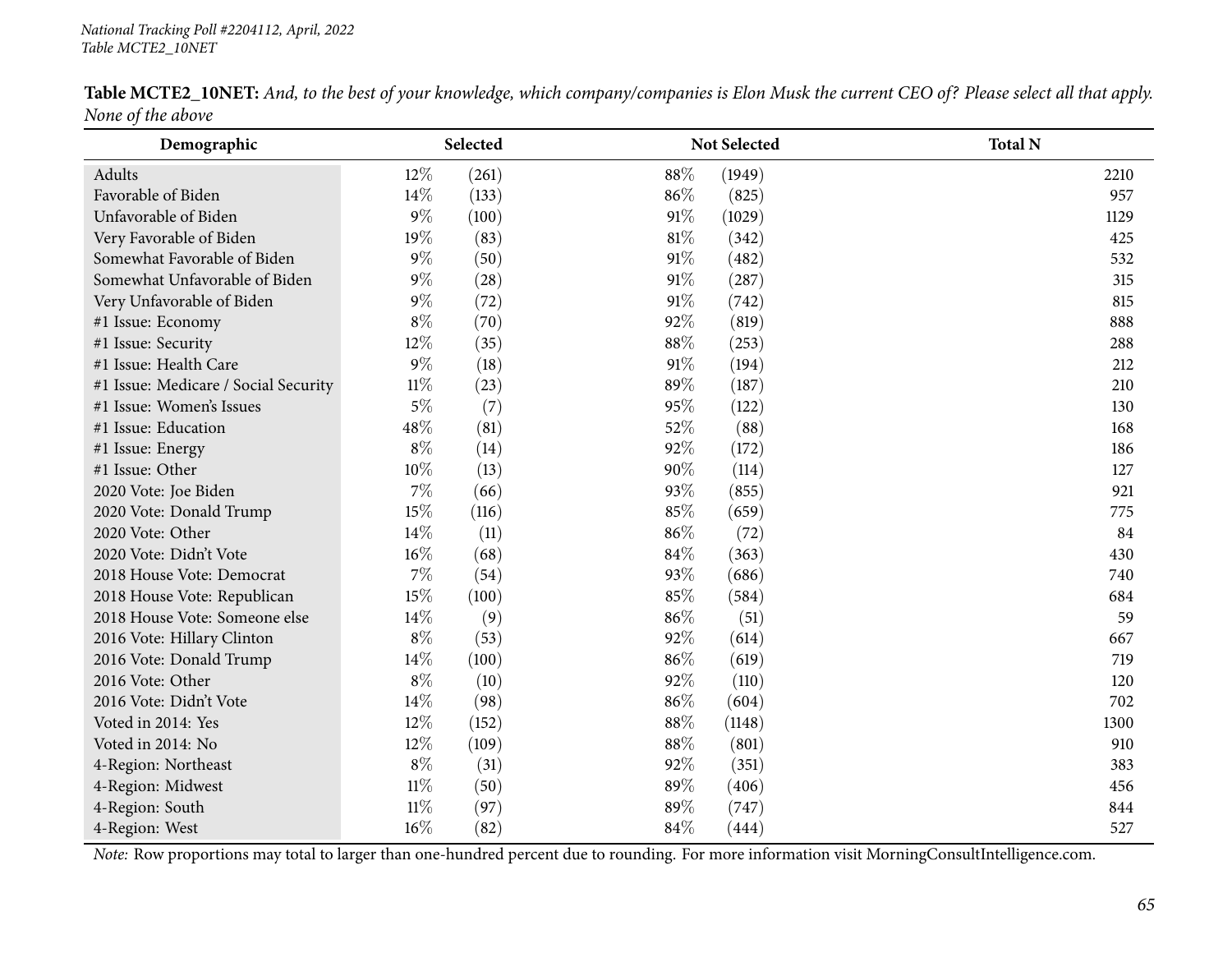| Not a threat<br><b>Total N</b><br>Demographic<br>Major threat<br><b>Minor threat</b><br>opinion<br>41\%<br>30%<br>12%<br>17%<br>Adults<br>(898)<br>(670)<br>(257)<br>(385)<br>2210<br>28%<br>13%<br>Gender: Male<br>47\%<br>(502)<br>(303)<br>$12\%$<br>(129)<br>(134)<br>1068<br>35%<br>32%<br>$11\%$<br>22%<br>Gender: Female<br>(395)<br>(368)<br>(127)<br>(252)<br>1142<br>33%<br>30%<br>12%<br>26%<br>Age: 18-24<br>(210)<br>(191)<br>(78)<br>(164)<br>642<br>33%<br>32%<br>$21\%$<br>14%<br>Age: 25-44<br>(120)<br>(117)<br>(53)<br>(75)<br>365<br>30%<br>10%<br>15%<br>45%<br>(324)<br>(105)<br>Age: 45-64<br>(213)<br>(72)<br>714<br>31%<br>$8\%$<br>50%<br>$11\%$<br>Age: 65+<br>(244)<br>(149)<br>(54)<br>(41)<br>489<br>29%<br>29%<br>$11\%$<br>$31\%$<br>(77)<br>(82)<br>GenZers: 1997-2012<br>(75)<br>(28)<br>262<br>31%<br>33%<br>14%<br>22%<br>Millennials: 1981-1996<br>(222)<br>(93)<br>(204)<br>(148)<br>667 |
|--------------------------------------------------------------------------------------------------------------------------------------------------------------------------------------------------------------------------------------------------------------------------------------------------------------------------------------------------------------------------------------------------------------------------------------------------------------------------------------------------------------------------------------------------------------------------------------------------------------------------------------------------------------------------------------------------------------------------------------------------------------------------------------------------------------------------------------------------------------------------------------------------------------------------------|
|                                                                                                                                                                                                                                                                                                                                                                                                                                                                                                                                                                                                                                                                                                                                                                                                                                                                                                                                |
|                                                                                                                                                                                                                                                                                                                                                                                                                                                                                                                                                                                                                                                                                                                                                                                                                                                                                                                                |
|                                                                                                                                                                                                                                                                                                                                                                                                                                                                                                                                                                                                                                                                                                                                                                                                                                                                                                                                |
|                                                                                                                                                                                                                                                                                                                                                                                                                                                                                                                                                                                                                                                                                                                                                                                                                                                                                                                                |
|                                                                                                                                                                                                                                                                                                                                                                                                                                                                                                                                                                                                                                                                                                                                                                                                                                                                                                                                |
|                                                                                                                                                                                                                                                                                                                                                                                                                                                                                                                                                                                                                                                                                                                                                                                                                                                                                                                                |
|                                                                                                                                                                                                                                                                                                                                                                                                                                                                                                                                                                                                                                                                                                                                                                                                                                                                                                                                |
|                                                                                                                                                                                                                                                                                                                                                                                                                                                                                                                                                                                                                                                                                                                                                                                                                                                                                                                                |
|                                                                                                                                                                                                                                                                                                                                                                                                                                                                                                                                                                                                                                                                                                                                                                                                                                                                                                                                |
|                                                                                                                                                                                                                                                                                                                                                                                                                                                                                                                                                                                                                                                                                                                                                                                                                                                                                                                                |
| 32%<br>10%<br>15%<br>43%<br>(81)<br>GenXers: 1965-1980<br>(224)<br>(169)<br>(53)<br>526                                                                                                                                                                                                                                                                                                                                                                                                                                                                                                                                                                                                                                                                                                                                                                                                                                        |
| 49%<br>30%<br>$10\%$<br>12%<br>(68)<br>Baby Boomers: 1946-1964<br>(336)<br>(208)<br>(80)<br>692                                                                                                                                                                                                                                                                                                                                                                                                                                                                                                                                                                                                                                                                                                                                                                                                                                |
| 28%<br>37%<br>18%<br>18%<br>(237)<br>(306)<br>(149)<br>PID: Dem (no lean)<br>(147)<br>839                                                                                                                                                                                                                                                                                                                                                                                                                                                                                                                                                                                                                                                                                                                                                                                                                                      |
| 31%<br>38%<br>10%<br>22%<br>PID: Ind (no lean)<br>(267)<br>(216)<br>(70)<br>(153)<br>705                                                                                                                                                                                                                                                                                                                                                                                                                                                                                                                                                                                                                                                                                                                                                                                                                                       |
| 59%<br>22%<br>$6\%$<br>13%<br>PID: Rep (no lean)<br>(394)<br>(148)<br>(40)<br>(84)<br>666                                                                                                                                                                                                                                                                                                                                                                                                                                                                                                                                                                                                                                                                                                                                                                                                                                      |
| 30%<br>35%<br>16%<br>19%<br>PID/Gender: Dem Men<br>(124)<br>(146)<br>(65)<br>(77)<br>412                                                                                                                                                                                                                                                                                                                                                                                                                                                                                                                                                                                                                                                                                                                                                                                                                                       |
| 26%<br>38%<br>PID/Gender: Dem Women<br>19%<br>17%<br>(113)<br>(72)<br>(161)<br>(82)<br>427                                                                                                                                                                                                                                                                                                                                                                                                                                                                                                                                                                                                                                                                                                                                                                                                                                     |
| $9\%$<br>48%<br>31%<br>13%<br>PID/Gender: Ind Men<br>(102)<br>(29)<br>(157)<br>(42)<br>329                                                                                                                                                                                                                                                                                                                                                                                                                                                                                                                                                                                                                                                                                                                                                                                                                                     |
| 29%<br>30%<br>$8\%$<br>33%<br>PID/Gender: Ind Women<br>(110)<br>(114)<br>(28)<br>(124)<br>376                                                                                                                                                                                                                                                                                                                                                                                                                                                                                                                                                                                                                                                                                                                                                                                                                                  |
| 17%<br>7%<br>$8\%$<br>68\%<br>PID/Gender: Rep Men<br>(55)<br>(28)<br>(221)<br>(22)<br>327                                                                                                                                                                                                                                                                                                                                                                                                                                                                                                                                                                                                                                                                                                                                                                                                                                      |
| $5\%$<br>51%<br>27%<br>17%<br>PID/Gender: Rep Women<br>(173)<br>(93)<br>(17)<br>(56)<br>339                                                                                                                                                                                                                                                                                                                                                                                                                                                                                                                                                                                                                                                                                                                                                                                                                                    |
| 40%<br>28%<br>18%<br>15%<br>(99)<br>Ideo: Liberal (1-3)<br>(183)<br>(263)<br>(118)<br>664                                                                                                                                                                                                                                                                                                                                                                                                                                                                                                                                                                                                                                                                                                                                                                                                                                      |
| 37%<br>33%<br>12%<br>17%<br>Ideo: Moderate (4)<br>(194)<br>(215)<br>(71)<br>(100)<br>580                                                                                                                                                                                                                                                                                                                                                                                                                                                                                                                                                                                                                                                                                                                                                                                                                                       |
| $6\%$<br>$9\%$<br>63%<br>22%<br>Ideo: Conservative (5-7)<br>(63)<br>(455)<br>(156)<br>(43)<br>717                                                                                                                                                                                                                                                                                                                                                                                                                                                                                                                                                                                                                                                                                                                                                                                                                              |
| 38%<br>28%<br>$11\%$<br>23%<br>Educ: < College<br>(540)<br>(400)<br>(163)<br>(333)<br>1437                                                                                                                                                                                                                                                                                                                                                                                                                                                                                                                                                                                                                                                                                                                                                                                                                                     |
| 49%<br>33%<br>10%<br>7%<br>Educ: Bachelors degree<br>(51)<br>(242)<br>(164)<br>(34)<br>491                                                                                                                                                                                                                                                                                                                                                                                                                                                                                                                                                                                                                                                                                                                                                                                                                                     |
| $7\%$<br>41\%<br>37%<br>15%<br>Educ: Post-grad<br>(115)<br>(105)<br>(43)<br>(19)<br>282                                                                                                                                                                                                                                                                                                                                                                                                                                                                                                                                                                                                                                                                                                                                                                                                                                        |
| 36%<br>28%<br>$11\%$<br>24%<br>Income: Under 50k<br>(414)<br>(325)<br>(127)<br>(280)<br>1146                                                                                                                                                                                                                                                                                                                                                                                                                                                                                                                                                                                                                                                                                                                                                                                                                                   |
| 46%<br>31%<br>12%<br>12%<br>Income: 50k-100k<br>(81)<br>(321)<br>(216)<br>(84)<br>702                                                                                                                                                                                                                                                                                                                                                                                                                                                                                                                                                                                                                                                                                                                                                                                                                                          |
| 36%<br>$6\%$<br>45%<br>14%<br>Income: 100k+<br>(163)<br>(128)<br>(49)<br>(22)<br>361                                                                                                                                                                                                                                                                                                                                                                                                                                                                                                                                                                                                                                                                                                                                                                                                                                           |
| 31%<br>44%<br>$11\%$<br>14%<br>Ethnicity: White<br>(747)<br>(528)<br>(194)<br>(241)<br>1711                                                                                                                                                                                                                                                                                                                                                                                                                                                                                                                                                                                                                                                                                                                                                                                                                                    |
| 37%<br>28%<br>$11\%$<br>24\%<br>Ethnicity: Hispanic<br>(137)<br>(89)<br>374<br>(106)<br>(43)                                                                                                                                                                                                                                                                                                                                                                                                                                                                                                                                                                                                                                                                                                                                                                                                                                   |
| 27%<br>26%<br>34%<br>13\%<br>Ethnicity: Black<br>(76)<br>(74)<br>(37)<br>(95)<br>282                                                                                                                                                                                                                                                                                                                                                                                                                                                                                                                                                                                                                                                                                                                                                                                                                                           |

Table MCTE3: Thinking about free speech in the United States, do you believe that censorship is a: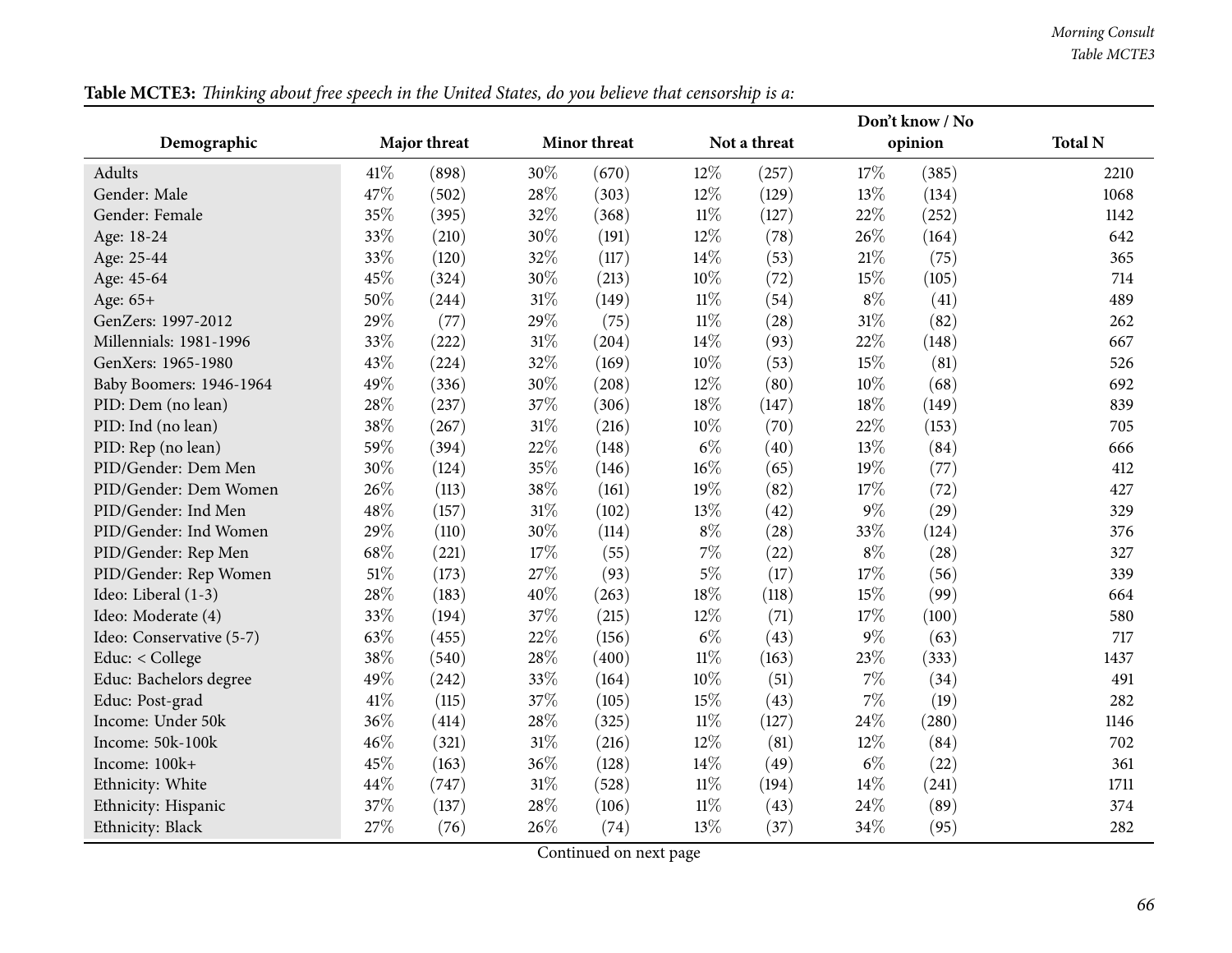|                                      |      |              |      |                     |        | Don't know / No |        |         |                |
|--------------------------------------|------|--------------|------|---------------------|--------|-----------------|--------|---------|----------------|
| Demographic                          |      | Major threat |      | <b>Minor threat</b> |        | Not a threat    |        | opinion | <b>Total N</b> |
| Adults                               | 41\% | (898)        | 30%  | (670)               | 12%    | (257)           | 17%    | (385)   | 2210           |
| Ethnicity: Other                     | 34%  | (75)         | 31%  | (68)                | 12%    | (25)            | 23%    | (49)    | 217            |
| All Christian                        | 46%  | (472)        | 29%  | (299)               | $11\%$ | (115)           | 13%    | (134)   | 1019           |
| All Non-Christian                    | 43%  | (56)         | 33%  | (43)                | $11\%$ | (14)            | 13%    | (17)    | 129            |
| Atheist                              | 41%  | (35)         | 30%  | (26)                | 17%    | (15)            | $11\%$ | (10)    | 86             |
| Agnostic/Nothing in particular       | 31%  | (188)        | 33%  | (201)               | 13%    | (79)            | 22%    | (134)   | 603            |
| Something Else                       | 39%  | (146)        | 27%  | (102)               | $9\%$  | (35)            | 24%    | (90)    | 373            |
| Religious Non-Protestant/Catholic    | 42%  | (64)         | 34%  | (51)                | $11\%$ | (16)            | 13%    | (20)    | 151            |
| Evangelical                          | 48%  | (274)        | 24%  | (139)               | $7\%$  | (42)            | 21%    | (120)   | 576            |
| Non-Evangelical                      | 42%  | (330)        | 32%  | (249)               | 13%    | (102)           | 12%    | (96)    | 777            |
| Community: Urban                     | 34%  | (200)        | 32%  | (186)               | 12%    | (68)            | 23%    | (135)   | 589            |
| Community: Suburban                  | 43%  | (459)        | 31%  | (329)               | 13%    | (134)           | 13%    | (139)   | 1061           |
| Community: Rural                     | 43%  | (238)        | 28%  | (155)               | 10%    | (55)            | 20%    | (112)   | 560            |
| <b>Employ: Private Sector</b>        | 43%  | (308)        | 32%  | (226)               | 13%    | (92)            | 12%    | (84)    | 710            |
| <b>Employ: Government</b>            | 40%  | (49)         | 29%  | (36)                | 14%    | (17)            | 18%    | (22)    | 124            |
| Employ: Self-Employed                | 49%  | (107)        | 31%  | (68)                | $10\%$ | (21)            | $11\%$ | (24)    | 221            |
| Employ: Homemaker                    | 25%  | (52)         | 32%  | (67)                | $9\%$  | (18)            | 34%    | (71)    | 207            |
| Employ: Student                      | 24%  | (24)         | 37%  | (37)                | $11\%$ | (11)            | 28%    | (28)    | 101            |
| Employ: Retired                      | 47%  | (238)        | 32%  | (160)               | $11\%$ | (54)            | 10%    | (50)    | 502            |
| Employ: Unemployed                   | 35%  | (71)         | 25%  | (51)                | $11\%$ | (23)            | 29%    | (60)    | 206            |
| Employ: Other                        | 34%  | (48)         | 19%  | (26)                | 15%    | (21)            | 32%    | (45)    | 140            |
| Military HH: Yes                     | 44%  | (171)        | 29%  | (112)               | $7\%$  | (26)            | $21\%$ | (82)    | 391            |
| Military HH: No                      | 40%  | (726)        | 31%  | (559)               | 13%    | (231)           | 17%    | (303)   | 1819           |
| RD/WT: Right Direction               | 25%  | (182)        | 38%  | $\left( 282\right)$ | 18%    | (132)           | 20%    | (146)   | 742            |
| RD/WT: Wrong Track                   | 49%  | (716)        | 26%  | (389)               | $8\%$  | (125)           | 16%    | (239)   | 1468           |
| Biden Job Approve                    | 24%  | (226)        | 40%  | (372)               | 19%    | (177)           | 17%    | (164)   | 939            |
| <b>Biden Job Disapprove</b>          | 56%  | (652)        | 24%  | $\left( 280\right)$ | $6\%$  | (70)            | 13%    | (156)   | 1158           |
| <b>Biden Job Strongly Approve</b>    | 27%  | (112)        | 34%  | (143)               | 19%    | (81)            | 20%    | (82)    | 418            |
| Biden Job Somewhat Approve           | 22%  | (114)        | 44%  | (229)               | 19%    | (97)            | 16%    | (81)    | 521            |
| <b>Biden Job Somewhat Disapprove</b> | 38%  | (138)        | 41\% | (149)               | $8\%$  | (29)            | 13%    | (47)    | 363            |
| <b>Biden Job Strongly Disapprove</b> | 65%  | (515)        | 16%  | (131)               | $5\%$  | (40)            | 14%    | (110)   | 795            |

# Table MCTE3: Thinking about free speech in the United States, do you believe that censorship is a: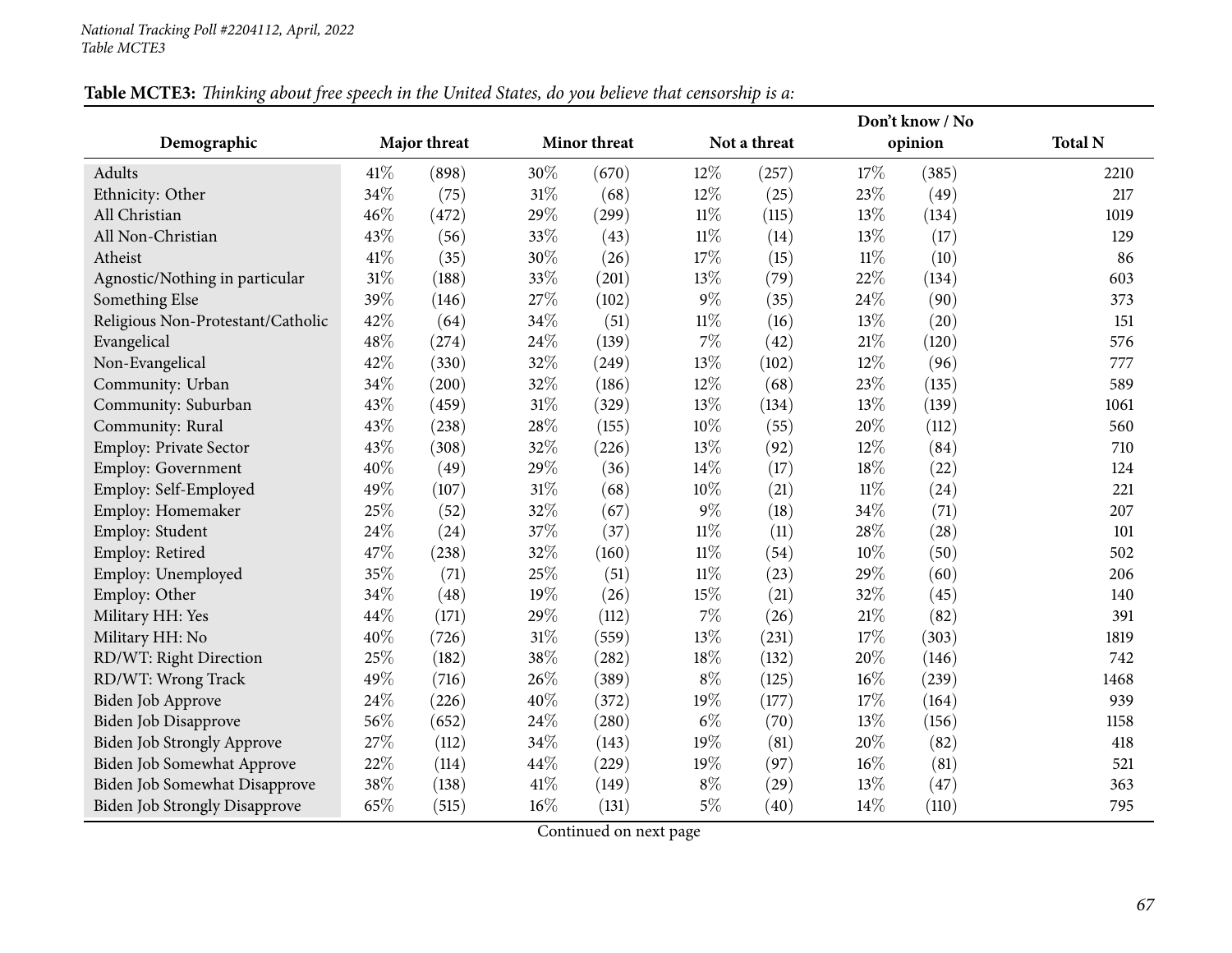|                                      |        |              |        |              |        |              |        | Don't know / No |                |
|--------------------------------------|--------|--------------|--------|--------------|--------|--------------|--------|-----------------|----------------|
| Demographic                          |        | Major threat |        | Minor threat |        | Not a threat |        | opinion         | <b>Total N</b> |
| <b>Adults</b>                        | 41\%   | (898)        | 30%    | (670)        | $12\%$ | (257)        | 17%    | (385)           | 2210           |
| Favorable of Biden                   | 24\%   | (230)        | 40%    | (387)        | 18%    | (168)        | 18%    | (172)           | 957            |
| Unfavorable of Biden                 | 57%    | (643)        | 24%    | (266)        | $6\%$  | (70)         | 13%    | (150)           | 1129           |
| Very Favorable of Biden              | 26%    | (111)        | 34%    | (147)        | 19%    | (82)         | 20%    | (85)            | 425            |
| Somewhat Favorable of Biden          | 22%    | (119)        | 45%    | (240)        | $16\%$ | (86)         | 16%    | (87)            | 532            |
| Somewhat Unfavorable of Biden        | 38%    | (119)        | 39%    | (123)        | $9\%$  | (29)         | 14\%   | (44)            | 315            |
| Very Unfavorable of Biden            | 64%    | (524)        | 18%    | (144)        | $5\%$  | (41)         | 13%    | (106)           | 815            |
| #1 Issue: Economy                    | 43%    | (378)        | 33%    | (290)        | $11\%$ | (98)         | 14%    | (122)           | 888            |
| #1 Issue: Security                   | 61%    | (174)        | 18%    | (52)         | $8\%$  | (22)         | 14%    | (39)            | 288            |
| #1 Issue: Health Care                | 27%    | (58)         | 42%    | (89)         | $11\%$ | (23)         | 20%    | (44)            | 212            |
| #1 Issue: Medicare / Social Security | 37%    | (78)         | 32%    | (68)         | 15%    | (32)         | 16%    | (33)            | 210            |
| #1 Issue: Women's Issues             | 36%    | (46)         | 33%    | (43)         | 13%    | (17)         | 18%    | (23)            | 130            |
| #1 Issue: Education                  | 21%    | (36)         | 24%    | (41)         | 10%    | (17)         | 44\%   | (74)            | 168            |
| #1 Issue: Energy                     | 33%    | (61)         | $31\%$ | (58)         | 19%    | (35)         | 18%    | (33)            | 186            |
| #1 Issue: Other                      | 53%    | (67)         | 23%    | (29)         | $11\%$ | (13)         | 14%    | (18)            | 127            |
| 2020 Vote: Joe Biden                 | 28%    | (260)        | 41\%   | (376)        | 17%    | (159)        | 14%    | (126)           | 921            |
| 2020 Vote: Donald Trump              | 61%    | (471)        | $21\%$ | (162)        | $5\%$  | (35)         | 14%    | (107)           | 775            |
| 2020 Vote: Other                     | 46%    | (39)         | 23%    | (19)         | $12\%$ | (10)         | 19%    | (16)            | 84             |
| 2020 Vote: Didn't Vote               | 30%    | (128)        | 26%    | (113)        | $12\%$ | (52)         | 32%    | (137)           | 430            |
| 2018 House Vote: Democrat            | 31%    | (228)        | 40%    | (297)        | 19%    | (137)        | 11%    | (78)            | 740            |
| 2018 House Vote: Republican          | 60%    | (409)        | 23%    | (158)        | $5\%$  | (31)         | 13%    | (86)            | 684            |
| 2018 House Vote: Someone else        | $51\%$ | (30)         | 29%    | (18)         | $12\%$ | (7)          | $8\%$  | (5)             | 59             |
| 2016 Vote: Hillary Clinton           | 28%    | (189)        | 41\%   | (272)        | 20%    | (134)        | $11\%$ | (71)            | 667            |
| 2016 Vote: Donald Trump              | 61%    | (436)        | 22%    | (159)        | $4\%$  | (29)         | 13%    | (95)            | 719            |
| 2016 Vote: Other                     | 43%    | (52)         | 35%    | (41)         | $9\%$  | (11)         | 13%    | (16)            | 120            |
| 2016 Vote: Didn't Vote               | $31\%$ | (218)        | 28%    | (198)        | 12%    | (82)         | $29\%$ | (203)           | 702            |
| Voted in 2014: Yes                   | 47\%   | (605)        | 31%    | (405)        | 12%    | (151)        | 11%    | (139)           | 1300           |
| Voted in 2014: No                    | 32%    | (293)        | 29%    | (265)        | 12%    | (106)        | 27%    | (246)           | 910            |
| 4-Region: Northeast                  | 39%    | (149)        | 32%    | (122)        | $12\%$ | (46)         | 17%    | (66)            | 383            |
| 4-Region: Midwest                    | 40%    | (185)        | 31%    | (141)        | $12\%$ | (57)         | 16%    | (74)            | 456            |
| 4-Region: South                      | 44%    | (367)        | 30%    | (250)        | $11\%$ | (90)         | 16%    | (137)           | 844            |
| 4-Region: West                       | 37%    | (196)        | 30%    | (158)        | $12\%$ | (64)         | 21%    | (108)           | 527            |
|                                      |        |              |        |              |        |              |        |                 |                |

Table MCTE3: Thinking about free speech in the United States, do you believe that censorship is a: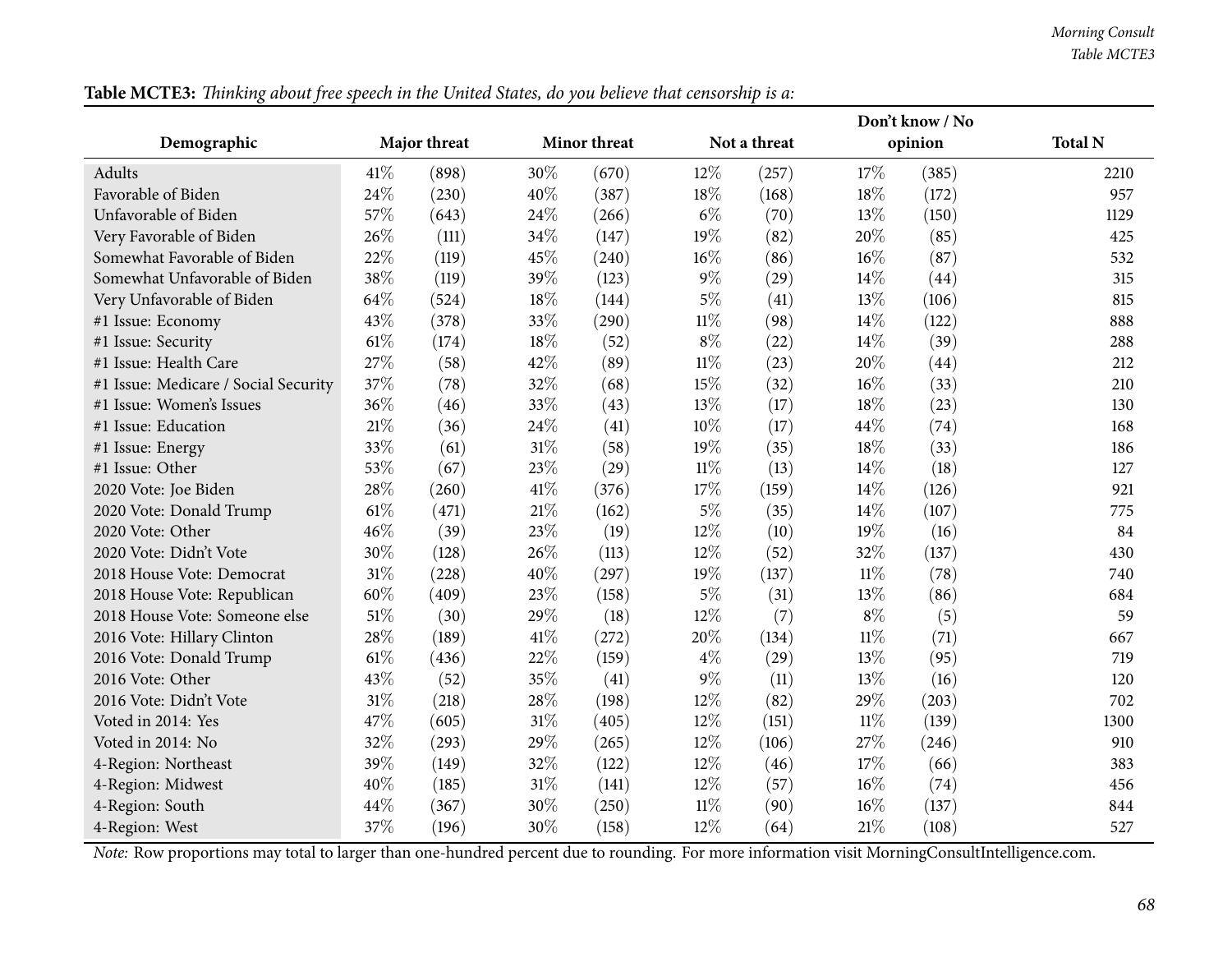|                          | Media distribution platforms do<br>have a responsibility to ensure<br>media on their platform do not<br>contain slurs against racial,<br>religious or gender groups, and<br>should take down media | Media distribution platforms do<br>not have a responsibility to ensure<br>media on their platform do not<br>contain slurs against racial,<br>religious or gender groups, and<br>should not take down media |                |
|--------------------------|----------------------------------------------------------------------------------------------------------------------------------------------------------------------------------------------------|------------------------------------------------------------------------------------------------------------------------------------------------------------------------------------------------------------|----------------|
| Demographic              | containing such                                                                                                                                                                                    | containing such                                                                                                                                                                                            | <b>Total N</b> |
| Adults                   | 72\%<br>(1588)                                                                                                                                                                                     | 28%<br>(622)                                                                                                                                                                                               | 2210           |
| Gender: Male             | 66%<br>(703)                                                                                                                                                                                       | 34%<br>(365)                                                                                                                                                                                               | 1068           |
| Gender: Female           | 78%<br>(885)                                                                                                                                                                                       | 22%<br>(257)                                                                                                                                                                                               | 1142           |
| Age: 18-24               | 70%<br>(446)                                                                                                                                                                                       | 30%<br>(196)                                                                                                                                                                                               | 642            |
| Age: 25-44               | 64%<br>(232)                                                                                                                                                                                       | 36%<br>(133)                                                                                                                                                                                               | 365            |
| Age: 45-64               | 75%<br>(533)                                                                                                                                                                                       | 25%<br>(181)                                                                                                                                                                                               | 714            |
| Age: 65+                 | 77%<br>(376)                                                                                                                                                                                       | 23%<br>(112)                                                                                                                                                                                               | 489            |
| GenZers: 1997-2012       | 73%<br>(191)                                                                                                                                                                                       | 27%<br>(71)                                                                                                                                                                                                | 262            |
| Millennials: 1981-1996   | 66%<br>(438)                                                                                                                                                                                       | 34\%<br>(230)                                                                                                                                                                                              | 667            |
| GenXers: 1965-1980       | 74%<br>(389)                                                                                                                                                                                       | 26%<br>(137)                                                                                                                                                                                               | 526            |
| Baby Boomers: 1946-1964  | 76\%<br>(524)                                                                                                                                                                                      | 24\%<br>(168)                                                                                                                                                                                              | 692            |
| PID: Dem (no lean)       | 83%<br>(693)                                                                                                                                                                                       | 17%<br>(146)                                                                                                                                                                                               | 839            |
| PID: Ind (no lean)       | 69%<br>(489)                                                                                                                                                                                       | $31\%$<br>(216)                                                                                                                                                                                            | 705            |
| PID: Rep (no lean)       | $61\%$<br>(406)                                                                                                                                                                                    | 39%<br>(259)                                                                                                                                                                                               | 666            |
| PID/Gender: Dem Men      | 75%<br>(311)                                                                                                                                                                                       | 25%<br>(101)                                                                                                                                                                                               | 412            |
| PID/Gender: Dem Women    | 89%<br>(382)                                                                                                                                                                                       | $11\%$<br>(45)                                                                                                                                                                                             | 427            |
| PID/Gender: Ind Men      | $61\%$<br>(201)                                                                                                                                                                                    | 39%<br>(128)                                                                                                                                                                                               | 329            |
| PID/Gender: Ind Women    | 77%<br>(288)                                                                                                                                                                                       | 23%<br>(88)                                                                                                                                                                                                | 376            |
| PID/Gender: Rep Men      | 58%<br>(191)                                                                                                                                                                                       | 42%<br>(136)                                                                                                                                                                                               | 327            |
| PID/Gender: Rep Women    | 64%<br>(215)                                                                                                                                                                                       | 36%<br>(124)                                                                                                                                                                                               | 339            |
| Ideo: Liberal (1-3)      | 84%<br>(555)                                                                                                                                                                                       | 16%<br>(108)                                                                                                                                                                                               | 664            |
| Ideo: Moderate (4)       | 76%<br>(441)                                                                                                                                                                                       | 24%<br>(139)                                                                                                                                                                                               | 580            |
| Ideo: Conservative (5-7) | 59%<br>(423)                                                                                                                                                                                       | 41%<br>(294)                                                                                                                                                                                               | 717            |
| Educ: < College          | $71\%$<br>(1023)                                                                                                                                                                                   | 29%<br>(414)                                                                                                                                                                                               | 1437           |
| Educ: Bachelors degree   | 70%<br>(344)                                                                                                                                                                                       | 30%<br>(147)                                                                                                                                                                                               | 491            |
| Educ: Post-grad          | 78%<br>(221)                                                                                                                                                                                       | 22%<br>(61)                                                                                                                                                                                                | 282            |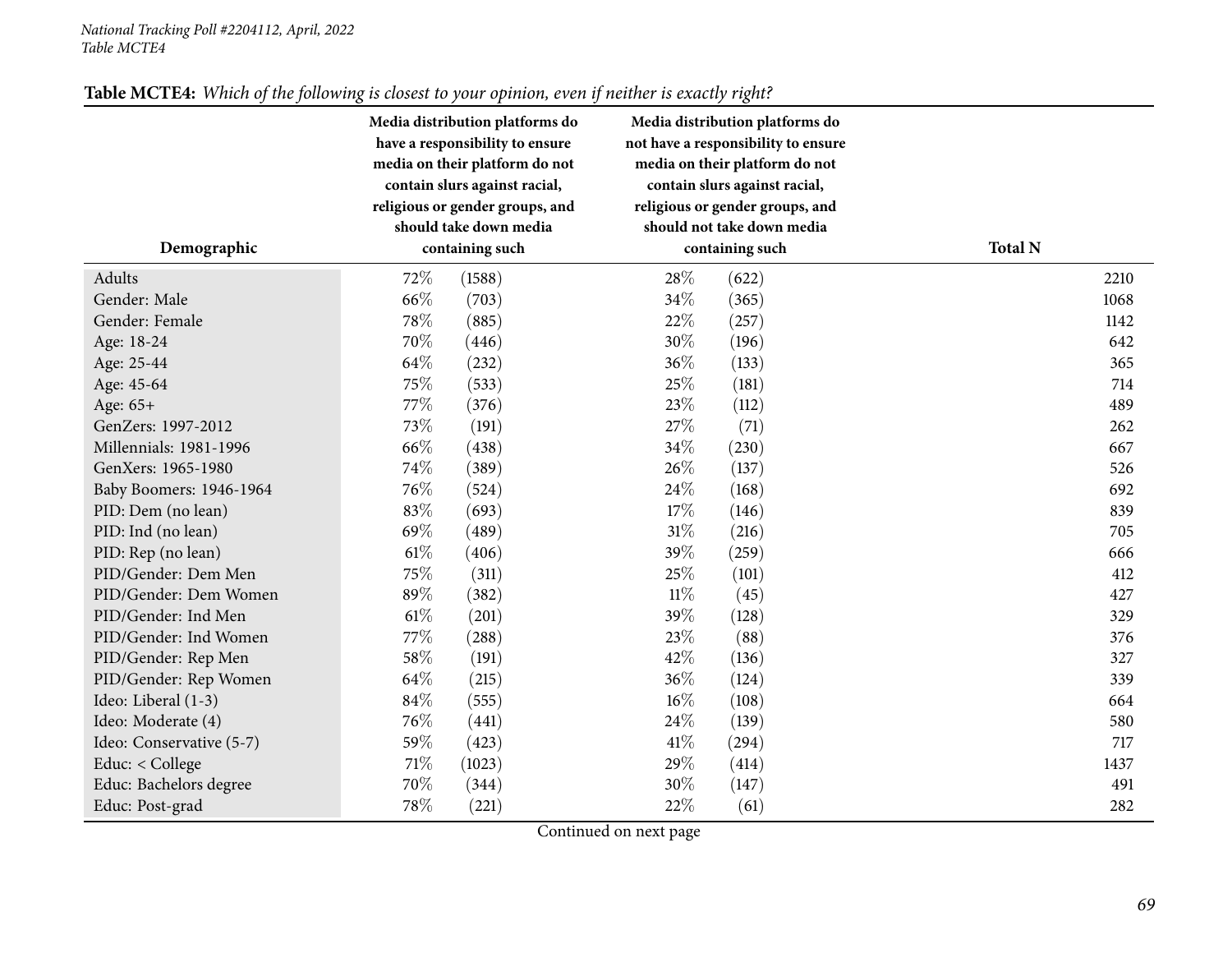|                                   | Media distribution platforms do<br>have a responsibility to ensure<br>media on their platform do not<br>contain slurs against racial,<br>religious or gender groups, and | Media distribution platforms do<br>not have a responsibility to ensure<br>media on their platform do not<br>contain slurs against racial,<br>religious or gender groups, and |                |
|-----------------------------------|--------------------------------------------------------------------------------------------------------------------------------------------------------------------------|------------------------------------------------------------------------------------------------------------------------------------------------------------------------------|----------------|
|                                   | should take down media                                                                                                                                                   | should not take down media                                                                                                                                                   |                |
| Demographic                       | containing such                                                                                                                                                          | containing such                                                                                                                                                              | <b>Total N</b> |
| Adults                            | 72%<br>(1588)                                                                                                                                                            | 28%<br>(622)                                                                                                                                                                 | 2210           |
| Income: Under 50k                 | 71%<br>(816)                                                                                                                                                             | 29%<br>(331)                                                                                                                                                                 | 1146           |
| Income: 50k-100k                  | 73%<br>(513)                                                                                                                                                             | 27%<br>(189)                                                                                                                                                                 | 702            |
| Income: 100k+                     | 72%<br>(260)                                                                                                                                                             | 28%<br>(102)                                                                                                                                                                 | 361            |
| Ethnicity: White                  | 72%<br>(1236)                                                                                                                                                            | 28\%<br>(475)                                                                                                                                                                | 1711           |
| Ethnicity: Hispanic               | 66%<br>(245)                                                                                                                                                             | 34%<br>(129)                                                                                                                                                                 | 374            |
| Ethnicity: Black                  | 74%<br>(210)                                                                                                                                                             | 26%<br>(72)                                                                                                                                                                  | 282            |
| Ethnicity: Other                  | 66%<br>(143)                                                                                                                                                             | 34%<br>(74)                                                                                                                                                                  | 217            |
| All Christian                     | 70%<br>(709)                                                                                                                                                             | 30%<br>(310)                                                                                                                                                                 | 1019           |
| All Non-Christian                 | 77%<br>(100)                                                                                                                                                             | 23%<br>(30)                                                                                                                                                                  | 129            |
| Atheist                           | 78%<br>(67)                                                                                                                                                              | 22%<br>(19)                                                                                                                                                                  | 86             |
| Agnostic/Nothing in particular    | 72%<br>(435)                                                                                                                                                             | 28%<br>(168)                                                                                                                                                                 | 603            |
| Something Else                    | 74%<br>(278)                                                                                                                                                             | 26%<br>(96)                                                                                                                                                                  | 373            |
| Religious Non-Protestant/Catholic | 77\%<br>(115)                                                                                                                                                            | 23%<br>(35)                                                                                                                                                                  | 151            |
| Evangelical                       | 66%<br>(379)                                                                                                                                                             | 34%<br>(197)                                                                                                                                                                 | 576            |
| Non-Evangelical                   | 75%<br>(580)                                                                                                                                                             | 25\%<br>(197)                                                                                                                                                                | 777            |
| Community: Urban                  | 72%<br>(423)                                                                                                                                                             | 28%<br>(167)                                                                                                                                                                 | 589            |
| Community: Suburban               | 72%<br>(768)                                                                                                                                                             | 28\%<br>(293)                                                                                                                                                                | 1061           |
| Community: Rural                  | $71\%$<br>(397)                                                                                                                                                          | 29%<br>(163)                                                                                                                                                                 | 560            |
| Employ: Private Sector            | 69%<br>(493)                                                                                                                                                             | $31\%$<br>(217)                                                                                                                                                              | 710            |
| Employ: Government                | 66%<br>(82)                                                                                                                                                              | 34%<br>(42)                                                                                                                                                                  | 124            |
| Employ: Self-Employed             | 71%<br>(157)                                                                                                                                                             | 29%<br>(63)                                                                                                                                                                  | 221            |
| Employ: Homemaker                 | 69%<br>(143)                                                                                                                                                             | 31%<br>(64)                                                                                                                                                                  | 207            |
| Employ: Student                   | 73%<br>(73)                                                                                                                                                              | 27%<br>(27)                                                                                                                                                                  | 101            |
| Employ: Retired                   | 78%<br>(391)                                                                                                                                                             | 22%<br>(111)                                                                                                                                                                 | 502            |
| Employ: Unemployed                | 64%<br>(132)                                                                                                                                                             | 36%<br>(73)                                                                                                                                                                  | 206            |
| Employ: Other                     | 83%<br>(117)                                                                                                                                                             | 17%<br>(24)                                                                                                                                                                  | 140            |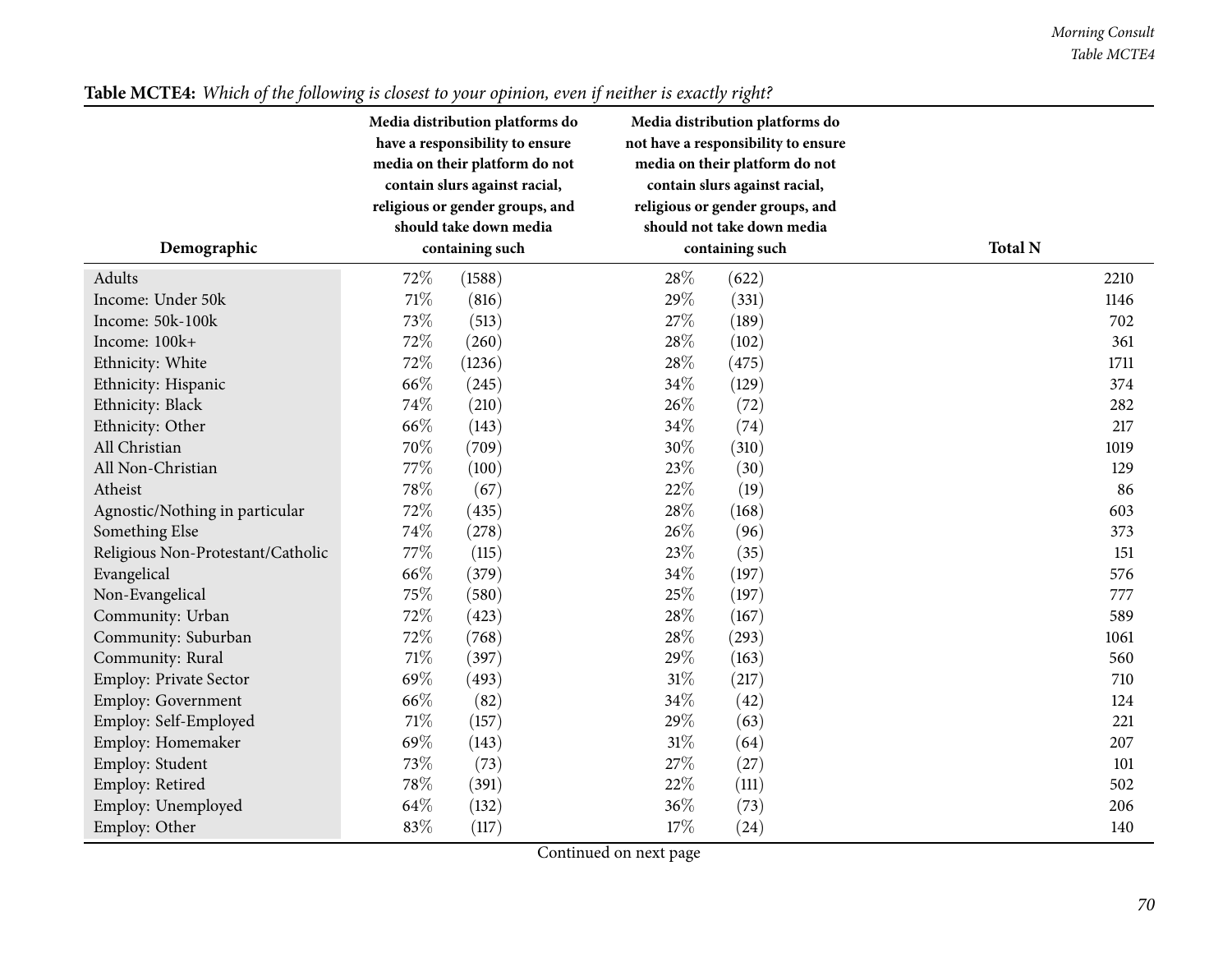|                                      | Media distribution platforms do<br>have a responsibility to ensure<br>media on their platform do not<br>contain slurs against racial,<br>religious or gender groups, and<br>should take down media |                 |      | Media distribution platforms do<br>not have a responsibility to ensure<br>media on their platform do not<br>contain slurs against racial,<br>religious or gender groups, and<br>should not take down media |                |  |  |
|--------------------------------------|----------------------------------------------------------------------------------------------------------------------------------------------------------------------------------------------------|-----------------|------|------------------------------------------------------------------------------------------------------------------------------------------------------------------------------------------------------------|----------------|--|--|
| Demographic                          |                                                                                                                                                                                                    | containing such |      | containing such                                                                                                                                                                                            | <b>Total N</b> |  |  |
| Adults                               | 72%                                                                                                                                                                                                | (1588)          | 28%  | (622)                                                                                                                                                                                                      | 2210           |  |  |
| Military HH: Yes                     | 68%                                                                                                                                                                                                | (267)           | 32%  | (124)                                                                                                                                                                                                      | 391            |  |  |
| Military HH: No                      | 73%                                                                                                                                                                                                | (1321)          | 27\% | (498)                                                                                                                                                                                                      | 1819           |  |  |
| RD/WT: Right Direction               | 82%                                                                                                                                                                                                | (609)           | 18%  | (133)                                                                                                                                                                                                      | 742            |  |  |
| RD/WT: Wrong Track                   | 67%                                                                                                                                                                                                | (979)           | 33%  | (489)                                                                                                                                                                                                      | 1468           |  |  |
| Biden Job Approve                    | 85%                                                                                                                                                                                                | (795)           | 15%  | (145)                                                                                                                                                                                                      | 939            |  |  |
| <b>Biden Job Disapprove</b>          | $61\%$                                                                                                                                                                                             | (709)           | 39%  | (449)                                                                                                                                                                                                      | 1158           |  |  |
| <b>Biden Job Strongly Approve</b>    | 81%                                                                                                                                                                                                | (340)           | 19%  | (78)                                                                                                                                                                                                       | 418            |  |  |
| Biden Job Somewhat Approve           | 87%                                                                                                                                                                                                | (454)           | 13%  | (67)                                                                                                                                                                                                       | 521            |  |  |
| Biden Job Somewhat Disapprove        | $71\%$                                                                                                                                                                                             | (259)           | 29%  | (104)                                                                                                                                                                                                      | 363            |  |  |
| <b>Biden Job Strongly Disapprove</b> | 57%                                                                                                                                                                                                | (450)           | 43%  | (345)                                                                                                                                                                                                      | 795            |  |  |
| Favorable of Biden                   | 85%                                                                                                                                                                                                | (818)           | 15%  | (139)                                                                                                                                                                                                      | 957            |  |  |
| Unfavorable of Biden                 | $61\%$                                                                                                                                                                                             | (688)           | 39%  | (441)                                                                                                                                                                                                      | 1129           |  |  |
| Very Favorable of Biden              | 83%                                                                                                                                                                                                | (354)           | 17%  | (71)                                                                                                                                                                                                       | 425            |  |  |
| Somewhat Favorable of Biden          | 87%                                                                                                                                                                                                | (464)           | 13%  | (68)                                                                                                                                                                                                       | 532            |  |  |
| Somewhat Unfavorable of Biden        | 75%                                                                                                                                                                                                | (235)           | 25%  | (80)                                                                                                                                                                                                       | 315            |  |  |
| Very Unfavorable of Biden            | 56%                                                                                                                                                                                                | (453)           | 44\% | (361)                                                                                                                                                                                                      | 815            |  |  |
| #1 Issue: Economy                    | 69%                                                                                                                                                                                                | (613)           | 31%  | (275)                                                                                                                                                                                                      | 888            |  |  |
| #1 Issue: Security                   | 55%                                                                                                                                                                                                | (158)           | 45%  | (130)                                                                                                                                                                                                      | 288            |  |  |
| #1 Issue: Health Care                | 84%                                                                                                                                                                                                | (179)           | 16%  | (33)                                                                                                                                                                                                       | 212            |  |  |
| #1 Issue: Medicare / Social Security | 85%                                                                                                                                                                                                | (178)           | 15%  | (32)                                                                                                                                                                                                       | 210            |  |  |
| #1 Issue: Women's Issues             | $81\%$                                                                                                                                                                                             | (104)           | 19%  | (25)                                                                                                                                                                                                       | 130            |  |  |
| #1 Issue: Education                  | 68%                                                                                                                                                                                                | (115)           | 32%  | (53)                                                                                                                                                                                                       | 168            |  |  |
| #1 Issue: Energy                     | 83%                                                                                                                                                                                                | (155)           | 17\% | (31)                                                                                                                                                                                                       | 186            |  |  |
| #1 Issue: Other                      | 67\%                                                                                                                                                                                               | (85)            | 33%  | (42)                                                                                                                                                                                                       | 127            |  |  |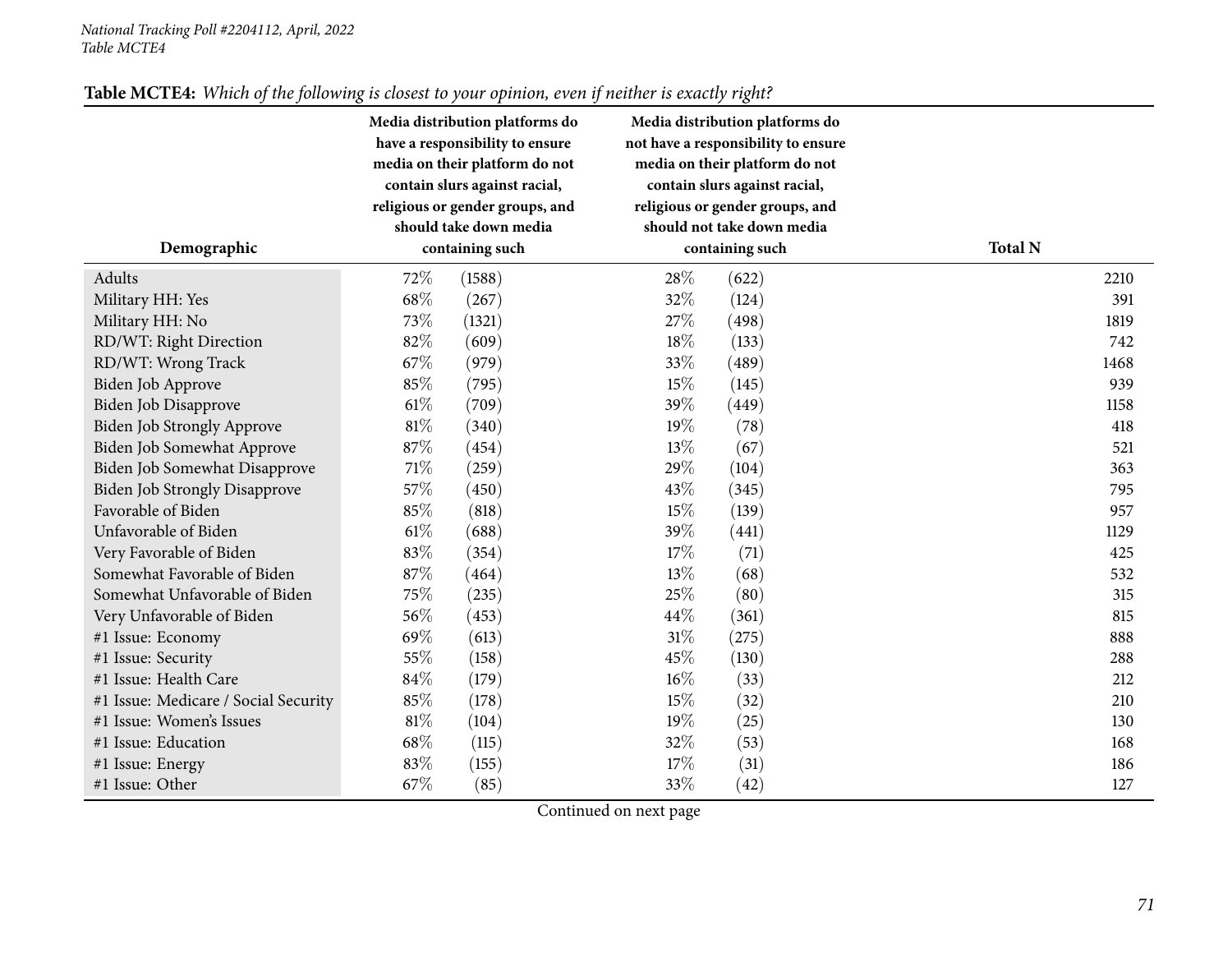| Demographic                   | Media distribution platforms do<br>have a responsibility to ensure<br>media on their platform do not<br>contain slurs against racial,<br>religious or gender groups, and<br>should take down media<br>containing such | Media distribution platforms do<br>not have a responsibility to ensure<br>media on their platform do not<br>contain slurs against racial,<br>religious or gender groups, and<br>should not take down media<br>containing such | <b>Total N</b> |
|-------------------------------|-----------------------------------------------------------------------------------------------------------------------------------------------------------------------------------------------------------------------|-------------------------------------------------------------------------------------------------------------------------------------------------------------------------------------------------------------------------------|----------------|
|                               |                                                                                                                                                                                                                       |                                                                                                                                                                                                                               |                |
| Adults                        | 72\%<br>(1588)                                                                                                                                                                                                        | 28\%<br>(622)                                                                                                                                                                                                                 | 2210           |
| 2020 Vote: Joe Biden          | 86\%<br>(794)                                                                                                                                                                                                         | $14\%$<br>(127)                                                                                                                                                                                                               | 921            |
| 2020 Vote: Donald Trump       | $58\%$<br>(451)                                                                                                                                                                                                       | 42%<br>(324)                                                                                                                                                                                                                  | 775            |
| 2020 Vote: Other              | 58\%<br>(49)                                                                                                                                                                                                          | 42\%<br>(35)                                                                                                                                                                                                                  | 84             |
| 2020 Vote: Didn't Vote        | 68\%<br>(295)                                                                                                                                                                                                         | $32\%$<br>(136)                                                                                                                                                                                                               | 430            |
| 2018 House Vote: Democrat     | 87\%<br>(641)                                                                                                                                                                                                         | $13\%$<br>(98)                                                                                                                                                                                                                | 740            |
| 2018 House Vote: Republican   | 59\%<br>(401)                                                                                                                                                                                                         | 41\%<br>$\left( 283\right)$                                                                                                                                                                                                   | 684            |
| 2018 House Vote: Someone else | $63\%$<br>(38)                                                                                                                                                                                                        | 37%<br>(22)                                                                                                                                                                                                                   | 59             |
| 2016 Vote: Hillary Clinton    | $87\%$<br>(582)                                                                                                                                                                                                       | $13\%$<br>(84)                                                                                                                                                                                                                | 667            |
| 2016 Vote: Donald Trump       | 59\%<br>(426)                                                                                                                                                                                                         | 41\%<br>(293)                                                                                                                                                                                                                 | 719            |
| 2016 Vote: Other              | 73\%<br>(88)                                                                                                                                                                                                          | 27\%<br>(32)                                                                                                                                                                                                                  | 120            |
| 2016 Vote: Didn't Vote        | 70\%<br>(490)                                                                                                                                                                                                         | $30\%$<br>(212)                                                                                                                                                                                                               | 702            |
| Voted in 2014: Yes            | 73\%<br>(943)                                                                                                                                                                                                         | 27\%<br>(358)                                                                                                                                                                                                                 | 1300           |
| Voted in 2014: No             | 71\%<br>(646)                                                                                                                                                                                                         | $29\%$<br>(264)                                                                                                                                                                                                               | 910            |
| 4-Region: Northeast           | 77\%<br>(293)                                                                                                                                                                                                         | 23\%<br>(89)                                                                                                                                                                                                                  | 383            |
| 4-Region: Midwest             | 69%<br>(314)                                                                                                                                                                                                          | $31\%$<br>(143)                                                                                                                                                                                                               | 456            |
| 4-Region: South               | 72\%<br>(609)                                                                                                                                                                                                         | 28\%<br>(236)                                                                                                                                                                                                                 | 844            |
| 4-Region: West                | 71\%<br>(372)                                                                                                                                                                                                         | $29\%$<br>(154)                                                                                                                                                                                                               | 527            |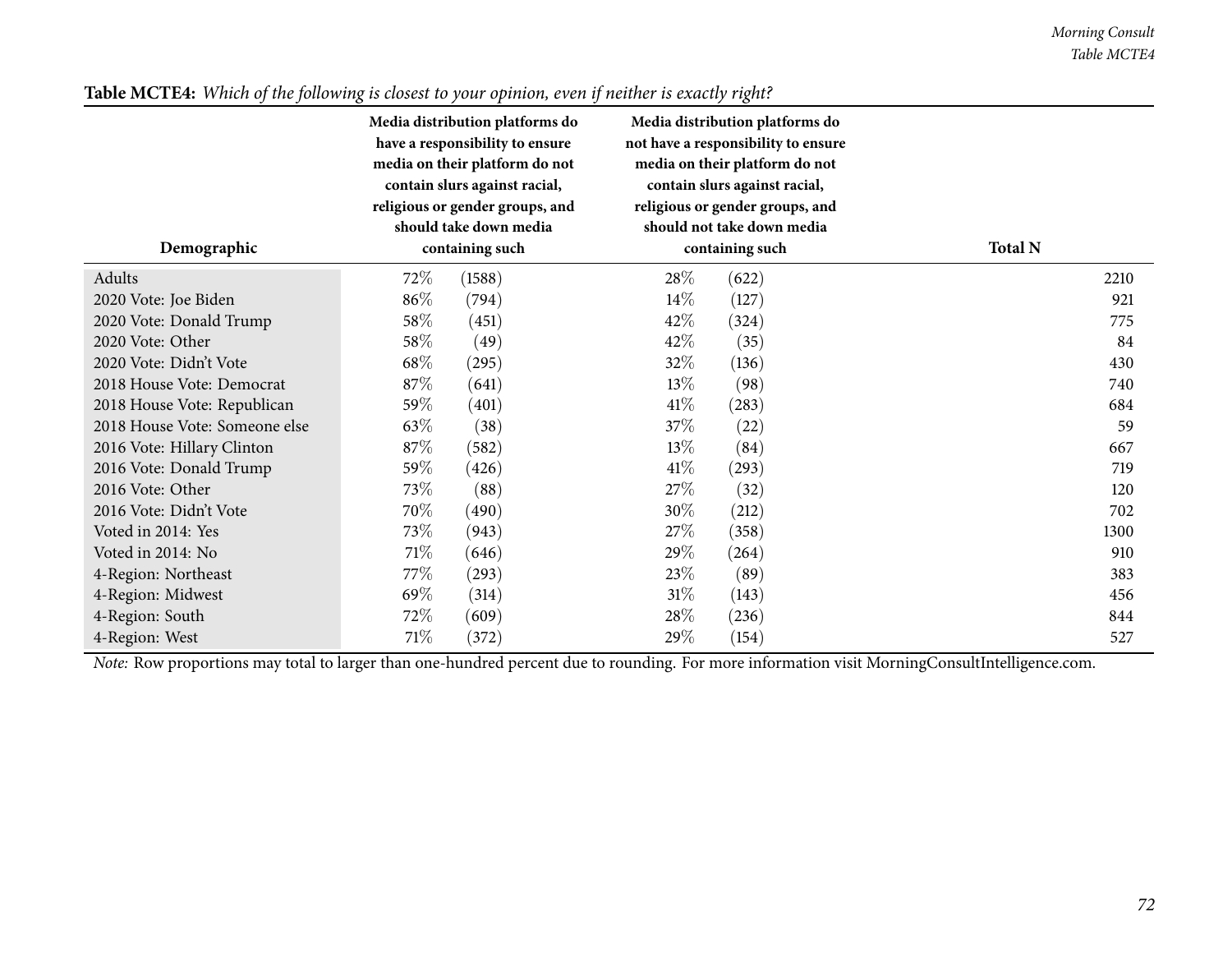|                          | Social media platforms<br>like Twitter and Facebook<br>allow me to express |               |        | Social media platforms<br>like Twitter and Facebook<br>do not allow me to |      | Don't know / No |                |
|--------------------------|----------------------------------------------------------------------------|---------------|--------|---------------------------------------------------------------------------|------|-----------------|----------------|
| Demographic              |                                                                            | myself freely |        | express myself freely                                                     |      | opinion         | <b>Total N</b> |
| Adults                   | 43\%                                                                       | (948)         | 32%    | (711)                                                                     | 25\% | (550)           | 2210           |
| Gender: Male             | 39%                                                                        | (420)         | 37%    | (394)                                                                     | 24%  | (254)           | 1068           |
| Gender: Female           | 46%                                                                        | (529)         | 28%    | (317)                                                                     | 26\% | (296)           | 1142           |
| Age: 18-24               | 47%                                                                        | (300)         | 30%    | (190)                                                                     | 24\% | (152)           | 642            |
| Age: 25-44               | 41\%                                                                       | (149)         | 34%    | (122)                                                                     | 26%  | (94)            | 365            |
| Age: 45-64               | 43%                                                                        | (304)         | 31%    | (224)                                                                     | 26\% | (185)           | 714            |
| Age: 65+                 | 40%                                                                        | (196)         | 36\%   | (175)                                                                     | 24%  | (118)           | 489            |
| GenZers: 1997-2012       | 47%                                                                        | (124)         | 26\%   | (67)                                                                      | 27\% | (70)            | 262            |
| Millennials: 1981-1996   | 43%                                                                        | (287)         | 32%    | (216)                                                                     | 25%  | (164)           | 667            |
| GenXers: 1965-1980       | 44%                                                                        | (229)         | 34%    | (178)                                                                     | 23%  | (119)           | 526            |
| Baby Boomers: 1946-1964  | 41\%                                                                       | (287)         | 33%    | (226)                                                                     | 26\% | (180)           | 692            |
| PID: Dem (no lean)       | 55%                                                                        | (465)         | 19%    | (158)                                                                     | 26%  | (216)           | 839            |
| PID: Ind (no lean)       | 40%                                                                        | (284)         | 30%    | (212)                                                                     | 30%  | (209)           | 705            |
| PID: Rep (no lean)       | $30\%$                                                                     | (199)         | $51\%$ | (341)                                                                     | 19%  | (126)           | 666            |
| PID/Gender: Dem Men      | $51\%$                                                                     | (208)         | 23%    | (96)                                                                      | 26%  | (108)           | 412            |
| PID/Gender: Dem Women    | $60\%$                                                                     | (257)         | 15%    | (62)                                                                      | 25%  | (108)           | 427            |
| PID/Gender: Ind Men      | 38%                                                                        | (126)         | 35%    | (115)                                                                     | 27\% | (88)            | 329            |
| PID/Gender: Ind Women    | 42%                                                                        | (158)         | 26%    | (97)                                                                      | 32%  | (121)           | 376            |
| PID/Gender: Rep Men      | 26%                                                                        | (86)          | 56\%   | (183)                                                                     | 18\% | (58)            | 327            |
| PID/Gender: Rep Women    | 33%                                                                        | (113)         | 47%    | (158)                                                                     | 20%  | (67)            | 339            |
| Ideo: Liberal (1-3)      | 57%                                                                        | (376)         | 19%    | (124)                                                                     | 25\% | (164)           | 664            |
| Ideo: Moderate (4)       | 52%                                                                        | (300)         | 22%    | (128)                                                                     | 26\% | (153)           | 580            |
| Ideo: Conservative (5-7) | 27%                                                                        | (193)         | 56%    | (398)                                                                     | 18%  | (126)           | 717            |
| Educ: $<$ College        | 40%                                                                        | (573)         | 32%    | (467)                                                                     | 28\% | (398)           | 1437           |
| Educ: Bachelors degree   | 47\%                                                                       | (232)         | 35%    | (171)                                                                     | 18%  | (88)            | 491            |
| Educ: Post-grad          | $51\%$                                                                     | (143)         | 26%    | (74)                                                                      | 23%  | (65)            | 282            |
| Income: Under 50k        | 41\%                                                                       | (473)         | $31\%$ | (357)                                                                     | 28\% | (316)           | 1146           |
| Income: 50k-100k         | 43%                                                                        | (301)         | 34\%   | (240)                                                                     | 23%  | (161)           | 702            |
| Income: 100k+            | 48%                                                                        | (175)         | 32%    | (114)                                                                     | 20%  | (73)            | 361            |
| Ethnicity: White         | 43%                                                                        | (729)         | 34%    | (575)                                                                     | 24%  | (407)           | 1711           |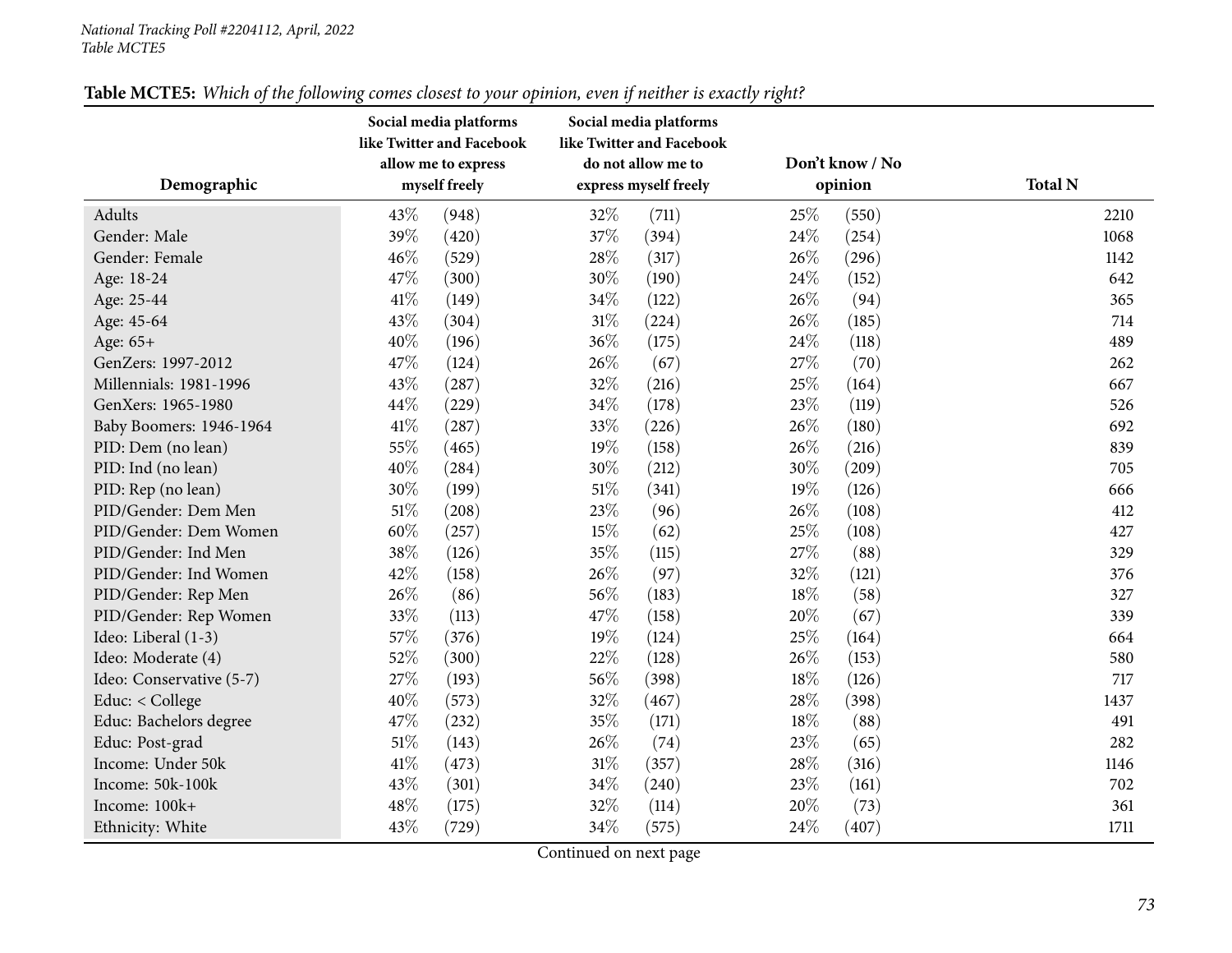| Demographic                       | Social media platforms<br>like Twitter and Facebook<br>allow me to express<br>myself freely |       |               | Social media platforms<br>like Twitter and Facebook<br>do not allow me to<br>express myself freely |        | Don't know / No<br>opinion | <b>Total N</b> |
|-----------------------------------|---------------------------------------------------------------------------------------------|-------|---------------|----------------------------------------------------------------------------------------------------|--------|----------------------------|----------------|
| Adults                            | 43%                                                                                         | (948) | 32%           | (711)                                                                                              | 25%    | (550)                      | 2210           |
| Ethnicity: Hispanic               | 39%                                                                                         | (145) | 30%           | (111)                                                                                              | 31%    | (117)                      | 374            |
| Ethnicity: Black                  | 45%                                                                                         | (126) | 25%           | (71)                                                                                               | 30%    | (85)                       | 282            |
| Ethnicity: Other                  | 43%                                                                                         | (94)  | 30%           | (66)                                                                                               | 27\%   | (58)                       | 217            |
| All Christian                     | 39%                                                                                         | (399) | 36%           | (367)                                                                                              | 25%    | (252)                      | 1019           |
| All Non-Christian                 | 50%                                                                                         | (65)  | 28%           | (36)                                                                                               | 22%    | (28)                       | 129            |
| Atheist                           | 50%                                                                                         | (43)  | 26%           | (22)                                                                                               | 24%    | (21)                       | 86             |
| Agnostic/Nothing in particular    | 47%                                                                                         | (283) | 27%           | (161)                                                                                              | 26%    | (158)                      | 603            |
| Something Else                    | 42%                                                                                         | (158) | 33%           | (125)                                                                                              | 24\%   | (91)                       | 373            |
| Religious Non-Protestant/Catholic | 48%                                                                                         | (73)  | 30%           | (45)                                                                                               | 22%    | (33)                       | 151            |
| Evangelical                       | 34%                                                                                         | (198) | 38%           | (219)                                                                                              | 28%    | (159)                      | 576            |
| Non-Evangelical                   | 44%                                                                                         | (343) | 33%           | (260)                                                                                              | 22%    | (174)                      | 777            |
| Community: Urban                  | 47%                                                                                         | (276) | 28%           | (163)                                                                                              | 25%    | (150)                      | 589            |
| Community: Suburban               | 43%                                                                                         | (455) | 33%           | (354)                                                                                              | 24\%   | (252)                      | 1061           |
| Community: Rural                  | 39%                                                                                         | (218) | 35%           | (194)                                                                                              | 26%    | (148)                      | 560            |
| Employ: Private Sector            | 45%                                                                                         | (317) | 36%           | (253)                                                                                              | 20%    | (140)                      | 710            |
| <b>Employ: Government</b>         | 44\%                                                                                        | (54)  | $28\%$        | (34)                                                                                               | 29%    | (35)                       | 124            |
| Employ: Self-Employed             | 43%                                                                                         | (96)  | 39%           | (85)                                                                                               | 18%    | (40)                       | 221            |
| Employ: Homemaker                 | 34%                                                                                         | (70)  | 26%           | (53)                                                                                               | 41\%   | (84)                       | 207            |
| Employ: Student                   | 50%                                                                                         | (50)  | 22%           | (22)                                                                                               | 28%    | (28)                       | 101            |
| Employ: Retired                   | 42%                                                                                         | (212) | 34%           | (171)                                                                                              | 24%    | (118)                      | 502            |
| Employ: Unemployed                | 45%                                                                                         | (92)  | 27%           | (55)                                                                                               | 28%    | (58)                       | 206            |
| Employ: Other                     | 41\%                                                                                        | (57)  | 26%           | (37)                                                                                               | 33%    | (46)                       | 140            |
| Military HH: Yes                  | 33%                                                                                         | (128) | 39%           | (152)                                                                                              | 29%    | (111)                      | 391            |
| Military HH: No                   | 45%                                                                                         | (820) | $31\%$        | (560)                                                                                              | 24\%   | (439)                      | 1819           |
| RD/WT: Right Direction            | $57\%$                                                                                      | (426) | 15%           | (110)                                                                                              | 28%    | (206)                      | 742            |
| RD/WT: Wrong Track                | 36%                                                                                         | (522) | 41\%          | (601)                                                                                              | 23%    | (345)                      | 1468           |
| Biden Job Approve                 | 58%                                                                                         | (540) | 14%           | (135)                                                                                              | $28\%$ | (264)                      | 939            |
| Biden Job Disapprove              | 32%                                                                                         | (365) | 48%<br>$\sim$ | (560)                                                                                              | 20%    | (233)                      | 1158           |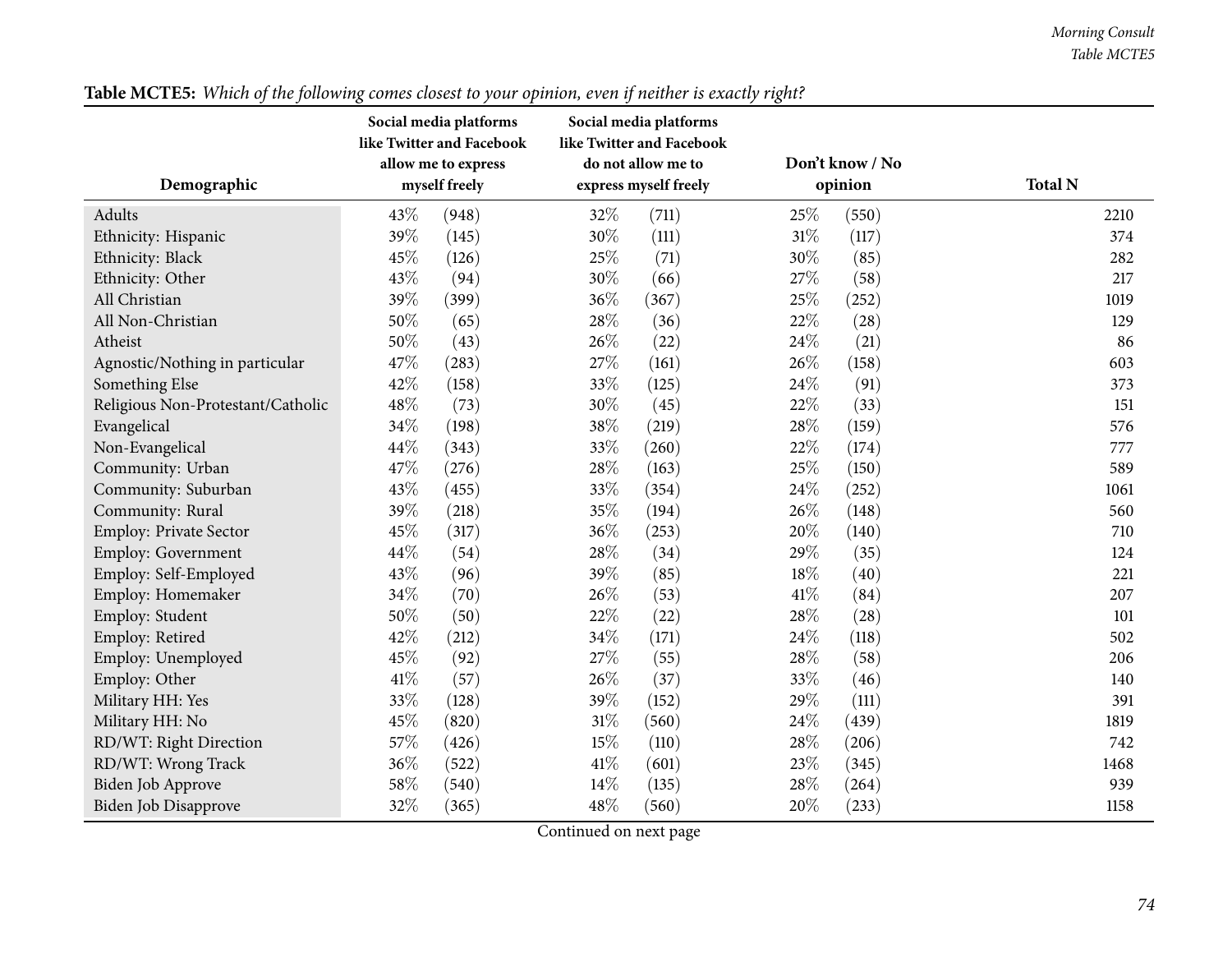|                                      | Social media platforms<br>like Twitter and Facebook<br>allow me to express |               |                       | Social media platforms<br>like Twitter and Facebook<br>do not allow me to |        | Don't know / No |                |
|--------------------------------------|----------------------------------------------------------------------------|---------------|-----------------------|---------------------------------------------------------------------------|--------|-----------------|----------------|
| Demographic                          |                                                                            | myself freely | express myself freely |                                                                           |        | opinion         | <b>Total N</b> |
| Adults                               | 43\%                                                                       | (948)         | 32%                   | (711)                                                                     | 25\%   | (550)           | 2210           |
| <b>Biden Job Strongly Approve</b>    | 56%                                                                        | (235)         | 15%                   | (64)                                                                      | 28\%   | (119)           | 418            |
| Biden Job Somewhat Approve           | 59%                                                                        | (305)         | 14%                   | (71)                                                                      | 28%    | (145)           | 521            |
| Biden Job Somewhat Disapprove        | 48%                                                                        | (176)         | 26%                   | (94)                                                                      | 26%    | (93)            | 363            |
| <b>Biden Job Strongly Disapprove</b> | 24%                                                                        | (189)         | 59%                   | (466)                                                                     | 18%    | (140)           | 795            |
| Favorable of Biden                   | 57%                                                                        | (550)         | 14\%                  | (139)                                                                     | 28\%   | (268)           | 957            |
| Unfavorable of Biden                 | 31%                                                                        | (353)         | 49%                   | (553)                                                                     | 20%    | (224)           | 1129           |
| Very Favorable of Biden              | 55%                                                                        | (233)         | 15%                   | (65)                                                                      | 30%    | (127)           | 425            |
| Somewhat Favorable of Biden          | 60%                                                                        | (318)         | 14%                   | (74)                                                                      | 26%    | (141)           | 532            |
| Somewhat Unfavorable of Biden        | 46%                                                                        | (144)         | 27%                   | (86)                                                                      | 27\%   | (85)            | 315            |
| Very Unfavorable of Biden            | 26%                                                                        | (209)         | 57%                   | (467)                                                                     | 17%    | (139)           | 815            |
| #1 Issue: Economy                    | 43%                                                                        | (381)         | 38%                   | (337)                                                                     | 19%    | (171)           | 888            |
| #1 Issue: Security                   | 29%                                                                        | (84)          | 49%                   | (141)                                                                     | 22%    | (63)            | 288            |
| #1 Issue: Health Care                | 56%                                                                        | (119)         | $16\%$                | (34)                                                                      | 28\%   | (59)            | 212            |
| #1 Issue: Medicare / Social Security | 45%                                                                        | (96)          | $21\%$                | (45)                                                                      | 33%    | (70)            | 210            |
| #1 Issue: Women's Issues             | 53%                                                                        | (69)          | $21\%$                | (27)                                                                      | 26%    | (33)            | 130            |
| #1 Issue: Education                  | $31\%$                                                                     | (52)          | 25%                   | (42)                                                                      | 44%    | (74)            | 168            |
| #1 Issue: Energy                     | 54%                                                                        | (101)         | 22%                   | (40)                                                                      | 24%    | (44)            | 186            |
| #1 Issue: Other                      | 36%                                                                        | (46)          | 36%                   | (46)                                                                      | 28\%   | (35)            | 127            |
| 2020 Vote: Joe Biden                 | 59%                                                                        | (548)         | 15%                   | (136)                                                                     | 26%    | (237)           | 921            |
| 2020 Vote: Donald Trump              | 24%                                                                        | (189)         | 55%                   | (423)                                                                     | 21\%   | (163)           | 775            |
| 2020 Vote: Other                     | 33%                                                                        | (28)          | 29%                   | (25)                                                                      | 38%    | (31)            | 84             |
| 2020 Vote: Didn't Vote               | 43%                                                                        | (184)         | 29%                   | (127)                                                                     | 28\%   | (119)           | 430            |
| 2018 House Vote: Democrat            | $61\%$                                                                     | (449)         | $16\%$                | (120)                                                                     | 23%    | (171)           | 740            |
| 2018 House Vote: Republican          | 27%                                                                        | (185)         | 51\%                  | (352)                                                                     | 22%    | (147)           | 684            |
| 2018 House Vote: Someone else        | 32%                                                                        | (19)          | 39%                   | (23)                                                                      | 29%    | (18)            | 59             |
| 2016 Vote: Hillary Clinton           | 61%                                                                        | (405)         | $16\%$                | (105)                                                                     | 24\%   | (157)           | 667            |
| 2016 Vote: Donald Trump              | 28%                                                                        | (199)         | 52%                   | (372)                                                                     | 21%    | (148)           | 719            |
| 2016 Vote: Other                     | 42%                                                                        | (51)          | $30\%$                | (36)                                                                      | $28\%$ | (33)            | 120            |
| 2016 Vote: Didn't Vote               | 42%                                                                        | (294)         | 28%                   | (196)                                                                     | 30%    | (212)           | 702            |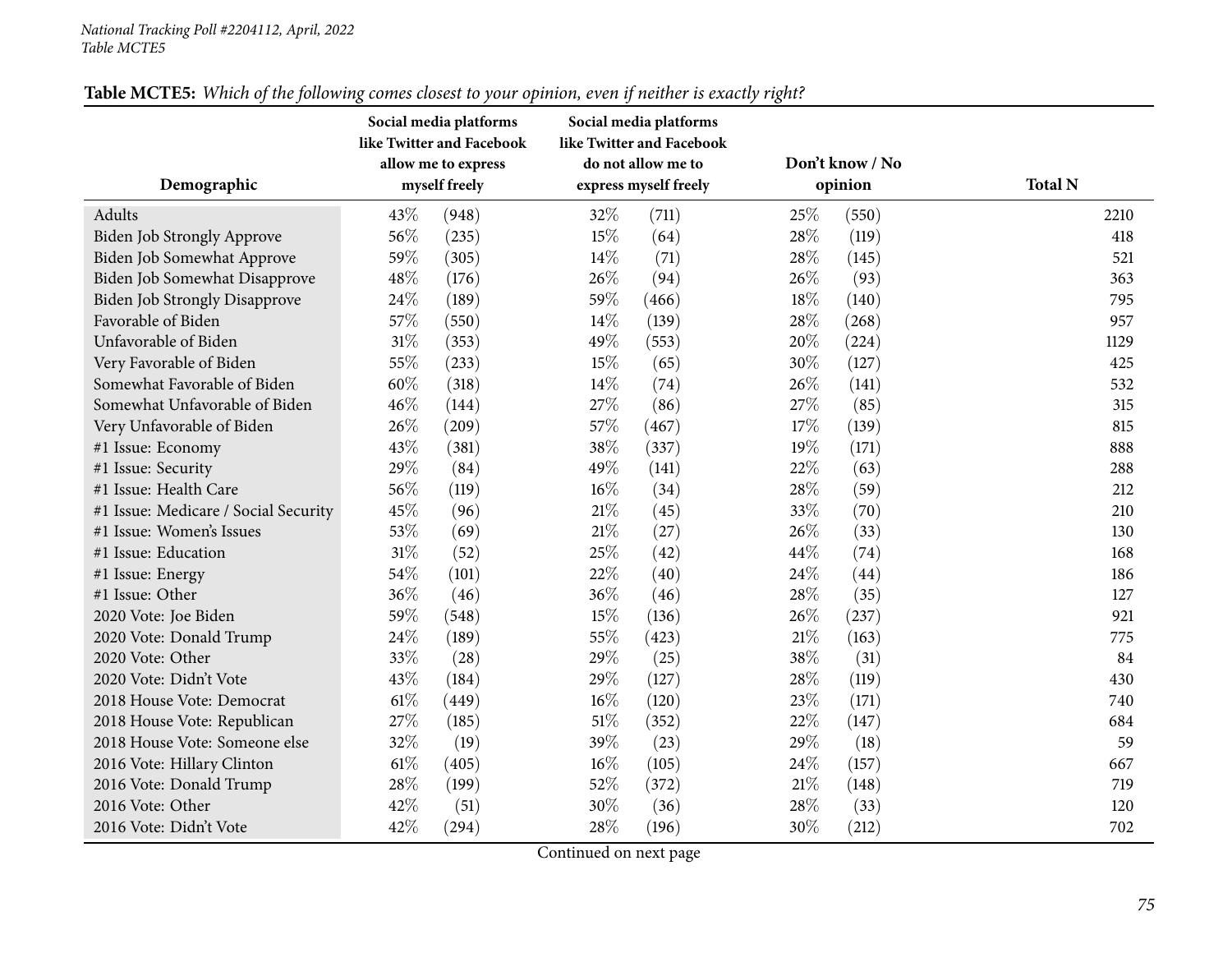| Demographic         | Social media platforms<br>like Twitter and Facebook<br>allow me to express<br>myself freely | Social media platforms<br>like Twitter and Facebook<br>do not allow me to<br>express myself freely | Don't know / No<br>opinion | <b>Total N</b> |
|---------------------|---------------------------------------------------------------------------------------------|----------------------------------------------------------------------------------------------------|----------------------------|----------------|
| Adults              | 43\%<br>(948)                                                                               | 32%<br>(711)                                                                                       | 25%<br>(550)               | 2210           |
| Voted in 2014: Yes  | 43\%<br>(557)                                                                               | $34\%$<br>$^{\prime}447$                                                                           | 23\%<br>(296)              | 1300           |
| Voted in 2014: No   | 43\%<br>(392)                                                                               | $29\%$<br>(264)                                                                                    | 28\%<br>(254)              | 910            |
| 4-Region: Northeast | 46%<br>(176)                                                                                | $31\%$<br>(119)                                                                                    | 23\%<br>(87)               | 383            |
| 4-Region: Midwest   | 44\%<br>(201)                                                                               | 32%<br>(145)                                                                                       | 24\%<br>(111)              | 456            |
| 4-Region: South     | 43\%<br>(363)                                                                               | 34\%<br>(283)                                                                                      | 23%<br>(198)               | 844            |
| 4-Region: West      | 39%<br>(208)                                                                                | 31%<br>(164)                                                                                       | 29\%<br>(154)              | 527            |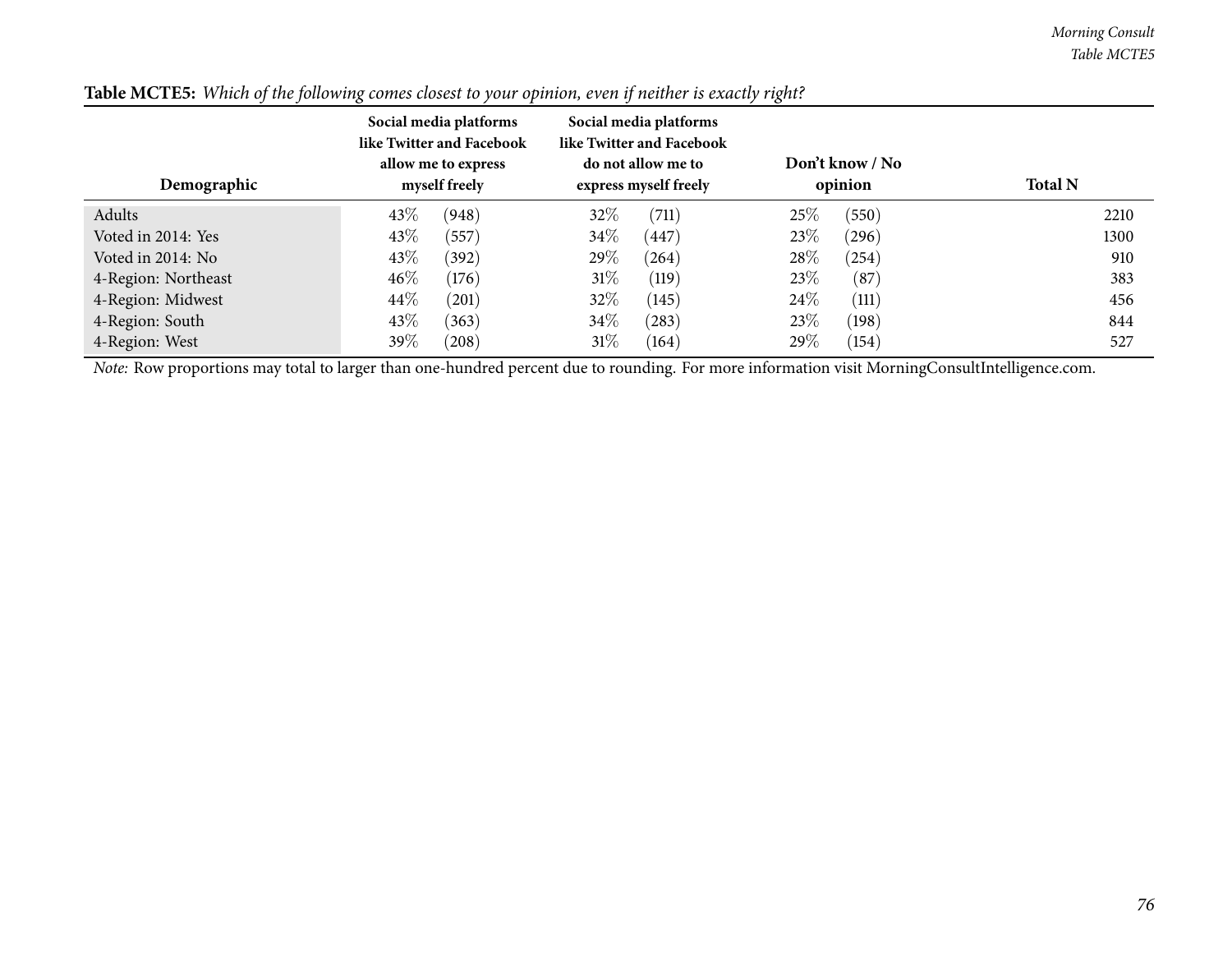| Table MCTE6: Generally speaking, do you think social media platforms should implement stricter or looser content moderation guidelines, which |  |
|-----------------------------------------------------------------------------------------------------------------------------------------------|--|
| restrict the types of content their users can post and share?                                                                                 |  |

| Demographic              |      | Social media<br>platforms should<br>have stricter<br>content<br>moderation<br>policies |        | Social media<br>platforms should<br>not change their<br>content<br>moderation<br>policies | Social media<br>platforms should<br>have looser<br>content<br>moderation<br>policies |       |        | Don't know / No<br>opinion | <b>Total N</b> |
|--------------------------|------|----------------------------------------------------------------------------------------|--------|-------------------------------------------------------------------------------------------|--------------------------------------------------------------------------------------|-------|--------|----------------------------|----------------|
|                          |      |                                                                                        |        |                                                                                           |                                                                                      |       |        |                            |                |
| Adults                   | 33%  | (725)                                                                                  | 24%    | (535)                                                                                     | 25%                                                                                  | (541) | 19%    | (409)                      | 2210           |
| Gender: Male             | 31%  | (335)                                                                                  | 23%    | (243)                                                                                     | 30%                                                                                  | (317) | 16%    | (173)                      | 1068           |
| Gender: Female           | 34%  | (390)                                                                                  | 26%    | (292)                                                                                     | 20%                                                                                  | (224) | 21\%   | (236)                      | 1142           |
| Age: 18-24               | 25%  | (158)                                                                                  | 30%    | (192)                                                                                     | 25%                                                                                  | (159) | 21\%   | (134)                      | 642            |
| Age: 25-44               | 25%  | (91)                                                                                   | 29%    | (106)                                                                                     | 25\%                                                                                 | (92)  | 21\%   | (76)                       | 365            |
| Age: 45-64               | 35%  | (253)                                                                                  | $21\%$ | (147)                                                                                     | 25%                                                                                  | (175) | 20%    | (140)                      | 714            |
| Age: 65+                 | 46%  | (223)                                                                                  | $18\%$ | (90)                                                                                      | 24%                                                                                  | (116) | 12%    | (59)                       | 489            |
| GenZers: 1997-2012       | 20%  | (51)                                                                                   | 37%    | (96)                                                                                      | 20%                                                                                  | (53)  | 23%    | (61)                       | 262            |
| Millennials: 1981-1996   | 27%  | (177)                                                                                  | 26%    | (176)                                                                                     | 27%                                                                                  | (181) | 20%    | (134)                      | 667            |
| GenXers: 1965-1980       | 32%  | (171)                                                                                  | 24%    | (129)                                                                                     | 24%                                                                                  | (125) | 19%    | (102)                      | 526            |
| Baby Boomers: 1946-1964  | 43%  | (296)                                                                                  | 18%    | (127)                                                                                     | 25%                                                                                  | (170) | 14%    | (100)                      | 692            |
| PID: Dem (no lean)       | 47%  | (392)                                                                                  | 25%    | (213)                                                                                     | $11\%$                                                                               | (94)  | 17\%   | (141)                      | 839            |
| PID: Ind (no lean)       | 28%  | (199)                                                                                  | 24%    | (170)                                                                                     | 26%                                                                                  | (182) | 22%    | (154)                      | 705            |
| PID: Rep (no lean)       | 20%  | (134)                                                                                  | 23%    | (152)                                                                                     | 40%                                                                                  | (265) | 17%    | (114)                      | 666            |
| PID/Gender: Dem Men      | 43%  | (176)                                                                                  | 26%    | (107)                                                                                     | 14\%                                                                                 | (58)  | 17%    | (71)                       | 412            |
| PID/Gender: Dem Women    | 51%  | (216)                                                                                  | 25%    | (106)                                                                                     | $8\%$                                                                                | (35)  | $16\%$ | (70)                       | 427            |
| PID/Gender: Ind Men      | 26%  | (86)                                                                                   | 25%    | (82)                                                                                      | 34%                                                                                  | (110) | 16%    | (52)                       | 329            |
| PID/Gender: Ind Women    | 30%  | (113)                                                                                  | 23%    | (88)                                                                                      | 19%                                                                                  | (72)  | 27%    | (103)                      | 376            |
| PID/Gender: Rep Men      | 22%  | (73)                                                                                   | 17%    | (54)                                                                                      | 45%                                                                                  | (148) | 16%    | (51)                       | 327            |
| PID/Gender: Rep Women    | 18%  | (61)                                                                                   | 29%    | (98)                                                                                      | 35%                                                                                  | (117) | 19%    | (63)                       | 339            |
| Ideo: Liberal (1-3)      | 45%  | (299)                                                                                  | 29%    | (193)                                                                                     | $11\%$                                                                               | (75)  | 15%    | (96)                       | 664            |
| Ideo: Moderate (4)       | 38%  | (220)                                                                                  | 27%    | (156)                                                                                     | 19%                                                                                  | (108) | 17%    | (96)                       | 580            |
| Ideo: Conservative (5-7) | 21\% | (152)                                                                                  | 18%    | (133)                                                                                     | 44%                                                                                  | (318) | 16%    | (114)                      | 717            |
| Educ: < College          | 29%  | (416)                                                                                  | 25%    | (364)                                                                                     | 24%                                                                                  | (341) | 22%    | (317)                      | 1437           |
| Educ: Bachelors degree   | 37%  | (182)                                                                                  | 23%    | (113)                                                                                     | 28%                                                                                  | (139) | 12%    | (57)                       | 491            |
| Educ: Post-grad          | 45%  | (127)                                                                                  | 21%    | (58)                                                                                      | 22%                                                                                  | (62)  | 12%    | (35)                       | 282            |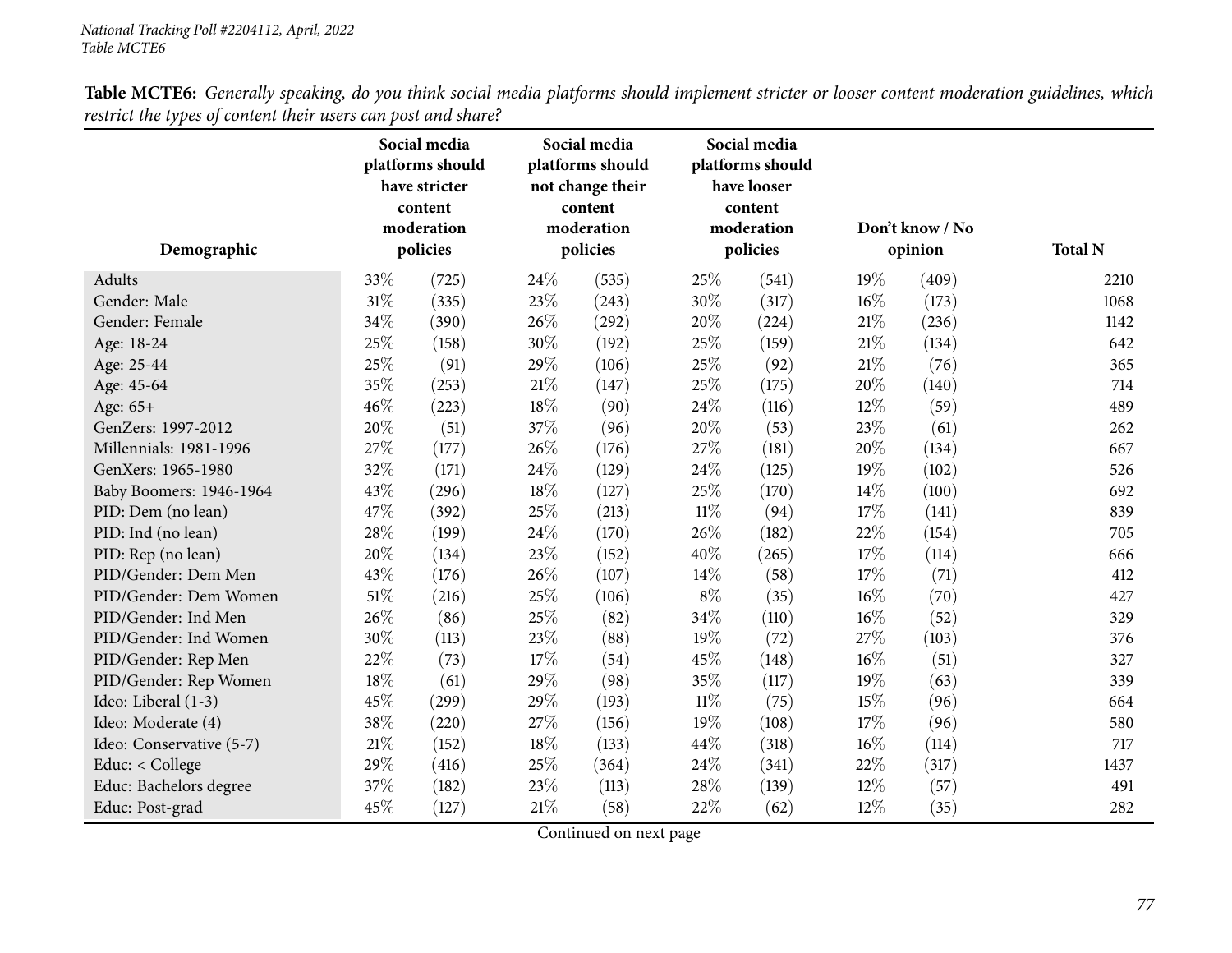Table MCTE6: Generally speaking, do you think social media platforms should implement stricter or looser content moderation guidelines, which *restrict the types of content their users can post and share?*

|                                   | Social media<br>platforms should<br>have stricter<br>content<br>moderation |          |          | Social media<br>platforms should<br>not change their<br>content<br>moderation |          | Social media<br>platforms should<br>have looser<br>content<br>moderation |         | Don't know / No |                |
|-----------------------------------|----------------------------------------------------------------------------|----------|----------|-------------------------------------------------------------------------------|----------|--------------------------------------------------------------------------|---------|-----------------|----------------|
| Demographic                       |                                                                            | policies | policies |                                                                               | policies |                                                                          | opinion |                 | <b>Total N</b> |
| Adults                            | 33%                                                                        | (725)    | 24\%     | (535)                                                                         | 25\%     | (541)                                                                    | 19%     | (409)           | 2210           |
| Income: Under 50k                 | 29%                                                                        | (338)    | 25%      | (286)                                                                         | $22\%$   | (258)                                                                    | 23%     | (264)           | 1146           |
| Income: 50k-100k                  | 36%                                                                        | (250)    | 24%      | (168)                                                                         | 27%      | (190)                                                                    | 13%     | (95)            | 702            |
| Income: 100k+                     | 38%                                                                        | (137)    | 22%      | (81)                                                                          | 26%      | (94)                                                                     | 14%     | (50)            | 361            |
| Ethnicity: White                  | 33%                                                                        | (556)    | 24%      | (406)                                                                         | 26%      | (450)                                                                    | 17%     | (298)           | 1711           |
| Ethnicity: Hispanic               | 31%                                                                        | (115)    | 25%      | (93)                                                                          | 23%      | (85)                                                                     | 22%     | (81)            | 374            |
| Ethnicity: Black                  | 35%                                                                        | (99)     | 28%      | (79)                                                                          | 16%      | (46)                                                                     | 21%     | (59)            | 282            |
| Ethnicity: Other                  | 32%                                                                        | (70)     | 23%      | (49)                                                                          | 21\%     | (46)                                                                     | 24%     | (52)            | 217            |
| All Christian                     | 34%                                                                        | (349)    | 25%      | (254)                                                                         | 26%      | (267)                                                                    | 15%     | (150)           | 1019           |
| All Non-Christian                 | 47%                                                                        | (61)     | $21\%$   | (27)                                                                          | 17%      | (22)                                                                     | 15%     | (19)            | 129            |
| Atheist                           | 36%                                                                        | (31)     | 20%      | (18)                                                                          | 29%      | (25)                                                                     | 15%     | (12)            | 86             |
| Agnostic/Nothing in particular    | 31%                                                                        | (184)    | 24%      | (147)                                                                         | 20%      | (120)                                                                    | 25%     | (152)           | 603            |
| Something Else                    | 27%                                                                        | (99)     | 24%      | (90)                                                                          | 29%      | (108)                                                                    | 20%     | (76)            | 373            |
| Religious Non-Protestant/Catholic | 44%                                                                        | (67)     | 23%      | (34)                                                                          | 19%      | (29)                                                                     | 14\%    | (21)            | 151            |
| Evangelical                       | 27\%                                                                       | (154)    | 25%      | (144)                                                                         | 29%      | (165)                                                                    | 19%     | (112)           | 576            |
| Non-Evangelical                   | 36%                                                                        | (283)    | 24%      | (186)                                                                         | 26%      | (199)                                                                    | 14\%    | (109)           | 777            |
| Community: Urban                  | 32%                                                                        | (191)    | 28%      | (163)                                                                         | 20%      | (120)                                                                    | 20%     | (116)           | 589            |
| Community: Suburban               | 35%                                                                        | (369)    | 23%      | (248)                                                                         | 25%      | (269)                                                                    | 17%     | (176)           | 1061           |
| Community: Rural                  | 29%                                                                        | (165)    | 22%      | (124)                                                                         | 27\%     | (153)                                                                    | 21%     | (117)           | 560            |
| Employ: Private Sector            | $31\%$                                                                     | (219)    | 27%      | (195)                                                                         | 28%      | (196)                                                                    | 14%     | (100)           | 710            |
| Employ: Government                | 43%                                                                        | (53)     | 18%      | (23)                                                                          | 20%      | (24)                                                                     | 19%     | (24)            | 124            |
| Employ: Self-Employed             | 32%                                                                        | (71)     | 22%      | (48)                                                                          | 34%      | (75)                                                                     | 12%     | (27)            | 221            |
| Employ: Homemaker                 | 26%                                                                        | (53)     | 25%      | (51)                                                                          | 22%      | (45)                                                                     | 28%     | (58)            | 207            |
| Employ: Student                   | 23%                                                                        | (24)     | 34%      | (34)                                                                          | 18%      | (18)                                                                     | 25%     | (25)            | 101            |
| Employ: Retired                   | 42%                                                                        | (213)    | 19%      | (96)                                                                          | 23%      | (117)                                                                    | 15%     | (77)            | 502            |
| Employ: Unemployed                | 27%                                                                        | (55)     | 30%      | (62)                                                                          | 16%      | (32)                                                                     | 27%     | (56)            | 206            |
| Employ: Other                     | 27%                                                                        | (38)     | 18%      | (26)                                                                          | 25%      | (35)                                                                     | 29%     | (41)            | 140            |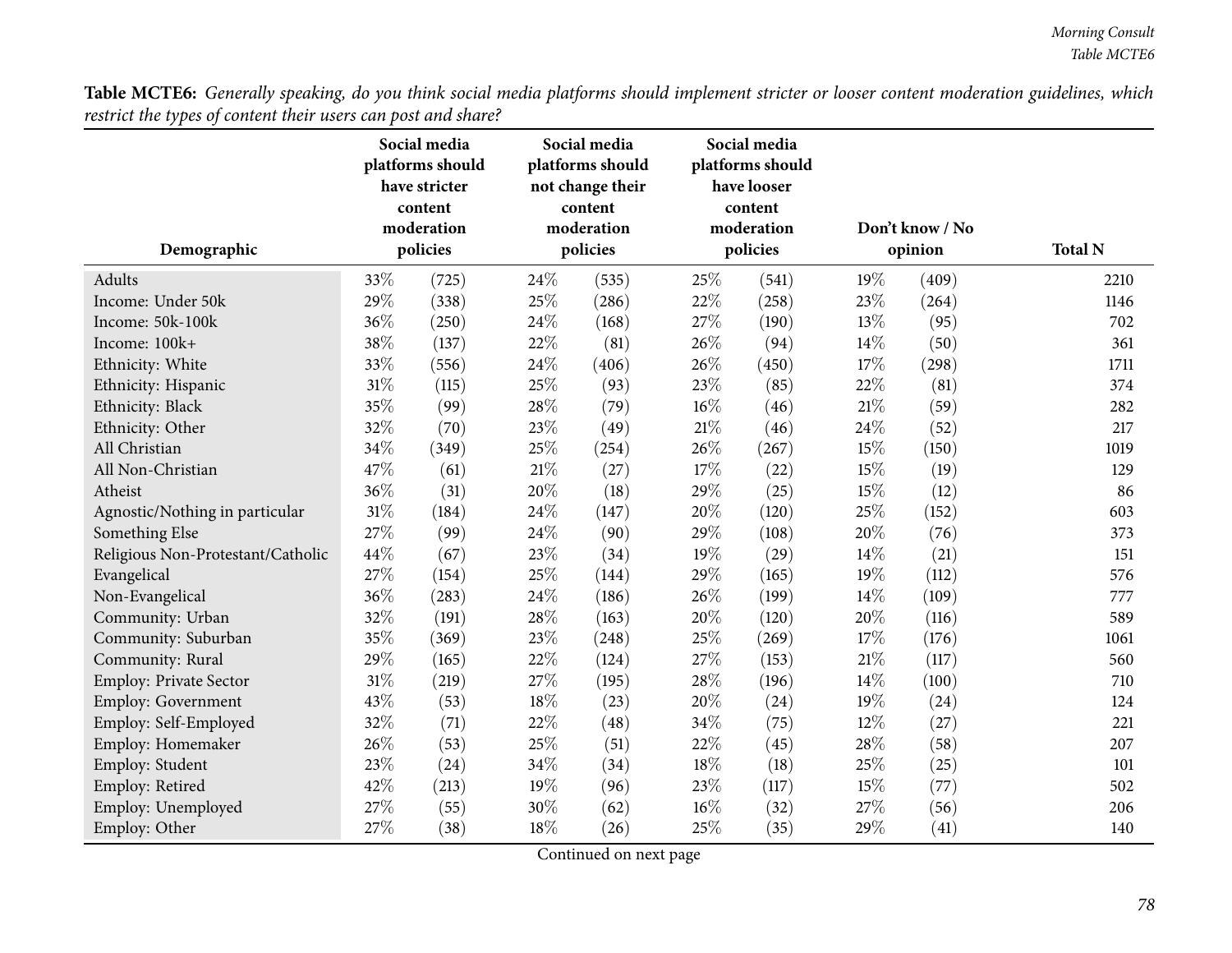| Table MCTE6: Generally speaking, do you think social media platforms should implement stricter or looser content moderation guidelines, which |  |
|-----------------------------------------------------------------------------------------------------------------------------------------------|--|
| restrict the types of content their users can post and share?                                                                                 |  |

|                                      | Social media<br>platforms should<br>have stricter<br>content<br>moderation |          |        | Social media<br>platforms should<br>not change their<br>content<br>moderation |          | Social media<br>platforms should<br>have looser<br>content<br>moderation |         | Don't know / No | <b>Total N</b> |  |
|--------------------------------------|----------------------------------------------------------------------------|----------|--------|-------------------------------------------------------------------------------|----------|--------------------------------------------------------------------------|---------|-----------------|----------------|--|
| Demographic                          |                                                                            | policies |        | policies                                                                      | policies |                                                                          | opinion |                 |                |  |
| Adults                               | 33%                                                                        | (725)    | 24%    | (535)                                                                         | 25%      | (541)                                                                    | 19%     | (409)           | 2210           |  |
| Military HH: Yes                     | 32%                                                                        | (124)    | 19%    | (72)                                                                          | 30%      | (116)                                                                    | 20%     | (78)            | 391            |  |
| Military HH: No                      | 33%                                                                        | (601)    | 25%    | (462)                                                                         | 23%      | (425)                                                                    | 18%     | (331)           | 1819           |  |
| RD/WT: Right Direction               | 45%                                                                        | (332)    | 29%    | (218)                                                                         | $9\%$    | (67)                                                                     | 17%     | (126)           | 742            |  |
| RD/WT: Wrong Track                   | 27%                                                                        | (393)    | 22%    | (317)                                                                         | 32%      | (475)                                                                    | 19%     | (284)           | 1468           |  |
| Biden Job Approve                    | 49%                                                                        | (459)    | 27%    | (256)                                                                         | $8\%$    | (79)                                                                     | 15%     | (145)           | 939            |  |
| Biden Job Disapprove                 | 21%                                                                        | (248)    | 22%    | (255)                                                                         | 38%      | (444)                                                                    | 18%     | (211)           | 1158           |  |
| Biden Job Strongly Approve           | 51%                                                                        | (213)    | 25%    | (106)                                                                         | $8\%$    | (35)                                                                     | 15%     | (64)            | 418            |  |
| Biden Job Somewhat Approve           | 47%                                                                        | (246)    | 29%    | (150)                                                                         | $9\%$    | (44)                                                                     | 16%     | (81)            | 521            |  |
| Biden Job Somewhat Disapprove        | 31%                                                                        | (113)    | $31\%$ | (113)                                                                         | 17%      | (63)                                                                     | 20%     | (74)            | 363            |  |
| <b>Biden Job Strongly Disapprove</b> | 17%                                                                        | (135)    | 18%    | (142)                                                                         | 48%      | (382)                                                                    | 17%     | (137)           | 795            |  |
| Favorable of Biden                   | 49%                                                                        | (467)    | 28\%   | (271)                                                                         | $8\%$    | (76)                                                                     | 15%     | (143)           | 957            |  |
| Unfavorable of Biden                 | 20%                                                                        | (230)    | $21\%$ | (241)                                                                         | 40%      | (446)                                                                    | 19%     | (211)           | 1129           |  |
| Very Favorable of Biden              | 50%                                                                        | (213)    | 26%    | (111)                                                                         | $9\%$    | (39)                                                                     | 15%     | (63)            | 425            |  |
| Somewhat Favorable of Biden          | 48%                                                                        | (254)    | 30%    | (160)                                                                         | 7%       | (38)                                                                     | 15%     | (81)            | 532            |  |
| Somewhat Unfavorable of Biden        | 32%                                                                        | (102)    | 27\%   | (84)                                                                          | $18\%$   | (58)                                                                     | 22%     | (70)            | 315            |  |
| Very Unfavorable of Biden            | 16%                                                                        | (128)    | 19%    | (157)                                                                         | 48%      | (389)                                                                    | 17%     | (141)           | 815            |  |
| #1 Issue: Economy                    | 29%                                                                        | (254)    | 25%    | (224)                                                                         | 30%      | (270)                                                                    | 16%     | (141)           | 888            |  |
| #1 Issue: Security                   | 28%                                                                        | (82)     | 20%    | (57)                                                                          | 38%      | (110)                                                                    | 14%     | (39)            | 288            |  |
| #1 Issue: Health Care                | 44%                                                                        | (94)     | 24%    | (51)                                                                          | $11\%$   | (23)                                                                     | 21%     | (45)            | 212            |  |
| #1 Issue: Medicare / Social Security | 47%                                                                        | (98)     | 28%    | (59)                                                                          | 10%      | (22)                                                                     | 15%     | (32)            | 210            |  |
| #1 Issue: Women's Issues             | 43%                                                                        | (56)     | 20%    | (25)                                                                          | 18%      | (24)                                                                     | 19%     | (25)            | 130            |  |
| #1 Issue: Education                  | 25%                                                                        | (42)     | 27\%   | (46)                                                                          | 16%      | (27)                                                                     | 31%     | (53)            | 168            |  |
| #1 Issue: Energy                     | 32%                                                                        | (60)     | 33%    | (61)                                                                          | 15%      | (28)                                                                     | 20%     | (37)            | 186            |  |
| #1 Issue: Other                      | 31%                                                                        | (39)     | $9\%$  | (12)                                                                          | 31%      | (39)                                                                     | 29%     | (37)            | 127            |  |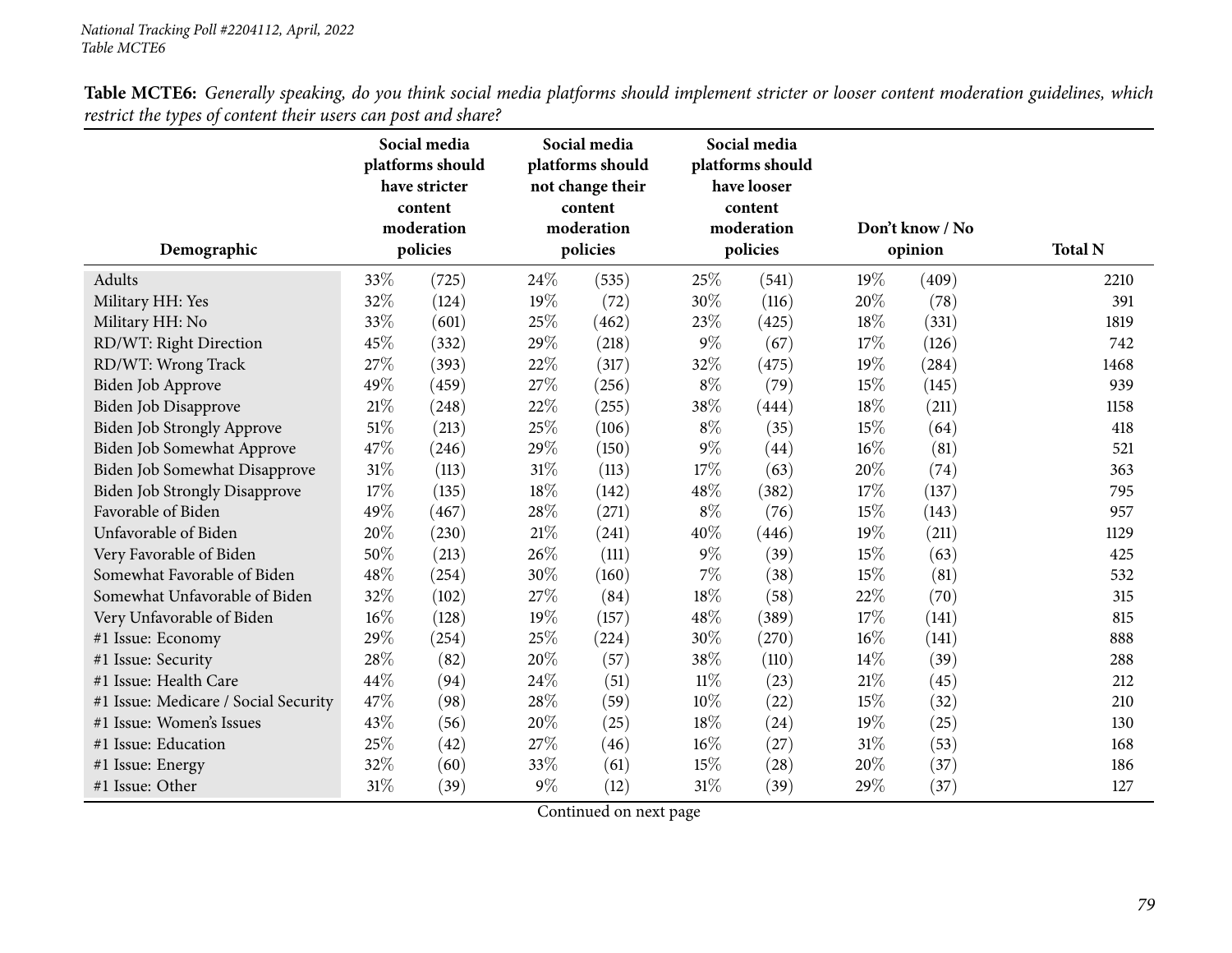**DemographicSocial media <sup>p</sup>latforms shouldhave stricter content moderationpoliciesSocial media <sup>p</sup>latforms should not change their content moderationpoliciesSocial media <sup>p</sup>latforms shouldhave looser content moderationpoliciesDon't know / Noopinion Total <sup>N</sup>**Adultss  $33\%$  (725)  $(24\%$   $(535)$   $25\%$   $(541)$   $19\%$   $(409)$  2210 921 <sup>2020</sup> Vote: Joe Bidenn 50% (463)  $27\%$  (244)  $9\%$  (81)  $14\%$  (132) 921 <sup>2020</sup> Vote: Donald Trump $p$  17% (132) 22% (169) 44% (341) 17% (133) 775 2020 Vote: Other 18% (15)  $20\%$  (16)  $34\%$  (29)  $28\%$  (24) 84 <sup>2020</sup> Vote: Didn't Vote <sup>27</sup>% (115) <sup>24</sup>% (105) <sup>21</sup>% (90) <sup>28</sup>% (120) <sup>430</sup>  $2018$  House Vote: Democrat  $53\%$  (392)  $24\%$  (180)  $11\%$  (78)  $12\%$  (90) 740<br> $2018$  House Vote: Republican  $19\%$  (130)  $23\%$  (156)  $41\%$  (284)  $17\%$  (114) 684 <sup>2018</sup> House Vote: Republican $\mathbf{n}$  19% (130) 23% (156) 41% (284) 17% (114) 684 2018 House Vote: Someone else  $22\%$   $(13)$   $22\%$   $(13)$   $30\%$   $(18)$   $26\%$   $(15)$  59<br>2016 Vote: Hillary Clinton  $53\%$   $(356)$   $25\%$   $(163)$   $10\%$   $(66)$   $12\%$   $(82)$   $(82)$  667 <sup>2016</sup> Vote: Hillary Clintonn 53% (356) 25% (163)  $10\%$  (66)  $12\%$  (82) 667 <sup>2016</sup> Vote: Donald Trump $p$  21% (152) 22% (158) 41% (294) 16% (115) 719 2016 Vote: Other 31<sup>%</sup> (37) 25% (29) 25% (30) 19% (23) 25% 120 <sup>2016</sup> Vote: Didn't Vote <sup>26</sup>% (179) <sup>26</sup>% (182) <sup>22</sup>% (151) <sup>27</sup>% (189) <sup>702</sup> Voted in 2014: Yes 38% (489) 22% (288) 26% (334) 15% (189) 1300 Voted in 2014: No $26\%$  (235) 27% (247) 23% (208) 24% (220) 910 4-Region: Northeast 36% (139) 25% (96) 20% (76) 19% (71) 383 4-Region: Midwest <sup>31</sup>% (142) <sup>25</sup>% (112) <sup>27</sup>% (122) <sup>18</sup>% (80) <sup>456</sup> 4-Region: Southh  $33\%$   $(278)$   $23\%$   $(196)$   $25\%$   $(208)$   $19\%$   $(162)$   $844$ 4-Region: West <sup>31</sup>% (165) <sup>25</sup>% (130) <sup>26</sup>% (136) <sup>18</sup>% (96) <sup>527</sup>

Table MCTE6: Generally speaking, do you think social media platforms should implement stricter or looser content moderation guidelines, which *restrict the types of content their users can post and share?*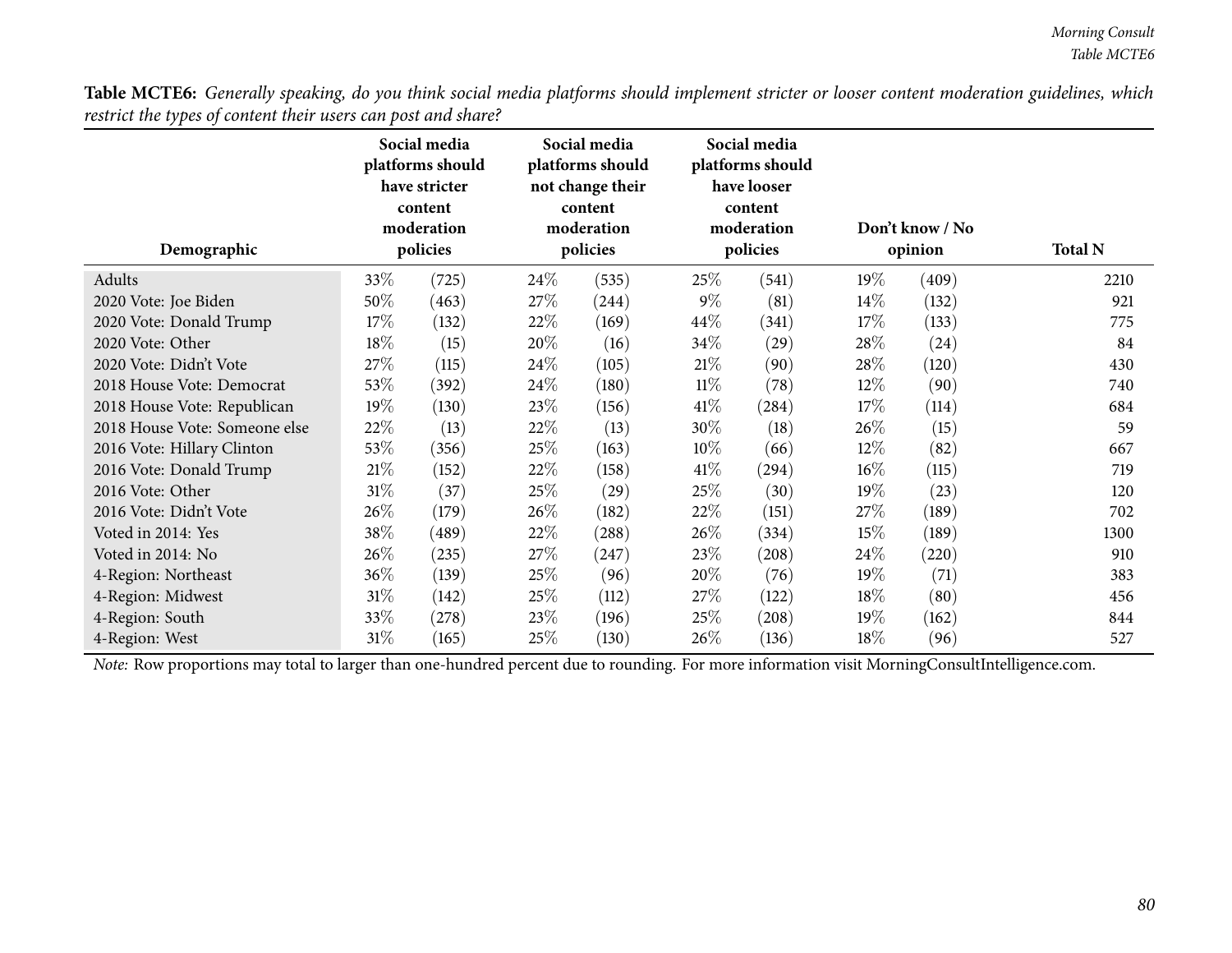|  | Adding an edit button on Twitter, which would allow users to edit their tweets after posting them |  |  |  |
|--|---------------------------------------------------------------------------------------------------|--|--|--|
|--|---------------------------------------------------------------------------------------------------|--|--|--|

|                          |     | <b>Strongly</b> |        | Somewhat |       | Somewhat |       | <b>Strongly</b> |     | Don't know / |                |
|--------------------------|-----|-----------------|--------|----------|-------|----------|-------|-----------------|-----|--------------|----------------|
| Demographic              |     | support         |        | support  |       | oppose   |       | oppose          |     | No opinion   | <b>Total N</b> |
| Adults                   | 33% | (735)           | 26%    | (584)    | $6\%$ | (143)    | $4\%$ | (98)            | 29% | (649)        | 2210           |
| Gender: Male             | 32% | (347)           | 26%    | (282)    | $6\%$ | (69)     | $6\%$ | (62)            | 29% | (308)        | 1068           |
| Gender: Female           | 34% | (389)           | 26%    | (303)    | $6\%$ | (74)     | $3\%$ | (36)            | 30% | (341)        | 1142           |
| Age: 18-24               | 34% | (218)           | 24%    | (155)    | $9\%$ | (57)     | $5\%$ | (34)            | 28% | (177)        | 642            |
| Age: 25-44               | 30% | (111)           | 25%    | (90)     | $4\%$ | (16)     | $4\%$ | (15)            | 36% | (132)        | 365            |
| Age: 45-64               | 34% | (244)           | 26%    | (185)    | $5\%$ | (38)     | $5\%$ | (32)            | 30% | (215)        | 714            |
| Age: 65+                 | 33% | (162)           | $31\%$ | (153)    | 7%    | (33)     | $3\%$ | (16)            | 26% | (125)        | 489            |
| GenZers: 1997-2012       | 36% | (94)            | 19%    | (50)     | 12%   | (31)     | $8\%$ | (21)            | 25% | (65)         | 262            |
| Millennials: 1981-1996   | 31% | (205)           | 26%    | (171)    | $5\%$ | (36)     | $4\%$ | (24)            | 35% | (231)        | 667            |
| GenXers: 1965-1980       | 36% | (187)           | 26%    | (137)    | $6\%$ | (33)     | $5\%$ | (24)            | 28% | (145)        | 526            |
| Baby Boomers: 1946-1964  | 33% | (228)           | 29%    | (203)    | $5\%$ | (37)     | $4\%$ | (29)            | 28% | (196)        | 692            |
| PID: Dem (no lean)       | 32% | (264)           | 25%    | (206)    | $8\%$ | (67)     | $4\%$ | (37)            | 32% | (264)        | 839            |
| PID: Ind (no lean)       | 33% | (232)           | 27%    | (193)    | 7%    | (47)     | $5\%$ | (36)            | 28% | (197)        | 705            |
| PID: Rep (no lean)       | 36% | (239)           | 28%    | (185)    | $4\%$ | (29)     | $4\%$ | (25)            | 28% | (188)        | 666            |
| PID/Gender: Dem Men      | 28% | (115)           | 24\%   | (97)     | $9\%$ | (36)     | $5\%$ | (21)            | 34% | (142)        | 412            |
| PID/Gender: Dem Women    | 35% | (149)           | 25%    | (109)    | $7\%$ | (31)     | $4\%$ | (16)            | 29% | (122)        | 427            |
| PID/Gender: Ind Men      | 35% | (114)           | 28\%   | (92)     | $6\%$ | (19)     | $8\%$ | (27)            | 24% | (78)         | 329            |
| PID/Gender: Ind Women    | 31% | (118)           | 27%    | (100)    | $8\%$ | (29)     | $3\%$ | (10)            | 32% | (120)        | 376            |
| PID/Gender: Rep Men      | 36% | (117)           | 28%    | (92)     | $4\%$ | (14)     | $5\%$ | (15)            | 27% | (89)         | 327            |
| PID/Gender: Rep Women    | 36% | (122)           | 28%    | (94)     | $4\%$ | (14)     | $3\%$ | (10)            | 29% | (99)         | 339            |
| Ideo: Liberal (1-3)      | 32% | (212)           | 25%    | (164)    | $9\%$ | (61)     | $6\%$ | (38)            | 29% | (189)        | 664            |
| Ideo: Moderate (4)       | 33% | (194)           | 30%    | (174)    | $6\%$ | (34)     | $4\%$ | (24)            | 27% | (156)        | 580            |
| Ideo: Conservative (5-7) | 37% | (267)           | 28%    | (204)    | $4\%$ | (31)     | $4\%$ | (27)            | 26% | (188)        | 717            |
| Educ: < College          | 32% | (460)           | 24\%   | (338)    | $6\%$ | (88)     | $5\%$ | (71)            | 33% | (480)        | 1437           |
| Educ: Bachelors degree   | 36% | (175)           | 32%    | (155)    | $8\%$ | (39)     | $4\%$ | (18)            | 21% | (103)        | 491            |
| Educ: Post-grad          | 36% | (101)           | 32%    | (91)     | $6\%$ | (17)     | $3\%$ | (8)             | 23% | (66)         | 282            |
| Income: Under 50k        | 31% | (354)           | 25%    | (281)    | $7\%$ | (76)     | $5\%$ | (55)            | 33% | (381)        | 1146           |
| Income: 50k-100k         | 35% | (249)           | 27%    | (188)    | 7%    | (49)     | $5\%$ | (32)            | 26% | (185)        | 702            |
| Income: 100k+            | 37% | (132)           | 32%    | (115)    | $5\%$ | (19)     | $3\%$ | (11)            | 23% | (84)         | 361            |
| Ethnicity: White         | 34% | (583)           | 29%    | (489)    | $6\%$ | (105)    | $4\%$ | (76)            | 27% | (458)        | 1711           |
| Ethnicity: Hispanic      | 27% | (99)            | 23%    | (87)     | $7\%$ | (26)     | $5\%$ | (17)            | 39% | (145)        | 374            |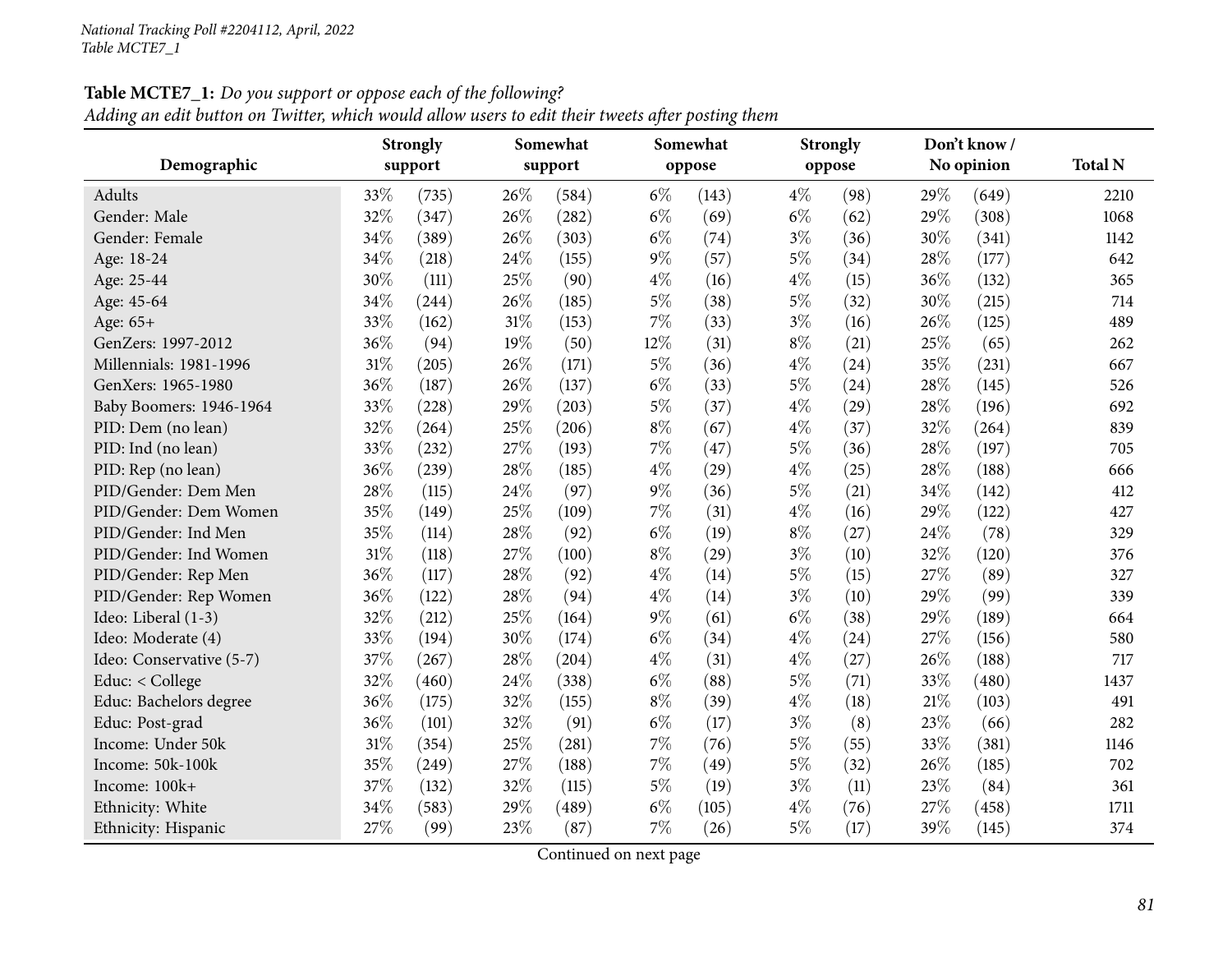| Demographic                       |        | <b>Strongly</b><br>support |        | Somewhat<br>support |        | Somewhat<br>oppose |       | <b>Strongly</b><br>oppose |     | Don't know/<br>No opinion | <b>Total N</b> |
|-----------------------------------|--------|----------------------------|--------|---------------------|--------|--------------------|-------|---------------------------|-----|---------------------------|----------------|
| Adults                            | 33%    | (735)                      | 26%    | (584)               | $6\%$  | (143)              | $4\%$ | (98)                      | 29% | (649)                     | 2210           |
| Ethnicity: Black                  | $30\%$ | (86)                       | $16\%$ | (46)                | $5\%$  | (14)               | $3\%$ | (9)                       | 45% | (128)                     | 282            |
| Ethnicity: Other                  | 31%    | (67)                       | 23%    | (50)                | $11\%$ | (25)               | $6\%$ | (13)                      | 29% | (63)                      | 217            |
| All Christian                     | 34%    | (341)                      | 28\%   | (290)               | $6\%$  | (62)               | $4\%$ | (40)                      | 28% | (285)                     | 1019           |
| All Non-Christian                 | 35%    | (45)                       | 27%    | (35)                | $4\%$  | (5)                | $3\%$ | (4)                       | 31% | (40)                      | 129            |
| Atheist                           | 33%    | (29)                       | 25%    | (21)                | $5\%$  | (4)                | 13%   | (11)                      | 24% | (20)                      | 86             |
| Agnostic/Nothing in particular    | 29%    | (173)                      | 28%    | (170)               | 7%     | (44)               | 5%    | (28)                      | 31% | (188)                     | 603            |
| Something Else                    | 40%    | (148)                      | $18\%$ | (67)                | $7\%$  | (28)               | $4\%$ | (15)                      | 31% | (116)                     | 373            |
| Religious Non-Protestant/Catholic | 36%    | (54)                       | 27%    | (41)                | $5\%$  | (8)                | $3\%$ | (4)                       | 29% | (43)                      | 151            |
| Evangelical                       | 36%    | (206)                      | $21\%$ | (121)               | $5\%$  | (29)               | $3\%$ | (19)                      | 35% | (201)                     | 576            |
| Non-Evangelical                   | 35%    | (269)                      | 29%    | (225)               | $7\%$  | (56)               | 5%    | (36)                      | 25% | (191)                     | 777            |
| Community: Urban                  | 30%    | (178)                      | 23%    | (136)               | $9\%$  | (51)               | 5%    | (28)                      | 33% | (196)                     | 589            |
| Community: Suburban               | 35%    | (372)                      | 28%    | (302)               | $6\%$  | (62)               | 5%    | (50)                      | 26% | (275)                     | 1061           |
| Community: Rural                  | 33%    | (185)                      | 26%    | (146)               | $5\%$  | (30)               | $4\%$ | (20)                      | 32% | (179)                     | 560            |
| Employ: Private Sector            | 35%    | (245)                      | 29%    | (205)               | $7\%$  | (47)               | 5%    | (37)                      | 25% | (176)                     | 710            |
| Employ: Government                | 34%    | (43)                       | 24\%   | (30)                | $7\%$  | (8)                | $8\%$ | (9)                       | 27% | (33)                      | 124            |
| Employ: Self-Employed             | 39%    | (87)                       | 27%    | (60)                | $7\%$  | (16)               | 5%    | (11)                      | 21% | (47)                      | 221            |
| Employ: Homemaker                 | 22%    | (46)                       | $21\%$ | $\left( 44\right)$  | $1\%$  | (3)                | $2\%$ | (5)                       | 53% | (109)                     | 207            |
| Employ: Student                   | 37%    | (38)                       | 24%    | (24)                | 15%    | (15)               | $2\%$ | (2)                       | 22% | (22)                      | 101            |
| Employ: Retired                   | 35%    | (173)                      | 29%    | (146)               | $7\%$  | (34)               | $3\%$ | (14)                      | 27% | (133)                     | 502            |
| Employ: Unemployed                | 33%    | (67)                       | $22\%$ | (46)                | $4\%$  | (9)                | $4\%$ | (8)                       | 37% | (76)                      | 206            |
| Employ: Other                     | 26%    | (36)                       | 21\%   | (29)                | $8\%$  | (11)               | $8\%$ | (11)                      | 38% | (53)                      | 140            |
| Military HH: Yes                  | 31%    | (121)                      | 25%    | (99)                | $4\%$  | (15)               | $3\%$ | (12)                      | 37% | (144)                     | 391            |
| Military HH: No                   | 34%    | (614)                      | 27%    | (485)               | 7%     | (129)              | 5%    | (86)                      | 28% | (505)                     | 1819           |
| RD/WT: Right Direction            | 30%    | (222)                      | 25%    | (183)               | $8\%$  | (60)               | $4\%$ | (30)                      | 33% | (247)                     | 742            |
| RD/WT: Wrong Track                | 35%    | (513)                      | $27\%$ | (401)               | $6\%$  | (83)               | $5\%$ | (68)                      | 27% | (402)                     | 1468           |
| Biden Job Approve                 | 31%    | (291)                      | 27%    | (255)               | $8\%$  | (78)               | $4\%$ | (42)                      | 29% | (274)                     | 939            |
| Biden Job Disapprove              | 37%    | (424)                      | $27\%$ | (308)               | $5\%$  | (60)               | 5%    | (55)                      | 27% | (311)                     | 1158           |

Adding an edit button on Twitter, which would allow users to edit their tweets after posting them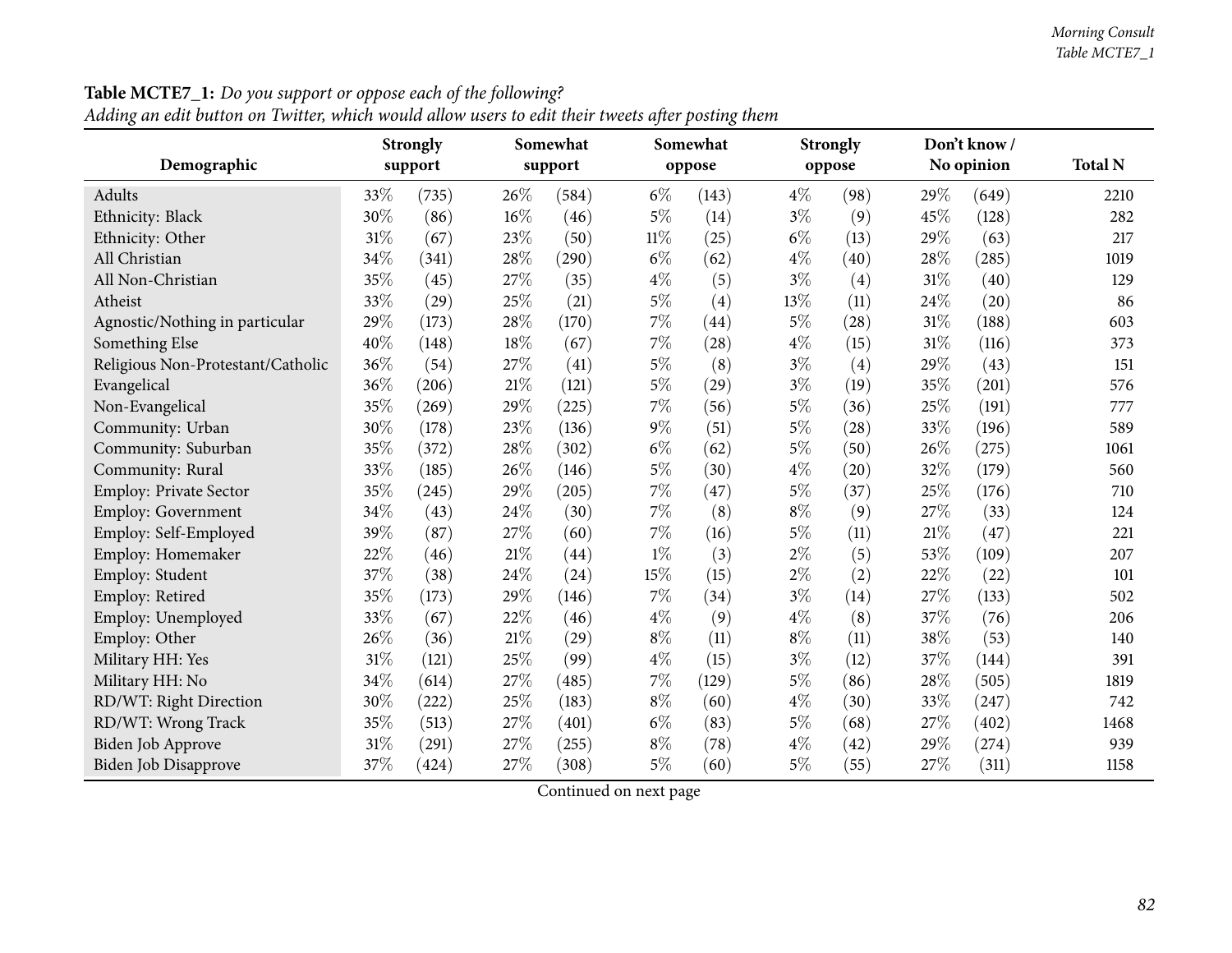| Adding an edit button on Twitter, which would allow users to edit their tweets after posting them |
|---------------------------------------------------------------------------------------------------|
|---------------------------------------------------------------------------------------------------|

|                                      | Somewhat<br><b>Strongly</b> |         |     |         | Somewhat |        | <b>Strongly</b> |        | Don't know/ |            |                |
|--------------------------------------|-----------------------------|---------|-----|---------|----------|--------|-----------------|--------|-------------|------------|----------------|
| Demographic                          |                             | support |     | support |          | oppose |                 | oppose |             | No opinion | <b>Total N</b> |
| Adults                               | 33%                         | (735)   | 26% | (584)   | $6\%$    | (143)  | $4\%$           | (98)   | 29%         | (649)      | 2210           |
| <b>Biden Job Strongly Approve</b>    | 31%                         | (128)   | 21% | (87)    | 7%       | (28)   | $5\%$           | (20)   | 37%         | (155)      | 418            |
| Biden Job Somewhat Approve           | 31%                         | (162)   | 32% | (168)   | 10%      | (50)   | $4\%$           | (22)   | 23%         | (118)      | 521            |
| Biden Job Somewhat Disapprove        | 35%                         | (126)   | 31% | (114)   | $8\%$    | (27)   | $4\%$           | (14)   | 23%         | (82)       | 363            |
| <b>Biden Job Strongly Disapprove</b> | 38%                         | (299)   | 24% | (194)   | $4\%$    | (33)   | $5\%$           | (41)   | 29%         | (229)      | 795            |
| Favorable of Biden                   | 31%                         | (298)   | 27% | (260)   | $8\%$    | (72)   | $5\%$           | (45)   | 29%         | (282)      | 957            |
| Unfavorable of Biden                 | 36%                         | (411)   | 27% | (305)   | $6\%$    | (71)   | $5\%$           | (52)   | 26%         | (290)      | 1129           |
| Very Favorable of Biden              | 31%                         | (132)   | 21% | (88)    | 7%       | (32)   | $4\%$           | (18)   | 37%         | (156)      | 425            |
| Somewhat Favorable of Biden          | 31%                         | (167)   | 32% | (173)   | $8\%$    | (40)   | $5\%$           | (27)   | 24%         | (126)      | 532            |
| Somewhat Unfavorable of Biden        | 34%                         | (108)   | 30% | (95)    | $11\%$   | (36)   | $4\%$           | (14)   | 20%         | (61)       | 315            |
| Very Unfavorable of Biden            | 37%                         | (303)   | 26% | (210)   | $4\%$    | (35)   | $5\%$           | (38)   | 28%         | (228)      | 815            |
| #1 Issue: Economy                    | 37%                         | (331)   | 28% | (250)   | $6\%$    | (53)   | $4\%$           | (32)   | 25%         | (223)      | 888            |
| #1 Issue: Security                   | 33%                         | (95)    | 27% | (78)    | $6\%$    | (19)   | $6\%$           | (16)   | 28%         | (80)       | 288            |
| #1 Issue: Health Care                | 35%                         | (73)    | 29% | (62)    | 7%       | (15)   | $3\%$           | (7)    | 26%         | (54)       | 212            |
| #1 Issue: Medicare / Social Security | 30%                         | (63)    | 28% | (58)    | $8\%$    | (16)   | $4\%$           | (8)    | 30%         | (64)       | 210            |
| #1 Issue: Women's Issues             | 33%                         | (43)    | 29% | (38)    | $8\%$    | (10)   | $6\%$           | (7)    | 25%         | (32)       | 130            |
| #1 Issue: Education                  | 16%                         | (28)    | 9%  | (15)    | 7%       | (13)   | $4\%$           | (7)    | 63%         | (106)      | 168            |
| #1 Issue: Energy                     | 32%                         | (60)    | 29% | (54)    | $6\%$    | (12)   | $5\%$           | (10)   | 28%         | (52)       | 186            |
| #1 Issue: Other                      | 33%                         | (42)    | 23% | (29)    | $5\%$    | (7)    | $8\%$           | (10)   | 31%         | (39)       | 127            |
| 2020 Vote: Joe Biden                 | 34%                         | (316)   | 29% | (264)   | $8\%$    | (77)   | $5\%$           | (44)   | 24%         | (220)      | 921            |
| 2020 Vote: Donald Trump              | 34%                         | (260)   | 26% | (204)   | $4\%$    | (28)   | $4\%$           | (30)   | 33%         | (254)      | 775            |
| 2020 Vote: Other                     | 35%                         | (29)    | 23% | (19)    | $6\%$    | (5)    | $3\%$           | (3)    | 33%         | (28)       | 84             |
| 2020 Vote: Didn't Vote               | 30%                         | (130)   | 23% | (98)    | $8\%$    | (34)   | 5%              | (21)   | 34%         | (147)      | 430            |
| 2018 House Vote: Democrat            | 34%                         | (252)   | 30% | (221)   | $8\%$    | (61)   | $6\%$           | (41)   | 22%         | (165)      | 740            |
| 2018 House Vote: Republican          | 34%                         | (234)   | 26% | (175)   | $4\%$    | (25)   | $3\%$           | (20)   | 34%         | (229)      | 684            |
| 2018 House Vote: Someone else        | 38%                         | (23)    | 29% | (17)    | $2\%$    | (1)    | $3\%$           | (2)    | 28%         | (16)       | 59             |
| 2016 Vote: Hillary Clinton           | 34%                         | (225)   | 29% | (193)   | $8\%$    | (54)   | $5\%$           | (36)   | 24%         | (157)      | 667            |
| 2016 Vote: Donald Trump              | 33%                         | (234)   | 27% | (191)   | $5\%$    | (35)   | $3\%$           | (21)   | 33%         | (239)      | 719            |
| 2016 Vote: Other                     | 44%                         | (53)    | 31% | (37)    | $2\%$    | (3)    | $2\%$           | (3)    | 20%         | (24)       | 120            |
| 2016 Vote: Didn't Vote               | 32%                         | (222)   | 23% | (163)   | 7%       | (51)   | $5\%$           | (37)   | 33%         | (229)      | 702            |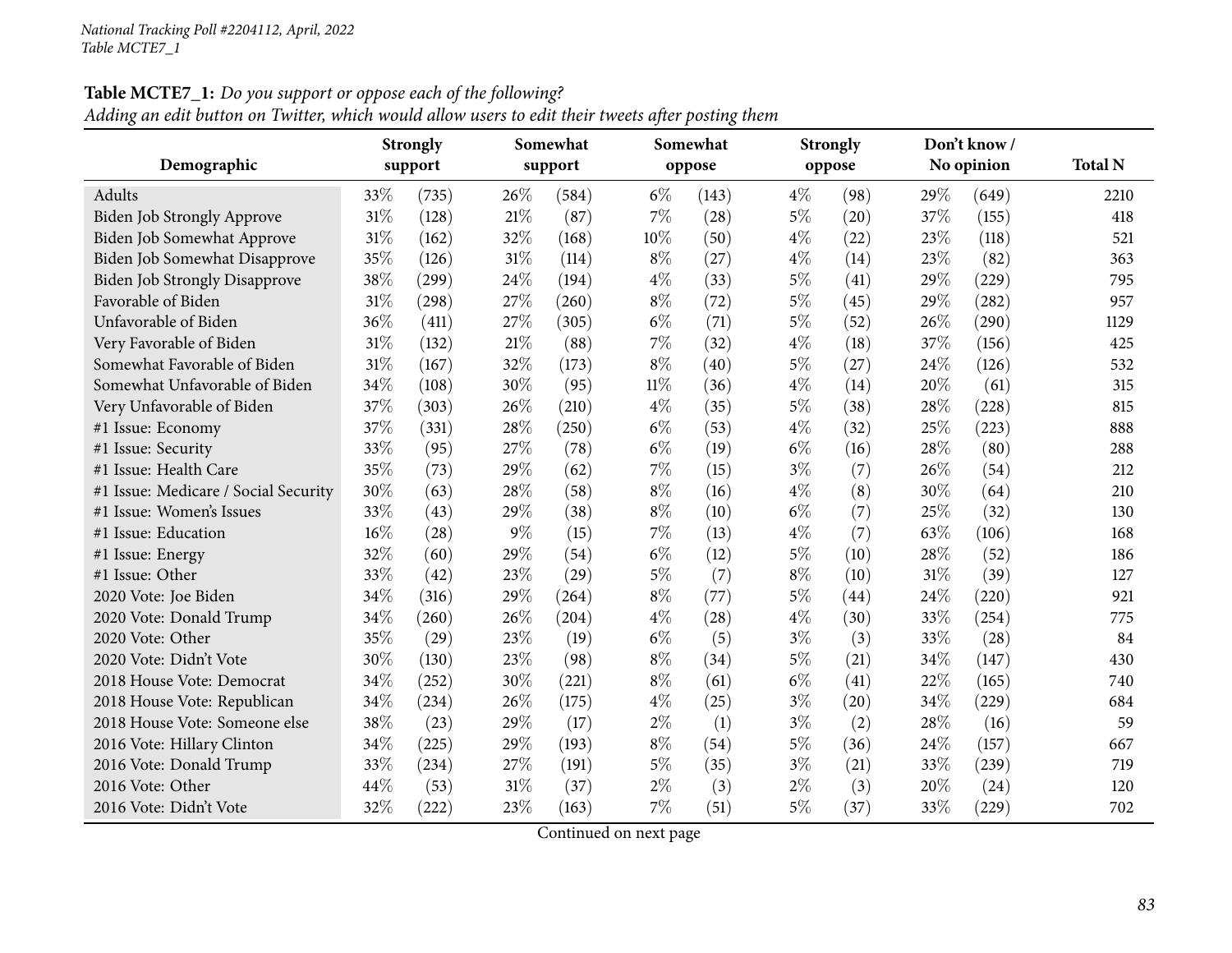|                     | <b>Strongly</b> | Somewhat        | Somewhat                | <b>Strongly</b> | Don't know /    |                |
|---------------------|-----------------|-----------------|-------------------------|-----------------|-----------------|----------------|
| Demographic         | support         | support         | oppose                  | oppose          | No opinion      | <b>Total N</b> |
| Adults              | $33\%$<br>(735) | $26\%$<br>(584) | $6\%$<br>(143)          | $4\%$<br>(98)   | $29\%$<br>(649) | 2210           |
| Voted in 2014: Yes  | $34\%$<br>(442) | 28\%<br>(359)   | $6\%$<br>$^{\prime}78)$ | $4\%$<br>(53)   | $28\%$<br>(369) | 1300           |
| Voted in 2014: No   | 32%<br>(293)    | 25\%<br>(226)   | 7%<br>(65)              | 5%<br>(45)      | $31\%$<br>(281) | 910            |
| 4-Region: Northeast | $31\%$<br>(118) | $33\%$<br>(125) | $8\%$<br>(29)           | $4\%$<br>(14)   | 25\%<br>(96)    | 383            |
| 4-Region: Midwest   | $30\%$<br>(138) | 28\%<br>(127)   | 7\%<br>(33)             | $4\%$<br>(19)   | $31\%$<br>(139) | 456            |
| 4-Region: South     | $38\%$<br>(319) | 26\%<br>(216)   | $5\%$<br>(46)           | $5\%$<br>(46)   | $26\%$<br>(218) | 844            |
| 4-Region: West      | 31%<br>(161)    | 22\%<br>(115)   | $7\%$<br>35             | $4\%$<br>(19)   | 37\%<br>(196)   | 527            |

#### **Table MCTE7\_1:** *Do you support or oppose each of the following?* Adding an edit button on Twitter which would allow users to edit their tweets after posting them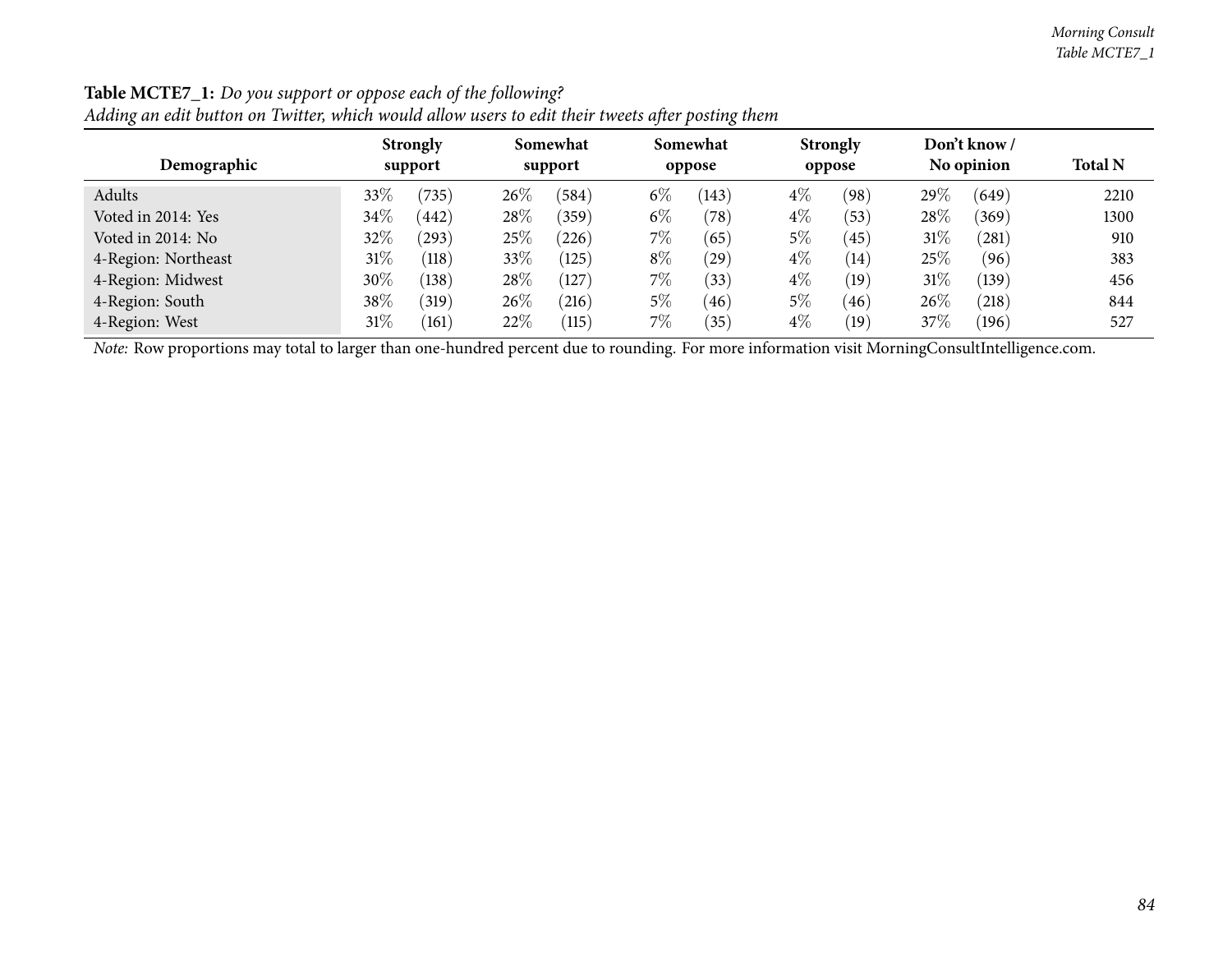|                          | <b>Strongly</b> |         |        | Somewhat |        | Somewhat |        | <b>Strongly</b> |        | Don't know / |                |
|--------------------------|-----------------|---------|--------|----------|--------|----------|--------|-----------------|--------|--------------|----------------|
| Demographic              |                 | support |        | support  |        | oppose   |        | oppose          |        | No opinion   | <b>Total N</b> |
| Adults                   | 23%             | (510)   | 28%    | (616)    | $9\%$  | (198)    | $8\%$  | (173)           | $32\%$ | (713)        | 2210           |
| Gender: Male             | 20%             | (219)   | 27%    | (288)    | 10%    | (102)    | $9\%$  | (97)            | 34%    | (361)        | 1068           |
| Gender: Female           | 26%             | (292)   | 29%    | (327)    | $8\%$  | (96)     | 7%     | (76)            | 31%    | (351)        | 1142           |
| Age: 18-24               | 28%             | (179)   | 27%    | (171)    | 10%    | (66)     | $6\%$  | (40)            | 29%    | (185)        | 642            |
| Age: 25-44               | 26%             | (96)    | 26%    | (94)     | $7\%$  | (25)     | $5\%$  | (18)            | 36%    | (132)        | 365            |
| Age: 45-64               | 21\%            | (151)   | 26%    | (184)    | $9\%$  | (66)     | $8\%$  | (61)            | 35%    | (252)        | 714            |
| Age: 65+                 | 17%             | (85)    | 34%    | (166)    | $8\%$  | (41)     | $11\%$ | (55)            | 29%    | (143)        | 489            |
| GenZers: 1997-2012       | 27%             | (70)    | 28%    | (73)     | 12%    | (33)     | $6\%$  | (16)            | 27%    | (71)         | 262            |
| Millennials: 1981-1996   | 28%             | (186)   | 25%    | (168)    | 7%     | (50)     | $5\%$  | (35)            | 34%    | (228)        | 667            |
| GenXers: 1965-1980       | 22%             | (115)   | 27%    | (144)    | $9\%$  | (46)     | $9\%$  | (46)            | 33%    | (175)        | 526            |
| Baby Boomers: 1946-1964  | 19%             | (128)   | 31%    | (212)    | $9\%$  | (61)     | 10%    | (68)            | 32%    | (223)        | 692            |
| PID: Dem (no lean)       | 26%             | (215)   | 28%    | (239)    | $8\%$  | (64)     | $7\%$  | (58)            | 31%    | (264)        | 839            |
| PID: Ind (no lean)       | 23%             | (164)   | 29%    | (207)    | $9\%$  | (61)     | $5\%$  | (38)            | 33%    | (236)        | 705            |
| PID: Rep (no lean)       | 20%             | (131)   | 26%    | (170)    | $11\%$ | (74)     | 12%    | (78)            | 32%    | (212)        | 666            |
| PID/Gender: Dem Men      | 18%             | (73)    | 29%    | (121)    | $8\%$  | (31)     | $7\%$  | (28)            | 38%    | (158)        | 412            |
| PID/Gender: Dem Women    | 33%             | (142)   | 27%    | (117)    | $8\%$  | (32)     | $7\%$  | (30)            | 25%    | (106)        | 427            |
| PID/Gender: Ind Men      | 23%             | (74)    | 29%    | (94)     | $11\%$ | (35)     | $7\%$  | (25)            | 31%    | (101)        | 329            |
| PID/Gender: Ind Women    | 24%             | (90)    | 30%    | (112)    | $7\%$  | (26)     | $3\%$  | (13)            | 36%    | (135)        | 376            |
| PID/Gender: Rep Men      | 22%             | (71)    | 22%    | (73)     | $11\%$ | (36)     | 14%    | (45)            | 31%    | (102)        | 327            |
| PID/Gender: Rep Women    | 18%             | (60)    | 29%    | (98)     | $11\%$ | (38)     | 10%    | (33)            | 33%    | (111)        | 339            |
| Ideo: Liberal (1-3)      | 30%             | (200)   | $31\%$ | (204)    | $7\%$  | (44)     | $5\%$  | (34)            | 27%    | (181)        | 664            |
| Ideo: Moderate (4)       | 19%             | (111)   | 32%    | (188)    | $9\%$  | (54)     | $6\%$  | (38)            | 32%    | (189)        | 580            |
| Ideo: Conservative (5-7) | 20%             | (146)   | 25%    | (183)    | 10%    | (72)     | 12%    | (86)            | 32%    | (230)        | 717            |
| Educ: < College          | 23%             | (329)   | 26%    | (372)    | 9%     | (123)    | 7%     | (96)            | 36%    | (517)        | 1437           |
| Educ: Bachelors degree   | 24%             | (120)   | 29%    | (142)    | 10%    | (49)     | 10%    | (50)            | 27%    | (131)        | 491            |
| Educ: Post-grad          | 22%             | (62)    | 36%    | (102)    | $9\%$  | (26)     | 10%    | (28)            | 23%    | (65)         | 282            |
| Income: Under 50k        | 24%             | (273)   | 26%    | (296)    | $8\%$  | (89)     | $7\%$  | (75)            | 36%    | (414)        | 1146           |
| Income: 50k-100k         | 22%             | (152)   | 30%    | (214)    | 10%    | (73)     | $9\%$  | (60)            | 29%    | (203)        | 702            |
| Income: 100k+            | 24%             | (86)    | 29%    | (106)    | 10%    | (36)     | $11\%$ | (38)            | 26\%   | (96)         | 361            |
| Ethnicity: White         | 24%             | (403)   | 29%    | (496)    | $9\%$  | (148)    | $8\%$  | (137)           | 31%    | (526)        | 1711           |
| Ethnicity: Hispanic      | 20%             | (76)    | 25%    | (92)     | 10%    | (38)     | $6\%$  | (22)            | 39%    | (145)        | 374            |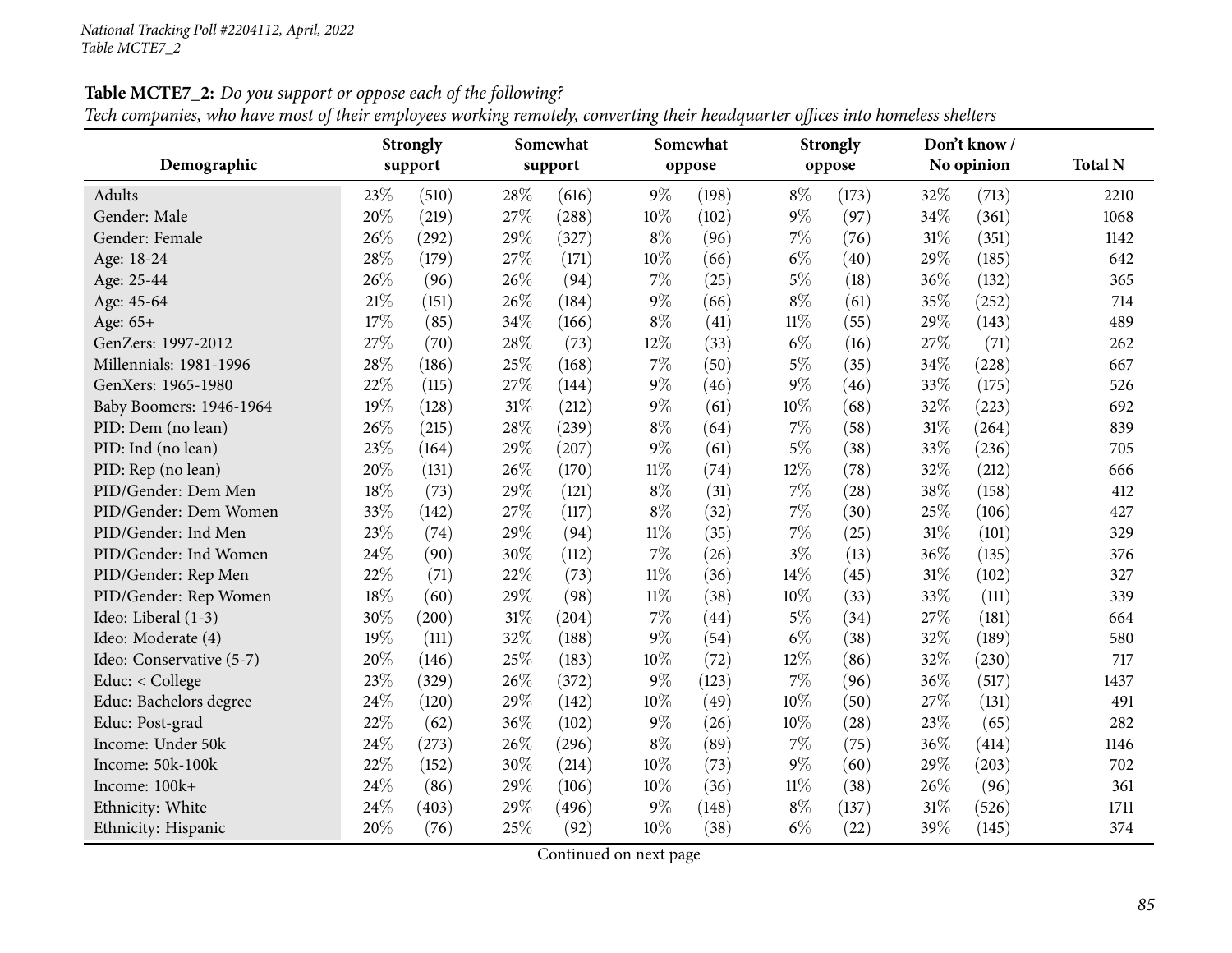|                                   |        | <b>Strongly</b> | $\circ$ | Somewhat           |        | Somewhat |        | <b>Strongly</b> |      | Don't know/ |                |
|-----------------------------------|--------|-----------------|---------|--------------------|--------|----------|--------|-----------------|------|-------------|----------------|
| Demographic                       |        | support         |         | support            |        | oppose   |        | oppose          |      | No opinion  | <b>Total N</b> |
| Adults                            | 23\%   | (510)           | 28\%    | (616)              | $9\%$  | (198)    | $8\%$  | (173)           | 32%  | (713)       | 2210           |
| Ethnicity: Black                  | 24%    | (68)            | 20%     | (55)               | $5\%$  | (13)     | $8\%$  | (23)            | 43%  | (122)       | 282            |
| Ethnicity: Other                  | 18%    | (38)            | 30%     | (64)               | 17%    | (37)     | $6\%$  | (12)            | 30%  | (65)        | 217            |
| All Christian                     | $21\%$ | (211)           | 27%     | (275)              | 10%    | (98)     | 9%     | (92)            | 34%  | (343)       | 1019           |
| All Non-Christian                 | 25%    | (32)            | $23\%$  | (30)               | 10%    | (13)     | 16%    | (21)            | 25%  | (33)        | 129            |
| Atheist                           | 36%    | (31)            | $23\%$  | (20)               | $8\%$  | (7)      | 10%    | (9)             | 23%  | (20)        | 86             |
| Agnostic/Nothing in particular    | 22%    | (131)           | 30%     | (182)              | $9\%$  | (52)     | $5\%$  | (31)            | 34%  | (205)       | 603            |
| Something Else                    | 28%    | (106)           | 29%     | (107)              | $7\%$  | (28)     | 5%     | (20)            | 30%  | (112)       | 373            |
| Religious Non-Protestant/Catholic | 24%    | (37)            | 26%     | (38)               | 10%    | (15)     | 15%    | (23)            | 25%  | (38)        | 151            |
| Evangelical                       | 22%    | (129)           | 23%     | (132)              | $8\%$  | (47)     | 9%     | (51)            | 38%  | (216)       | 576            |
| Non-Evangelical                   | 23%    | (180)           | $31\%$  | (239)              | $10\%$ | (74)     | $8\%$  | (59)            | 29%  | (225)       | 777            |
| Community: Urban                  | 22%    | (130)           | 24%     | (141)              | $9\%$  | (52)     | $8\%$  | (44)            | 38%  | (221)       | 589            |
| Community: Suburban               | 24%    | (253)           | 30%     | (322)              | 10%    | (105)    | $9\%$  | (92)            | 27%  | (289)       | 1061           |
| Community: Rural                  | 23%    | (127)           | 27%     | (152)              | $7\%$  | (40)     | 7%     | (38)            | 36%  | (202)       | 560            |
| Employ: Private Sector            | 26%    | (184)           | 30%     | (214)              | 10%    | (68)     | 7%     | (50)            | 27%  | (195)       | 710            |
| Employ: Government                | 26%    | (32)            | 23%     | $\left( 29\right)$ | $9\%$  | (11)     | 13%    | (16)            | 29%  | (36)        | 124            |
| Employ: Self-Employed             | 25%    | (54)            | 33%     | (72)               | 10%    | (23)     | $11\%$ | (23)            | 22%  | (49)        | 221            |
| Employ: Homemaker                 | 17%    | (35)            | $18\%$  | (38)               | $6\%$  | (12)     | 7%     | (14)            | 53%  | (109)       | 207            |
| Employ: Student                   | 25%    | (25)            | 26%     | (26)               | 13%    | (13)     | 2%     | (2)             | 34%  | (34)        | 101            |
| Employ: Retired                   | 18%    | (92)            | $31\%$  | (158)              | 10%    | (48)     | 10%    | (48)            | 31%  | (157)       | 502            |
| Employ: Unemployed                | 27%    | (55)            | $25\%$  | (51)               | $8\%$  | (17)     | $4\%$  | (8)             | 36%  | (74)        | 206            |
| Employ: Other                     | 23%    | (33)            | $20\%$  | $\left( 29\right)$ | $5\%$  | (7)      | $8\%$  | (12)            | 43%  | (60)        | 140            |
| Military HH: Yes                  | 18%    | (72)            | 22%     | (85)               | $10\%$ | (37)     | 10%    | (38)            | 41\% | (159)       | 391            |
| Military HH: No                   | 24%    | (439)           | 29%     | (531)              | $9\%$  | (161)    | 7%     | (136)           | 30%  | (554)       | 1819           |
| RD/WT: Right Direction            | 24%    | (180)           | 27%     | (201)              | $8\%$  | (62)     | $6\%$  | (44)            | 34%  | (256)       | 742            |
| RD/WT: Wrong Track                | 22%    | (330)           | 28%     | (415)              | $9\%$  | (136)    | $9\%$  | (130)           | 31%  | (457)       | 1468           |
| <b>Biden Job Approve</b>          | 25%    | (238)           | 30%     | (282)              | $8\%$  | (77)     | $6\%$  | (57)            | 30%  | (286)       | 939            |
| Biden Job Disapprove              | $22\%$ | (253)           | 27%     | (311)              | 10%    | (116)    | 10%    | (113)           | 31%  | (365)       | 1158           |

**Table MCTE7\_2:** *Do you support or oppose each of the following?*

Tech companies, who have most of their employees working remotely, converting their headquarter offices into homeless shelters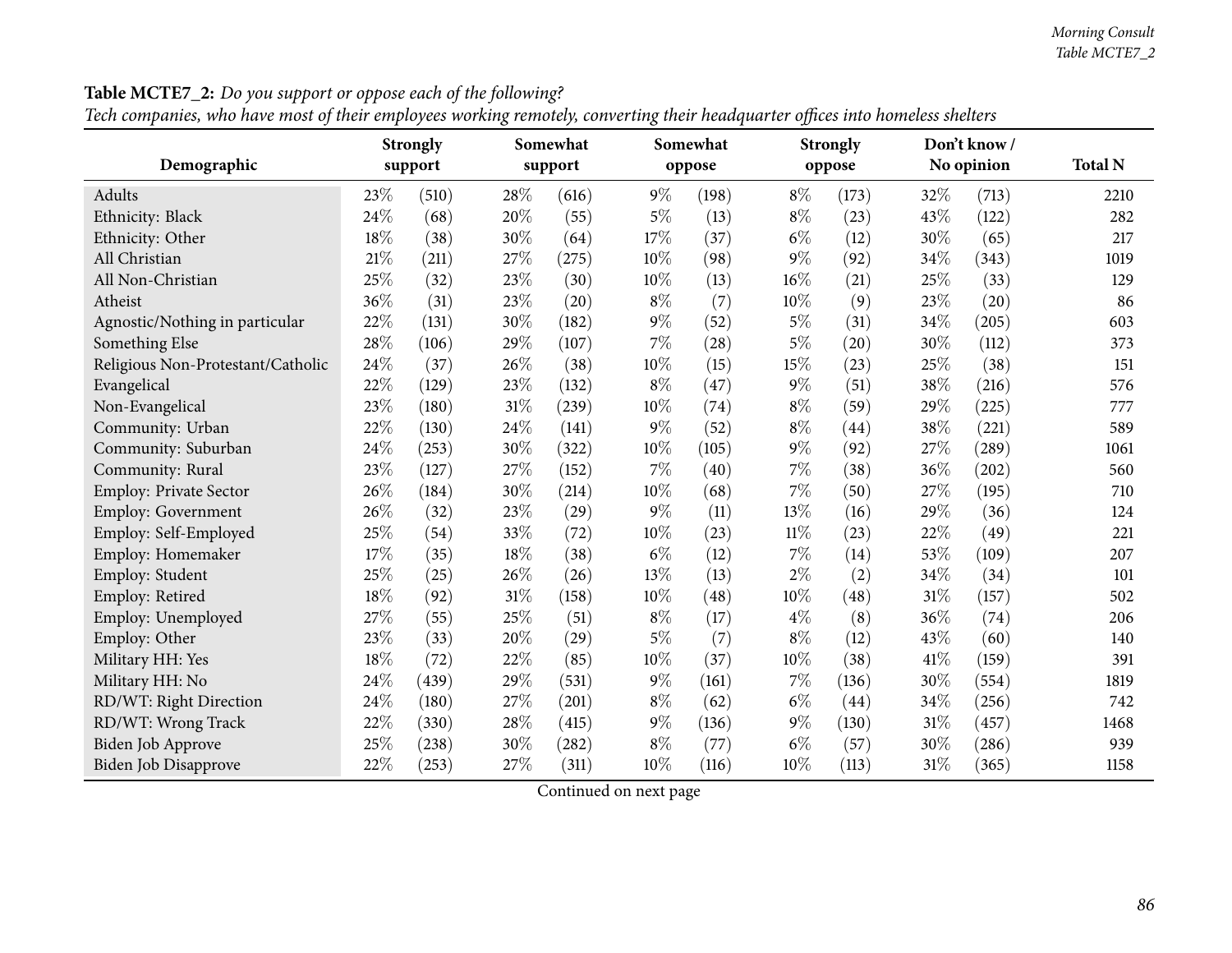|                                      | Somewhat<br><b>Strongly</b> |         |        |         | Somewhat |        | <b>Strongly</b> |        | Don't know / |            |                |
|--------------------------------------|-----------------------------|---------|--------|---------|----------|--------|-----------------|--------|--------------|------------|----------------|
| Demographic                          |                             | support |        | support |          | oppose |                 | oppose |              | No opinion | <b>Total N</b> |
| Adults                               | 23%                         | (510)   | 28\%   | (616)   | $9\%$    | (198)  | $8\%$           | (173)  | 32\%         | (713)      | 2210           |
| <b>Biden Job Strongly Approve</b>    | 28%                         | (116)   | 23%    | (95)    | $6\%$    | (26)   | $5\%$           | (22)   | 38%          | (159)      | 418            |
| Biden Job Somewhat Approve           | 23%                         | (122)   | 36%    | (186)   | 10%      | (51)   | 7%              | (35)   | 24%          | (127)      | 521            |
| Biden Job Somewhat Disapprove        | 24%                         | (88)    | 34%    | (124)   | 10%      | (36)   | $8\%$           | (28)   | 24\%         | (87)       | 363            |
| <b>Biden Job Strongly Disapprove</b> | 21\%                        | (165)   | 23%    | (187)   | 10%      | (81)   | $11\%$          | (85)   | 35%          | (278)      | 795            |
| Favorable of Biden                   | 26%                         | (246)   | $31\%$ | (294)   | $7\%$    | (69)   | $6\%$           | (57)   | 30%          | (291)      | 957            |
| Unfavorable of Biden                 | 22%                         | (251)   | 27%    | (305)   | $11\%$   | (121)  | $10\%$          | (108)  | 30%          | (344)      | 1129           |
| Very Favorable of Biden              | 28%                         | (117)   | 24%    | (102)   | $6\%$    | (24)   | $5\%$           | (21)   | 38%          | (160)      | 425            |
| Somewhat Favorable of Biden          | 24%                         | (129)   | 36%    | (192)   | $8\%$    | (44)   | 7%              | (37)   | 25%          | (131)      | 532            |
| Somewhat Unfavorable of Biden        | 28%                         | (87)    | 32%    | (100)   | 12%      | (39)   | $6\%$           | (19)   | 22%          | (69)       | 315            |
| Very Unfavorable of Biden            | 20%                         | (164)   | 25%    | (205)   | 10%      | (82)   | $11\%$          | (89)   | 34%          | (275)      | 815            |
| #1 Issue: Economy                    | 22%                         | (200)   | 30%    | (264)   | $9\%$    | (84)   | $8\%$           | (75)   | 30%          | (265)      | 888            |
| #1 Issue: Security                   | 23%                         | (68)    | 26%    | (75)    | $7\%$    | (20)   | 11%             | (33)   | 32%          | (92)       | 288            |
| #1 Issue: Health Care                | 25%                         | (52)    | 30%    | (63)    | 12%      | (26)   | $5\%$           | (11)   | 28%          | (60)       | 212            |
| #1 Issue: Medicare / Social Security | 19%                         | (39)    | 31%    | (65)    | $8\%$    | (17)   | $9\%$           | (20)   | 33%          | (69)       | 210            |
| #1 Issue: Women's Issues             | $31\%$                      | (40)    | 32%    | (41)    | $8\%$    | (11)   | $5\%$           | (6)    | 25%          | (32)       | 130            |
| #1 Issue: Education                  | 12%                         | (20)    | 19%    | (31)    | $8\%$    | (14)   | $5\%$           | (8)    | 57%          | (96)       | 168            |
| #1 Issue: Energy                     | 28%                         | (53)    | 25%    | (46)    | 12%      | (22)   | $7\%$           | (14)   | 28%          | (51)       | 186            |
| #1 Issue: Other                      | 31%                         | (39)    | 24%    | (31)    | $3\%$    | (4)    | $5\%$           | (7)    | 37\%         | (47)       | 127            |
| 2020 Vote: Joe Biden                 | 28%                         | (257)   | $31\%$ | (282)   | $9\%$    | (78)   | $7\%$           | (65)   | 26\%         | (237)      | 921            |
| 2020 Vote: Donald Trump              | 18%                         | (138)   | 25%    | (196)   | 10%      | (77)   | 10%             | (75)   | 37%          | (290)      | 775            |
| 2020 Vote: Other                     | 15%                         | (12)    | 32%    | (27)    | $7\%$    | (6)    | 10%             | (8)    | 36%          | (30)       | 84             |
| 2020 Vote: Didn't Vote               | 24%                         | (103)   | 26%    | (110)   | $9\%$    | (37)   | $6\%$           | (25)   | 36%          | (156)      | 430            |
| 2018 House Vote: Democrat            | 28%                         | (205)   | 32%    | (237)   | $9\%$    | (68)   | $7\%$           | (53)   | 24\%         | (177)      | 740            |
| 2018 House Vote: Republican          | 19%                         | (129)   | 23%    | (160)   | 10%      | (69)   | $11\%$          | (77)   | 36%          | (249)      | 684            |
| 2018 House Vote: Someone else        | 21%                         | (13)    | 32%    | (19)    | $6\%$    | (3)    | $7\%$           | (4)    | 34%          | (20)       | 59             |
| 2016 Vote: Hillary Clinton           | 27%                         | (179)   | 33%    | (218)   | $9\%$    | (57)   | $7\%$           | (49)   | 25%          | (164)      | 667            |
| 2016 Vote: Donald Trump              | 19%                         | (135)   | 25%    | (177)   | 10%      | (74)   | $10\%$          | (74)   | 36%          | (259)      | 719            |
| 2016 Vote: Other                     | 24%                         | (29)    | 27%    | (33)    | $5\%$    | (5)    | $6\%$           | (8)    | 37\%         | (45)       | 120            |
| 2016 Vote: Didn't Vote               | 24%                         | (167)   | 27%    | (188)   | $9\%$    | (62)   | $6\%$           | (41)   | 35%          | (245)      | 702            |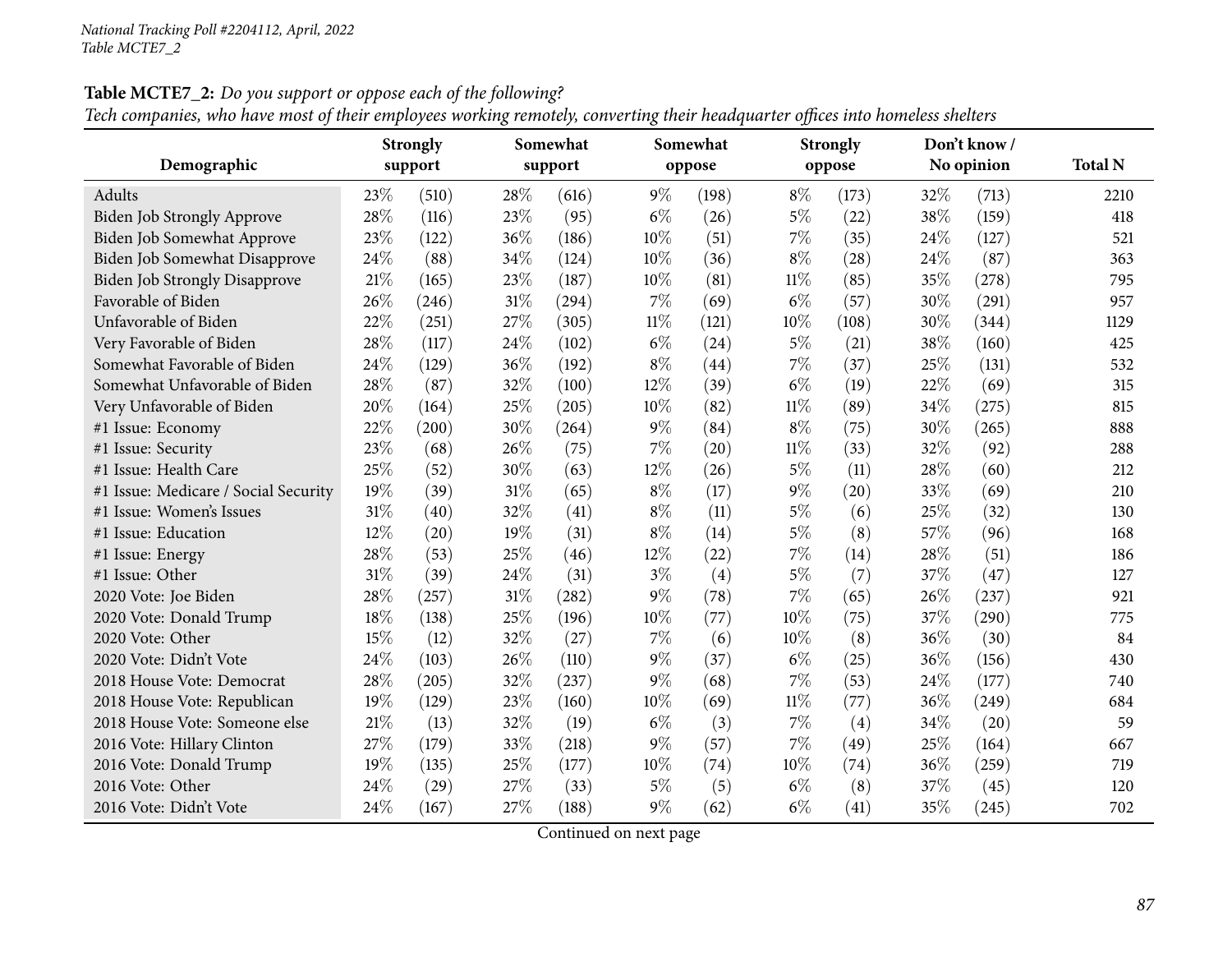#### *Morning Consult Table MCTE7\_2*

| Icen companies, who have most of their employees working remotely, converting their nealignment offices theo nomencs shelters |                 |                      |                                |                 |                   |                |  |  |  |  |  |  |  |
|-------------------------------------------------------------------------------------------------------------------------------|-----------------|----------------------|--------------------------------|-----------------|-------------------|----------------|--|--|--|--|--|--|--|
|                                                                                                                               | <b>Strongly</b> | Somewhat             | Somewhat                       | <b>Strongly</b> | Don't know/       |                |  |  |  |  |  |  |  |
| Demographic                                                                                                                   | support         | support              | oppose                         | oppose          | No opinion        | <b>Total N</b> |  |  |  |  |  |  |  |
| Adults                                                                                                                        | 23%<br>(510)    | $28\%$<br>(616)      | $9\%$<br>(198)                 | $8\%$<br>(173)  | 32%<br>(713)      | 2210           |  |  |  |  |  |  |  |
| Voted in 2014: Yes                                                                                                            | $23\%$<br>(294) | $28\%$<br>(359)      | $9\%$<br>$\langle 118 \rangle$ | $10\%$<br>(126) | 31%<br>(404)      | 1300           |  |  |  |  |  |  |  |
| Voted in 2014: No                                                                                                             | 24%<br>217      | $28\%$<br>$^{'}257)$ | $9\%$<br>$\left( 81\right)$    | 5%<br>(48)      | $34\%$<br>(308)   | 910            |  |  |  |  |  |  |  |
| 4-Region: Northeast                                                                                                           | 22\%<br>(84)    | 29\%<br>(111)        | $8\%$<br>$^{'}29)$             | $9\%$<br>(36)   | 32%<br>(124)      | 383            |  |  |  |  |  |  |  |
| 4-Region: Midwest                                                                                                             | 23%<br>(105)    | $30\%$<br>(139)      | $8\%$<br>$^{'}37$              | $8\%$<br>(35)   | 31%<br>(140)      | 456            |  |  |  |  |  |  |  |
| 4-Region: South                                                                                                               | $25\%$<br>(211) | 26\%<br>(222)        | 10%<br>(85)                    | $7\%$<br>(57)   | 32%<br>$^{(269)}$ | 844            |  |  |  |  |  |  |  |
| 4-Region: West                                                                                                                | 21%<br>(110)    | 27%<br>(144)         | $9\%$<br>47                    | $9\%$<br>(46)   | $34\%$<br>(180)   | 527            |  |  |  |  |  |  |  |

### **Table MCTE7\_2:** *Do you support or oppose each of the following?*

Tech companies, who have most of their emplovees working remotely, converting their headauarter offices into homeless shelters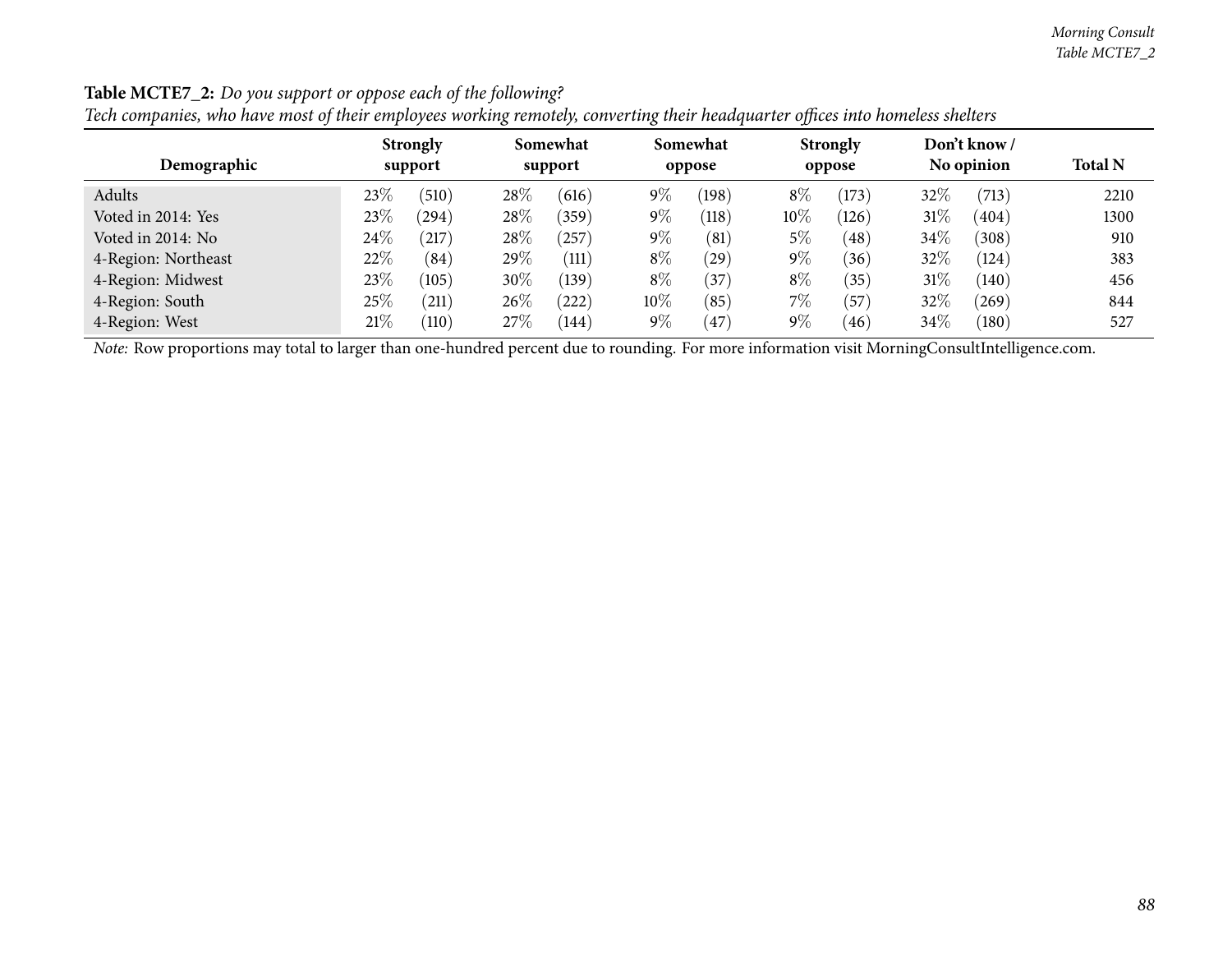| Demographic              | Somewhat<br><b>Strongly</b><br>support<br>support |       |     |       | Somewhat |        | <b>Strongly</b> |        | Don't know /<br>No opinion | <b>Total N</b> |      |
|--------------------------|---------------------------------------------------|-------|-----|-------|----------|--------|-----------------|--------|----------------------------|----------------|------|
|                          |                                                   |       |     |       |          | oppose |                 | oppose |                            |                |      |
| Adults                   | 19%                                               | (429) | 18% | (401) | 16%      | (351)  | 20%             | (433)  | 27%                        | (595)          | 2210 |
| Gender: Male             | 22%                                               | (236) | 18% | (193) | 16%      | (169)  | 19%             | (206)  | 25%                        | (264)          | 1068 |
| Gender: Female           | 17%                                               | (193) | 18% | (208) | 16%      | (182)  | 20%             | (228)  | 29%                        | (331)          | 1142 |
| Age: 18-24               | 16%                                               | (106) | 19% | (125) | 17%      | (109)  | $16\%$          | (105)  | 31%                        | (197)          | 642  |
| Age: 25-44               | 18%                                               | (66)  | 15% | (54)  | 14%      | (51)   | 16%             | (59)   | 37%                        | (136)          | 365  |
| Age: 45-64               | 20%                                               | (146) | 19% | (138) | 15%      | (107)  | 20%             | (143)  | 25%                        | (180)          | 714  |
| Age: 65+                 | 23%                                               | (112) | 17% | (84)  | 17%      | (85)   | 26%             | (126)  | 17%                        | (82)           | 489  |
| GenZers: 1997-2012       | 13%                                               | (35)  | 18% | (47)  | 19%      | (49)   | 16%             | (42)   | 34%                        | (89)           | 262  |
| Millennials: 1981-1996   | 19%                                               | (127) | 16% | (108) | 15%      | (98)   | 16%             | (108)  | 34%                        | (226)          | 667  |
| GenXers: 1965-1980       | 19%                                               | (98)  | 22% | (118) | 15%      | (78)   | 19%             | (98)   | 25%                        | (134)          | 526  |
| Baby Boomers: 1946-1964  | 22%                                               | (154) | 17% | (115) | 17%      | (119)  | 25%             | (171)  | 19%                        | (134)          | 692  |
| PID: Dem (no lean)       | 12%                                               | (104) | 16% | (130) | 19%      | (158)  | 25%             | (209)  | 28\%                       | (238)          | 839  |
| PID: Ind (no lean)       | 17%                                               | (120) | 20% | (142) | 17%      | (118)  | 17%             | (122)  | 29%                        | (203)          | 705  |
| PID: Rep (no lean)       | $31\%$                                            | (205) | 19% | (128) | $11\%$   | (76)   | 15%             | (102)  | 23%                        | (154)          | 666  |
| PID/Gender: Dem Men      | 14%                                               | (57)  | 15% | (62)  | 18%      | (74)   | 22%             | (90)   | 31%                        | (128)          | 412  |
| PID/Gender: Dem Women    | $11\%$                                            | (46)  | 16% | (69)  | 20%      | (83)   | 28%             | (119)  | 26%                        | (110)          | 427  |
| PID/Gender: Ind Men      | 20%                                               | (67)  | 21% | (68)  | 15%      | (50)   | 21%             | (68)   | 23%                        | (76)           | 329  |
| PID/Gender: Ind Women    | 14%                                               | (53)  | 20% | (75)  | 18%      | (68)   | 14%             | (54)   | 34%                        | (127)          | 376  |
| PID/Gender: Rep Men      | 34%                                               | (111) | 19% | (64)  | 14%      | (45)   | 14%             | (47)   | 18%                        | (60)           | 327  |
| PID/Gender: Rep Women    | 28%                                               | (94)  | 19% | (65)  | 9%       | (31)   | 16%             | (55)   | 28%                        | (94)           | 339  |
| Ideo: Liberal (1-3)      | 10%                                               | (69)  | 16% | (106) | 22%      | (143)  | 28%             | (187)  | 24%                        | (159)          | 664  |
| Ideo: Moderate (4)       | 14%                                               | (80)  | 22% | (129) | 18%      | (107)  | 19%             | (110)  | 27%                        | (154)          | 580  |
| Ideo: Conservative (5-7) | 34%                                               | (247) | 18% | (127) | $11\%$   | (78)   | 16%             | (114)  | 21%                        | (150)          | 717  |
| Educ: < College          | 19%                                               | (266) | 18% | (258) | 15%      | (210)  | 17%             | (239)  | 32%                        | (464)          | 1437 |
| Educ: Bachelors degree   | 22%                                               | (106) | 21% | (101) | 17%      | (81)   | 25%             | (124)  | 16%                        | (78)           | 491  |
| Educ: Post-grad          | 20%                                               | (57)  | 15% | (42)  | 21%      | (60)   | 25%             | (69)   | 19%                        | (53)           | 282  |
| Income: Under 50k        | 17%                                               | (197) | 17% | (200) | 15%      | (177)  | 17%             | (194)  | 33%                        | (378)          | 1146 |
| Income: 50k-100k         | 21%                                               | (146) | 19% | (131) | $16\%$   | (116)  | 22%             | (152)  | 22%                        | (158)          | 702  |
| Income: 100k+            | 24%                                               | (87)  | 19% | (69)  | 16%      | (59)   | 24%             | (87)   | $16\%$                     | (59)           | 361  |
| Ethnicity: White         | 21%                                               | (362) | 19% | (317) | 16%      | (269)  | 21%             | (364)  | 23%                        | (399)          | 1711 |
| Ethnicity: Hispanic      | 15%                                               | (55)  | 19% | (73)  | 13%      | (50)   | 12%             | (44)   | 41%                        | (152)          | 374  |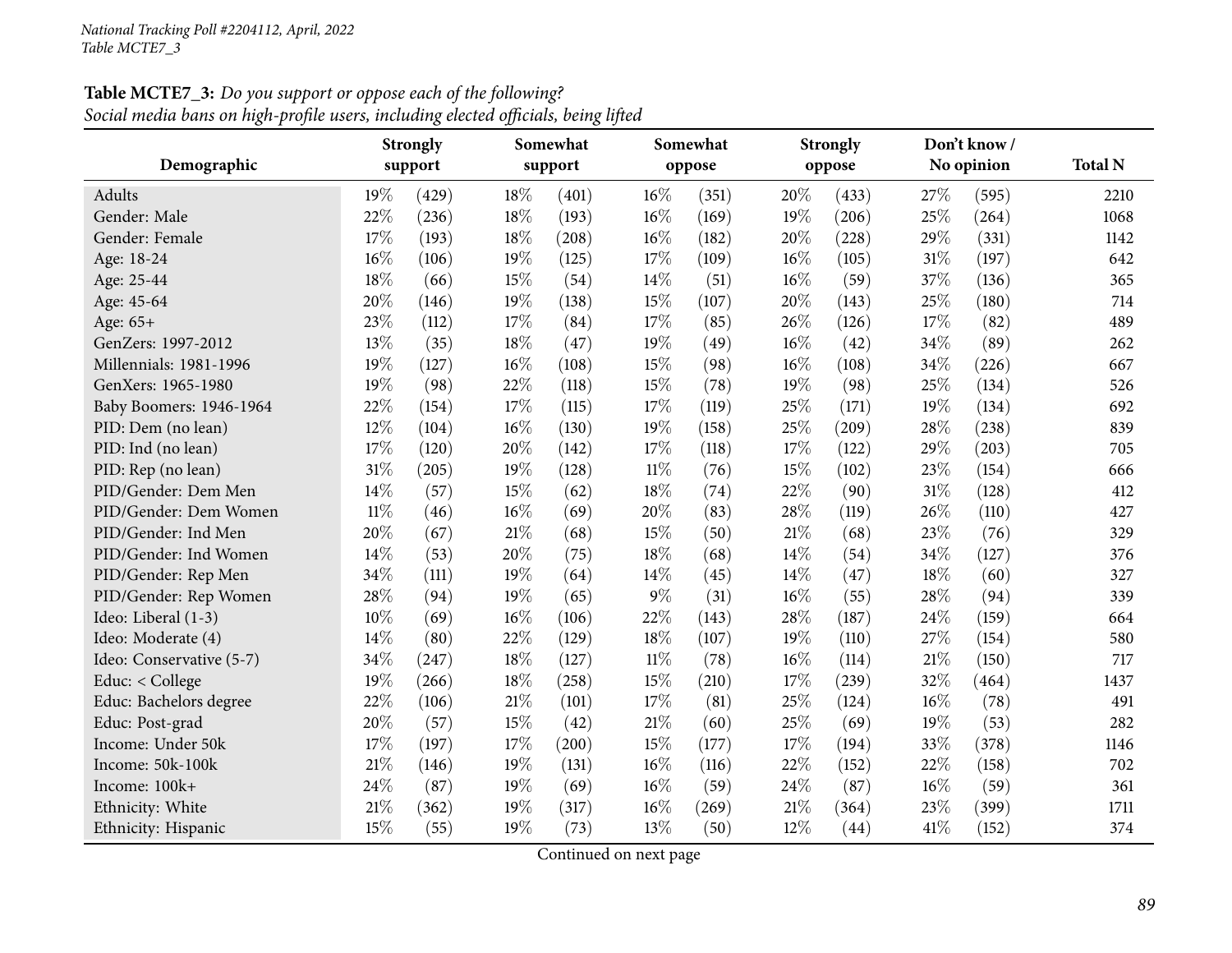|                                   | <b>Strongly</b> |         |        | Somewhat |        | Somewhat |        | <b>Strongly</b>    |     | Don't know/ |                |  |
|-----------------------------------|-----------------|---------|--------|----------|--------|----------|--------|--------------------|-----|-------------|----------------|--|
| Demographic                       |                 | support |        | support  |        | oppose   |        | oppose             |     | No opinion  | <b>Total N</b> |  |
| Adults                            | 19%             | (429)   | 18%    | (401)    | 16%    | (351)    | 20%    | (433)              | 27% | (595)       | 2210           |  |
| Ethnicity: Black                  | 13%             | (37)    | 14%    | (39)     | $11\%$ | (31)     | 16%    | (46)               | 46% | (129)       | 282            |  |
| Ethnicity: Other                  | 14%             | (30)    | $21\%$ | (45)     | 24%    | (51)     | $11\%$ | (24)               | 31% | (66)        | 217            |  |
| All Christian                     | 23%             | (235)   | 19%    | (195)    | 14\%   | (147)    | 19%    | (192)              | 25% | (250)       | 1019           |  |
| All Non-Christian                 | 18%             | (23)    | 17%    | (22)     | 15%    | (20)     | 24%    | (31)               | 25% | (33)        | 129            |  |
| Atheist                           | 14%             | (12)    | 14%    | (12)     | 18%    | (16)     | 38%    | (33)               | 16% | (14)        | 86             |  |
| Agnostic/Nothing in particular    | 14%             | (84)    | 18%    | (108)    | 18%    | (109)    | 20%    | (123)              | 30% | (178)       | 603            |  |
| Something Else                    | 20%             | (75)    | $17\%$ | (64)     | 16%    | (60)     | 15%    | (54)               | 32% | (120)       | 373            |  |
| Religious Non-Protestant/Catholic | 21%             | (31)    | 18%    | (28)     | 16%    | (23)     | 22%    | (33)               | 24% | (36)        | 151            |  |
| Evangelical                       | 25%             | (142)   | 19%    | (107)    | $11\%$ | (60)     | 13%    | (77)               | 33% | (189)       | 576            |  |
| Non-Evangelical                   | 20%             | (156)   | 18%    | (143)    | 18%    | (142)    | $21\%$ | (164)              | 22% | (172)       | 777            |  |
| Community: Urban                  | 15%             | (90)    | 18%    | (104)    | 17%    | (98)     | 18%    | (106)              | 32% | (191)       | 589            |  |
| Community: Suburban               | 22%             | (233)   | 18%    | (189)    | 16%    | (166)    | 22%    | (231)              | 23% | (242)       | 1061           |  |
| Community: Rural                  | 19%             | (106)   | 19%    | (108)    | 16%    | (87)     | 17%    | (96)               | 29% | (162)       | 560            |  |
| <b>Employ: Private Sector</b>     | 21%             | (146)   | $21\%$ | (152)    | 18%    | (126)    | 20%    | (140)              | 21% | (147)       | 710            |  |
| Employ: Government                | 20%             | (25)    | 16%    | (20)     | 17%    | (21)     | 23%    | (28)               | 25% | (30)        | 124            |  |
| Employ: Self-Employed             | 20%             | (44)    | 20%    | (44)     | 18%    | (41)     | $21\%$ | (47)               | 20% | (45)        | 221            |  |
| Employ: Homemaker                 | 13%             | (26)    | $17\%$ | (35)     | 10%    | (20)     | $8\%$  | (17)               | 52% | (108)       | 207            |  |
| Employ: Student                   | 16%             | (16)    | 18%    | (18)     | 13%    | (13)     | 19%    | $\left( 20\right)$ | 34% | (34)        | 101            |  |
| Employ: Retired                   | 23%             | (114)   | 16%    | (83)     | 18%    | (88)     | $25\%$ | (123)              | 19% | (94)        | 502            |  |
| Employ: Unemployed                | 17%             | (36)    | 18%    | (36)     | 14%    | (28)     | 15%    | (31)               | 36% | (75)        | 206            |  |
| Employ: Other                     | 16%             | (23)    | $9\%$  | (13)     | $11\%$ | (16)     | 20%    | (28)               | 44% | (61)        | 140            |  |
| Military HH: Yes                  | 19%             | (75)    | $16\%$ | (63)     | $11\%$ | (41)     | 22%    | (84)               | 33% | (128)       | 391            |  |
| Military HH: No                   | 19%             | (355)   | 19%    | (338)    | 17%    | (310)    | 19%    | (349)              | 26% | (467)       | 1819           |  |
| RD/WT: Right Direction            | $11\%$          | (84)    | 18%    | (132)    | 18%    | (132)    | 23%    | (171)              | 30% | (222)       | 742            |  |
| RD/WT: Wrong Track                | 24%             | (346)   | 18%    | (269)    | $15\%$ | (219)    | 18%    | (262)              | 25% | (372)       | 1468           |  |
| Biden Job Approve                 | $11\%$          | (108)   | 17%    | (158)    | 20%    | (186)    | 25%    | (236)              | 27% | (251)       | 939            |  |
| <b>Biden Job Disapprove</b>       | 27%             | (314)   | 19%    | (225)    | 13%    | (154)    | $16\%$ | (186)              | 24% | (280)       | 1158           |  |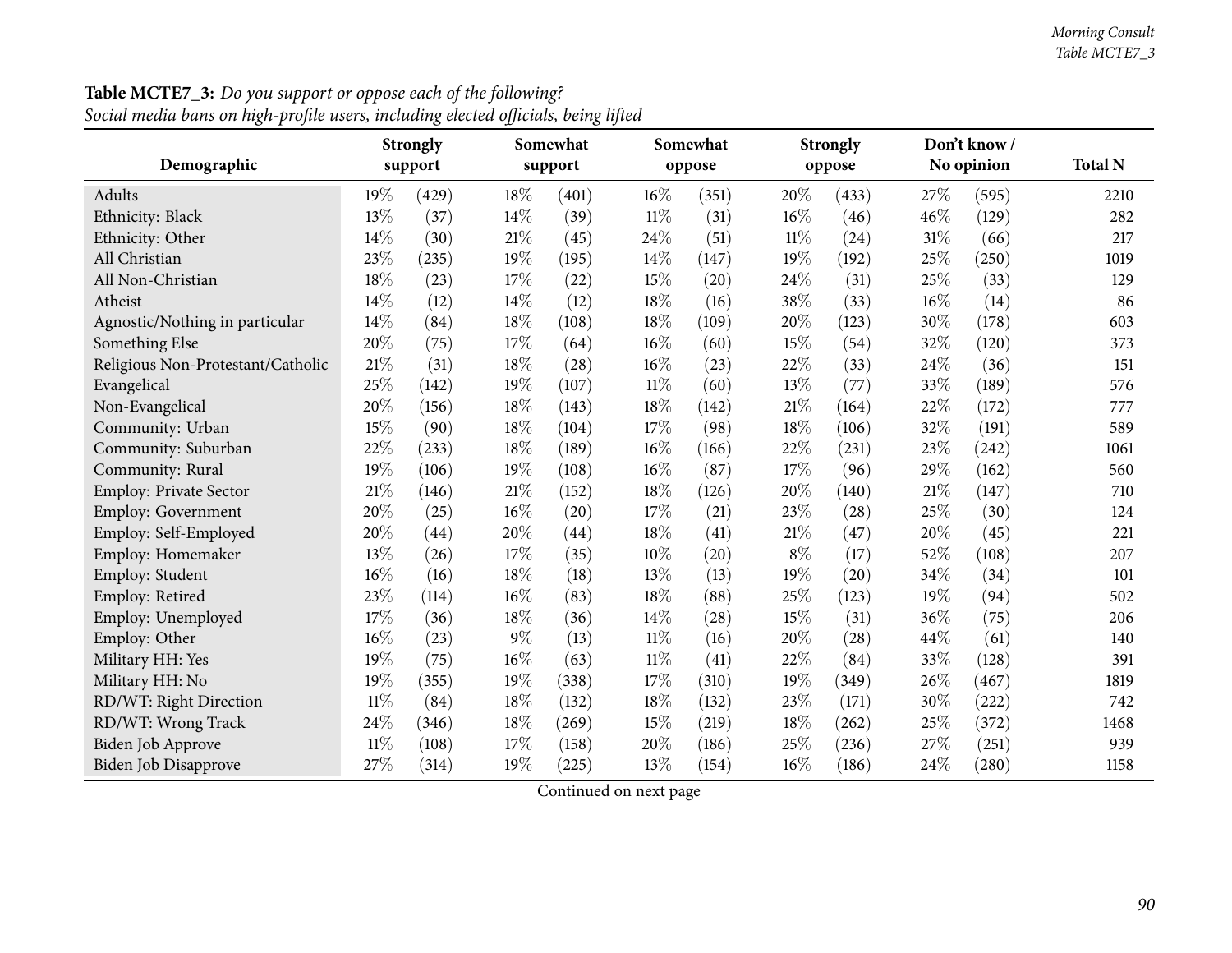|                                      | Somewhat<br><b>Strongly</b> |         |        | Somewhat |       | <b>Strongly</b> |        | Don't know / |      |            |                |
|--------------------------------------|-----------------------------|---------|--------|----------|-------|-----------------|--------|--------------|------|------------|----------------|
| Demographic                          |                             | support |        | support  |       | oppose          |        | oppose       |      | No opinion | <b>Total N</b> |
| Adults                               | $19\%$                      | (429)   | 18%    | (401)    | 16%   | (351)           | 20%    | (433)        | 27\% | (595)      | 2210           |
| <b>Biden Job Strongly Approve</b>    | 15%                         | (63)    | 13%    | (56)     | 14\%  | (60)            | 27%    | (111)        | 31%  | (128)      | 418            |
| Biden Job Somewhat Approve           | $9\%$                       | (45)    | 20%    | (102)    | 24%   | (125)           | 24%    | (125)        | 24%  | (123)      | 521            |
| Biden Job Somewhat Disapprove        | 16%                         | (59)    | 25%    | (90)     | 20%   | (71)            | $16\%$ | (58)         | 23%  | (85)       | 363            |
| <b>Biden Job Strongly Disapprove</b> | 32%                         | (254)   | 17%    | (135)    | 10%   | (83)            | 16%    | (128)        | 25%  | (195)      | 795            |
| Favorable of Biden                   | 12%                         | (114)   | 16%    | (155)    | 20%   | (196)           | 25%    | (241)        | 26\% | (252)      | 957            |
| Unfavorable of Biden                 | 28%                         | (311)   | 20%    | (229)    | 13%   | (146)           | 16%    | (178)        | 23%  | (265)      | 1129           |
| Very Favorable of Biden              | 16%                         | (68)    | 13%    | (56)     | 14\%  | (61)            | 27%    | (114)        | 30%  | (126)      | 425            |
| Somewhat Favorable of Biden          | $9\%$                       | (46)    | 19%    | (99)     | 25%   | (135)           | 24%    | (126)        | 24\% | (126)      | 532            |
| Somewhat Unfavorable of Biden        | 14%                         | (45)    | 28%    | (88)     | 17%   | (53)            | 17%    | (53)         | 24\% | (76)       | 315            |
| Very Unfavorable of Biden            | 33%                         | (266)   | 17%    | (141)    | 11%   | (93)            | 15%    | (125)        | 23%  | (189)      | 815            |
| #1 Issue: Economy                    | 22%                         | (192)   | 23%    | (202)    | 16%   | (138)           | 17%    | (154)        | 23%  | (202)      | 888            |
| #1 Issue: Security                   | 34%                         | (99)    | $16\%$ | (47)     | $8\%$ | (23)            | 18%    | (53)         | 23%  | (66)       | 288            |
| #1 Issue: Health Care                | $11\%$                      | (23)    | 17%    | (37)     | 20%   | (42)            | 22%    | (46)         | 31%  | (65)       | 212            |
| #1 Issue: Medicare / Social Security | 18%                         | (38)    | 19%    | (39)     | 19%   | (39)            | 20%    | (42)         | 25%  | (52)       | 210            |
| #1 Issue: Women's Issues             | 13%                         | (17)    | 18%    | (23)     | 24\%  | (31)            | 26\%   | (33)         | 20%  | (25)       | 130            |
| #1 Issue: Education                  | $9\%$                       | (15)    | $10\%$ | (18)     | 13%   | (21)            | 10%    | (16)         | 58%  | (98)       | 168            |
| #1 Issue: Energy                     | 13%                         | (24)    | 14\%   | (26)     | 19%   | (36)            | 24%    | (45)         | 29%  | (55)       | 186            |
| #1 Issue: Other                      | 16%                         | (20)    | $7\%$  | (9)      | 17%   | (22)            | 34\%   | (43)         | 25%  | (32)       | 127            |
| 2020 Vote: Joe Biden                 | 12%                         | (110)   | 17%    | (153)    | 21%   | (195)           | 30%    | (274)        | 20%  | (188)      | 921            |
| 2020 Vote: Donald Trump              | $31\%$                      | (244)   | 19%    | (145)    | 10%   | (75)            | 13%    | (102)        | 27%  | (209)      | 775            |
| 2020 Vote: Other                     | 16%                         | (14)    | 19%    | (16)     | 12%   | (10)            | 12\%   | (10)         | 40%  | (34)       | 84             |
| 2020 Vote: Didn't Vote               | 14%                         | (61)    | 20%    | (87)     | 17%   | (71)            | $11\%$ | (47)         | 38%  | (164)      | 430            |
| 2018 House Vote: Democrat            | 12%                         | (90)    | 17\%   | (124)    | 22%   | (161)           | 30%    | (225)        | 19%  | (140)      | 740            |
| 2018 House Vote: Republican          | 30%                         | (208)   | 18%    | (122)    | 10%   | (69)            | 14\%   | (98)         | 27%  | (185)      | 684            |
| 2018 House Vote: Someone else        | 15%                         | (9)     | 28%    | (17)     | 13%   | (8)             | 14%    | (8)          | 30%  | (18)       | 59             |
| 2016 Vote: Hillary Clinton           | 13%                         | (87)    | 18%    | (120)    | 21%   | (140)           | 29%    | (196)        | 18%  | (123)      | 667            |
| 2016 Vote: Donald Trump              | 30%                         | (217)   | 19%    | (140)    | 10%   | (71)            | 14\%   | (103)        | 26%  | (188)      | 719            |
| 2016 Vote: Other                     | 15%                         | (18)    | 17%    | (21)     | 18%   | (21)            | 24%    | (29)         | 26%  | (32)       | 120            |
| 2016 Vote: Didn't Vote               | 15%                         | (108)   | 17\%   | (119)    | 17%   | (120)           | 15%    | (104)        | 36%  | (251)      | 702            |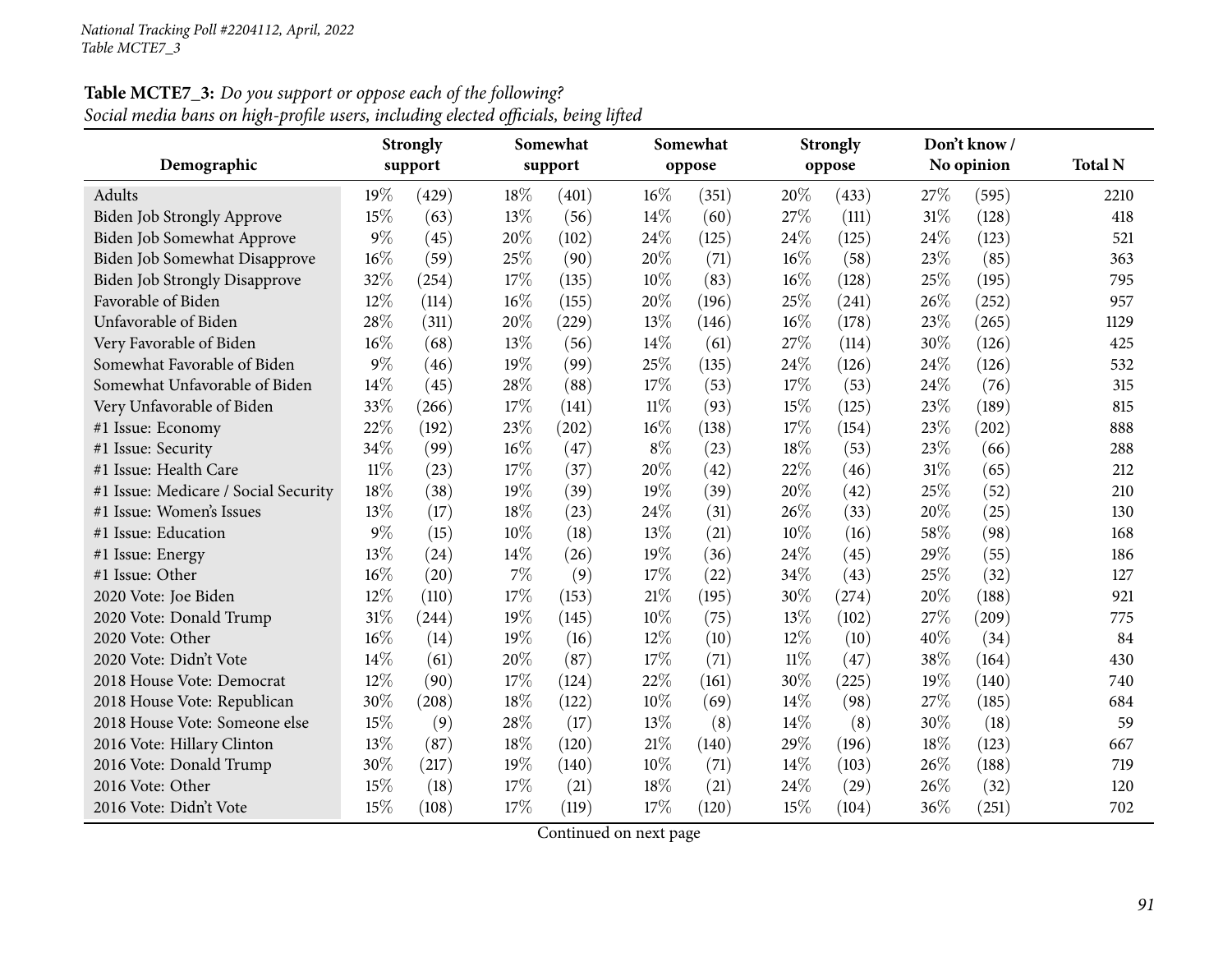| $\circ$             | $\circ$                    | $\prime$<br>$\bullet$ |                    |                           |                            |                |
|---------------------|----------------------------|-----------------------|--------------------|---------------------------|----------------------------|----------------|
| Demographic         | <b>Strongly</b><br>support | Somewhat<br>support   | Somewhat<br>oppose | <b>Strongly</b><br>oppose | Don't know /<br>No opinion | <b>Total N</b> |
| Adults              | 19 $\%$<br>(429)           | $18\%$<br>(401)       | $16\%$<br>(351)    | 20%<br>(433)              | 27\%<br>(595)              | 2210           |
| Voted in 2014: Yes  | 21%<br>$^{'}275$           | 18\%<br>$^{(235)}$    | $15\%$<br>(193)    | 23%<br>(302)              | 23%<br>$^{(294)}$          | 1300           |
| Voted in 2014: No   | $17\%$<br>(154)            | 18\%<br>(166)         | $17\%$<br>(158)    | $14\%$<br>(131)           | $33\%$<br>(301)            | 910            |
| 4-Region: Northeast | 18\%<br>(70)               | 18\%<br>(70)          | $17\%$<br>(67)     | 20%<br>(76)               | $26\%$<br>(100)            | 383            |
| 4-Region: Midwest   | 20%<br>(92)                | 17%<br>(78)           | 18%<br>(83)        | 21\%<br>(96)              | $24\%$<br>(108)            | 456            |
| 4-Region: South     | 20%<br>(168)               | 21%<br>(181)          | $13\%$<br>(113)    | 20%<br>(166)              | $26\%$<br>(218)            | 844            |
| 4-Region: West      | 19 $\%$<br>(101)           | $14\%$<br>(73)        | $17\%$<br>(89)     | $18\%$<br>(96)            | 32%<br>(169)               | 527            |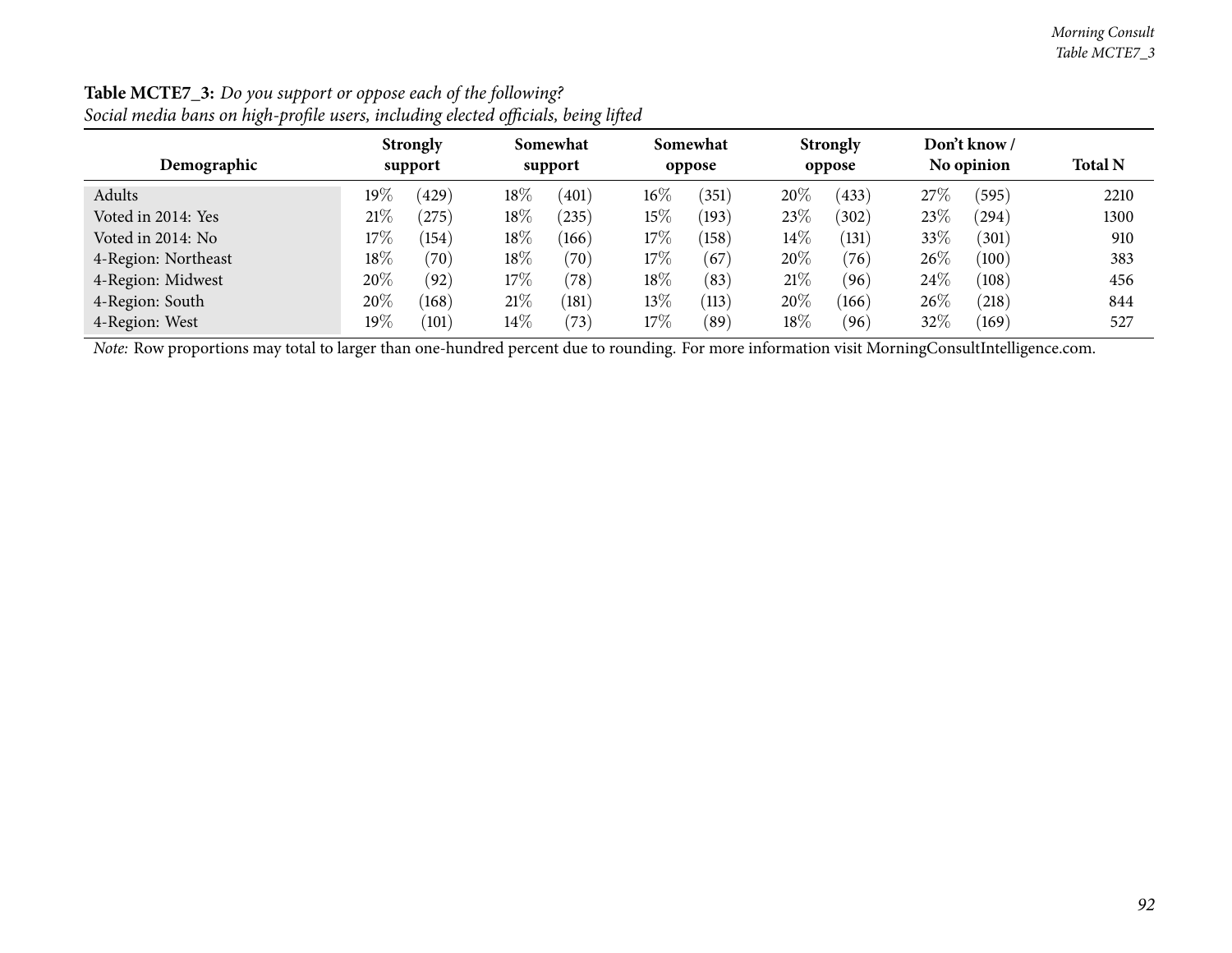Social media companies releasing their content algorithm, so users can see how content is recommended to them

| Demographic              | <b>Strongly</b><br>support |       | Somewhat<br>support |       |       | Somewhat<br>oppose |       | <b>Strongly</b><br>oppose |     | Don't know /<br>No opinion | <b>Total N</b> |
|--------------------------|----------------------------|-------|---------------------|-------|-------|--------------------|-------|---------------------------|-----|----------------------------|----------------|
|                          |                            |       |                     |       |       |                    |       |                           |     |                            |                |
| Adults                   | 29%                        | (642) | 28\%                | (611) | $7\%$ | (165)              | $4\%$ | (94)                      | 32% | (698)                      | 2210           |
| Gender: Male             | 32%                        | (345) | 26%                 | (280) | $8\%$ | (81)               | $5\%$ | (51)                      | 29% | (311)                      | 1068           |
| Gender: Female           | 26%                        | (297) | 29%                 | (331) | $7\%$ | (84)               | $4\%$ | (43)                      | 34% | (388)                      | 1142           |
| Age: 18-24               | 31%                        | (197) | 27%                 | (173) | $9\%$ | (59)               | $4\%$ | (24)                      | 30% | (190)                      | 642            |
| Age: 25-44               | 29%                        | (107) | 23%                 | (83)  | $7\%$ | (24)               | $3\%$ | (13)                      | 38% | (139)                      | 365            |
| Age: 45-64               | 28%                        | (198) | 30%                 | (212) | $6\%$ | (41)               | $5\%$ | (37)                      | 32% | (226)                      | 714            |
| Age: 65+                 | 29%                        | (141) | 29%                 | (143) | $8\%$ | (41)               | $4\%$ | (21)                      | 29% | (143)                      | 489            |
| GenZers: 1997-2012       | 30%                        | (78)  | 28%                 | (72)  | $9\%$ | (24)               | $2\%$ | (6)                       | 32% | (83)                       | 262            |
| Millennials: 1981-1996   | 30%                        | (200) | 24%                 | (162) | $8\%$ | (52)               | $4\%$ | (27)                      | 34% | (226)                      | 667            |
| GenXers: 1965-1980       | 28%                        | (148) | 30%                 | (156) | $7\%$ | (37)               | $5\%$ | (28)                      | 30% | (157)                      | 526            |
| Baby Boomers: 1946-1964  | 28%                        | (196) | 30%                 | (205) | $7\%$ | (47)               | $4\%$ | (29)                      | 31% | (215)                      | 692            |
| PID: Dem (no lean)       | 28%                        | (231) | 29%                 | (240) | $7\%$ | (60)               | $5\%$ | (42)                      | 32% | (266)                      | 839            |
| PID: Ind (no lean)       | 30%                        | (213) | 26%                 | (183) | $8\%$ | (56)               | $3\%$ | (21)                      | 33% | (233)                      | 705            |
| PID: Rep (no lean)       | 30%                        | (198) | 28%                 | (188) | $7\%$ | (49)               | $5\%$ | (31)                      | 30% | (200)                      | 666            |
| PID/Gender: Dem Men      | 26%                        | (107) | 27%                 | (113) | $8\%$ | (32)               | $6\%$ | (25)                      | 33% | (134)                      | 412            |
| PID/Gender: Dem Women    | 29%                        | (124) | 30%                 | (127) | $6\%$ | (27)               | $4\%$ | (16)                      | 31% | (132)                      | 427            |
| PID/Gender: Ind Men      | 37%                        | (120) | 25%                 | (82)  | $8\%$ | (27)               | $4\%$ | (13)                      | 26% | (87)                       | 329            |
| PID/Gender: Ind Women    | 25%                        | (92)  | 27%                 | (101) | $8\%$ | (29)               | $2\%$ | (8)                       | 39% | (146)                      | 376            |
| PID/Gender: Rep Men      | 36%                        | (118) | 26%                 | (85)  | $7\%$ | (22)               | $4\%$ | (13)                      | 27% | (90)                       | 327            |
| PID/Gender: Rep Women    | 24%                        | (81)  | 30%                 | (103) | $8\%$ | (27)               | $5\%$ | (18)                      | 32% | (110)                      | 339            |
| Ideo: Liberal (1-3)      | 32%                        | (214) | 31%                 | (203) | 7%    | (43)               | $4\%$ | (27)                      | 27% | (177)                      | 664            |
| Ideo: Moderate (4)       | 25%                        | (143) | 30%                 | (173) | 10%   | (60)               | $4\%$ | (22)                      | 31% | (182)                      | 580            |
| Ideo: Conservative (5-7) | 34%                        | (245) | 27%                 | (191) | $7\%$ | (49)               | $5\%$ | (32)                      | 28% | (200)                      | 717            |
| Educ: < College          | 25%                        | (355) | 27%                 | (395) | $8\%$ | (110)              | $4\%$ | (59)                      | 36% | (518)                      | 1437           |
| Educ: Bachelors degree   | 38%                        | (186) | 28%                 | (135) | 7%    | (34)               | $4\%$ | (19)                      | 24% | (116)                      | 491            |
| Educ: Post-grad          | 36%                        | (101) | 29%                 | (81)  | 7%    | (21)               | $6\%$ | (16)                      | 23% | (64)                       | 282            |
| Income: Under 50k        | 26%                        | (298) | 26%                 | (296) | 7%    | (83)               | $4\%$ | (42)                      | 37% | (428)                      | 1146           |
| Income: 50k-100k         | 29%                        | (202) | 31%                 | (215) | $7\%$ | (53)               | $5\%$ | (38)                      | 28% | (195)                      | 702            |
| Income: 100k+            | 39%                        | (142) | 28%                 | (101) | $8\%$ | (30)               | $4\%$ | (13)                      | 21% | (76)                       | 361            |
| Ethnicity: White         | 30%                        | (518) | 29%                 | (503) | $7\%$ | (122)              | $4\%$ | (75)                      | 29% | (493)                      | 1711           |
| Ethnicity: Hispanic      | 24\%                       | (91)  | 20%                 | (75)  | $8\%$ | (29)               | $6\%$ | (22)                      | 42% | (156)                      | 374            |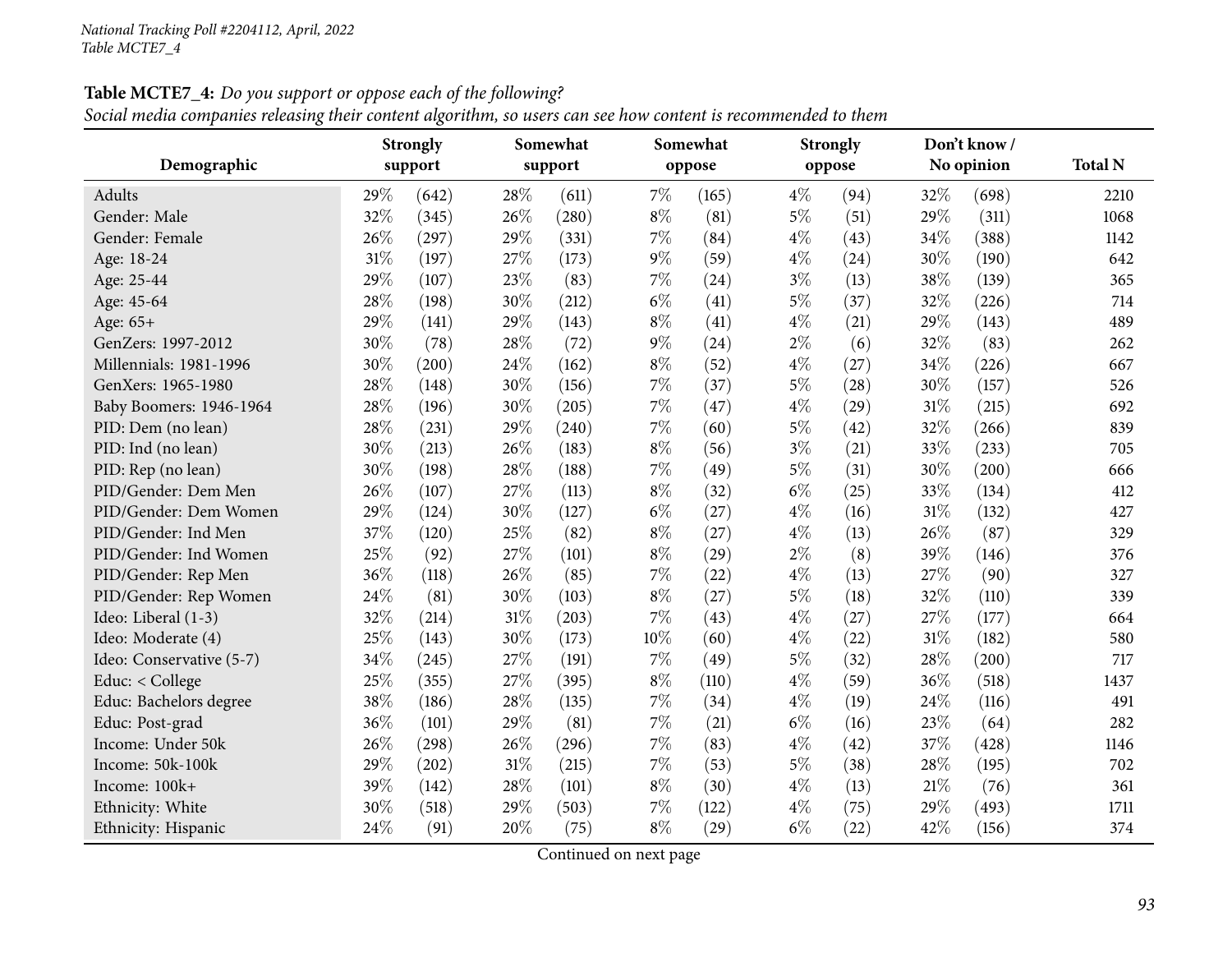|                                   |     | <b>Strongly</b> |        | Somewhat |        | Somewhat |       | <b>Strongly</b> |     | Don't know/ |                |
|-----------------------------------|-----|-----------------|--------|----------|--------|----------|-------|-----------------|-----|-------------|----------------|
| Demographic                       |     | support         |        | support  |        | oppose   |       | oppose          |     | No opinion  | <b>Total N</b> |
| Adults                            | 29% | (642)           | 28%    | (611)    | $7\%$  | (165)    | $4\%$ | (94)            | 32% | (698)       | 2210           |
| Ethnicity: Black                  | 23% | (64)            | 18%    | (51)     | $8\%$  | (24)     | $3\%$ | (9)             | 48% | (135)       | 282            |
| Ethnicity: Other                  | 28% | (60)            | 26%    | (57)     | $9\%$  | (19)     | $5\%$ | (10)            | 32% | (70)        | 217            |
| All Christian                     | 28% | (283)           | 28%    | (289)    | $8\%$  | (78)     | $5\%$ | (49)            | 31% | (319)       | 1019           |
| All Non-Christian                 | 32% | (42)            | 24%    | (31)     | $6\%$  | (8)      | 7%    | (9)             | 30% | (39)        | 129            |
| Atheist                           | 48% | (41)            | 23%    | (20)     | $7\%$  | (6)      | $3\%$ | (3)             | 19% | (16)        | 86             |
| Agnostic/Nothing in particular    | 29% | (175)           | 26%    | (156)    | $7\%$  | (43)     | $3\%$ | (21)            | 35% | (208)       | 603            |
| Something Else                    | 27% | (101)           | $31\%$ | (115)    | $8\%$  | (29)     | $3\%$ | (12)            | 31% | (115)       | 373            |
| Religious Non-Protestant/Catholic | 31% | (46)            | 27%    | (41)     | $5\%$  | (8)      | $8\%$ | (11)            | 29% | (44)        | 151            |
| Evangelical                       | 27% | (157)           | 26%    | (148)    | $6\%$  | (36)     | $3\%$ | (16)            | 38% | (218)       | 576            |
| Non-Evangelical                   | 28% | (219)           | $31\%$ | (244)    | $9\%$  | (69)     | $5\%$ | (42)            | 26% | (203)       | 777            |
| Community: Urban                  | 28% | (163)           | 24%    | (143)    | $9\%$  | (51)     | $5\%$ | (28)            | 35% | (205)       | 589            |
| Community: Suburban               | 30% | (321)           | 30%    | (315)    | $7\%$  | (74)     | $4\%$ | (47)            | 29% | (305)       | 1061           |
| Community: Rural                  | 28% | (158)           | 27%    | (154)    | $7\%$  | (40)     | $3\%$ | (19)            | 34% | (189)       | 560            |
| Employ: Private Sector            | 32% | (228)           | 29%    | (206)    | $8\%$  | (57)     | $5\%$ | (36)            | 26% | (184)       | 710            |
| Employ: Government                | 26% | (32)            | 35%    | (43)     | $6\%$  | (7)      | $2\%$ | (3)             | 31% | (38)        | 124            |
| Employ: Self-Employed             | 38% | (83)            | 27%    | (59)     | $11\%$ | (23)     | $5\%$ | (12)            | 20% | (44)        | 221            |
| Employ: Homemaker                 | 21% | (42)            | 18%    | (37)     | $5\%$  | (10)     | $3\%$ | (5)             | 54% | (112)       | 207            |
| Employ: Student                   | 33% | (34)            | 25%    | (25)     | $6\%$  | (6)      | $4\%$ | (4)             | 31% | (31)        | 101            |
| Employ: Retired                   | 27% | (133)           | 30%    | (152)    | $7\%$  | (38)     | $4\%$ | (21)            | 32% | (158)       | 502            |
| Employ: Unemployed                | 29% | (60)            | $25\%$ | (51)     | $8\%$  | (17)     | $3\%$ | (6)             | 35% | (72)        | 206            |
| Employ: Other                     | 21% | (29)            | 27%    | (38)     | $4\%$  | (6)      | $5\%$ | (7)             | 43% | (60)        | 140            |
| Military HH: Yes                  | 27% | (105)           | 22%    | (88)     | $7\%$  | (29)     | $5\%$ | (19)            | 39% | (151)       | 391            |
| Military HH: No                   | 30% | (538)           | 29%    | (523)    | $7\%$  | (136)    | $4\%$ | (74)            | 30% | (548)       | 1819           |
| RD/WT: Right Direction            | 24% | (181)           | 27%    | (203)    | $9\%$  | (69)     | $4\%$ | (31)            | 35% | (257)       | 742            |
| RD/WT: Wrong Track                | 31% | (461)           | 28%    | (408)    | 7%     | (96)     | $4\%$ | (62)            | 30% | (441)       | 1468           |
| Biden Job Approve                 | 28% | (264)           | 28%    | (267)    | $8\%$  | (78)     | $4\%$ | (38)            | 31% | (292)       | 939            |
| <b>Biden Job Disapprove</b>       | 31% | (358)           | 28%    | (324)    | $7\%$  | (84)     | $5\%$ | (53)            | 29% | (339)       | 1158           |

Social media companies releasing their content algorithm, so users can see how content is recommended to them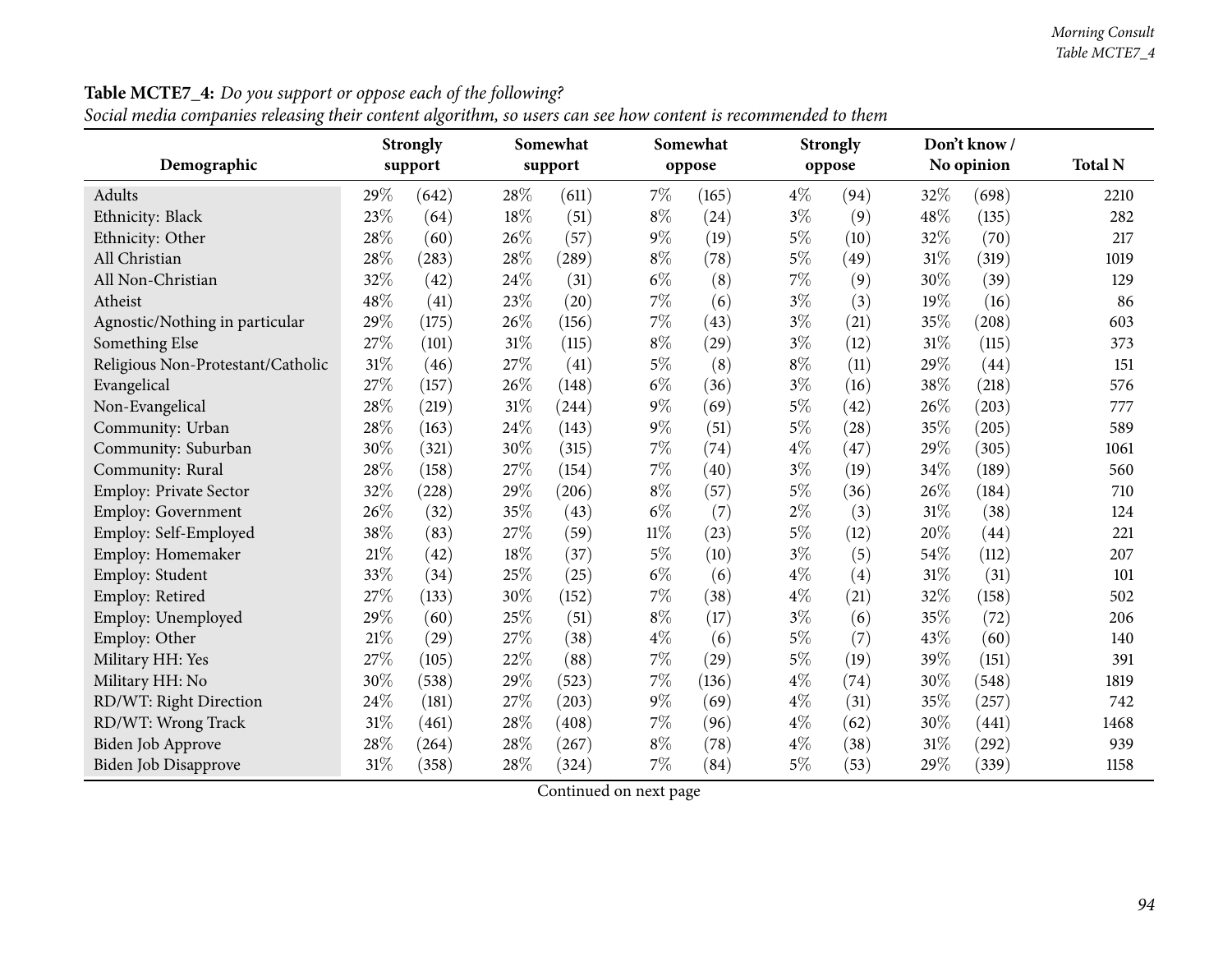Social media companies releasing their content algorithm, so users can see how content is recommended to them

|                                      | Somewhat<br><b>Strongly</b> |         |     | Somewhat |        | <b>Strongly</b> |       | Don't know / |      |            |                |
|--------------------------------------|-----------------------------|---------|-----|----------|--------|-----------------|-------|--------------|------|------------|----------------|
| Demographic                          |                             | support |     | support  |        | oppose          |       | oppose       |      | No opinion | <b>Total N</b> |
| Adults                               | 29%                         | (642)   | 28% | (611)    | $7\%$  | (165)           | $4\%$ | (94)         | 32%  | (698)      | 2210           |
| Biden Job Strongly Approve           | 29%                         | (120)   | 25% | (104)    | $8\%$  | (33)            | $4\%$ | (16)         | 35%  | (144)      | 418            |
| Biden Job Somewhat Approve           | 28%                         | (144)   | 31% | (164)    | $9\%$  | (44)            | $4\%$ | (22)         | 28%  | (148)      | 521            |
| Biden Job Somewhat Disapprove        | 26%                         | (93)    | 36% | (131)    | $8\%$  | (29)            | $4\%$ | (16)         | 26%  | (94)       | 363            |
| <b>Biden Job Strongly Disapprove</b> | 33%                         | (265)   | 24% | (193)    | 7%     | (54)            | $5\%$ | (38)         | 31%  | (245)      | 795            |
| Favorable of Biden                   | 29%                         | (273)   | 28% | (271)    | $8\%$  | (79)            | $4\%$ | (39)         | 31%  | (296)      | 957            |
| Unfavorable of Biden                 | 31%                         | (348)   | 29% | (322)    | 7%     | (85)            | $5\%$ | (54)         | 28%  | (320)      | 1129           |
| Very Favorable of Biden              | 29%                         | (122)   | 25% | (108)    | $9\%$  | (38)            | $4\%$ | (18)         | 33%  | (139)      | 425            |
| Somewhat Favorable of Biden          | 28%                         | (151)   | 30% | (162)    | $8\%$  | (41)            | $4\%$ | (21)         | 29%  | (156)      | 532            |
| Somewhat Unfavorable of Biden        | 26\%                        | (80)    | 37% | (118)    | $9\%$  | (27)            | $3\%$ | (10)         | 25%  | (79)       | 315            |
| Very Unfavorable of Biden            | 33%                         | (268)   | 25% | (204)    | 7%     | (57)            | $5\%$ | (44)         | 30%  | (241)      | 815            |
| #1 Issue: Economy                    | $31\%$                      | (275)   | 31% | (277)    | $8\%$  | (69)            | $4\%$ | (32)         | 26%  | (234)      | 888            |
| #1 Issue: Security                   | 32%                         | (92)    | 26% | (74)     | $8\%$  | (22)            | $6\%$ | (18)         | 29%  | (83)       | 288            |
| #1 Issue: Health Care                | 27%                         | (58)    | 27% | (57)     | 10%    | (20)            | $4\%$ | (8)          | 32%  | (69)       | 212            |
| #1 Issue: Medicare / Social Security | 22%                         | (47)    | 26% | (54)     | 7%     | (16)            | $6\%$ | (13)         | 38%  | (81)       | 210            |
| #1 Issue: Women's Issues             | 35%                         | (45)    | 31% | (40)     | $6\%$  | (8)             | $4\%$ | (5)          | 25%  | (32)       | 130            |
| #1 Issue: Education                  | 15%                         | (24)    | 15% | (25)     | $9\%$  | (15)            | $1\%$ | (2)          | 60%  | (101)      | 168            |
| #1 Issue: Energy                     | 31%                         | (58)    | 31% | (57)     | $5\%$  | (8)             | $4\%$ | (8)          | 29%  | (55)       | 186            |
| #1 Issue: Other                      | 34%                         | (43)    | 21% | (27)     | $5\%$  | (6)             | $6\%$ | (8)          | 34%  | (43)       | 127            |
| 2020 Vote: Joe Biden                 | 29%                         | (269)   | 31% | (284)    | $9\%$  | (80)            | $5\%$ | (42)         | 27%  | (246)      | 921            |
| 2020 Vote: Donald Trump              | 31%                         | (243)   | 25% | (197)    | $6\%$  | (49)            | $4\%$ | (34)         | 32%  | (252)      | 775            |
| 2020 Vote: Other                     | 30%                         | (25)    | 23% | (19)     | $2\%$  | (2)             | $5\%$ | (4)          | 40%  | (33)       | 84             |
| 2020 Vote: Didn't Vote               | 24%                         | (105)   | 26% | (111)    | $8\%$  | (34)            | $3\%$ | (13)         | 39%  | (168)      | 430            |
| 2018 House Vote: Democrat            | 31%                         | (230)   | 32% | (236)    | $8\%$  | (61)            | $5\%$ | (37)         | 24\% | (177)      | 740            |
| 2018 House Vote: Republican          | 32%                         | (216)   | 23% | (155)    | $6\%$  | (41)            | $4\%$ | (29)         | 35%  | (243)      | 684            |
| 2018 House Vote: Someone else        | 28%                         | (17)    | 30% | (18)     | $3\%$  | (2)             | $4\%$ | (2)          | 35%  | (21)       | 59             |
| 2016 Vote: Hillary Clinton           | 29%                         | (194)   | 30% | (203)    | $10\%$ | (65)            | $5\%$ | (36)         | 25%  | (168)      | 667            |
| 2016 Vote: Donald Trump              | 31%                         | (220)   | 25% | (179)    | $6\%$  | (41)            | $4\%$ | (27)         | 35%  | (253)      | 719            |
| 2016 Vote: Other                     | 37%                         | (45)    | 31% | (37)     | $6\%$  | (7)             | $2\%$ | (3)          | 24\% | (28)       | 120            |
| 2016 Vote: Didn't Vote               | 26%                         | (182)   | 27% | (191)    | 7%     | (52)            | $4\%$ | (27)         | 36%  | (249)      | 702            |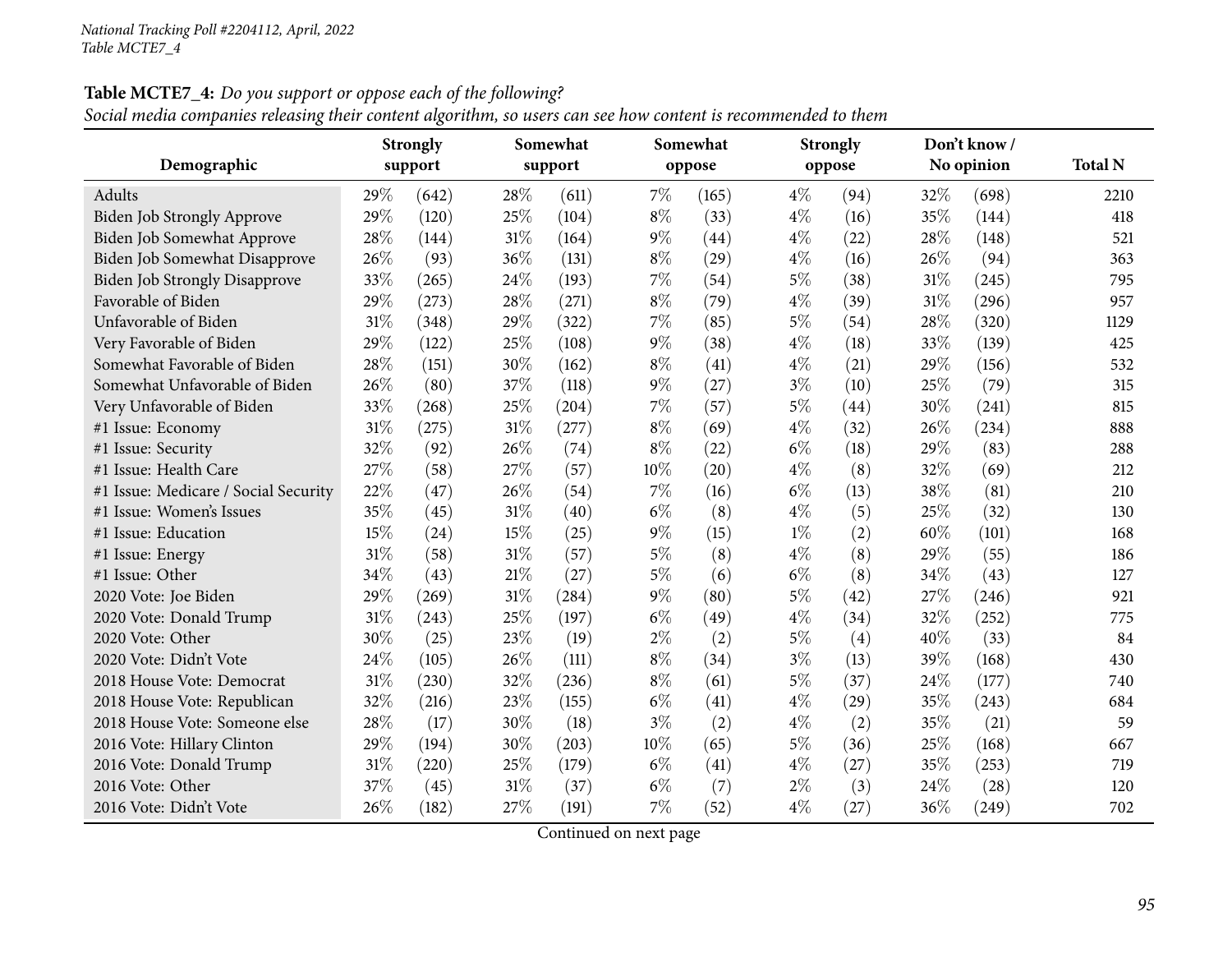| Demographic         | <b>Strongly</b><br>support | Somewhat<br>support  | Somewhat<br>oppose          | <b>Strongly</b><br>oppose | Don't know /<br>No opinion | <b>Total N</b> |
|---------------------|----------------------------|----------------------|-----------------------------|---------------------------|----------------------------|----------------|
| Adults              | 29\%<br>(642)              | 28\%<br>(611)        | 7%<br>(165)                 | $4\%$<br>(94)             | 32\%<br>(698)              | 2210           |
| Voted in 2014: Yes  | $31\%$<br>(401)            | $27\%$<br>(354)      | $7\%$<br>(96)               | $5\%$<br>(64)             | 30%<br>(386)               | 1300           |
| Voted in 2014: No   | 27\%<br>(241)              | $28\%$<br>$^{'}257)$ | $8\%$<br>(69)               | $3\%$<br>(30)             | $34\%$<br>(312)            | 910            |
| 4-Region: Northeast | 28\%<br>(109)              | $28\%$<br>(107)      | $9\%$<br>(34)               | $5\%$<br>(19)             | 30\%<br>(114)              | 383            |
| 4-Region: Midwest   | 28\%<br>(126)              | $31\%$<br>(142)      | $8\%$<br>(35)               | $3\%$<br>(13)             | 31\%<br>(140)              | 456            |
| 4-Region: South     | $31\%$<br>261              | $27\%$<br>(231)      | $7\%$<br>(56)               | $5\%$<br>(43)             | 30\%<br>(254)              | 844            |
| 4-Region: West      | $28\%$<br>(146)            | $25\%$<br>(130)      | $8\%$<br>$\left( 40\right)$ | $4\%$<br>(19)             | $36\%$<br>(191)            | 527            |

Social media companies releasing their content algorithm, so users can see how content is recommended to them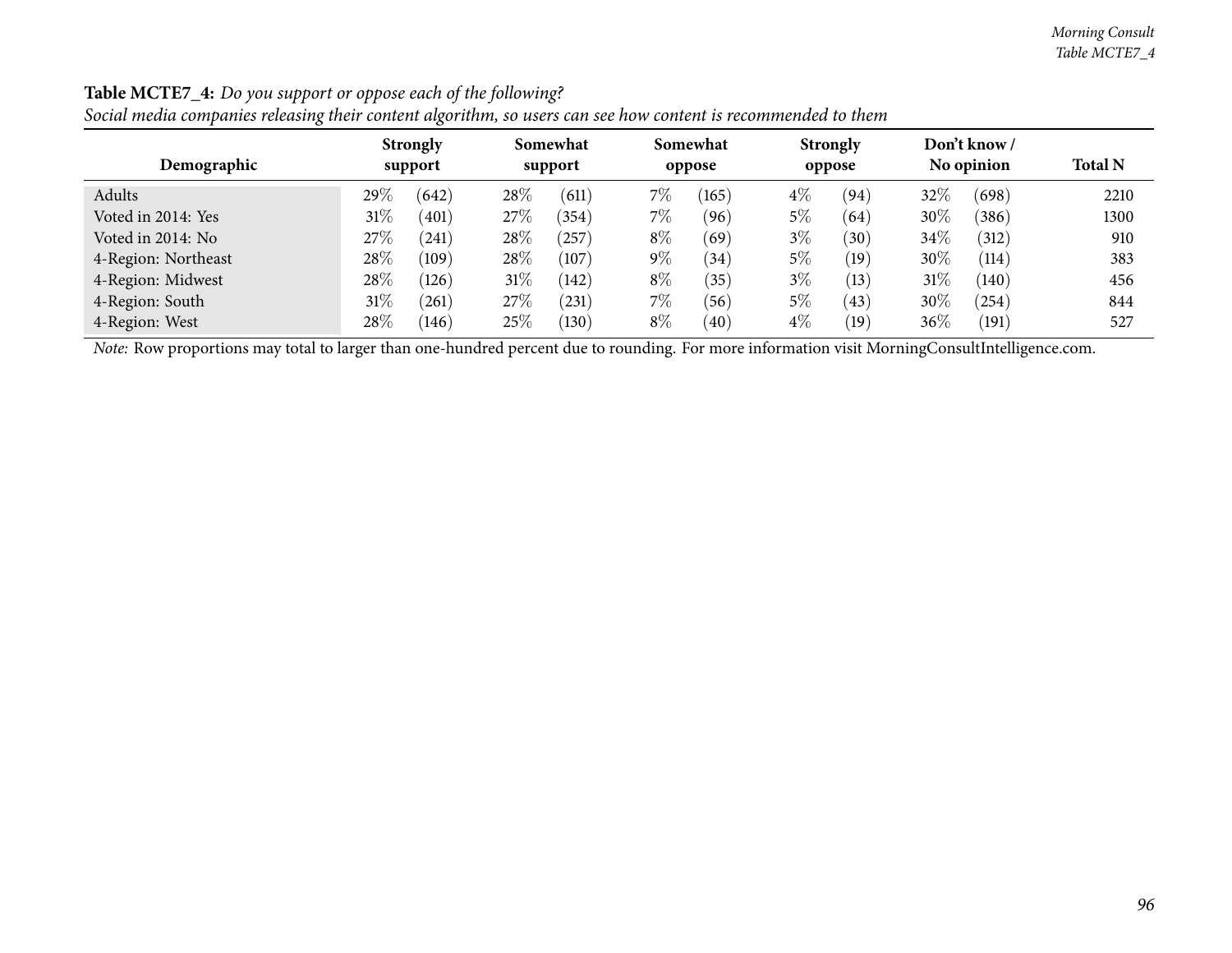|                          |       |                 |       |            |        | No, probably |      | No, definitely |        | Don't know / |                |
|--------------------------|-------|-----------------|-------|------------|--------|--------------|------|----------------|--------|--------------|----------------|
| Demographic              |       | Yes, definitely |       | Yes, maybe |        | not          |      | not            |        | No opinion   | <b>Total N</b> |
| Adults                   | $2\%$ | (46)            | $5\%$ | (116)      | 15%    | (331)        | 64\% | (1403)         | 14\%   | (313)        | 2210           |
| Gender: Male             | $3\%$ | (33)            | $6\%$ | (63)       | 15%    | (156)        | 61%  | (653)          | 15%    | (163)        | 1068           |
| Gender: Female           | $1\%$ | (13)            | $5\%$ | (54)       | 15%    | (175)        | 66%  | (750)          | 13%    | (150)        | 1142           |
| Age: 18-24               | $2\%$ | (13)            | $8\%$ | (50)       | 13%    | (84)         | 64%  | (413)          | 13%    | (82)         | 642            |
| Age: 25-44               | $4\%$ | (14)            | $5\%$ | (20)       | 14%    | (50)         | 50%  | (183)          | 27%    | (100)        | 365            |
| Age: 45-64               | $2\%$ | (17)            | $5\%$ | (33)       | 17%    | (121)        | 66%  | (469)          | 10%    | (74)         | 714            |
| Age: 65+                 | $1\%$ | (3)             | $3\%$ | (13)       | 16%    | (77)         | 69%  | (338)          | 12%    | (57)         | 489            |
| GenZers: 1997-2012       | $3\%$ | (7)             | 7%    | (17)       | 15%    | (39)         | 63%  | (165)          | 13%    | (33)         | 262            |
| Millennials: 1981-1996   | $3\%$ | (18)            | 7%    | (48)       | 12%    | (80)         | 58%  | (384)          | 20%    | (136)        | 667            |
| GenXers: 1965-1980       | $3\%$ | (15)            | $5\%$ | (26)       | 17%    | (91)         | 63%  | (333)          | 12%    | (62)         | 526            |
| Baby Boomers: 1946-1964  | $1\%$ | (5)             | $3\%$ | (24)       | 16%    | (109)        | 69%  | (478)          | $11\%$ | (77)         | 692            |
| PID: Dem (no lean)       | $4\%$ | (30)            | $6\%$ | (48)       | 14%    | (119)        | 59%  | (492)          | 18%    | (150)        | 839            |
| PID: Ind (no lean)       | $1\%$ | (7)             | $5\%$ | (37)       | 14%    | (100)        | 67%  | (473)          | 13%    | (89)         | 705            |
| PID: Rep (no lean)       | $1\%$ | (8)             | $5\%$ | (32)       | 17%    | (112)        | 66%  | (438)          | $11\%$ | (74)         | 666            |
| PID/Gender: Dem Men      | $6\%$ | (24)            | $7\%$ | (29)       | 13%    | (53)         | 49%  | (202)          | 25%    | (103)        | 412            |
| PID/Gender: Dem Women    | $1\%$ | (6)             | $4\%$ | (18)       | 15%    | (66)         | 68%  | (290)          | $11\%$ | (47)         | 427            |
| PID/Gender: Ind Men      | $1\%$ | (3)             | $5\%$ | (16)       | 14%    | (46)         | 73%  | (239)          | $8\%$  | (25)         | 329            |
| PID/Gender: Ind Women    | $1\%$ | (4)             | $5\%$ | (21)       | 14%    | (53)         | 62%  | (234)          | 17%    | (64)         | 376            |
| PID/Gender: Rep Men      | $2\%$ | (6)             | $5\%$ | (17)       | 17%    | (56)         | 65%  | (212)          | $11\%$ | (35)         | 327            |
| PID/Gender: Rep Women    | $1\%$ | (3)             | $4\%$ | (15)       | 17%    | (56)         | 67%  | (227)          | 12%    | (39)         | 339            |
| Ideo: Liberal (1-3)      | $4\%$ | (24)            | $5\%$ | (33)       | 14%    | (93)         | 60%  | (401)          | 17%    | (112)        | 664            |
| Ideo: Moderate (4)       | $1\%$ | (3)             | $8\%$ | (45)       | 20%    | (113)        | 61%  | (351)          | 12%    | (68)         | 580            |
| Ideo: Conservative (5-7) | $2\%$ | (17)            | $5\%$ | (33)       | 14%    | (102)        | 70%  | (502)          | $9\%$  | (64)         | 717            |
| Educ: < College          | $1\%$ | (12)            | $5\%$ | (65)       | 15%    | (214)        | 63%  | (910)          | 16%    | (235)        | 1437           |
| Educ: Bachelors degree   | $3\%$ | (17)            | $7\%$ | (33)       | 16%    | (79)         | 64%  | (316)          | $9\%$  | (46)         | 491            |
| Educ: Post-grad          | $6\%$ | (17)            | $6\%$ | (18)       | 14%    | (39)         | 63%  | (177)          | $11\%$ | (31)         | 282            |
| Income: Under 50k        | $1\%$ | (12)            | $5\%$ | (52)       | 15%    | (177)        | 60%  | (692)          | 19%    | (213)        | 1146           |
| Income: 50k-100k         | $3\%$ | (19)            | $5\%$ | (36)       | 16%    | (113)        | 68%  | (475)          | $8\%$  | (59)         | 702            |
| Income: 100k+            | $4\%$ | (15)            | $8\%$ | (28)       | $11\%$ | (41)         | 66%  | (237)          | $11\%$ | (40)         | 361            |
| Ethnicity: White         | $2\%$ | (26)            | $5\%$ | (85)       | 16%    | (268)        | 66%  | (1133)         | 12%    | (199)        | 1711           |
| Ethnicity: Hispanic      | $3\%$ | (12)            | $8\%$ | (29)       | $11\%$ | (41)         | 51%  | (190)          | 27\%   | (101)        | 374            |
| Ethnicity: Black         | $6\%$ | (17)            | $6\%$ | (17)       | $11\%$ | (30)         | 47%  | (133)          | 30%    | (84)         | 282            |

Table MCTE8: Would you pay a monthly fee to use Twitter if you could edit your tweets?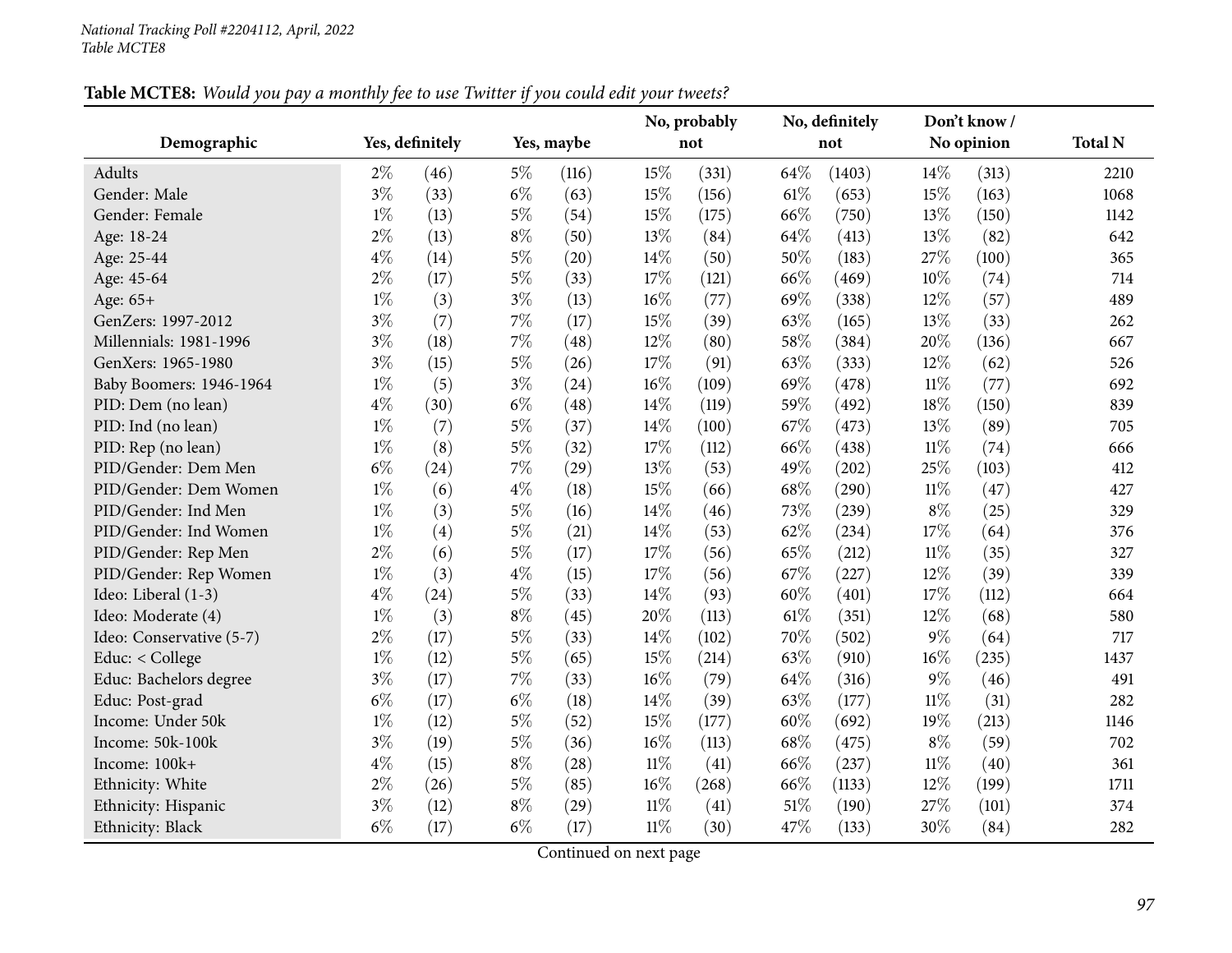|                                      |       |                    |        |            |     | No, probably |        | No, definitely |        | Don't know / |                |
|--------------------------------------|-------|--------------------|--------|------------|-----|--------------|--------|----------------|--------|--------------|----------------|
| Demographic                          |       | Yes, definitely    |        | Yes, maybe |     | not          |        | not            |        | No opinion   | <b>Total N</b> |
| Adults                               | $2\%$ | (46)               | $5\%$  | (116)      | 15% | (331)        | 64\%   | (1403)         | 14\%   | (313)        | 2210           |
| Ethnicity: Other                     | $1\%$ | (3)                | $7\%$  | (14)       | 15% | (33)         | 63%    | (137)          | 14%    | (30)         | 217            |
| All Christian                        | $2\%$ | (19)               | $5\%$  | (55)       | 15% | (153)        | 62%    | (631)          | 16%    | (161)        | 1019           |
| All Non-Christian                    | $7\%$ | (9)                | $7\%$  | (10)       | 16% | (21)         | 62%    | (80)           | $8\%$  | (10)         | 129            |
| Atheist                              | $4\%$ | (4)                | $1\%$  | (1)        | 9%  | (7)          | 79%    | (68)           | $7\%$  | (6)          | 86             |
| Agnostic/Nothing in particular       | $1\%$ | (7)                | $5\%$  | (28)       | 13% | (80)         | 67%    | (402)          | 14%    | (85)         | 603            |
| Something Else                       | $2\%$ | (7)                | $6\%$  | (24)       | 19% | (71)         | 60%    | (222)          | 13%    | (50)         | 373            |
| Religious Non-Protestant/Catholic    | $6\%$ | (9)                | $7\%$  | (10)       | 17% | (25)         | 63%    | (95)           | $7\%$  | (11)         | 151            |
| Evangelical                          | $4\%$ | (23)               | $4\%$  | (25)       | 16% | (90)         | 55%    | (316)          | 21%    | (123)        | 576            |
| Non-Evangelical                      |       | (4)                | $7\%$  | (51)       | 16% | (128)        | 66\%   | (509)          | $11\%$ | (85)         | 777            |
| Community: Urban                     | $4\%$ | (21)               | $7\%$  | (42)       | 16% | (92)         | 53%    | (313)          | $21\%$ | (121)        | 589            |
| Community: Suburban                  | $2\%$ | (19)               | $5\%$  | (53)       | 15% | (158)        | 67%    | (713)          | $11\%$ | (118)        | 1061           |
| Community: Rural                     | $1\%$ | (7)                | $4\%$  | (21)       | 15% | (82)         | 67%    | (377)          | 13%    | (73)         | 560            |
| <b>Employ: Private Sector</b>        | $4\%$ | (28)               | $7\%$  | (49)       | 15% | (105)        | 64%    | (455)          | 10%    | (73)         | 710            |
| Employ: Government                   | $3\%$ | (4)                | $4\%$  | (5)        | 10% | (12)         | $72\%$ | (88)           | $11\%$ | (14)         | 124            |
| Employ: Self-Employed                | $5\%$ | (12)               | $11\%$ | (24)       | 22% | (49)         | 54%    | (119)          | $8\%$  | (17)         | 221            |
| Employ: Homemaker                    |       | (1)                | $2\%$  | (3)        | 10% | (21)         | 49%    | (102)          | 39%    | (80)         | 207            |
| Employ: Student                      |       | (0)                | $4\%$  | (4)        | 16% | (16)         | 68%    | (69)           | 12%    | (12)         | 101            |
| Employ: Retired                      |       | (1)                | $2\%$  | (10)       | 17% | (83)         | 69%    | (347)          | 12%    | (61)         | 502            |
| Employ: Unemployed                   |       | (0)                | $7\%$  | (15)       | 14% | (29)         | 66%    | (136)          | 13%    | (26)         | 206            |
| Employ: Other                        | $1\%$ | (1)                | $4\%$  | (5)        | 12% | (16)         | 62%    | (87)           | 22%    | (31)         | 140            |
| Military HH: Yes                     | $3\%$ | (12)               | $4\%$  | (15)       | 15% | (59)         | 53%    | (207)          | 25%    | (97)         | 391            |
| Military HH: No                      | $2\%$ | (34)               | $6\%$  | (102)      | 15% | (272)        | 66%    | (1196)         | 12%    | (215)        | 1819           |
| RD/WT: Right Direction               | $5\%$ | (34)               | $7\%$  | (53)       | 14% | (102)        | 55%    | (406)          | 20%    | (147)        | 742            |
| RD/WT: Wrong Track                   | $1\%$ | (12)               | $4\%$  | (63)       | 16% | (229)        | 68\%   | (998)          | $11\%$ | (166)        | 1468           |
| Biden Job Approve                    | $3\%$ | (33)               | $6\%$  | (57)       | 16% | (146)        | 58%    | (546)          | 17%    | (156)        | 939            |
| <b>Biden Job Disapprove</b>          | $1\%$ | (12)               | $5\%$  | (57)       | 15% | (176)        | 68%    | (786)          | $11\%$ | (127)        | 1158           |
| <b>Biden Job Strongly Approve</b>    | $7\%$ | $\left( 29\right)$ | $7\%$  | (31)       | 10% | (40)         | 51\%   | (213)          | 25%    | (104)        | 418            |
| Biden Job Somewhat Approve           | $1\%$ | (4)                | $5\%$  | (26)       | 20% | (106)        | 64%    | (333)          | 10%    | (52)         | 521            |
| Biden Job Somewhat Disapprove        | $1\%$ | (2)                | $7\%$  | (26)       | 20% | (72)         | 65%    | (234)          | $8\%$  | (28)         | 363            |
| <b>Biden Job Strongly Disapprove</b> | $1\%$ | (10)               | $4\%$  | (31)       | 13% | (103)        | 69%    | (552)          | 13%    | (100)        | 795            |

Table MCTE8: Would you pay a monthly fee to use Twitter if you could edit your tweets?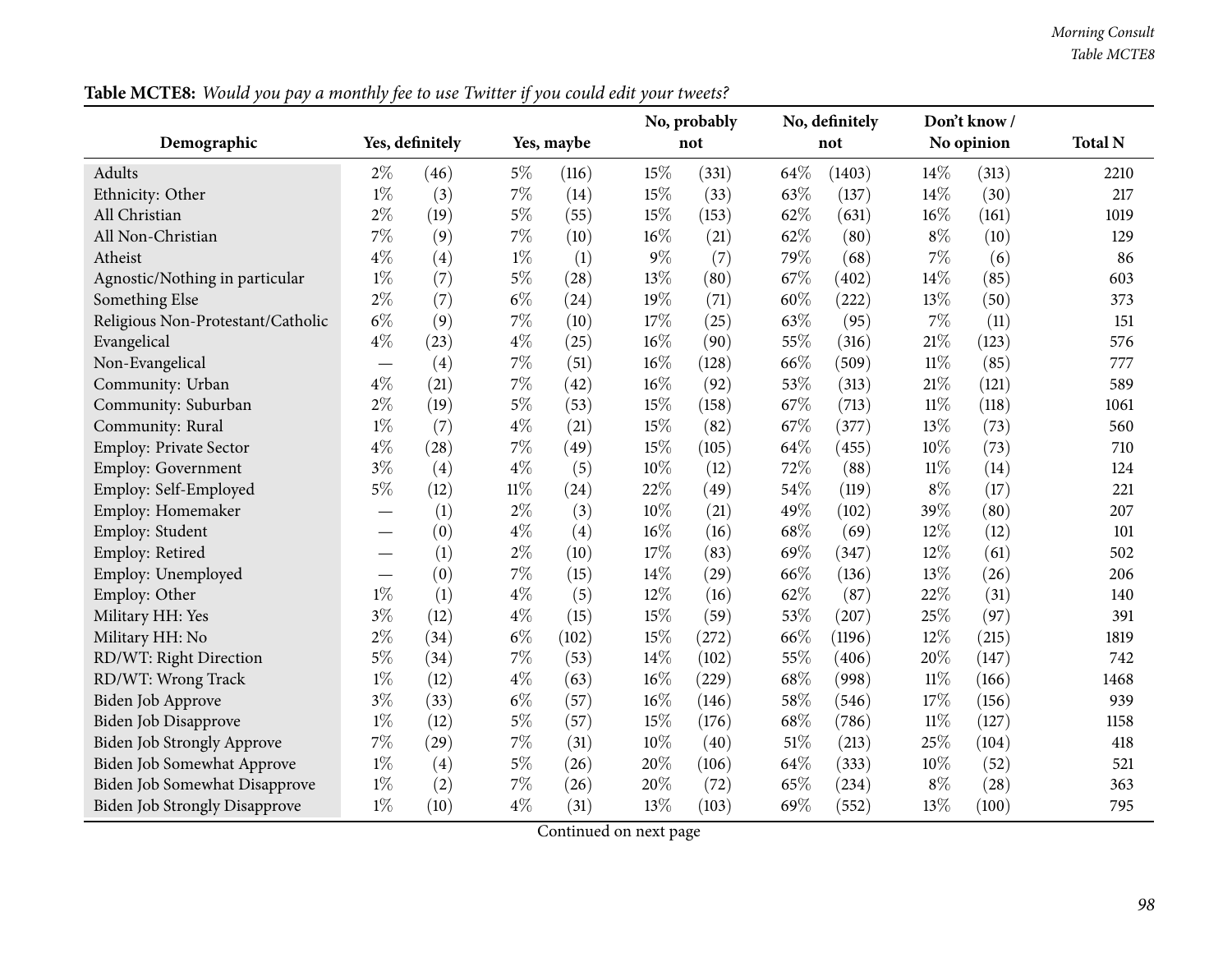|                                      |                                  |                 |       |            |        | No, probably |     | No, definitely |        | Don't know / |                |
|--------------------------------------|----------------------------------|-----------------|-------|------------|--------|--------------|-----|----------------|--------|--------------|----------------|
| Demographic                          |                                  | Yes, definitely |       | Yes, maybe |        | not          |     | not            |        | No opinion   | <b>Total N</b> |
| Adults                               | $2\%$                            | (46)            | $5\%$ | (116)      | 15%    | (331)        | 64% | (1403)         | 14%    | (313)        | 2210           |
| Favorable of Biden                   | $3\%$                            | (30)            | $6\%$ | (56)       | 16%    | (157)        | 58% | (556)          | 17%    | (158)        | 957            |
| Unfavorable of Biden                 | $1\%$                            | (9)             | $5\%$ | (55)       | 15%    | (167)        | 69% | (780)          | 10%    | (118)        | 1129           |
| Very Favorable of Biden              | $5\%$                            | (22)            | $7\%$ | (30)       | $11\%$ | (48)         | 52% | (221)          | 24%    | (104)        | 425            |
| Somewhat Favorable of Biden          | $2\%$                            | (8)             | $5\%$ | (26)       | 20%    | (109)        | 63% | (335)          | $10\%$ | (54)         | 532            |
| Somewhat Unfavorable of Biden        | $1\%$                            | (2)             | $7\%$ | (21)       | $16\%$ | (50)         | 70% | (220)          | 7%     | (22)         | 315            |
| Very Unfavorable of Biden            | $1\%$                            | (7)             | $4\%$ | (34)       | 14\%   | (117)        | 69% | (561)          | 12%    | (96)         | 815            |
| #1 Issue: Economy                    | $1\%$                            | (13)            | 7%    | (61)       | 15%    | (137)        | 65% | (573)          | 12%    | (103)        | 888            |
| #1 Issue: Security                   | $2\%$                            | (5)             | $5\%$ | (14)       | 15%    | (43)         | 67% | (194)          | $11\%$ | (32)         | 288            |
| #1 Issue: Health Care                | $2\%$                            | (4)             | $7\%$ | (14)       | 19%    | (39)         | 62% | (132)          | 10%    | (22)         | 212            |
| #1 Issue: Medicare / Social Security | $1\%$                            | (2)             | $2\%$ | (3)        | 16%    | (33)         | 71% | (150)          | 10%    | (22)         | 210            |
| #1 Issue: Women's Issues             | $9\%$                            | (12)            | $6\%$ | (8)        | 10%    | (13)         | 65% | (85)           | $9\%$  | (12)         | 130            |
| #1 Issue: Education                  | $3\%$                            | (5)             | $3\%$ | (5)        | 7%     | (12)         | 37% | (63)           | 50%    | (83)         | 168            |
| #1 Issue: Energy                     | $2\%$                            | (3)             | $4\%$ | (8)        | 17%    | (31)         | 63% | (117)          | 14%    | (27)         | 186            |
| #1 Issue: Other                      | $2\%$                            | (2)             | $1\%$ | (2)        | 18%    | (23)         | 70% | (89)           | $9\%$  | (12)         | 127            |
| 2020 Vote: Joe Biden                 | $4\%$                            | (33)            | $6\%$ | (57)       | 16%    | (148)        | 64% | (592)          | 10%    | (90)         | 921            |
| 2020 Vote: Donald Trump              | $1\%$                            | (11)            | $5\%$ | (35)       | 14\%   | (108)        | 62% | (483)          | 18\%   | (137)        | 775            |
| 2020 Vote: Other                     | $1\%$                            | (1)             | $1\%$ | (1)        | $11\%$ | (9)          | 71% | (59)           | 17%    | (14)         | 84             |
| 2020 Vote: Didn't Vote               | $\overbrace{\phantom{12322111}}$ | (1)             | $5\%$ | (23)       | 15%    | (66)         | 63% | (269)          | 17%    | (71)         | 430            |
| 2018 House Vote: Democrat            | $3\%$                            | (22)            | $6\%$ | (43)       | 15%    | (110)        | 66% | (488)          | 10%    | (77)         | 740            |
| 2018 House Vote: Republican          | $1\%$                            | (10)            | $4\%$ | (29)       | 15%    | (100)        | 63% | (429)          | 17%    | (116)        | 684            |
| 2018 House Vote: Someone else        |                                  | (0)             | $1\%$ | (1)        | 18%    | (11)         | 74% | (44)           | 7%     | (4)          | 59             |
| 2016 Vote: Hillary Clinton           | $3\%$                            | (21)            | $5\%$ | (34)       | 18%    | (118)        | 64% | (430)          | 10%    | (64)         | 667            |
| 2016 Vote: Donald Trump              | $2\%$                            | (11)            | $5\%$ | (38)       | 13%    | (94)         | 63% | (456)          | 17%    | (120)        | 719            |
| 2016 Vote: Other                     |                                  | (0)             | $3\%$ | (4)        | $11\%$ | (13)         | 77% | (92)           | $9\%$  | (11)         | 120            |
| 2016 Vote: Didn't Vote               | $2\%$                            | (14)            | $6\%$ | (41)       | 15%    | (106)        | 60% | (423)          | 17%    | (118)        | 702            |
| Voted in 2014: Yes                   | $2\%$                            | (30)            | $5\%$ | (65)       | 15%    | (189)        | 64% | (834)          | 14%    | (182)        | 1300           |
| Voted in 2014: No                    | $2\%$                            | (16)            | $6\%$ | (52)       | 16%    | (142)        | 63% | (569)          | 14%    | (131)        | 910            |
| 4-Region: Northeast                  | $1\%$                            | (5)             | $4\%$ | (15)       | 12%    | (45)         | 71% | (271)          | 12%    | (46)         | 383            |
| 4-Region: Midwest                    | $1\%$                            | (6)             | $4\%$ | (19)       | 18%    | (83)         | 64% | (293)          | 12%    | (55)         | 456            |
| 4-Region: South                      | $2\%$                            | (19)            | $5\%$ | (45)       | 16%    | (138)        | 65% | (546)          | $11\%$ | (96)         | 844            |
| 4-Region: West                       | $3\%$                            | (16)            | $7\%$ | (37)       | 13%    | (66)         | 56% | (293)          | 22%    | (115)        | 527            |

### Table MCTE8: Would you pay a monthly fee to use Twitter if you could edit your tweets?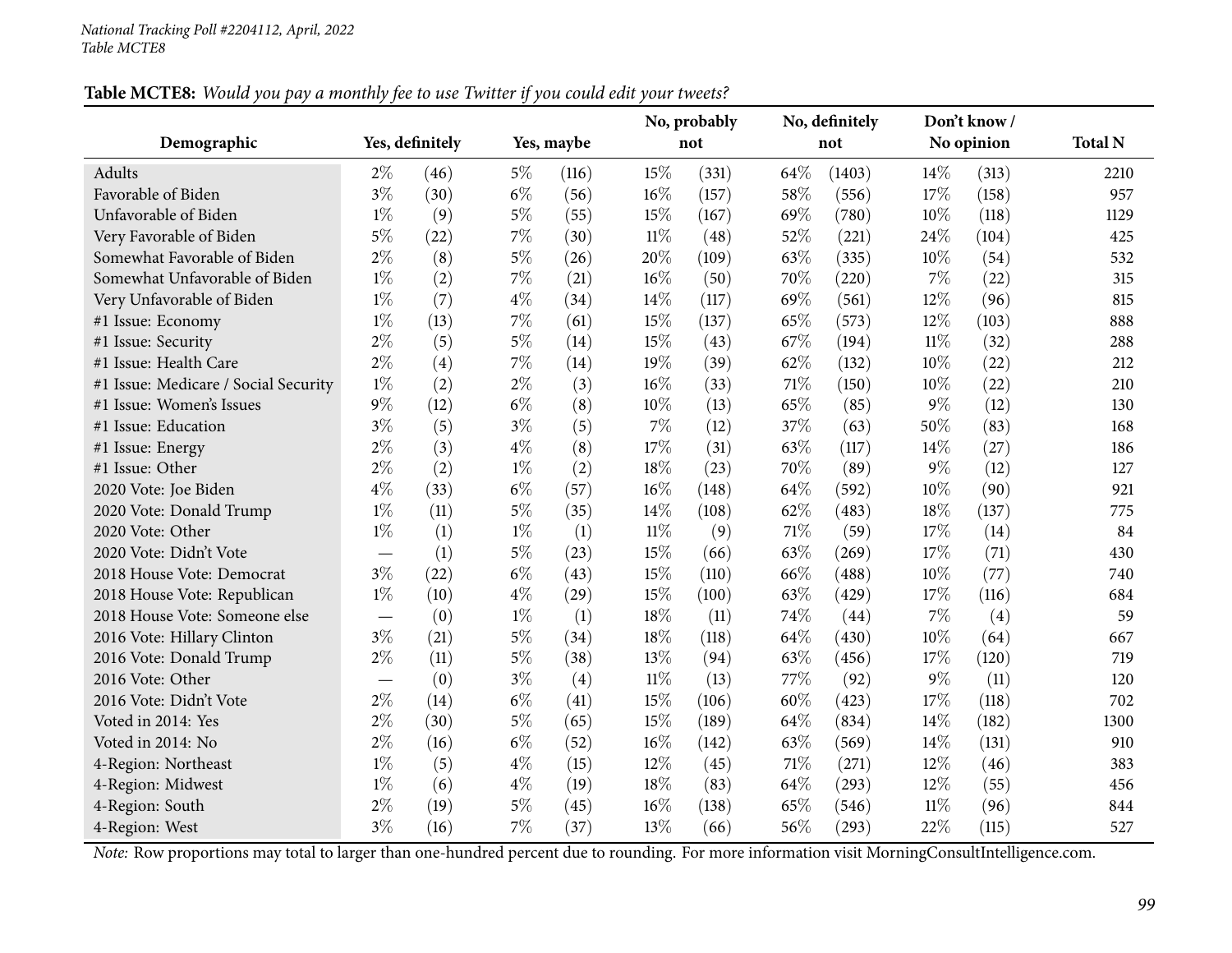#### *Morning Consult Table MCTE9\_1*

| Demographic              |        | A lot |      | Some  |        | Not much |        | Nothing at all | <b>Total N</b> |
|--------------------------|--------|-------|------|-------|--------|----------|--------|----------------|----------------|
| Adults                   | 25%    | (564) | 33%  | (739) | 14\%   | (301)    | 27%    | (607)          | 2210           |
| Gender: Male             | 35%    | (372) | 34%  | (362) | 13%    | (135)    | 19%    | (199)          | 1068           |
| Gender: Female           | 17%    | (192) | 33%  | (376) | 15%    | (166)    | 36%    | (408)          | 1142           |
| Age: 18-24               | 19%    | (120) | 26%  | (168) | 18%    | (113)    | 37%    | (241)          | 642            |
| Age: 25-44               | 31%    | (112) | 29%  | (106) | 13%    | (47)     | 28%    | (101)          | 365            |
| Age: 45-64               | 25%    | (178) | 35%  | (249) | 14%    | (100)    | 26%    | (187)          | 714            |
| Age: 65+                 | 31%    | (154) | 44%  | (215) | $8\%$  | (41)     | $16\%$ | (79)           | 489            |
| GenZers: 1997-2012       | 15%    | (39)  | 23%  | (60)  | 17%    | (44)     | 45%    | (118)          | 262            |
| Millennials: 1981-1996   | 26%    | (176) | 28%  | (186) | 16%    | (107)    | 30%    | (198)          | 667            |
| GenXers: 1965-1980       | 22%    | (117) | 34%  | (181) | 14\%   | (76)     | 29%    | (153)          | 526            |
| Baby Boomers: 1946-1964  | 30%    | (210) | 41\% | (287) | $10\%$ | (68)     | 18%    | (127)          | 692            |
| PID: Dem (no lean)       | 26%    | (221) | 36%  | (300) | 13%    | (108)    | 25%    | (209)          | 839            |
| PID: Ind (no lean)       | 21%    | (148) | 32%  | (228) | 14%    | (97)     | 33%    | (233)          | 705            |
| PID: Rep (no lean)       | 29%    | (195) | 32%  | (211) | 14%    | (95)     | 25%    | (165)          | 666            |
| PID/Gender: Dem Men      | 36%    | (147) | 36%  | (150) | $11\%$ | (46)     | 17%    | (68)           | 412            |
| PID/Gender: Dem Women    | 17%    | (74)  | 35%  | (150) | 15%    | (62)     | 33%    | (141)          | 427            |
| PID/Gender: Ind Men      | 32%    | (106) | 33%  | (109) | 12%    | (41)     | 22%    | (74)           | 329            |
| PID/Gender: Ind Women    | $11\%$ | (42)  | 32%  | (119) | 15%    | (56)     | 42%    | (159)          | 376            |
| PID/Gender: Rep Men      | 36%    | (119) | 32%  | (103) | 15%    | (47)     | 17%    | (57)           | 327            |
| PID/Gender: Rep Women    | 22%    | (76)  | 32%  | (108) | 14%    | (48)     | 32%    | (108)          | 339            |
| Ideo: Liberal (1-3)      | 30%    | (202) | 36%  | (241) | 12%    | (77)     | 22%    | (145)          | 664            |
| Ideo: Moderate (4)       | 19%    | (113) | 39%  | (224) | $16\%$ | (92)     | 26%    | (152)          | 580            |
| Ideo: Conservative (5-7) | 32%    | (229) | 33%  | (237) | 13%    | (91)     | 22%    | (160)          | 717            |
| Educ: < College          | $21\%$ | (296) | 29%  | (422) | 15%    | (216)    | 35%    | (503)          | 1437           |
| Educ: Bachelors degree   | 33%    | (164) | 40%  | (197) | 12%    | (58)     | 15%    | (71)           | 491            |
| Educ: Post-grad          | 37%    | (104) | 42%  | (119) | $9\%$  | (27)     | 12%    | (32)           | 282            |
| Income: Under 50k        | 20%    | (231) | 29%  | (328) | 15%    | (170)    | 36%    | (417)          | 1146           |
| Income: 50k-100k         | 27%    | (187) | 39%  | (271) | 14%    | (98)     | 21%    | (147)          | 702            |
| Income: 100k+            | 40%    | (146) | 39%  | (140) | $9\%$  | (33)     | 12%    | (43)           | 361            |
| Ethnicity: White         | 25%    | (432) | 36%  | (620) | 13%    | (220)    | 26\%   | (439)          | 1711           |
| Ethnicity: Hispanic      | 30%    | (114) | 23%  | (87)  | 14\%   | (54)     | 32%    | (119)          | 374            |
| Ethnicity: Black         | 30%    | (84)  | 21%  | (60)  | 15%    | (43)     | 34%    | (96)           | 282            |

Table MCTE9\_1: How much have you seen, read or heard about each of the following? Tesla CEO Elon Musk acquiring a 9% stake in Twitter to become its largest shareholder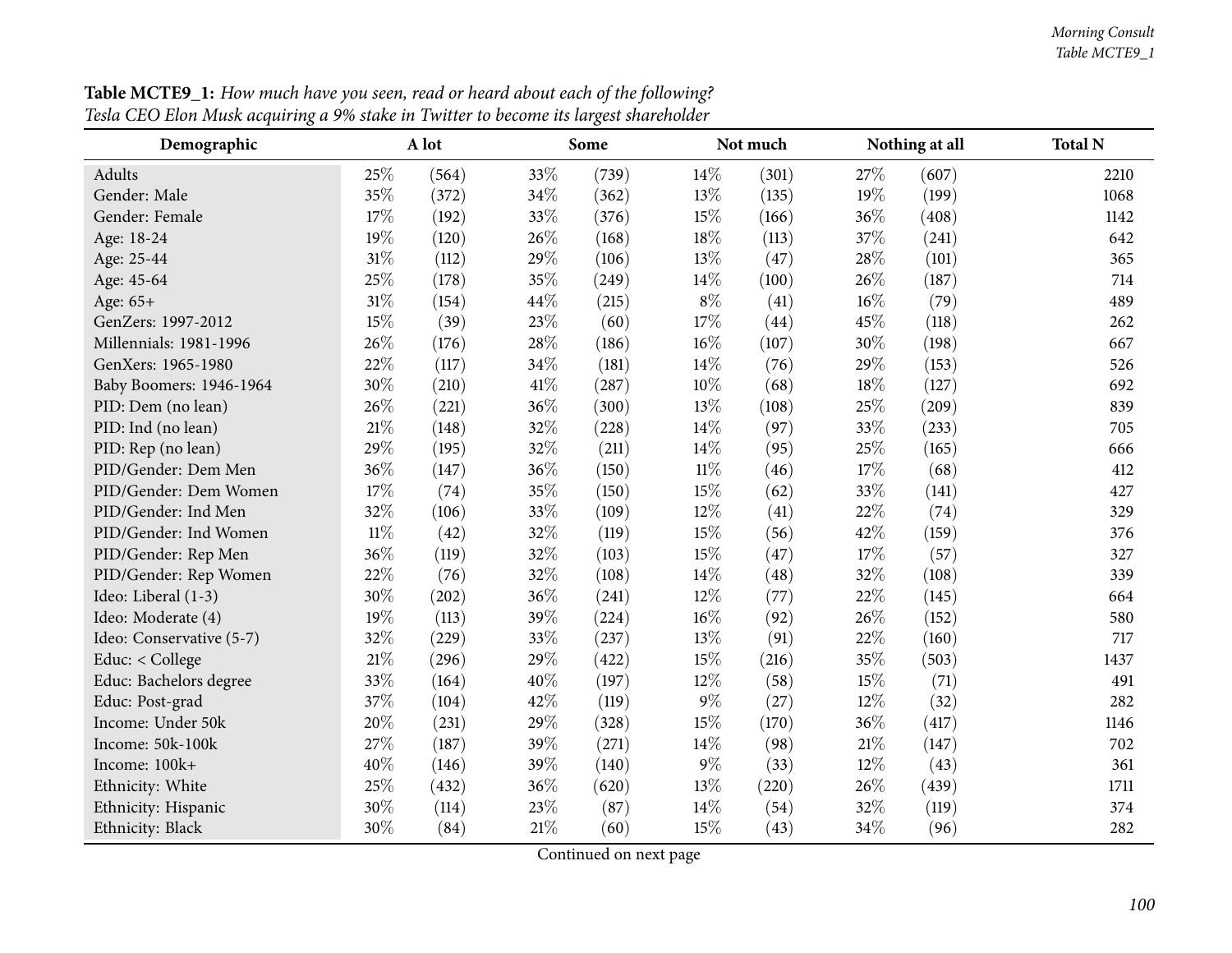| Demographic                          |        | A lot |     | Some  |        | Not much | Nothing at all |       | <b>Total N</b> |
|--------------------------------------|--------|-------|-----|-------|--------|----------|----------------|-------|----------------|
| Adults                               | 25%    | (564) | 33% | (739) | $14\%$ | (301)    | 27%            | (607) | 2210           |
| Ethnicity: Other                     | 22%    | (48)  | 27% | (59)  | 17%    | (38)     | 33%            | (72)  | 217            |
| All Christian                        | 29%    | (300) | 38% | (383) | $12\%$ | (118)    | 21%            | (218) | 1019           |
| All Non-Christian                    | 38%    | (49)  | 26% | (34)  | $11\%$ | (15)     | 24%            | (31)  | 129            |
| Atheist                              | 42%    | (36)  | 36% | (31)  | $7\%$  | (6)      | 14%            | (12)  | 86             |
| Agnostic/Nothing in particular       | 20%    | (119) | 31% | (186) | 16%    | (96)     | 33%            | (202) | 603            |
| Something Else                       | $16\%$ | (58)  | 28% | (105) | 18%    | (66)     | 39%            | (144) | 373            |
| Religious Non-Protestant/Catholic    | 36%    | (55)  | 28% | (42)  | $11\%$ | (16)     | 25%            | (38)  | 151            |
| Evangelical                          | 29%    | (166) | 28% | (160) | 14%    | (78)     | 30%            | (171) | 576            |
| Non-Evangelical                      | 24\%   | (184) | 40% | (310) | 13%    | (101)    | 23%            | (182) | 777            |
| Community: Urban                     | 26%    | (156) | 28% | (165) | 15%    | (91)     | 30%            | (177) | 589            |
| Community: Suburban                  | 28%    | (302) | 37% | (396) | 13%    | (134)    | 22%            | (229) | 1061           |
| Community: Rural                     | 19%    | (106) | 32% | (178) | 13\%   | (75)     | 36%            | (201) | 560            |
| Employ: Private Sector               | 27%    | (194) | 37% | (260) | 13%    | (93)     | 23%            | (163) | 710            |
| Employ: Government                   | 24\%   | (30)  | 34% | (42)  | 23%    | (29)     | 18%            | (23)  | 124            |
| Employ: Self-Employed                | 33%    | (74)  | 29% | (64)  | 18%    | (39)     | 20%            | (44)  | 221            |
| Employ: Homemaker                    | $31\%$ | (65)  | 22% | (46)  | 10%    | (22)     | 36%            | (74)  | 207            |
| Employ: Student                      | 15%    | (15)  | 23% | (23)  | 19%    | (19)     | 43%            | (43)  | 101            |
| Employ: Retired                      | 29%    | (144) | 42% | (213) | 9%     | (44)     | 20%            | (101) | 502            |
| Employ: Unemployed                   | 12%    | (25)  | 25% | (52)  | 15%    | (31)     | 47%            | (97)  | 206            |
| Employ: Other                        | 12%    | (16)  | 27% | (38)  | 17%    | (25)     | 44%            | (62)  | 140            |
| Military HH: Yes                     | 37%    | (145) | 29% | (112) | $8\%$  | (31)     | 26%            | (103) | 391            |
| Military HH: No                      | 23%    | (419) | 34% | (627) | 15%    | (269)    | 28%            | (504) | 1819           |
| RD/WT: Right Direction               | 27%    | (200) | 36% | (269) | 13%    | (94)     | 24%            | (179) | 742            |
| RD/WT: Wrong Track                   | 25%    | (364) | 32% | (470) | 14%    | (206)    | 29%            | (428) | 1468           |
| Biden Job Approve                    | 27\%   | (250) | 37% | (351) | 13%    | (118)    | 23%            | (220) | 939            |
| Biden Job Disapprove                 | 26%    | (307) | 32% | (374) | 14\%   | (165)    | 27%            | (313) | 1158           |
| Biden Job Strongly Approve           | 38%    | (160) | 35% | (146) | 10%    | (40)     | 17%            | (72)  | 418            |
| Biden Job Somewhat Approve           | 17%    | (90)  | 39% | (205) | 15%    | (79)     | 28%            | (147) | 521            |
| Biden Job Somewhat Disapprove        | 15%    | (55)  | 35% | (129) | 18%    | (66)     | 31%            | (113) | 363            |
| <b>Biden Job Strongly Disapprove</b> | 32%    | (252) | 31% | (245) | 12%    | (99)     | 25%            | (199) | 795            |

Table MCTE9\_1: How much have you seen, read or heard about each of the following? Tesla CEO Elon Musk acquiring a 9% stake in Twitter to become its largest shareholder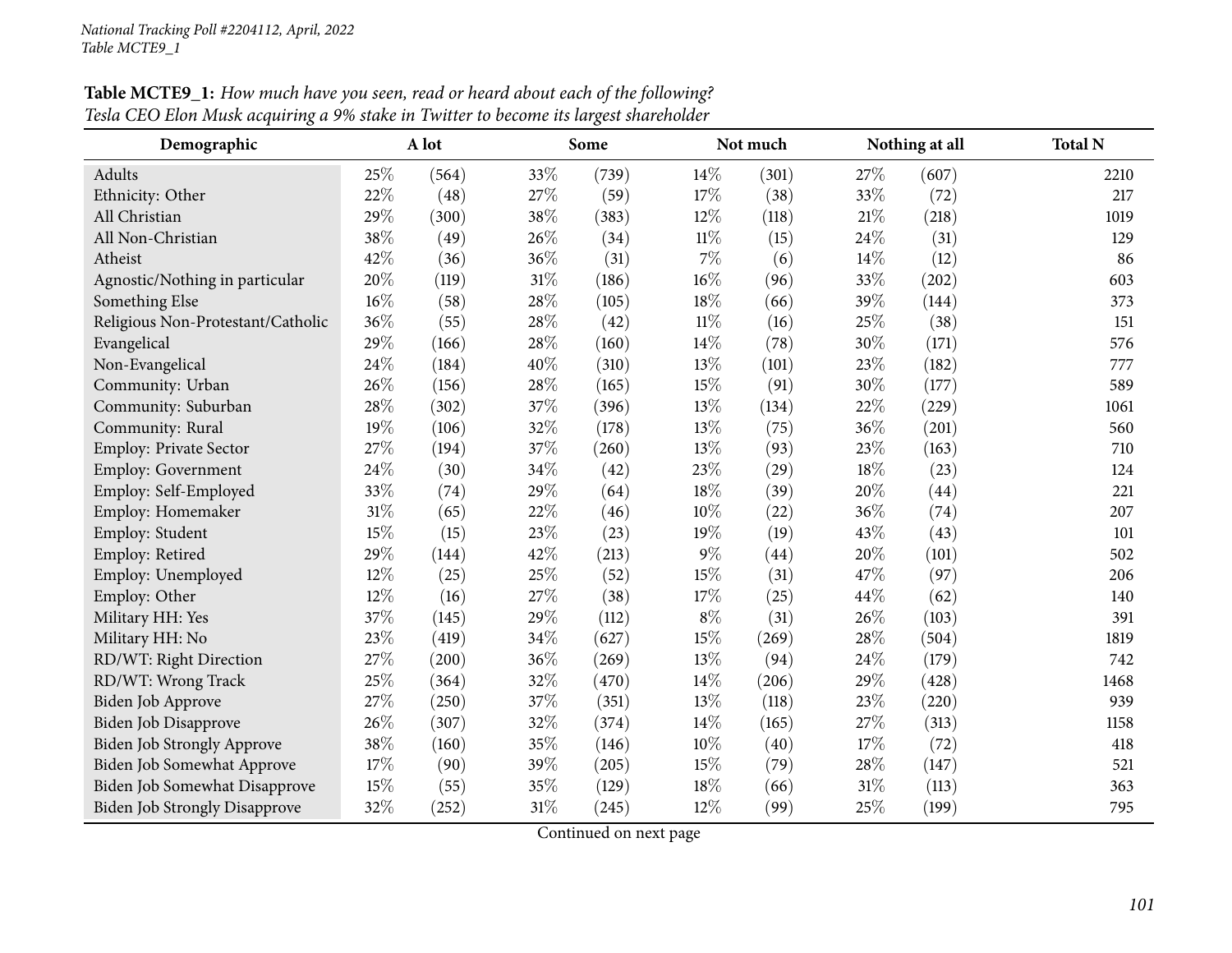#### *Morning Consult Table MCTE9\_1*

| Demographic                          |        | A lot |      | Some  |        | Not much | Nothing at all |       | <b>Total N</b> |
|--------------------------------------|--------|-------|------|-------|--------|----------|----------------|-------|----------------|
| Adults                               | 25\%   | (564) | 33%  | (739) | 14%    | (301)    | 27%            | (607) | 2210           |
| Favorable of Biden                   | 26\%   | (253) | 38%  | (363) | 12%    | (114)    | 24%            | (227) | 957            |
| Unfavorable of Biden                 | 26%    | (292) | 32%  | (366) | 14%    | (163)    | 27%            | (309) | 1129           |
| Very Favorable of Biden              | 37%    | (155) | 36%  | (151) | 10%    | (40)     | 18%            | (78)  | 425            |
| Somewhat Favorable of Biden          | 18%    | (98)  | 40%  | (212) | 14\%   | (73)     | 28%            | (149) | 532            |
| Somewhat Unfavorable of Biden        | 16%    | (49)  | 33%  | (104) | 18%    | (57)     | 33%            | (105) | 315            |
| Very Unfavorable of Biden            | 30%    | (243) | 32%  | (262) | 13%    | (106)    | 25%            | (204) | 815            |
| #1 Issue: Economy                    | 24\%   | (216) | 35%  | (309) | 16%    | (142)    | 25%            | (222) | 888            |
| #1 Issue: Security                   | 31%    | (90)  | 35%  | (101) | $11\%$ | (33)     | 22%            | (64)  | 288            |
| #1 Issue: Health Care                | 19%    | (41)  | 33%  | (70)  | 19%    | (40)     | 29%            | (62)  | 212            |
| #1 Issue: Medicare / Social Security | 18%    | (38)  | 39%  | (81)  | 12%    | (25)     | 31%            | (66)  | 210            |
| #1 Issue: Women's Issues             | 23%    | (29)  | 33%  | (43)  | $11\%$ | (15)     | 32%            | (42)  | 130            |
| #1 Issue: Education                  | 34\%   | (57)  | 16%  | (26)  | $11\%$ | (18)     | 40%            | (67)  | 168            |
| #1 Issue: Energy                     | 28\%   | (52)  | 37%  | (69)  | 10%    | (19)     | 25%            | (46)  | 186            |
| #1 Issue: Other                      | $31\%$ | (40)  | 31%  | (39)  | 7%     | (10)     | 30%            | (38)  | 127            |
| 2020 Vote: Joe Biden                 | 25%    | (227) | 40%  | (371) | 13%    | (121)    | $22\%$         | (202) | 921            |
| 2020 Vote: Donald Trump              | 34%    | (263) | 30%  | (234) | 12%    | (95)     | 24%            | (183) | 775            |
| 2020 Vote: Other                     | 38%    | (32)  | 29%  | (25)  | $11\%$ | (9)      | 22%            | (18)  | 84             |
| 2020 Vote: Didn't Vote               | 10%    | (42)  | 25%  | (108) | 18%    | (76)     | 47%            | (204) | 430            |
| 2018 House Vote: Democrat            | 26%    | (190) | 41\% | (306) | 14%    | (103)    | 19%            | (141) | 740            |
| 2018 House Vote: Republican          | 37%    | (254) | 30%  | (207) | 10%    | (70)     | 22%            | (153) | 684            |
| 2018 House Vote: Someone else        | 15%    | (9)   | 34%  | (20)  | 14\%   | (8)      | 37%            | (22)  | 59             |
| 2016 Vote: Hillary Clinton           | 27\%   | (178) | 40%  | (264) | 13%    | (88)     | 20%            | (136) | 667            |
| 2016 Vote: Donald Trump              | 36%    | (257) | 31%  | (223) | $11\%$ | (79)     | 22%            | (161) | 719            |
| 2016 Vote: Other                     | 29%    | (34)  | 42%  | (50)  | 10%    | (12)     | 19%            | (23)  | 120            |
| 2016 Vote: Didn't Vote               | 13%    | (94)  | 28%  | (199) | 17\%   | (121)    | 41\%           | (287) | 702            |
| Voted in 2014: Yes                   | 33%    | (431) | 36%  | (466) | $11\%$ | (144)    | 20%            | (259) | 1300           |
| Voted in 2014: No                    | 15%    | (132) | 30%  | (273) | 17%    | (157)    | 38%            | (348) | 910            |
| 4-Region: Northeast                  | 27%    | (104) | 34%  | (130) | 14\%   | (53)     | 25%            | (96)  | 383            |
| 4-Region: Midwest                    | $21\%$ | (97)  | 34%  | (155) | 15%    | (67)     | 30%            | (137) | 456            |
| 4-Region: South                      | $21\%$ | (181) | 35%  | (292) | 14%    | (117)    | 30%            | (254) | 844            |
| 4-Region: West                       | 34%    | (181) | 31%  | (162) | 12%    | (63)     | 23%            | (120) | 527            |

Table MCTE9\_1: How much have you seen, read or heard about each of the following? Tesla CEO Elon Musk acquiring a 9% stake in Twitter to become its largest shareholder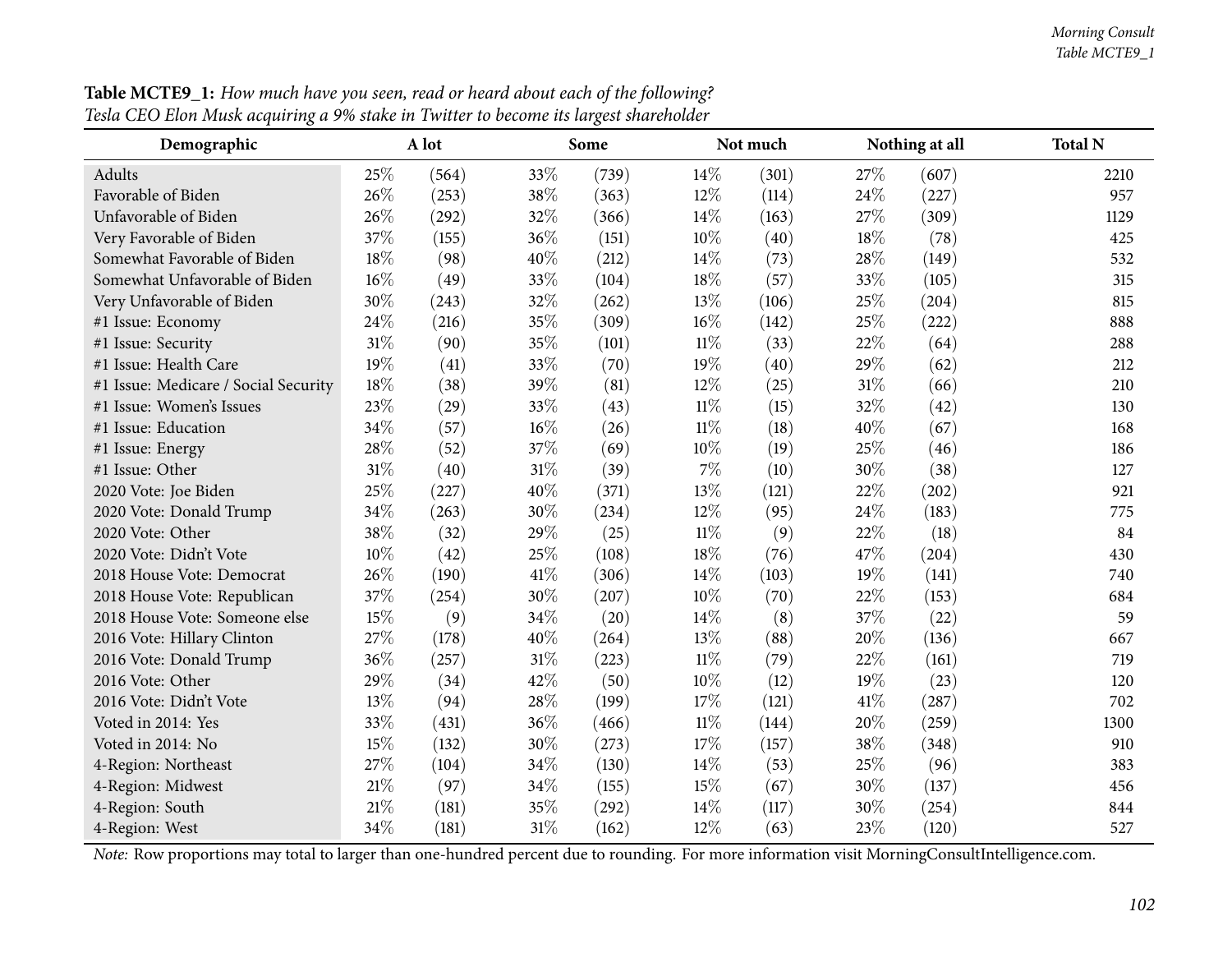| Demographic              |     | A lot |        | Some  |        | Not much |        | Nothing at all | <b>Total N</b> |
|--------------------------|-----|-------|--------|-------|--------|----------|--------|----------------|----------------|
| Adults                   | 21% | (468) | 28%    | (625) | 18%    | (390)    | 33%    | (727)          | 2210           |
| Gender: Male             | 29% | (310) | 30%    | (326) | 17%    | (181)    | 23%    | (251)          | 1068           |
| Gender: Female           | 14% | (157) | 26%    | (299) | 18%    | (209)    | 42%    | (476)          | 1142           |
| Age: 18-24               | 14% | (92)  | 24%    | (155) | 21%    | (137)    | 40%    | (258)          | 642            |
| Age: 25-44               | 28% | (103) | 26%    | (95)  | $13\%$ | (47)     | 33%    | (121)          | 365            |
| Age: 45-64               | 20% | (144) | 28%    | (200) | 19%    | (139)    | 32%    | (230)          | 714            |
| Age: 65+                 | 26% | (128) | 36%    | (175) | 14%    | (68)     | 24%    | (118)          | 489            |
| GenZers: 1997-2012       | 12% | (33)  | 22%    | (57)  | $21\%$ | (55)     | 45%    | (118)          | 262            |
| Millennials: 1981-1996   | 22% | (148) | 26%    | (171) | 18%    | (118)    | 34%    | (229)          | 667            |
| GenXers: 1965-1980       | 17% | (91)  | 28%    | (145) | $19\%$ | (102)    | 36%    | (187)          | 526            |
| Baby Boomers: 1946-1964  | 25% | (176) | 33%    | (231) | 16%    | (108)    | 25%    | (176)          | 692            |
| PID: Dem (no lean)       | 23% | (193) | 31%    | (257) | 15%    | (128)    | $31\%$ | (261)          | 839            |
| PID: Ind (no lean)       | 17% | (121) | 27%    | (189) | 19%    | (135)    | 37%    | (260)          | 705            |
| PID: Rep (no lean)       | 23% | (153) | 27%    | (178) | 19%    | (127)    | $31\%$ | (206)          | 666            |
| PID/Gender: Dem Men      | 32% | (130) | 30%    | (125) | 15%    | (63)     | 23%    | (94)           | 412            |
| PID/Gender: Dem Women    | 15% | (63)  | 31%    | (132) | 15%    | (66)     | 39%    | (167)          | 427            |
| PID/Gender: Ind Men      | 26% | (86)  | 31%    | (103) | 18%    | (59)     | 25%    | (81)           | 329            |
| PID/Gender: Ind Women    | 9%  | (35)  | 23%    | (86)  | 20%    | (76)     | 48%    | (179)          | 376            |
| PID/Gender: Rep Men      | 29% | (94)  | 30%    | (97)  | 18%    | (60)     | 23%    | (76)           | 327            |
| PID/Gender: Rep Women    | 18% | (60)  | 24%    | (81)  | 20%    | (68)     | 39%    | (131)          | 339            |
| Ideo: Liberal (1-3)      | 25% | (168) | 31%    | (207) | 15%    | (97)     | 29%    | (190)          | 664            |
| Ideo: Moderate (4)       | 17% | (98)  | 32%    | (184) | 20%    | (115)    | 32%    | (184)          | 580            |
| Ideo: Conservative (5-7) | 25% | (178) | 29%    | (210) | 18%    | (128)    | 28%    | (201)          | 717            |
| Educ: < College          | 17% | (238) | 26%    | (372) | 18%    | (253)    | 40%    | (575)          | 1437           |
| Educ: Bachelors degree   | 28% | (137) | 32%    | (158) | 18%    | (88)     | 22%    | (108)          | 491            |
| Educ: Post-grad          | 33% | (93)  | 34%    | (95)  | 18%    | (50)     | 16%    | (45)           | 282            |
| Income: Under 50k        | 16% | (183) | 25%    | (288) | 18%    | (209)    | 41\%   | (466)          | 1146           |
| Income: 50k-100k         | 23% | (160) | 31%    | (221) | 18%    | (128)    | 28%    | (194)          | 702            |
| Income: 100k+            | 35% | (125) | 32%    | (116) | 15%    | (53)     | 19%    | (67)           | 361            |
| Ethnicity: White         | 20% | (340) | $31\%$ | (525) | 17%    | (294)    | 32%    | (551)          | 1711           |
| Ethnicity: Hispanic      | 30% | (111) | 21%    | (79)  | 18%    | (67)     | $31\%$ | (116)          | 374            |
| Ethnicity: Black         | 30% | (85)  | 18%    | (50)  | 16%    | (45)     | 36%    | (103)          | 282            |

Table MCTE9\_2: How much have you seen, read or heard about each of the following? Tesla CEO Elon Musk deciding not to join Twitter's board of directors after purchasing a 9% stake in the company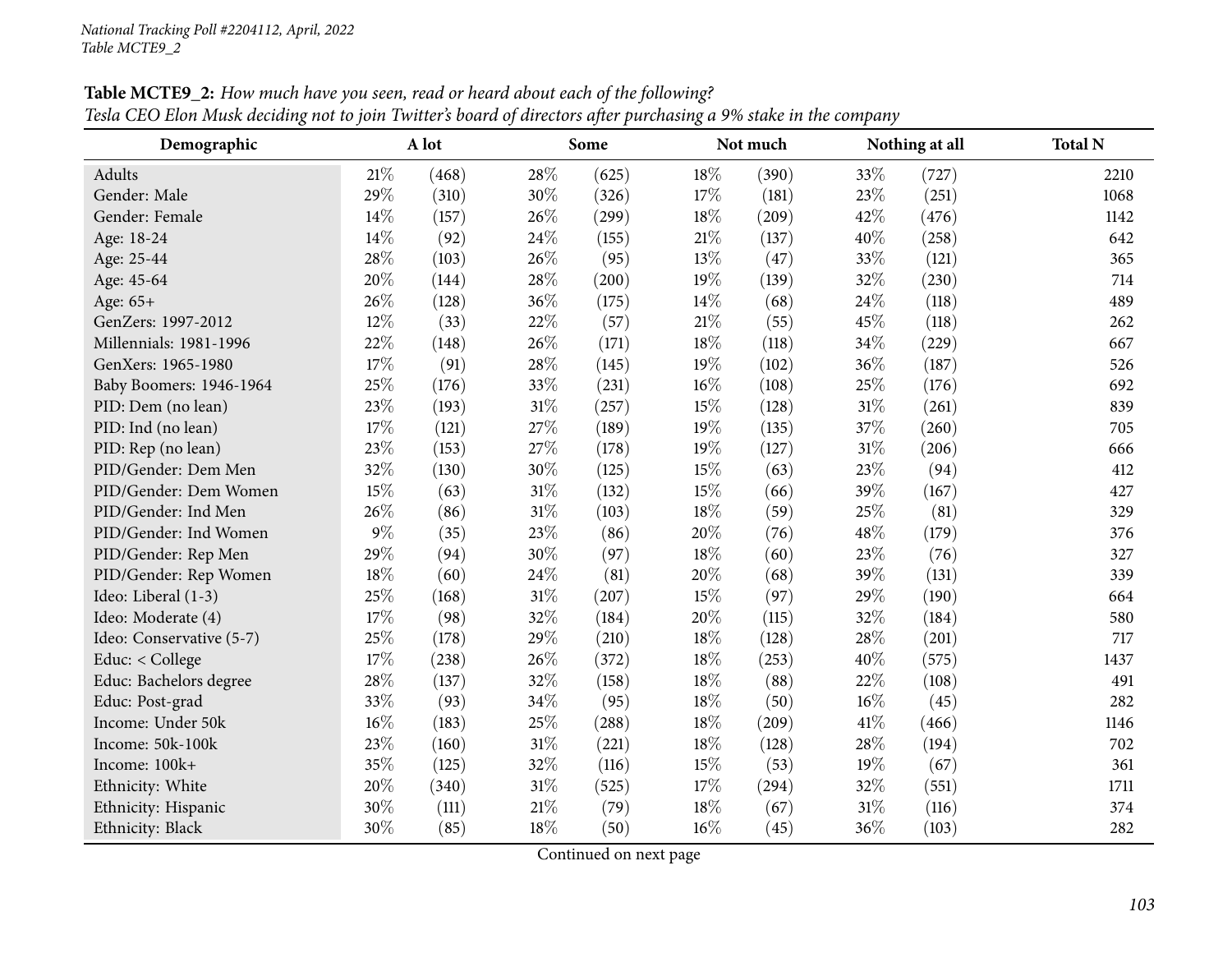| Demographic                          | A lot  |       |        | Some  |        | Not much |        | Nothing at all | <b>Total N</b> |
|--------------------------------------|--------|-------|--------|-------|--------|----------|--------|----------------|----------------|
| Adults                               | 21%    | (468) | 28%    | (625) | 18%    | (390)    | 33%    | (727)          | 2210           |
| Ethnicity: Other                     | 20%    | (43)  | 23%    | (50)  | 23%    | (51)     | 34%    | (74)           | 217            |
| All Christian                        | 26%    | (262) | 30%    | (308) | 16%    | (163)    | 28%    | (286)          | 1019           |
| All Non-Christian                    | 30%    | (39)  | 22%    | (28)  | 16%    | (21)     | 31%    | (40)           | 129            |
| Atheist                              | 30%    | (26)  | 38%    | (32)  | 12%    | (11)     | 20%    | (17)           | 86             |
| Agnostic/Nothing in particular       | 16%    | (95)  | 28%    | (167) | $20\%$ | (119)    | 37%    | (222)          | 603            |
| Something Else                       | 12%    | (46)  | 24%    | (89)  | 20%    | (76)     | 43%    | (162)          | 373            |
| Religious Non-Protestant/Catholic    | 28%    | (43)  | 22%    | (33)  | 16%    | (25)     | 33%    | (50)           | 151            |
| Evangelical                          | 25%    | (145) | 23%    | (132) | 17%    | (98)     | 35%    | (201)          | 576            |
| Non-Evangelical                      | 20%    | (157) | 32%    | (252) | 18%    | (136)    | 30%    | (232)          | 777            |
| Community: Urban                     | 23%    | (133) | 25%    | (148) | 20%    | (115)    | 33%    | (193)          | 589            |
| Community: Suburban                  | 24%    | (258) | $31\%$ | (325) | 17%    | (176)    | 28%    | (301)          | 1061           |
| Community: Rural                     | 14%    | (76)  | 27%    | (152) | 18%    | (99)     | 42%    | (233)          | 560            |
| Employ: Private Sector               | 22%    | (156) | 32%    | (224) | 17%    | (124)    | 29%    | (206)          | 710            |
| Employ: Government                   | 20%    | (25)  | 29%    | (36)  | $31\%$ | (38)     | $21\%$ | (25)           | 124            |
| Employ: Self-Employed                | 27\%   | (60)  | 29%    | (65)  | 17%    | (37)     | 27%    | (59)           | 221            |
| Employ: Homemaker                    | 30%    | (62)  | 19%    | (39)  | 13%    | (26)     | 39%    | (80)           | 207            |
| Employ: Student                      | $12\%$ | (12)  | 24%    | (25)  | 18%    | (18)     | 46%    | (46)           | 101            |
| Employ: Retired                      | 24%    | (122) | 35%    | (173) | 15%    | (74)     | 27%    | (133)          | 502            |
| Employ: Unemployed                   | $9\%$  | (19)  | 18%    | (36)  | 21%    | (43)     | 52%    | (107)          | 206            |
| Employ: Other                        | $8\%$  | (12)  | 19%    | (27)  | 23%    | (32)     | 50%    | (70)           | 140            |
| Military HH: Yes                     | 34%    | (134) | 23%    | (91)  | 13%    | (52)     | 29%    | (113)          | 391            |
| Military HH: No                      | 18%    | (334) | 29%    | (533) | 19%    | (338)    | 34%    | (614)          | 1819           |
| RD/WT: Right Direction               | 25%    | (188) | 30%    | (224) | 15%    | (109)    | 30%    | (221)          | 742            |
| RD/WT: Wrong Track                   | 19%    | (279) | 27%    | (401) | 19%    | (282)    | 34%    | (506)          | 1468           |
| Biden Job Approve                    | 23%    | (221) | 31%    | (287) | 16%    | (150)    | 30%    | (281)          | 939            |
| Biden Job Disapprove                 | 21%    | (240) | 28%    | (324) | 19%    | (217)    | 33%    | (377)          | 1158           |
| Biden Job Strongly Approve           | 36%    | (149) | 27%    | (112) | 12%    | (50)     | 26%    | (108)          | 418            |
| Biden Job Somewhat Approve           | 14%    | (72)  | 34%    | (176) | 19%    | (100)    | 33%    | (174)          | 521            |
| Biden Job Somewhat Disapprove        | $11\%$ | (39)  | 29%    | (106) | 24\%   | (85)     | 37%    | (133)          | 363            |
| <b>Biden Job Strongly Disapprove</b> | 25%    | (202) | 27%    | (217) | 17%    | (132)    | 31%    | (244)          | 795            |

Table MCTE9\_2: How much have you seen, read or heard about each of the following? Tesla CEO Elon Musk deciding not to join Twitter's board of directors after purchasing a 9% stake in the company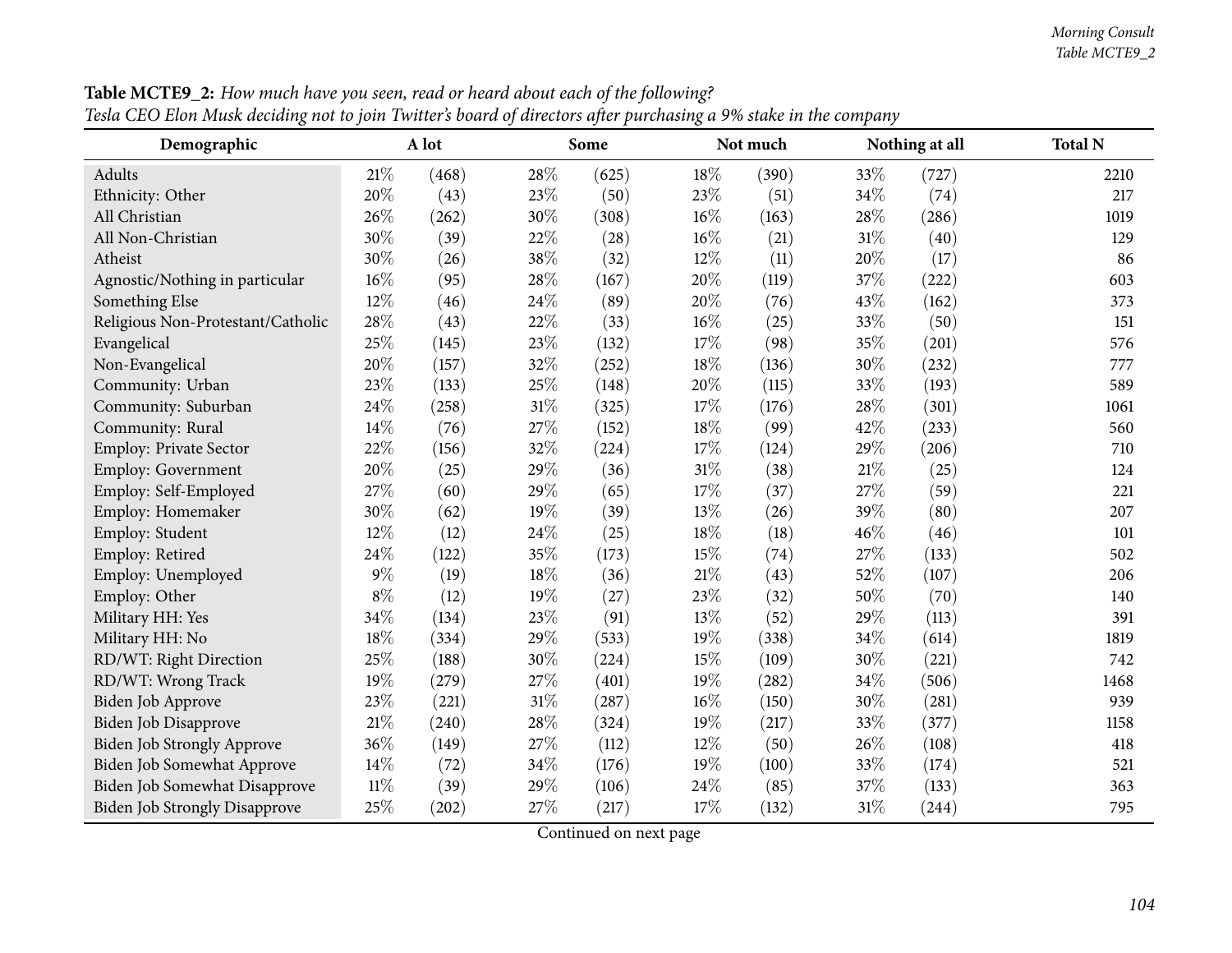| Demographic                          | A lot  |       |     | Some  |     | Not much |     | Nothing at all | <b>Total N</b> |
|--------------------------------------|--------|-------|-----|-------|-----|----------|-----|----------------|----------------|
| Adults                               | 21%    | (468) | 28% | (625) | 18% | (390)    | 33% | (727)          | 2210           |
| Favorable of Biden                   | 22%    | (214) | 31% | (298) | 17% | (159)    | 30% | (286)          | 957            |
| Unfavorable of Biden                 | 21%    | (235) | 28% | (315) | 18% | (207)    | 33% | (372)          | 1129           |
| Very Favorable of Biden              | 34%    | (145) | 28% | (120) | 13% | (54)     | 25% | (106)          | 425            |
| Somewhat Favorable of Biden          | 13%    | (69)  | 34% | (179) | 20% | (105)    | 34% | (180)          | 532            |
| Somewhat Unfavorable of Biden        | 14\%   | (43)  | 28% | (87)  | 20% | (63)     | 39% | (122)          | 315            |
| Very Unfavorable of Biden            | 24%    | (192) | 28% | (228) | 18% | (145)    | 31% | (250)          | 815            |
| #1 Issue: Economy                    | $21\%$ | (183) | 30% | (262) | 20% | (178)    | 30% | (265)          | 888            |
| #1 Issue: Security                   | 24%    | (70)  | 31% | (89)  | 15% | (43)     | 30% | (87)           | 288            |
| #1 Issue: Health Care                | 17%    | (36)  | 25% | (54)  | 23% | (48)     | 35% | (74)           | 212            |
| #1 Issue: Medicare / Social Security | 13%    | (27)  | 35% | (73)  | 16% | (33)     | 36% | (76)           | 210            |
| #1 Issue: Women's Issues             | 19%    | (24)  | 24% | (31)  | 13% | (17)     | 44% | (57)           | 130            |
| #1 Issue: Education                  | 34%    | (57)  | 17% | (29)  | 13% | (22)     | 37% | (62)           | 168            |
| #1 Issue: Energy                     | 19%    | (35)  | 31% | (58)  | 16% | (29)     | 34% | (64)           | 186            |
| #1 Issue: Other                      | 28%    | (36)  | 22% | (28)  | 16% | (20)     | 34% | (43)           | 127            |
| 2020 Vote: Joe Biden                 | 20%    | (186) | 33% | (308) | 18% | (165)    | 28% | (262)          | 921            |
| 2020 Vote: Donald Trump              | 28%    | (217) | 27% | (207) | 16% | (127)    | 29% | (224)          | 775            |
| 2020 Vote: Other                     | 22%    | (18)  | 36% | (30)  | 14% | (12)     | 28% | (23)           | 84             |
| 2020 Vote: Didn't Vote               | 11%    | (47)  | 18% | (79)  | 20% | (86)     | 51% | (218)          | 430            |
| 2018 House Vote: Democrat            | 21%    | (158) | 33% | (246) | 18% | (135)    | 27% | (200)          | 740            |
| 2018 House Vote: Republican          | $31\%$ | (211) | 26% | (178) | 16% | (111)    | 27% | (184)          | 684            |
| 2018 House Vote: Someone else        | $12\%$ | (7)   | 30% | (18)  | 15% | (9)      | 44% | (26)           | 59             |
| 2016 Vote: Hillary Clinton           | 22%    | (147) | 33% | (223) | 17% | (115)    | 27% | (181)          | 667            |
| 2016 Vote: Donald Trump              | 30%    | (214) | 28% | (200) | 15% | (111)    | 27% | (194)          | 719            |
| 2016 Vote: Other                     | 18%    | (22)  | 37% | (44)  | 22% | (26)     | 23% | (28)           | 120            |
| 2016 Vote: Didn't Vote               | 12%    | (84)  | 22% | (156) | 19% | (137)    | 46% | (325)          | 702            |
| Voted in 2014: Yes                   | 27\%   | (354) | 31% | (400) | 17% | (224)    | 25% | (322)          | 1300           |
| Voted in 2014: No                    | 12%    | (113) | 25% | (225) | 18% | (166)    | 45% | (405)          | 910            |
| 4-Region: Northeast                  | $21\%$ | (80)  | 30% | (116) | 17% | (64)     | 32% | (123)          | 383            |
| 4-Region: Midwest                    | 16%    | (71)  | 28% | (129) | 18% | (84)     | 38% | (173)          | 456            |
| 4-Region: South                      | 18%    | (156) | 29% | (241) | 19% | (158)    | 34% | (290)          | 844            |
| 4-Region: West                       | 31%    | (161) | 27% | (140) | 16% | (85)     | 27% | (141)          | 527            |

Table MCTE9\_2: How much have you seen, read or heard about each of the following? Tesla CEO Elon Musk deciding not to join Twitter's board of directors after purchasing a 9% stake in the company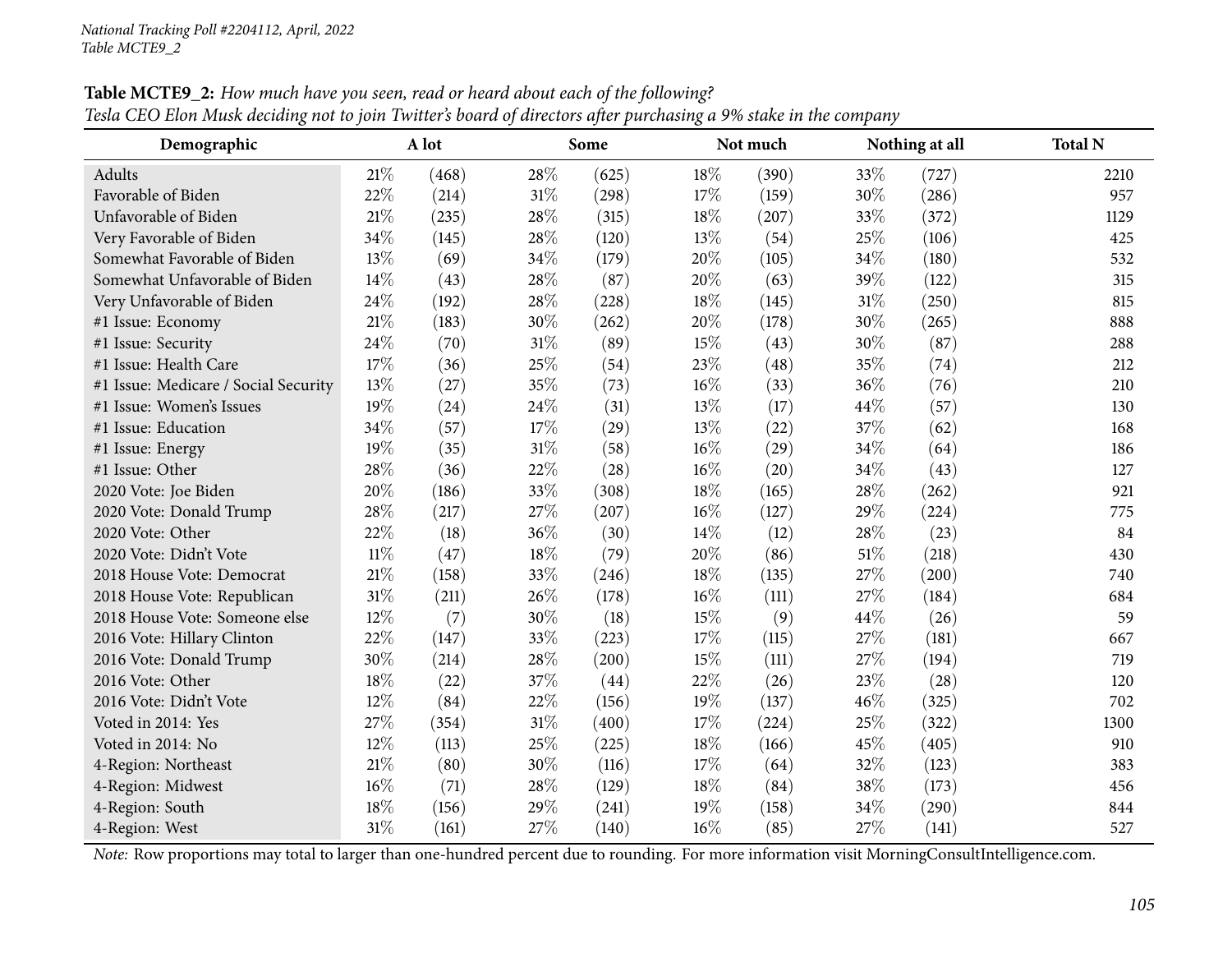| <b>Table MCTE9_3:</b> How much have you seen, read or heard about each of the following? |  |
|------------------------------------------------------------------------------------------|--|
| Tesla CEO Elon Musk making a \$43 billion offer to buy Twitter                           |  |

| Demographic              |      | A lot |     | Some  |        | Not much |        | Nothing at all | <b>Total N</b> |
|--------------------------|------|-------|-----|-------|--------|----------|--------|----------------|----------------|
| Adults                   | 28\% | (620) | 35% | (773) | 12%    | (272)    | 25%    | (544)          | 2210           |
| Gender: Male             | 37%  | (400) | 35% | (370) | $11\%$ | (116)    | 17%    | (182)          | 1068           |
| Gender: Female           | 19%  | (220) | 35% | (403) | 14%    | (156)    | 32%    | (363)          | 1142           |
| Age: 18-24               | 23%  | (146) | 30% | (190) | 14%    | (93)     | 33%    | (213)          | 642            |
| Age: 25-44               | 34%  | (123) | 26% | (96)  | 13%    | (49)     | 26%    | (96)           | 365            |
| Age: 45-64               | 27%  | (193) | 37% | (264) | 13%    | (91)     | 23%    | (166)          | 714            |
| Age: $65+$               | 32%  | (158) | 46% | (223) | $8\%$  | (40)     | 14%    | (69)           | 489            |
| GenZers: 1997-2012       | 23%  | (60)  | 25% | (66)  | 15%    | (39)     | 37%    | (97)           | 262            |
| Millennials: 1981-1996   | 29%  | (192) | 30% | (198) | 14%    | (92)     | 28%    | (185)          | 667            |
| GenXers: 1965-1980       | 24%  | (129) | 35% | (182) | 13%    | (71)     | 28%    | (145)          | 526            |
| Baby Boomers: 1946-1964  | 31%  | (217) | 43% | (300) | 10%    | (66)     | 16%    | (110)          | 692            |
| PID: Dem (no lean)       | 31%  | (258) | 35% | (293) | $11\%$ | (94)     | 23%    | (194)          | 839            |
| PID: Ind (no lean)       | 22%  | (156) | 34% | (241) | 15%    | (104)    | 29%    | (206)          | 705            |
| PID: Rep (no lean)       | 31%  | (207) | 36% | (240) | $11\%$ | (74)     | 22%    | (145)          | 666            |
| PID/Gender: Dem Men      | 40%  | (167) | 31% | (129) | $11\%$ | (45)     | 17%    | (71)           | 412            |
| PID/Gender: Dem Women    | 21%  | (91)  | 38% | (164) | $11\%$ | (49)     | 29%    | (123)          | 427            |
| PID/Gender: Ind Men      | 33%  | (108) | 37% | (122) | 12%    | (39)     | 18%    | (60)           | 329            |
| PID/Gender: Ind Women    | 13%  | (47)  | 32% | (119) | 17%    | (65)     | 39%    | (146)          | 376            |
| PID/Gender: Rep Men      | 38%  | (125) | 36% | (119) | 10%    | (32)     | 15%    | (51)           | 327            |
| PID/Gender: Rep Women    | 24%  | (82)  | 36% | (121) | 12%    | (42)     | 28%    | (94)           | 339            |
| Ideo: Liberal (1-3)      | 34%  | (226) | 35% | (235) | $11\%$ | (75)     | 19%    | (128)          | 664            |
| Ideo: Moderate (4)       | 22%  | (126) | 40% | (232) | 14%    | (84)     | 24\%   | (139)          | 580            |
| Ideo: Conservative (5-7) | 33%  | (237) | 37% | (262) | $11\%$ | (78)     | 19%    | (139)          | 717            |
| Educ: < College          | 22%  | (317) | 33% | (470) | 14%    | (199)    | $31\%$ | (451)          | 1437           |
| Educ: Bachelors degree   | 37%  | (181) | 40% | (194) | 10%    | (50)     | 13%    | (66)           | 491            |
| Educ: Post-grad          | 43%  | (122) | 39% | (109) | $8\%$  | (23)     | 10%    | (27)           | 282            |
| Income: Under 50k        | 22%  | (252) | 32% | (361) | 14%    | (164)    | 32%    | (370)          | 1146           |
| Income: 50k-100k         | 30%  | (214) | 39% | (273) | 12%    | (83)     | 19%    | (132)          | 702            |
| Income: 100k+            | 43%  | (155) | 38% | (139) | 7%     | (26)     | 12%    | (42)           | 361            |
| Ethnicity: White         | 27%  | (467) | 38% | (654) | 12%    | (199)    | 23%    | (392)          | 1711           |
| Ethnicity: Hispanic      | 36%  | (134) | 24% | (90)  | 12%    | (45)     | 28%    | (105)          | 374            |
| Ethnicity: Black         | 35%  | (98)  | 20% | (56)  | 15%    | (41)     | $31\%$ | (87)           | 282            |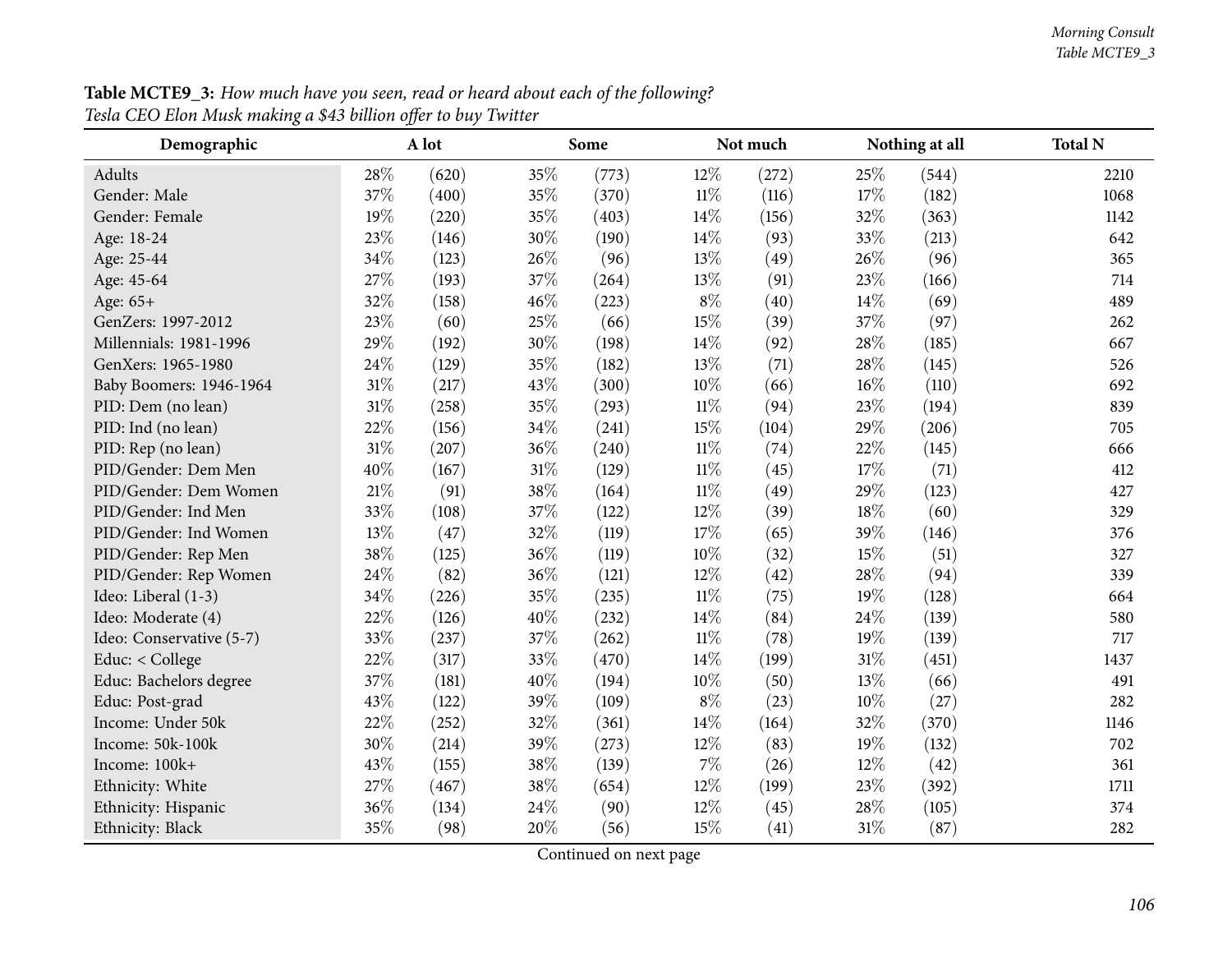## **Table MCTE9\_3:** How much have you seen, read or heard about each of the following? *Tesla CEO Elon Musk making <sup>a</sup> \$43 billion offer to buy Twitter*

| Demographic                          |        | A lot |        | Some  |        | Not much           |     | Nothing at all | <b>Total N</b> |
|--------------------------------------|--------|-------|--------|-------|--------|--------------------|-----|----------------|----------------|
| Adults                               | 28%    | (620) | 35%    | (773) | $12\%$ | (272)              | 25% | (544)          | 2210           |
| Ethnicity: Other                     | 26%    | (56)  | 29%    | (63)  | $15\%$ | (32)               | 30% | (66)           | 217            |
| All Christian                        | 32%    | (324) | 39%    | (399) | 10%    | (101)              | 19% | (195)          | 1019           |
| All Non-Christian                    | 38%    | (49)  | 30%    | (39)  | $9\%$  | (11)               | 23% | (30)           | 129            |
| Atheist                              | 44%    | (38)  | 33%    | (28)  | $9\%$  | (8)                | 14% | (12)           | 86             |
| Agnostic/Nothing in particular       | 23%    | (136) | 34%    | (203) | 13%    | (79)               | 31% | (185)          | 603            |
| Something Else                       | 20%    | (73)  | 28%    | (106) | 20%    | (73)               | 32% | (121)          | 373            |
| Religious Non-Protestant/Catholic    | 35%    | (53)  | 32%    | (48)  | $8\%$  | (13)               | 25% | (37)           | 151            |
| Evangelical                          | $31\%$ | (176) | 31%    | (177) | 13%    | (75)               | 26% | (147)          | 576            |
| Non-Evangelical                      | 27%    | (213) | 40%    | (310) | 12%    | (95)               | 20% | (159)          | 777            |
| Community: Urban                     | 31%    | (181) | 30%    | (175) | 13%    | (75)               | 27% | (159)          | 589            |
| Community: Suburban                  | 31%    | (324) | 39%    | (417) | $11\%$ | (115)              | 19% | (205)          | 1061           |
| Community: Rural                     | 21\%   | (116) | 32%    | (181) | 15%    | (82)               | 32% | (181)          | 560            |
| Employ: Private Sector               | 32%    | (229) | 36%    | (259) | $11\%$ | (79)               | 20% | (144)          | 710            |
| Employ: Government                   | 29%    | (36)  | 36%    | (44)  | 14%    | (18)               | 21% | (25)           | 124            |
| Employ: Self-Employed                | 34%    | (75)  | 34%    | (74)  | 13%    | $\left( 29\right)$ | 19% | (42)           | 221            |
| Employ: Homemaker                    | 33%    | (67)  | 23%    | (48)  | 13%    | (27)               | 31% | (65)           | 207            |
| Employ: Student                      | 15%    | (15)  | 33%    | (33)  | 17%    | (17)               | 35% | (35)           | 101            |
| Employ: Retired                      | 29%    | (148) | 44%    | (223) | 9%     | (46)               | 17% | (84)           | 502            |
| Employ: Unemployed                   | $16\%$ | (33)  | 26%    | (53)  | 16%    | (34)               | 42% | (86)           | 206            |
| Employ: Other                        | 12%    | (17)  | 27%    | (38)  | $16\%$ | (23)               | 44% | (62)           | 140            |
| Military HH: Yes                     | 37%    | (146) | $31\%$ | (120) | $9\%$  | (35)               | 23% | (90)           | 391            |
| Military HH: No                      | 26%    | (474) | 36%    | (653) | 13%    | (237)              | 25% | (454)          | 1819           |
| RD/WT: Right Direction               | 32%    | (235) | 36%    | (268) | $11\%$ | (81)               | 21% | (158)          | 742            |
| RD/WT: Wrong Track                   | 26%    | (386) | 34%    | (505) | 13%    | (191)              | 26% | (386)          | 1468           |
| Biden Job Approve                    | $31\%$ | (289) | 37%    | (348) | 12%    | (111)              | 20% | (192)          | 939            |
| Biden Job Disapprove                 | 28%    | (326) | 35%    | (402) | 13%    | (145)              | 25% | (285)          | 1158           |
| Biden Job Strongly Approve           | 44%    | (184) | 33%    | (136) | 9%     | (36)               | 15% | (63)           | 418            |
| Biden Job Somewhat Approve           | 20%    | (105) | 41\%   | (212) | 14%    | (75)               | 25% | (129)          | 521            |
| Biden Job Somewhat Disapprove        | 17%    | (62)  | 39%    | (140) | 15%    | (55)               | 29% | (106)          | 363            |
| <b>Biden Job Strongly Disapprove</b> | 33%    | (264) | 33%    | (262) | $11\%$ | (91)               | 23% | (179)          | 795            |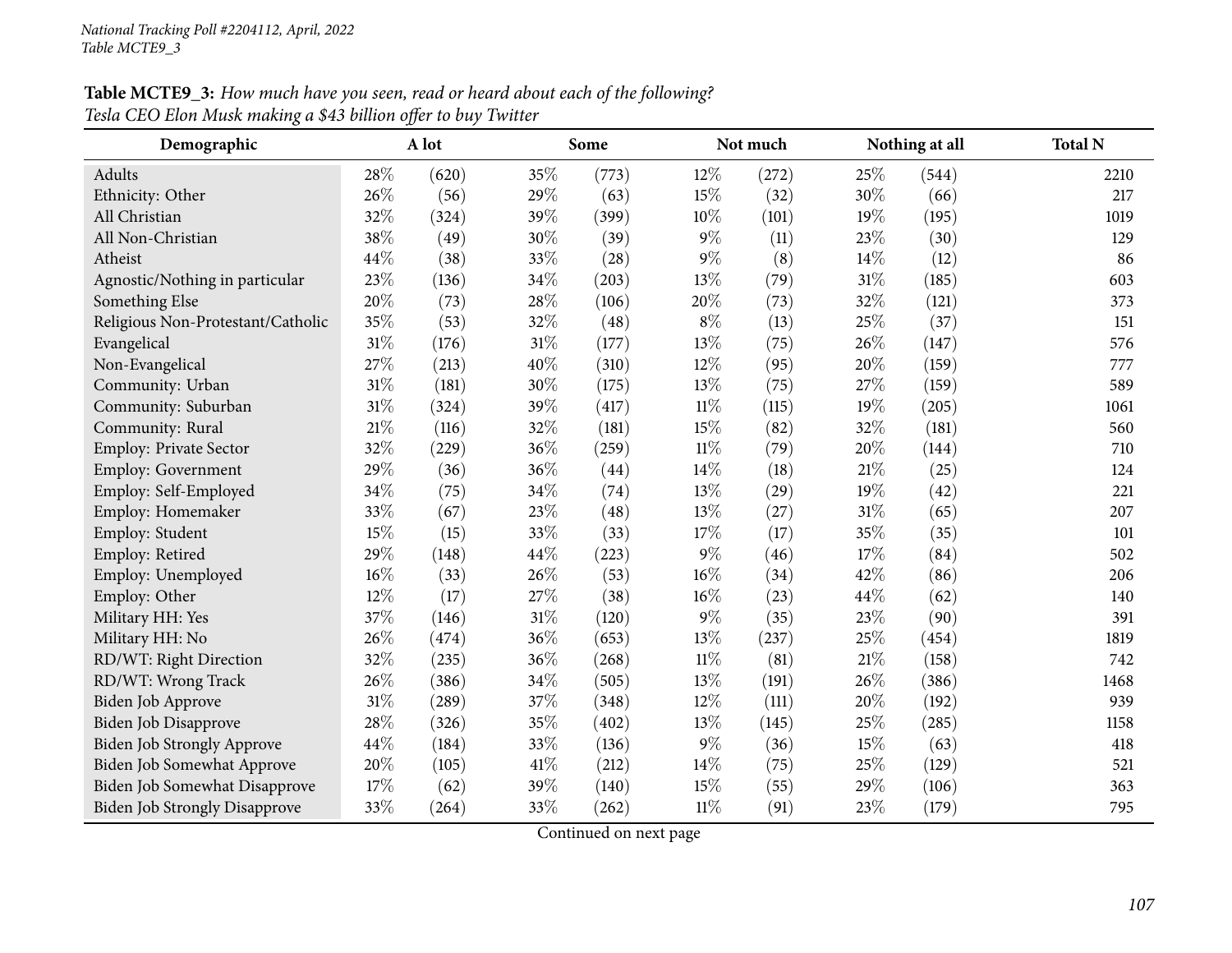| Table MCTE9_3: How much have you seen, read or heard about each of the following? |  |
|-----------------------------------------------------------------------------------|--|
| Tesla CEO Elon Musk making a \$43 billion offer to buy Twitter                    |  |

| Demographic                          |     | A lot |     | Some  |        | Not much |        | Nothing at all | <b>Total N</b> |
|--------------------------------------|-----|-------|-----|-------|--------|----------|--------|----------------|----------------|
| Adults                               | 28% | (620) | 35% | (773) | 12%    | (272)    | 25%    | (544)          | 2210           |
| Favorable of Biden                   | 30% | (292) | 38% | (360) | $11\%$ | (104)    | 21%    | (202)          | 957            |
| Unfavorable of Biden                 | 27% | (309) | 35% | (398) | 13%    | (147)    | 24\%   | (275)          | 1129           |
| Very Favorable of Biden              | 43% | (181) | 33% | (139) | $9\%$  | (40)     | 15%    | (65)           | 425            |
| Somewhat Favorable of Biden          | 21% | (111) | 42% | (222) | 12%    | (63)     | 26%    | (136)          | 532            |
| Somewhat Unfavorable of Biden        | 17% | (54)  | 38% | (118) | 16%    | (51)     | 29%    | (92)           | 315            |
| Very Unfavorable of Biden            | 31% | (255) | 34% | (280) | 12%    | (96)     | 22%    | (183)          | 815            |
| #1 Issue: Economy                    | 29% | (259) | 35% | (312) | 13%    | (119)    | 22%    | (198)          | 888            |
| #1 Issue: Security                   | 30% | (87)  | 40% | (115) | 10%    | (28)     | 20%    | (58)           | 288            |
| #1 Issue: Health Care                | 20% | (42)  | 37% | (78)  | 16%    | (34)     | 28%    | (59)           | 212            |
| #1 Issue: Medicare / Social Security | 15% | (32)  | 46% | (97)  | $11\%$ | (24)     | 27%    | (57)           | 210            |
| #1 Issue: Women's Issues             | 26% | (34)  | 29% | (38)  | 19%    | (24)     | 26%    | (34)           | 130            |
| #1 Issue: Education                  | 39% | (66)  | 19% | (32)  | $8\%$  | (14)     | 34%    | (56)           | 168            |
| #1 Issue: Energy                     | 27% | (51)  | 36% | (66)  | $11\%$ | (21)     | 26%    | (48)           | 186            |
| #1 Issue: Other                      | 39% | (49)  | 28% | (35)  | 7%     | (8)      | 27%    | (34)           | 127            |
| 2020 Vote: Joe Biden                 | 29% | (270) | 40% | (371) | $11\%$ | (102)    | 19%    | (179)          | 921            |
| 2020 Vote: Donald Trump              | 34% | (266) | 34% | (261) | $11\%$ | (82)     | 22%    | (167)          | 775            |
| 2020 Vote: Other                     | 37% | (31)  | 36% | (30)  | $8\%$  | (7)      | 19%    | (16)           | 84             |
| 2020 Vote: Didn't Vote               | 12% | (54)  | 26% | (112) | 19%    | (82)     | 42%    | (183)          | 430            |
| 2018 House Vote: Democrat            | 31% | (229) | 40% | (298) | $11\%$ | (80)     | 18%    | (134)          | 740            |
| 2018 House Vote: Republican          | 38% | (257) | 34% | (231) | $9\%$  | (63)     | 19%    | (133)          | 684            |
| 2018 House Vote: Someone else        | 15% | (9)   | 35% | (21)  | 18%    | (11)     | 33%    | (19)           | 59             |
| 2016 Vote: Hillary Clinton           | 32% | (213) | 39% | (262) | $11\%$ | (73)     | 18%    | (119)          | 667            |
| 2016 Vote: Donald Trump              | 36% | (257) | 35% | (253) | 10%    | (69)     | 20%    | (140)          | 719            |
| 2016 Vote: Other                     | 31% | (37)  | 39% | (46)  | $11\%$ | (14)     | 19%    | (23)           | 120            |
| 2016 Vote: Didn't Vote               | 16% | (113) | 30% | (210) | 17%    | (117)    | 37%    | (262)          | 702            |
| Voted in 2014: Yes                   | 35% | (459) | 37% | (480) | 10%    | (132)    | 18%    | (228)          | 1300           |
| Voted in 2014: No                    | 18% | (161) | 32% | (293) | 15%    | (140)    | 35%    | (316)          | 910            |
| 4-Region: Northeast                  | 29% | (113) | 36% | (136) | 12%    | (46)     | 23%    | (88)           | 383            |
| 4-Region: Midwest                    | 24% | (108) | 35% | (160) | 14%    | (62)     | 28%    | (126)          | 456            |
| 4-Region: South                      | 24% | (202) | 37% | (309) | 14%    | (115)    | 26%    | (219)          | 844            |
| 4-Region: West                       | 38% | (198) | 32% | (167) | $9\%$  | (50)     | $21\%$ | (111)          | 527            |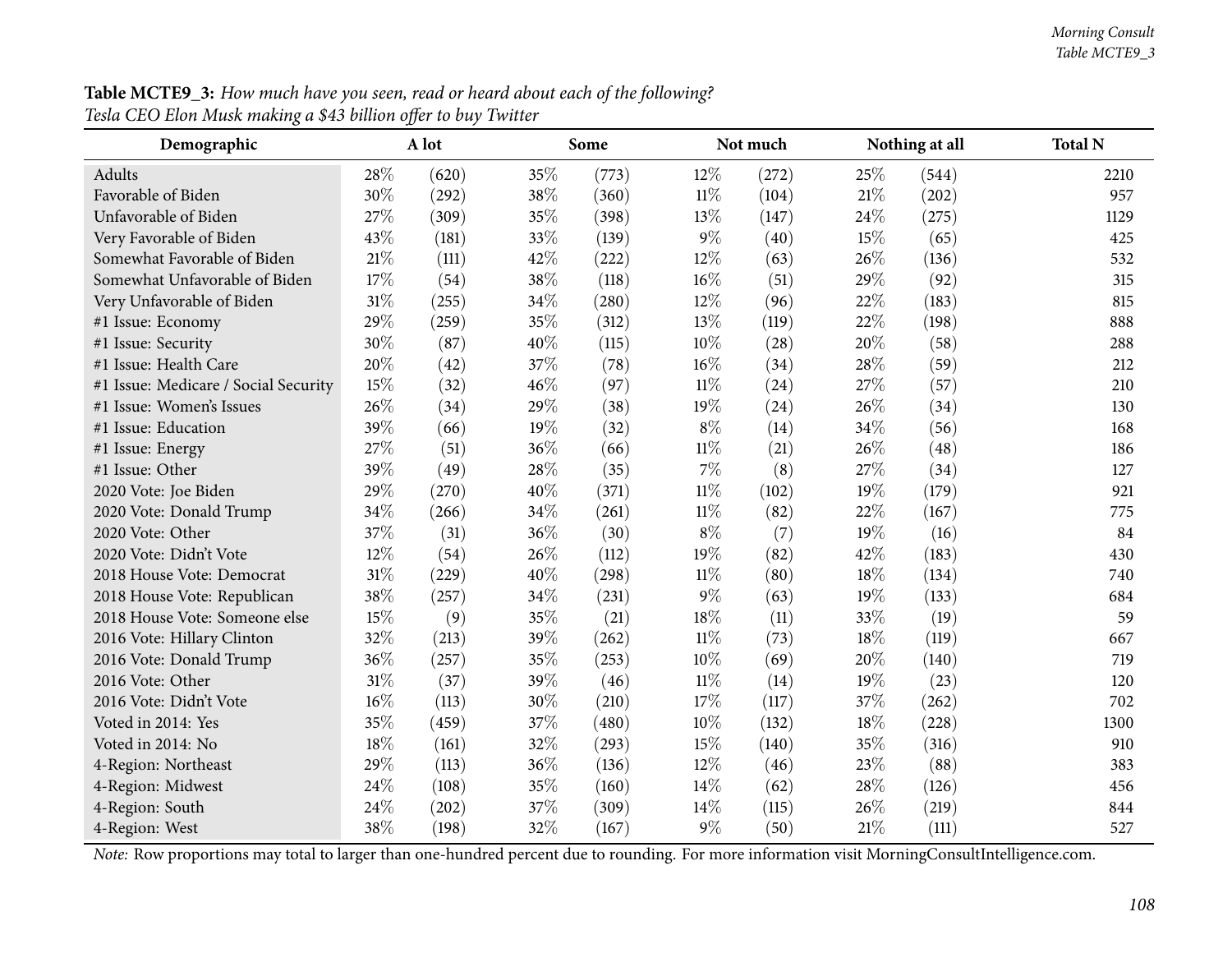## **Respondent Demographics Summary**

| Demographic       | Group                                                                                                                                                            | Frequency                                      | Percentage                             |
|-------------------|------------------------------------------------------------------------------------------------------------------------------------------------------------------|------------------------------------------------|----------------------------------------|
| xdemAll           | Adults                                                                                                                                                           | 2210                                           | $100\%$                                |
| xdemGender        | Gender: Male<br>Gender: Female<br>$\overline{N}$                                                                                                                 | 1068<br>1142<br>2210                           | 48\%<br>52%                            |
| age               | Age: 18-24<br>Age: 25-44<br>Age: 45-64<br>Age: 65+<br>$\overline{N}$                                                                                             | 642<br>365<br>714<br>489<br>2210               | 29%<br>17%<br>32%<br>22%               |
| demAgeGeneration  | GenZers: 1997-2012<br><b>Millennials: 1981-1996</b><br>GenXers: 1965-1980<br>Baby Boomers: 1946-1964<br>$\boldsymbol{N}$                                         | 262<br>667<br>526<br>692<br>2148               | $12\%$<br>30%<br>24\%<br>31%           |
| xpid <sub>3</sub> | PID: Dem (no lean)<br>PID: Ind (no lean)<br>PID: Rep (no lean)<br>$\overline{N}$                                                                                 | 839<br>705<br>666<br>2210                      | 38%<br>32%<br>30%                      |
| xpidGender        | PID/Gender: Dem Men<br>PID/Gender: Dem Women<br>PID/Gender: Ind Men<br>PID/Gender: Ind Women<br>PID/Gender: Rep Men<br>PID/Gender: Rep Women<br>$\boldsymbol{N}$ | 412<br>427<br>329<br>376<br>327<br>339<br>2210 | 19%<br>19%<br>15%<br>17%<br>15%<br>15% |
| xdemIdeo3         | Ideo: Liberal (1-3)<br>Ideo: Moderate (4)<br>Ideo: Conservative (5-7)<br>$\boldsymbol{N}$                                                                        | 664<br>580<br>717<br>1961                      | $30\%$<br>26%<br>32%                   |
| xeduc3            | Educ: < College<br>Educ: Bachelors degree<br>Educ: Post-grad<br>$\boldsymbol{N}$                                                                                 | 1437<br>491<br>282<br>2210                     | 65%<br>22%<br>13%                      |

#### **Summary Statistics of Survey Respondent Demographics**

Continued on next page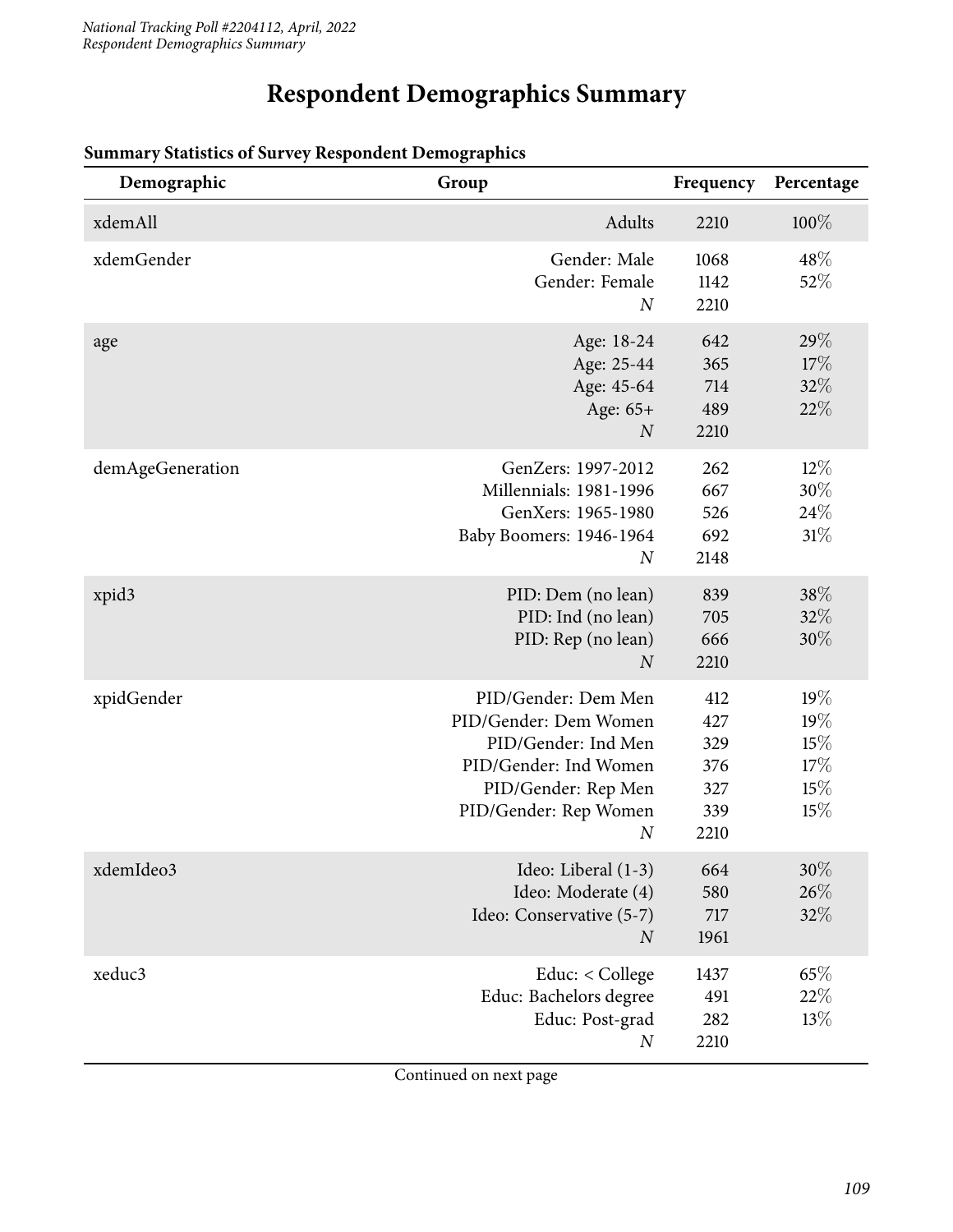| Demographic    | Group                                                                                                                                                                                                     | Frequency                                                    | Percentage                                                           |
|----------------|-----------------------------------------------------------------------------------------------------------------------------------------------------------------------------------------------------------|--------------------------------------------------------------|----------------------------------------------------------------------|
| xdemInc3       | Income: Under 50k<br>Income: 50k-100k<br>Income: 100k+<br>$\overline{N}$                                                                                                                                  | 1146<br>702<br>361<br>2210                                   | 52%<br>32%<br>16%                                                    |
| xdemWhite      | Ethnicity: White                                                                                                                                                                                          | 1711                                                         | 77\%                                                                 |
| xdemHispBin    | Ethnicity: Hispanic                                                                                                                                                                                       | 374                                                          | 17%                                                                  |
| demBlackBin    | Ethnicity: Black                                                                                                                                                                                          | 282                                                          | 13%                                                                  |
| demRaceOther   | Ethnicity: Other                                                                                                                                                                                          | 217                                                          | 10%                                                                  |
| xdemReligion   | All Christian<br>All Non-Christian<br>Atheist<br>Agnostic/Nothing in particular<br>Something Else<br>$\boldsymbol{N}$                                                                                     | 1019<br>129<br>86<br>603<br>373<br>2210                      | 46%<br>$6\%$<br>$4\%$<br>27%<br>17%                                  |
| xdemReligOther | Religious Non-Protestant/Catholic                                                                                                                                                                         | 151                                                          | 7%                                                                   |
| xdemEvang      | Evangelical<br>Non-Evangelical<br>$\boldsymbol{N}$                                                                                                                                                        | 576<br>777<br>1353                                           | 26%<br>35%                                                           |
| xdemUsr        | Community: Urban<br>Community: Suburban<br>Community: Rural<br>$\boldsymbol{N}$                                                                                                                           | 589<br>1061<br>560<br>2210                                   | 27\%<br>48%<br>25%                                                   |
| xdemEmploy     | <b>Employ: Private Sector</b><br><b>Employ: Government</b><br>Employ: Self-Employed<br>Employ: Homemaker<br>Employ: Student<br>Employ: Retired<br>Employ: Unemployed<br>Employ: Other<br>$\boldsymbol{N}$ | 710<br>124<br>221<br>207<br>101<br>502<br>206<br>140<br>2210 | 32%<br>$6\%$<br>$10\%$<br>$9\%$<br>$5\%$<br>$23\%$<br>$9\%$<br>$6\%$ |
| xdemMilHH1     | Military HH: Yes<br>Military HH: No<br>$\boldsymbol{N}$                                                                                                                                                   | 391<br>1819<br>2210                                          | 18%<br>82%                                                           |

#### **Summary Statistics of Survey Respondent Demographics**

Continued on next page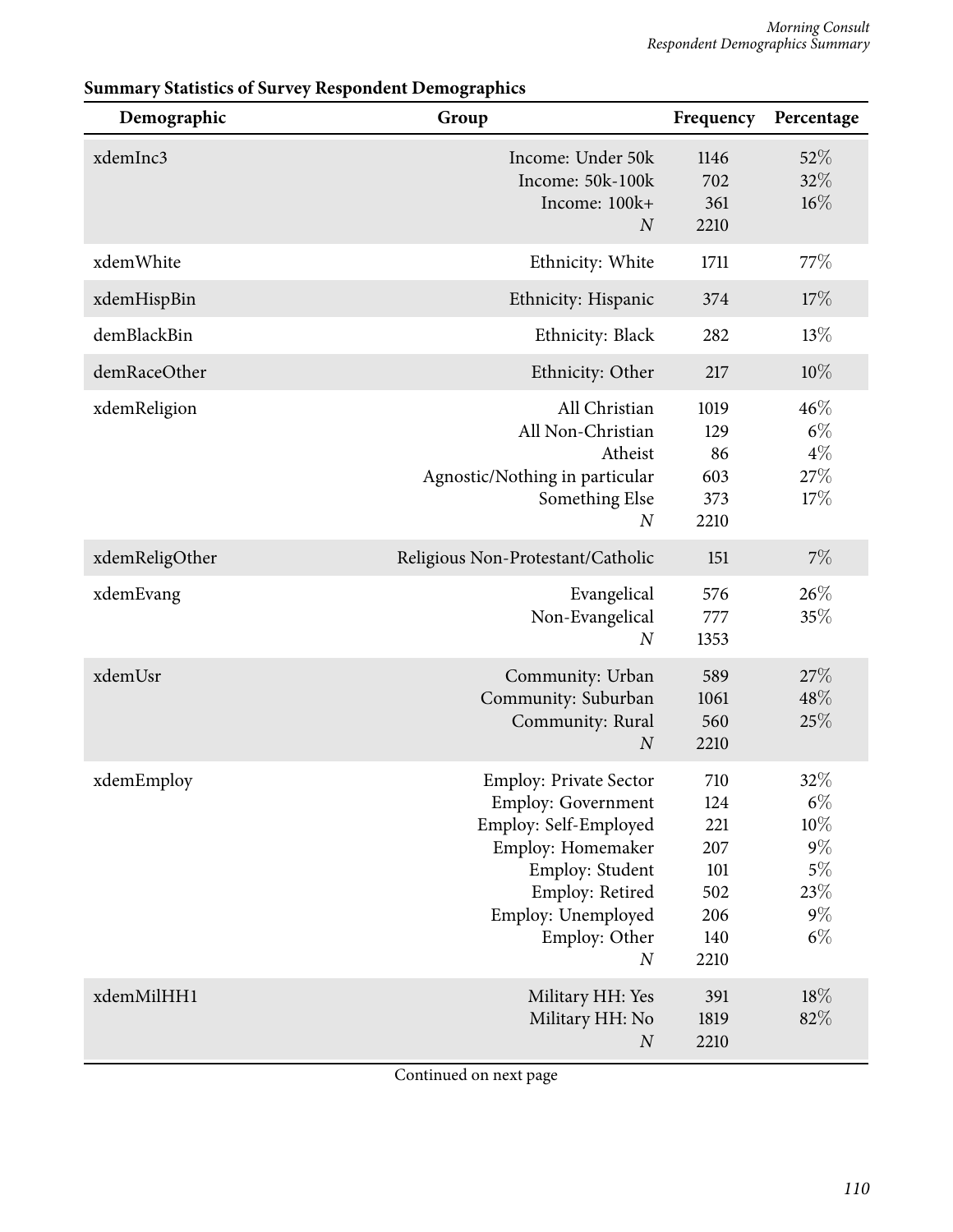| Demographic       | Group                                                                                                                                                                                                                  | Frequency                                                    | Percentage                                                   |
|-------------------|------------------------------------------------------------------------------------------------------------------------------------------------------------------------------------------------------------------------|--------------------------------------------------------------|--------------------------------------------------------------|
| xnrl              | RD/WT: Right Direction<br>RD/WT: Wrong Track<br>$\boldsymbol{N}$                                                                                                                                                       | 742<br>1468<br>2210                                          | 34%<br>66%                                                   |
| xdemBidenApprove  | Biden Job Approve<br>Biden Job Disapprove<br>$\boldsymbol{N}$                                                                                                                                                          | 939<br>1158<br>2098                                          | 43%<br>52%                                                   |
| xdemBidenApprove2 | <b>Biden Job Strongly Approve</b><br>Biden Job Somewhat Approve<br>Biden Job Somewhat Disapprove<br><b>Biden Job Strongly Disapprove</b><br>$\boldsymbol{N}$                                                           | 418<br>521<br>363<br>795<br>2098                             | 19%<br>24%<br>$16\%$<br>36%                                  |
| xdemBidenFav      | Favorable of Biden<br>Unfavorable of Biden<br>$\boldsymbol{N}$                                                                                                                                                         | 957<br>1129<br>2087                                          | 43\%<br>51\%                                                 |
| xdemBidenFavFull  | Very Favorable of Biden<br>Somewhat Favorable of Biden<br>Somewhat Unfavorable of Biden<br>Very Unfavorable of Biden<br>$\boldsymbol{N}$                                                                               | 425<br>532<br>315<br>815<br>2087                             | 19%<br>24\%<br>14%<br>37%                                    |
| xnr3              | #1 Issue: Economy<br>#1 Issue: Security<br>#1 Issue: Health Care<br>#1 Issue: Medicare / Social Security<br>#1 Issue: Women's Issues<br>#1 Issue: Education<br>#1 Issue: Energy<br>#1 Issue: Other<br>$\boldsymbol{N}$ | 888<br>288<br>212<br>210<br>130<br>168<br>186<br>127<br>2210 | 40%<br>13%<br>10%<br>10%<br>$6\%$<br>$8\%$<br>$8\%$<br>$6\%$ |
| xsubVote20O       | 2020 Vote: Joe Biden<br>2020 Vote: Donald Trump<br>2020 Vote: Other<br>2020 Vote: Didn't Vote<br>$\boldsymbol{N}$                                                                                                      | 921<br>775<br>84<br>430<br>2210                              | 42%<br>35%<br>$4\%$<br>19%                                   |
| xsubVote18O       | 2018 House Vote: Democrat<br>2018 House Vote: Republican<br>2018 House Vote: Someone else<br>$\boldsymbol{N}$                                                                                                          | 740<br>684<br>59<br>1483                                     | 33\%<br>31%<br>$3\%$                                         |

### **Summary Statistics of Survey Respondent Demographics**

Continued on next page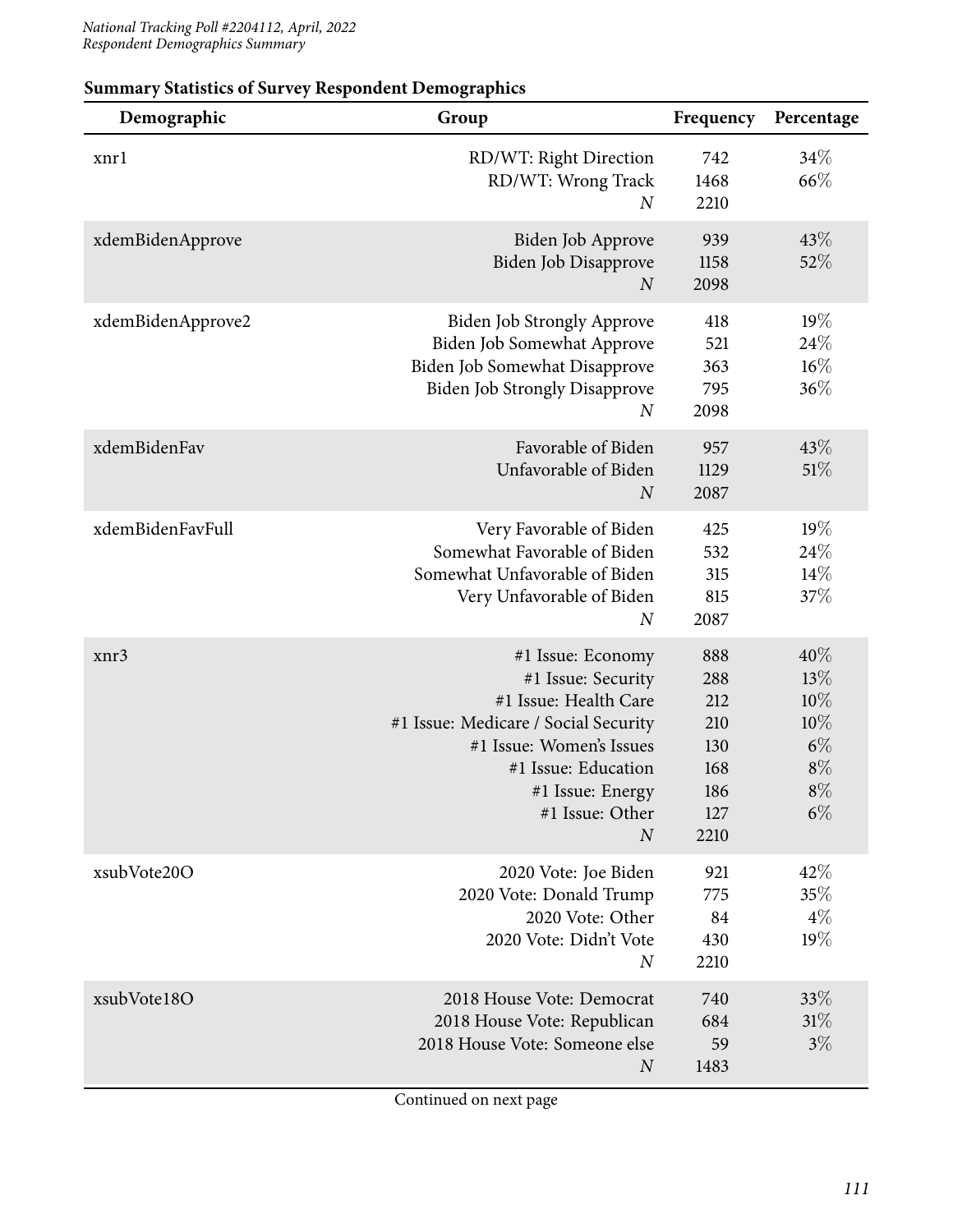| Demographic | Group                      | Frequency | Percentage |
|-------------|----------------------------|-----------|------------|
| xsubVote16O | 2016 Vote: Hillary Clinton | 667       | 30%        |
|             | 2016 Vote: Donald Trump    | 719       | 33\%       |
|             | 2016 Vote: Other           | 120       | $5\%$      |
|             | 2016 Vote: Didn't Vote     | 702       | 32%        |
|             | $\overline{N}$             | 2208      |            |
| xsubVote14O | Voted in 2014: Yes         | 1300      | 59\%       |
|             | Voted in 2014: No          | 910       | $41\%$     |
|             | $\overline{N}$             | 2210      |            |
| xreg4       | 4-Region: Northeast        | 383       | 17%        |
|             | 4-Region: Midwest          | 456       | 21%        |
|             | 4-Region: South            | 844       | 38\%       |
|             | 4-Region: West             | 527       | 24\%       |
|             | $\overline{N}$             | 2210      |            |

#### **Summary Statistics of Survey Respondent Demographics**

*Note:* Group proportions may total to larger than one-hundred percent due to rounding. All statistics are calculated with demographic post-stratification weights applied.